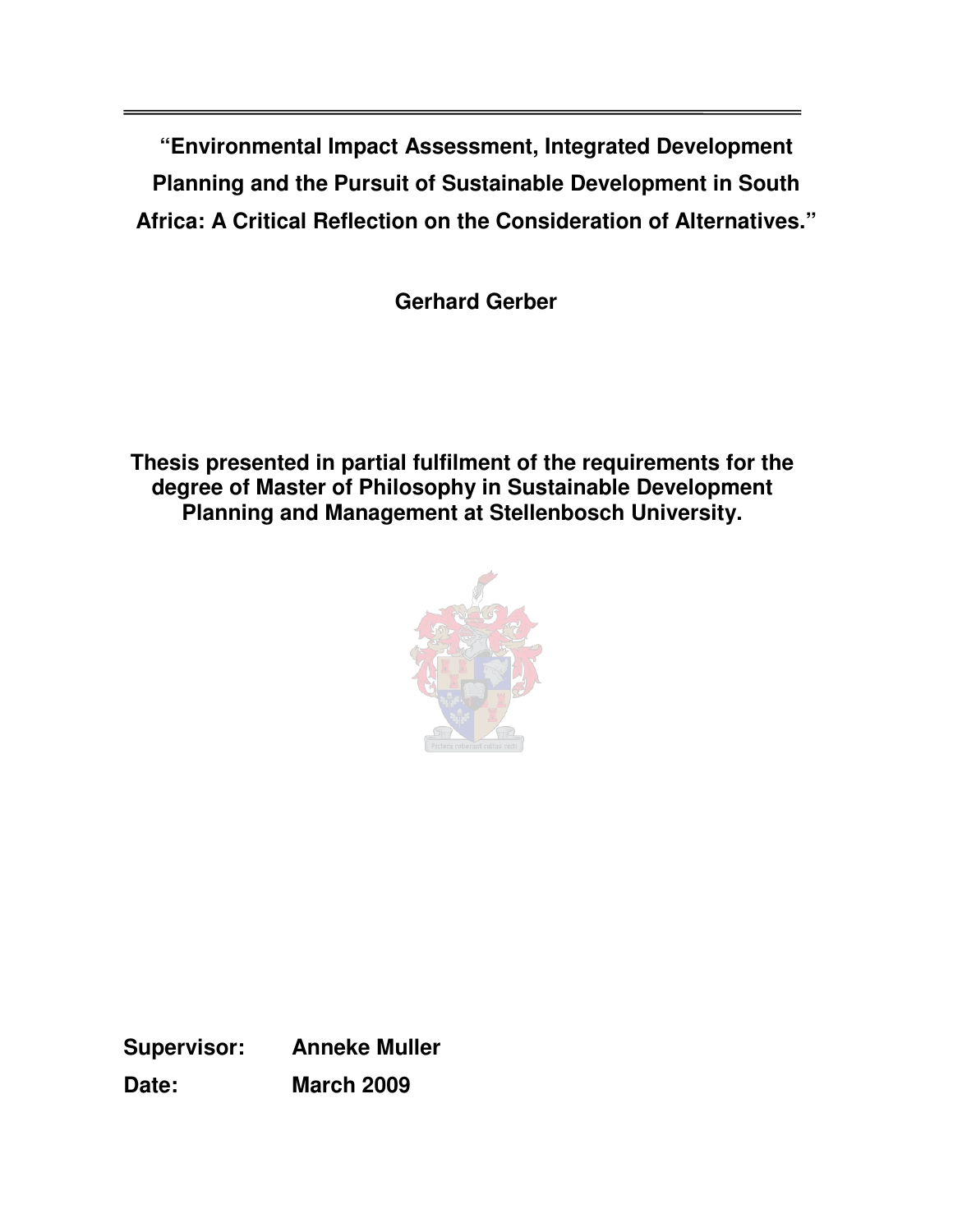## **DECLARATION**

By submitting this thesis electronically, I declare that the entirety of the work contained therein is my own, original work, and that I am the owner of the copyright thereof (unless to the extent explicitly otherwise stated) and that I have not previously in its entirety or in part submitted it for obtaining any qualification.

Signature: ............................................ Date: March 2009

Copyright © 2009 Stellenbosch University All rights reserved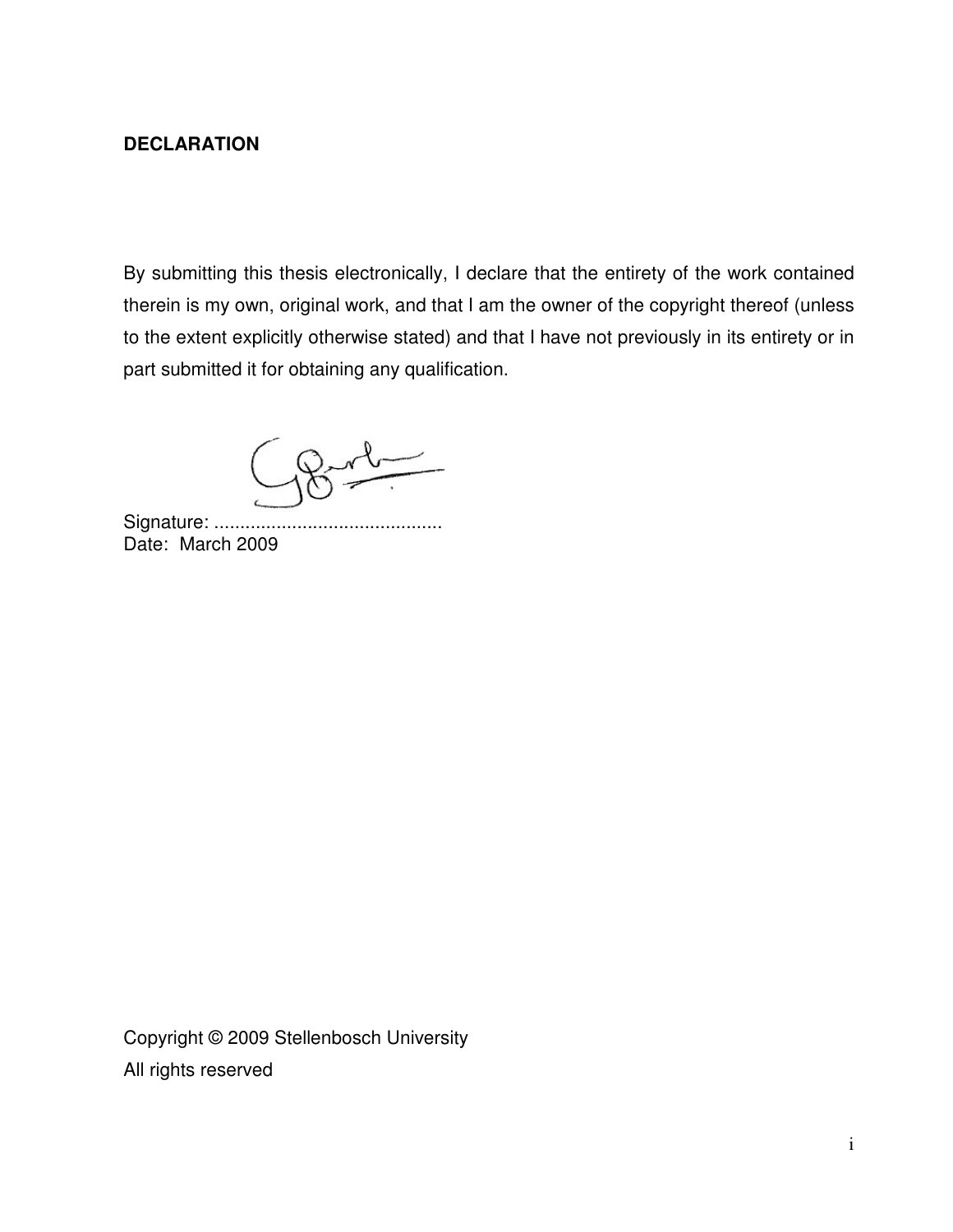## **ABSTRACT**

Despite our best planning and Environmental Impact Assessment ("EIA") efforts we seem to be failing in our pursuit of Sustainable Development. In South Africa we find ourselves confronted with the harsh reality that after 14 years of democracy, more than a decade of compulsory EIA, and 12 years of legislated Integrated Development Planning ("IDP"), poverty remains widespread and persists alongside affluence, while inequalities are also growing. In addition South Africa's life-supporting ecosystems continue to deteriorate at an alarming rate. Critically reflecting on what is going wrong, it is clear that there is an emergent consensus in the discourse that points towards the inadequate consideration of alternatives.

A literature review of the historical development and social construction of the concept of "sustainable development"; a theoretical analysis of sustainable development, planning and EIA; as well as an analysis of the legislative and policy framework for EIA and IDP in South Africa, shows that the consideration of alternatives is the "heart" and "soul" of EIA and IDP, and therefore of the pursuit of sustainable development in South Africa. A content analysis of a sample of EIAs and IDPs undertaken and produced in the Western Cape Province of South Africa, however, indicates that alternatives are not being adequately considered during the current practice of EIA and IDP in South Africa – resulting in only slightly less unsustainable development and a perpetuation of the unsustainable and unjust "business-as-usual" development types and patterns of the past.

EIA and IDP can never be, and were never supposed to be completely separate processes. EIAs must be considered within the context to be provided by the sustainable development vision, goals and objectives to be formulated in, and the desired spatial form and pattern of land use to be reflected in an area's IDP and Spatial Development Frameworks ("SDF"). Properly informed Strategic Environmental Assessment based IDPs and SDFs, refined by Environmental Management Frameworks, should therefore provide the strategic context and decision-making framework for the consideration of need, desirability and alternatives; with the actual and potential socio-economic and ecological impacts of a specific proposal to be considered during the project-level EIA. Project-level EIAs in turn providing "feedback" to the planning processes to ensure reflexivity and continued improvement. The improved integration and convergence of IDP and EIA decision-making methodologies and practice are therefore paramount to the adequate consideration of alternatives and the pursuit of sustainable development in South Africa.

While the challenges to be addressed by EIA and IDP in South Africa are complex and 'wicked', and the pursuit of sustainable development solutions is therefore also a complex and ongoing process, the need for fundamental alternatives that will lead to drastic and urgent change for the better are, however, just as real. The urgency and importance of the sustainable development challenge for South Africa calls for bold decisions and the search for sustainable alternatives that will deliver urgent and fundamental change for all South Africans. The practice of EIA and IDP should be driven by these realities and reflect the need for urgent and fundamental change.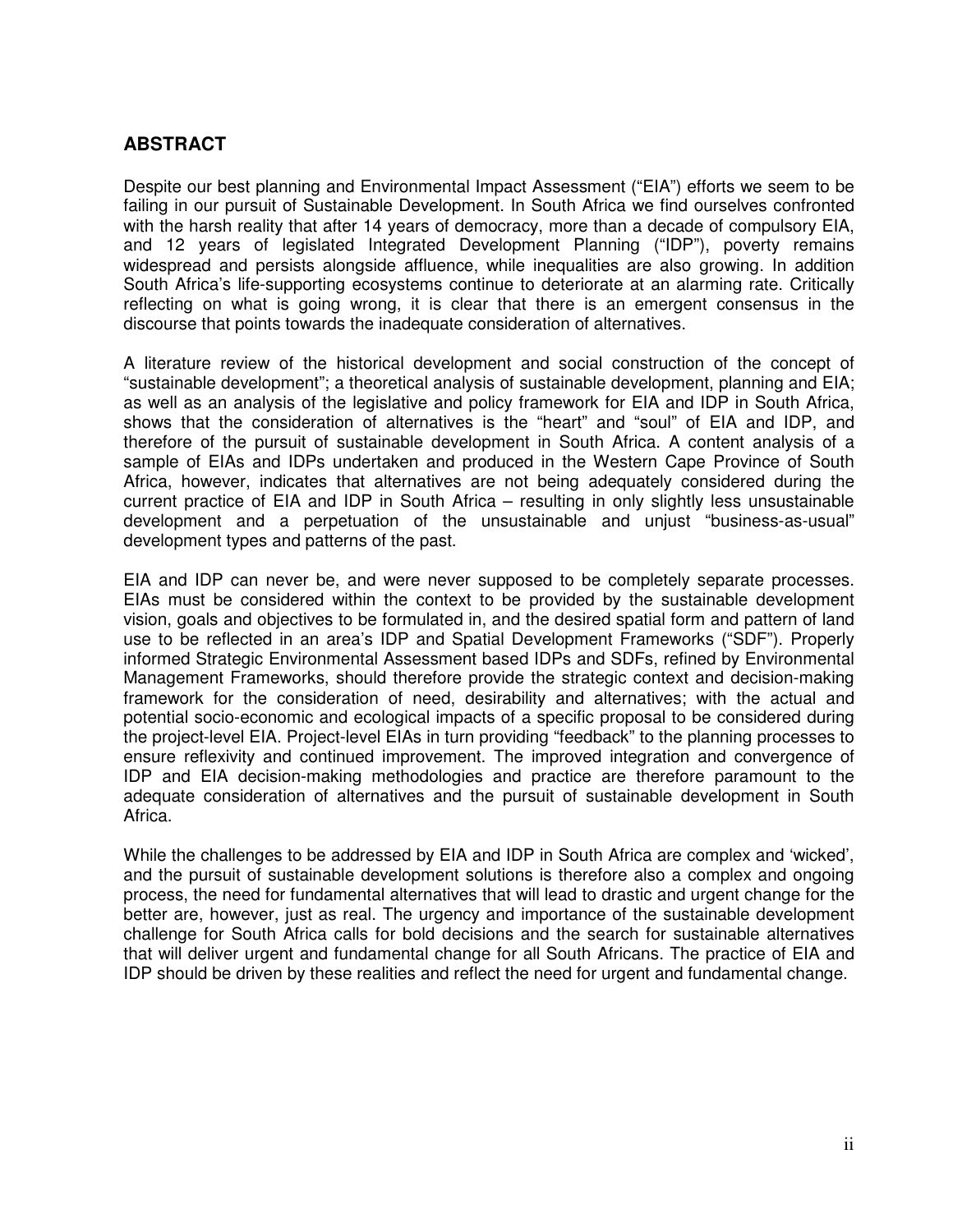#### **OPSOMMING**

Ten spyte van ons beste pogings ten opsigte van beplanning en omgewingsimpakanalise ("OIA"), wil dit voorkom asof ons faal in ons soeke na 'volhoubare ontwikkeling'. In Suid-Afrika word ons gekonfronteer deur die realiteit dat na 14 jaar van demokrasie, meer as 'n dekade van verpligte OIA, en 12 jaar van Geïntegreerde Ontwikkelingsbeplanning ("GOB"), armoede nog steeds wydverspreid voorkom en voortbestaan saam met rykdom, terwyl ongelykhede groei. Terselfdertyd gaan Suid-Afrika se lewens-onderhoudende ekosisteme agteruit teen 'n skrikwekkende spoed. 'n Kritiese blik op wat verkeerd loop, dui op die begin van 'n konsensus wat wys na die onvoldoende inagneming van alternatiewe.

'n Literatuur studie van die historiese ontwikkeling en sosiale konstruksie van die konsep van "volhoubare ontwikkeling"; 'n teoretiese analise van volhoubare ontwikkeling, beplanning en OIA; asook 'n analise van die wetlike en beleidsraamwerk vir OIA en GOB in Suid-Afrika, toon aan dat die inagneming van alternatiewe die "hart" en "siel" van OIA en GOB, en daarom van die strewe na volhoubare ontwikkeling in Suid-Afrika is. 'n Inhoudsanalise van 'n steekproef van OIAs en Genïntegreerde Ontwikkelingsplanne (GOPe) onderneem en geproduseer in die Wes-Kaap Provinsie van Suid-Afrika, dui egter aan dat die inagneming van alternatiewe tydens die huidige praktyk van OIA en GOB in Suid-Afrika nie behoorlik aangespreek word nie – wat lei tot slegs geringe minder onvolhoubare ontwikkeling en die voortsetting van die onvolhoubare en onregverdige "besigheid-soos-gewoonlik" ontwikkelingstipes en patrone van die verlede.

OIA en GOB kan nooit, en was nooit veronderstel, om heeltemal afsonderlike prosesse te wees nie. OIAs moet oorweeg word binne die konteks wat geskep moet word deur die volhoubare visie, eindpunte en doelwitte wat geformuleer moet word tydens, en die gewensde ruimtelike vorm en patroon van grondgebruik soos wat gereflekteer moet word in, 'n area se GOP en Ruimtelike Ontwikkelings Raamwerk ("ROR"). Voldoende ingeligte Strategiese Omgewingsanalise gebaseerde GOPe en RORe, verfyn deur Omgewingsbestuursraamwerke, behoort daarom die strategiese konteks en besluitnemingsraamwerk te skep vir die inagneming van die behoefte, gewensdheid, en alternatiewe; met die werklike en potensiale sosioekonomiese en ekologiese impakte van 'n spesifieke voorstel wat bepaal moet word tydens die projek-vlak OIA. Met projek-vlak OIAs wat weer moet "terugvoering" gee aan beplanningsprosesse ten einde voordurende verbetering te verseker. Die verbeterde integrasie en saamkoms van GOB en OIA besluitnemingsmetodes en praktyke is daarom krities vir die voldoende inagneming van alternatiewe en die strewe na volhoubare ontwikkeling in Suid-Afrika.

Terwyl dit 'n realiteit is dat die uitdagings wat deur OIA en GOB in Suid-Afrka aangespreek moet word kompleks en "wicked" is, en die strewe na volhoubare oplossings daarom ook 'n komplekse en voortdurende proses is, is die behoefte vir fundamentele alternatiewe wat sal lei tot drastiese en dringende positiewe verandering net so waar. Die dringendheid en belangrikheid van die volhoubare ontwikkelings-uitdaging in Suid-Afrika, vra vir onbeskroomde besluite en die soek na volhoubare alternatiewe wat dringende en fundamentele verandering vir alle Suid-Afrikaners teweeg sal bring. Die praktyk van OIA en GOB behoort gedryf te word deur hierdie realiteite en behoort die behoefte vir dringende en fundamentele verandering te weerspieël.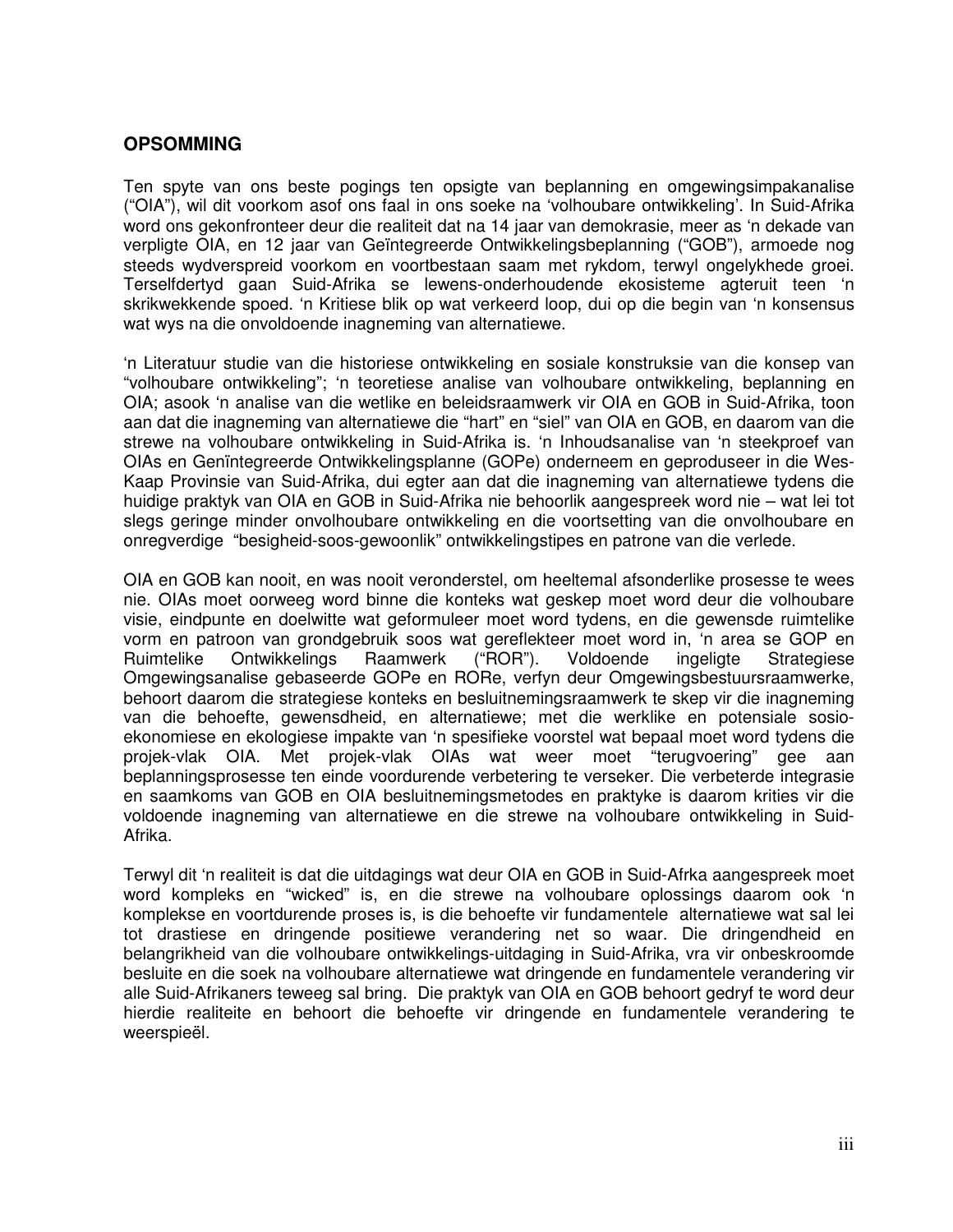## **ACKNOWLEDGEMENTS**

The financial assistance of the Western Cape Department of Environmental Affairs and Development Planning towards this research is hereby acknowledged, and I wish to thank my colleagues at the Department for their advice and support. I specifically want to thank my colleague Bernard Niemand for his encouragement. Opinions expressed and conclusions arrived at, are those of the author and are not necessarily shared by the Department.

I wish to thank my supervisor, Anneke Muller, for her help and guidance in the completion of this thesis.

For their continued inspiration I want to thank all the staff, lecturers and my fellow students involved with the Master's Programme in Sustainable Development Planning and Management presented by the University of Stellenbosch and the Sustainability Institute located at the Lynedoch Eco-Village just outside Stellenbosch.

I must also thank my parents that led me down this path years ago and have been supporting me in my endeavours ever since.

Finally, a special thank you to my wife, Desireé, for her unwavering support and faith in me. Without her all my endeavours become insignificant and meaningless.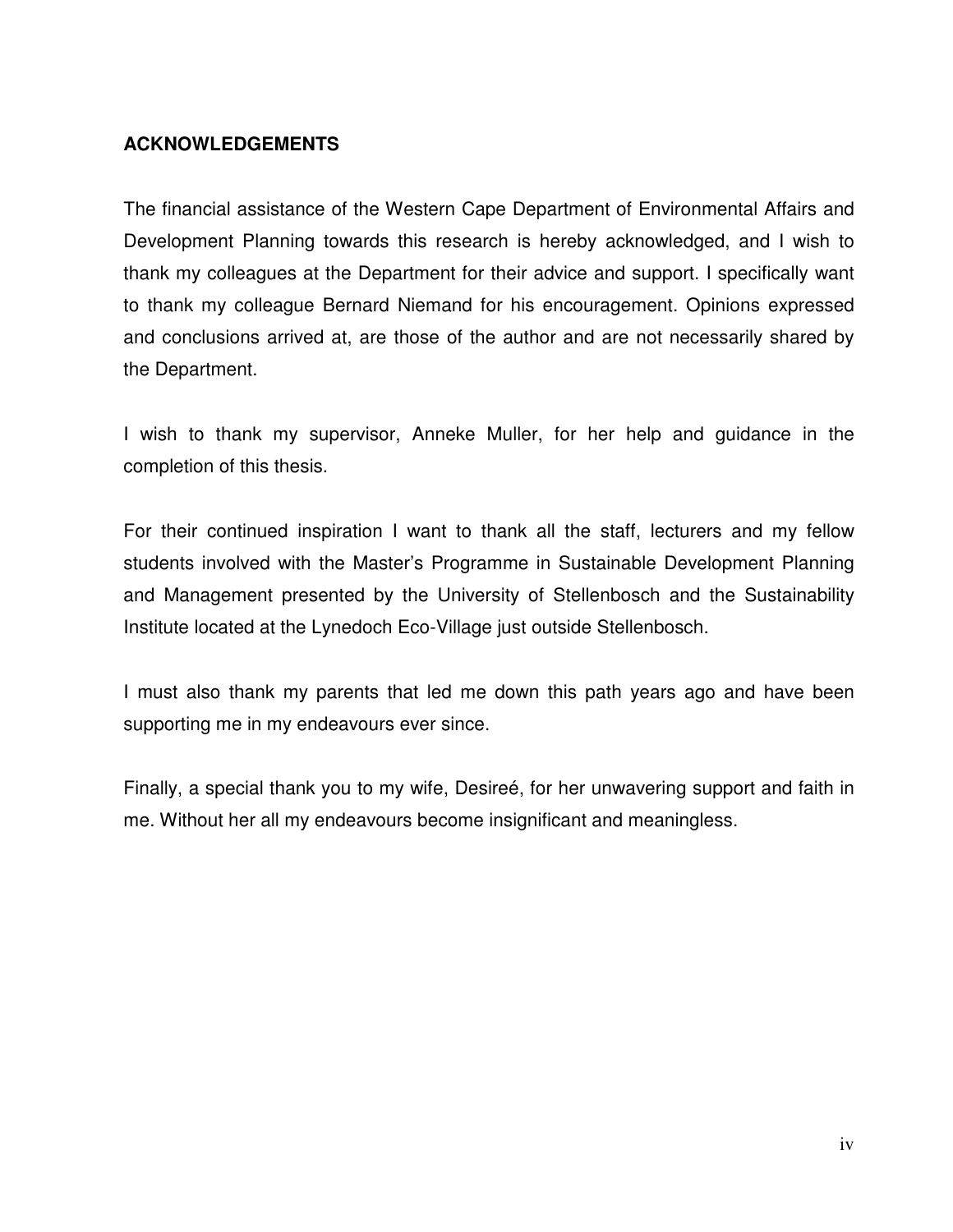# **TABLE OF CONTENTS**

|      | CHAPTER 1. INTRODUCTION: THE CONSIDERATION OF ALTERNATIVES AND THE                         |  |
|------|--------------------------------------------------------------------------------------------|--|
| 1.2. |                                                                                            |  |
| 1.3. | Research Aim and Objectives, Methodology and Outline of the Chapters.  4                   |  |
|      |                                                                                            |  |
|      |                                                                                            |  |
|      |                                                                                            |  |
|      | <b>CHAPTER 2. SUSTAINABLE DEVELOPMENT AND THE CONSIDERATION OF</b>                         |  |
|      |                                                                                            |  |
| 2.1. |                                                                                            |  |
| 2.2. |                                                                                            |  |
| 2.3. |                                                                                            |  |
| 2.4. |                                                                                            |  |
| 2.5. |                                                                                            |  |
| 2.6. |                                                                                            |  |
| 2.7. |                                                                                            |  |
| 2.8. |                                                                                            |  |
| 2.9. | Interdependence and Embeddedness, Ecological Footprint and Resource Flow20                 |  |
|      | 2.10. The Developmental State - Intervention, Promotion and Facilitation25                 |  |
|      | 2.11. Doing the right things to change from a worse state to a better state27              |  |
|      |                                                                                            |  |
|      |                                                                                            |  |
|      | 2.14. Alternatives: The quality of the decision depends on the quality of the alternatives |  |
|      |                                                                                            |  |
|      | 2.15. Conclusion: Alternatives - the "heart" and "soul" of EIA, planning and sustainable   |  |
|      |                                                                                            |  |
|      |                                                                                            |  |
|      | CHAPTER 3. SUSTAINABLE DEVELOPMENT AND ENVIRONMENTAL IMPACT ASSESSMENT                     |  |
| 3.1. |                                                                                            |  |
| 3.2. |                                                                                            |  |
| 3.3. | Ecologically sustainable development and justifiable economic and social                   |  |
| 3.4. |                                                                                            |  |
| 3.5. |                                                                                            |  |
| 3.6. |                                                                                            |  |
| 3.7. |                                                                                            |  |
|      |                                                                                            |  |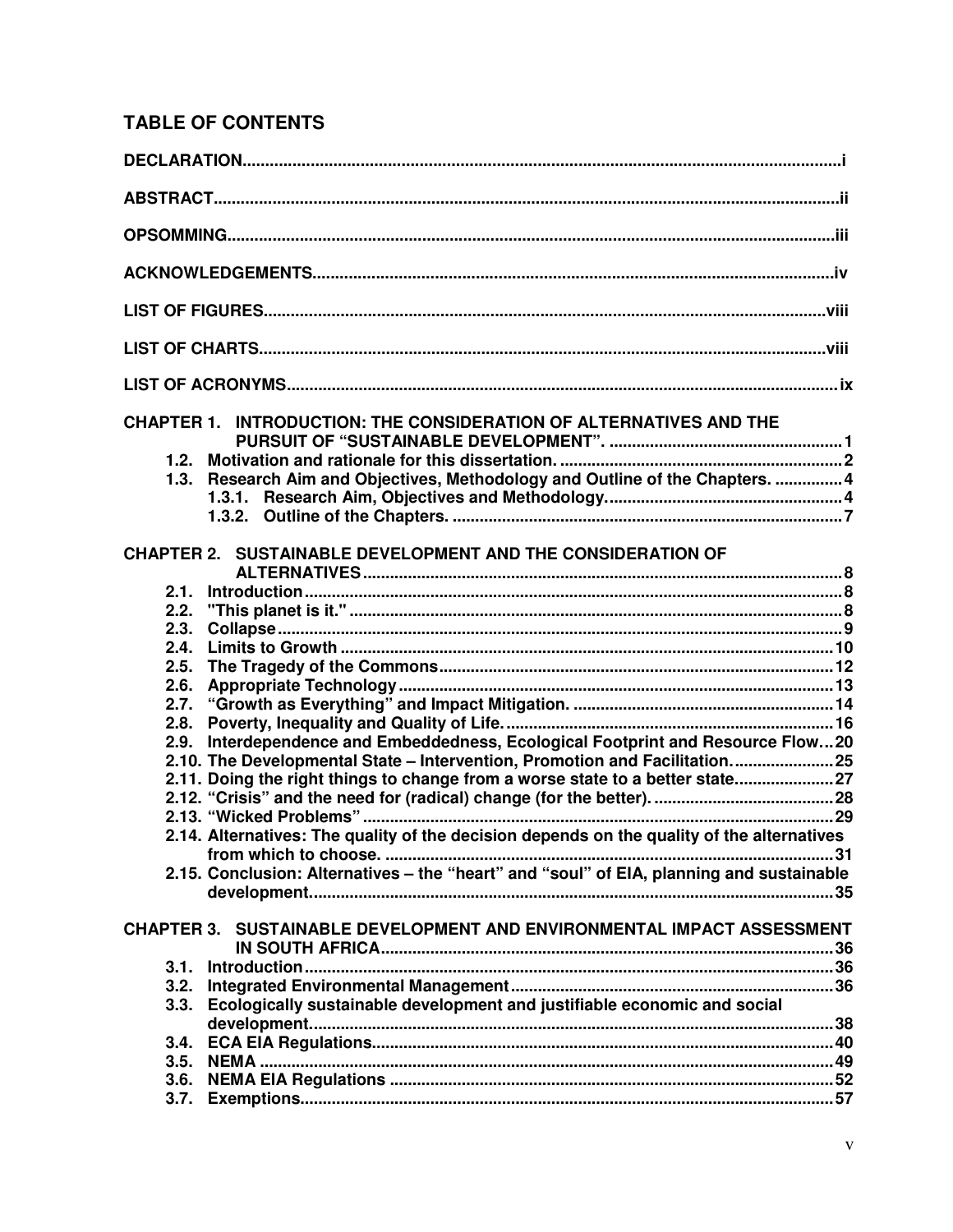| 3.8.              |        |                                                                                  |  |
|-------------------|--------|----------------------------------------------------------------------------------|--|
|                   |        |                                                                                  |  |
|                   |        |                                                                                  |  |
|                   |        | CHAPTER 4. INTEGRATED DEVELOPMENT PLANNING IN SOUTH AFRICA  73                   |  |
| 4.1.              |        | Introduction                                                                     |  |
| 4.2.              |        | What is meant by "development", "planning" and "development planning"? 73        |  |
| 4.3.              |        |                                                                                  |  |
|                   | 4.3.1  |                                                                                  |  |
|                   | 4.3.2  |                                                                                  |  |
|                   | 4.3.3  |                                                                                  |  |
|                   | 4.3.4  |                                                                                  |  |
| 4.4.              |        |                                                                                  |  |
| 4.5.              |        |                                                                                  |  |
| 4.6.              |        |                                                                                  |  |
| 4.7.              |        |                                                                                  |  |
| 4.8.              |        |                                                                                  |  |
|                   |        |                                                                                  |  |
|                   |        |                                                                                  |  |
|                   | 4.8.3. |                                                                                  |  |
|                   | 4.8.4. |                                                                                  |  |
|                   | 4.8.5. |                                                                                  |  |
|                   | 4.8.6. |                                                                                  |  |
|                   |        |                                                                                  |  |
|                   |        |                                                                                  |  |
|                   |        |                                                                                  |  |
|                   |        |                                                                                  |  |
| <b>CHAPTER 5.</b> |        | THE PRACTICE OF ENVIRONMENTAL IMPACT ASSESSMENT IN SOUTH                         |  |
|                   |        |                                                                                  |  |
| 5.1.              |        |                                                                                  |  |
| 5.2.              |        |                                                                                  |  |
| 5.3.              |        |                                                                                  |  |
| 5.4.              |        |                                                                                  |  |
|                   |        |                                                                                  |  |
|                   |        | 5.4.2. Consideration of Alternatives during the different stages of the EIA      |  |
|                   |        |                                                                                  |  |
|                   |        | 5.4.3. Method and criteria used to identify, screen, scope and comparatively     |  |
|                   |        |                                                                                  |  |
|                   | 5.4.4. | Influence (if any) of public participation on the consideration of alternatives. |  |
|                   |        |                                                                                  |  |
|                   |        |                                                                                  |  |
|                   |        |                                                                                  |  |
|                   |        |                                                                                  |  |
| <b>CHAPTER 6.</b> |        | THE PRACTICE OF INTEGRATED DEVELOPMENT PLANNING IN SOUTH                         |  |
|                   |        |                                                                                  |  |
| 6.1.              |        |                                                                                  |  |
| 6.2.              |        |                                                                                  |  |
|                   |        |                                                                                  |  |
|                   |        |                                                                                  |  |
|                   |        | 6.4.1. Environmental Constraints, Causal Factors, Assets and Opportunities127    |  |
|                   |        |                                                                                  |  |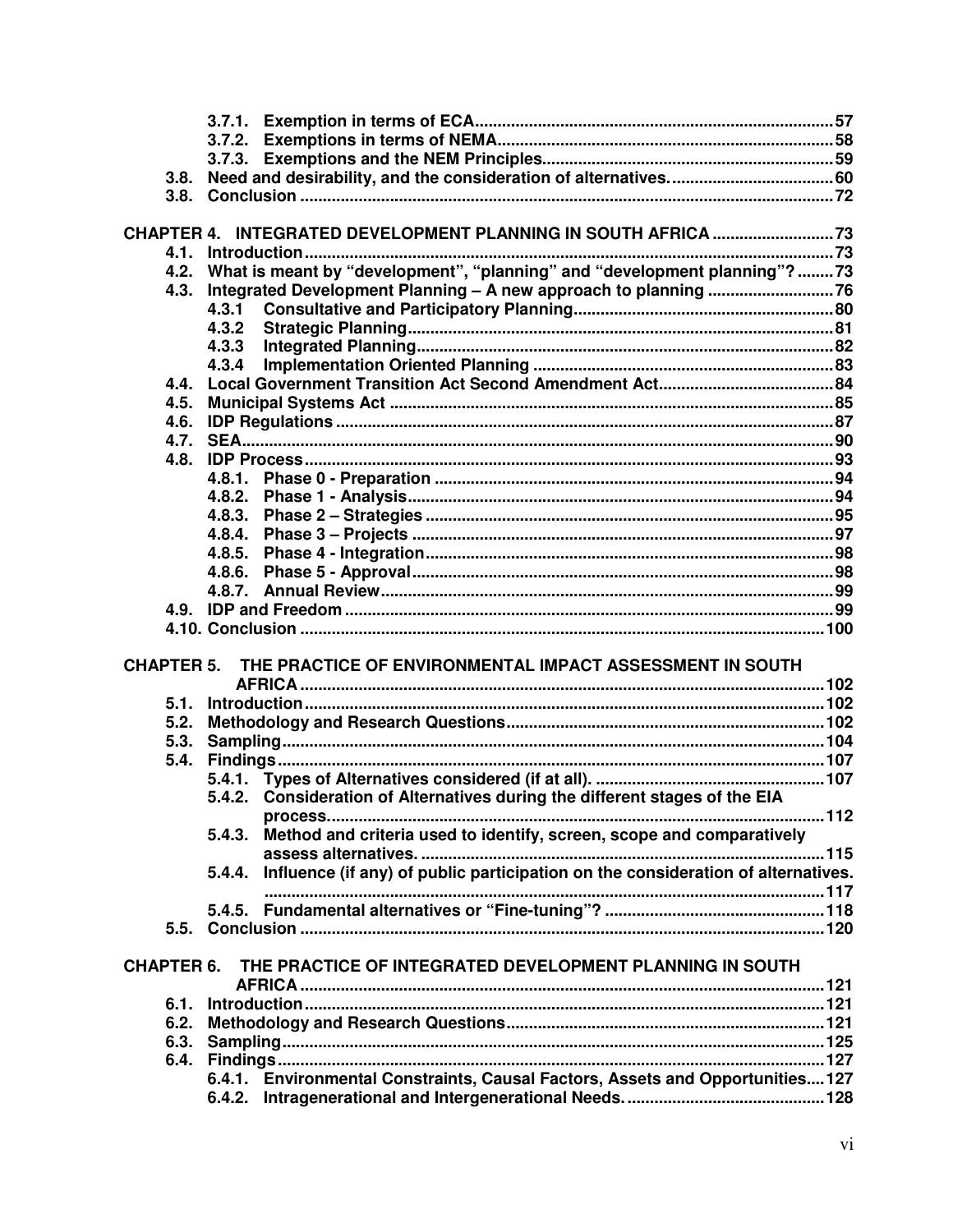|      |        | 6.4.3. Decoupling economic growth and poverty eradication from rising level of<br>natural resource use and waste per capita over time through the<br>consideration of alternatives, while addressing both poverty and over |  |
|------|--------|----------------------------------------------------------------------------------------------------------------------------------------------------------------------------------------------------------------------------|--|
|      |        |                                                                                                                                                                                                                            |  |
|      | 6.4.4. | Resource Demand Management, Conservation, Circular Resource Flow,                                                                                                                                                          |  |
|      |        |                                                                                                                                                                                                                            |  |
|      | 6.4.5. |                                                                                                                                                                                                                            |  |
|      | 6.4.6. | Integration and Alignment with the Policies, Programmes, Frameworks and<br>Strategies of neighbouring municipalities and those of National and                                                                             |  |
|      |        |                                                                                                                                                                                                                            |  |
|      |        |                                                                                                                                                                                                                            |  |
| 6.5. |        |                                                                                                                                                                                                                            |  |
|      |        |                                                                                                                                                                                                                            |  |
| 7.1. |        |                                                                                                                                                                                                                            |  |
| 7.2. |        |                                                                                                                                                                                                                            |  |
| 7.3. |        |                                                                                                                                                                                                                            |  |
| 7.4. |        |                                                                                                                                                                                                                            |  |
| 7.5. |        |                                                                                                                                                                                                                            |  |
| 7.6. |        | Ecological Constraints, Causal Factors, Opportunities and Solutions.  143                                                                                                                                                  |  |
| 7.7. |        | Resource Demand Management, Conservation, Circular Resource Flow, Alternative                                                                                                                                              |  |
|      |        |                                                                                                                                                                                                                            |  |
| 7.8. |        |                                                                                                                                                                                                                            |  |
| 7.9. |        |                                                                                                                                                                                                                            |  |
|      |        | 7.10. Methods and criteria used to identify, screen, scope and comparatively assess                                                                                                                                        |  |
|      |        | 7.11. Deliberative Democracy: A strong state and a strong civil society147                                                                                                                                                 |  |
|      |        | 7.12. Professionalism, Independence, Objectivity and Accountability.  148                                                                                                                                                  |  |
|      |        | 7.13. Conclusion: Bold Decisions that will lead to Urgent and Fundamental Change for                                                                                                                                       |  |
|      |        |                                                                                                                                                                                                                            |  |
|      |        |                                                                                                                                                                                                                            |  |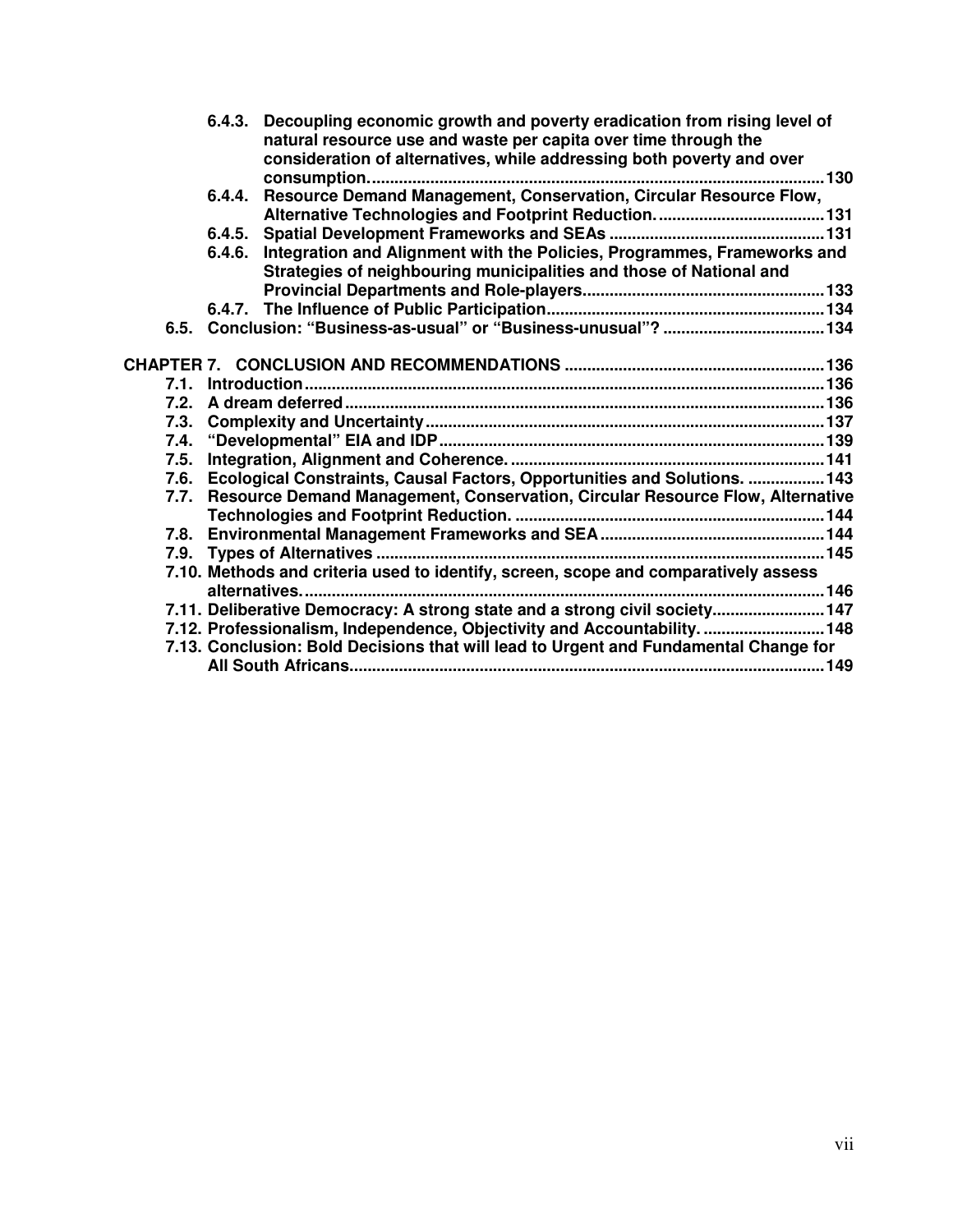#### **LIST OF FIGURES**

#### **LIST OF CHARTS**

| Chart 1.         |                                                                                          |  |
|------------------|------------------------------------------------------------------------------------------|--|
| Chart 2.         |                                                                                          |  |
| Chart 3.         |                                                                                          |  |
| Chart 4.         |                                                                                          |  |
| Chart 5.         |                                                                                          |  |
| Chart 6.         |                                                                                          |  |
| Chart 7.         |                                                                                          |  |
| Chart 8.         | The types of alternatives considered during ECA and NEMA EIAs 109                        |  |
| Chart 9.         | Comparison between ECA and NEMA EIAs that did consider alternatives in terms             |  |
|                  |                                                                                          |  |
| Chart 10.        | The "depth" of consideration given to alternatives during ECA EIAs. 113                  |  |
| Chart 11.        | The "depth" of consideration given to alternatives during NEMA EIAs. 114                 |  |
| Chart 12.        | The criteria used during the consideration of alternatives during ECA EIAs.  115         |  |
| <b>Chart 13.</b> | The criteria used during the consideration of alternatives during NEMA EIAs.  116        |  |
|                  | Chart 14. The consideration of constraints and opportunities during the consideration of |  |
|                  |                                                                                          |  |
| <b>Chart 15.</b> | The percentage of ECA and NEMA EIAs during which public participation                    |  |
|                  |                                                                                          |  |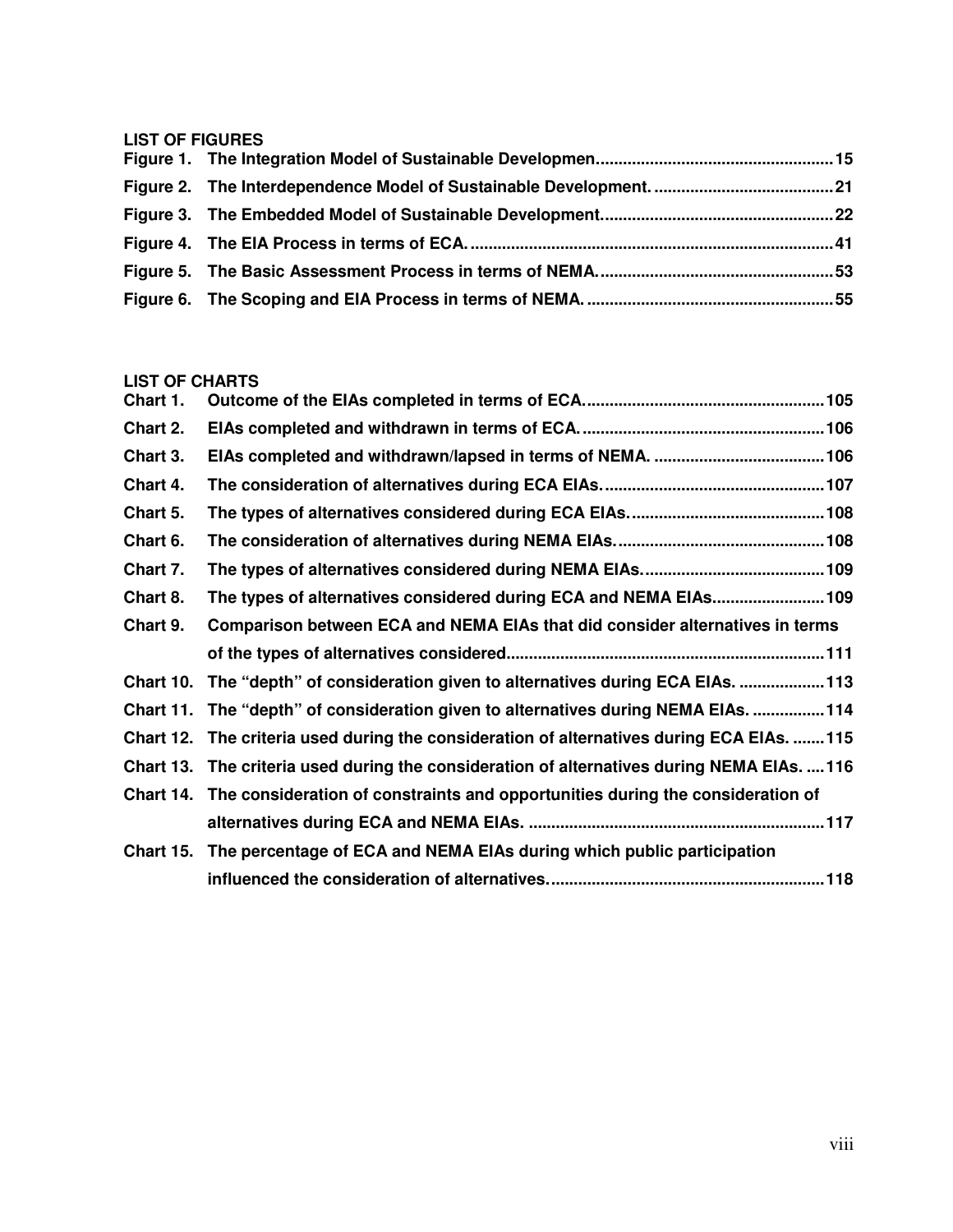## **LIST OF ACRONYMS**

| <b>CSD</b>    | Commission on Sustainable Development                            |
|---------------|------------------------------------------------------------------|
| <b>CSIR</b>   | South African Council for Scientific and Industrial Research     |
| <b>DDPTT</b>  | Decentralised Development Planning Task Team                     |
| DEA&DP        | Western Cape Department of Environmental Affairs and Development |
|               | Planning                                                         |
| <b>DEAT</b>   | National Department of Environmental Affairs and Tourism         |
| <b>DFA</b>    | Development Facilitation Act (Act No. 67 of 1995)                |
| <b>DPLG</b>   | Department of Provincial and Local Government                    |
| <b>ECA</b>    | Environment Conservation Act (Act No. 73 of 1989)                |
| <b>EIA</b>    | <b>Environmental Impact Assessment</b>                           |
| <b>EMF</b>    | <b>Environmental Management Framework</b>                        |
| <b>FEPD</b>   | Forum for Effective Planning and Development                     |
| <b>GDP</b>    | <b>Gross Domestic Product</b>                                    |
| GN            | <b>Government Notice</b>                                         |
| <b>IAIAsa</b> | International Association for Impact Assessment South Africa     |
| <b>IDP</b>    | Integrated Development Plan/ning                                 |
| <b>IEM</b>    | <b>Integrated Environmental Management</b>                       |
| <b>MEC</b>    | Member of the Provincial Executive Council                       |
| <b>MSA</b>    | Local Government: Municipal Systems Act (Act No. 32 of 2000)     |
| <b>NEMA</b>   | National Environmental Management Act (Act No. 107 of 1998)      |
| <b>SDF</b>    | <b>Spatial Development Framework</b>                             |
| <b>SEA</b>    | <b>Strategic Environmental Assessment</b>                        |
| <b>UNCED</b>  | United Nations Conference on the Environment and Development     |
| UN-HABITAT    | United Nations Human Settlements Programme                       |
| <b>WCPDC</b>  | <b>Western Cape Provincial Development Council</b>               |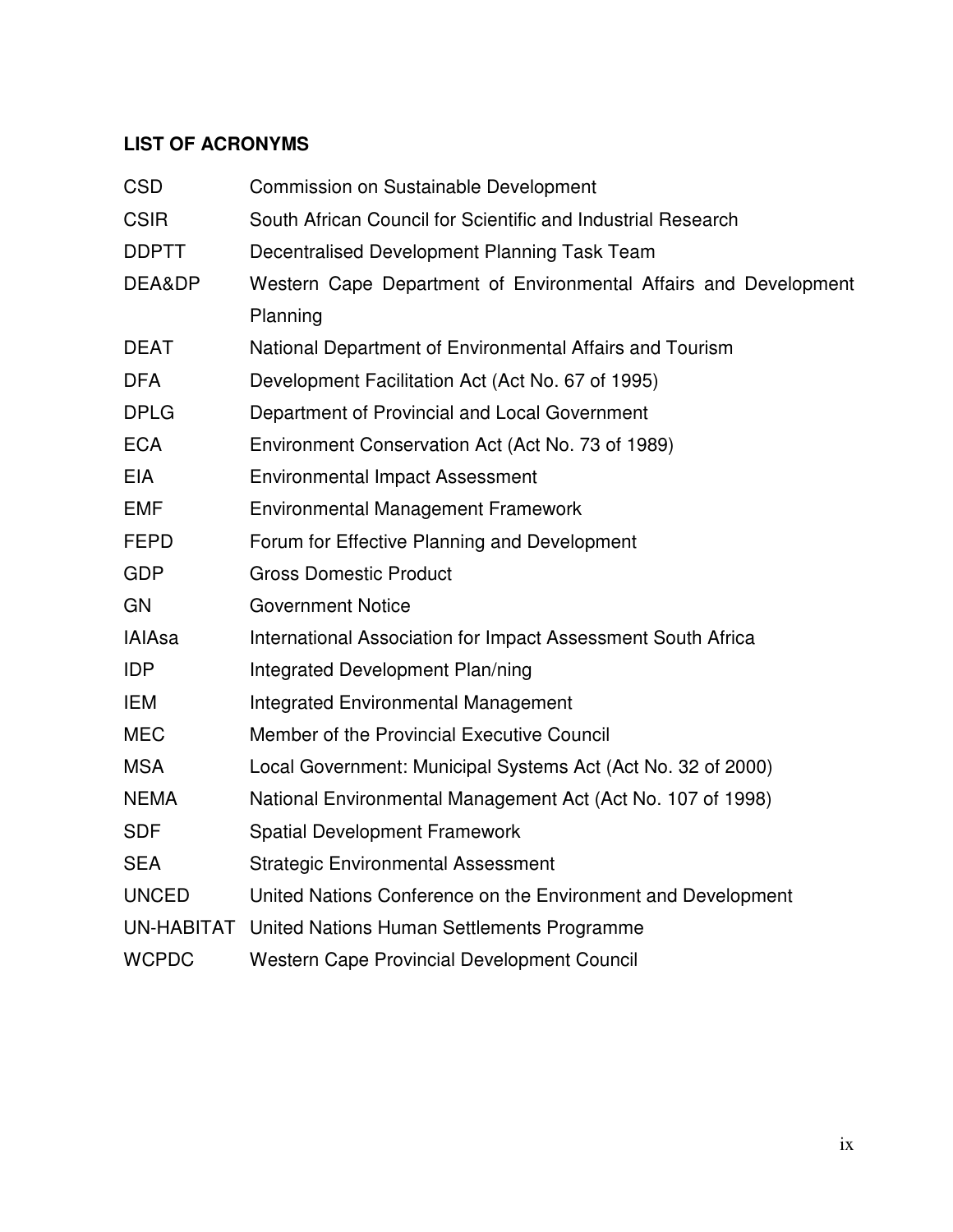# **CHAPTER 1. INTRODUCTION: THE CONSIDERATION OF ALTERNATIVES AND THE PURSUIT OF "SUSTAINABLE DEVELOPMENT".**

#### **1.1. Introduction**

"(…) *something has gone horribly wrong* (…)" (Stiglitz, 2002: 4)

Concern about the social and ecological consequences of bad decision-making resulted in the call for social and ecological factors to specifically be considered when deciding on development options, and eventually in the negotiated goal of sustainable development. Development planning and Environmental Impact Assessment ("EIA") methodologies, in turn, were specifically adopted as the means through which the state should intervene to address the imbalances of power and market failure in order to ensure democratic, well-informed and rational decisionmaking in the simultaneous pursuit of economic, social and ecological goals – in the pursuit of sustainable development.

Despite our best planning and EIA efforts we, however, seem to be failing in the above endeavour. An estimated one out of every five people in the world (approximately 1 billion people) is malnourished, do not have access to clean water, is a slum dweller and has to survive on less than US\$ 1 a day, while an alarming twothirds of the life-supporting ecosystems of the world are either degraded or are being unsustainably used (Cullinan, 2002: 20; UN-HABITAT, 2004: 6; The Worldwatch Institute, 2006: 171).

South Africa unfortunately is no exception. In South African we also find ourselves confronted with the harsh reality that after 14 years of democracy, more than a decade of compulsory EIA, and 12 years of legislated Integrated Development Planning ("IDP"), poverty remains widespread and persists alongside affluence, while inequalities are growing, and while South Africa's life-supporting ecosystems continue to deteriorate at an alarming rate (Van Schalkwyk, 1998: 2, Coetzee, 2002: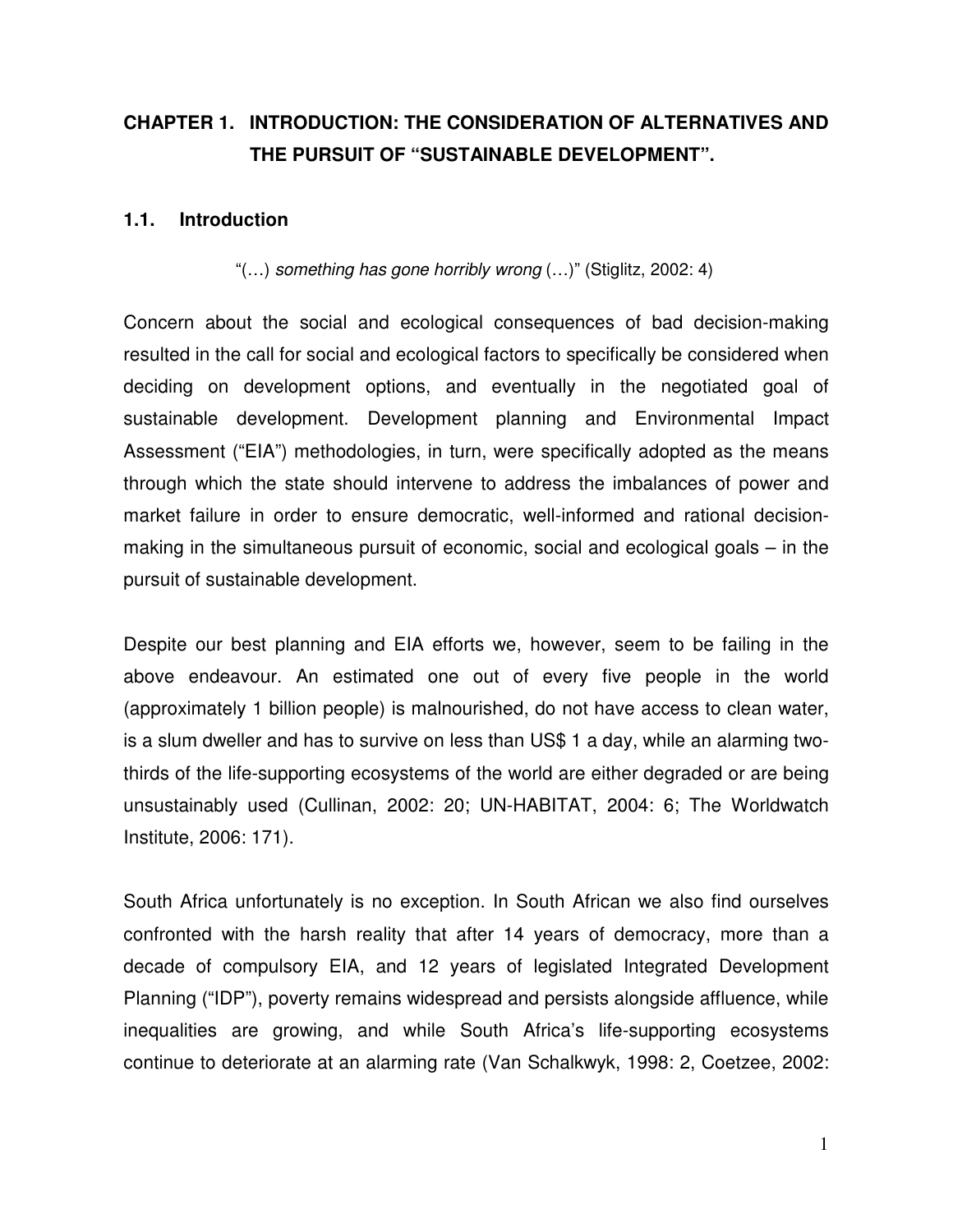1; Mbeki, 2004; DEAT, 2006b; Fakir, 2007: 23; Theron, 2007: 191-192; The Presidency, 2008: 42) – "*something has gone horribly wrong*" (Stiglitz, 2002: 4).

#### **1.2. Motivation and rationale for this dissertation.**

Critically reflecting on what is going wrong, it is clear that there is an emergent consensus in the discourse that point towards the inadequate consideration of alternatives (IAIAsa, 2007). A number of reviews of the quality and performance of environmental assessment and development planning in developed and developing countries have since confirmed that one of the biggest shortcomings is the inadequate consideration of alternatives, with most project/policy modifications (if they are made at all) being of only minor environmental significance (Lund & Hvelplund, 1997: 366; Wesson, 1997: 198; Lance & Saulsbury, 1998: 32-33; Valve, 1998: 139-140; Lee & George, 2000: 140-141 & 256; Simpson, 2001: 91; Steinemann, 2001: 3; Bruhn-Tysk & Eklund, 2002: 131 & 138-139; Rossouw, Davies, Fortuin, Rapholo & de Wit, 2003: 214; Carmona & Sieh, 2004; Alshuwaikhat, 2005: 309; Dewar, 2007: 2; Hilding-Rydevik & Bjarnadóttir, 2007: 679; Nooteboom, 2007: 648 & 653; Smith, 2007: 127 & 131-133; Patel, 2008: 366 & 372; Sandham & Pretorius, 2008: 230 & 235-236).

In this regard Cashmore (2004: 404) also concluded that "*while there is a general consensus that EIA has led to enhanced consideration of environmental factors in decision-making, its achievements appear most favourable when compared with past neglect and failings, rather than when measured against sustainable development goals.*"

With the consideration of alternatives considered to be the "heart" and "soul" of EIA and development planning (Steinemann, 2001: 3; Tickner & Geiser, 2004: 814; Couclelis, 2005: 1354; Smith, 2007: 127), the inadequate consideration of alternatives explains the finding by Cashmore, Gwilliam, Morgan, Cobb and Bond (2004: 299-303) that, rather than altering the substantive outcomes of decisions, environmental assessment and development planning are mostly leading to only

2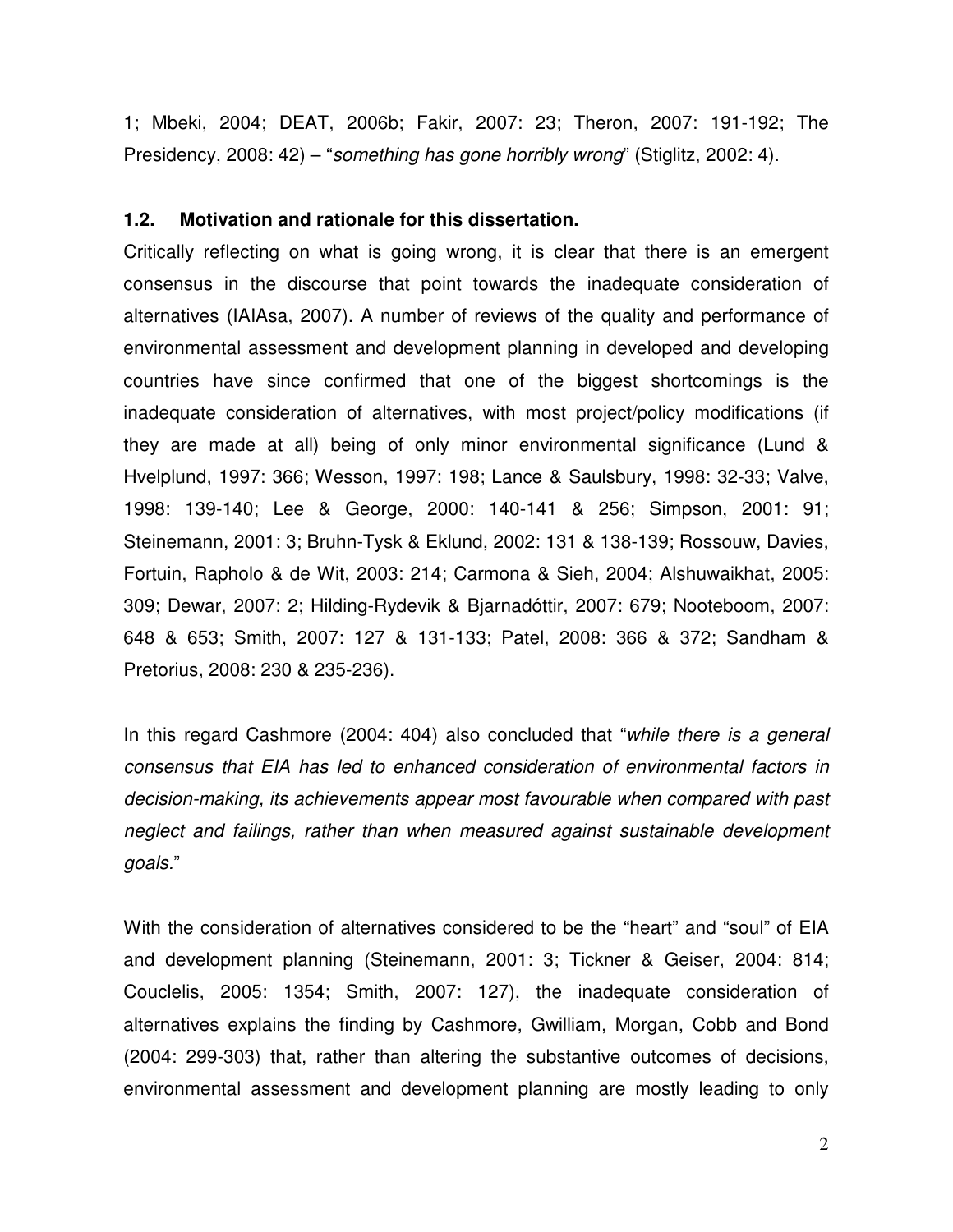modest "fine-tuning" of development projects and patterns. It is, therefore, not surprising that during the International Association for Impact Assessment South Africa ("IAIAsa") regional southern African conference held in 2007, the consideration of alternatives was again identified as one of the key areas of practice that needs to be improved (IAIAsa, 2007).

A scan of the field of study (scanning previous research done and specifically research looking at the practice of EIA and IDP in South Africa), however, shows that the consideration of alternatives in EIA and IDP has not received enough attention in research. While some international research on the consideration of alternatives has been done, there is a need to deepen the research and specifically focus the spotlight on South Africa.

During early 1998, a few months after the promulgation of the first EIA Regulations in South Africa, I started working with the Western Cape Department (today known as the Department of Environmental Affairs and Development Planning's ("DEA&DP")) responsible for administering the EIA Regulations and for engaging with the drafting of the Municipal Integrated Developing Plans – where I still work. Critically reflecting back on more than ten years of experience in the EIA field, some experience with IDP, and based on the literature review undertaken over two years for the eight modules of a Bachelor's of Philosophy Degree in Sustainable Development Planning and Management (University of Stellenbosch), the inadequate consideration of alternatives in the practice of EIA and IDP is of specific interest to me.

With 2007 marking the tenth year anniversary of legislated EIA in South Africa, and with the pending amendments to both the environmental management and land use management legislation in South Africa, it is considered an opportune time to critically reflect on the consideration of alternatives in the practice of EIA and IDP in South Africa. It is, however, more than just an opportune time. There is increasing pressure to scrap or erode what is perceived by some to be ineffective and inefficient "command-and-control regulations" that are hampering the urgent delivery of much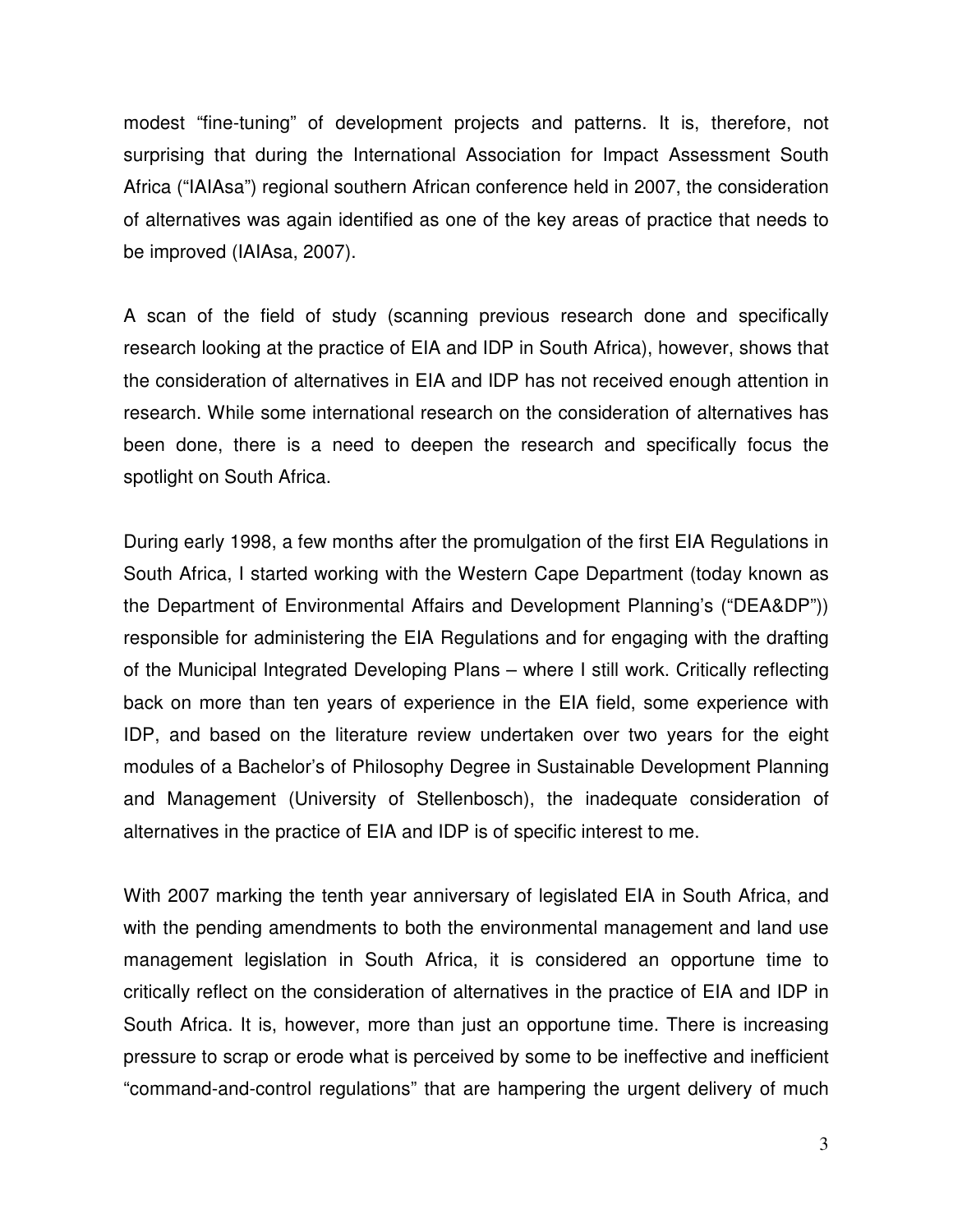needed socio-economic development in South Africa (McDonald & Brown, 1995: 485 & 493; Kraft & Furlong, 2007: 331; Mbeki, 2008; Patel, 2008: 359-360). There is, therefore, also an urgent need to improve the practice of EIA and IDP in South Africa – in order to ensure that EIA and IDP practice more efficiently and effectively contribute to the pursuit of sustainable development in South Africa.

#### **1.3. Research Aim and Objectives, Methodology and Outline of the Chapters.**

#### **1.3.1. Research Aim, Objectives and Methodology.**

An analysis of the social and economic problems associated with the challenge of sustainable development, calls for the asking of fundamental questions and the root causes of the problems to be analysed and addressed, rather than just simply examining possible policy actions to ameliorate, but not prevent, the problems (Kraft & Furlong, 2007: 109).

To analyse the social and ecological problems associated with the challenge of sustainable development and the need for intervention, it is important to also explore the collective social construction of these problems through the representations, perceptions, values and interests of the social actors affected by the problems and those social actors whose behaviour may need to change to solve it (Neuendorf, 2002: 11; Knoepfel, Larrue, Varone & Hill, 2007: 126).

The historical development and social construction of the concept of "sustainable development" will therefore be critically analysed through the undertaking of a literature review. The analysis will broadly focus on the following dimensions of operational analysis proposed by Knoepfel *at al* (2007: 132-135): the intensity, the extent, the "newness", the urgency, and the social and political complexities of the sustainable development challenge.

While some of the classic texts will be considered, the literature review will also consider some of the more recent theory and discourse on EIA, planning and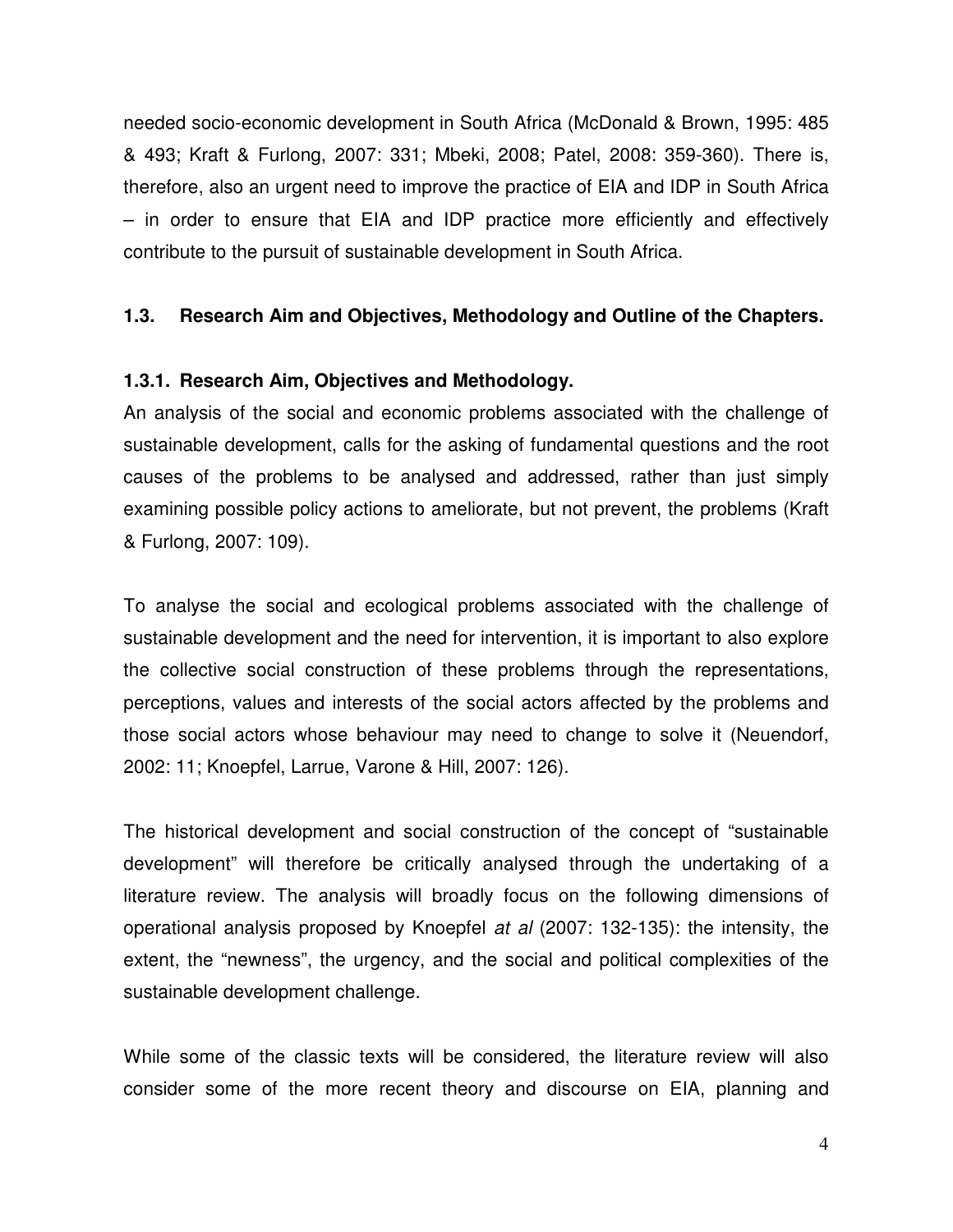sustainable development (Mouton, 2001: 90-91; Henning, Gravett & van Rensburg, 2005: 28-29). The literature review will critically consider the sustainable development theory and specifically focus on the importance that the consideration of alternatives (should) play during planning and EIA. The literature review will "*establish a bridge between* [this dissertation] *and the current state of knowledge*" (Blaikie, 2000: 71).

Against the background and context provided by the theoretical findings of the literature review (Moriarty, 1997: 96; Blaikie, 2000: 71), an analysis will then be undertaken of the legislative and policy framework for EIA and IDP in South Africa, again with a specific focus on the consideration of alternatives. According to Knoepfel *et al* (2007: 21) "[a]*ll policies aim to resolve a public problem that is identified as such on the governmental agenda"*, with policies being the "*response of the political administrative system to a social reality that is deemed politically unacceptable*."

Knoepfel *et al* (2007: 24) defines "public policy" as "*a series of intentionally coherent decisions or activities taken or carried out by different public – and sometimes – private actors, whose resources, institutional links and interests vary, with a view to resolving in a targeted manner a problem that is politically defined as collective in a more a less restrictive nature that are often aimed at modifying the behaviour of social groups presumed to be at the root of, or able to solve, the collective problem to be resolved (target groups) in the interest of the social groups who suffer the negative effects of the problem in question (final beneficiaries)*."

The object of the analysis of EIA and IDP in South Africa is, however, not political power in itself, but rather government intervention through the use of EIA and IDP processes for the purpose of addressing social and ecological concerns and pursuing sustainable development. Knoepfel *et al* (2007: 24) in this regard refer to public policy as "*decisions taken by public (and sometimes private) actors that are aimed at channelling the behaviour of a target population so that a collective problem that society is not in a position to manage on its own can be resolved by public effort*."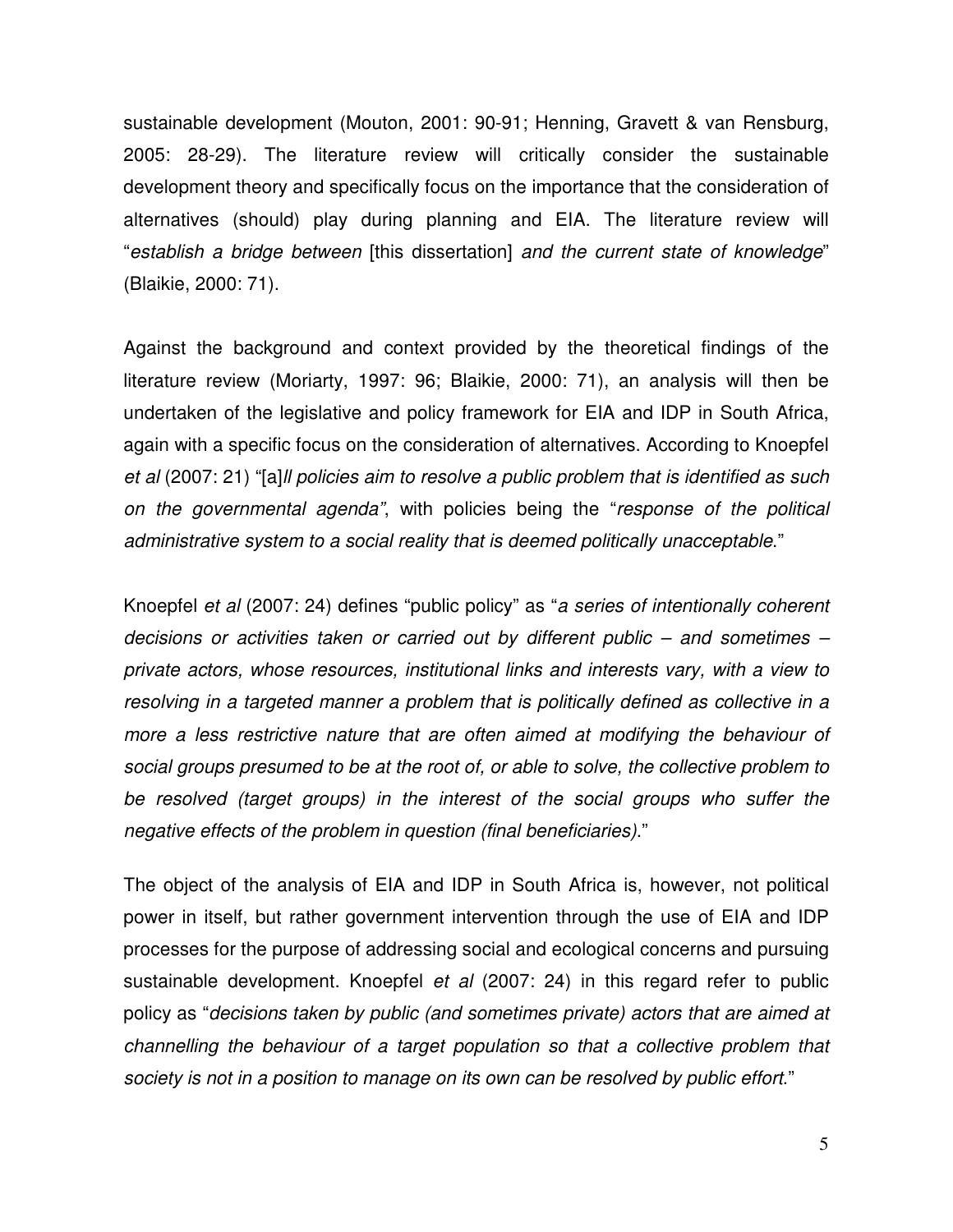In addition, Knoepfel *et al* (2007: 9 & 33) highlights the need for policy analysis to also specifically analyse policy implementation, to evaluate the effects of the policy in terms of the changes in societal behaviour, and to specifically analyse the improvement in public management and decision-making. The findings of the literature review and theoretical analysis together with the findings of the analysis of EIA and IDP legislation and policies, will, therefore, be used to generate the research questions for the undertaking of a content analysis and survey of a sample of EIAs and IDPs undertaken and produced in the Western Cape Province of South Africa.

The analysis will critically analyse the policy implementation during the practice of EIA and IDP in South Africa; will specifically focus on the consideration of alternatives, and will be both quantitative-descriptive (considering the number of times certain alternatives and other aspects were considered) and qualitativedescriptive (considering the "depth" of consideration given to the types of alternatives and other aspects) (Neuendorf, 2002: 14). The research approach will be both empirical and non-empirical critical-analytical, with a focus on problem-solving (Mouton, 2001: 152-153, 158-166 & 175-176). Chapters 5 and 6 provide more details regarding the specific methodology used in the analysis of the EIAs and IDPs.

From the findings of the literature review, the analysis of policies and legislation and the analysis of the sample of EIA and IDPs, possible solutions to overcoming the constraints and shortcomings will, therefore, also be considered. The solutions and recommendations for addressing both the root causes of the inadequate consideration of alternatives, as well as pragmatic adjustments for immediate improvement of the consideration of alternatives during the practice of EIA and IDP in South Africa will be considered. The recommendations will therefore focus on both problem-prevention and problem-solving – in an effort to positively contribute to South Africa's pursuit of sustainable development.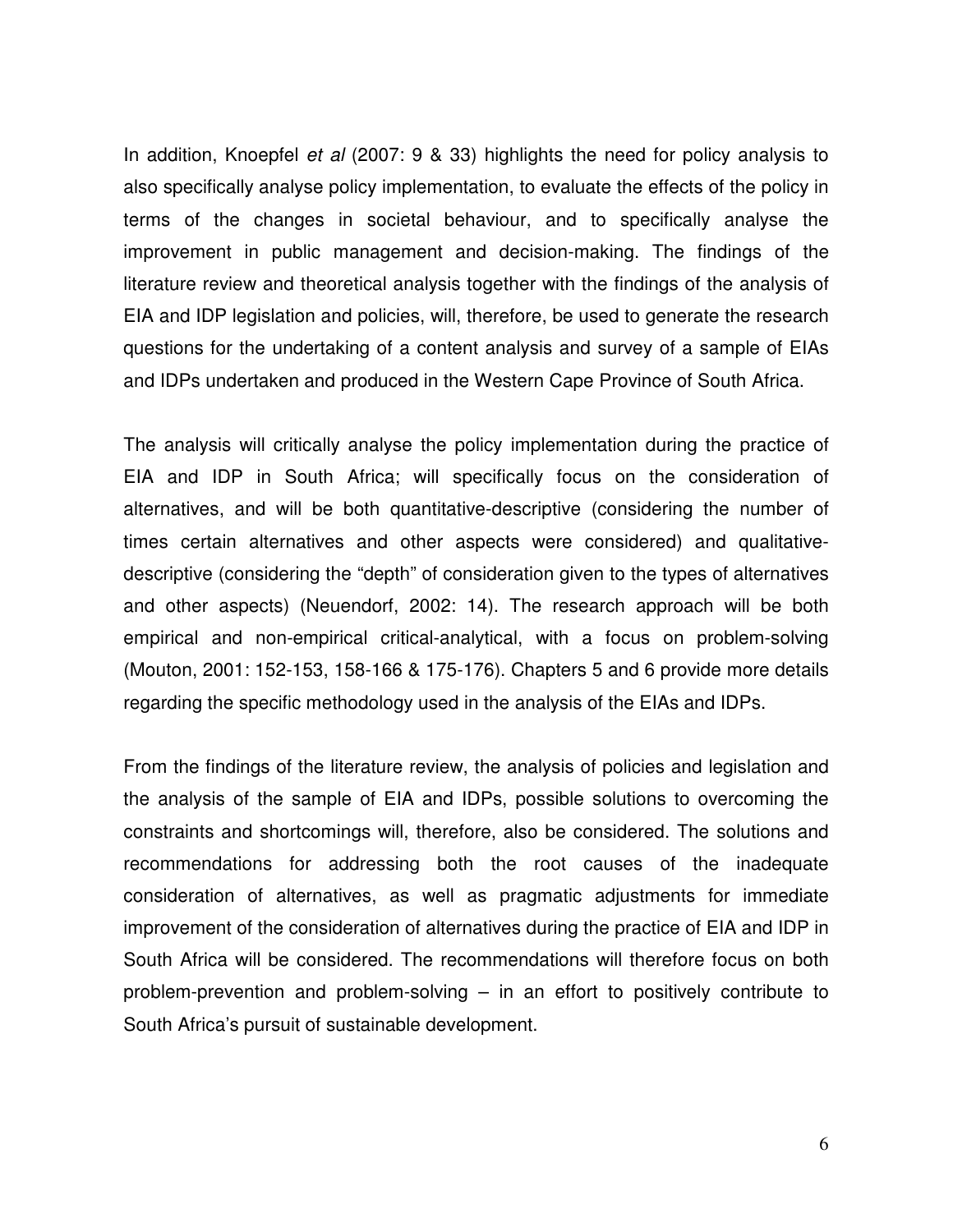### **1.3.2. Outline of the Chapters.**

Chapter 2 will consist of a literature review of the historical development and social construction of the concept of "sustainable development". While some of the classic texts will be considered, the literature review will also consider some of the more recent theory and discourse on EIA, planning and sustainable development, with a specific focus on the important role that the consideration of alternatives (should) play during planning and EIA.

Against the background and context provided by the theoretical findings of the literature review in Chapter 2, Chapters 3 and 4 will consist of a policy analysis of the legislative and policy framework for EIA and IDP in South Africa, again with a specific focus on the consideration of alternatives.

The findings of the literature review, theoretical analysis and policy analysis will then be used to generate research questions for the undertaking of a content analysis, in Chapters 5 and 6, of a sample of EIAs and IDPs undertaken and produced in the Western Cape Province of South Africa, with a specific focus on the consideration of alternatives.

Chapter 7 will consider possible solutions to overcoming the constraints and shortcomings in the consideration of alternatives during the practice of EIA and IDP in South Africa.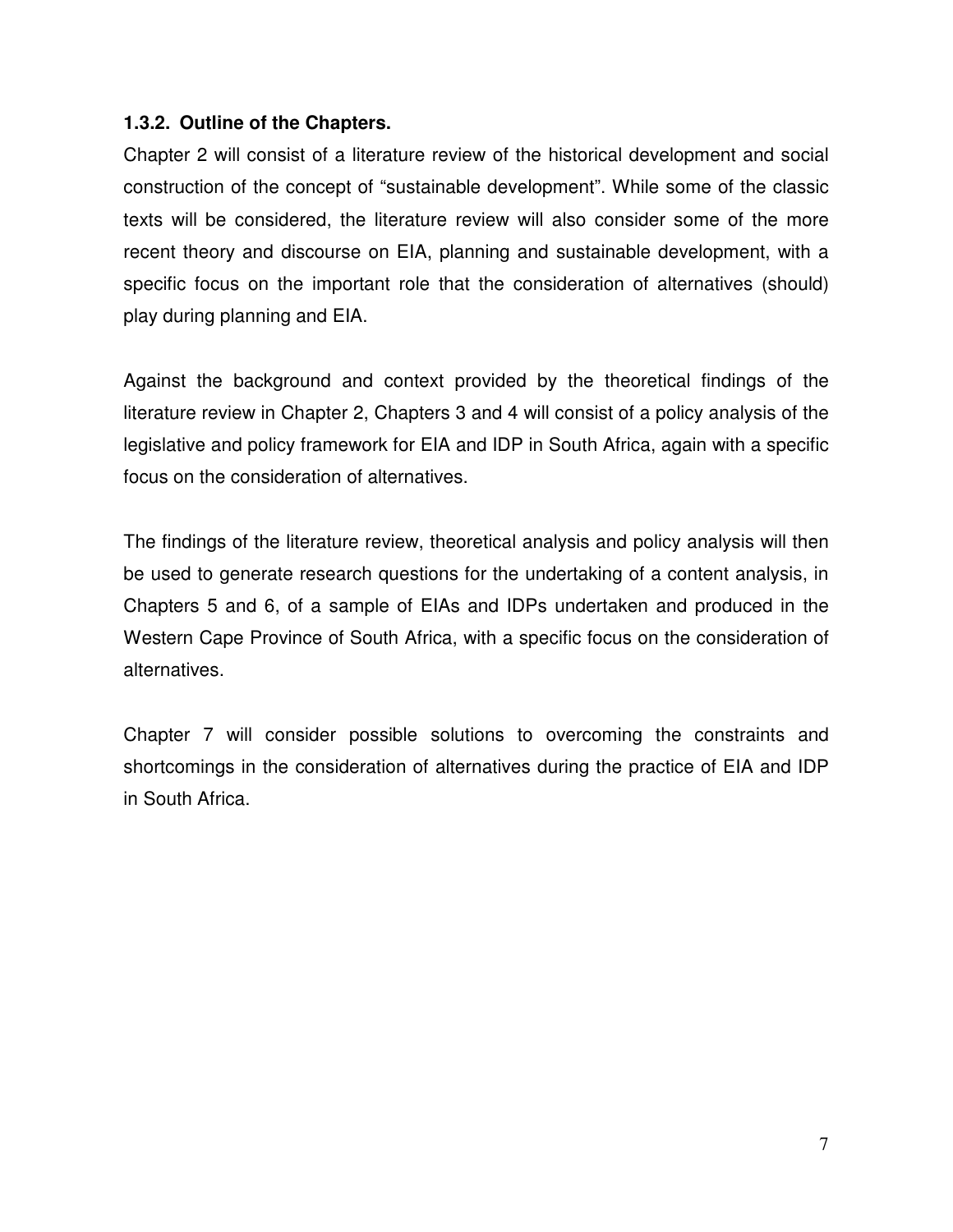# **CHAPTER 2. SUSTAINABLE DEVELOPMENT AND THE CONSIDERATION OF ALTERNATIVES**

#### **2.1. Introduction**

To analyse the social and ecological problems associated with the challenge of sustainable development and the need for intervention, this Chapter considers, through a literature review, the historical development and social construction of the concept of "sustainable development", with a specific focus on the consideration of alternatives during planning and EIA. The review explores the origins of the concept of sustainable development, and draws attention to the different, and often conflicting, development agendas, all labelled "sustainable development", that have since dominated the discourse and contestations. The key role that the consideration of alternatives (is suppose to) play in the pursuit of sustainable development in general, and during planning and EIA in particular, are also highlighted.

#### **2.2. "This planet is it."**



*"When Apollo II Mission reached the Moon's Sea of Tranquillity on 20 July 1969, the images that the spacecraft sent back to Earth captured the imagination of people everywhere.* (…) *For what these images enabled us to see for the first time, was an exquisite blue and white sphere shimmering with radiance against the vast dense blackness of outer space.* (…) *What those images also unequivocally brought home to us was the vulnerability of our world as it spun in silent solitude through deep space. With this understanding came a perception about our own vulnerability, because we realized that* (…) *there is nowhere else to go. This planet is it."* (Knight, 2004: 111-112)

While the global ecosystems and resources of Earth are already unable to sustain even the current levels of the Industrial West's resource use, we are confronted with the realisation that the possible emulation of this unsustainable model of development by China and India (with their 2 billion people) would mean that two planet Earths would be required to sustain us (The Worldwatch Institute, 2006: 18). If the rest of the world over time also had to adopt North America's resource hungry lifestyle (with an ecological footprint of 4.5ha/person, i.e. 4.5ha of ecological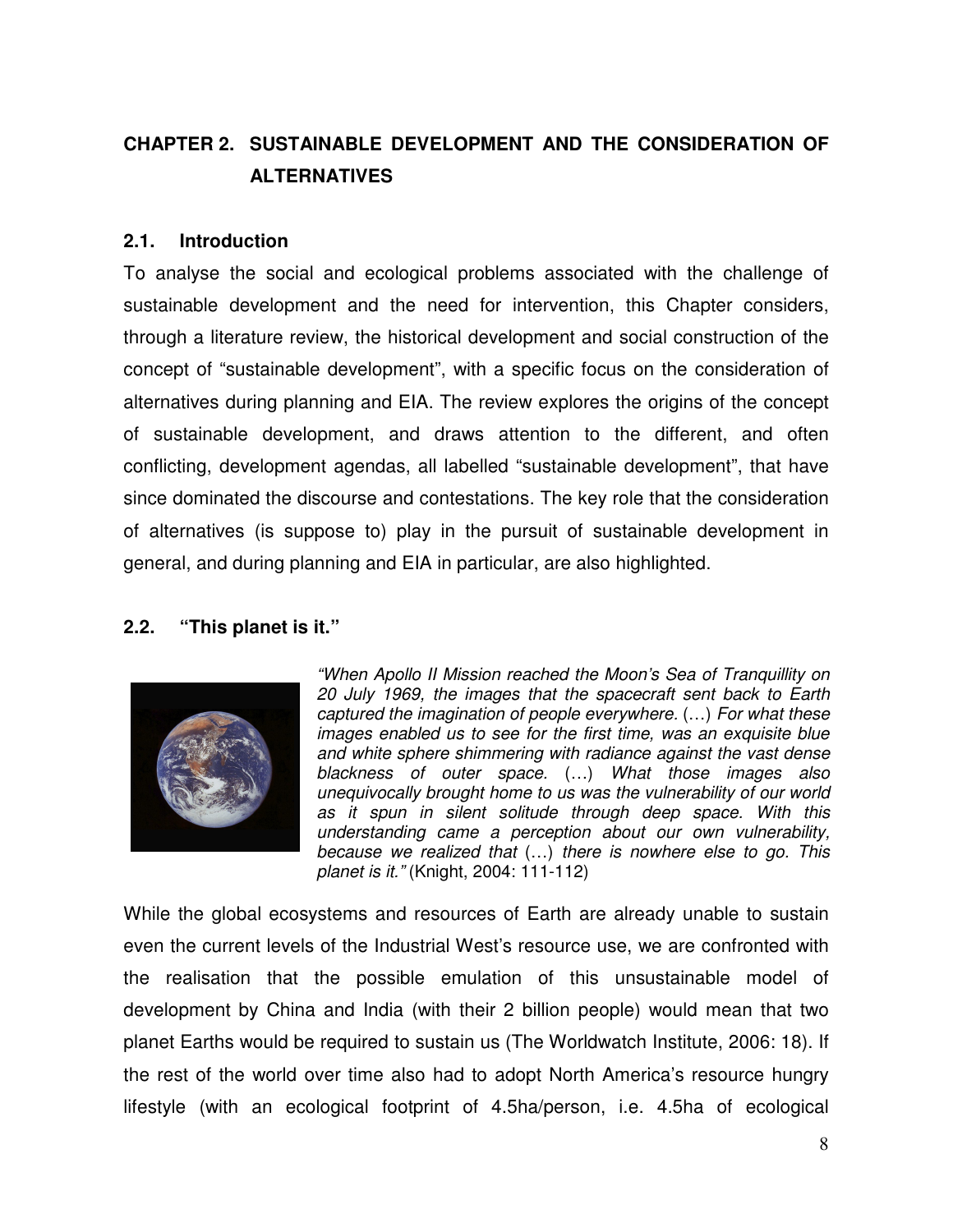productive land and water are required to provide the energy/material resources consumed and to absorb the waste produced per person per annum) (Wackernagel & Rees, 2004: 53) then by 2050 (with an estimated population that will probably stabilize at 10 to 11 billion people) we would need six planet Earths (Rees, 1996: 17).

Considering the state of the world, and that "*we do not inherit the Earth from our ancestors, we borrow it from our children*" (David Brower quoted in Keyes, 2006: 98), one cannot help but ask: How did we get here? What did our ancestors do? What are we doing? What will our children say? Is it through ignorance or denial? Is it greed, selfishness or short-sightedness? How come after repeated calls for change, it still seems to be business-as-usual? How is it possible that we still continue to make bad decisions when it comes to sustainable development considerations?

#### **2.3. Collapse**

*"How could a society that was once so mighty end up collapsing?* (…) *unintended ecological suicide – ecocide* (…) *processes through which past societies have undermined themselves by damaging their environments* (…) *The risk of such collapses today is now a matter of increasing concern; indeed, collapses have already materialized* (…)*"* (Diamond, 2006: 3-7)

Some people argue that the reason why we make decisions that are resulting in environmental degradation and that are taking us further away from sustainable development, is our "*ecological illiteracy*" (Dr. George B. Schaller quoted in Knight, 2004: 142). With our "*ecological illiteracy*", in turn, being the result of us having lost touch with nature (Cock, 2007: 9). They argue that we should return to the more simple and sustainable ways of life that was practiced by many earlier societies who (supposedly) lived in harmony with nature.

Evidence have, however, since been found of a number of occasions in human history where societies have degraded their environmental support systems to the level where their resource demands exceeded the reduced carrying capacity of their environment, leading to the eventual collapse of that society (Clayton & Radcliffe,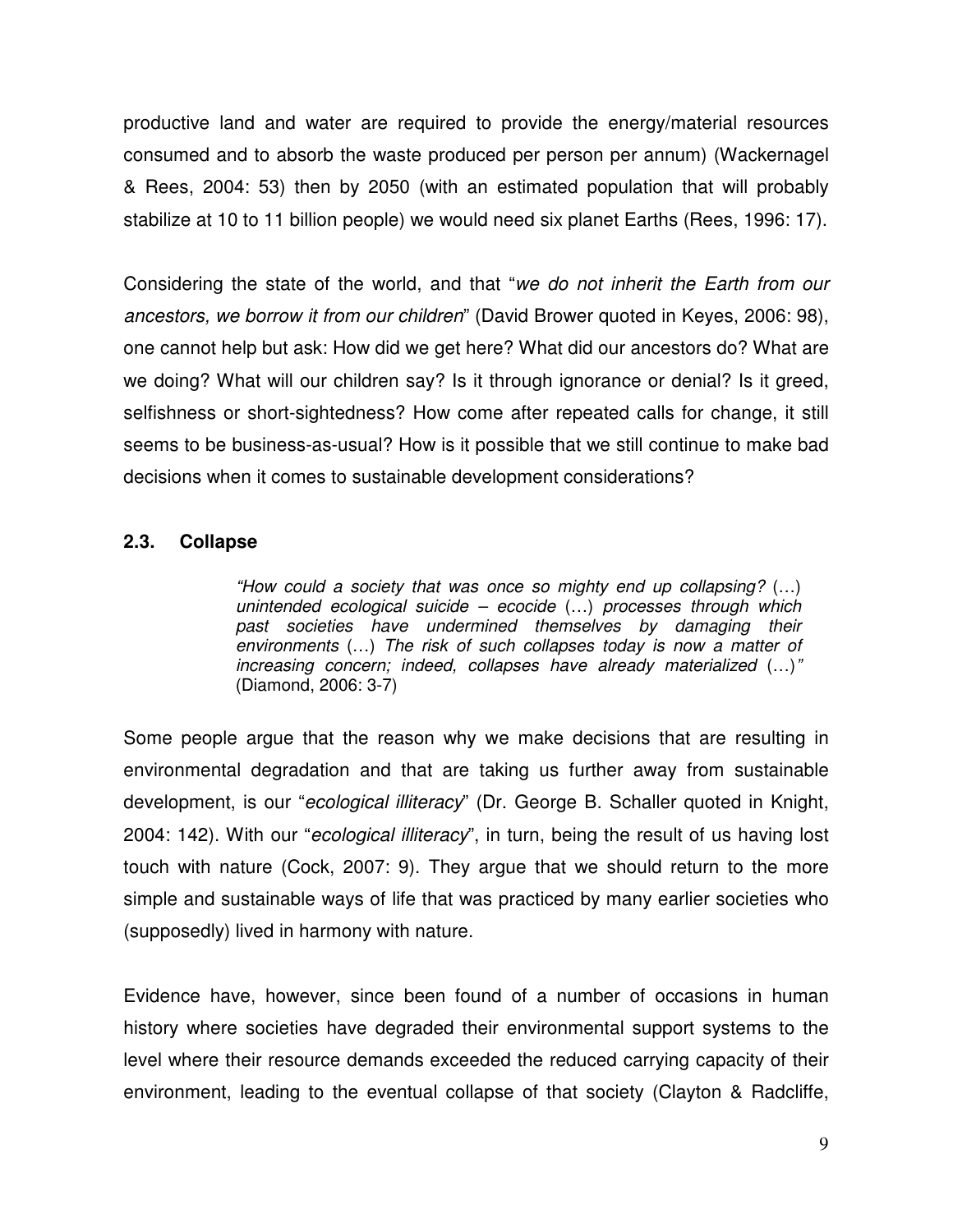1996: 3-4; Diamond, 2006: 6). In his book *Collapse: How Societies Choose to Fail or Survive* Jared Diamond (2006: 3) mentions that while some past societies suffered minor declines, all over the world other societies were victims of total collapse, for example the Easter Island society (Pacific Ocean), Harappan Indus Valley and Angkor Wat (Asia), Moche and Tiwanaku (South America), Mayan society (Central America), Anasazi and Cahokia (North America), Minoan Crete and Mycenean Greece (Europe), and Great Zimbabwe (Africa).

Bad environmental decision-making is therefore not a new phenomenon. For a longtime we could however "escape" our bad decisions by adopting a frontier mentality (Veitch & Arkkelin, 1995: 392-393). We could for a long time simply pick up and move from the area we degraded, and that was busy collapsing, to a new, yet to be degraded, area. The harsh reality we are confronted with in the 21<sup>st</sup> Century is that we can no longer escape from the environmental deterioration that we have caused, and are still causing.

The reality is that concern about the impacts of human activities on the environment have been highlighted as early as nearly 3000 years ago, with the Greek poet Homer writing about ancient cities being destroyed by flooding and soil erosion caused by excessive deforestation (Arms, 1994: 9). Whereas past environmental degradation might have resulted in collapse in small pockets spread out across the Earth, the frequency, scale and intensity of human degradation of the environment have resulted in the assimilative and restorative capabilities and thresholds of the global ecological commons having been exceeded – resulting in a threat of global collapse and ecological crisis.

#### **2.4. Limits to Growth**

*"Necessity, that imperious all pervading law of nature, restrains them within the prescribed bounds. The race of plants, and race of animals shrink under this great restrictive law. And the race of man cannot, by any efforts of reason, escape from it."* (Malthus 1803, quoted in VanDeVeer & Pierce 2003: 398)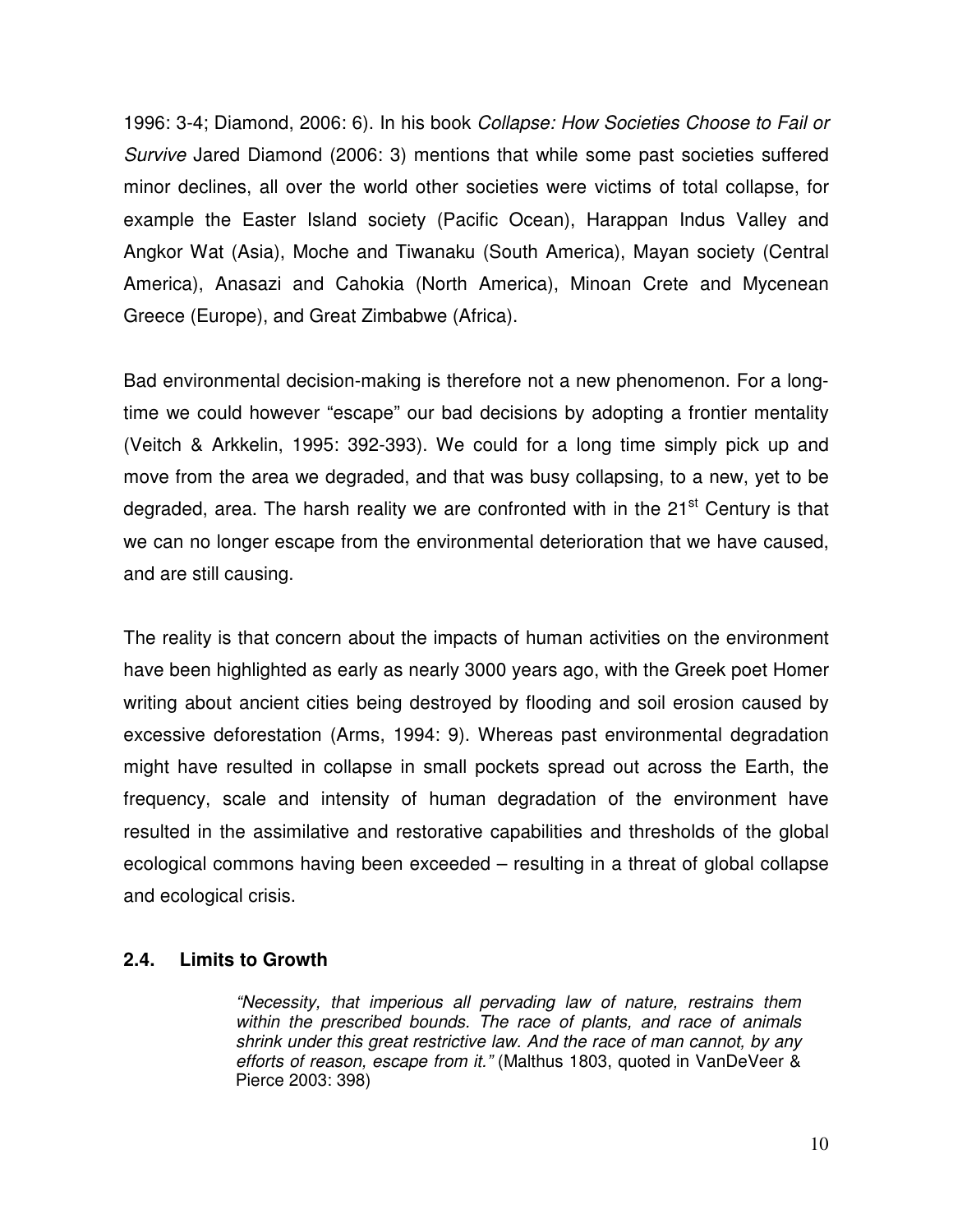In the year 1803, as the negative environmental consequences of the industrial revolution started to become apparent, Thomas Robert Malthus, who is acknowledged to be the first economist to predict the limits to growth caused by finite resources and resource scarcity, published what is today know as the Malthusian perspective on unsustainable human action and the consequences of this unsustainable path for humans and the environment (Mebratu, 1998: 498).

Malthus argued that due to unchecked population growth occurring geometrically and food (and resource) production (subsistence) only increasing arithmetically, human demands for resources will eventually exceed supply – leading to environmental degradation, starvation, misery and ultimately collapse of the human population (Malthus 1803, quoted in VanDeVeer & Pierce 2003: 397-401). Malthus, however, failed to highlight that while the growth in the number of people are to be addressed, the growth in levels of consumption by individuals must also be addressed. The Worldwatch Institute (2006: 16) for example estimates that the United States, which only has 4.5% of the world's population, is consuming an estimated 25% of the Earth's resources. According to Mebratu (1998: 499) Malthus' theory of "environmental limits" and his argument to limit human impact to maintain the environmental balance are, however, considered the origin of the concept of "sustainable development".

A century and a half later, in the year 1972, the Club of Rome published *Limits to Growth* (Meadows, Meadows, Randers & Behrens, 1974: 92) which echoed Malthus when it concluded that if the same unsustainable growth patterns and trends were to continue, the limits to growth will eventually be reached and exceeded, leading to sudden and uncontrollable collapse. While the Club of Rome did not use the term "sustainable development" their consideration of limits, needs and balance, contributed to the laying of the foundation for and strengthened the development of the concept.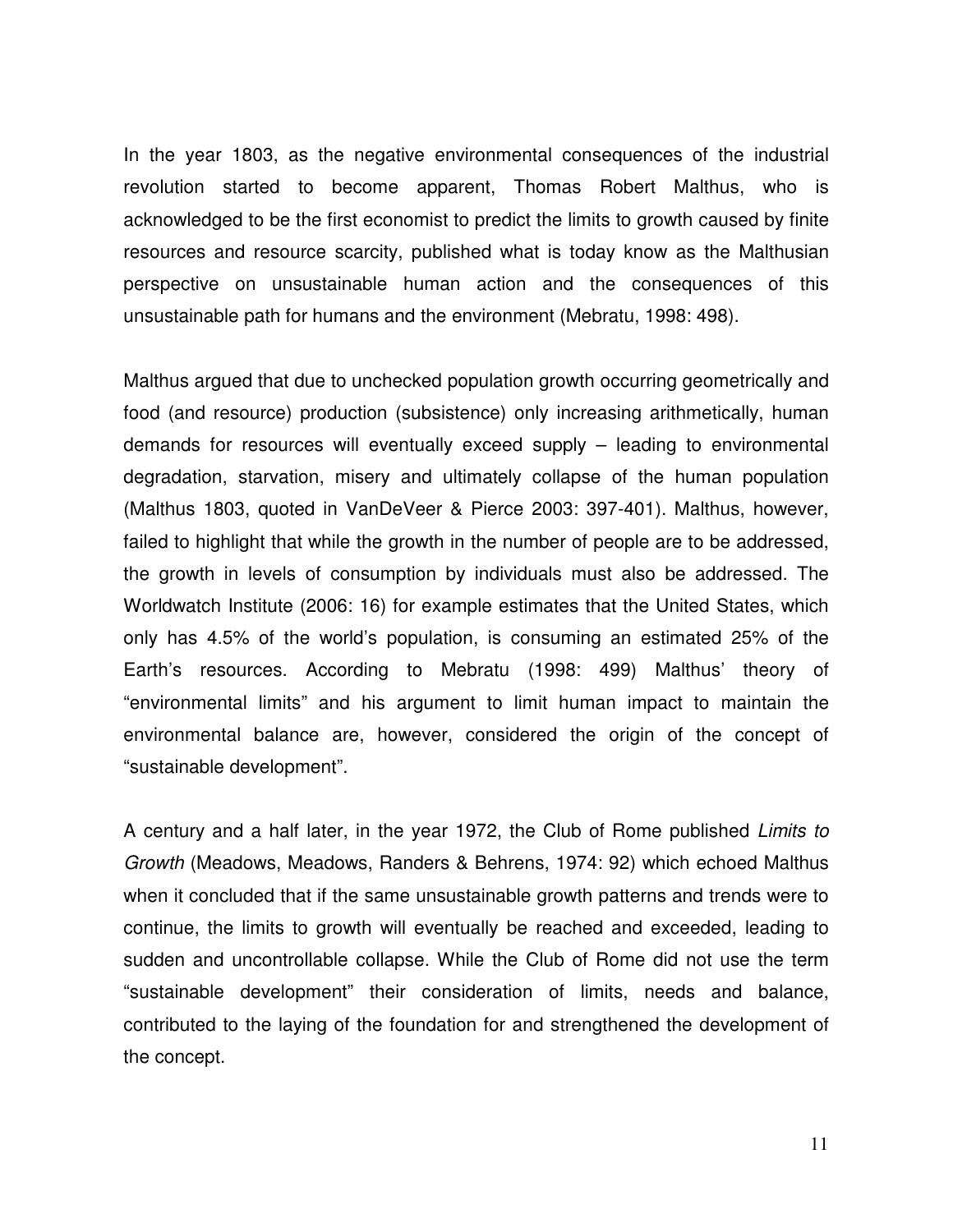#### **2.5. The Tragedy of the Commons**

*"Ruin is the destination toward which all men rush, each pursuing his own best interest in a society that believes in the freedom of the commons. Freedom in the commons brings ruin to all.* (…) *natural selection favors the forces of psychological denial. The individual benefits as an individual from his ability to deny the truth even though society as a whole, of which he is a part, suffers."* (Hardin 1968, quoted in VanDeVeer & Pierce, 2003: 367)

In order to prevent collapse (or "ruin" as he referred to it), and strongly influenced by the work of Malthus, Garrett Hardin (1968: 361 & 367) called for the restriction of individual actions and freedoms ("eco-authoritarianism") in order to prevent a "firstcome, first-served" scenario that will eventually lead to ruin. He argued, in his now famous *The Tragedy of the Commons* that individuals, knowingly or unknowingly to themselves, tend to pursue their own short-term self-interest, often at a cost to the environment, to society at large, and to themselves in the long-term. Hardin therefore called for governance and a long-term approach to decision-making in order to ensure that limits are not exceeded.

I, however, differ from the view that Hardin was proposing privatization of the commons (VanDeVeer & Pierce, 2003: 361). I share Monbiot's (1994: 374) view in his *The Tragedy of Enclosure* when he argues that the privatization of common property leads to the displacement of people and further environmental problems caused by failures of the market. While the commons therefore results in overuse, on the other hand, privatization (or the "Tragedy of the Anticommons") can result in the underuse of resources (Heller 1998, quoted in Mukhija, 2005: 978).

Although not explicit in his argument, Hardin's call for governance was, therefore, in my opinion, not a call for privatization but rather a call for democracy, when he identified the need for the proposed actions of individuals to be governed and measured against the long-term public interest. Although he did not refer to it as "sustainable development", Hardin's argument for the advantages and disadvantages of a proposal to be considered in order to explore the alternative that will result in the biggest benefit for the most people over the longest period of time, can be seen as a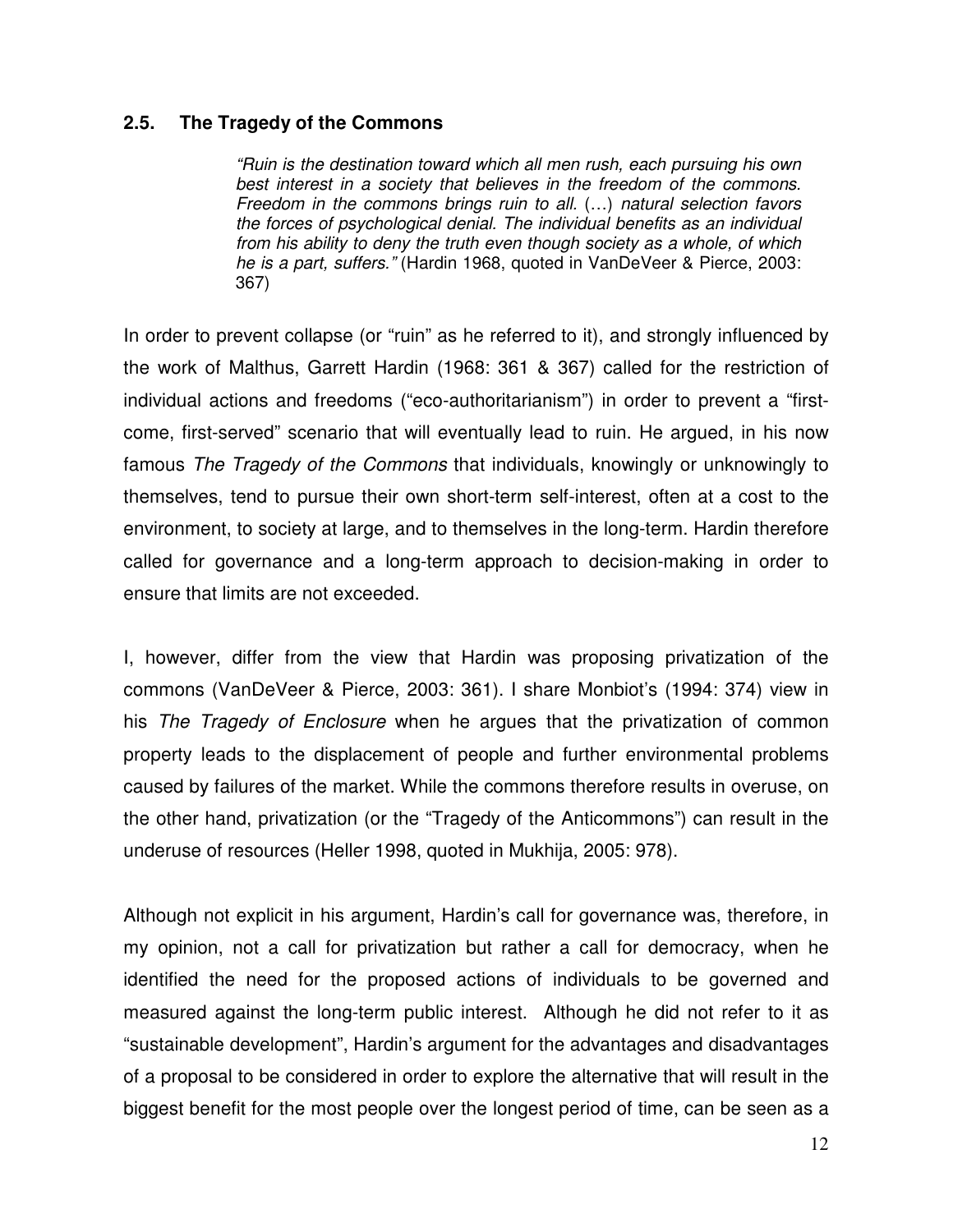call for sustainable development. With the growing realisation that many human impacts are now global in extent, that we are all sharing the global commons and living on a finite planet, Hardin's argument is now more relevant than ever before.

## **2.6. Appropriate Technology**

*"If that which has been shaped by technology, and continues to be so shaped, looks sick, it might be wise to have a look at technology itself.* (…) *making use of the best of modern knowledge and experience, is conducive to decentralisation, compatible with the laws of ecology, gentle in its use of scarce resources, and designed to serve the human person instead of making him the servant of machines."* (Schumacher, 1974: 128)

In an attempt to prevent collapse and the ruin of the commons, and cognisant of the limits to growth and the need for the impacts of development on the environment to be limited, EIA was introduced in the United States of America in the 1970s as a tool to aid with decision-making, from where it soon spread to be adopted by many countries all over the world (Morrison-Saunders & Fisher, 2006: 20).

Originating from the need to limit the impacts of industrial development, the initial focus was, however, on finding the most appropriate technology ("*intermediate technology*") (Schumacher, 1974: 150), with efficiency considerations and impact mitigation being the main focus. Schumacher argued that, with "*great masses of people live in abject misery*" (Schumacher, 1974: 197), there is a need for substantial economic growth, but that there are choices between alternative techologies. While alternatives was therefore explored, the main focus was on finding alternative technologies, better methods and alternative materials – "doing things right" (doing the same things, but doing them better).

From my reading of *Small is Beautiful* I agree with Mebratu's (1998: 500) argument that Schumacher's (1974: 150) focus on the need to find the most appropriate technology for a given system, based on ecological, economic and social considerations, shifted the debate from the original consideration of limits, further towards the origins of the concept of sustainable development.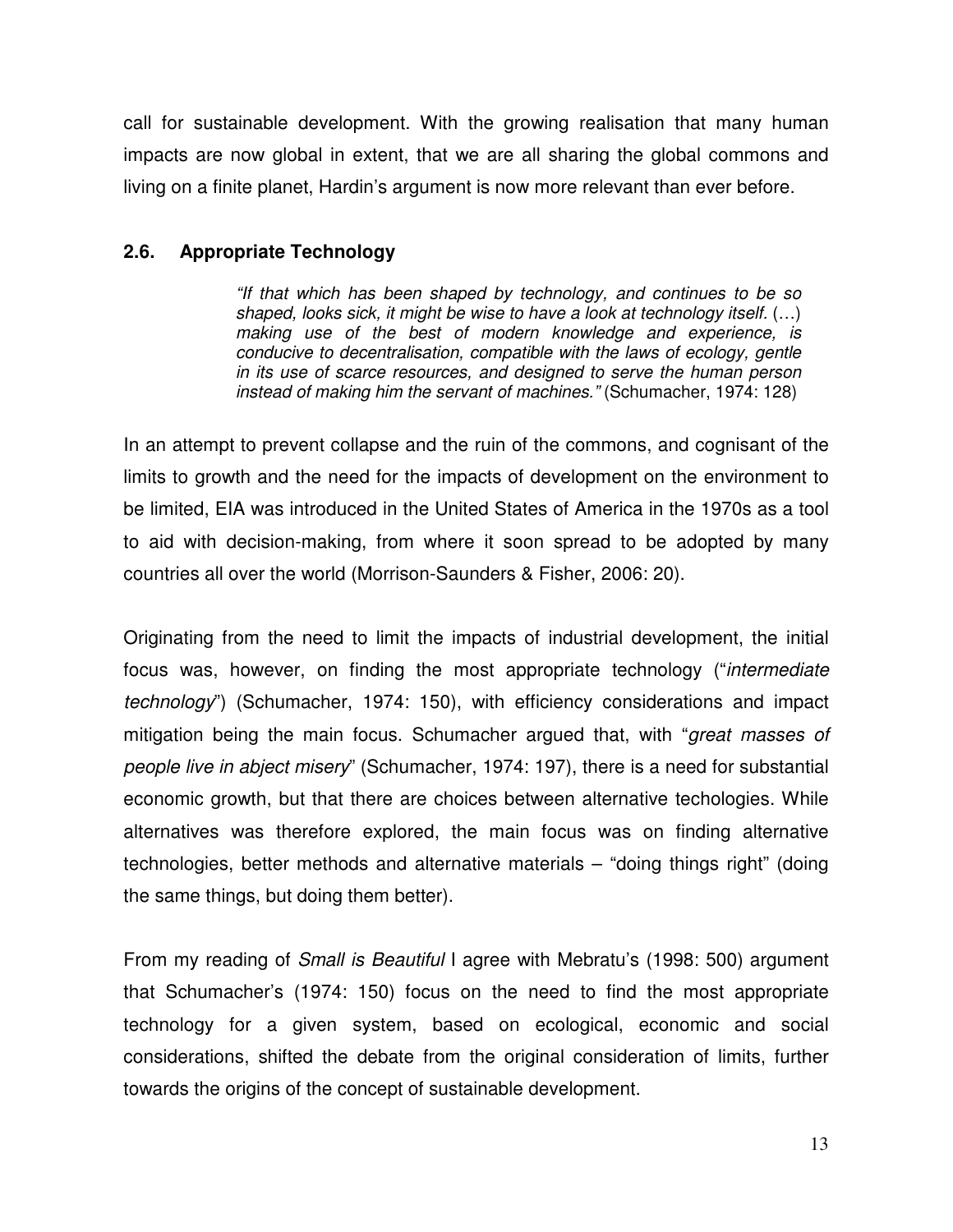#### **2.7. "Growth as Everything" and Impact Mitigation.**

"*The balance of nature is* (…) *a complex, precise, and highly integrated system of relationships between living things which cannot safely be ignored any more than the law of gravity can be defied with impunity by a man perched on the edge of a cliff. The balance of nature is not a status quo; it is fluid, ever shifting, in a constant state of adjustment. Man, too, is part of this balance. Sometimes the balance is in his favour; sometimes – and all too often through his own activities – it is shifted to his disadvantage."* (Carson, 1970: 215)

It, however, took another century and a half of environmental degradation for concerns over environmental degradation to assume international prominence, and for an appropriate response to Malthus' call for human impact on the environment to be limited. In reaction to widespread and increasing pollution and degradation of the environment caused by unsustainable development, and spurred on by the increasingly loud calls for action by ground-breaking publications in the 1960s and 1970s like *Silent Spring* (Rachel Carson, 1962), *The Tragedy of the Commons* (Garrett Hardin, 1968), *The Population Bomb (*Paul Ehrlich, 1970), *Limits to Growth* (Meadows, Meadows, Randers & Behrens for the Club of Rome, 1972), *Blueprint for Survival* (Goldsmith, Allen, Allaby, Davoll & Lawrence, 1972) and *Small is Beautiful* (Fritz Schumacher, 1973), "sustainable development" was adopted as a global aspiration in the 1980s. In 1987 *Our Common Future*, a report produced by the World Commission on Environment and Development (also known as the "Brundtland Commission"), formulated the globally recognised definition of "sustainable development" namely "*development that meets the needs of the present without compromising the ability of future generations to meet their own needs*" (quoted in Pezzoli, 1996: 1).

With "sustainable development" being a compromise position between the economists, social scientists and ecologists, the need for improved integration of development and environmental consideration became the main focus. It is for this reason that the Integration Model (shown in **Figure 1** below) became the dominant model of sustainable development used at that time. According to Mebratu (1998: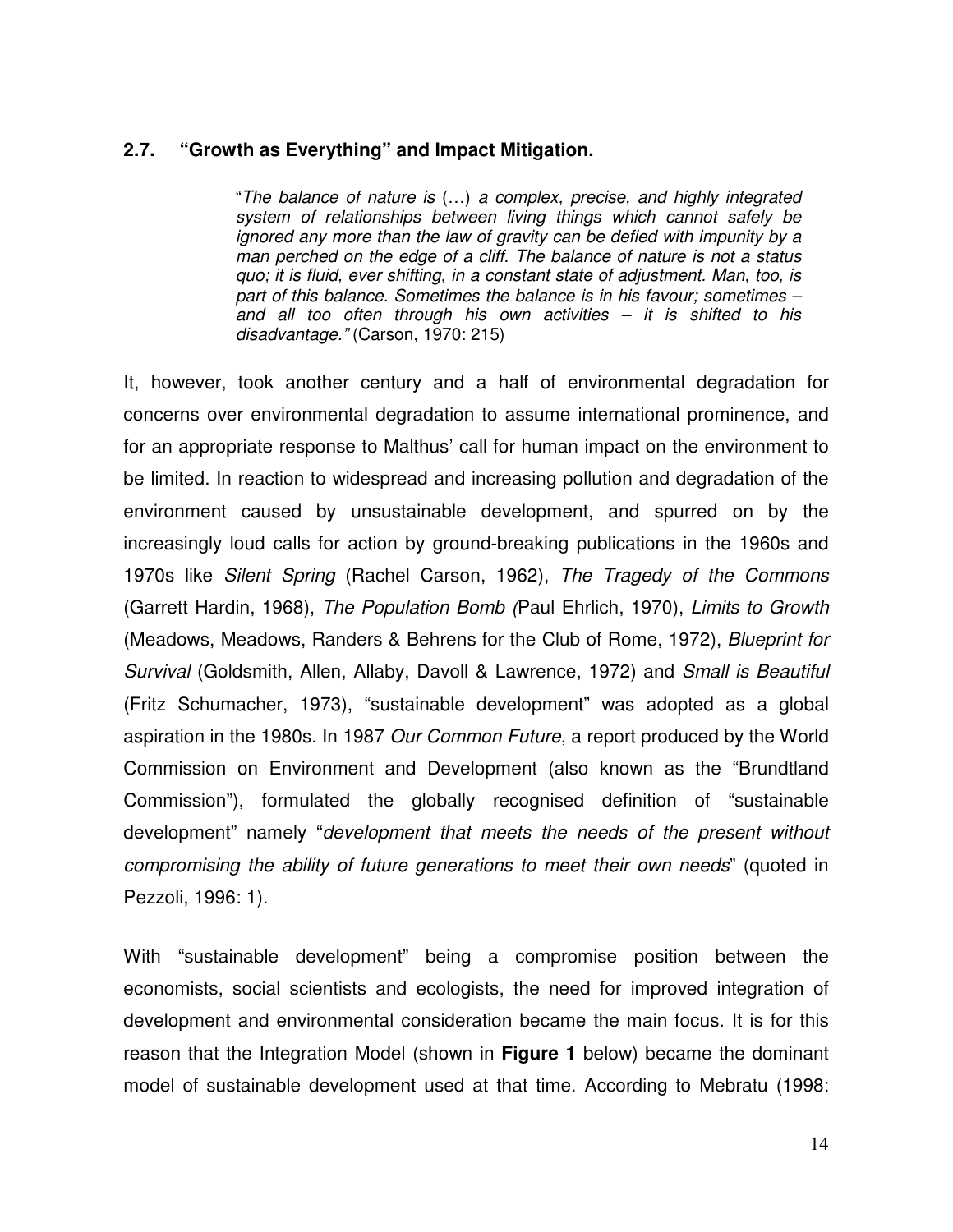513) this model is, however, based on the (false) assumption that the ecological, social and economic systems occur as separate systems, which are independent from each other and can be treated as such. According to the model, therefore, the zone where the three systems interact, the interactive zone, is where sustainable development occurs (Mebratu, 1998: 513). Better integration of the (supposedly) independent systems is therefore required in order to ensure more sustainable development.



**Figure 1.** The Integration Model of Sustainable Development (Mebratu, 1998: 513)

The use of this model, therefore, primarily resulted in a focus on the mitigation of impacts on the ecological system ("doing things right" or rather "doing things better"), while developing the social and economic systems. "Business-as-usual" – doing the same things but just doing them a little better – was therefore the approach adopted, with mitigation seen as enough of a move into the interactive zone. According to this approach, "development as growth" (Sachs & Agrawal, 2002: 14; Patel, 2008: 262) and therefore "growth as everything" (Kanbur, 2001: 12-13) was, therefore, advocated. Those who adopted this model, also referred to as "environmentalism" or "ecological modernization", were of the opinion that the capitalist system and environment were not fundamentally opposed, and that all that was required is for the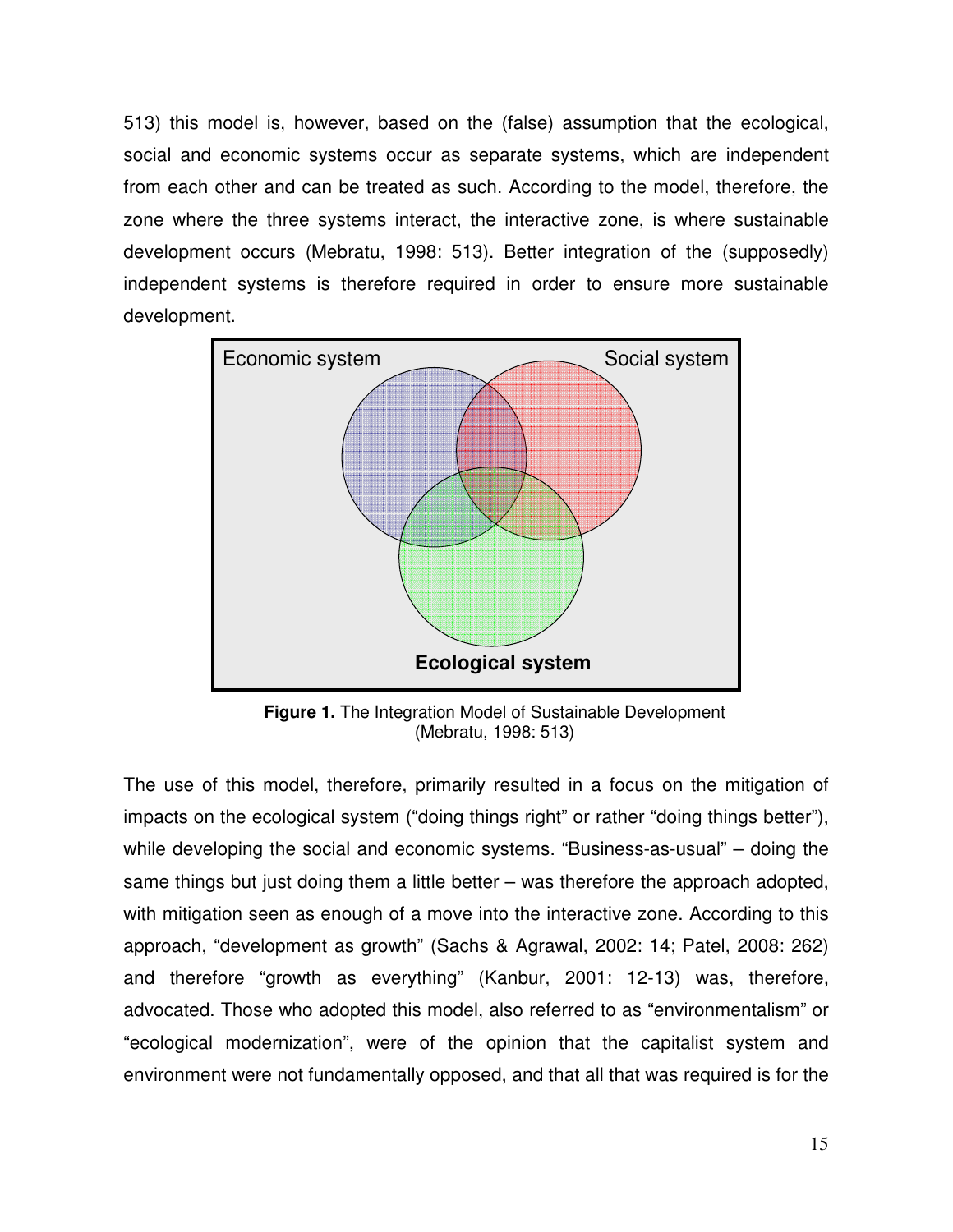capitalist institutions to transform themselves through the use of more environmentally friendly technologies (King & McCarthy, 2005).

After the failure of the "communist economic model" and the realisation that the "free development of each" does not necessarily result in the "free development of all" (Marx & Engels 1848, quoted in Monbiot, 2004: 29), the "capitalist economic model", with its strong push for trade, economic and market liberalisation – with (free) market forces (supposedly) driving efficiencies, was seen by many as the only economic model that worked (Keegan, 1993: 175 & 190; Sachs, 2007: 34). Mainstream economic and growth theory were dominated by the idea that the solution for a better world lies in improvements in the general economy which will (eventually) benefit all participants in the economy through the "trickle-down effect" (Mkandawire, 2001: 10- 11; Legum, 2002: 8, 17 & 76; Adelzadeh, 2007: 5-6; Meth, 2007: 72-73) – also described as "the rising tide lifting all boats" (Lemass, n.d.).

Using this model, Gross Domestic Product ("GDP") was seen as the indicator of (economic) "prosperity" with the ultimate aim being to maximise the rate and efficiency of economic growth in order to increase the GDP (Brown, Flavin & Postel, 1991: 121; Porritt, 2005: 58). According to this model, economic growth therefore must be maximised in order to address the Malthusian problem of population growth exceeding material growth (Malthus 1803, quoted in VanDeVeer & Pierce 2003: 397- 401). I, however, agree with Brown *et al* (1991: 23 & 29) and Porrit (2005: 57) that this model is based on the flawed assumption that the economic system is a closed system within which different forms of capital (natural, human, social, manufactured and financial) can be substituted in order to maintain economic efficiencies and rates of return.

## **2.8. Poverty, Inequality and Quality of Life.**

*"*[I]*t was increasingly realized that growth was accompanied by poverty and inequality, and that in the absence of deliberate policies to shape the patterns of growth, there is no guarantee that growth would trickle down in amounts sufficient to begin to address poverty, let alone equity*." (Mkandawire, 2001: 11)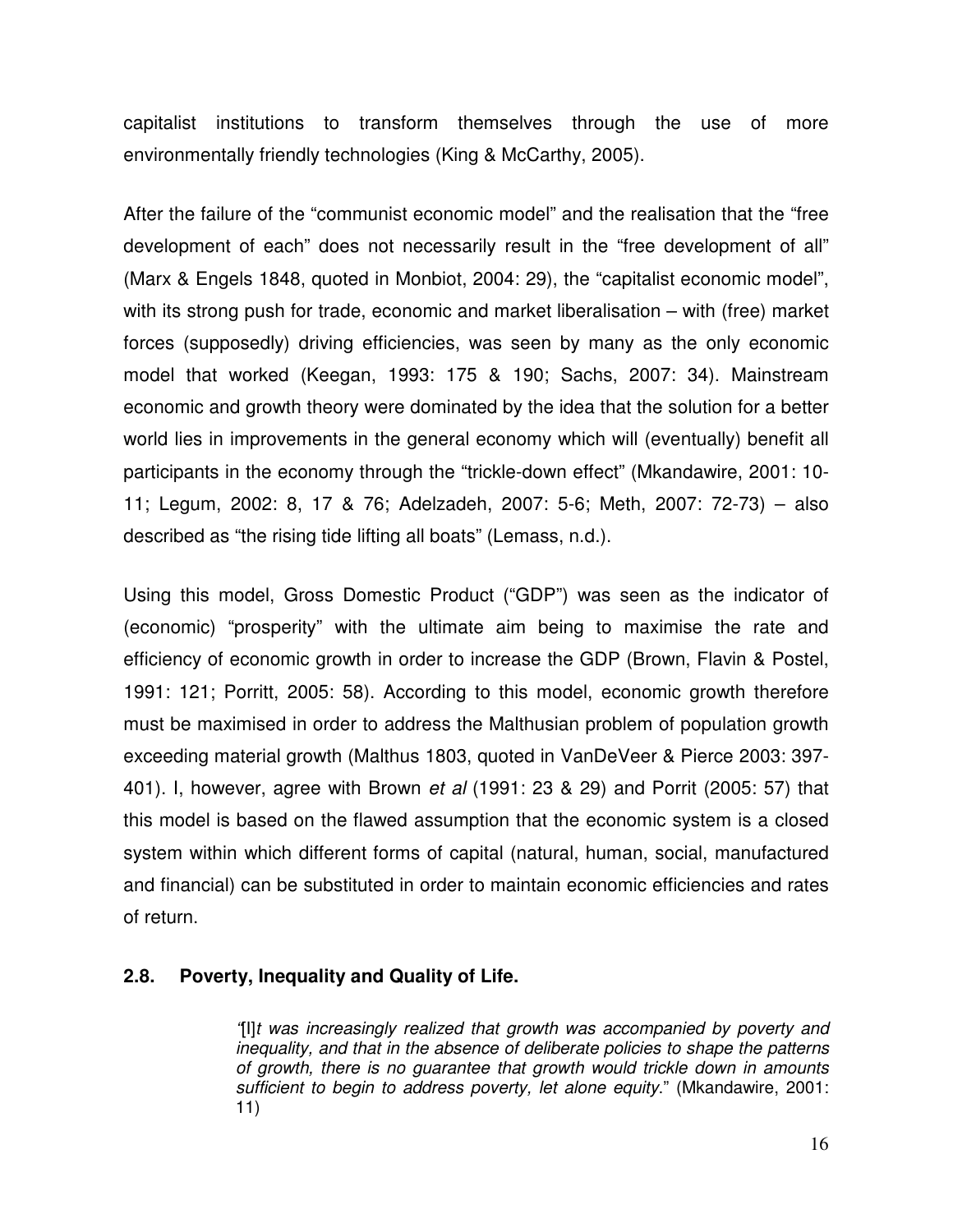"*It is clear to almost everyone that something has gone horribly wrong.* (…) *If, in too many instances, the benefits* (…) *have been less* (…)*, the price paid has been greater, as the environment has been destroyed, as political processes have been corrupted, and as the rapid pace of change has not allowed countries time for cultural adaptation*." (Stiglitz, 2002: 4-8)

Despite sustained economic growth, poverty, however, persists in many areas amongst certain communities, while inequalities are growing – the rich getting richer, while the poor is staying poor or getting poorer (Edney, 2005: 3; Fakir, 2007: 23). The rising tide was not lifting all the boats. While social exclusion and associated powerlessness, together with environmental and social externalities, have contributed to this state of affairs, it is proposed that "adverse incorporation" in the form of "economic exclusion" and unequal power relationships played a major role in sustaining poverty (Du Toit, 2004: 5). The invincible hand of the free market seemed to for the most part be lining the pockets of the rich and powerful, while its benefits to the poor and vulnerable remains… invisible.

While the world (supposedly) have been pursuing the achievement of sustainable development for almost four decades, the most recent evidence about the state of the world indicates that not much progress have, however, been made. As mentioned, an estimated one out of every five people in the world is a slum dweller, is malnourished, does not have access to clean water, has to survive on less than US\$ 1 a day, while an alarming two-thirds of the life-supporting ecosystems of the world are either degraded or are being unsustainably used (Cullinan, 2002: 20; UN-HABITAT, 2004: 6). In South Africa poverty remains widespread and persists alongside affluence, while inequalities are increasing and South Africa's lifesupporting ecosystems continues to be deterioration at an alarming rate (Van Schalkwyk, 1998: 2, Coetzee, 2002: 1; Mbeki, 2004; DEAT, 2006b; Fakir, 2007: 23; The Presidency, 2008: 42).

While the "development as growth" model has at times resulted in economic efficiencies and growing economies, this have mainly resulted in unequal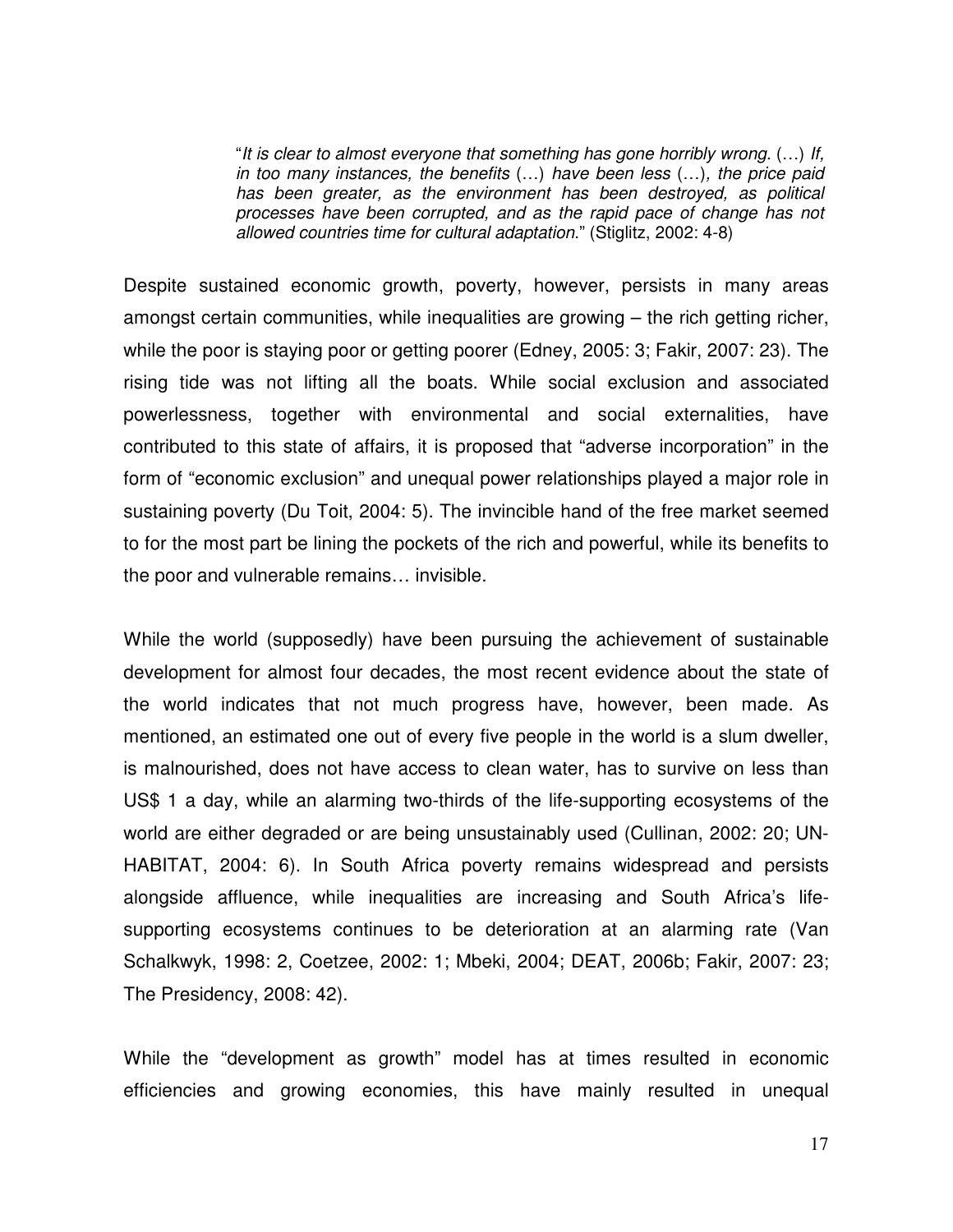distributional consequences with the rich and powerful not simply benefiting more than the poor (the rich getting richer, while the poor are not benefiting), but that the benefits to the rich have come at a cost to the poor (the poor getting poorer) and the environment (Ocampo, 2002: 394). The poor, with their lack of economic resources, are often directly dependent on the (free) ecological resources provided by the ecological commons, and are therefore the most vulnerable when the ecological commons are deteriorated due to overconsumption. Poverty and overconsumption must, therefore, both be addressed.

The belief in "growth as everything" is, however, so strong that some (those that stand to benefit) even argue that some inequality in the short-term might have to be tolerated (by others) in order to allow the economy to growth to such an extend that in the long-term trickle-down will eventually lead to some benefits also reaching the poor (Mkandawire, 2001: 10-11). In this regard the "growth as everything" paradigm shares the reasoning associated with the theory of demographic transition and the "environmental Kuznets curve" hypothesis that both argue that while initially an increase in per capita income will lead to worsening environmental and social conditions, a standard of living will eventually be attained that leads to increased concern for the environment and reduced fertility rates, that in the end (should) result in an improvement in environmental quality (Hussen, 2000: 145).

Internationally, and in South Africa, the harsh reality of endemic and widespread poverty and growing inequalities has resulted in the realisation that something has indeed "*gone horribly wrong*" (Stiglitz, 2002: 4). While the tide might have risen, it did not lift all the boats. Many authors have shown that trickle-down is not working (Mkandawire, 2001: 10-11; Legum, 2002: 8, 17 & 76; Bhorat & Kanbur, 2006: 13; Adelzadeh, 2007: 5-6; Meth, 2007: 72-73). The reality is that intense globalisation have at times resulted in the competitive pursuit of largely (export) market-driven economic development strategies with the main focus on the attraction of foreign investment, often leading to the progressive lowering of environmental standards (a "race to the bottom") and to "smokestack chasing", which according to Bond (2002: 1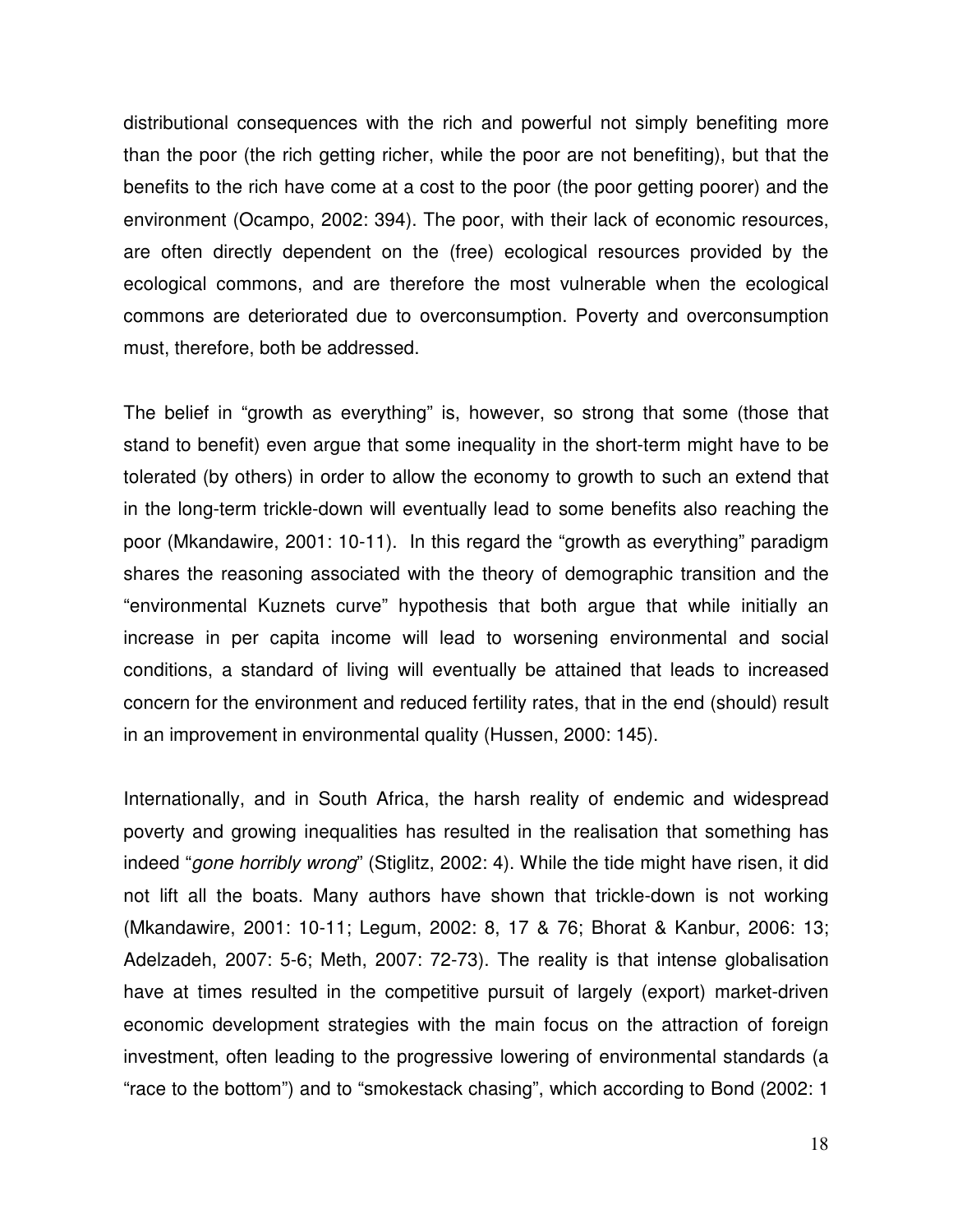& 6-7) is ultimately resulting in "*under*development". In spite of this, business-asusual persists, with "development experts" promoting a development and growth path that supposedly will result in sustainable development, whereas the truth is that the path being proposed usually will result, at best, in maldevelopment and, at worst, in underdevelopment (Chang, 2002: 4; Jomo, 2005: 3-4 & 8).

Dresner (2002: 73-74) and Easterbrook (2004) have found that the average level of happiness in a country rises as the average level of income increases, only up to a certain level of economic growth, whereafter happiness levels drop. In this regard, Gallopin (2003: 25-36) has distinguished five kinds of development:

- a) "underdevelopment" occurs when neither quality of life increases nor economic growth takes place;
- b) "maldevelopment" occurs when material economic growth takes place but quality of life does not increase;
- c) "overdevelopment" takes place when material economic growth takes place but quality of life decrease;
- d) "development" takes place when both quality of life increases (non-material growth) and the material economy grows; and
- e) "sustainable development" occurs when the quality of life increases through non-material growth (but no net material growth occurs) or through zerogrowth economies (no economic growth at all) – it does not imply cessation of economic growth ("anti-growth'), but rather a zero-growth material economy with a positively-growing non-material economy (i.e. the total material required by the economy is reduced). In order to achieve sustainable development, resource use (consumption) must be decoupled from quality of life (dematerialization) (DEAT, 2007b; Swilling, 2008: 100).

Gallopin (2003: 28) argues that the only path realistically appropriate for developing countries, is one that goes from underdevelopment to maldevelopment, and then to sustainable development. Faced with the situation where "something has gone horribly wrong" (Stiglitz, 2002, p.4) and with trickle-down not working (Mkandawire,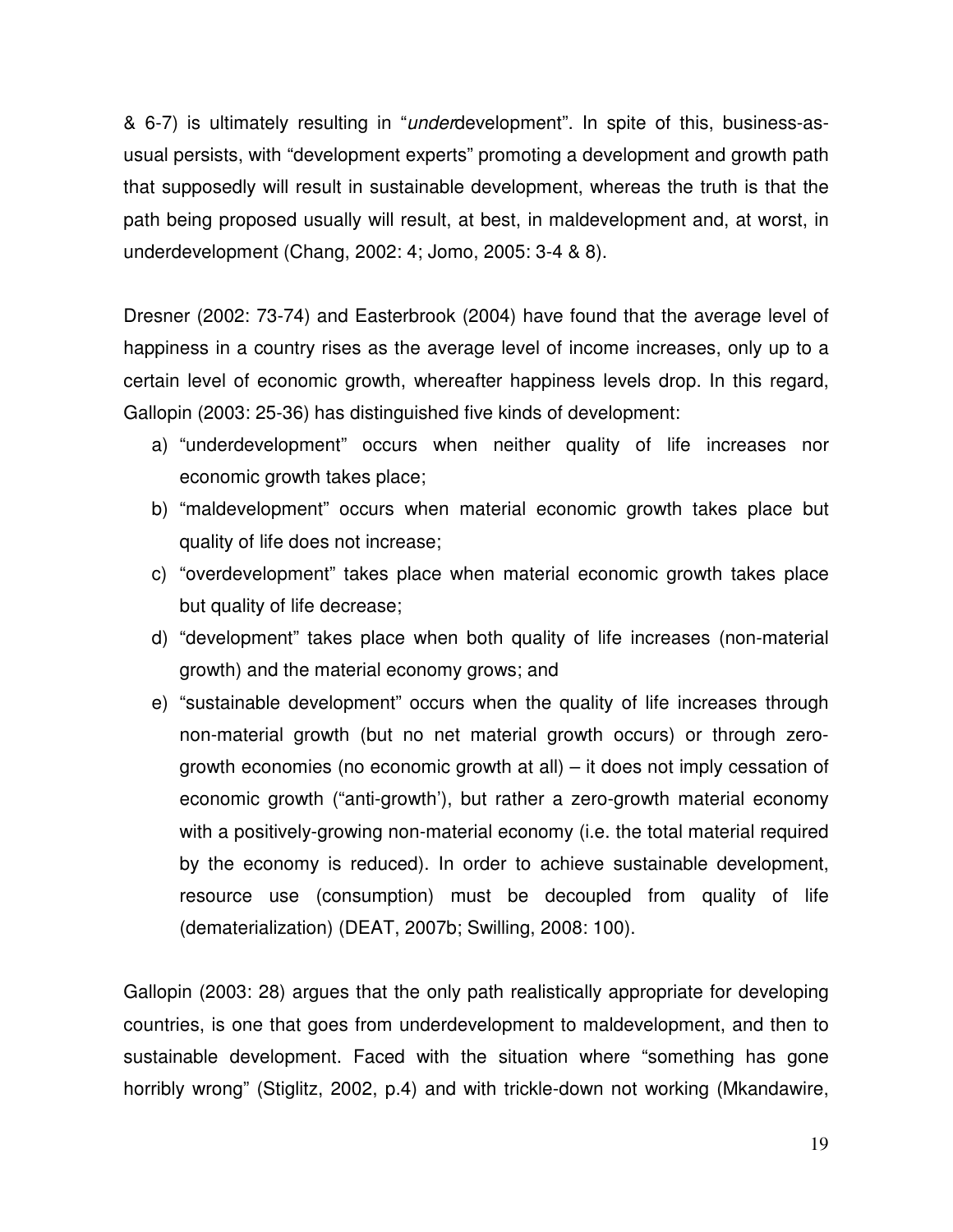2001: 10-11; Legum, 2002: 8, 17 & 76; Adelzadeh, 2007: 5-6; Meth, 2007: 72-73), I disagree with Gallopin and rather support the call by The Worldwatch Institute (2006: 19-21) for the developing countries to "leapfrog" from underdevelopment straight to sustainable development.

The "*triumph of theory over fact*" (Alan S. Blinder quoted in Cohen, 2007: 1) must therefore end and it must be realised that while the mainstream economic theory argues that all development is good, some "development" costs more than it is worth (Brown *et al*, 1991: 118). The actual consequences of development and the actual state of the world are therefore to be considered when deciding on the development pattern and path to pursue. The fact that sustainable development must lead to the achievement of the desired aim/goal for an area and an improvement in the quality of life for all, is therefore the ultimate consideration (Sainath, 2006).

In this regard, the definition of sustainable development proposed in the 1991 report *Caring for the Earth*, produced by the World Conservation Union, together with the United Nations Environment Program, and the World Wide Fund for Nature, which defines sustainable development as "*improving the quality of human life while living within the carrying capacity of supporting ecosystems*" (quoted in George, 1999: 176) is seen as very appropriate.

## **2.9. Interdependence and Embeddedness, Ecological Footprint and Resource Flow.**

In reconsidering how the economic, social and ecological systems interact, Complexity Theory and Systems Thinking led to the realisation that the economic, social and ecological systems are imbedded and interdependent open systems (Kast & Rosenzweig, 1972; Clayton & Radcliffe, 1996: 12-13 & 16-20; Mebratu, 1998: 514; Cilliers, 1998: 119-123; Cilliers, 2000a: 24; Cilliers, 2000b: 9-10; Noble, 2000: 98; Jessop, 2001: 5). The economic, social and ecological systems never have been and never will be separate – and being interdependent, these systems continuously interact and influence each other.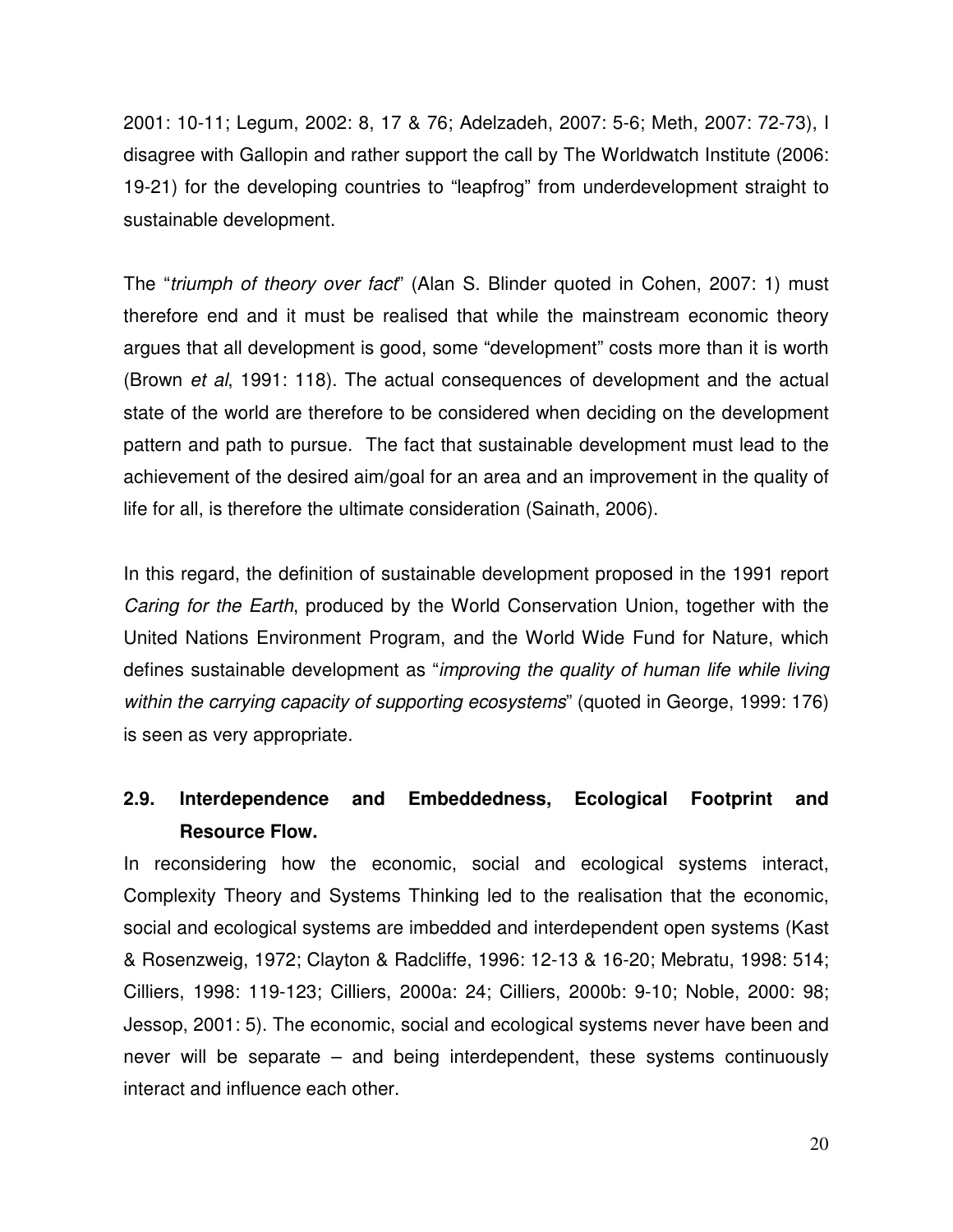Looking at the Interdependence Model of sustainable development (also sometimes referred to as the Nested Systems Model) (shown in **Figure 2** below) it, therefore, becomes apparent that the ecological system is the finite resource base on which the social and economic systems depend for their continued survival.



**Figure 2.** The Interdependence Model of Sustainable Development (adapted from Mebratu, 1998: 513).

The economic system is, therefore, dependent on, and essentially a product of, the social system, which in turn is dependent on, and a product of, the ecological system (Gallopin, 2003: 13-16; Blignaut & de Wit, 2004: 54 & 62; Tisdell, 2004; DEA&DP & WCPDC, 2005). The achievement of sustainability development therefore requires the integrated and simultaneous achievement of economic sustainability, social sustainability, and ecological sustainability (the "Triple Bottom Line") (Visser & Sunter, 2002: 15; Elkington, 2004).

More recently the realisation that the interdependent systems require an integrated governance approach has resulted in the adoption of the Embedded Model (shown in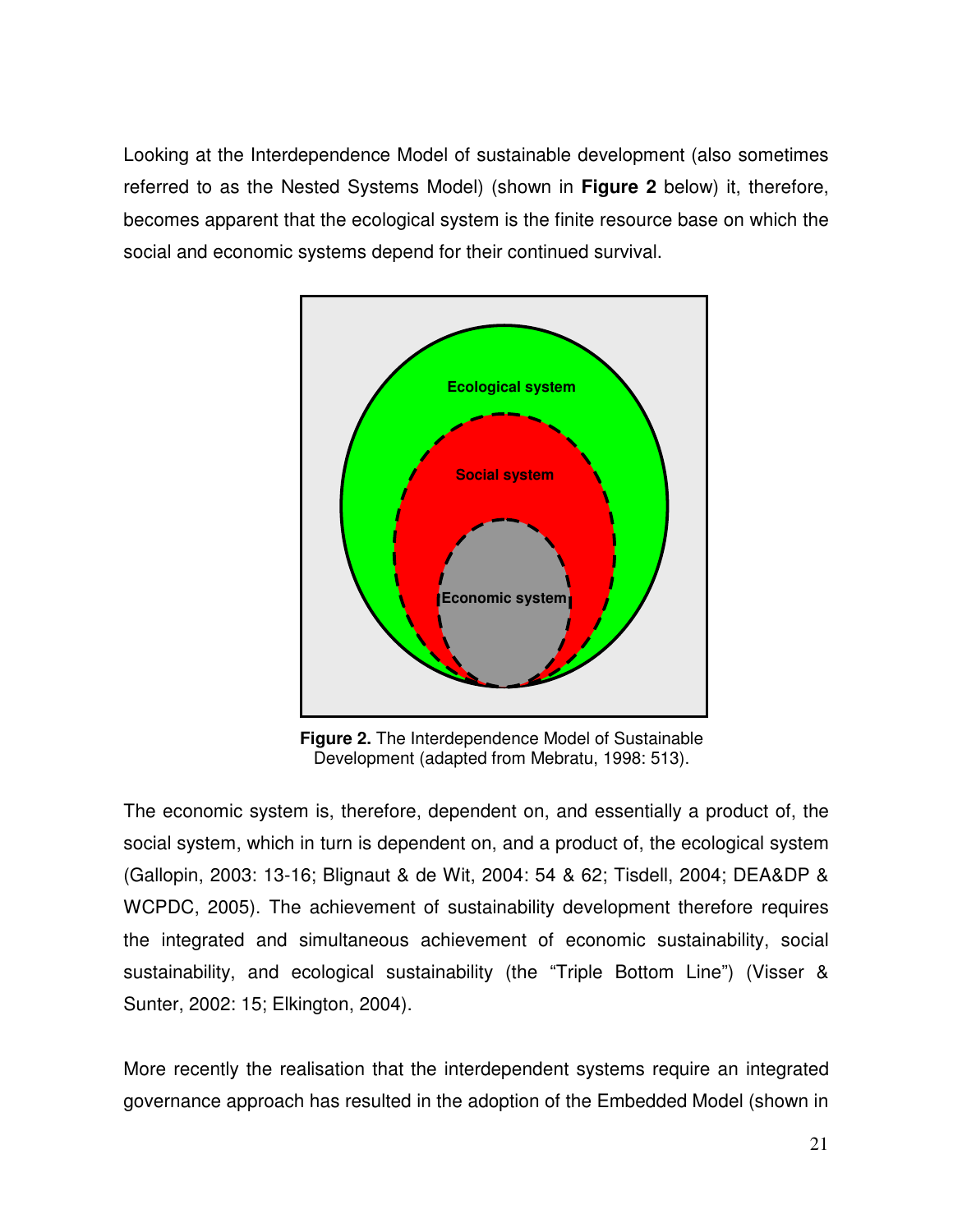**Figure 3** below) (DEA&DP & WCPDC, 2005). With regards to the need for integrated governance, EIA and development planning are the main governance tools adopted in South Africa to achieve sustainable development.



**Figure 3.** The Embedded Model of Sustainable Development (DEA&DP & WCPDC, 2005).

Systems thinking also resulted in the consideration of resource flow into, within, through and between systems. Rees (1996: 4) estimated that 1996 saw the world's population consuming 40% of the net terrestrial production and between 25 and 35% of coastal shelf production, with some of the world's waste sinks already full or overflowing. In 1994 it was estimated that if the world's population all had to live a North American lifestyle (with an estimated ecological footprint of 4.5 ha/person) then we would need three planet Earths, and by 2050 (with an estimated population that will stabilize at 10 to 11 billion people) six planet Earths (Rees, 1996: 17).

It has been estimated that buildings consume 40% of the Earth's materials and 30% of its energy, with their construction annually using up 3 million tons of raw materials and generating 20% of the global solid waste stream (Graham, 2003: 41, 59, 61 &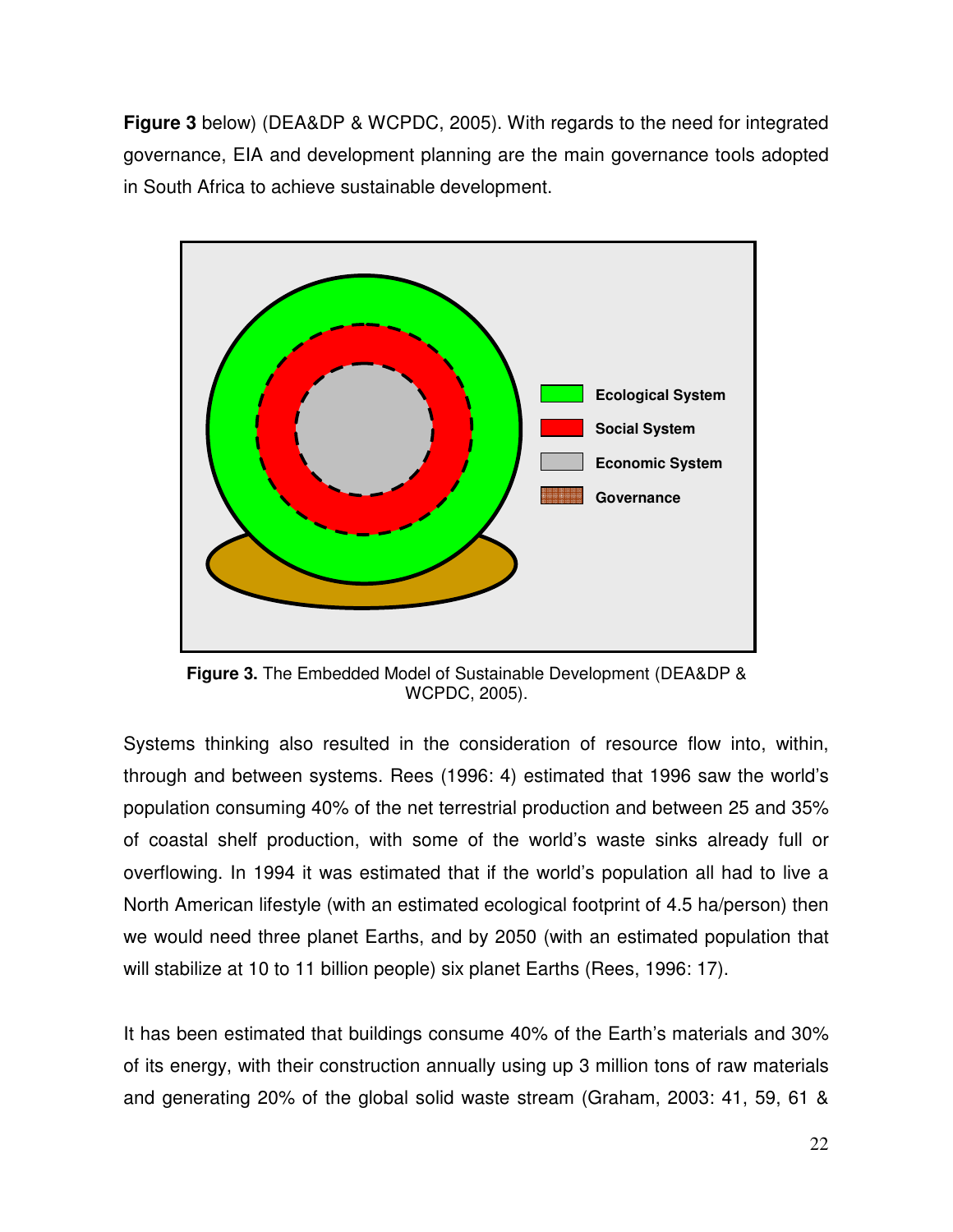69). Considering resource use, Girardet (1999: 415) estimated that at the turn of the last Century cities already used over 75% of the earth's resources. One of the main reasons why cities consume so much of the world's resources is due to the fact that most cities have an "*open linear metabolic system*" (Girardet, 1999: 417) with resources from outside the city flowing into the urban system and wastes flowing out of cities. This is profoundly different from nature's closed circular metabolic system, where every output is also an input, and resources are circulated within the system.

It can however not be denied that public investments in infrastructure development can have an important impact on economic growth and poverty alleviation, if such infrastructure is used to trigger and stimulate economic investments by the private sector, as well as providing the foundation for social development (Swilling, 2006: 1). The question, however, is not whether or not to provide infrastructure and services, but rather the type of infrastructure to be developed and services to be provided. In order to reduce the ecological footprint and change linear resource flow into a circular resource flow, sustainable development calls for alternative and appropriate technologies, designs, methods and processes to be developed and used in order to achieve a reduction in the total consumption of inputs, increases in the efficiency of throughputs, and transformation of all waste outputs into productive inputs (Graham, 2003: 205; Swilling, Davids, Ward, Wetmore, Jackson, Paschke, Moosa & Khan, 2005: 4 & 44-48; Swilling, 2008: 100-101).

It is therefore recommended that alternative and appropriate technologies, designs, methods and processes be developed and used in order to "leapfrog" to a more sustainable society (White, 1994: 3-5; Portney, 2001: 5, 17 & 21; Graham, 2003: 205; Swilling *et al*, 2005: 44-48; The Worldwatch Institute, 2006: 19-21; Swilling, 2008: 100-101), for example:

• *Land and space*: through the demarcation of urban edges and the implementation of land use management systems, prevent urban sprawl and where appropriate promote densification, mixed land-use, and provide for urban agriculture.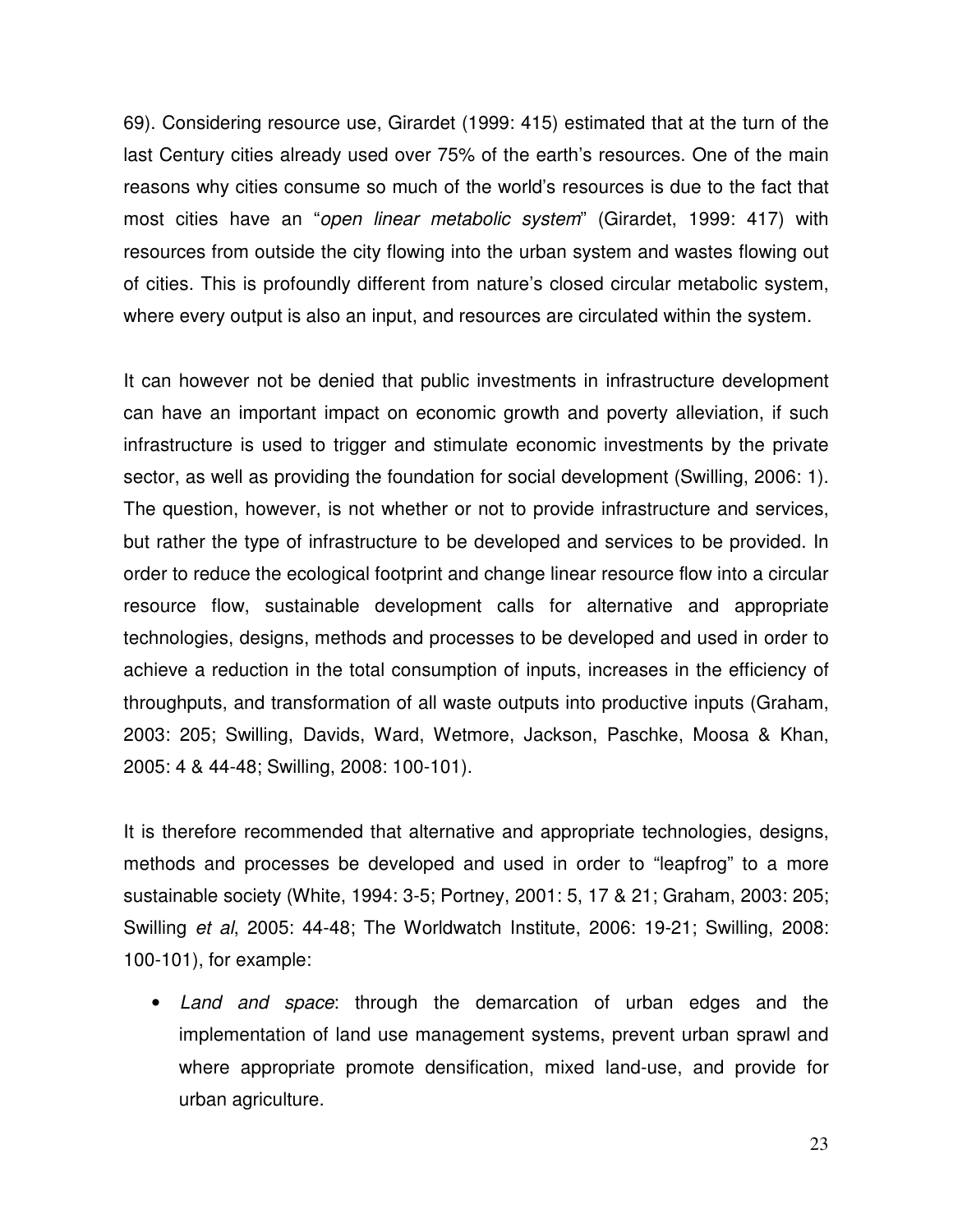- *Biodiversity and recreational space*: increase conservation areas and recreational parks, landscape using indigenous flora, and use expanding urban agricultural areas as recreational spaces*.*
- *Water*: recognize the need for an ecological reserve while reducing total consumption (e.g. through water restrictions, appropriate water pricing, relevant municipal by-laws); increase efficiencies; improve capture and harvesting of on-site rainwater; provide the poor with a minimum basic supply; and increase the use of recycled water.
- *Food*: increase food supplies from (organic) urban farms that use composted urban wastes, through the buying policies of urban food markets provide incentives to rural farmers to convert to organic farming, and build local retail food markets, and use school yards for food production.
- *Energy*: increase efficiencies (e.g. through appropriate pricing), reduce (and eventually eliminate) the use of fossil fuel-based energy, and adopt a renewable energy system (e.g. by making use of solar roof panel technology).
- *Sanitation*: change to a system where sewerage is treated and re-used as a productive input and as a supplementary water source.
- *Solid waste*: separate at source, link collection systems to recycling businesses (other than toxic waste) and zero transfers to landfill.
- *Transport*: through transportation planning and the use of incentives reduce the use of the private vehicle; increase the use of public transport; reduce the use of fossil fuels; reduce journey lengths between home, work and amenities; and mix transport modes.
- *Building materials and design*: introduce new building regulations that are based on strong sustainability criteria.
- *Air pollution and greenhouse gas emissions*: use regulations and incentives to reduce air pollution and greenhouse gas emissions*.*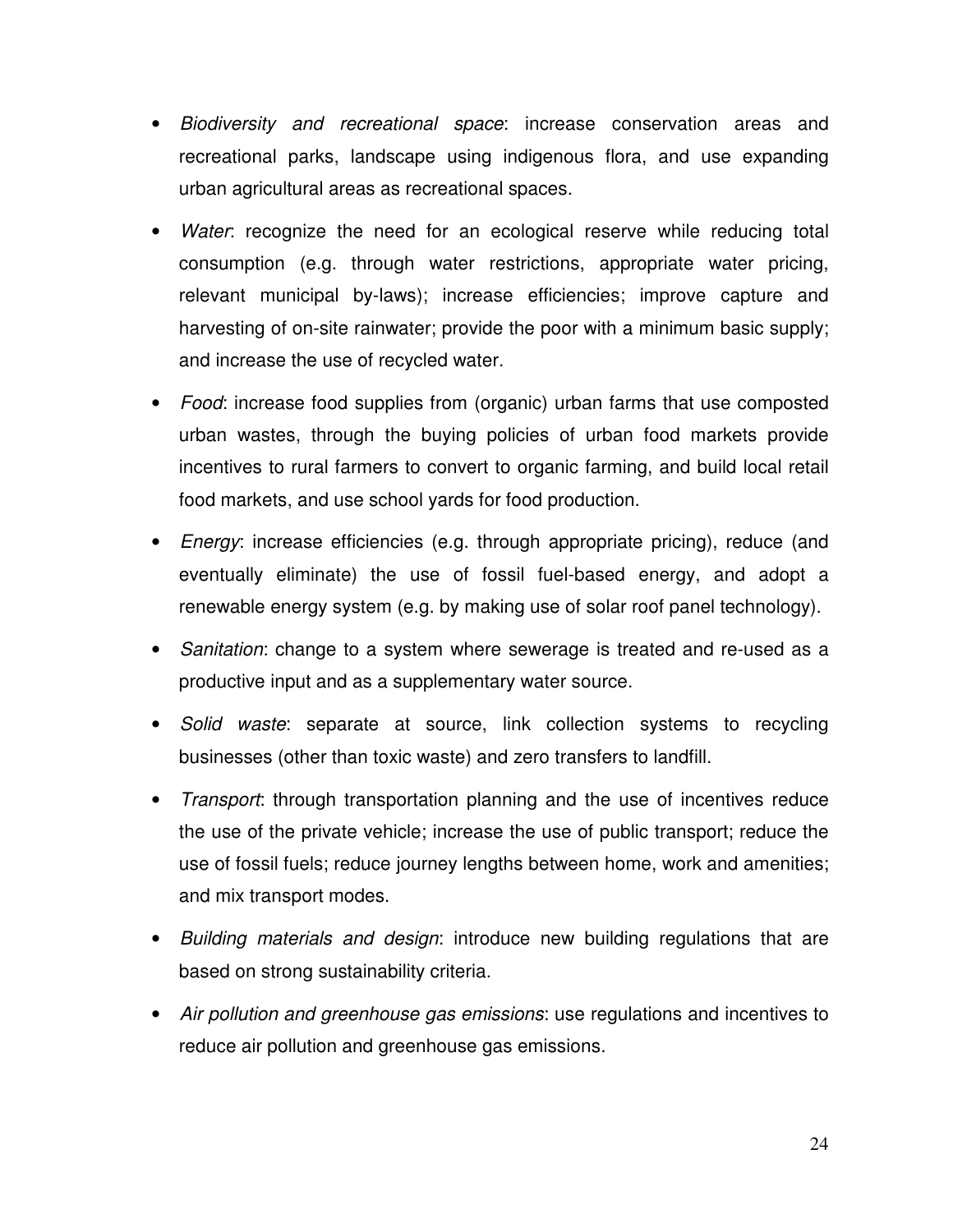#### **2.10. The Developmental State – Intervention, Promotion and Facilitation.**

Jessop (2001: 1), Pillay (2007: 86) and Sachs (2007: 39-40) highlight that the important role of the state is too often neglected. In order to address the imbalances of power and market failure, Bowles and Gintis (2008: 4 & 12) believe there is a need for the state to intervene. While there is a need to change the "business-as-usual" paradigm and to intervene (Porritt, 2005: 281), the call by many authors is nevertheless not for revolution with the democratic capitalist system to be toppled and the invisible hand to be chopped off and replaced by a socialist government controlled system. The call is rather for the state to take the invisible hand of the free market and guide it to ensure a democratic capitalist system which serves economic as well as social and ecological needs equitably (Schumacher, 1974: 150; Ray, 1995: 302; Monbiot, 2004: 41 & 181; Porritt, 2005: 69 & 281). In South Africa the role of the state becomes even more important considering the need for the state to direct a process of economic development with the joint objectives of growth and redistribution (Mkandawire, 2001: 18 & 23-24).

Considering the important role the state has to play in the achievement of the developmental aspirations of all its citizens, there has been increasing calls for states to be come more "developmental", with Leftwich (2000: 155) defining the "developmental state" as:

> "[T]*hose states whose politics have concentrated sufficient power, autonomy, capacity and legitimacy at the centre to shape, pursue and encourage the achievement of explicit development objectives, whether by establishing and promoting the conditions of economic growth (in the capitalist development state), by organizing it directly (in the 'socialist' variants), or a varying combination of both*".

Evans (1995: 59 & 71-73) when considering "developmental states" highlights the fact that a state must be both strong and have strong ties with civil society in order to be effective in driving a process of development and transformation, with the "embeddedness" of the developmental states defined as "*a concrete set of*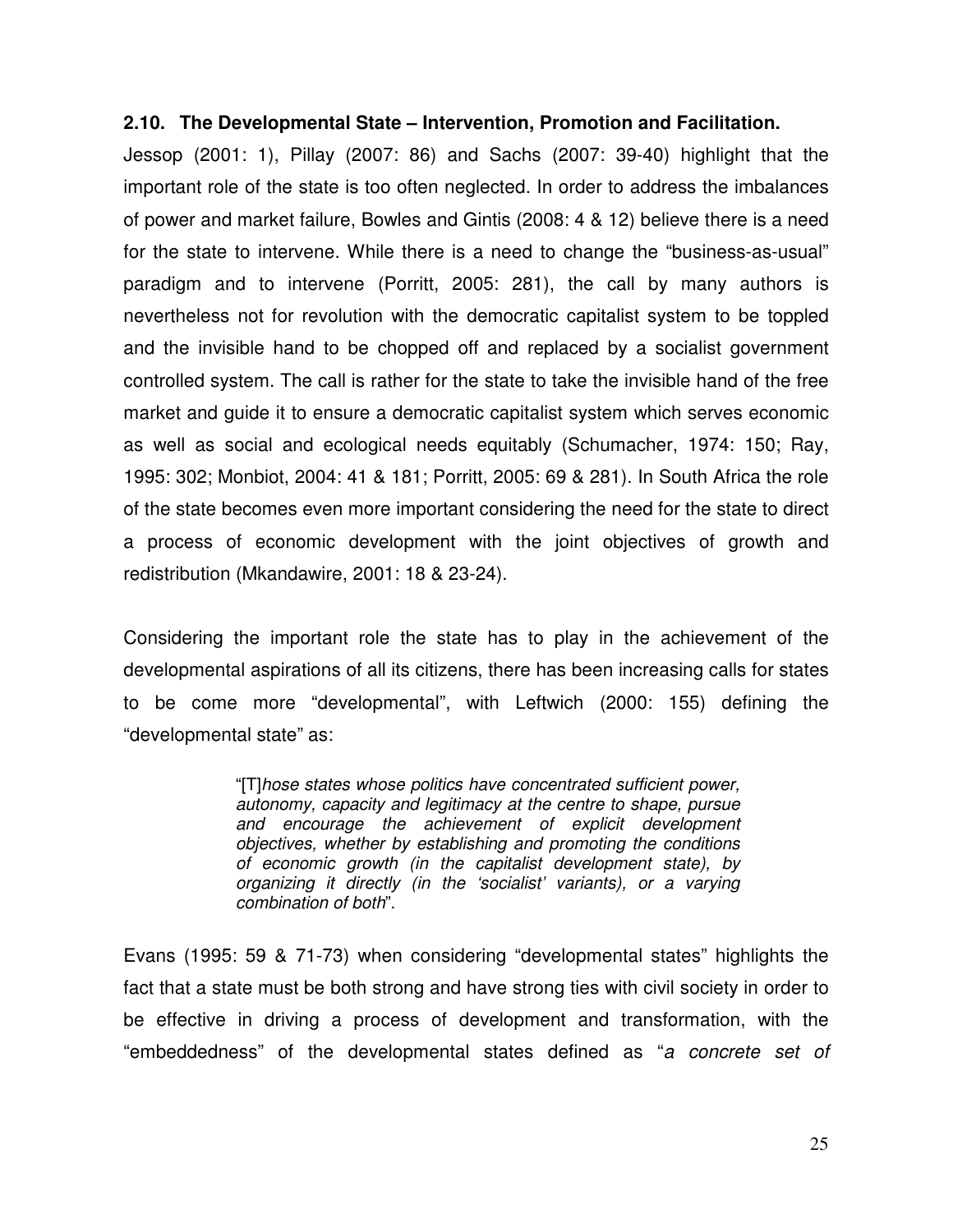*connections that link the state intimately and aggressively to particular social groups with whom the state shared a joint project of transformation*".

Considering the risk that ties with *particular* social groups will only result in the interests of those particular groups being served, rather than broader societal interests, authors like Monbiot (2004: 28) are quick to add that it must be ensured that "*those who exercise power over society do so in its best interests*". The call is, therefore, for a strong democratic developmental state held accountable by a strong civil society and strong democratic institutions (Edigheji, 2005: 9; Pillay, 2007: 89-91). A *democratic* developmental state is, therefore, characterised by "*inclusive* embeddeness", meaning that "*the social basis and range of accountability goes beyond a narrow band of elites to embrace broader sections of society*" (White 1998, quoted in Edigheji, 2005: 14).

Considering the type of development that the state, in partnership with civil society, must drive, facilitate and promote, too often there is a misconception about the seemingly opposing aims of building a globally competitive economy (capitalist aim), having to reduce poverty and address inequalities (socialist aim), and having to maintain ecological integrity (ecological aim) (Khan, n.d.; Marriot, 2004: 6 & 13; Bodibe, 2007: 77 & 80; Edigheji, 2007: 15). While Marriot (2004: 6 & 13) states that poverty reduction programmes are often believed to be for the poor while global competitiveness projects are for the non-poor, ecological programmes and projects are often seen as a luxury that cannot be afforded until such time as the economic and social problems have been solved (Hussen, 2000: 145).

Considering the reality of our shared global commons and the imbeddedness and interdependence of the economic, social and ecological systems, according to Ocampo (2002: 404-405) the challenge is, however, to ensure an alternative development path that considers all three systems and aims to address the economic, social and ecological goals at the same time. I agree with Ocampo (2002: 404-405) that an integrated development path, that specifically takes the crucial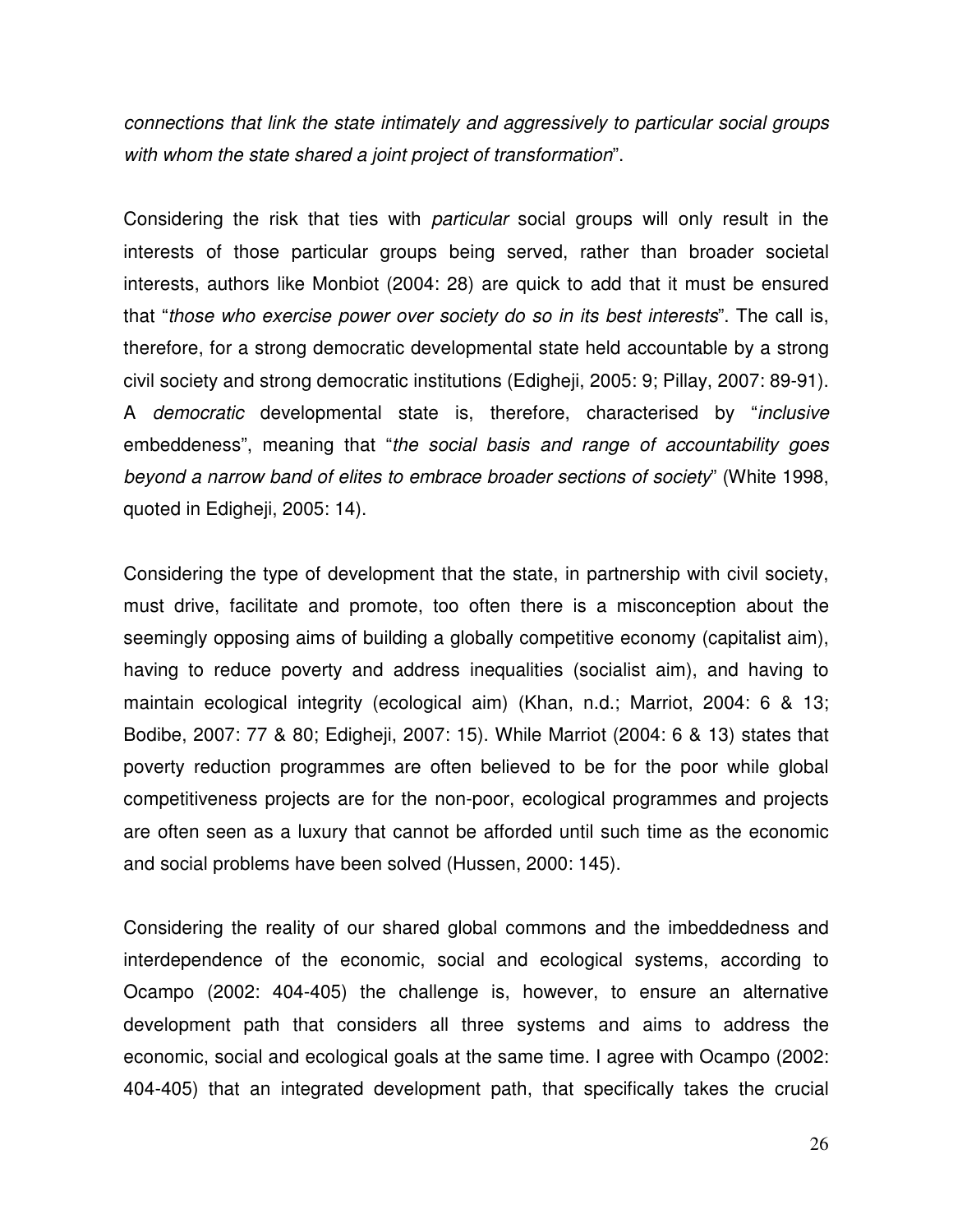linkages between economic, social and ecological factors into consideration, is therefore needed.

Concern about the social and ecological consequences of bad decision-making lead to the call for social and ecological factors to specifically be considered when deciding on development options, and eventually lead to the negotiated goal of sustainable development. Planning and Environmental Impact Assessment ("EIA") methodologies were specifically adopted as the means through which the state intervenes to address the imbalances of power and market failure in order to ensure democratic, well-informed and rational decision-making in our simultaneous pursuit of economic, social and ecological goals – in our pursuit of sustainable development.

It must, however, be realised that, even with adequate information, decision-making is also a political process and therefore not always strictly rational (Rittel and Webber, 1973: 169; Caldwell, 1988; Cashmore *et al*, 2004: 298; Connelly & Richardson, 2005: 393, 395, 401 & 406; Craythorne, 2006: 307). The political and strategic context of the development under consideration and within which the decision is to be made (Evans, 2007: 56), together with the predicted associated impacts and the contribution that the development will and should make to the achievement of sustainable development – and the adequate consideration of alternatives – are therefore paramount.

### **2.11. Doing the right things to change from a worse state to a better state.**

In an analysis of the role of environmental assessment in development planning, Claassen (2002: 4) defines "*development*" as "*a change from a worse state to a better state*", "*planning*" as "*the process of determining a course of action to achieve a desired aim*", and therefore defines "*development planning*" as "*the processes to determine courses of action aimed at changing from a worse state to a better state*".

Not only does the wrong course of action and pattern/path of development result in further negative impacts, lost opportunities and wasted resources ("opportunity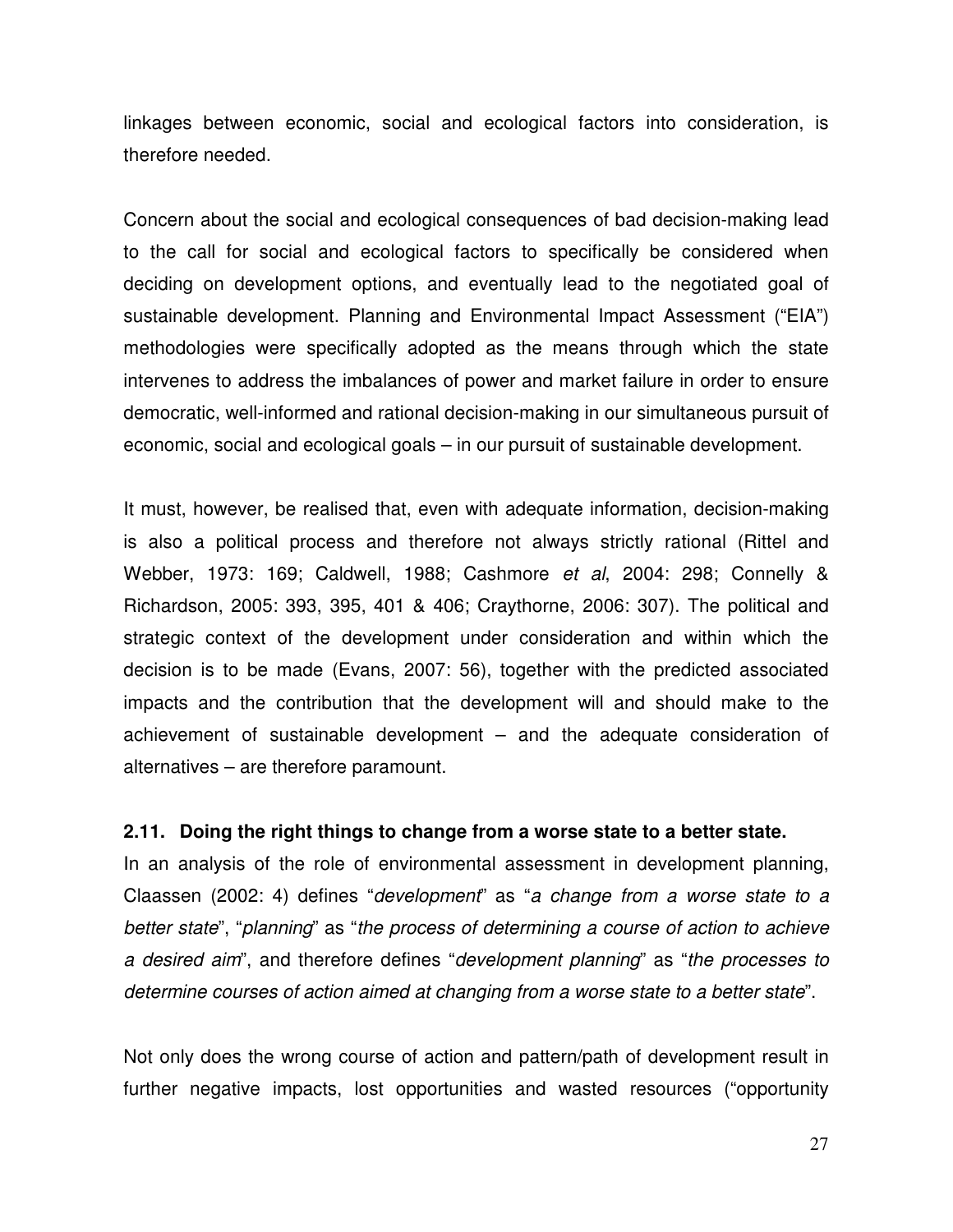costs") (Hussen, 2000: 7 & 11-12), it also takes us further away from the sustainable development goals we are trying to achieve. Rather than simply "doing (the same) things right", it is therefore necessary to explore alternatives and "do the right things". It must also be stressed that "doing things right" and "doing the right things" do not refer to a "compliance exercise" in terms of simply ensuring that the legislated procedural steps have been satisfied (Patel, 2008: 366), but rather to the substantive outcomes that should be achieved (Jaffe, 2004: 4-5).

I agree with Claassen's (2002: 4) definition of development planning mentioned above. Sustainable development and development planning should not be about the production of a static plan or indicating what must not happen, but rather about the production and implementation of a programme of action to achieve a desired aim and to improve the quality of life for all – therefore, a programme of action to achieve sustainable development.

## **2.12. "Crisis" and the need for (radical) change (for the better).**

Cognisant of the state of the world and South Africa, as well as the magnitude of the sustainable development challenge, one is reminded of the Chinese word for "*crisis*" (wēiji), which is composed of elements that signify "danger" (wei) and "opportunity" (jī). It is, however, important to realise that the "jī", in fact, means something like "*incipient moment; crucial point (when something begins or changes)*" (Mair, n.d.). My argument therefore is that EIA and IDP must result in the urgent change for the better – not just that there is an opportunity ("a nice to have"), but that urgent action is needed in order for the crisis (challenge) to be addressed. "Business-as-usual" and the current way of doing things are not working; we have to explore alternatives and change our unsustainable ways in order to prevent the long-term deterioration of our quality of life and eventual ecological collapse.

Already faced with a crisis, planning and EIA must not only ensure that further crisis are prevented, but must also plot the course to turn the boat around and lead to anticipatory positive change (Johnson, n.d.: 13). In South Africa the need for change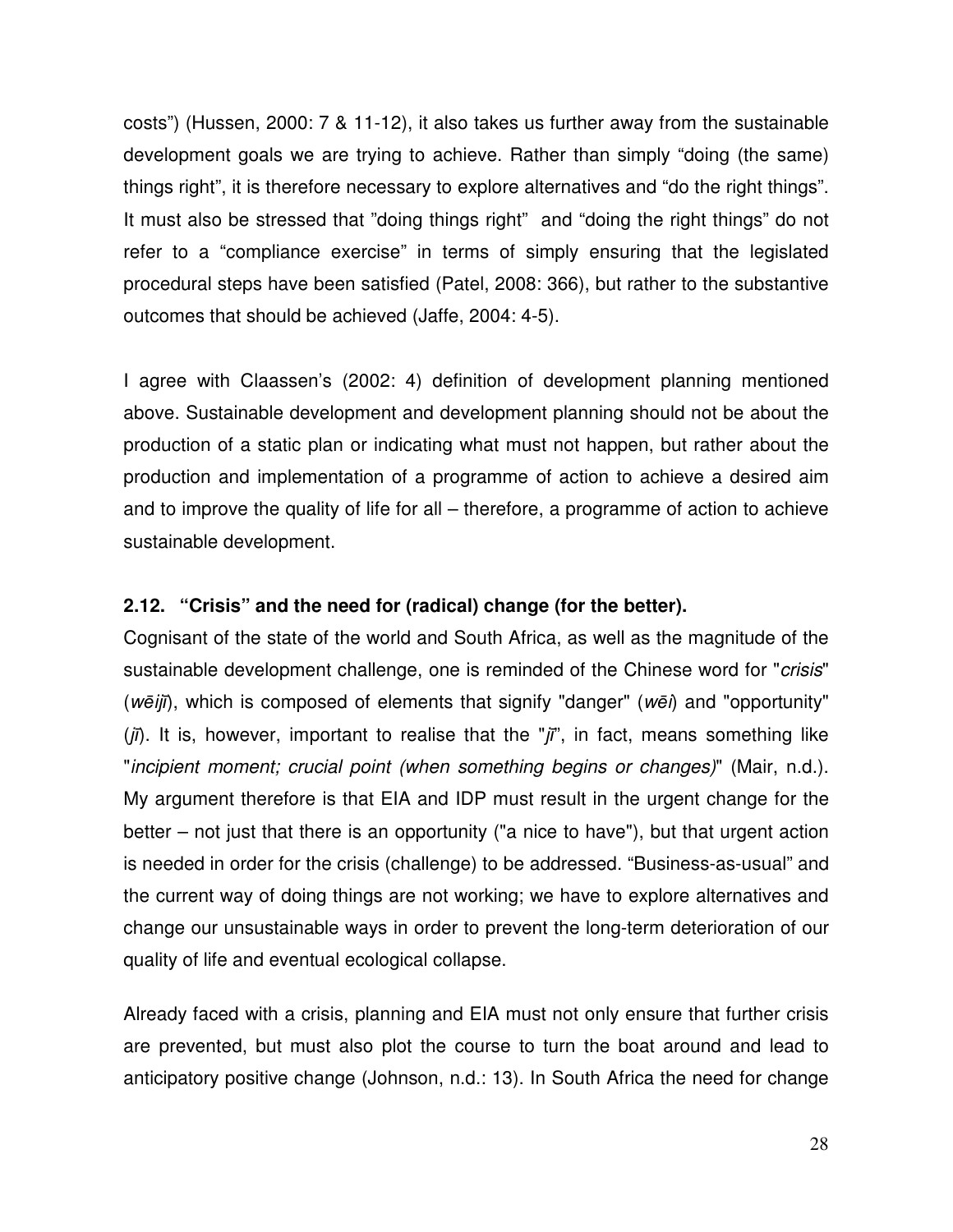is even more important and urgent, with planning and EIA also having to contribute to the social, economic and even environmental redress of the Apartheid wrongs (Davids, Theron & Maphunye, 2005). Considering that we are confronted with a crisis and the magnitude of the sustainable development challenge (Moffatt, 2004), EIA and IDP must lead to change for the better and result in "business-unusual" (Mbeki, 2008) – doing the right (and different) things. In this regard Cashmore (2004: 405) calls for "*radical improvements*" as opposed to inadequate "*small, incremental advances*".

> "*What are the choices that we must make if we are now to succeed, and not to fail? (…) Two types of choices seem to me to have been crucial in tipping their outcomes towards success or failure: long-term planning and a willingness to reconsider core values. (…) the courage to practice long-term thinking, and to make bold, courageous, anticipatory decisions at a time when problems have become perceptible but before they have reached crisis proportions*." (Diamond, 2006: 522)

"Crisis management" and an *ad hoc* reactive approach to decision-making about our actions will however only lead to wasted resources, wasted time and lost opportunities. The sustainable development challenge calls for pro-active long-term planning, objective-led decision-making approach (Diamond, 2006: 522-523; IAIAsa, 2007).

## **2.13. "Wicked Problems"**

It must be realised that the problems associated with the sustainable development challenge in general, and in South Africa in particular, are "wicked". Rittel and Webber (1973) identified the following properties of "wicked problems" associated with pluralistic open social systems:

- "The formulation of a wicked problem *is* the problem*!*" (1973: 161): A "wicked problem" is complex and dynamic and therefore is not clearly definable in terms of specifying exactly what the nature of the problem is as well as what the root causes are.
- The search for solutions never stops: There are "*no ends to the causal chains that link interacting open systems*" (1973: 162). As causal chains are explored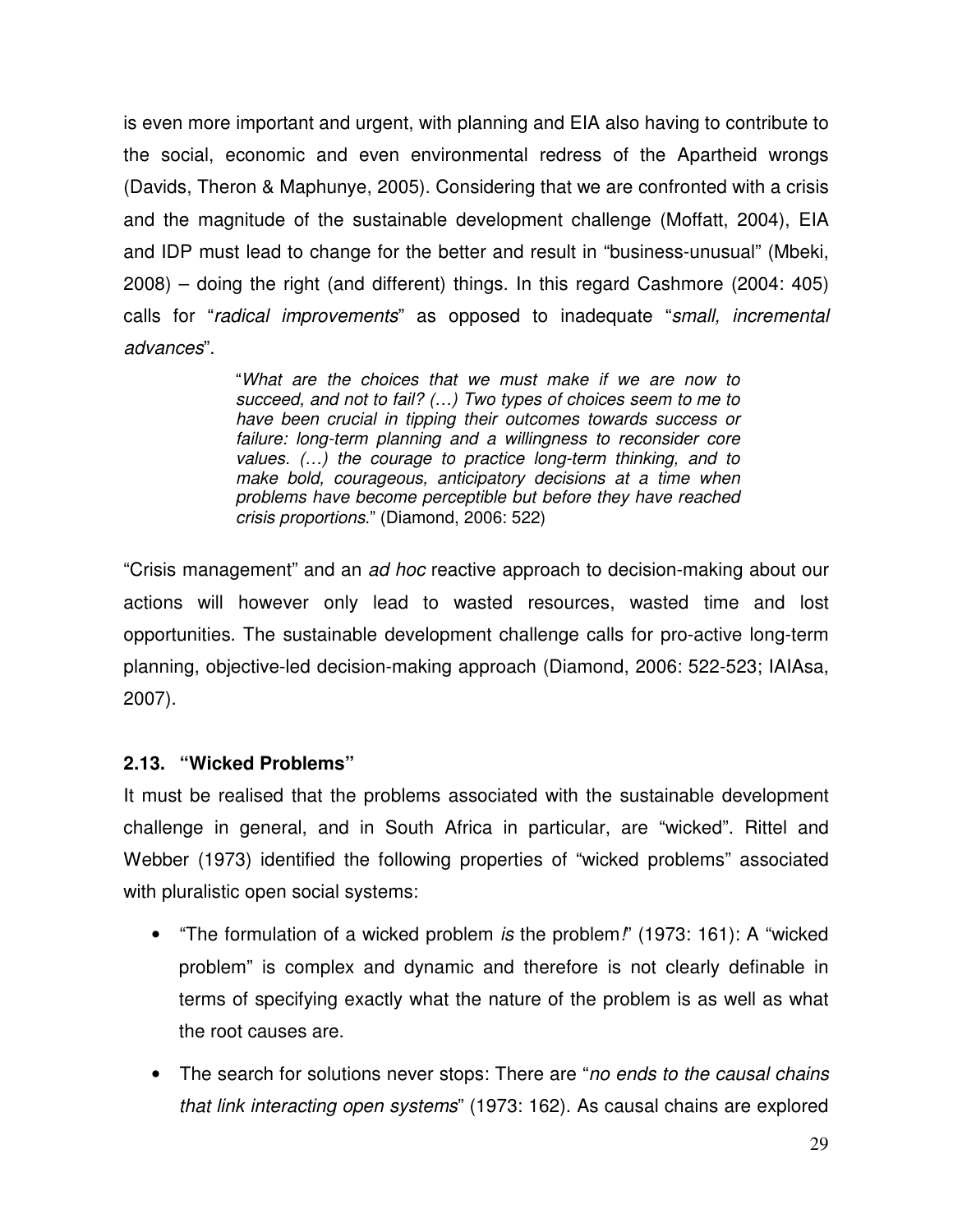in the search for solutions, implemented "solutions" cause new problems, and as the problem changes; there is a need to continuously find further and alternative solutions.

- "*There are no true or false answers*" (1973: 163): With differing interests and and values, different groups all view the "solutions" in different ways, with alternative "solutions" being judged as "good" or "bad", "better" or "worse" depending on how the specific group perceives the problem and is affected by the "solution".
- "*The full consequences cannot be appraised*" (1973: 163): With non-linear cause and effect relationships and no end to the causal chains that link interacting open systems, "solutions" might result in unintended consequences and more and new "wicked problems".
- Every solution to a wicked problem is a "*one-shot operation*" (1973: 163): With the implementation of a "solution" potentially resulting in unintended, longterm and even irreversible bigger "wicked problems", every attempt at solving the problem should be seen as the one and only "shot" at solving the problem.
- A host of potential solutions "*anything goes*" (1973: 164): Not being able to clearly define a "wicked problem", and with the search for solutions never ending, there are a host of potential solutions for every "wicked problem". A judgement is therefore called for in terms of whether or not adequate consideration has been given to all the possible alternative solutions.
- "Every wicked problem is *essentially unique*" (1973: 164) "one size does not fit all": While current problems might initially seem to show some similarities with previous or other current problems, the complex and dynamic nature of "wicked problems" means that most "wicked problems" have unique properties. Each "wicked problem" should therefore be approached differently. A solution should therefore not be identified too early; allowing time for alternative solutions to be explored as the unique properties of the "wicked problem" emerges.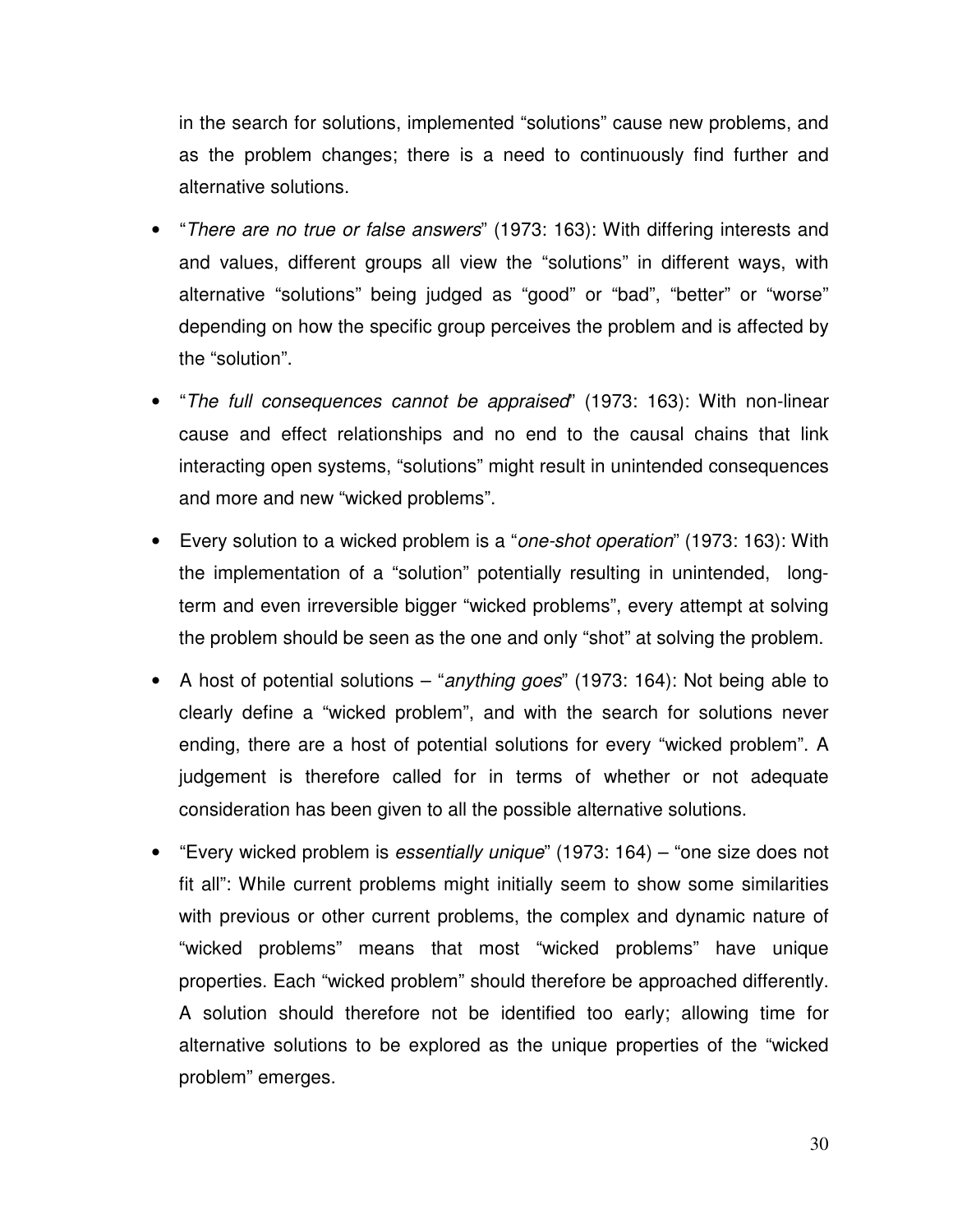- "Every wicked problem is a symptom of another wicked problem" (1973: 165): "*Marginal improvement does not guarantee overall improvement*" (1973: 165) and therefore to "solve" a "wicked problem" it is necessary to not only consider solutions to the "symptoms", but also possible solutions to the causes.
- "The modes of reasoning are much richer" (1973: 166): With "wicked problems" not being clearly definable, and each "wicked problem" being "essentially unique", the choice of explanation is arbitrary in the logical sense. Most often the attitudinal criteria (a person's world view) guide the choice between alternative explanations, with the explanations chosen which are considered most plausible, best fit the person's intention and which conforms to the options that are reasonably available. Different stakeholders have different differently interests, values and views. The problem, solutions and explanations will therefore be disputed.
- "No right to be wrong" (1973: 167): With the implementation of "solutions" to "wicken problems" potentially resulting in unintended, irreversible bigger "wicked problems", problem solvers and decision-makers are to be held accountable for their decisions.

Confronted with the complexity and uncertainty associated with the "wicked problem" of sustainable development, a reflective, reflexive and adaptive management approach (De Bono, 1985: 141; Voß & Kemp, 2006: 3-6) to decision-making is required. A wide range of alternative problem formulations as well as a wide range of alternative solutions should be considered, in order to continuously move towards the dynamic goal of sustainable development (Richardson, 2004).

## **2.14. Alternatives: The quality of the decision depends on the quality of the alternatives from which to choose.**

"*Decision-making is the process of evaluating the alternatives and choosing a course of action in order to solve a problem*." (Cowlard, 2002: 1)

"*The quality of a decision depends on the quality of alternatives from which to choose*." (Steinemann, 2001: 3)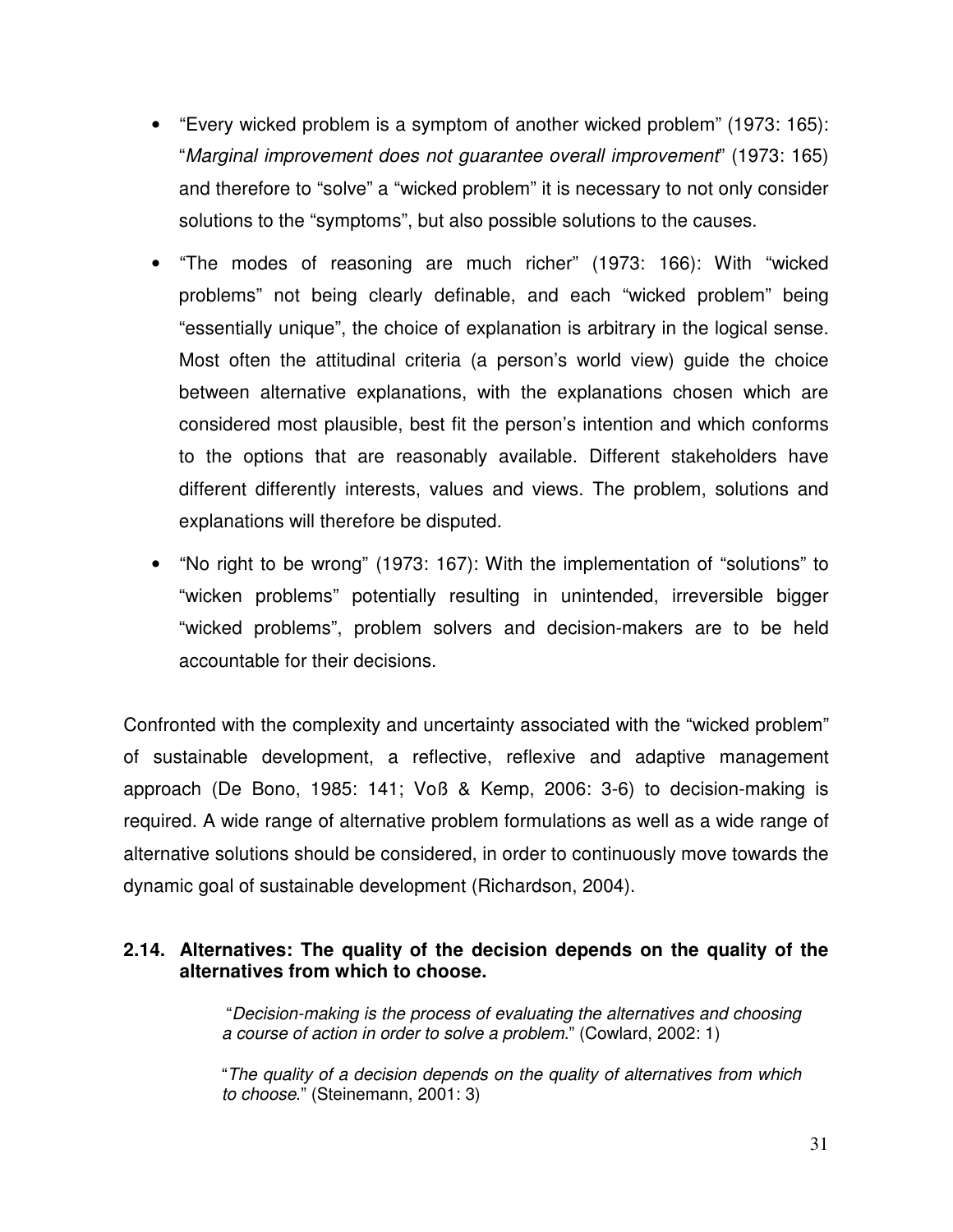The achievement of sustainable development, therefore, calls for the search for alternatives, with the complexity, uncertainties and gaps in knowledge, often hidden trade-offs, carrying capacity restrictions, opportunity costs and distributional consequences to be adequately considered (Rittel & Webber, 1973: 161-167; Hussen, 2000: 7 & 11-12; Mkandawire, 2001: 23-24; Connelly & Richardson, 2005: 405-406). Sustainable development is about the search for the alternatives that will result in the achievement (or at least contribute most to the achievement) of the desired aim/goal for the specific area, the maximum positive impact, the smallest negative impact, equitable impact distribution, environmental justice and the maintenance of ecological integrity and environmental quality (Lee & George, 2000: 1 & 6; Pieterse, 2004). In this regard it is, however, crucial to understand that while specific sustainable development goals and objectives might be set, sustainable development is not simply another issue to be addressed or goal to be achieved, but rather the process (the means) through which to explore alternative ways to achieve all our goals and objectives now and in the future (Callway, 2005: 13).

Sustainable development is, therefore, a specific mental model that should influence, and be influenced by, every step of the decision-making and planning process. It determines not only what is defined as a "problem" or "goal" in the first place, but also the perspectives adopted, the questions to be answered, information to be gathered, goals and objectives to be achieved, and alternative strategies and programmes to be explored (Rittel & Webber, 1973: 161-167). The pursuit of sustainable development, therefore, is a process of exploring alternatives in order to gain insight and learn (Courtney, Richardson & Paradice, 2004: 274). An integrated search for the alternative that will best address the ecological, social and economic issues and goals, is therefore needed in order to make an integrated decision and achieve a "win-win-win" in terms of achieving ecological sustainability, economic sustainability and social sustainability (the "Triple Bottom Line") (Visser & Sunter, 2002: 15; Elkington, 2004; Haughton & Counsell, 2004: 51 & 53).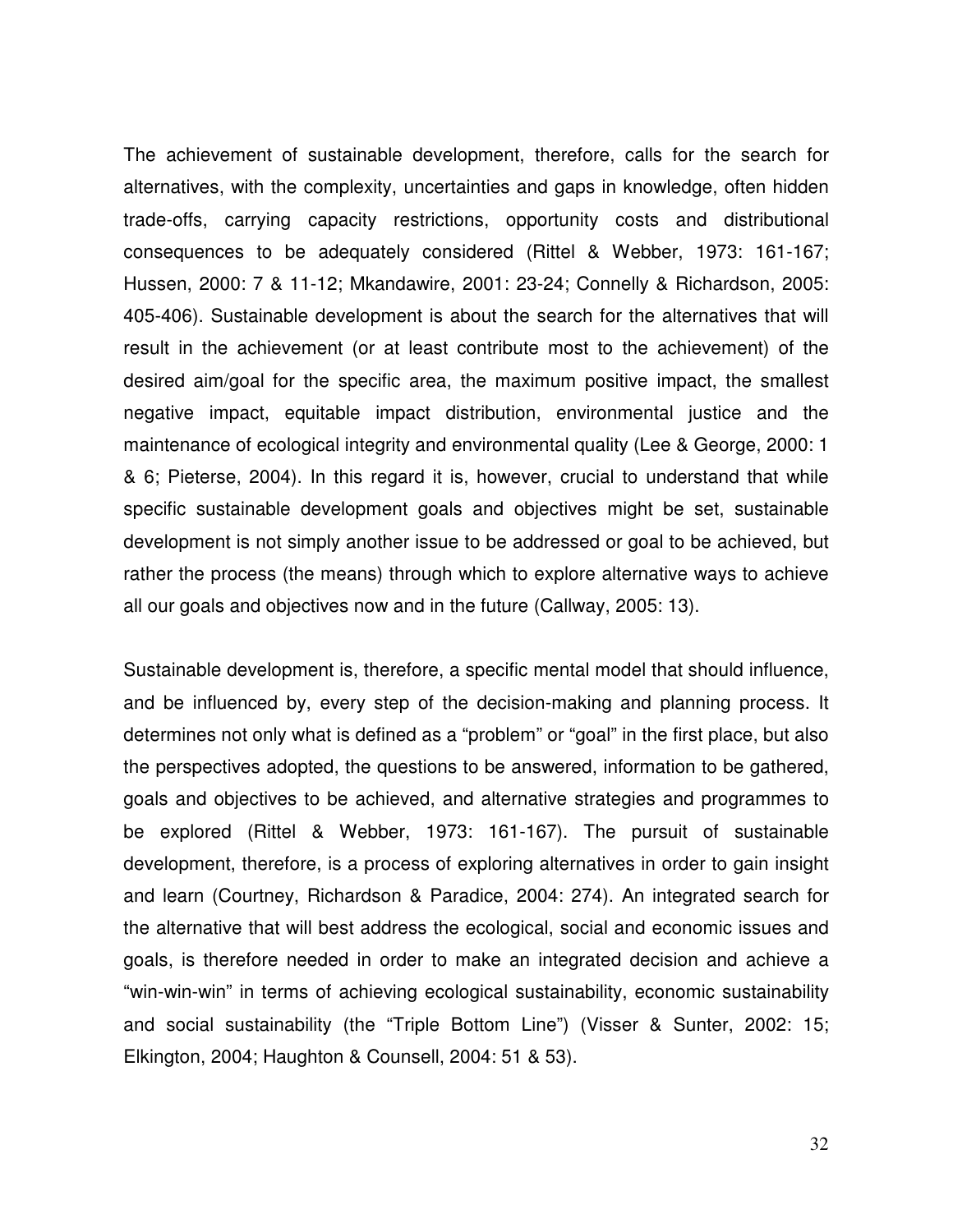Authors like O'Brien (2000: xiii-xiv & 78) feel so strong about the failure of conventional impact assessment and planning practice, which tend to only ask the (wrong) questions regarding how much negative impact can be made "safe" and "acceptable", that they are proposing "Alternatives Assessment" as an alternative approach to planning and decision-making. O'Brien convincingly argues that the questions should rather be how little impact is possible and what are the benefits that could be realised, with the most important question being "What are the alternatives?" In this regard O'Brien's argument shares similarities with the argument by Rittel and Webber (1973: 161-167) that both the alternative means as well as alternative goals are to be considered as broadly as possible.

#### "*If you don't know where you are going, you will probably end up somewhere else*." (L.J. Peter quoted in: Cowlard, 2002: 2)

All decision-making, specifically project-level EIA decision-making, requires the consideration of the strategic context of the decision (Rittel and Webber, 1973: 162; Patel, 2008: 365). Whose interests and needs must the decision serve? To whom is the decision-maker accountable? What will the consequences of the decision be? What determines if something is desirable or not? These questions bring one back to the very definition of "sustainable development" – "*development that meets the needs of the present without compromising the ability of future generations to meet their own needs*". Broader societal needs and the public interest must, therefore, be served (Patel, 2008: 363). Government decision-makers, together with the environmental practitioners and planners, are therefore accountable to the public and must serve their social, economic and ecological needs equitably. Hardin's (1968) call, 40 years ago, for governance and a long-term approach to decision-making to ensure that limits are not exceeded and that the proposed actions of individuals are measured against the long-term public interest, is therefore now even more relevant than ever before.

Considering the Malthusian challenge, the need to prevent the 'Tragedy of the Commons', and the complexity of the challenge of sustainable development, the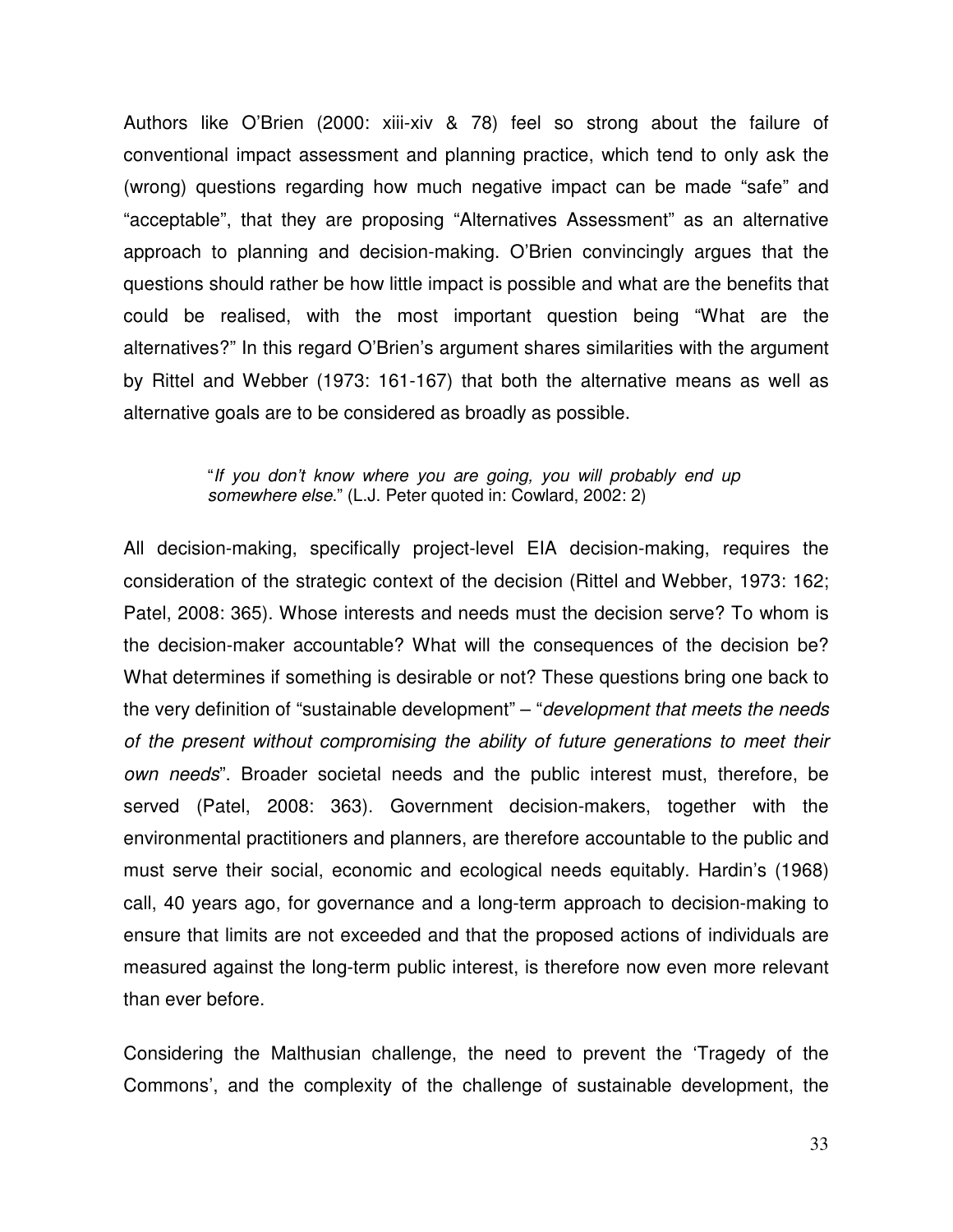pursuit of sustainable development, and therefore the practice of planning and EIA, calls for an adaptive management approach. Consequently, what is required is a continuous search for better alternatives in order to ensure continuous improvement in the face of uncertainty, increasing challenges and possible future scenarios (Malthus 1803, quoted in VanDeVeer & Pierce 2003: 397-401; Hardin 1968, quoted in VanDeVeer & Pierce, 2003: 361 & 367; Rittel & Webber, 1973: 161-167; Clayton & Radcliffe, 1996: 12-13 & 16-20; Rees, 1996: 4 & 17; Noble, 2000: 97-98 & 109; Steinemann, 2001: 3; Xiangô & Clarke, 2003: 886 & 889-890; Couclelis, 2005: 1354 & 1362-1363; Shearer, 2005: 68-70; Duinker & Greig, 2007: 207-208).

With regard to the need for an adaptive management approach, de Bono (1985: 141) state that:

> "*In a fast-moving world plans are almost always wrong because they have to be based on the present state and the extrapolation of present trends. This fallibility of plans is not a reason to ignore them but a warning that they should not be made inflexible. One should plan to be in a position to change just as much as one should plan to be in a certain position. Planning for flexibility and uncertainty is important*."

Planning and EIA therefore are supposed to both ultimately aim to determine and direct a process of positive change (Lélé, 1991: 141; Claassen, 2002: 4) through the selection of the most sustainable development option or path. Both EIA and IDP should therefore be about informed decision-making. Fundamental to the process of decision-making and the achievement of the most desirable outcome, is the proper consideration and evaluation of alternatives in order to determine the alternative that will result in the most progress towards the achievement of the desired goal/objective or toward the solving of a particular problem (de Bono, 1985: 21, 27-28, 117; Tillman, 2000: 120; Cowlard, 2002: 1-4). The quality and the outcome of the decision, and the pursuit of sustainable development, depend on the quality of the alternatives from which to choose (Steinemann, 2001: 3).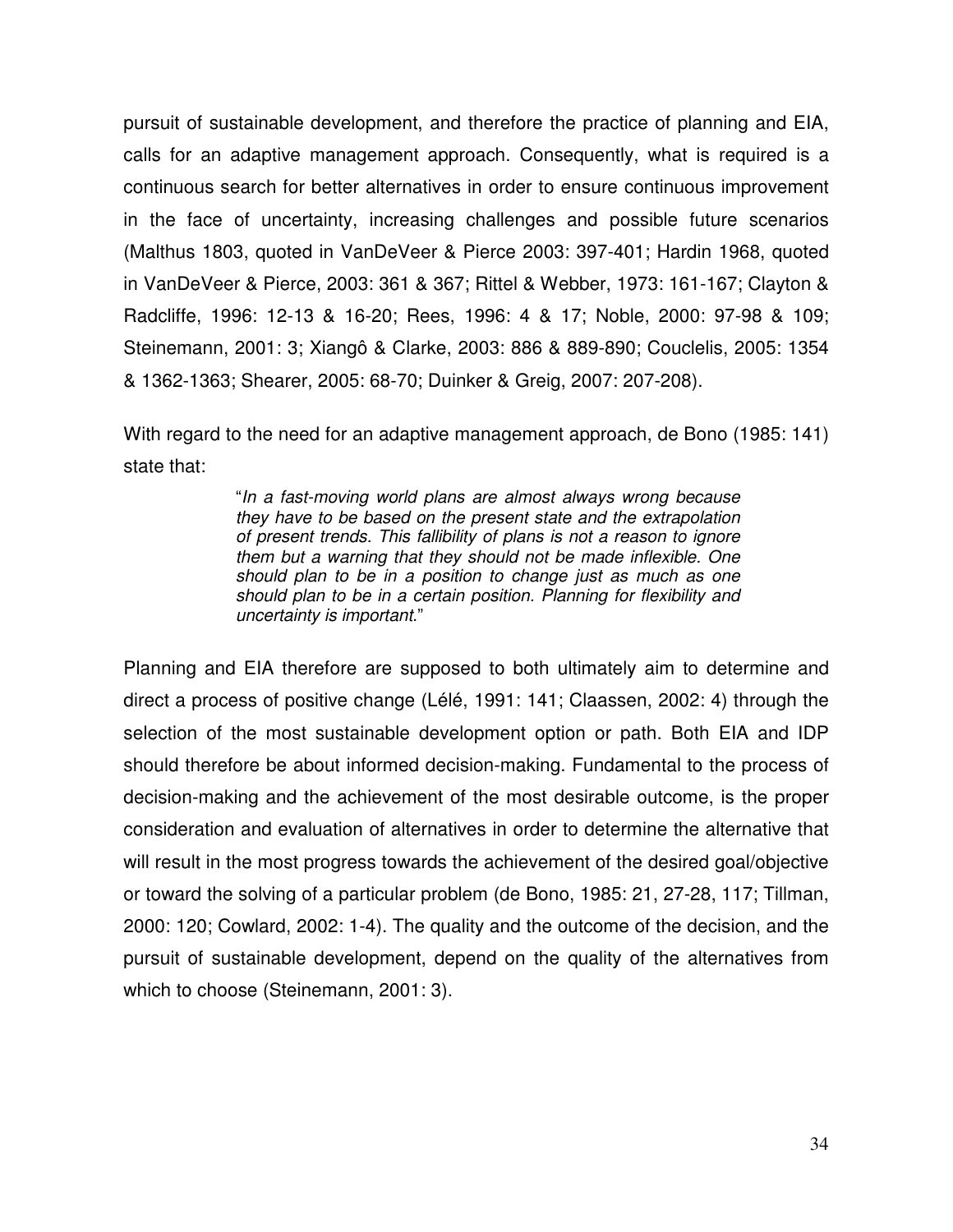# **2.15. Conclusion: Alternatives – the "heart" and "soul" of EIA, planning and sustainable development.**

"*(...) the consideration of alternative courses of action and their implications lies at the heart of all planning (...).* (Couclelis, 2005: 1354)

The consideration of alternatives is, therefore, seen as the "heart" and "soul" of EIA and development planning, and therefore the pursuit of sustainable development. The consideration of alternatives shifts the focus from problems to solutions. The consideration of alternatives should not be about ensuring mere compliance with the procedural requirements and assessing the "acceptability" of the negative impacts associated with a predetermined development option (O'Brien, 2000: xiii-xiv & 78; Steinemann, 2001: 3; Tickner & Geiser, 2004: 803-808; Jaffe, 2004: 4-5; Couclelis, 2005: 1354 & 1362-1363; Smith, 2007: 127; Patel, 2008: 366), that might not be taking us any closer to (and in fact might be taking us further away from) the desired aim/goal for the area. On the contrary, the consideration of alternatives should be about the consideration of the nature of the problem as well as what could and should be done to achieve (or at least contribute most to the achievement of) the desired aim/goal for a specific area.

Against the background and context provided by the theoretical findings of this Chapter, a policy analysis will be undertaken in Chapter 3, which follows, of the legislative and policy framework for EIA in South Africa; again with a specific focus on the consideration of alternatives.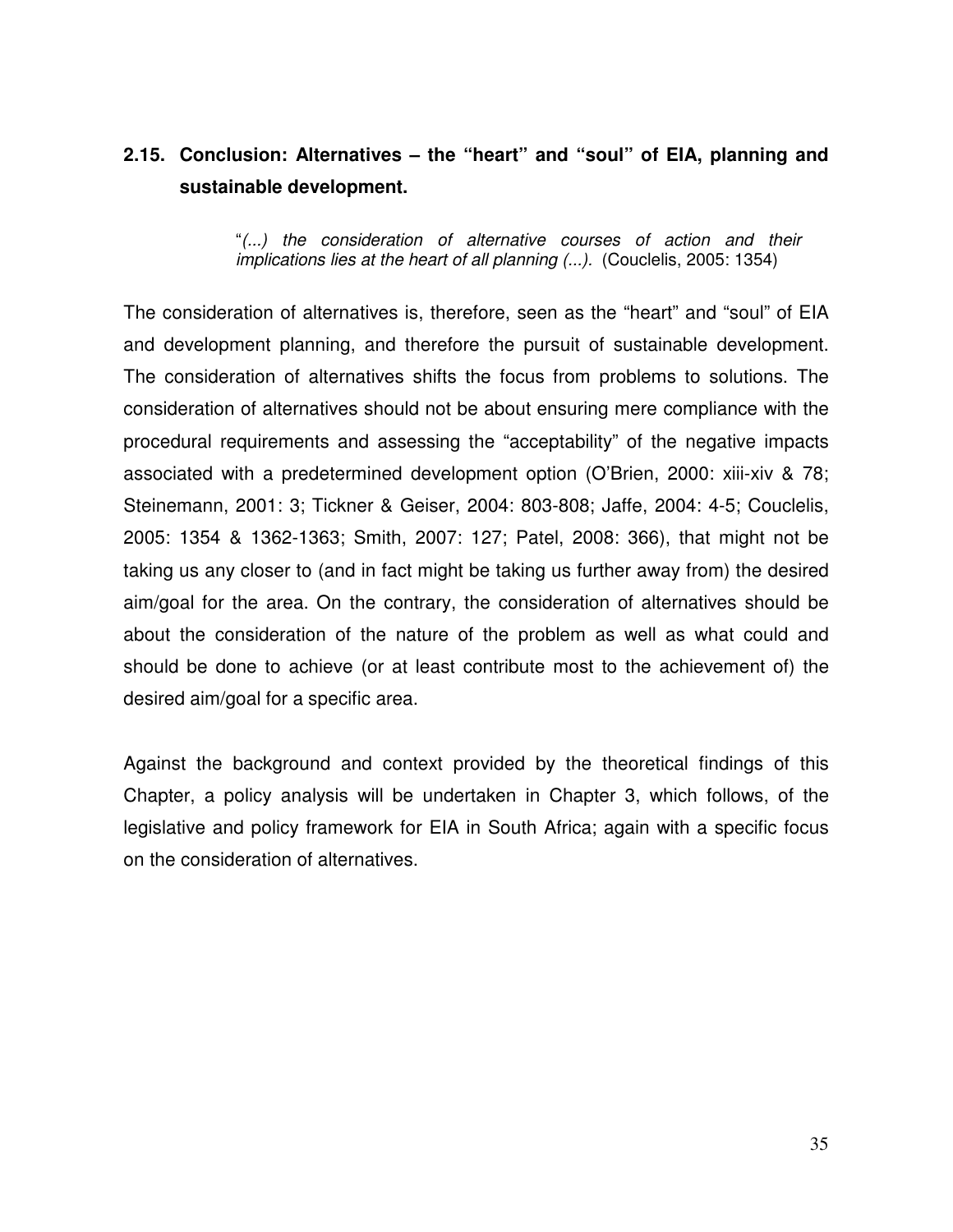## **CHAPTER 3. SUSTAINABLE DEVELOPMENT AND ENVIRONMENTAL IMPACT ASSESSMENT IN SOUTH AFRICA**

### **3.1. Introduction**

With the consideration of alternatives seen as the "heart" and "soul" of EIA, this Chapter considers the theory of EIA and consists of a policy analysis of the legislative and policy framework for sustainable development in South Africa, with a specific focus on the consideration of alternatives.

The analysis explores the adoption of the Integrated Environmental Management approach in South Africa, the legislation that governs EIA in South Africa, the need for government intervention through the use of EIA, and specifically highlights the importance given to the consideration of alternatives during EIA. The analysis also touches on the linkages and integration that are suppose to exist between EIAs, Environmental Management Frameworks, IDPs and Spatial Development Frameworks. With regard to the need for improved integration, it is argued that the legislated requirement to consider "need and desirability" during EIA, together with the formulation of Environmental Management Frameworks, will result in improved integration of planning and EIA decision-making processes and methodologies – which will in turn result in the improved consideration of alternatives.

### **3.2. Integrated Environmental Management**

The publication of the Council for the Environment's *Integrated Environmental Management in South Africa* in 1989 marked the formal introduction of the concept of Integrated Environmental Management ("IEM") in South Africa. In reaction to environmental degradation, IEM was perceived as having a mainly environmental advocacy objective of ensuring that "green" environmental considerations are also considered when decisions are to be made that could result in negative environmental impacts.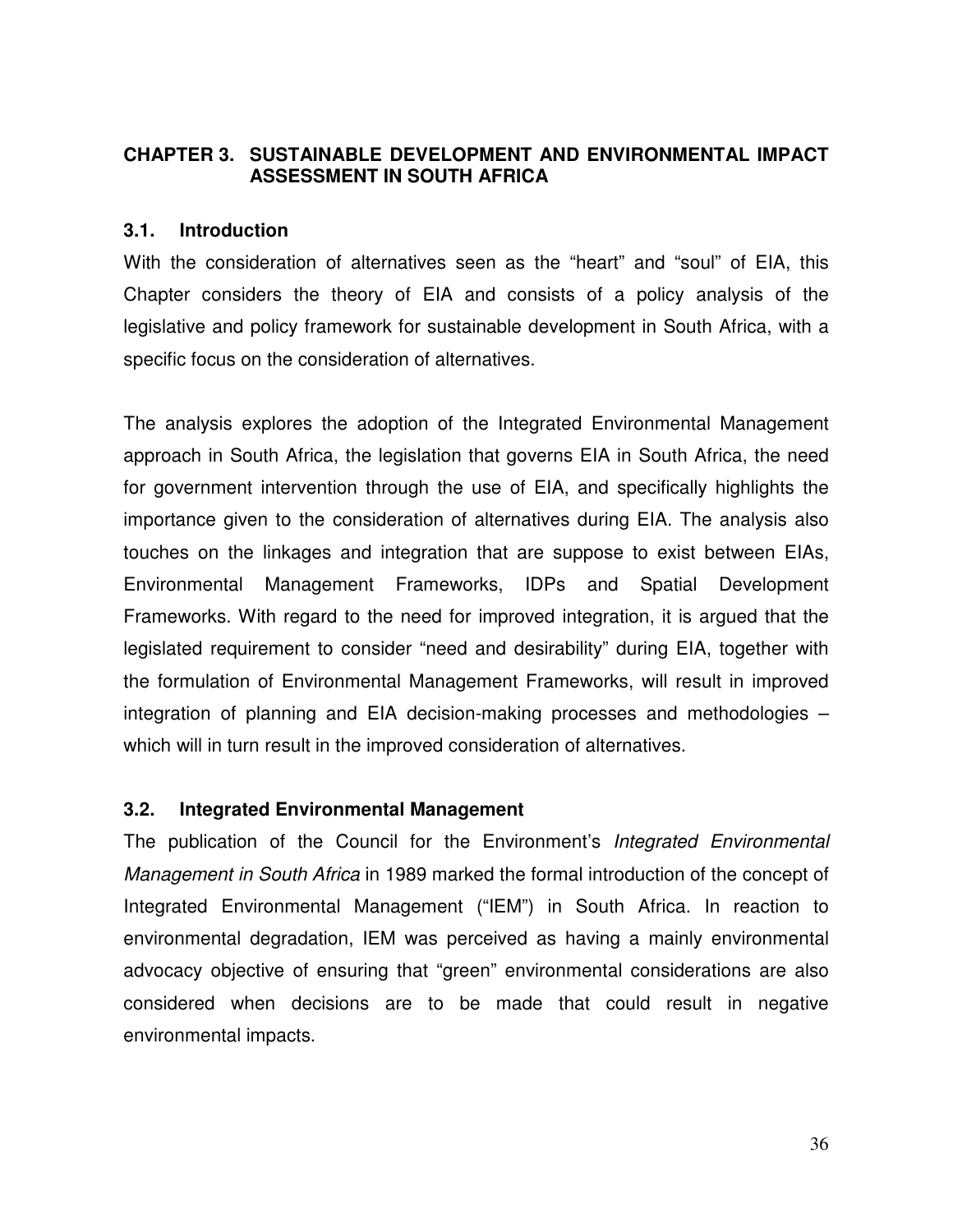Since then IEM has evolved into a way of thinking  $-$  a philosophy  $-$  and set of principles about sustainable development, with IEM being supported by a range of environmental assessment tools aimed at the achievement of sustainable development (DEAT, 2004a). In South Africa IEM is defined as:

> "*A philosophy that prescribes a code of practice for ensuring that environmental considerations are fully integrated into all stages of the development and decision-making process. The IEM philosophy (and principles) is interpreted as applying to the planning, assessment, implementation and management of any proposal (project, plan, programme or policy) or activity - at local, national and international level - that has a potentially significant effect on the environment*." (DEAT, 2004a: 18).

IEM gives effect to the Brundtland Commission's (1987), and later Agenda 21's, call for integration of environmental considerations in planning and policy development. IEM is therefore a form of Environmental Policy Integration ("EPI"), with environmental objectives pursued more pro-actively through the integration of environmental objectives into the design and implementation of economic growth and development policies (Gouldson & Roberts, 2000).

The objectives of IEM are to be given effect to during the implementation of a range of environmental assessment tools aimed at the achievement of sustainable development. In South Africa EIA and Strategic Environmental Assessment ("SEA") are the main tools used to give effect to the objectives of IEM, although, up to now, SEAs have been rarely used in South Africa. Environmental Management Plans are also used as part of EIAs to give effect to the objectives of IEM. More recently Environmental Management Frameworks ("EMFs") have been introduced as a new tool that provides a strategic framework within which to make EIA decisions. (More on EMFs in section 3.7 below.) The use of environmental norms and standards is also currently being considered as part of the legislative reform process underway in South Africa. Adherence to a prescribed norms or standards would allow a person to commence with a specific activity without having to undertake an EIA.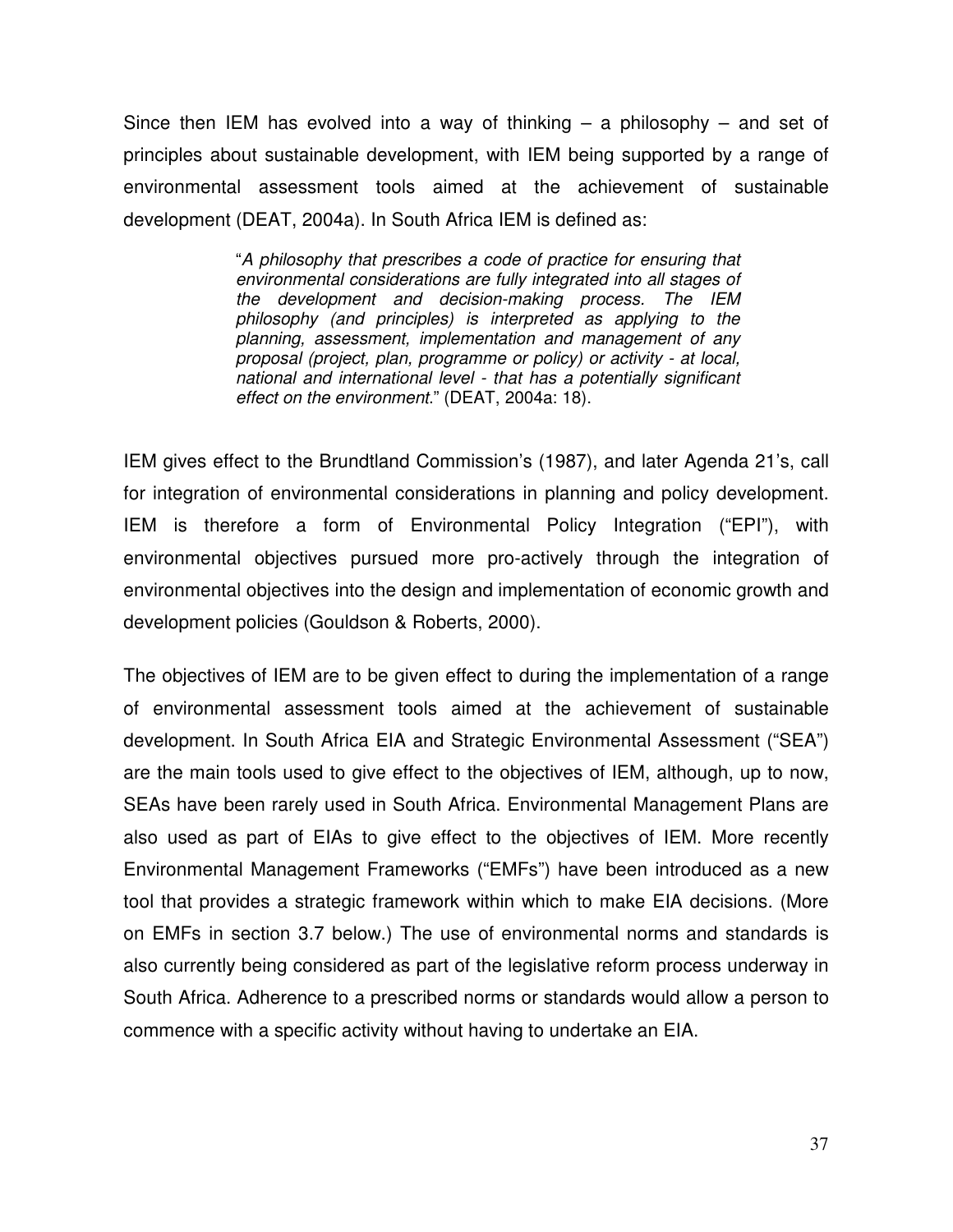# **3.3. Ecologically sustainable development and justifiable economic and social development.**

*"In our country, we have come to realise that the process of democratisation and establishing good governance can only be guaranteed if it is based on a sound economic and socio-economic framework that is environmentally sustainable.* (…) *Conservation and sustainable use of these environmental resources and their protection depends on changed behaviour by all individuals, households, and private and public institutions. These changes must affect processes of resource extraction, spatial development, appropriate and clean production, waste minimisation and pollution control strategies in order to guarantee a higher quality of life for all."* (DEAT, 1997)

The Brundtland Commission's definition of sustainable development was also adopted by South Africa, with section 24 of the South African Constitution (Republic of South Africa, 1996b) providing for the following Environmental Right:

> *"Everyone has the right – (a) to an environment that is not harmful to their health or well-being; and (b) to have the environment protected, for the benefit of present and future generations, through reasonable legislative and other measures that- (i) prevent pollution and ecological degradation; (ii) promote conservation; and (iii) secure ecologically sustainable development and use of natural resources while promoting justifiable economic and social development."*

In 1997 South Africa gave its first step towards giving effect to the above mentioned right to sustainable development when it published the *White Paper on Environmental Management Policy* (DEAT, 1997). The White Paper clearly placed people at the forefront of environmental sustainability concerns when it defined "environment" as:

> *"*[T]*he conditions and influences under which any individual or thing exists, lives or develops. These conditions and influences include:*

- *the natural environment including renewable and nonrenewable natural resources such as air, water, land and all forms of life*
- *the social, political, cultural, economic, working and other factors that determine people's place in and influence on the environment*
- *natural and constructed spatial surroundings, including urban and rural landscapes and places of cultural*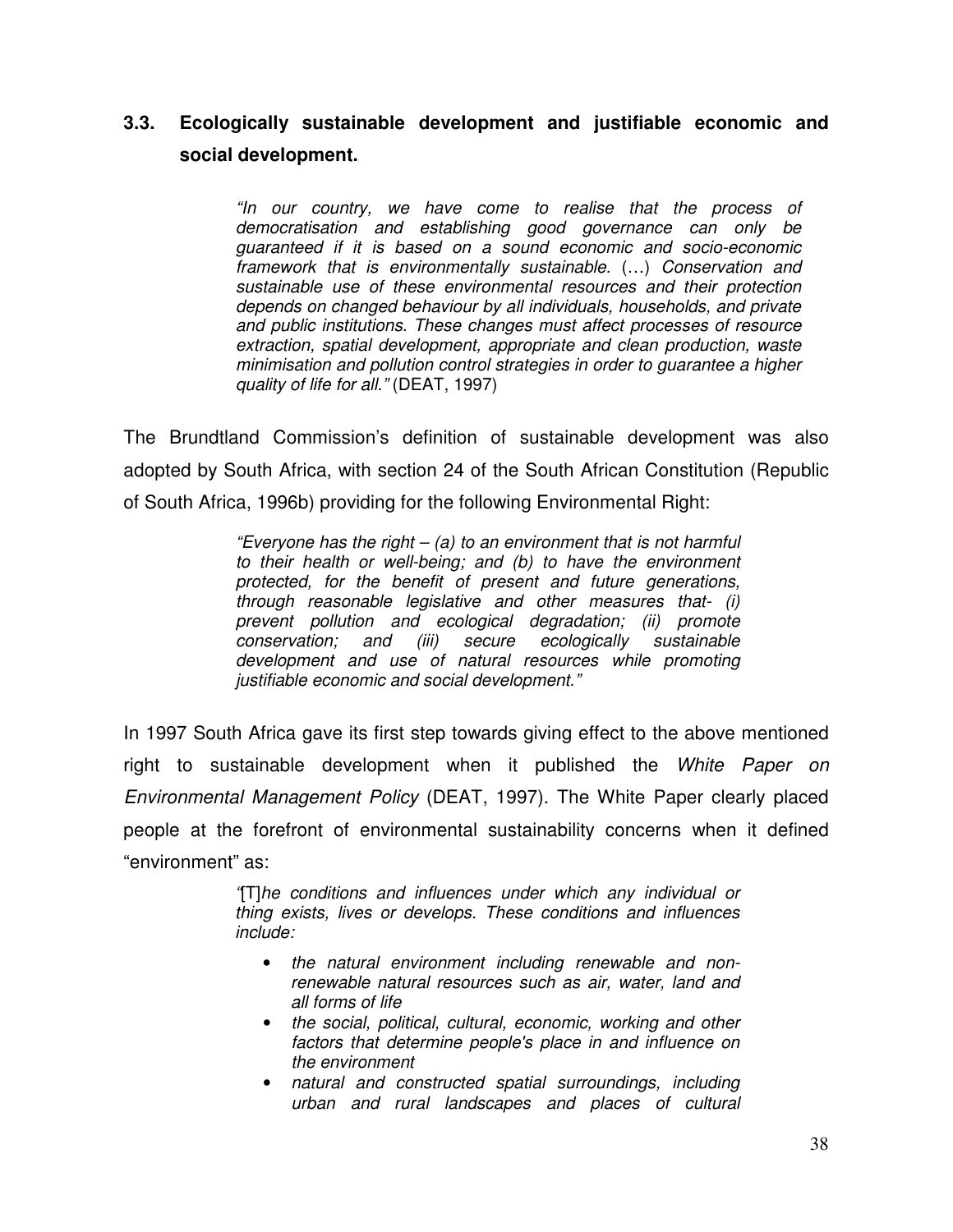*significance, ecosystems and the qualities that contribute to their value.*

*Culture, economic considerations, social systems, politics and value systems determine the interaction between people and the environment, the use of natural resources, and the values and meanings that people attach to life forms, ecological systems, physical and cultural landscapes and places. People are part of the environment and are at the centre of concerns for its sustainability."*

The White Paper also defined what it referred to as the "*essential nature of sustainable development*" as "*the combination of social, economic and environmental factors*" and stated that "*sustainable development*" requires the "*integration of economic development, social justice and environmental sustainability*". While the Constitution's notion of "well-being" was seen by some as being somewhat vague and open to subjective interpretation (Devenish, 1999: 334), the White Paper's new vision for environmental policy in South Africa shed some light on this notion, when it stated that it aimed to address people's quality of life and their daily working and living environments and seeked to:

> *"*[U]*nite the people of South Africa in working towards a society where all people have sufficient food, clean air and water, decent homes and green spaces in their neighbourhoods that will enable them to live in spiritual, cultural and physical harmony with their natural surroundings."*

Very importantly the White Paper also provided the following definition of "development":

> *"*[A] *process for improving human well-being through a reallocation of resources that involves some modification of the environment. It addresses basic needs, equity and the redistribution of wealth. Its focus is on the quality of life rather than the quantity of economic activity."*

While the democratic South African government therefore have green, brown and red agendas, the White Paper also acknowledged the interdependence of the economic and social development and environmental protection, and clearly highlighted the need for carrying capacity restrictions and ecological limits to not be exceeded in order to maintain ecological integrity and the natural life sustaining processes necessary to ensure our future well-being. The need for integrated decision-making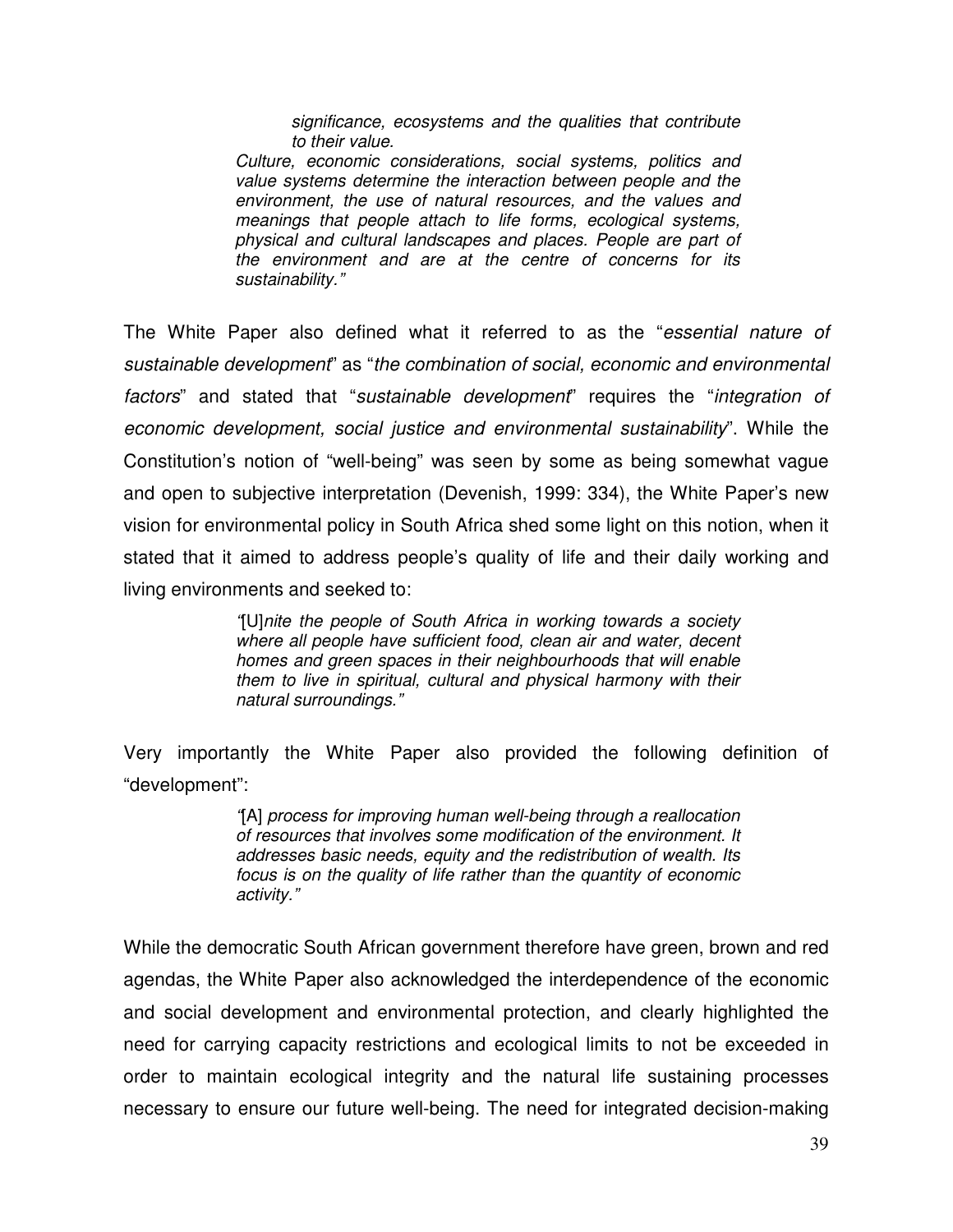with a focus on constraints and opportunities and the search for innovation were therefore highlighted.

Very importantly the White Paper established National Environmental Management Principles as the framework for environmental management in South Africa, *inter alia*, calling for prevention and demand management, adoption of a risk averse and cautious approach, cradle to grave thinking and full cost accounting, underpinned by good governance and its associated call for responsible, transparent and accountable governance and the fulfilment of government's Constitutional, legislative and executive obligations to the people of South Africa.

## **3.4. ECA EIA Regulations**

Later that same year EIA was for the first time formally legislated in South Africa with the promulgation of the EIA Regulations in terms of sections 21, 22 and 26 of the Environment Conservation Act ("ECA"), 1989 (Act No. 73 of 1989) (Government Notice ("GN") No. R. 1182 and R. 1183 refer) on 5 September 1997. Section 21 identified activities ("listed activities") which may have a substantial detrimental effect on the environment. In terms of section 22 of the ECA written approval from the competent authority had to be obtained prior to the undertaking of listed activities. Application for approval had to be made in accordance with the process stipulated in section 26 of the ECA. **Figure 4** below shows the ECA EIA process.

Internationally and in South Africa EIA was adopted as the main tool, in the IEM tool shed, to achieve sustainable development. With EIA initially adopted in reaction to widespread environmental degradation, the aim of EIA was therefore to ensure that the negative impacts on the biophysical environment are assessed and integrated into the planning and decision-making processes, with EIA defines as:

> "*A public process that is used to identify, predict and assess the potential environmental impacts of a proposed project on the environment. The EIA is used to inform decision-making.*" (DEAT, 2002a: 10)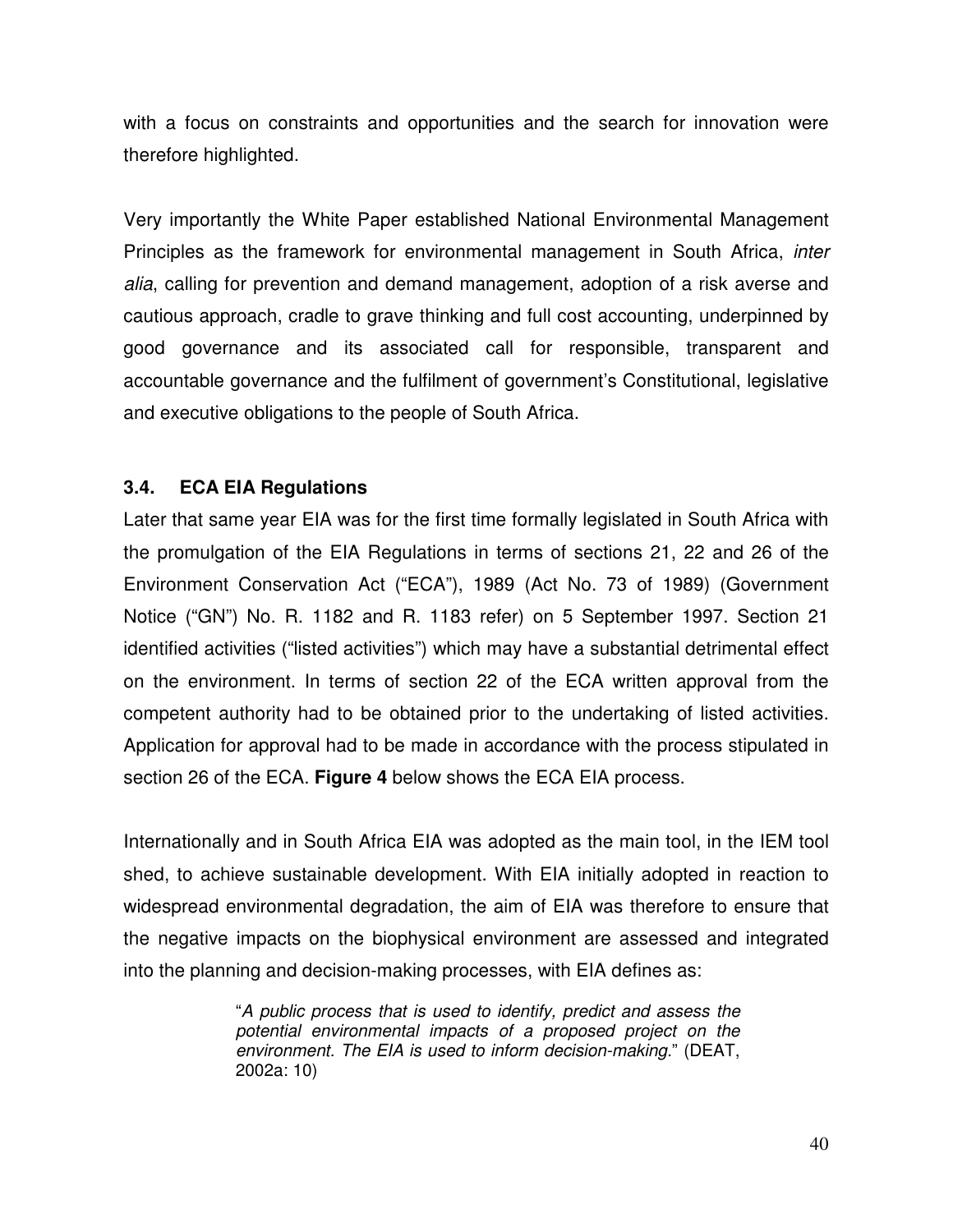

**Figure 4.** The EIA Process in terms of ECA.

The historical approach to decision-making and planning processes was primarily based on the notion of "rationality" with its assumption of perfect comprehensive information and predictable and knowable outcomes, leading to rational decisionmaking and comprehensive planning (Sandercock, 1998: 87-89; Maxwell & Conway, 2000; Cashmore, 2004: 418). With EIA adopted as a tool to reactively inform the rational process of decision-making and planning, EIA practice and theory have mainly developed in parallel to the rational decision-making and planning processes, and therefore EIA share many of the characteristics of the belief in rationality (Lawrence, 2000: 610).

Cashmore (2004: 408-414) describes EIA as both an applied and civic science, with scientific method seen as the foundation for EIA theory and practice, with the EIA process therefore seen as a rational process of objective scientific enquiry that must be based on accepted scientific principles and scientific procedures.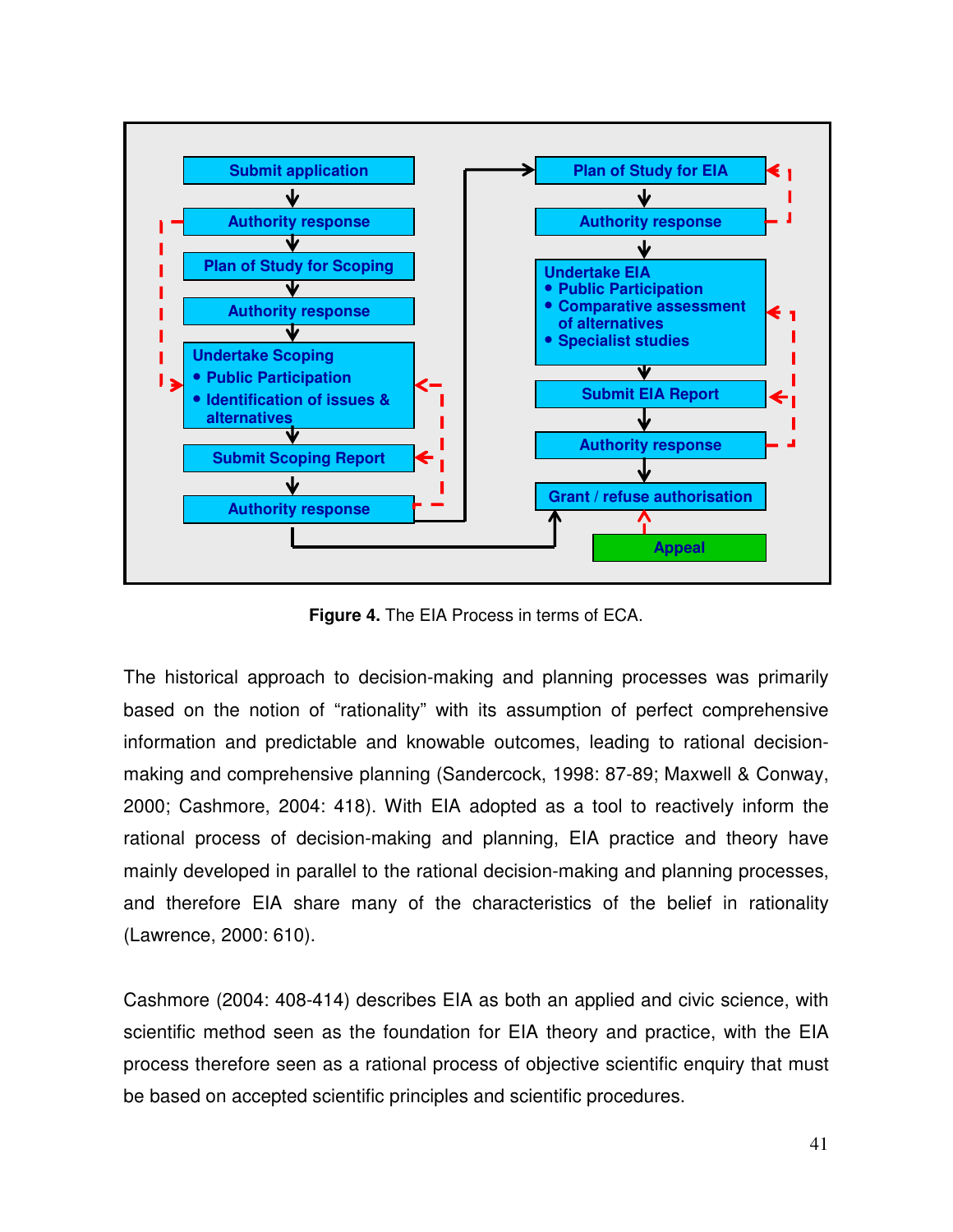In the applied science paradigm EIA was seen as a process in which scientific knowledge and expertise is put to practical application, with EIA perceived as an analytical science and as environmental design. EIA should adhere to the same norms and rules that are applicable to scientific research, with a clear differentiation to be made between the areas of scientific pursuit and decision-making (with facts to be clearly differentiated from value judgements), EIA to be based on published research, reports to be peer reviewed and with results to be published. EIA was therefore seen as a way for science and scientific method (with its objectivity and rationality) to "correct" and inform policy- and decision-making. As a process of environmental design, EIA was seen as a component that must be fully integrated into policy formulation and project design, as opposed to EIA only being limited to reactively informing end-of-pipe mitigation.

As a civic science, EIA was perceived as involving both science and art, with the social and political nature of policy- and decision-making specifically acknowledged. Cashmore (2004: 411-414) distinguished three models within the civic science paradigm of EIA: information provision, participation, and environmental governance.

The information provision model acknowledges the practical realities that EIA, as a short-term decision tool, is confronted with. Considering the resource and time constraints and the reality of public and political controversy that often surround EIA decision-making, 'real-world' decision-making calls for EIA to use 'best practicable' scientific procedures and techniques to holistically assess a reasonable range of alternatives and impacts. On the other hand, considering the political and social nature of policy- and decision-making, *"*[r]*ather than seeking to minimise value judgements, a fundamental principle in many philosophies of science, EIA must confront (but not embrace) the subjective nature of development planning*" (Cashmore, 2004: 412). As with the applied science paradigm, a clear differentiation must, however, be made between facts and value judgements, with a strict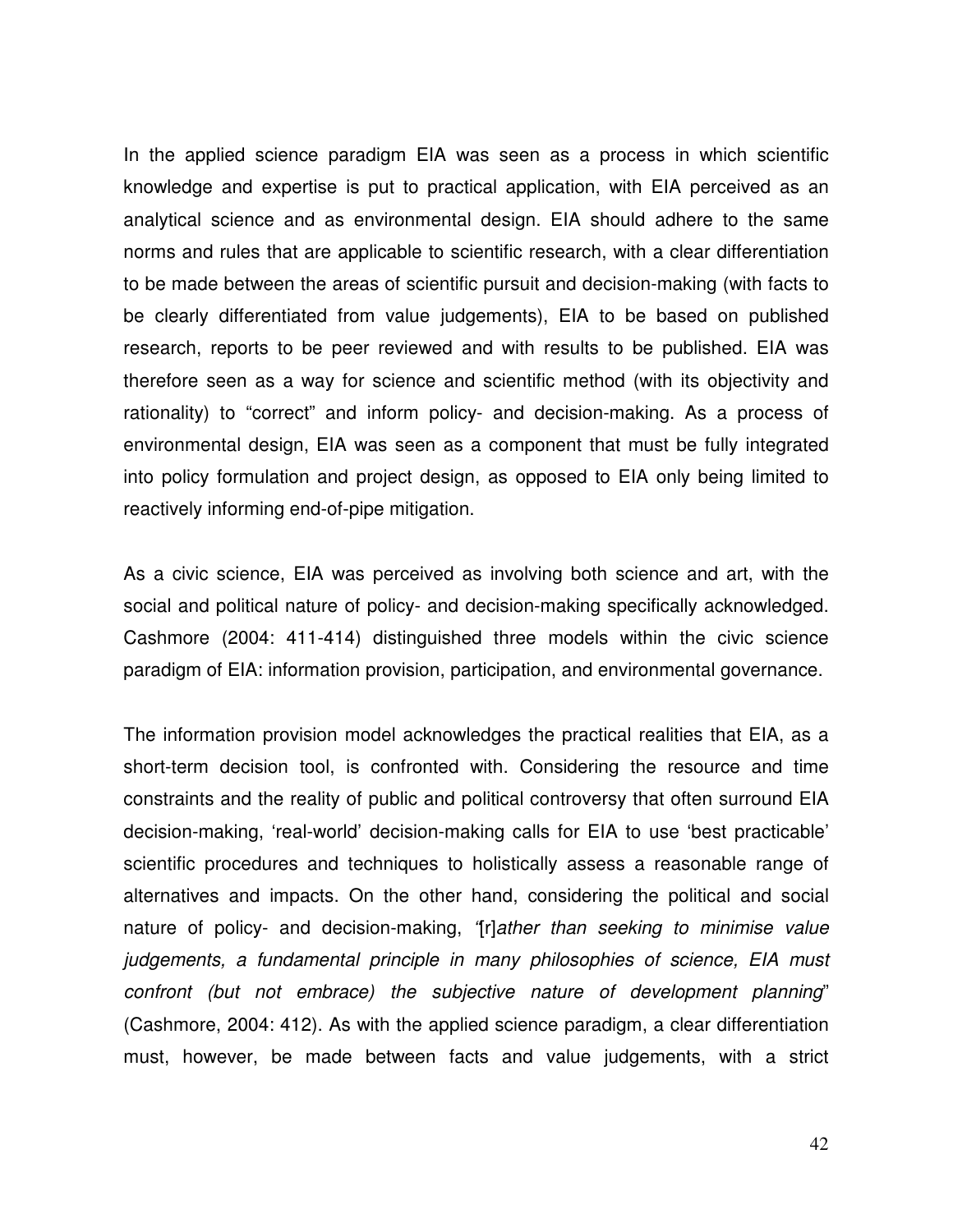demarcation to be maintained between the processes of impact assessment and significance rating.

Cognisant of the social and political nature of policy- and decision-making (Evans, 2007: 56), the participation model call for an even more pragmatic approach to EIA. According to this model, the main goal of EIA is sound environmental management. The focus of the EIA process should, therefore, be on substantive outcomes, rather than perfect predictions, perfect scientific method and simply meeting the minimum legislated procedural requirements (Patel, 2008: 366). Considering the role that value judgements play and the social and political nature of policy- and decision-making, deliberate, inclusive and substantial stakeholder participation is seen as an integral part of the EIA process to ensure that participants engage with and inform the outcome of the EIA process. EIA must therefore be transparent and responsive and embrace the plurality of societal values and priorities. Within this model the demarcation between fact and value judgement can become somewhat blurred, with discourse encouraged about both the objective facts as well as the subjective value judgements.

The environmental governance model acknowledges that, while EIA have to be deliberate, inclusive and participatory, EIA as a decision-making process is also a political and moral process and must promote equality and social justice and ensure transparency and accountability. According to this model EIA, like all political processes, provide a framework for stakeholder negotiation and compromise (Cashmore, 2004: 413). While scientific method must therefore be used to predict the possible impacts of societally defined alternatives, the EIA process must embrace the plurality of perspectives and acknowledge that value and meaning are socially constructed and historically and locally embedded. On the need for *societally* defined alternatives to be pursued, Cashmore (2004: 414) states that it is important that *"*[s]*cience is employed in EIA not by the (technical) elite, for the (political) elite, but to empower all stakeholders; that is, to ensure all stakeholders are treated respectfully and sincerely in a process of purposeful deliberation*".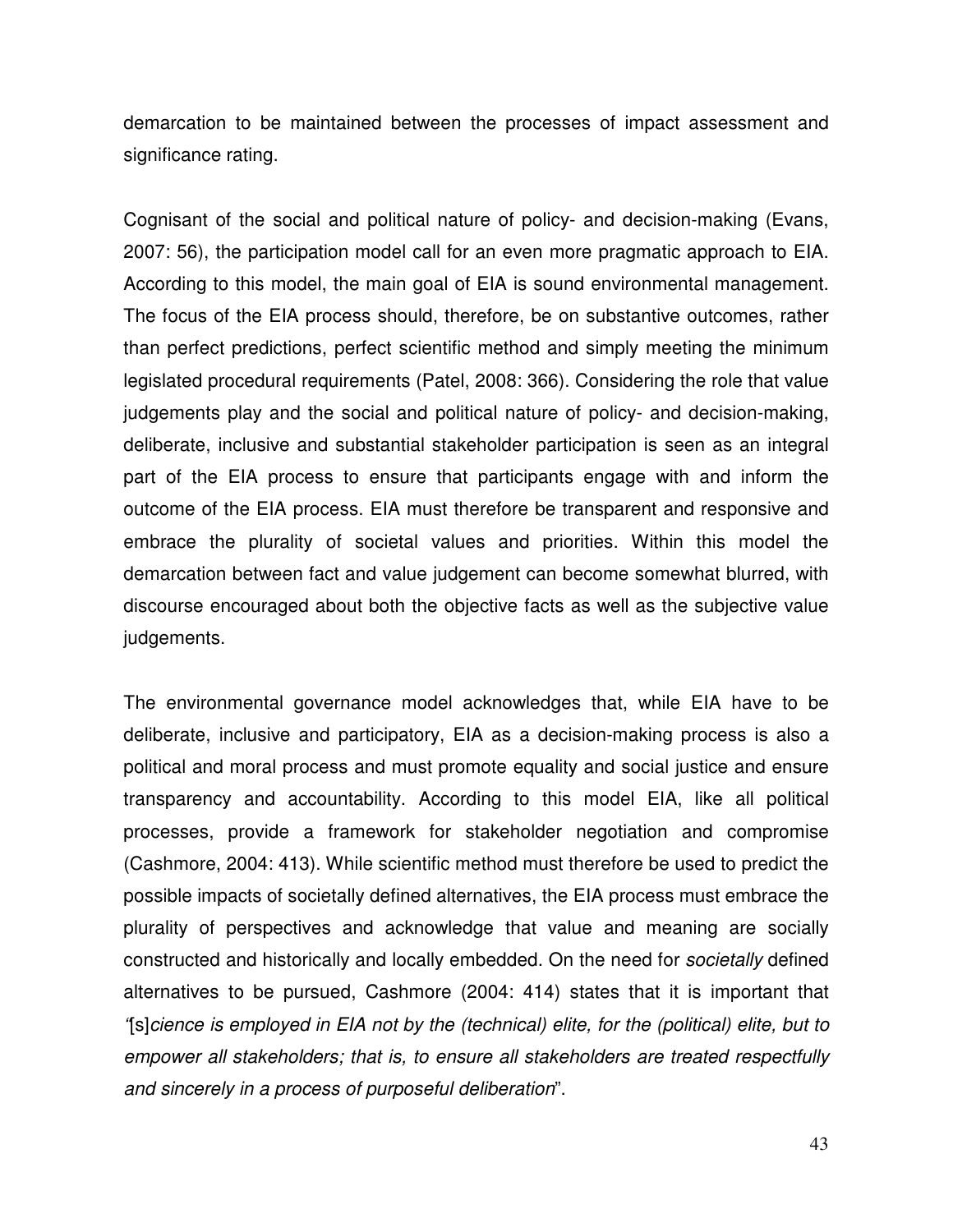The ECA EIA Regulations defined "alternative" as "*in relation to an activity, means any other possible course of action, including the option not to act*" and called for all possible alternatives to the proposed development to be identified and for a "*comparative assessment of all the alternatives*" to be done. One of the aspects the Plan of Study for Scoping had to specifically provide was a description of the method that was being proposed to identify the environmental issues associated with the proposed development as well as to identify alternatives (in other words to indentify any other possible course of action, including the option not to act).

During the Scoping phase of the EIA process the public was also specifically provided with the opportunity to contribute to the identification and consideration of reasonable and feasible alternatives, with one of the content requirements of the Scoping Report being to provide a description of "*all the alternatives identified*". In 2002 the Department of Environmental Affairs and Tourism ("DEAT") published a guideline document on Scoping (DEAT, 2002a). According to this guideline one of the desired outcomes of scoping was described as "*Alternatives for achieving the objectives of the proposed activity have been given due consideration*".

While the Regulations provided for the authority to decide on an application following the Scoping process, if the information contained in the Scoping Report was considered sufficient for an informed decision on the application, the Regulations also provided for the authority to request, if the information contained in the Scoping Report was not considered sufficient, that the Scoping Report be supplemented by an EIA. Importantly the Regulations specifically stated that the EIA had to focus on the feasible alternatives and environmental issues identified during the Scoping process. The Regulations specified that the EIA Report had to provide "*a description of each alternative*", providing information on the extent, significance and possibility of mitigation of the environmental impacts associated with each alternative, and "*a comparative assessment of all the alternatives*".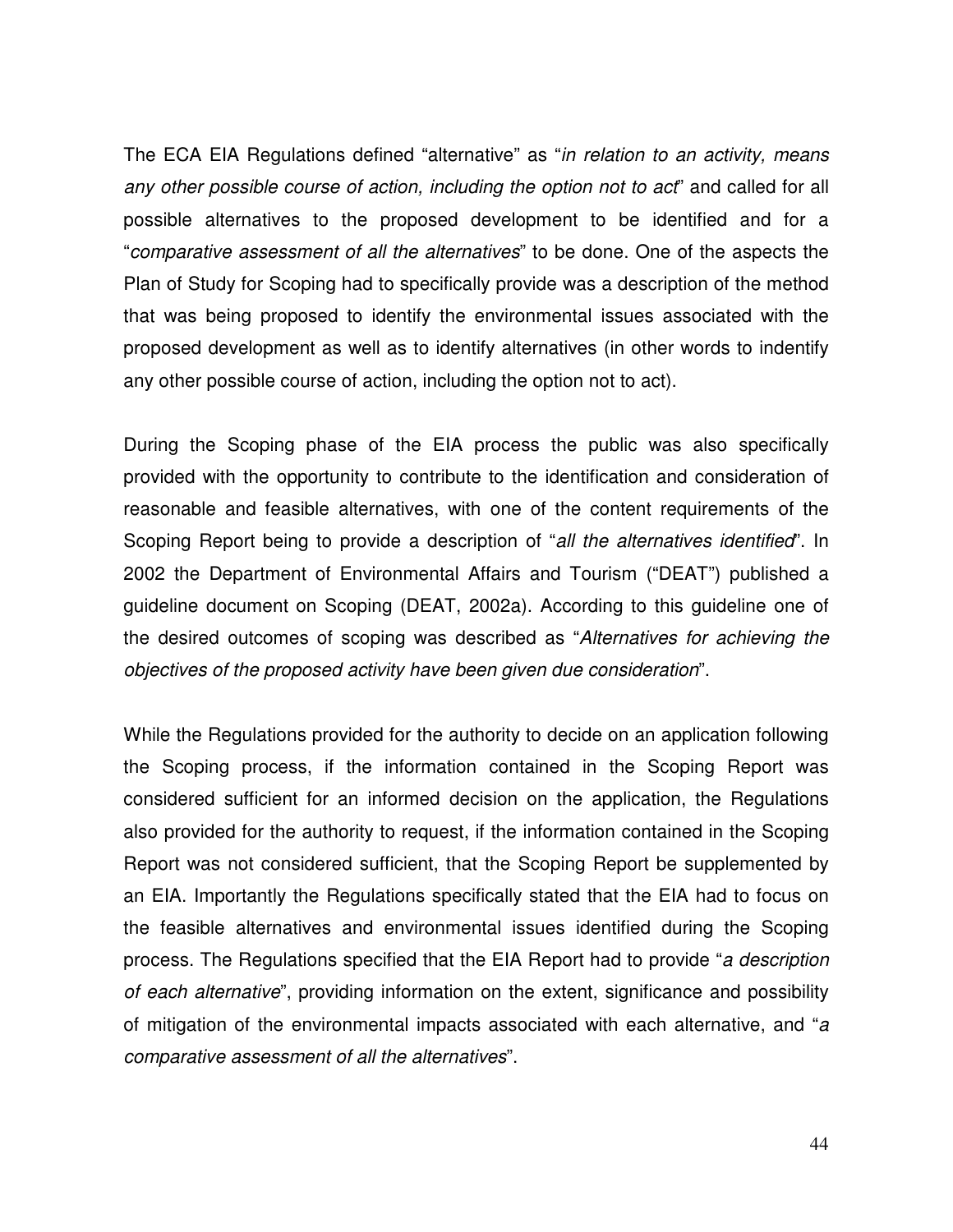Shortly after the promulgation of the ECA EIA Regulations, DEAT in 1998 published the *Guideline Document: EIA Regulations – Implementation of Section 21, 22 and 26 of the Environment Conservation Act* (DEAT, 1998). This *Guideline Document* defined "alternatives" as:

> *"A possible course of action, in place of another, that would meet the same purpose and need (of proposal). Alternatives can refer to any of the following but are not limited hereto: alternative sites for development, alternative site layouts, alternative designs, alternative processes and materials. In Integrated Environmental Management the so-called 'no action' alternative may also require investigation in certain circumstances."*

This shift in focus from the identification, assessment and consideration of "all possible alternatives" to the identification, assessment and consideration of only those alternatives that "would meet the same purpose and need" of the proposed development, presented a significant challenge to EIA's pursuit of sustainable development in South Africa. This same shift in the EIA legislation in United States of America have resulted in the inadequate consideration of alternatives as a result of the "purpose and need" being too narrowly defined (Smith, 2007: 128).

The above definition and approach to the consideration of alternatives was also echoed by the 2004 guideline on *Criteria for determining Alternatives in EIA* published by DEAT (2004c). This 2004 guideline specifically stated that the elements of "purpose and need" must specifically be considered and that it is critical that the alternatives to be considered relates to both purpose and need. It was therefore highlighted that the purpose and need of the development should be clearly described and used as the starting point for the identification and consideration of alternatives. This guideline further stressed that the purpose of and need for a proposed development should be evaluated against the principles of sustainable development and the priorities identified at the local, regional and national level.

The 1998 guideline indicated that in order to properly identify and select alternatives, a number of different methods should be considered, highlighting the need for alternatives to be discussed between the developer, his consultants, the interested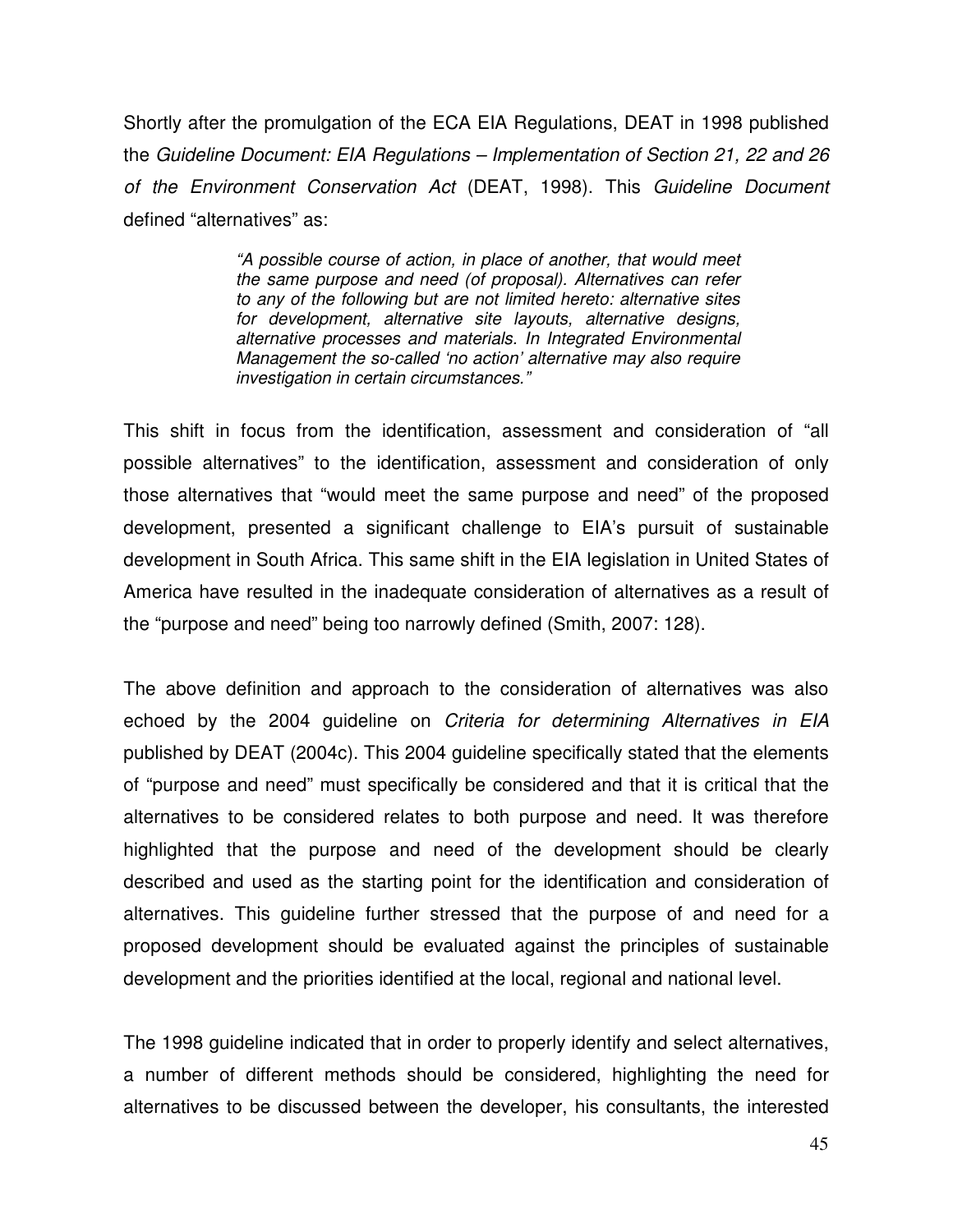and affected parties, and the authorities during the planning and scoping phases early in the process. The use of socio-economic and environmental overlay maps, creative design processes, Delphi techniques, nominal groups, and brainstorming was also mentioned as possible methods for the identification and selection of alternatives.

In defining the range of alternatives that should be identified and considered, the 1998 guideline specifically referred to the fact that the alternatives must be "*reasonable*", "*practicable*", "*feasible*" and "*viable*", with the following categories of alternatives to be considered:

- *Demand alternatives e.g. using energy more efficiently rather that building more generating capacity;*
- *Activity alternatives e.g. providing public transport rather than increasing the road capacity;*
- *Location alternatives e.g. either for the entire proposal of for components of the proposal e.g. the location of a processing plant for a mine;*
- *Process alternatives e.g. the re-use of process water in an industrial plant, waste-minimising or energy efficient technology, different mining methods;*
- *Scheduling alternatives - where a number of measures might play a part in an overall programme, but the order in which they are scheduled will contribute to the overall effectiveness of the end result; and*
- *Input alternatives e.g. use of alternative raw materials or energy sources.*

The 2004 guideline expanded on the above categories and identified the following categories or types of alternatives:

- *1. Activity alternatives*
- *2. Location alternatives*
- *3. Process alternatives*
- *4. Demand alternatives*
- *5. Scheduling alternatives*
- *6. Input alternatives*
- *7. Routing alternatives*
- *8. Site layout alternatives*
- *9. Scale alternatives*
- *10. Design alternatives*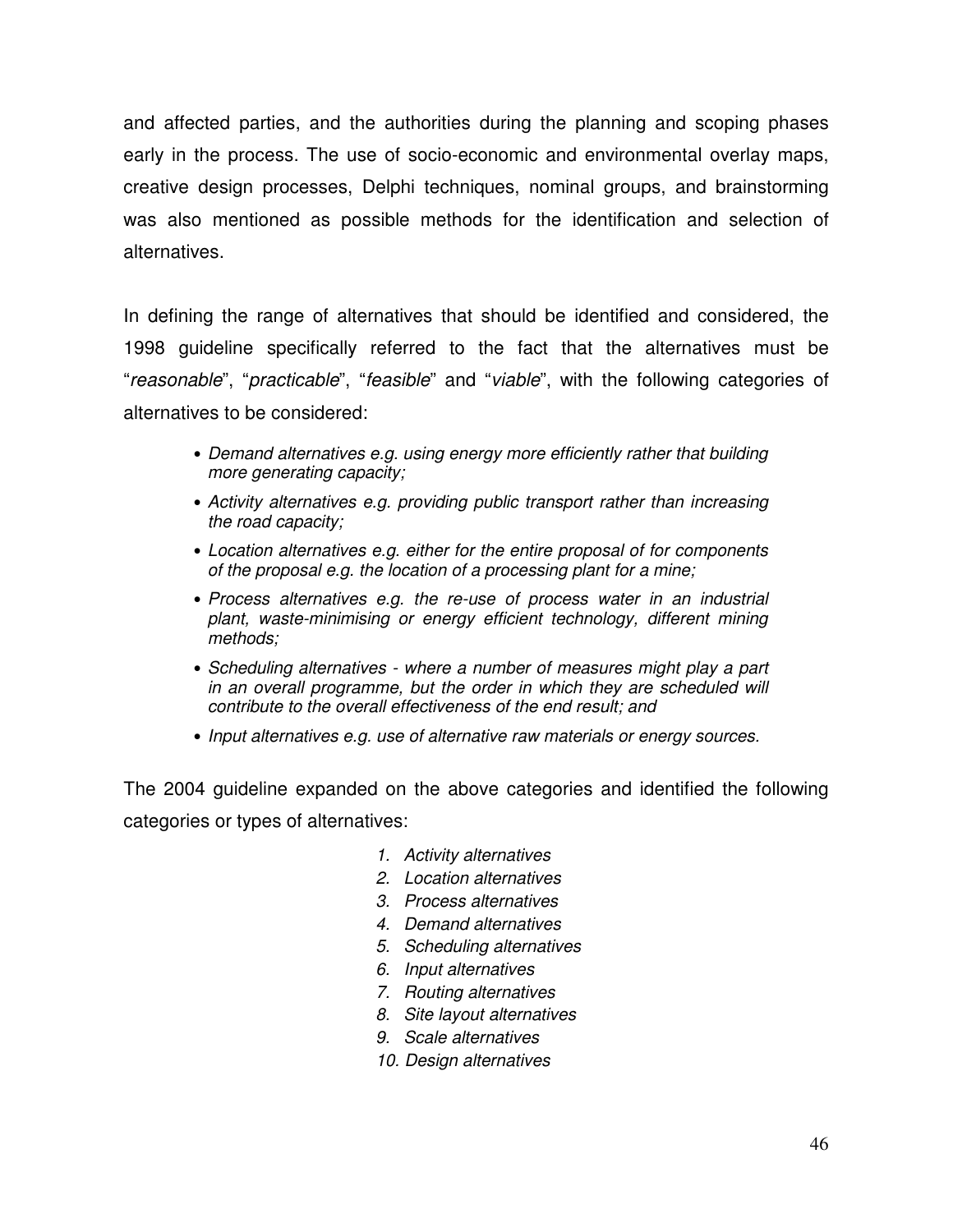The 2004 guideline also distinguished between "*discrete"* and "*incremental"* alternatives, defining "*discrete alternatives*" as "*options which are generally identified during the pre-feasibility, feasibility and or scoping phases of the EIA*" and "*incremental alternatives*" as options which "*arise during the assessment process in order to address the negative impacts that have been identified*" that "*are usually developed to reduce adverse impacts and or enhance benefits*" and "*are often included with a discussion of mitigation measures or are incorporated into the final project proposal*".

Over and above the categories of alternatives highlighted above, both the 1998 and the 2004 guideline specified that the option not to act (the "no-go/no-action" alternative) should be used, and taken forward into the EIA phase as an alternative in its own right, as the baseline against which the relative impacts and performance of the other identified alternatives should be comparatively assessed. The importance of describing, assessing and evaluating the "no-go option" (the baseline) to the same level of detail and at the same scale as all the other feasible alternatives was also stressed (McCold & Saulsbury, 1998: 32). The 2004 guideline also highlighted that it should not be simply assumed that the "no-go option" necessarily is the best option; because the benefits associated with the proposed development proceeding might result in a significant improvement in the *status quo* and therefore be more desirable than the option of not proceeding with the proposed development.

The 1998 guideline highlighted that not all the alternatives identified during the scoping phase should, however, be investigated to the same level of detail. Measured against specified criteria, the suitability or acceptability of the different alternatives must be considered. While some indentified alternatives will be found to be unsuitable or unacceptable, and therefore "scoped out" of the process, those alternatives found to be "*reasonable*", "*practicable*", "*feasible*" and "*viable*" should be taken forward to be comparatively assessed during the EIA phase. The 2004 guideline, however, stressed the importance of ensuring that the evaluation and elimination process be substantiated and well documented; providing an explanation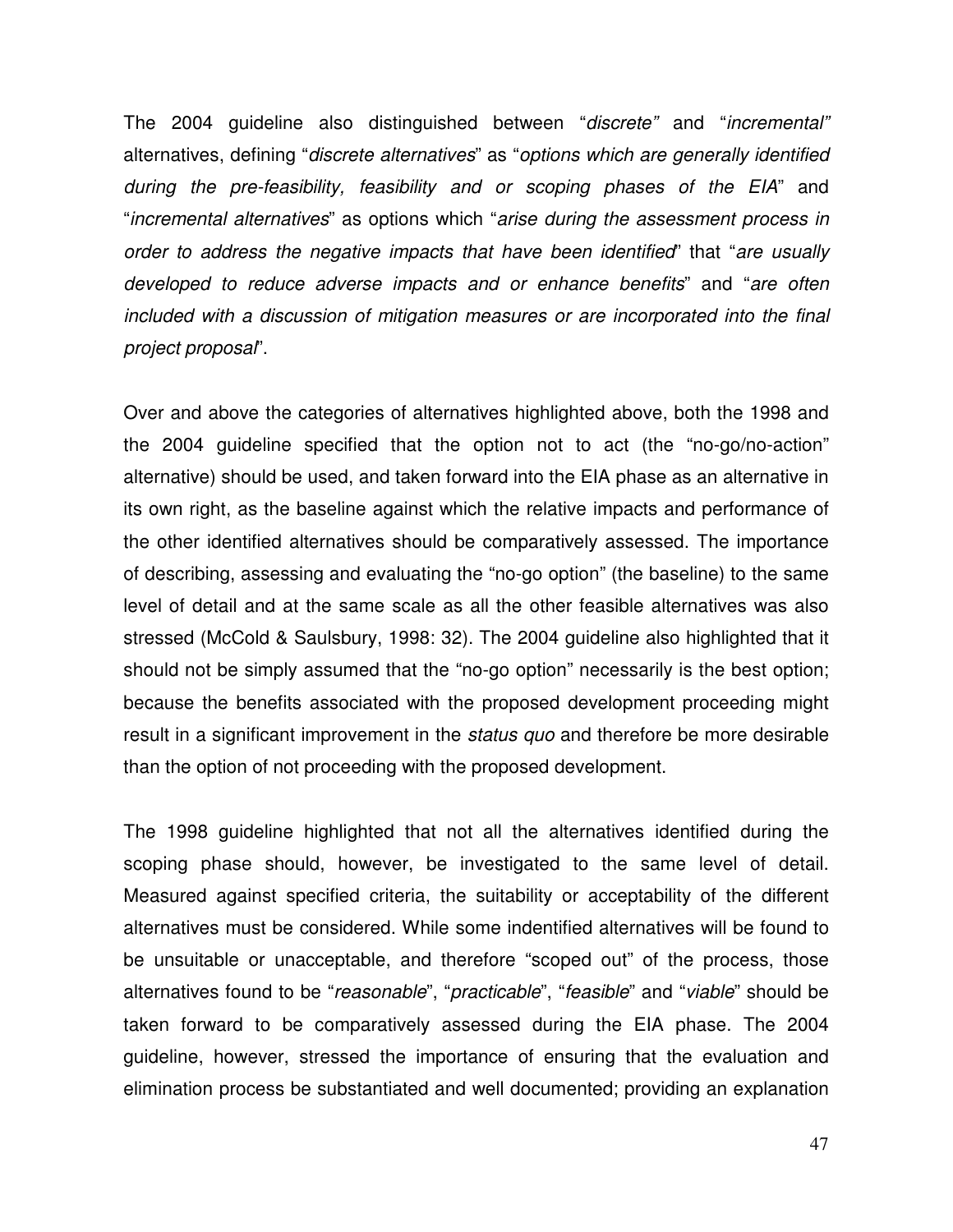of why certain alternatives are considered feasible and others not. This guideline also called for the criteria that were used to identify and evaluate alternatives, as well as the method of determining the most appropriate level of investigation to be applied to every alternative, to be specifically discussed.

With the Plan of Study for Scoping to specifically provide a description of the method that was being proposed to identify the environmental issues associated with the proposed development as well as to identify alternatives, the *Guideline Document* further specified that the authority's review of the Scoping Report had to include a specific review of the alternatives considered. In particular, the *Guideline Document* specified that the authority had to determine whether "*adequate attention has been given to the reasonable range of alternatives and credible methods have been used in the identification of these*".

The *1998* guideline stressed the need to define adequate criteria against which to consider the suitability or acceptability of the different alternatives. As already stated, the 2004 guideline provided additional guidance in this regard. The 2004 guideline stated that the role of alternatives in EIA is "*to find the most effective way of meeting the need and purpose of the proposal, either through enhancing the environmental benefits of the proposed activity, and or through reducing or avoiding potentially significant negative impacts*"; with the consideration of alternatives seen as the "heart" of EIA.

The 2004 guideline, therefore, stated that the "purpose and need" of the development must specifically be considered, with the alternatives to relate to both the purpose of and need for the development. The 2004 guideline, however, stressed that the purpose of and need for a proposed development should be evaluated against the principles of sustainable development and the priorities identified at the local, regional and national level; with the purpose of and need for the development to only be used as the starting point for the identification and consideration of alternatives.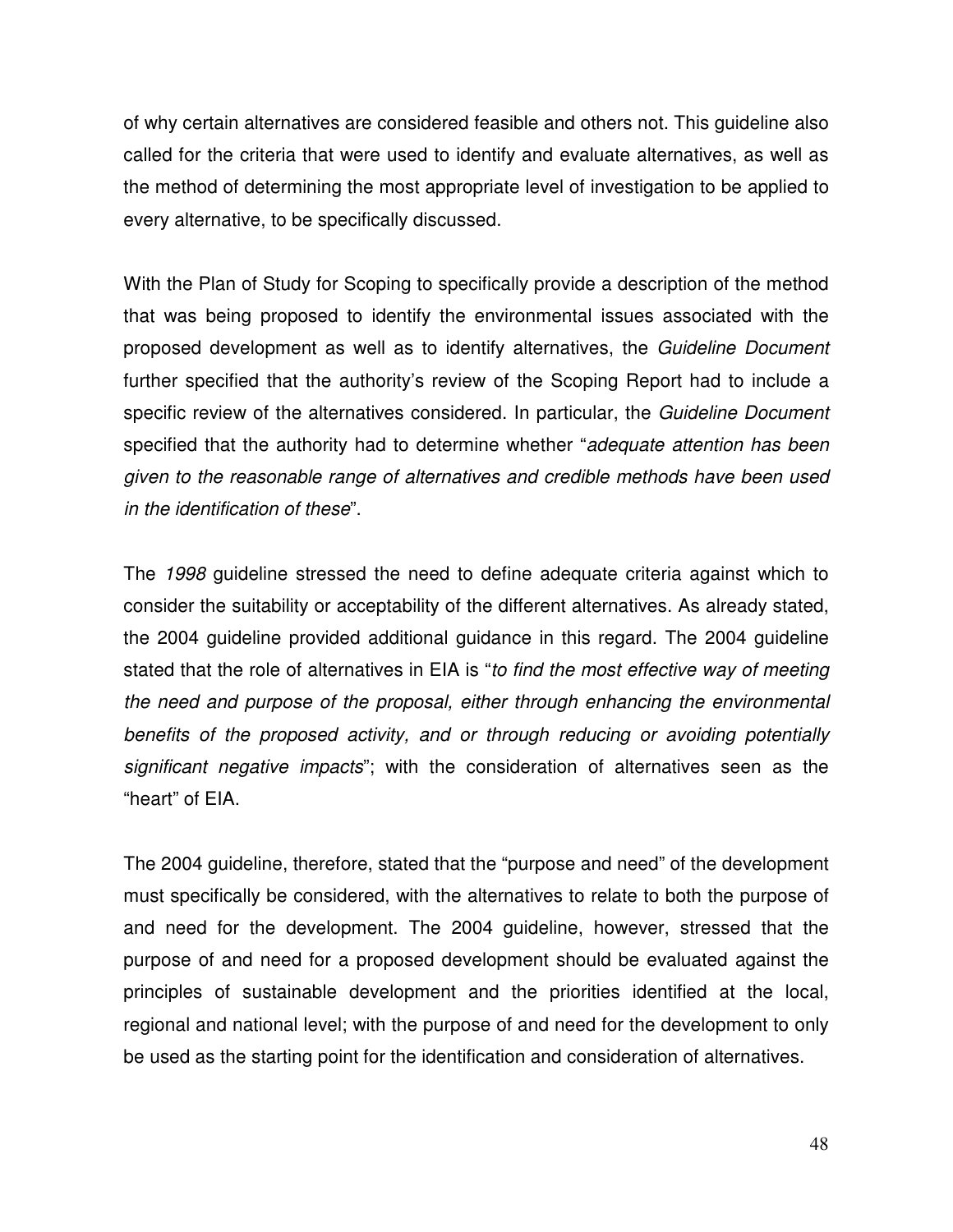According to the 1998 guideline the authority's review of the Plan of Study for EIA further also had to include a determination of whether or not adequate consideration was given to the consideration and comparison of *"all feasible alternatives, positive and negative impacts and scenarios with or without the proposed activity*". The 1998 guideline highlighted that the EIA Report had to provide a description of each of the feasible alternatives identified during the Scoping phase, including a description of the mitigation options of the environmental impact associated with each alternative. With regards to the mitigation options to be considered for each alternative, the 1998 guideline stated that mitigation options to be considered should include "*alternative ways of meeting the need*" and "*changes in planning and design*", with the review criteria to be used by the authority to include specific criteria to review the "*assessments of alternatives*".

The need to use the same evaluation criteria for all the alternatives, and for a systematic, participatory and comparative assessment of all the feasible alternatives, together with well documented reasons for the determination of the preferred alternative(s) and a full motivation for the rejection of other alternatives, was also specifically highlighted in the 2004 guideline.

The ECA EIA Regulations assigned such importance to the consideration of alternatives, that the Regulations required the main body of the EIA Report to be entirely framed within the context of "*a description of each alternative*" (including information on the extent, significance and possibility of mitigation of the environmental impacts associated with the alternative) and "*a comparative assessment of all the alternatives*", with the rest of the information to be attached as appendices to the EIA Report.

#### **3.5. NEMA**

The year 1998 also saw the promulgation of the National Environmental Management Act (Act No. 107 of 1998) ("NEMA") (Republic of South Africa, 1998). NEMA defined "sustainable development" as "*the integration of social, economic and*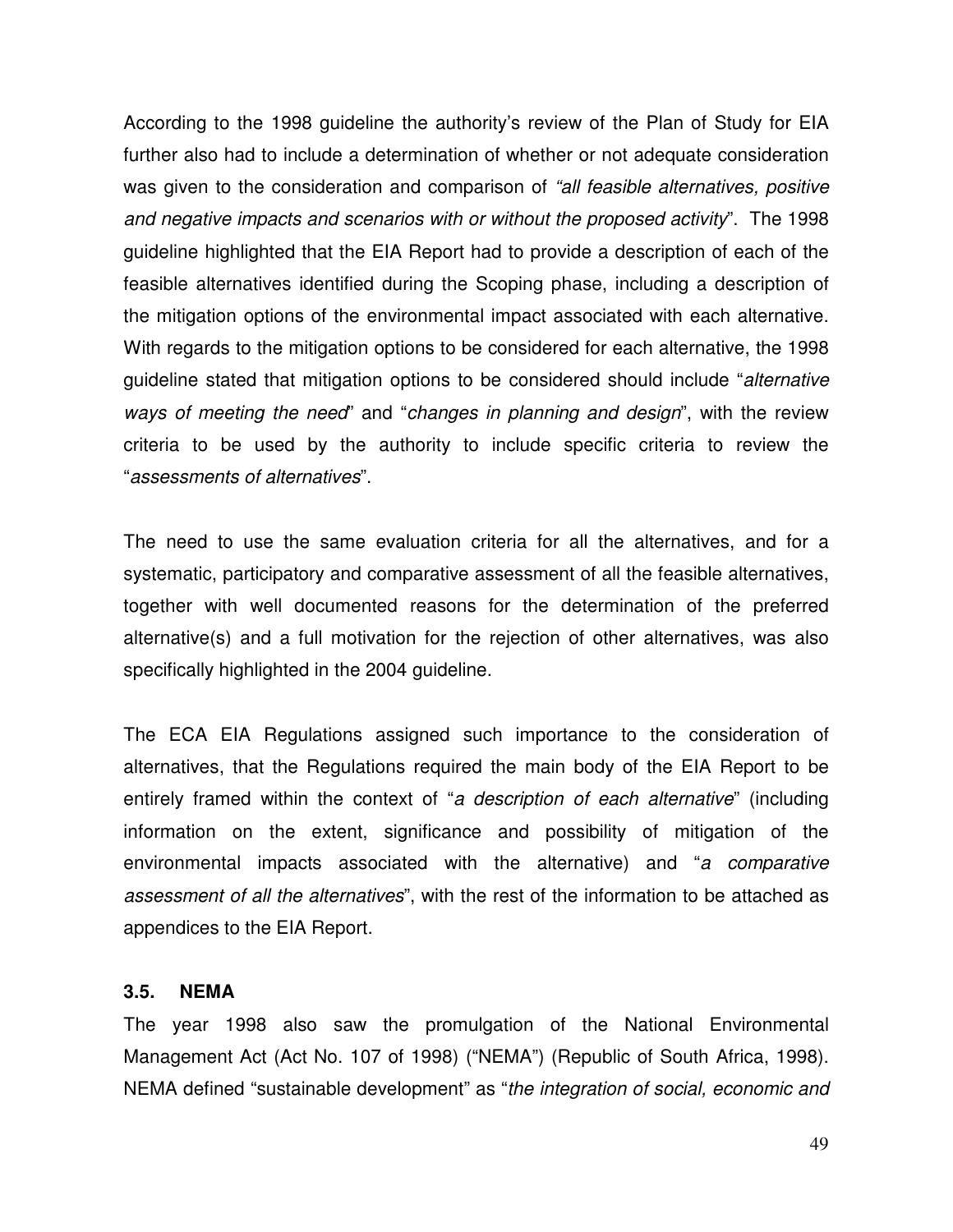*environmental factors into planning, implementation and decision-making so as to ensure that development serves present and future generations*".

NEMA also formally adopted the principles proposed in the *White Paper on Environmental Management Policy*, specifying that the National Environmental Management Principles apply to the actions of all organs of state that may significantly affect the environment and must serve as a guide for the interpretation, administration and implementation of NEMA as well as any other legislation governing the management or protection of the environment.

One of the National Environmental Management Principle sometimes referred to as the "Mitigation Hierarchy Principle" (Ten Kate, Bishop & Bayon, 2004: 9) states that "*negative impacts on the environment and on people's environmental rights*", "*the disturbance of ecosystems and loss of biological diversity*", "*pollution and degradation of the environment*", "*the disturbance of landscapes and sites that constitute the nation's cultural heritage*", must be "*anticipated and prevented, and where they cannot be altogether prevented, are minimised and remedied*". This principle therefore calls for the consideration of alternatives to prevent, minimise and remedy impacts. The "Mitigation Hierarchy Principle" was also given effect to by section 28 of NEMA which placed a general duty of care and duty to remediate environmental damage on every person, when it states that "*every person who causes, has caused or may cause significant pollution or degradation of the environment must take reasonable measures to prevent such pollution or degradation from occurring, continuing or recurring, or, in so far as such harm to the environment is authorised by law or cannot reasonably be avoided or stopped, to minimise and rectify such pollution or degradation of the environment*". In my opinion, at the heart of the duty to take reasonable measures to prevent pollution or degradation from occurring, continuing or recurring or to minimise and rectify unavoidable pollution or degradation of the environment, lays the duty to consider alternatives.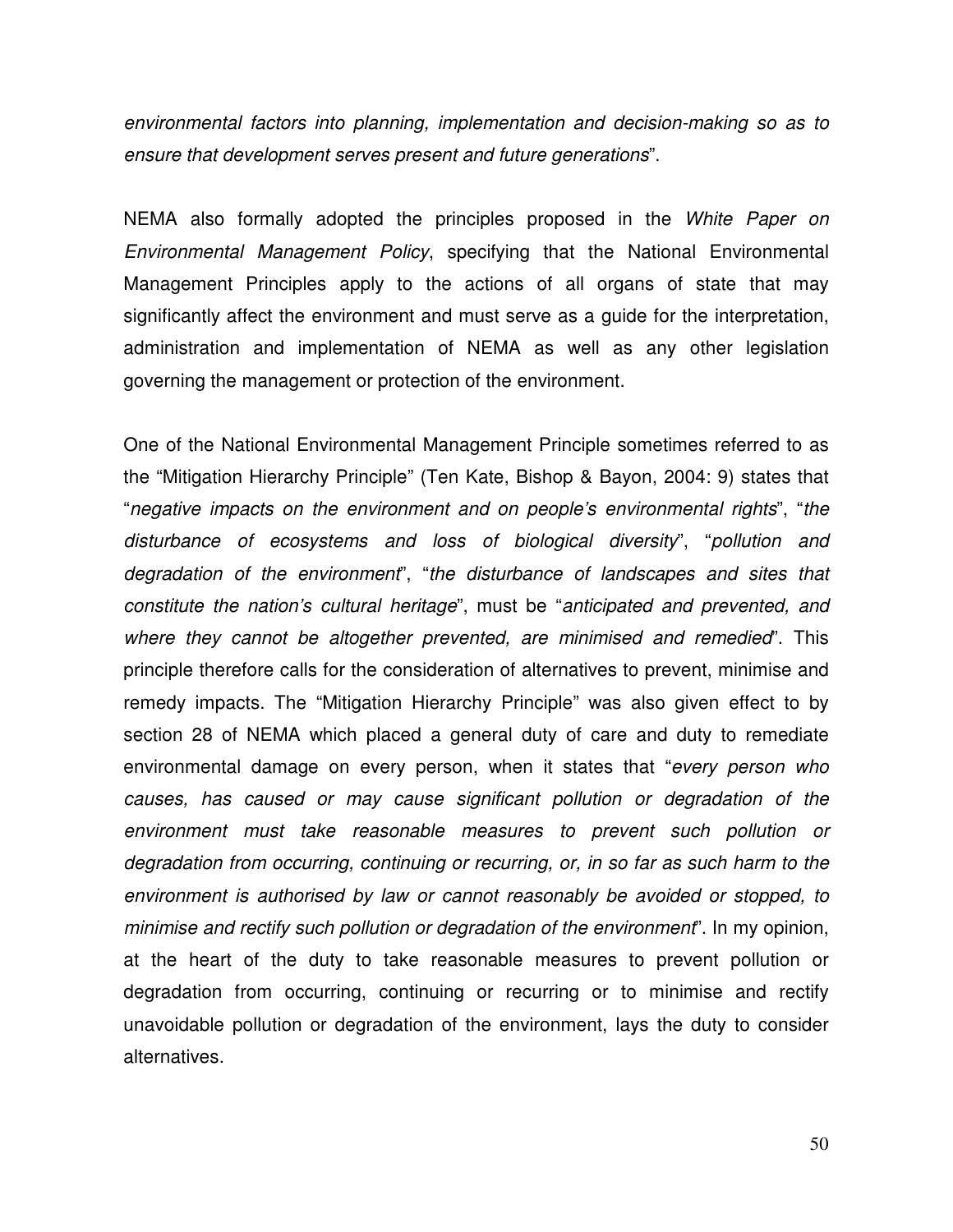The National Environmental Management Principles, however, highlight the fact that sustainable development is not just about the consideration and prevention, mitigation or remediation of negative impacts, but also the consideration of positive impacts and benefits, with one of the National Environmental Management Principles stating that "*The social, economic and environmental impacts of activities, including disadvantages and benefits, must be considered, assessed and evaluated, and decisions must be appropriate in the light of such consideration and assessment*".

With regards to the need for both negative and positive impacts to be considered in the pursuit of sustainable development, one of the other National Environmental Management Principles further specifically calls for environmental management to be "*integrated, acknowledging that all elements of the environment are linked and interrelated, and it must take into account the effects of decisions on all aspects of the environment and all people in the environment by pursuing the selection of the best practicable environmental option*", with the "*best practicable environmental option*" defined as "*the option that provides the most benefit or causes the least damage to the environment as a whole, at a cost acceptable to society, in the long term as well as in the short term*".

The need to consider alternatives to address both positive and negative impacts are further highlighted in section 23 of NEMA when it states that one of the general objectives of IEM is "*to identify, predict and evaluate the actual and potential impact on the environment, socio-economic conditions and cultural heritage, the risks and consequences and alternatives and options for mitigation of activities, with a view to minimising negative impacts, maximising benefits, and promoting compliance with*" the National Environmental Management Principles. Considering the abovementioned objective and within the context of the notion of "*pursuing the selection of the best practicable environmental option*", it is therefore clear that in terms of the South African legislative framework, the identification and assessment of alternatives, lies at the "heart" of environmental management, EIA and the pursuit of sustainable development.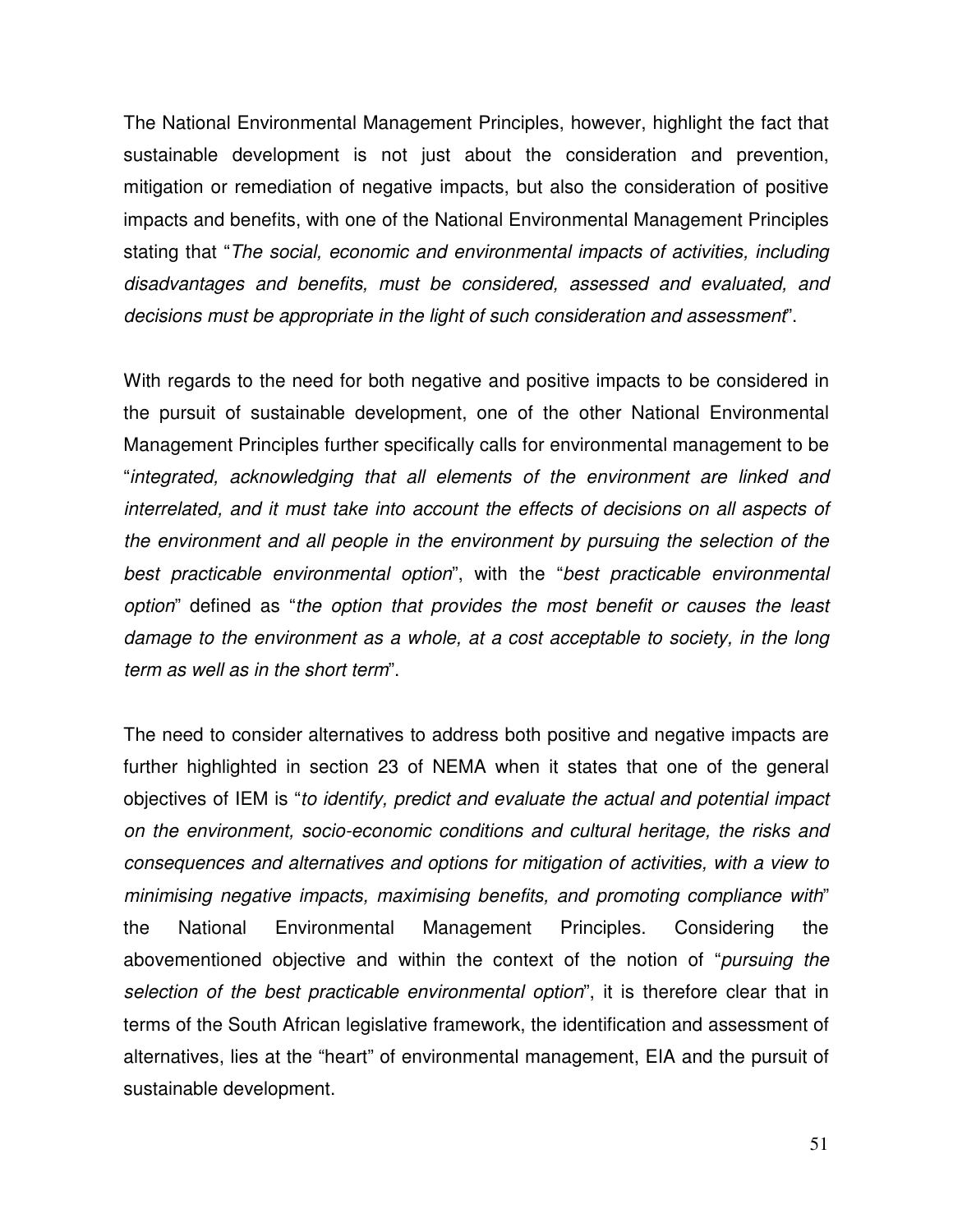### **3.6. NEMA EIA Regulations**

On 21 April 2006 EIA Regulations was promulgated in terms of Chapter 5 of NEMA (GN No. R. 385, R. 386, and R. 387 in Government Gazette No. 28753 of 21 April 2006 refer), replacing the EIA Regulations that were originally promulgated in terms of ECA and also introduced new provisions regarding EIAs. The NEMA EIA Regulations came into effect on 3 July 2006 (GN No. R. 612, R. 613, R. 614, R. 615, and R. 616 in Government Gazette No. 28938 of 23 June 2006 refer). All activities ("listed activities") identified in GN No. R. 386 and R. 387 which had not commenced by the date of effect of the NEMA EIA Regulations (3 July 2006) may not commence without prior environmental authorisation from the competent authority. GN No. R. 385 stipulates the procedures to be followed in applying for environmental authorisation.

The NEMA EIA Regulations defined "alternative" as "*in relation to a proposed activity, means different means of meeting the general purpose and requirements of the activity, which may include alternatives to - (a) the property on which or location where it is proposed to undertake the activity; (b) the type of activity to be undertaken; (c) the design or layout of the activity; (d) the technology to be used in the activity; and (e) the operational aspects of the activity*".

As with the ECA EIA Regulations, the NEMA EIA Regulations' definition of "alternative" does not refer to "all possible alternatives", but again to only those alternatives that would meet "*the general purpose and requirements of the activity*" (emphasis added). As with the ECA EIA process, a very narrowly defined "general purpose and requirement" presents a challenge to the adequate consideration of alternatives (Smith, 2007: 128).

With regard to the consideration of alternatives, section 24(4) of NEMA specifically specifies that the "*procedures for the investigation, assessment and communication of the potential impact of activities must ensure, as a minimum, with respect to every*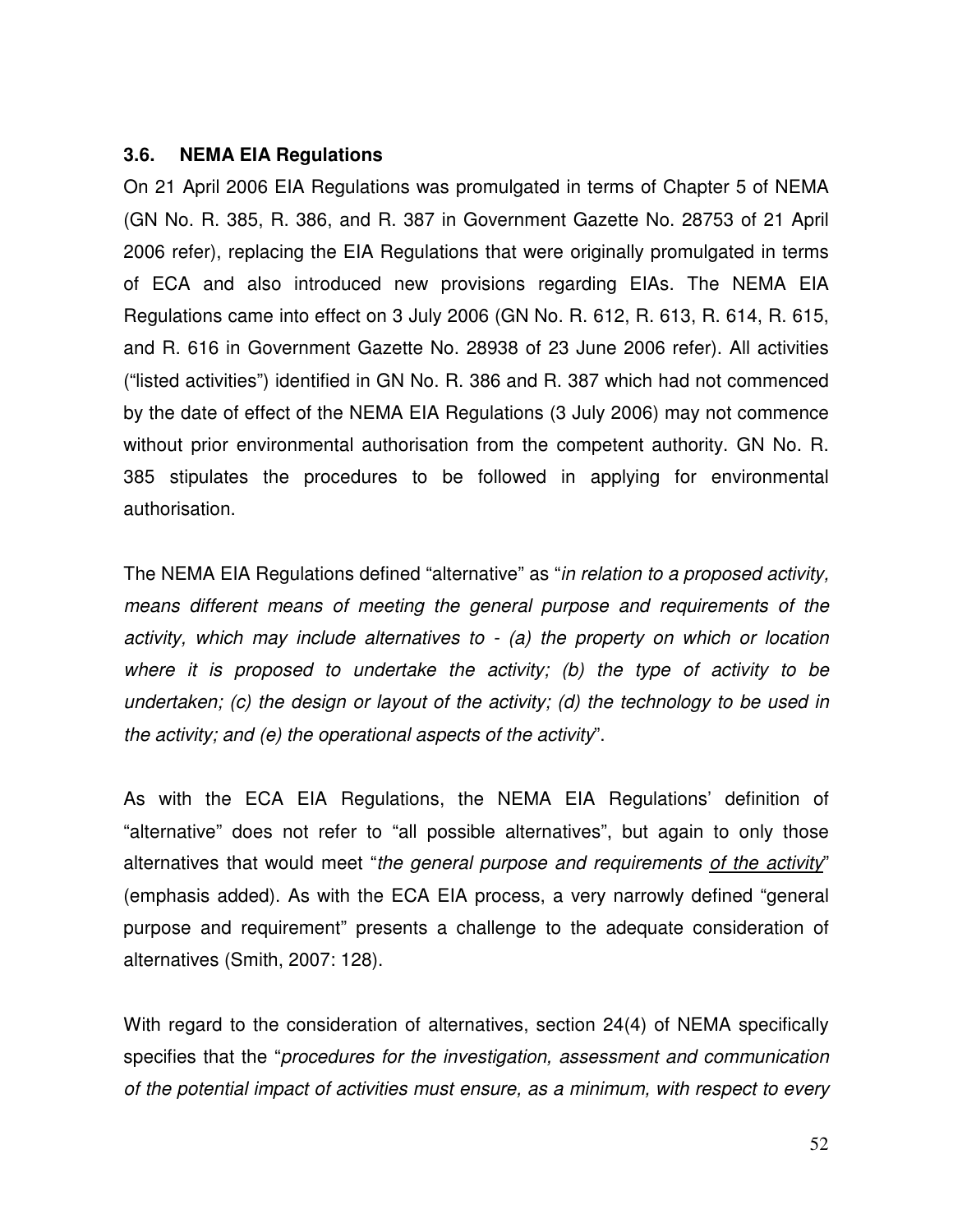*application for an environmental authorisation*" that "*the environment likely to be significantly affected by the proposed activity and alternatives thereto*", together with the "*potential impact of the activity and its alternatives on the environment*" and the "*mitigation measures to keep adverse impacts to a minimum, as well as the option of not implementing the activity*" (in others words the "no-go" alternative) are investigated and must report on "*gaps in knowledge, the adequacy of predictive methods and underlying assumptions, and uncertainties encountered in compiling the required information*".

For activities listed in GN No. R. 386 a Basic Assessment process (shown in **Figure 5** below) must be followed.



**Figure 5.** The Basic Assessment Process in terms of NEMA.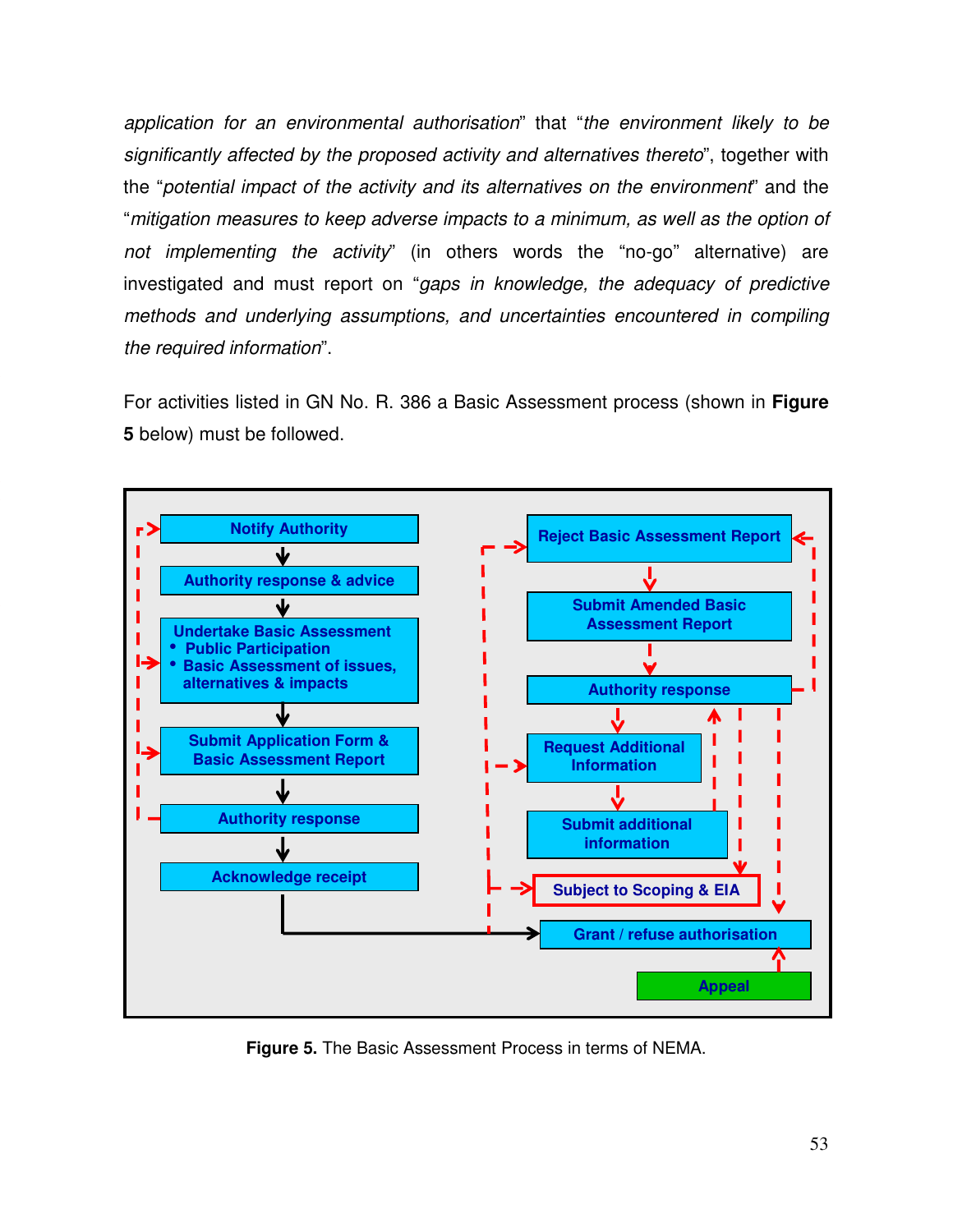In terms of the Regulations the specific content requirements of a Basic Assessment Report include "*a description of the need and desirability of the proposed activity and any identified alternatives to the proposed activity that are feasible and reasonable, including the advantages and disadvantages that the proposed activity or alternatives will have on the environment and on the community that may be affected by the activity*" as well as "*a description and assessment of the significance of any environmental impacts, including cumulative impacts, that may occur as a result of the undertaking of the activity or identified alternatives or as a result of any construction, erection or decommissioning associated with the undertaking of the activity*".

The Regulations also specifically provided for the authority, when it is unable to decide the application on the Basic Assessment Report alone, to request the environmental assessment practitioner to, over and above the submission of "*such additional information as the competent authority may require*", to specifically "*suggest, consider or comment on feasible and reasonable alternatives*".

As part of the Basic Assessment process, public participation must also be undertaken with potential interested and affected parties to be afforded a reasonable opportunity to participate in the process. Interested and affected parties are specifically afforded an opportunity to identify issues to be addressed and alternatives to be considered, and to comment on alternatives proposed by the applicant, environmental assessment practitioner and other interested and affected parties.

For activities listed in GN No. R. 387 a Scoping and EIA process must be followed (shown in **Figure 6** below). In terms of the Regulations the environmental assessment practitioner must "*subject the application to scoping by identifying*" "*issues that will be relevant for consideration of the application*", "*the potential environmental impacts of the proposed activity*" and "*alternatives to the proposed activity that are feasible and reasonable*".

54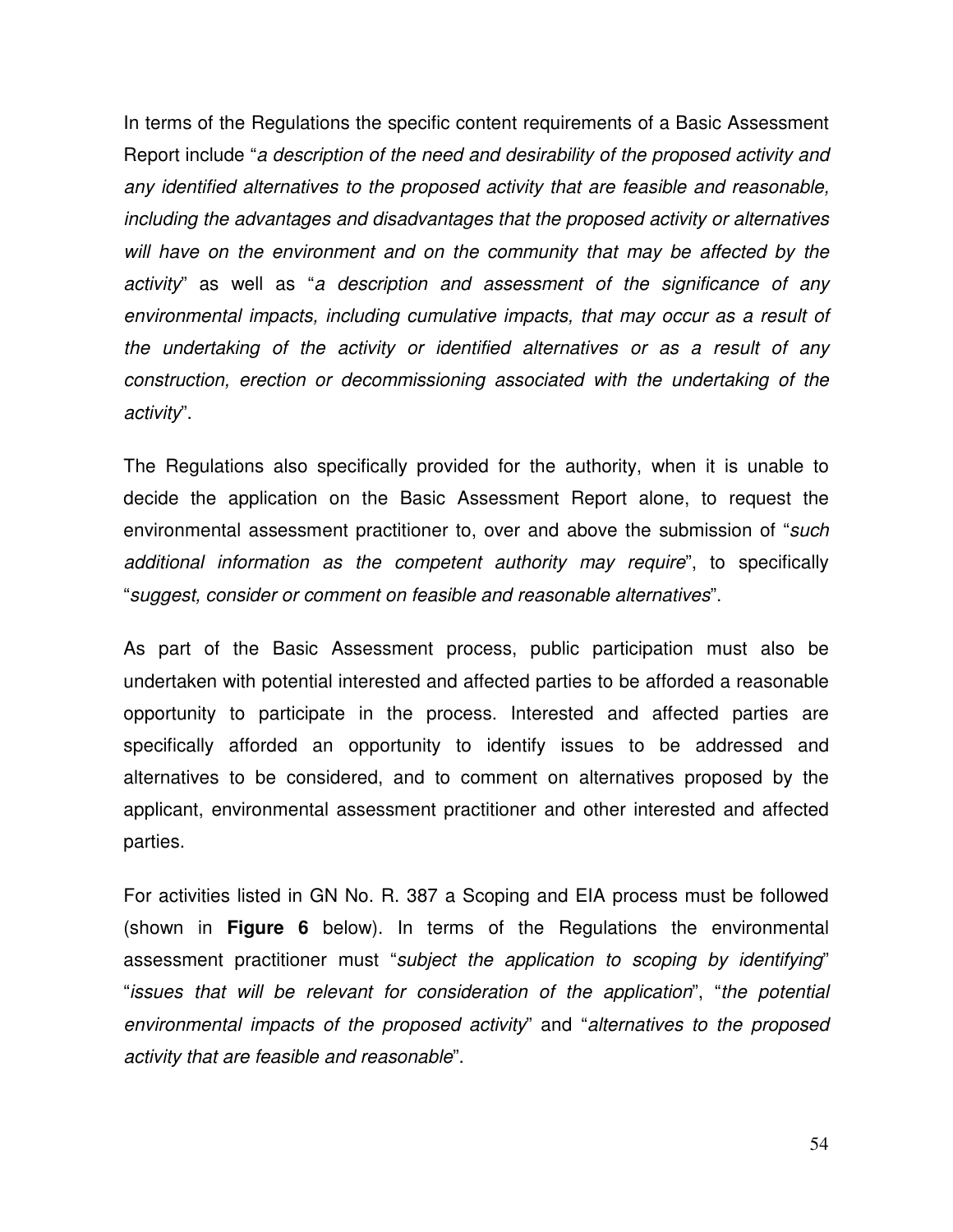

**Figure 6.** The Scoping and EIA Process in terms of NEMA.

In terms of the Regulations the specific content requirements of a Scoping Report include "*a description of the proposed activity and of any feasible and reasonable alternatives that have been identified*", as well as "*a plan of study for environmental impact assessment which sets out the proposed approach to the environmental impact assessment of the application, which must include"* "*a description of the proposed method of assessing the environmental issues and alternatives, including the option of not proceeding with the activity*".

In terms of the Regulations the specific content requirements of an EIA Report include "*a description of the need and desirability of the proposed activity and identified potential alternatives to the proposed activity, including advantages and disadvantages that the proposed activity or alternatives may have on the environment and the community that may be affected by the activity*", "*a description*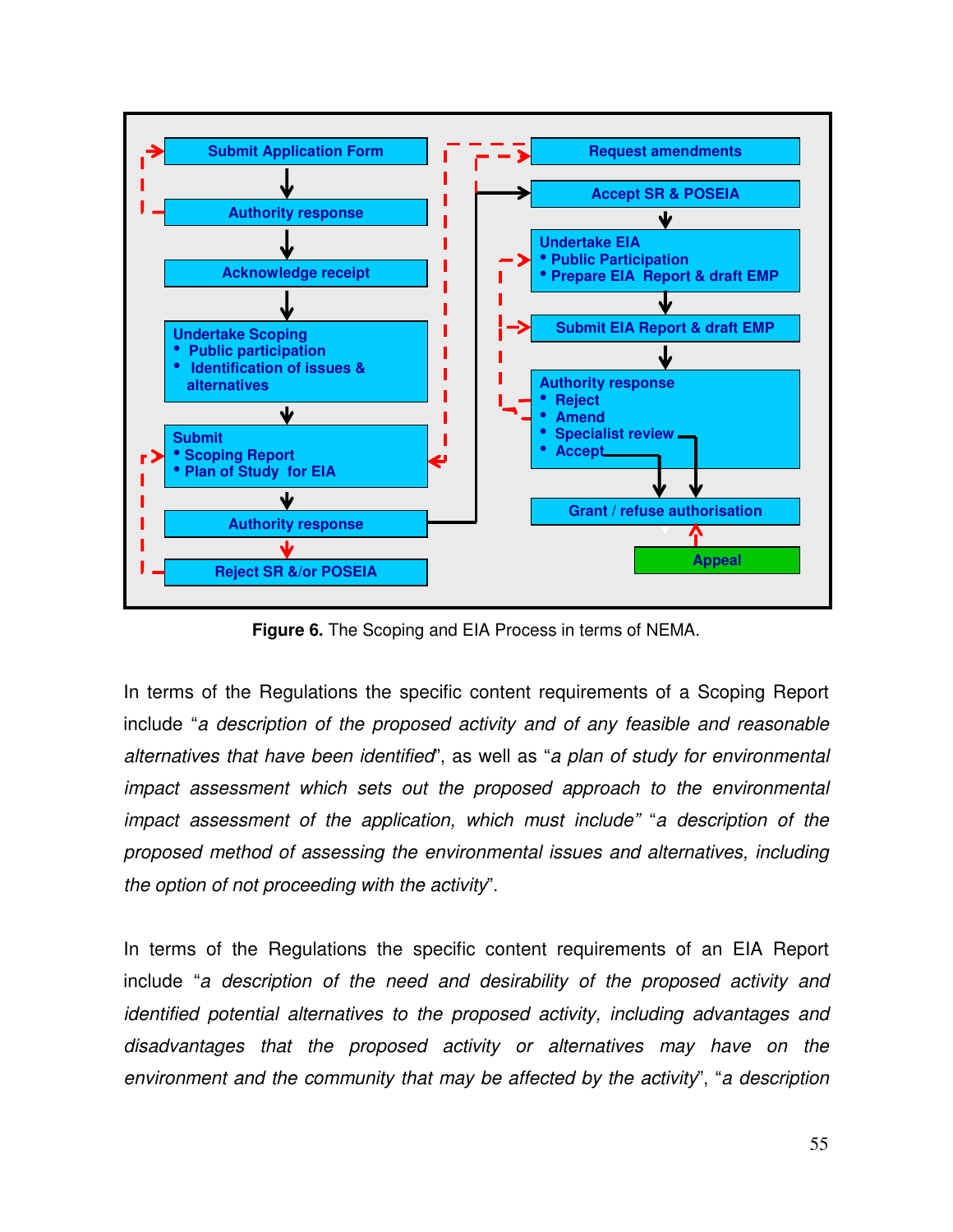*and comparative assessment of all alternatives identified during the environmental impact assessment process*" and "*an environmental impact statement which contains*" "*a summary of the key findings of the environmental impact assessment*" and "*a comparative assessment of the positive and negative implications of the proposed activity and identified alternatives*".

As part of both the Scoping and EIA phases, public participation must also be undertaken with potential interested and affected parties to be afforded a reasonable opportunity to participate in the process. Interested and affected parties are specifically afforded an opportunity to identify issues to be addressed and alternatives to be considered, and to comment on alternatives proposed by the applicant, environmental assessment practitioner and other interested and affected parties.

Significantly, the Regulations specify the criteria that must be taken into account by the authority when considering all applications, and specify, in Regulation 8, that when deciding on an application the authority "*must take into account all relevant factors, including* (…) *any feasible and reasonable alternatives to the activity which is the subject of the application and any feasible and reasonable modifications or changes to the activity that may minimise harm to the environment*". In this regard it is further significant to note that for both Basic Assessment and Scoping and EIA applications, the Regulations provide for the authority to "*grant authorisation in respect of all or part of the activity applied for*" and specifies that "*to the extent that authorisation is granted for an alternative, such alternative must* (…) *be regarded as having been applied for*".

In 2006 the DEAT also published a further guideline that specifically dealt with the "*Assessment of Alternatives and Impacts in support of the Environmental Impact Assessment Regulations, 2006*" (DEAT, 2006a). This guideline briefly highlighted the importance of developing a clear definition of the need and desirability of the proposed activity in order to ensure an appropriate assessment of alternatives. It also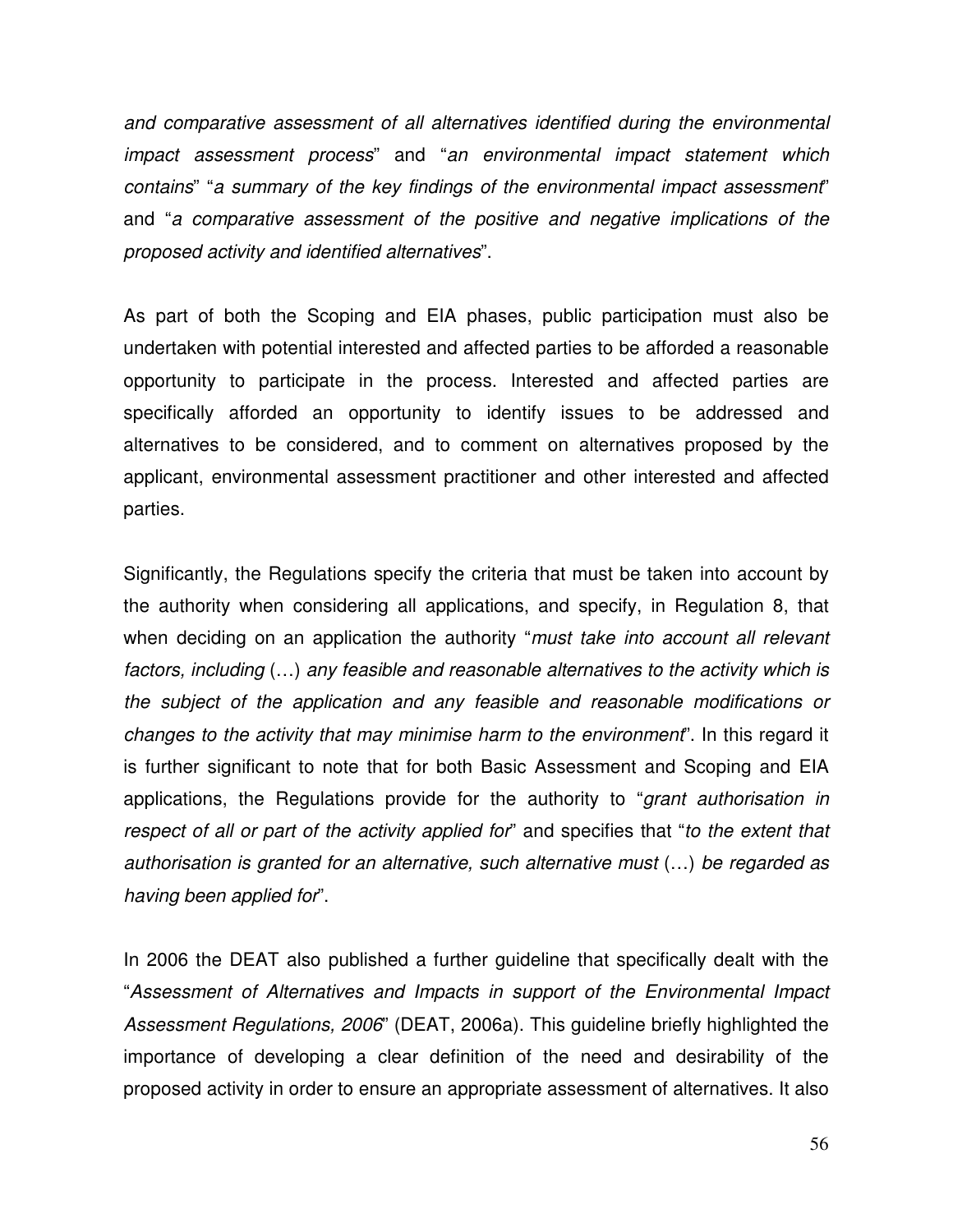reiterated that the alternatives to be considered must be reasonable and feasible with the "no-go alternative" to be considered as the baseline scenario. It further stated that interested and affected parties must be provided with an opportunity to provide inputs into the process of formulating alternatives, and that the process of selecting alternatives should be clearly documented. This guideline, however, did little more than state the obvious (repeating the requirements of the Regulations) – failing to provide clear guidance.

Considering the specific requirements of NEMA and the NEMA EIA Regulations it is, however, clear that, as with the ECA EIA Regulations, the proper identification and consideration of alternatives is a prerequisite for informed decision-making about sustainable development, and justifiably can be seen as the "heart" and "soul" of EIA.

# **3.7. Exemptions**

While the sections above dealt with the requirements for addressing alternatives within EIA processes in terms of ECA, NEMA and the applicable guidelines, it must be noted that both ECA and NEMA provide for the application for and granting of exemption from any provision of the Regulations. An analysis of the legislative framework must therefore include an analysis of the exemption provisions and how these provisions (might) influence the consideration of alternatives.

# **3.7.1. Exemption in terms of ECA**

Section 28A of ECA provides that any person "*may in writing apply*" "*with the furnishing of reasons, for exemption from the application of any provision of any regulation, notice or direction which has been promulgated or issued in terms of*" ECA. Section 28A further states that the authority considering the exemption application may "*refuse to grant exemption*" or "*in writing grant exemption from compliance with any of or all the provisions of any regulation, notice or direction, subject to such conditions as he may deem fit*". Section 35 in turn provides for any person who feels aggrieved at an exemption decision, to appeal such decision.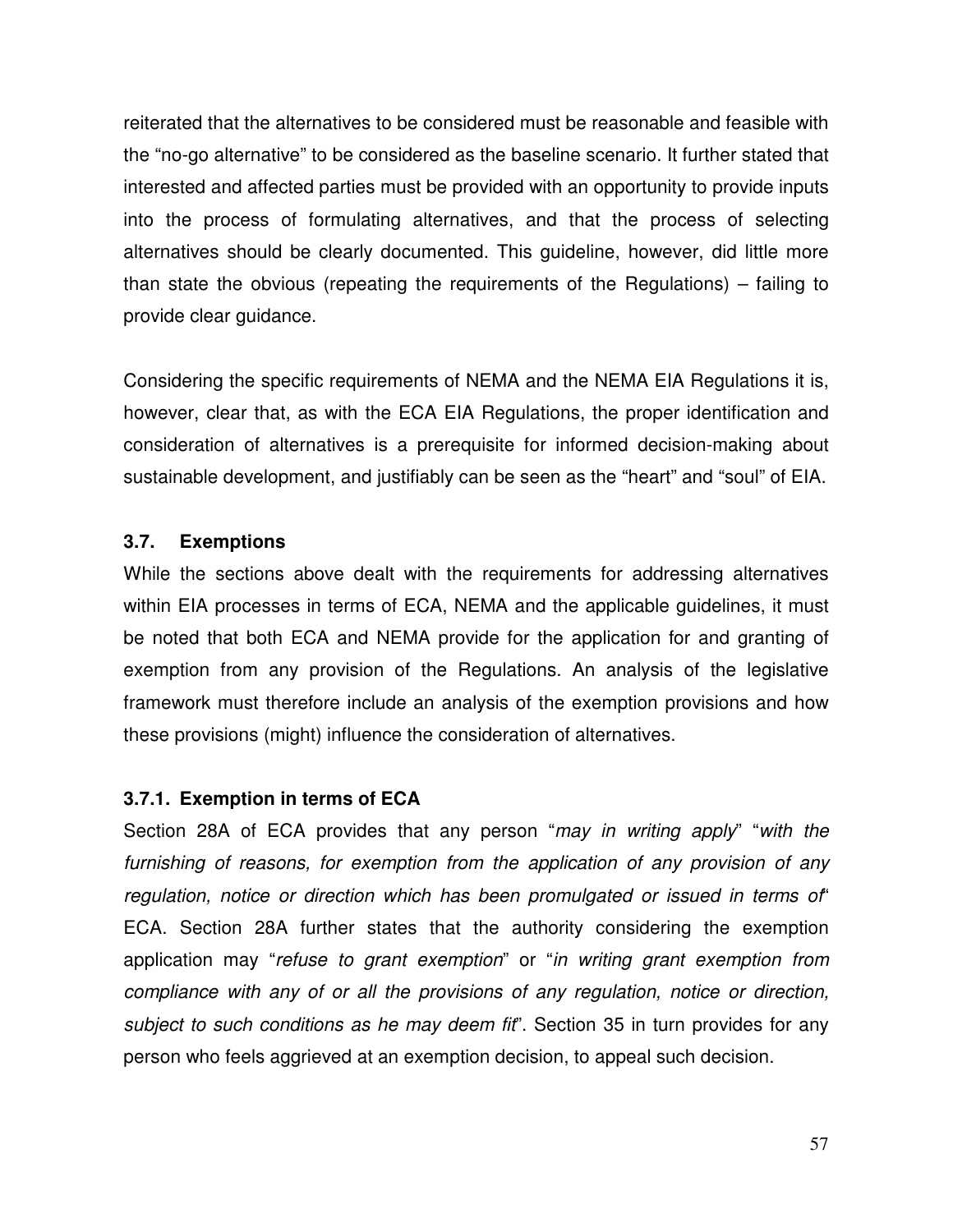With ECA itself providing for the granting of exemptions from the provisions of the notices and Regulations, a person could therefore apply for exemption from one or more of the procedural and content requirements in terms of the ECA EIA Regulations or apply for exemption from all of the provisions and therefore from having to obtain "*written authorization*".

## **3.7.2. Exemptions in terms of NEMA**

While section 24(5) of NEMA makes provision for the authority to make regulations that specifies the institutional arrangements and that lays down the procedure to be followed when applying for exemption from "*the provisions of any regulation in respect of a specific activity*", the actual enabling provisions for applying for and granting exemptions appear in the NEMA EIA Regulations themselves. Regulation 51 provides that "*any person to whom a provision of these regulations applies may apply*" in writing with "*an explanation of the reasons for the application*" "*for an exemption from such provision in respect of a specific activity*".

No provision was, however, made in NEMA or the NEMA EIA Regulations for applying for and granting of exemption from any provision of the Act itself. NEMA itself, in section 24, provides that listed activities "*may not commence without environmental authorisation*" and that the "*procedures for the investigation, assessment and communication of the potential impact of activities must ensure, as a minimum, with respect to every application for an environmental authorisation*" that "*the environment likely to be significantly affected by the proposed activity and alternatives thereto*", together with the "*potential impact of the activity and its alternatives on the environment*" and the "*mitigation measures to keep adverse impacts to a minimum, as well as the option of not implementing the activity*" (in others words the "no-go" alternative) must, as a minimum, together with the other minimum requirements in terms of section 24(4), be investigated.

A person also cannot apply to the authority to exempt itself from the requirements that the authority must adhered to in terms of NEMA or the NEMA EIA Regulations.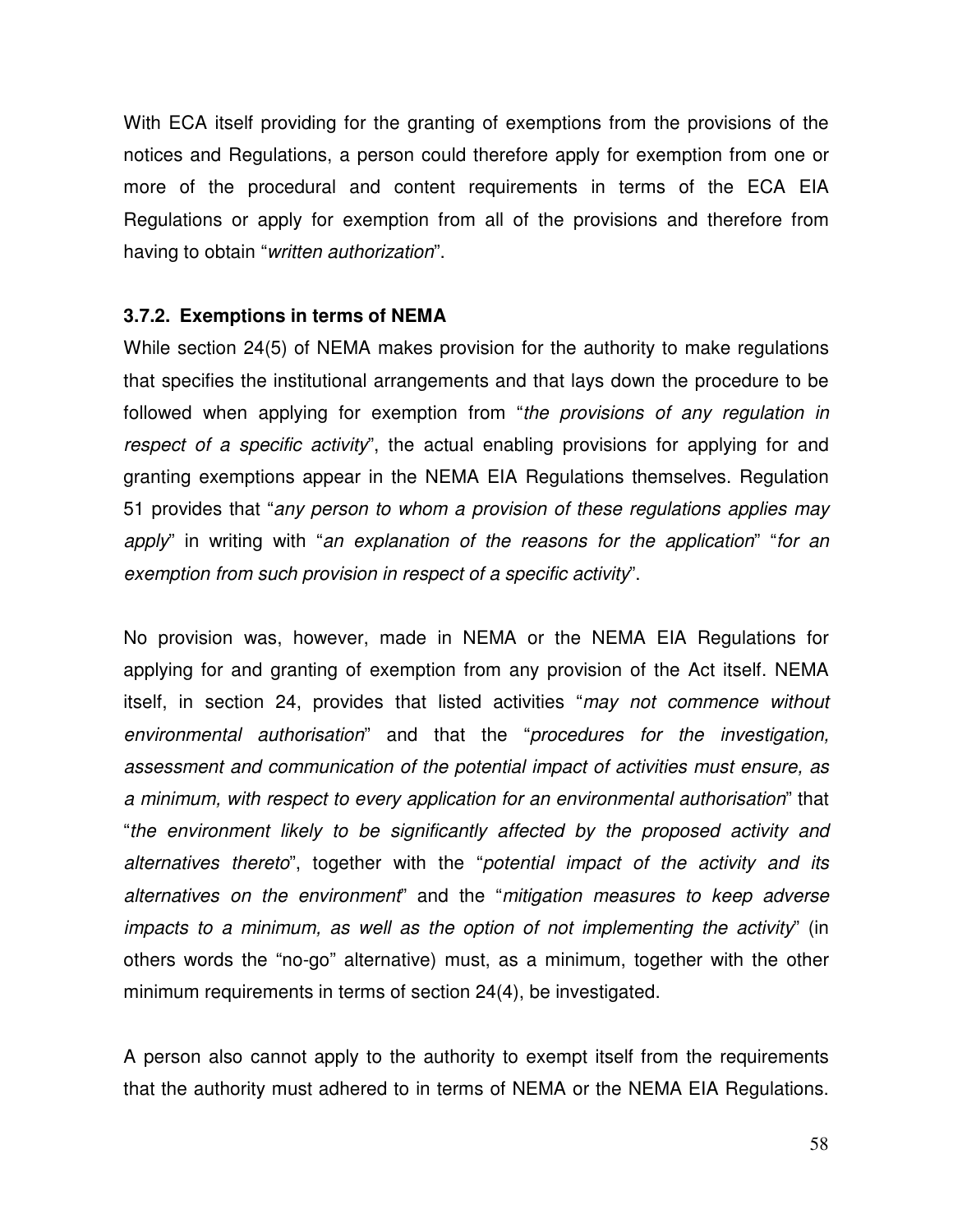As already stated the Regulations specifies the criteria that must be taken into account by the authority when considering all applications, and specifies that when deciding on an application the authority "*must take into account all relevant factors, including*" "*any feasible and reasonable alternatives to the activity which is the subject of the application and any feasible and reasonable modifications or changes to the activity that may minimise harm to the environment*". While a person can therefore apply for exemption from one or more of the procedural and content requirements in terms of the NEMA EIA Regulations, a person cannot apply for exemption from having to obtain "*environmental authorisation*" and must at least ensure that the minimum requirements in terms of section 24(4) are adhered to.

In light of the above, the granting of exemption in terms of the NEMA EIA Regulations from the requirement to provide a description of the proposed activity and any identified reasonable and feasible alternatives, and or from the requirement to provide a description of the need and desirability of the proposed activity and potential reasonable and feasible alternatives; and or from the requirement to provide a description and comparative assessment of the significance of the positive and negative implications of the proposed activity and identified alternatives, is therefore not permissible in terms of the minimum requirements in terms of section 24(4) and in terms of the criteria, in terms of Regulation 8, that must be taken into account by the authority when considering all applications.

### **3.7.3. Exemptions and the NEM Principles**

With the promulgation of NEMA it, however, became a requirement to consider the National Environmental Management Principles when deciding on an exemption application. As mentioned earlier the Mitigation Hierarchy Principle calls for the consideration of alternatives in order to prevent, minimise and remedy impacts on the environment; while the need for environmental management to pursue the best practicable environmental option, calls for EIA to pursue the option that provides the most benefit and or causes the least damage to the environment.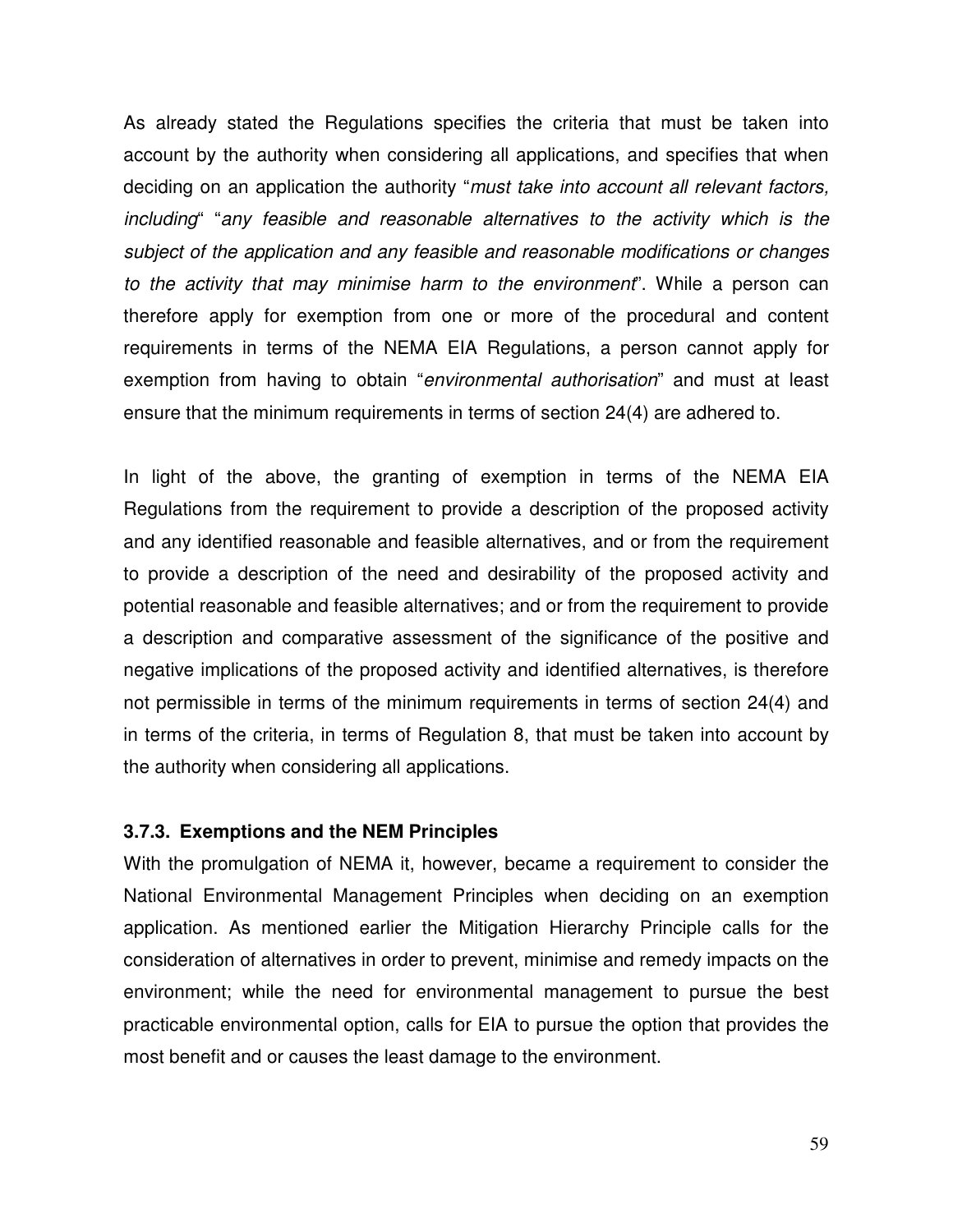Considering these principles, together with the general objectives of IEM, and the general duty of care in terms of NEMA, it is clear that the consideration of alternatives is the fundamental consideration in EIA. As such, the granting of exemption in terms of ECA from having to provide a description of the method that was being proposed to identify alternatives and from the requirement to provide a description of each alternative and a comparative assessment of all the alternatives, will therefore only be justified in exceptional cases (e.g. the upgrading of an existing facility using the best available and known technology, for which the impacts and mitigation measures are well known).

## **3.8. Need and desirability, and the consideration of alternatives.**

While EIAs have up until now been criticised for not having a big enough impact on the type, location and scale of development – in other words on the consideration and generation of fundamental alternatives – the inclusion of the requirement in terms of the NEMA EIA Regulations of 2006 to specifically consider "need and desirability" is set to change this. The requirement to consider need and desirability will also improve the consideration of alternatives where "the general purpose and requirements of the activity" are very narrowly defined.

In terms of the NEMA EIA Regulations it is required that, as part of the Basic Assessment and Scoping and EIA application processes, the environmental assessment practitioner provide a description of the need and desirability of the proposed activity and identified potential alternatives to the proposed activity. The NEMA EIA Regulations specifically states that the following must be provided:

> "(…) *a description of the need and desirability of the proposed activity and any identified alternatives to the proposed activity that are feasible and reasonable, including the advantages and disadvantages that the proposed activity or alternatives will have on the environment and on the community that may be affected by the activity*" (Regulations 23(2)(g) and 32(2)(f) of GN No. R. 385 refers).

While the 2006 guideline on the "*Assessment of Alternatives and Impacts in support of the Environmental Impact Assessment Regulations, 2006*" highlighted the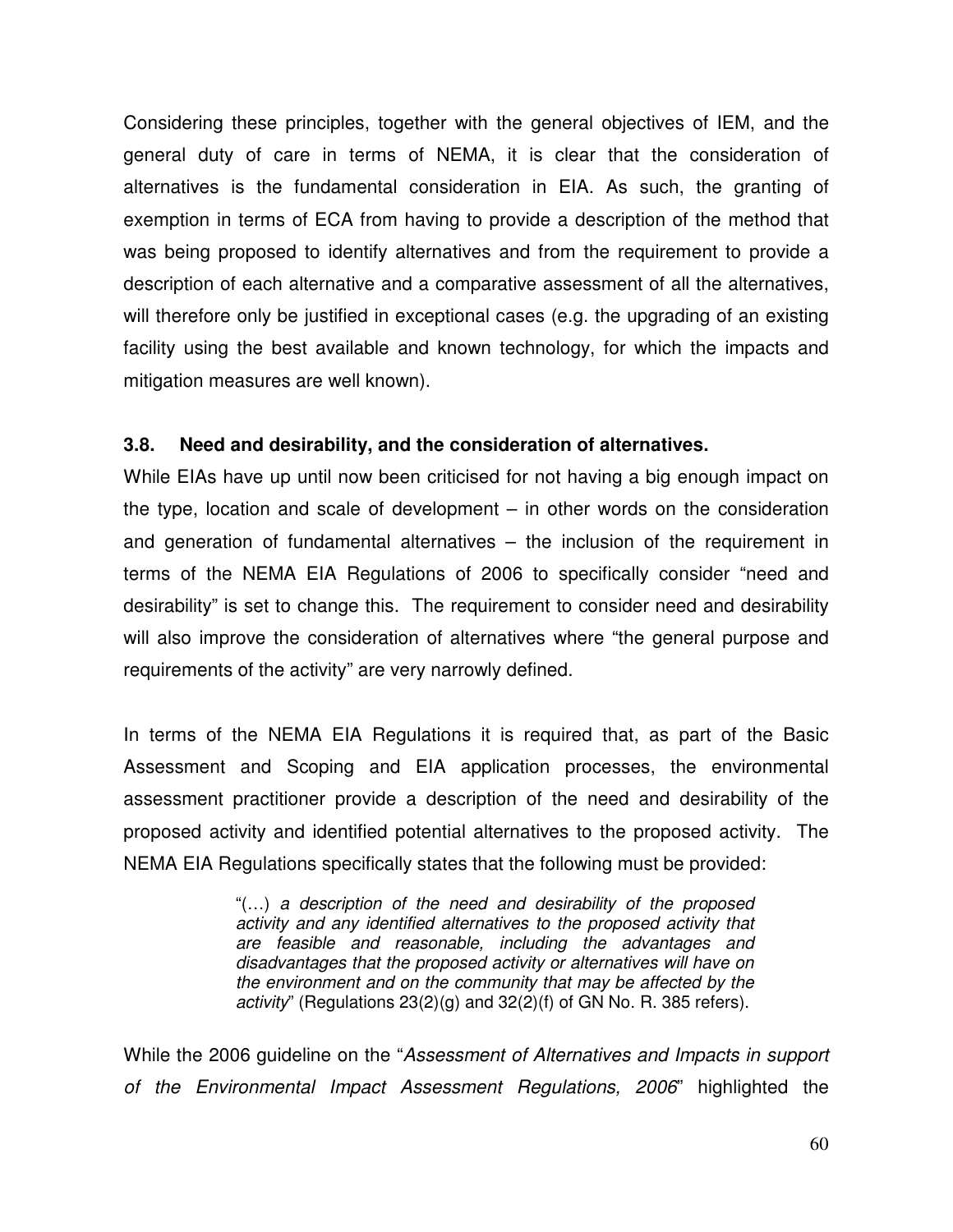importance of developing a clear definition of the need and desirability of the proposed activity in order to ensure an appropriate assessment of alternatives, and briefly mentioned that alternatives must be assessed in the context of the risks and benefits of the proposed activity, the 2006 guideline failed to provide any further guidance on the issue of "need and desirability".

While the prescribed consideration of "need and desirability" might be a recent legislated addition to EIA in South Africa, the consideration of "need and desirability" had its origins in planning land use management systems. In this regard Dewar (2007:3-4) states:

> "*Some two to three decades ago, the dominant philosophy giving direction to conventional planning land management systems was the system of need and desirability. In terms of this, the system was strongly public-good orientated. For any owner of land to obtain enhanced land development rights, the owner had to prove 'need and desirability': 'need' required evidence that there was a demand for change; 'desirability' required evidence that the proposed change enhanced the public interest more than the continuation of the status quo. If the response to either of these criteria was negative, enhanced rights were refused. In this system, the onus of proof was unambiguously on the developer."*

Dewar (2007: 4), however, highlights that with time the considerations changed and states that:

> *"Firstly, the criterion of 'need' disappeared: the fact that a developer was prepared to invest was taken as evidence of 'need'. Over time, the concept of desirability was also modified. Whereas in the earlier system, increased rights were refused unless the developer could prove a public benefit, increasingly rights were approved unless the public agency could provide evidence of negative impacts. In short, increasingly ownership of land has been interpreted as implying a right to enhanced rights, unless there is strong evidence of negative impacts (that is, strong reasons not to allow this). The onus of proof now rests with the public-authority, not the developer."*

The NEMA EIA Regulations, however, are clear that both and "need" and "desirability" must be considered, and shifts the "onus of proof" back to the developer and his/her independent environmental assessment practitioner and independent specialists.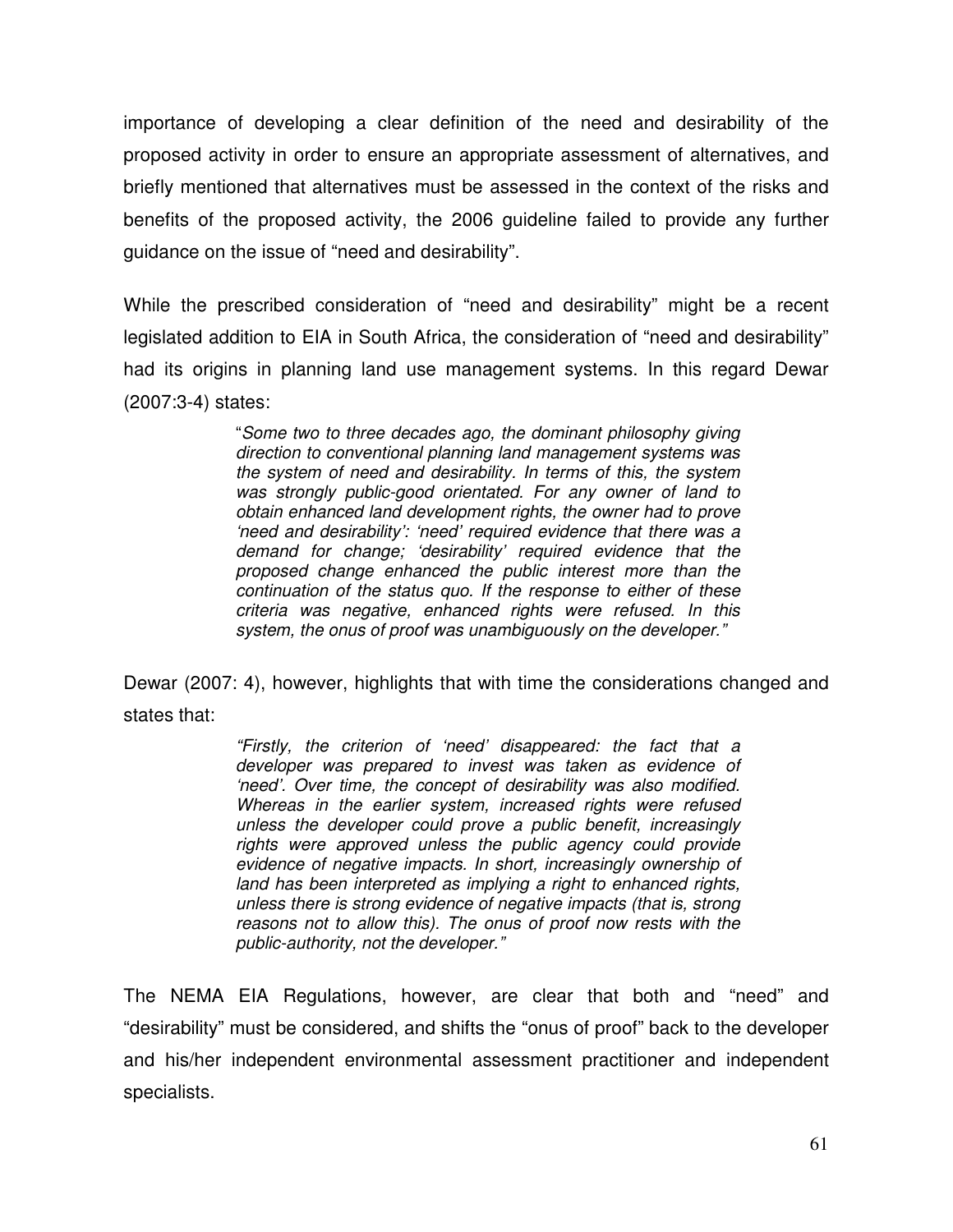While I agree with Dewar's (2007) argument that the issue of need and desirability together with fundamental alternatives are better considered at the more strategic level of planning (if properly done) (see my argument below) and that the inadequate consideration of alternatives are a result of bad practice, I, however, differ from Dewar's opinion that, more than just bad practice, the primary reason for the inadequate consideration of need, desirability and alternatives, is the methodological differences between planning and impact assessment.

Dewar (2007: 6) argues that the scientific method used in EIA is a linear process that can only validate or refute a proposal, but does not (usually) result in the generation of alternatives. He argues that impact assessment is about the maximisation of the environmental informant, and that the maximisation of any single layer, no matter how important the layer may be, does not produce alternatives, and ignores the "*truth*" "*that for complex systems to work well, no part is maximised, for compromised are required*". He therefore concludes that EIA must simply be an informant to spatial planning, which uses design methods and follows a cyclical process in which "*ideas are continuously being refined or replaced by alternatives ideas, as more issues and information are introduced into the design process*". He therefore sees planning as "*a continual process of compromise between parts and elements in order to ensure the best overall solution*", with alternatives "*considered and accepted or discarded throughout the process*", and that EIA is simply one informant of the planning process.

It would seem as if Dewar (2007) mistakenly equates "environment" with "biophysical", hence his arguments about the environment only being one element, only one layer, that must inform the planning process. It is, however, clear that Dewar's terms of reference was the EIA Regulations promulgated in terms of ECA. He should rather have considered the provisions of NEMA and the EIA Regulations promulgated in terms of NEMA, as well as the provisions dealing with the identification of sensitive geographical areas and the formulation of EMFs. While I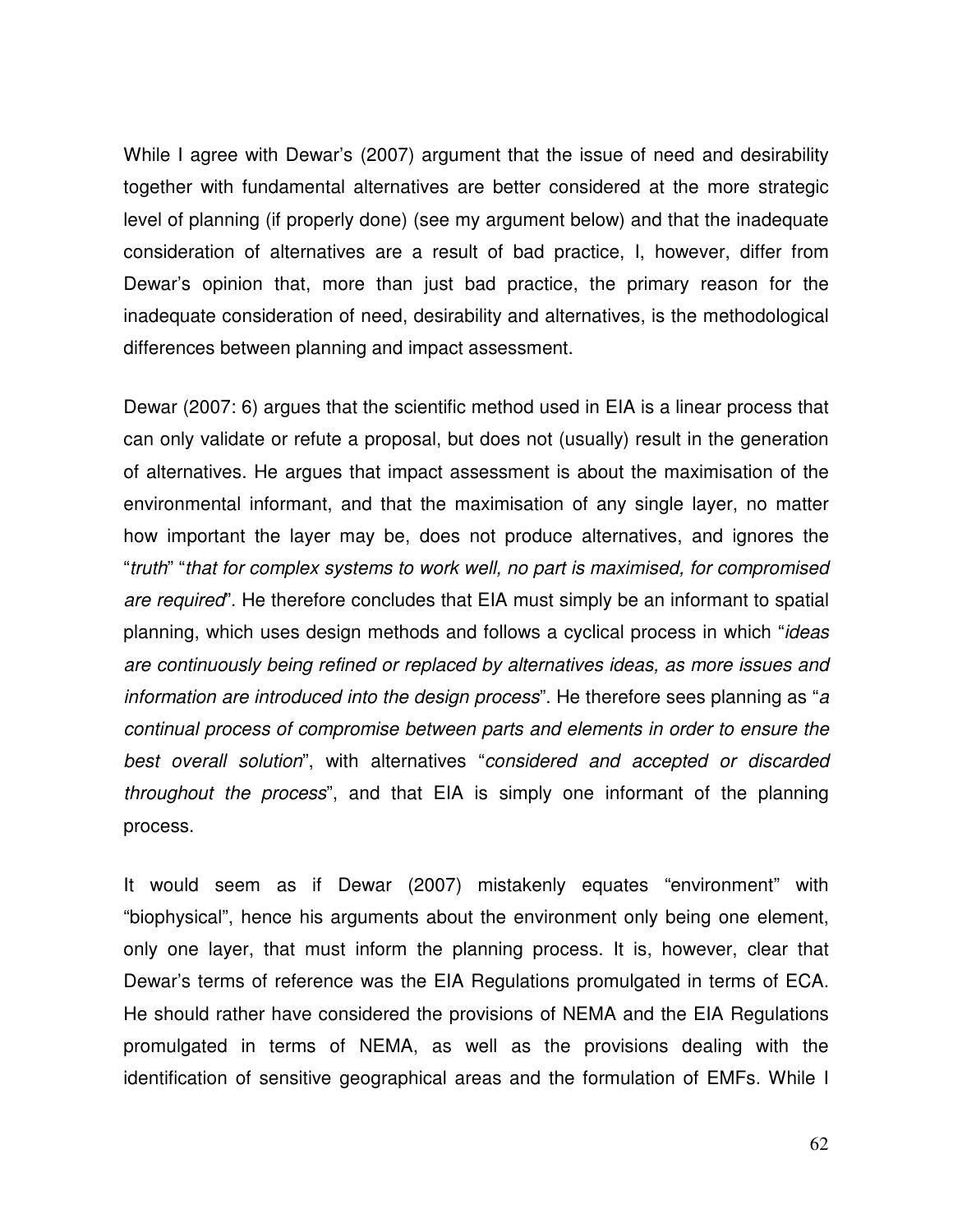agree with many of Dewar's arguments, and specifically his call for a more pro-active and integrated approach, I differ from Dewar's view on the theoretical and methodological foundations and the substantive purpose of EIA. From my discussions on EIA above (and from my reading of Cashmore, Lawrence, Sandercock, Maxwell and Conway, and others) it is becoming increasingly clear that there is great (and ever increasing) convergence between the theoretical and methodological approaches to planning and EIA. Authors like McDonald and Brown (1995: 493) have for years been arguing that EIA is evolving as a "planning tool" and that with time EIA will become more than the stand alone process, which it was never meant to be. My argument is the same as Dewar's original argument that the problem rather lies with poor and irresponsible practice.

It is specifically the legislated requirement to consider "need and desirability" during EIA that will result in the realisation (or rather reconfirmation) that EIA can never be, and was never supposed to be, a stand alone process. The consideration of "need and desirability" will result in the improved integration of planning and EIA decisionmaking processes and methodologies (with EMFs having a specific role to play in this regard), with proper planning to provide the strategic context within which to make project-level EIA decisions, and project-level EIAs providing "feedback" to the planning processes to ensure reflexivity and continued improvement.

In order to properly interpret the NEMA EIA Regulations' requirement to consider "need and desirability", it is, however, necessary to turn to the National Environmental Management Principles in term of NEMA which serve as a guide for the interpretation, administration and implementation of NEMA and the NEMA EIA Regulations. With regards to the issue of "need", it is important to note that this "need" is not the same as the "general purpose and requirements" of the activity. While the "general purpose and requirements" of the activity might to some extent relate to the specific requirements, intentions and reasons that the applicant has for proposing the specific activity, the "need" relates to the interests and needs of the broader public.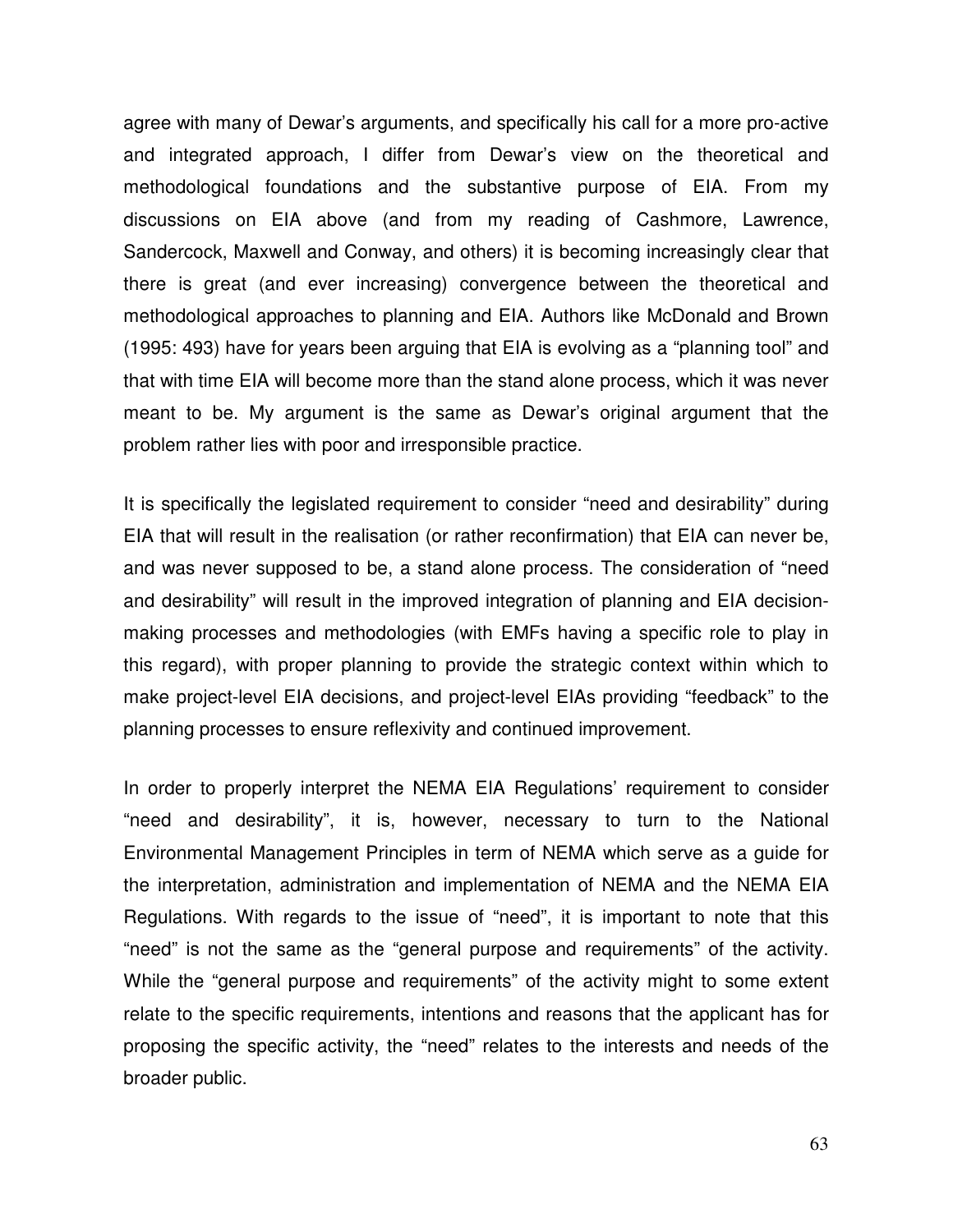In this regard the National Environmental Management Principles specifically require that environmental management must*: "place people and their needs at the forefront of its concern*" and equitably serve their interests; "*be integrated, acknowledging that all elements of the environment are linked and interrelated, and it must take into account the effects of decisions on all aspects of the environment and all people in the environment by pursuing the selection of the best practicable environmental option*; pursue environmental justice "*so that adverse environmental impacts shall not be distributed in such a manner as to unfairly discriminate against any person*"; ensure that decisions take "*into account the interests, needs and values of all interested and affected parties*"; with the environment to be "*held in public trust for the people, the beneficial use of environmental resources must serve the public interest and the environment must be protected as the people's common heritage*".

The consideration of "need and desirability" in EIA decision-making therefore requires the consideration of the strategic context of the decision and the broader societal needs and the public interest (Rittel and Webber, 1973: 162; Patel, 2008: 363). The government decision-makers, together with the environmental assessment practitioners and planners, are therefore accountable to the public and must serve their social, economic and ecological needs equitably. This brings us back to the discussion in Chapter 2 about Hardin's (1968) call for governance and a long-term approach to decision-making in order to ensure that limits are not exceeded and that the proposed actions of individuals are measured against the long-term public interest.

In this regard, I am reminded of the following that Gandhi is believed to have said: "*The Earth provides enough for everyone's needs, but not for everyone's greed*" (quoted in Porritt 1984: 124). Edney (2005: 6) defines "*greed*" as "*the acquisition* [consumption] *of a desirable good by one person or a group beyond need, resulting in unequal distribution to the point* [where] *others are deprived* [negatively impacted on]" and argues that "*you cannot have both unrestrained greed and equality*".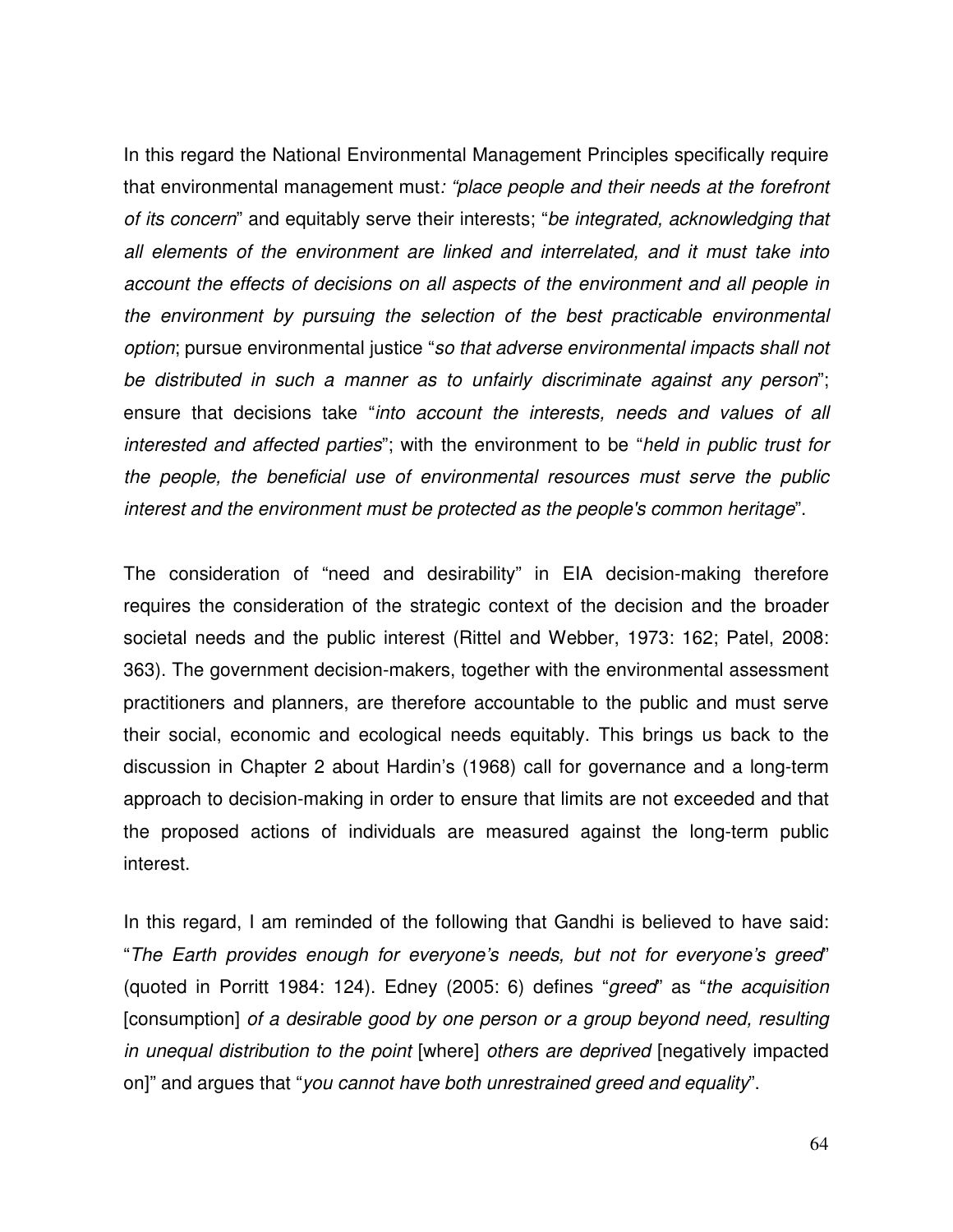EIA decision-making and the achievement of sustainable development, and specifically the consideration of "need and desirability", therefore, calls for the adequate consideration and assessment of the often hidden distributional consequences and trade-offs, carrying capacity restrictions and ecological limits, opportunity costs, and the search for the alternative that will result in the achievement (or at least contribute most to the achievement) of the desired aim/goal for the specific area, the maximum positive impact, the smallest negative impact, equitable impact (negative and positive) distribution, environmental justice and the maintenance of ecological integrity and environmental quality.

The consideration of "need and desirability", when deciding on alternatives, are therefore about shifting the focus from problems to solutions. The consideration of alternatives is about focusing on what could and should be done to achieve (or at least contribute most to the achievement of) the desired aim/goal for a specific area, rather than trying to avoid collapse, ruin and an ecological crisis by simply assessing the "acceptability" of the negative impacts associated with a predetermined development option, that might not be taking us any closer to (and in fact might be taking us further away from) the desired aim/goal for the area. The consideration of need and desirability, and alternatives, must therefore be objectives led (IAIAsa, 2007).

What is desired by a specific community for a specific area must however be strategically and democratically determined (Patel, 2008: 370). Requiring time for prolonged, active and democratic engagement, it, however, becomes clear that the *ad hoc* reactive nature of project-level EIA decision-making, with its mostly one or two "events" of public participation, and the reality of time and resource constraints (Cashmore, 2004: 411-412), poses a significant obstacle to the proper consideration of need and desirability. Need and desirability, and the consideration of fundamental alternatives, are therefore potentially best addressed and determined during the formulation of the sustainable development vision, goals and objectives of IDPs and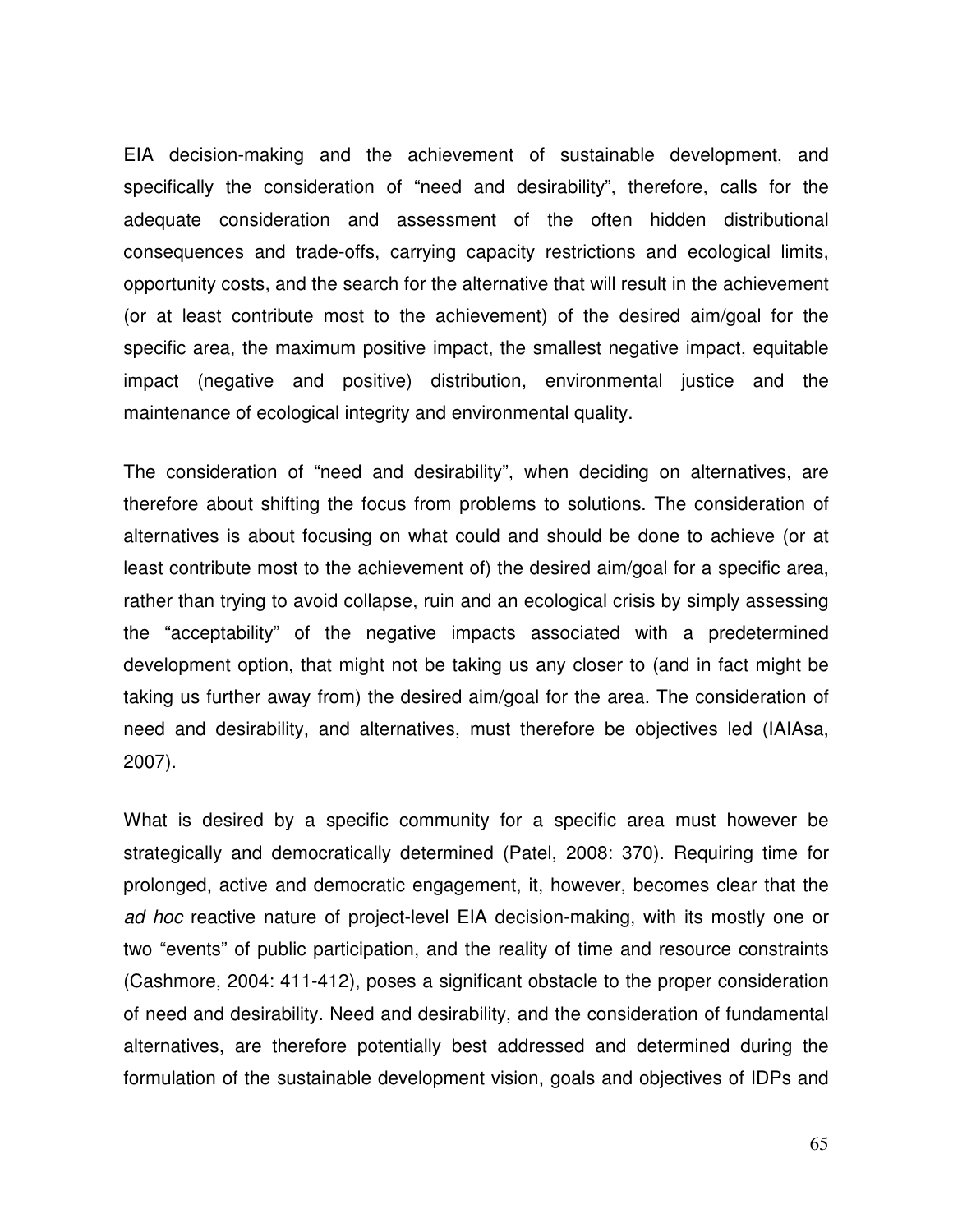its required Spatial Development Framework ("SDF") (Republic of South Africa, 2000), during which collaborative and participative processes (should) play an integral part, and should be given effect to (Edigheji, 2005: 9), in the democratic processes at local government level.

In this regard the SDF, that in terms of the IDP Regulations should form an integral part of each IDP, must specifically "*set out objectives that reflect the desired spatial form of the municipality* (…) *contain strategies and policies regarding the manner in which to achieve the objectives (…) which strategies and policies must (…) indicate desired patterns of land use within the municipality (…) provide strategic guidance in respect of the location and nature of development within the municipality (…) provide a visual representation of the desired spatial form of the municipality, which representation (…) must indicate desired or undesired utilisation of space in a particular area"* (Republic of South Africa, 2001).

Due to a lack of integration between IDP and EIA as well as inadequate attention being given to environmental factors during IDP; EIA and IDP, as currently practiced, are, however, based on different considerations. In this regard Judge Ngcobo in his ruling in the Constitutional Court case of **Fuel Retailers Association of Southern Africa v. Director-General Environmental Management, Department of Agriculture, Conservation and Environment, Mpumalanga Province & others (Case CCT 67/06) (2007)** states that:

> "*Need and desirability are factors that must be considered by the local authority in terms of the Ordinance. The local authority considers need and desirability from the perspective of town-planning and an environmental authority considers whether a town-planning scheme is environmentally justifiable. A proposed development may satisfy the need and desirability criteria from a town-planning perspective and yet fail from an environmental perspective."*

It must, however, be noted that the decision before Judge Ngcobo was issued in terms of the ECA EIA Regulations and that the Judge considered the provisions of the Town-Planning and Townships Ordinance, 1986 (Ordinance No. 15 of 1986), ECA, the ECA EIA Regulations and NEMA. Cognisant of the need to consider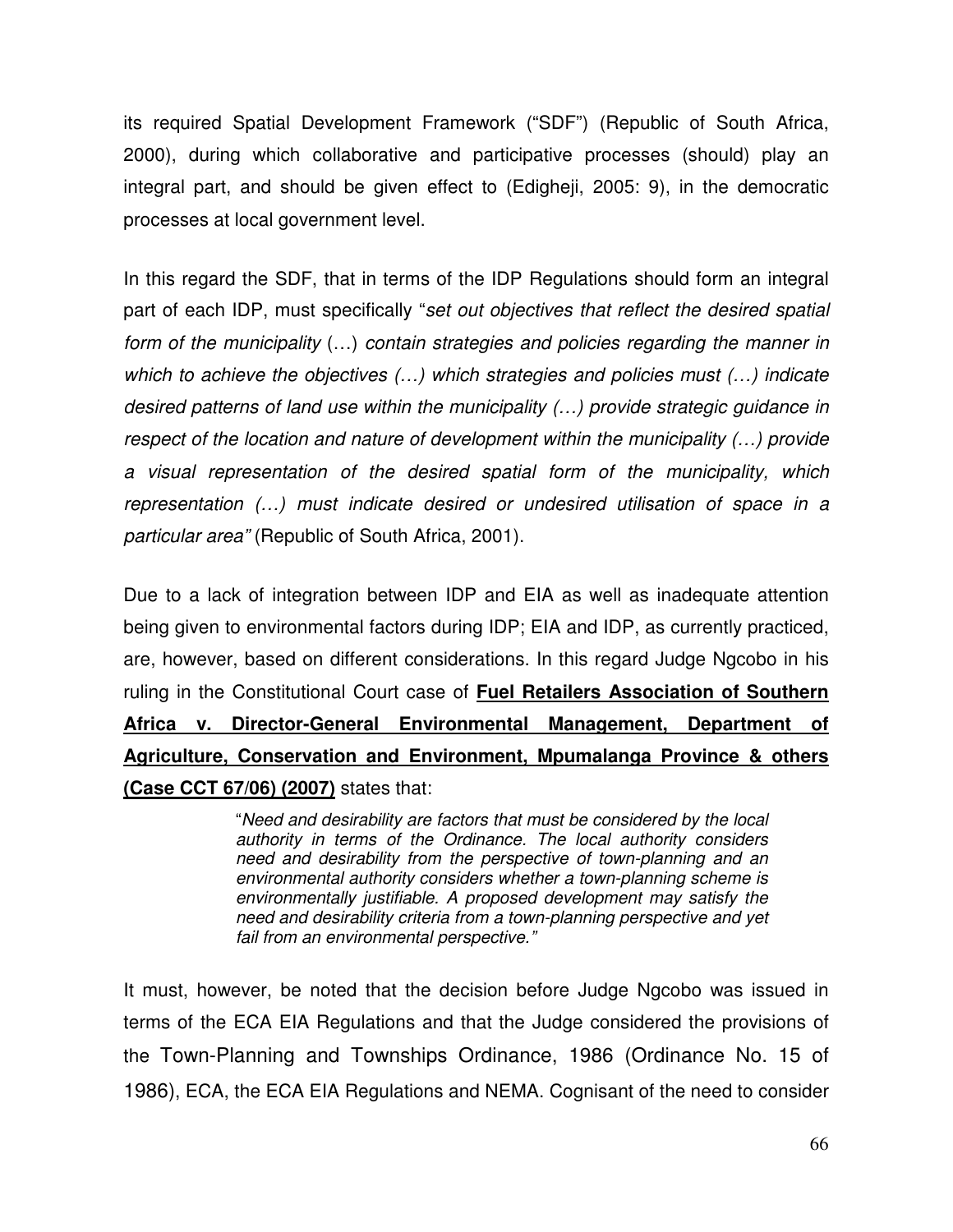the strategic context of a decision, the broader societal needs and the public interest, and in an effort to better address cumulative impacts, the legislative provisions related to the consideration of need and desirability have, however, since evolved.

The Local Government: Municipal Systems Act (Act No. 32 of 2000) (MSA) (Republic of South Africa, 2000) as well as the Local Government: Municipal Planning and Performance Management Regulations (Republic of South Africa, 2001) now specifically provide for the determination of what is desirable and to "*indicate desired or undesired utilisation of space"* based on the "*needs of the local community*", "*environmental impact*" and the duty to "*promote a safe and healthy environment*" – in order to ensure the "*overall social and economic upliftment of communities in harmony with their local natural environment*".

As already stated, the NEMA EIA Regulations that have since been promulgated also specifically calls for the consideration of "*need and desirability*". The NEMA EIA Regulations also provide for the compilation of EMFs that must "*specify the attributes of the environment in the area, including the sensitivity, extent, interrelationship and significance of those attributes (…) state the environmental management priorities of the area (…) indicate the kind of activities that would have a significant impact on those attributes and those that would not (…) indicate the kind of activities that would be undesirable in the area or in specific parts of the area*".

These legislative changes to the IDP and EIA legislation will result in the improved integration and convergence of planning and EIA practice. Properly informed SEAbased IDPs and SDFs, refined by EMFs, should therefore provide the strategic context and decision-making framework for the consideration of need, desirability and alternatives; with the actual and potential socio-economic and ecological impacts of a specific proposal to be considered during the project-level EIA.

Financial viability, previously often the only or at least the main consideration, must therefore in terms of NEMA and the NEMA EIA Regulations be considered within the context of "justifiable" economic development, and be measured against the broader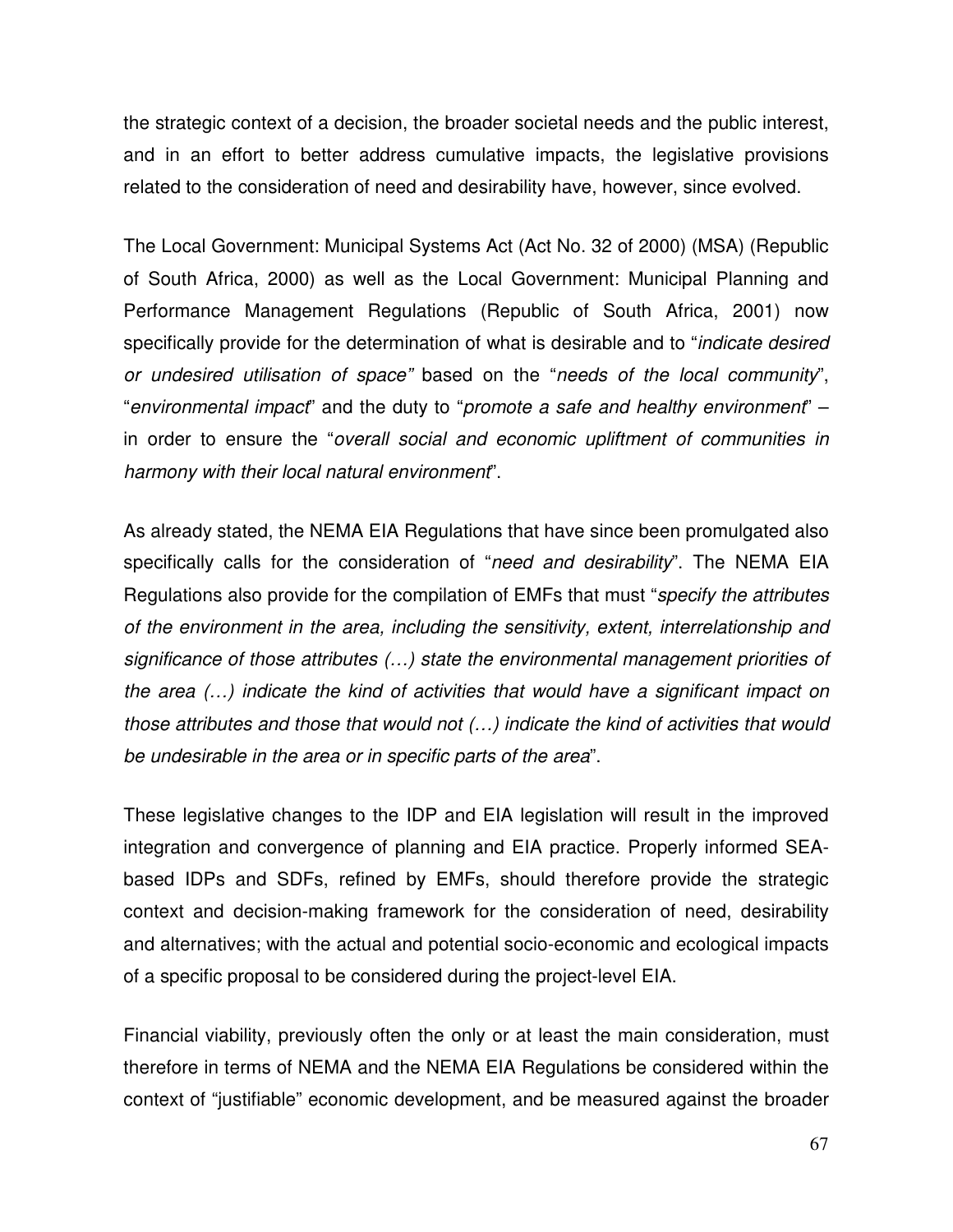societal short-term and long-term needs and ecological impacts. While the financial viability considerations of the private developer might therefore provide an indication of the "do-ability" of the development, the "need and desirability" will be determined by consideration of the broader community's needs and interests as reflected in the IDP, SDF and EMF for the area, and as determined by the EIA. While the importance of job creation and economic growth for South Africa cannot be denied (The Presidency, 2005), the Constitution specifically calls for *justifiable* economic development.

Devenish (1999: 335) when interpreting and commenting on the Constitutional duty to "*secure ecological sustainable development and the use of natural resources while promoting justifiable economic and social development*", highlights that these considerations must be "*construed as an integrated whole*", with the emphasis to fall on the "*cardinal concept of sustainability*". Considering the Constitutional requirement that social and economic development to be *justifiable* Judge Ngcobo in his ruling in the Constitutional Court case of **Fuel Retailers Association of Southern Africa v. Director-General Environmental Management, Department of Agriculture, Conservation and Environment, Mpumalanga Province & others (Case CCT 67/06) (2007)** states that:

> "*What section 24 requires, and what NEMA gives effect to, is that socio-economic development must be justifiable in the light of the need to protect the environment. The Constitution and environmental legislation introduce a new criterion for considering future developments. Pure economic factors are no longer decisive. The need for development must now be determined by its impact on the environment, sustainable development and social and economic interests. The duty of environmental authorities is to integrate these factors into decision-making and make decisions that are informed by these considerations. This process requires a decision-maker to consider the impact of the proposed development on the environment and socio-economic conditions*."

The specific needs of the broader community must therefore be considered together with the distributional consequences in order to determine whether or not the development is "justified", will contribute to environmental and social justice, and will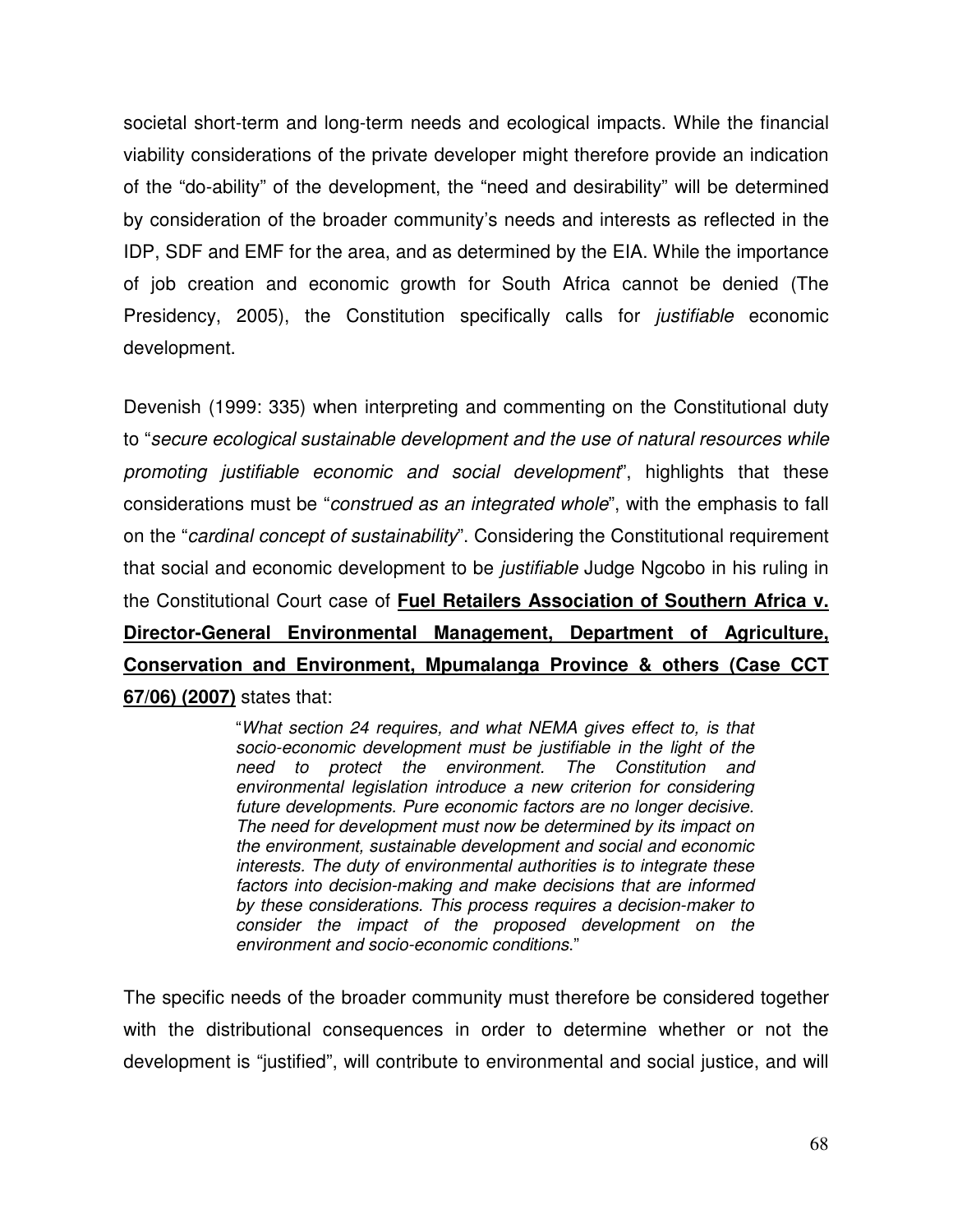result in the "best practicable environmental option" – in other words to ensure that the development will be socially, economically and environmentally sustainable.

The arguments above were presented at a workshop held by DEAT and the provincial departments responsible for environmental affairs during June 2008, which resulted in the following questions being formulated by the workshop attendees as questions to be addressed when the need and desirability of a development are to be considered in terms of the NEMA EIA Regulations:

### *NEED ('timing'):*

- *Question 1: Is the land use (associated with the activity being applied for) considered within the timeframe intended by the existing approved Spatial Development Framework (SDF) agreed to by the relevant environmental authority? (i.e. is the proposed development in line with the projects and programmes identified as priorities within the IDP).*
- *Question 2: Should development, or, if applicable, expansion of the town/area concerned in terms of this land use (associated with the activity being applied for) occur here at this point in time?*

*Explanation: Questions 1 and 2 seeks to find clarity as to whether the proposed land use is catered for in the current planning framework of the SDF and is intended for at that specific point in time. In this context the term land use should not only be broadly defined as agriculture, residential or industrial use, etcetera, but where relevant, it must be further qualified, for example, stating specifically whether a housing development is for social or high income purposes, or whether the industrial use is for service industries, or heavy industry, or whether the development is a highrise as opposed to low-rise development, etcetera. Furthermore, if the land use is to occur in the proximity of an urban area, clarity must also be provided regarding its location in relation to the urban area.*

*Note: "Urban areas" is defined in the proposed amended NEMA EIA Regulations as "areas situated within the urban edge (as defined or adopted by the competent authority, or in instances where no urban edge or boundary has been defined or adopted, it refers to areas situated with the edge of built-up areas". "Competent authority", refers to the organ of state charged by the NEMA with evaluating the environmental impact of that activity and, where appropriate, granting or refusing an environmental authorisation in respect of listed activities).*

*Question 3: Does the community/area need the activity and the associated land use concerned (is it a societal priority)? This refers to the strategic as well as local level (e.g. development is a national priority, but within a specific local context it could be inappropriate).*

*Explanation: Question 3 relates to the type of development and land use and not just its associated benefits or costs (i.e. the specific needs of the community at that specific time, e.g. small business rather than shopping centres, low-cost housing rather than luxury housing, etcetera, must be considered).*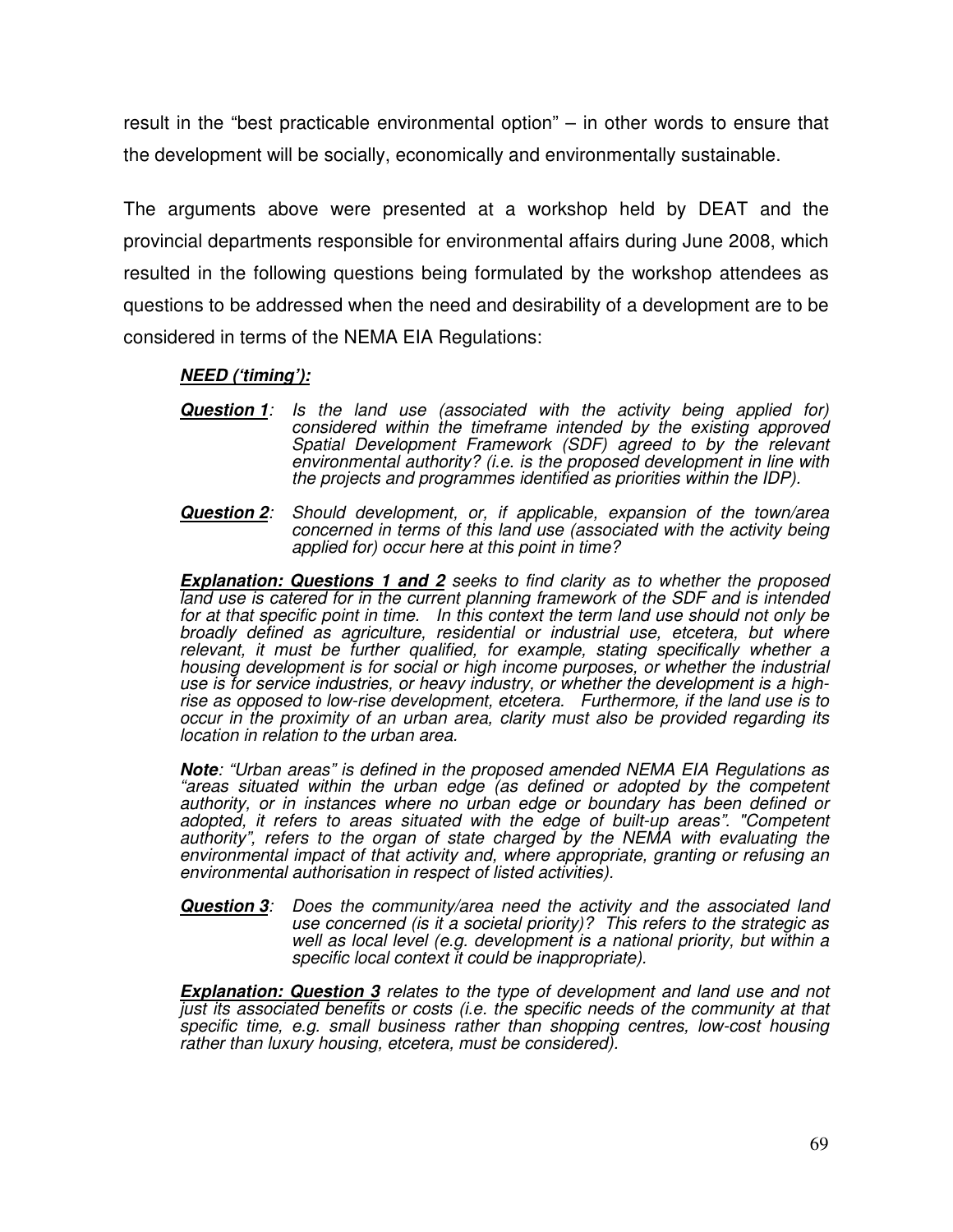- *Question 4: Are the necessary services with appropriate capacity currently available (at the time of application), or must additional capacity be created to cater for the development?*
- *Question 5: Is this development provided for in the infrastructure planning of the municipality, and if not what will the implication be on the infrastructure planning of the municipality (priority and placement of services)?*

*Explanation: Question 4 and 5 - According to the NEMA EIA Regulations an EIA must contain "a description and assessment of the significance of any environmental impacts, including cumulative impacts, that may occur as a result of the undertaking of the activity or identified alternatives or as a result of any construction, erection or decommissioning associated with the undertaking of the activity". An associated activity/component essential for the undertaking of a proposed development (i.e. any associated component of the development which cannot be separated from the development itself; e.g. residential development that cannot exist without the essential municipal infrastructure to serve it in terms of water and electricity provision, waste removal, treatment of sewage and management of stormwater) must be considered together with the proposed development, before the environmental authority decides on the development application. The environmental authority must (be able to) apply its mind to all the impacts (of the development and all its associated activities/components) prior to decision-making. Deferring decision-making on associated components to a future date constitutes conditional and piecemeal (incremental) decision-making, which result in the environmental authority not applying its mind to all the impacts and the pre-empting of decisions on the associated components – resulting in unsustainable development and legally impermissible administrative action.*

*Question 6: Is this project part of a national programme to address an issue of national concern or importance?*

*Explanation: Question 6 - It is acknowledged that there will be certain strategically important developments (e.g. the construction of a nuclear power station) that are part of strategic programmes that are not always catered for in current planning framework of the SDFs. In these instances the strategic need and desirability considerations must be measured against the needs and desires of the area in question when determining the need and desirability of the development under consideration.*

#### *DESIRABILITY ('placing'):*

*Question 1: Is the development the best practicable environmental option (BPEO) for this land/site?*

*Explanation: Question 1 - According to NEMA the "best practicable environmental option" means the option that provides the most benefit or causes the least damage to the environment as a whole, at a cost acceptable to society, in the long term as well as in the short term" and must include the option of not upgrading land use rights among the alternatives chosen from.*

- *Question 2: Would the approval of this application compromise the integrity of the existing approved municipal IDP and SDF as agreed to by the relevant authorities.*
- *Question 3: Would the approval of this application compromise the integrity of the existing environmental management priorities for the area (e.g. as defined in EMFs), and if so, can it be justified from in terms of sustainability considerations?*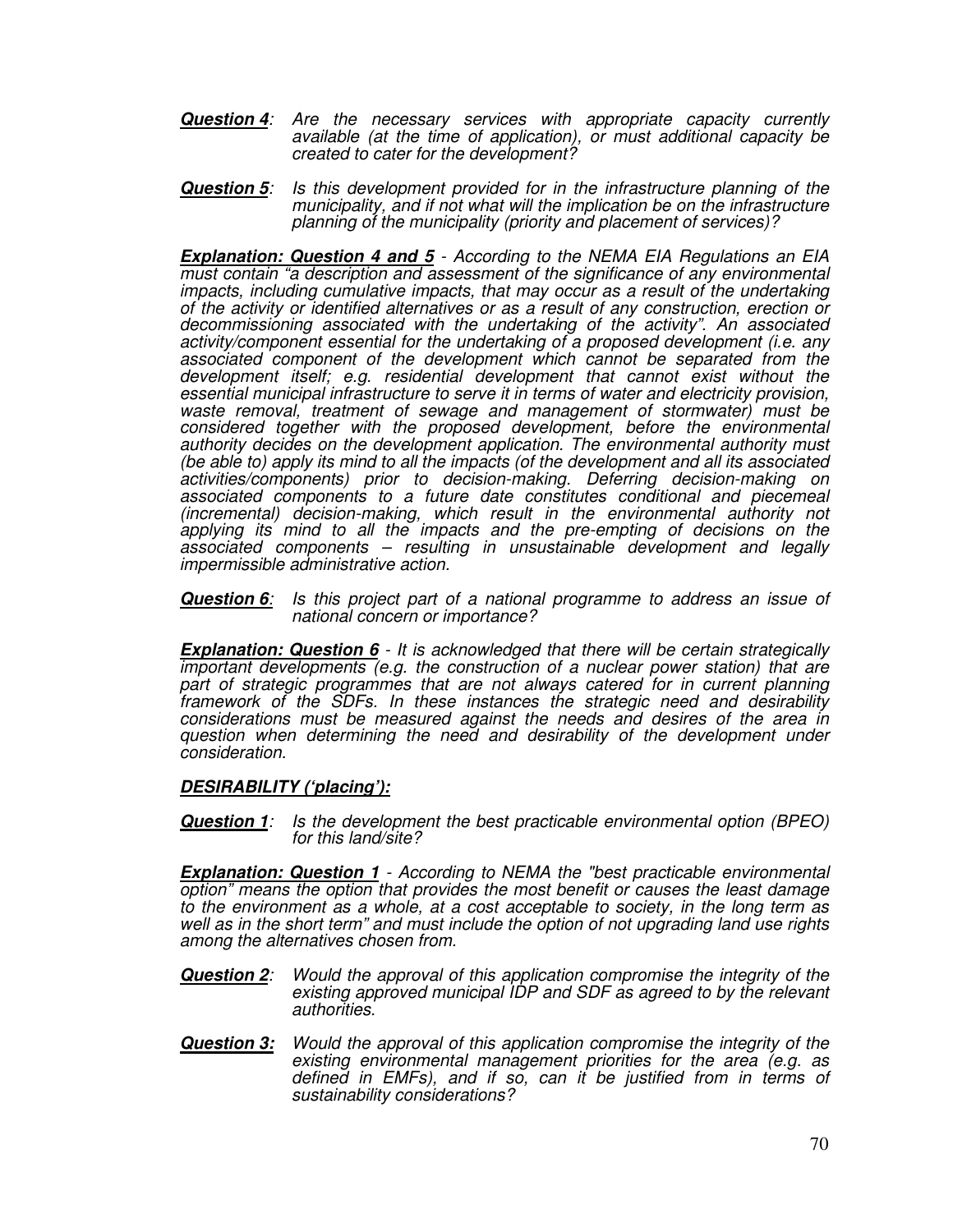*Explanation: Question 2 and 3 – If the development is to occur in the proximity of an urban area, clarity must also provided whether or not it will be situated within or outside of the urban area, with the impacts associated with its location in relation to the urban area to be discussed.*

- *Question 4: Do location factors favour this land use (associated with the activity applied for) at this place? (this relates to the contextualisation of the proposed land use on this site within its broader context).*
- *Question 5: How will the activity or the land use associated with the activity applied for, impact on sensitive natural and cultural areas (built and rural/natural environment)?*
- *Question 6: How will the development impact on people's health and wellbeing (e.g. i.t.o. noise, odours, visual character and sense of place, etc)?*
- *Question 7: Will the proposed activity or the land use associated with the activity applied for, result in unacceptable opportunity costs?*

*Explanation: Question 7 - Opportunity costs can be defined as the net benefit that would have been yielded by the next best alternative (for example, if farming is the next best alternative for a piece of land, then the foregone benefit of losing the farming option will be the opportunity cost of any other land use, or if not upgrading use rights is the next best alternative for a piece of land, then the foregone benefit of forfeiting the non-upgrading option will be the opportunity cost of the proposed land use). The concept of opportunity costs is applicable to project alternatives as well as policy selection. It is vital information if decision makers are to understand the implications associated with specific development proposals.*

*A key part of considering opportunity costs is commonly to highlight the benefits and/or disadvantages (if any) of not upgrading the land use rights. Opportunity cost is a concept that often need not involve monetary values, though where these values can be given, they allow for a more detailed comparison than would otherwise be possible.*

*Question 8: Will the proposed land use result in unacceptable cumulative impacts?*

*Explanation: Question 8 - Cumulative impacts can be defined as:*

- *Additive: the simple sum of all the impacts (e.g. the accumulation of ground water pollution from various developments over time leading to a decrease in the economic potential of the resource).*
- *Synergistic effects occur where impacts interact with each other to produce a total effect greater than the sum of individual effects. These effects often happen as habitats or resources approach capacity (e.g. the accumulation of water, air and land degradation over time leading to a decrease in the economic potential of an area).*
- *Time crowding effects occur when frequent, repetitive impacts occur on a particular resource at the same time (e.g. boreholes decreasing the value of water resources).*
- *Neutralizing effects occur where impacts may counteract each other to reduce the overall effect (e.g. infilling of a wetland for road construction, and creation of new wetlands for water treatment).*
- *Space crowding effects occur where we have a high spatial density of impacts on a particular ecosystem (e.g. rapid informal settlement).*
- *Externalisation of disadvantages occurs when there is no or insufficient consideration given to the associated social costs that will be borne by the public.*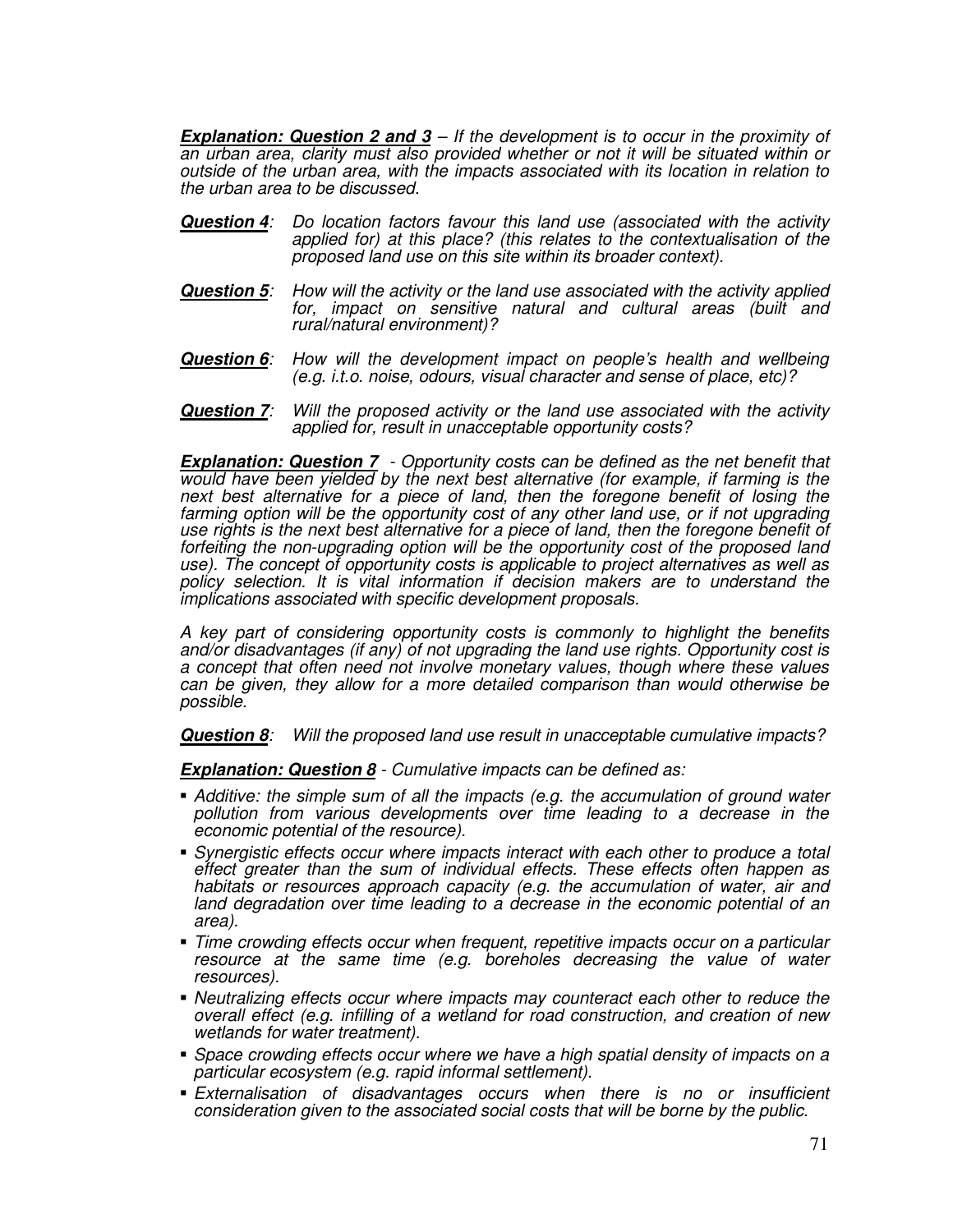#### **3.8. Conclusion**

The theory of EIA as well as the policy and legislative framework for EIA in South Africa therefore also see the consideration of alternatives as the "heart" and "soul" of EIA. To overcome the "*tyranny of small decisions*" (Bill Odum quoted in Beatley & Manning, 1997: 7), "*steady erosion through incremental changes*" (Dewar, 2007: 3) and avoid "*death by a thousand cuts*" (ancient Chinese saying), the strategic context of the development and decision must be considered in order to better consider cumulative impacts and the strategic consequences of project-level alternatives.

The need and desirability of a development and its possible alternatives must therefore be measured against the EMF, IDP and SDF for the area. While projectlevel EIA decision-making therefore must help us stay the course by finding the alternative that will take us closer to our desired aim/goal, it is through IDP and strategic spatial planning (such as SDFs), that fundamental alternatives are to be considered, the desired destination is to be decided and the map drawn of how to get there.

In Chapter 4, which follows, a policy analysis will, therefore, be undertaken of the legislative and policy framework for IDP in South Africa; again with a specific focus on the consideration of alternatives. The Chapter will also looks in more detail at Strategic Environmental Assessment and the fact that a broader range of alternatives, and specifically fundamental alternatives and development scenarios, are better considered at a strategic level than in project-level EIA.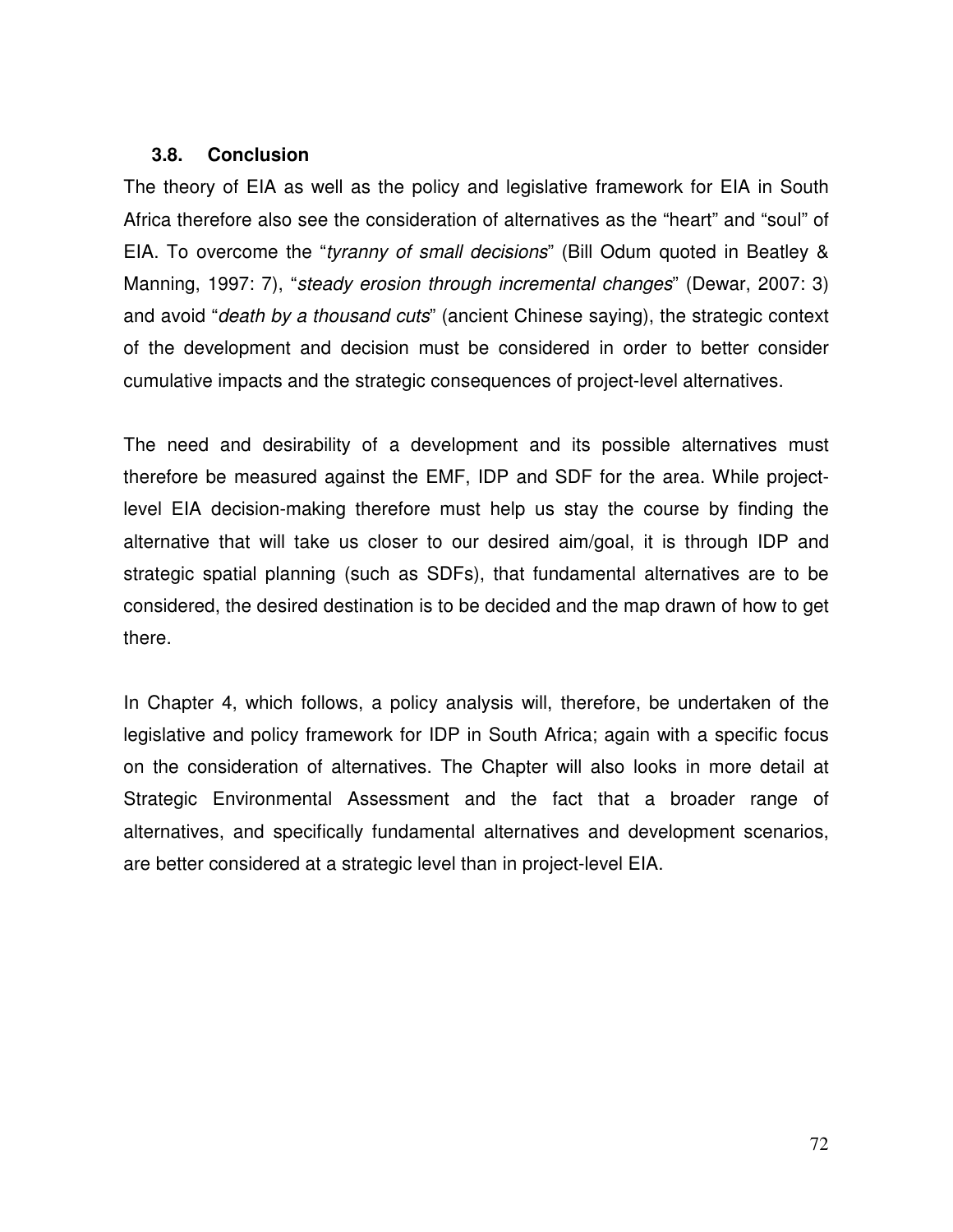# **CHAPTER 4. INTEGRATED DEVELOPMENT PLANNING IN SOUTH AFRICA**

### **4.1. Introduction**

This Chapter consists of a policy analysis of the legislative and policy framework for IDP in South Africa; again with a specific focus on the consideration of alternatives. The analysis first highlights the different interpretations of the meanings and objectives of "development", "planning" and "development planning" and then turns to the specific objectives of IDP in South Africa.

Strategic Environmental Assessment will also be looked at in more detail and the fact that a broader range of alternatives, and specifically fundamental alternatives and development scenarios, are better considered at a strategic level than in project-level EIA will also be highlighted. The different stages of the IDP process is also considered and attention drawn to the important role that the consideration of alternatives (should) play during the different stages.

It is argued that IDP should not be about the production of a static "business-asusual" plan, but rather about the exploration of alternatives and the formulation and implementation of a programme of action to achieve reconstruction, redistribution, reconciliation, and sustainable development in South Africa.

# **4.2. What is meant by "development", "planning" and "development planning"?**

"*The capacity to imagine a better world, one more just or harmonious or liberating, and the capacity to continually re-envision problems and solutions are qualities that make us human and give us a fighting chance at improving our lot. For all the trouble caused by vague goals, imprecise problem definitions, and unruly policy instruments, we would be fools to trade them in for a calculator*." (Stone, 2002: xiii)

"*(…) planning is about delivering change for the better through pro-active, action-oriented processes that aim to harness the skills and resources of the range of stakeholders (public and private) to deliver the preconceived vision*." (Carmona & Sieh, 2004: 36)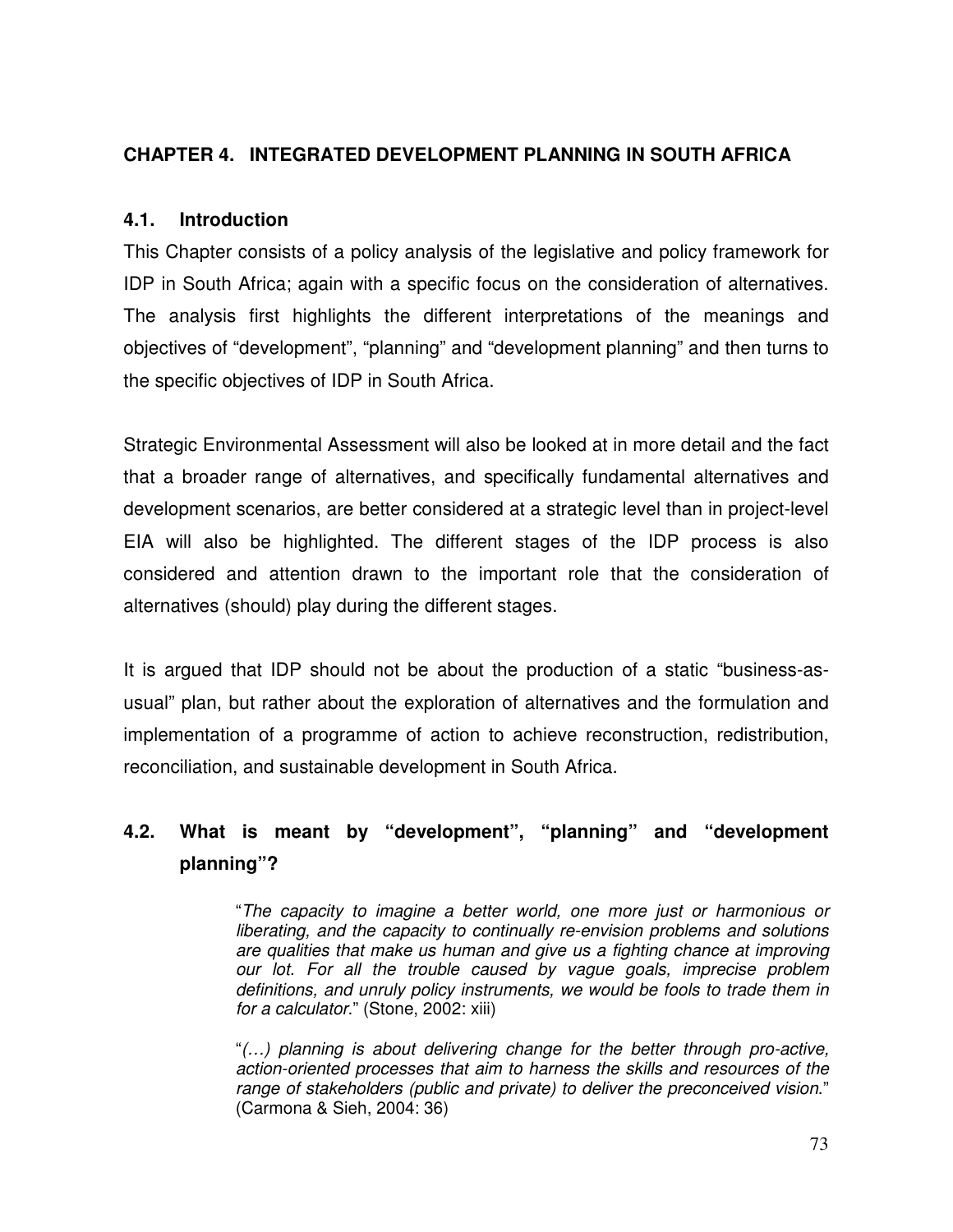While Campbell and Fainstein (1996: 6) defines "planning" as "*intervention with an intention to alter the existing course of events*", Carmona and Sieh (2004: 35-36) argue that "planning" is an attempt to manage processes of change through deliberate and positive actions, with planning having to be holistic and integrative, with the planner having to synthesise and recognise the core issues within multifaceted complex problems and find focussed, effective and creative problem-solving solutions. Planning is therefore about the allocation of limited resources and determining the quality of the relationships between people and space, in an effort to build sustainable communities.

Planning therefore call for foresight in order to construct and qualitatively explore a range of alternative paths of future development, with foresight defined as "*not a process of forecasting the future but rather an attempt to explore the space for* [alternative] *human actions and interventions to shape the future*" (Renn 2002, quoted in Voß, Truffer & Konrad, 2006: 166). The alternative future scenarios constructed through foresight allows for self-reflection, with the diversity of alternative future scenarios sensitising planners, decision-makers and communities about the alternative courses of action that could be considered, in the process preventing premature "lock-in" to specific "tried-and-tested" (and often unsustainable) development trajectories (Voß, Truffer & Konrad, 2006: 166).

Claassen (2002: 4) defines "development" as "*a change from a worse state to a better state*", "planning" as "*the process of determining a course of action to achieve a desired aim*", and therefore defines "development planning" as "*the processes to determine courses of action aimed at changing from a worse state to a better state*". He therefore concludes, and I agree with his view, that development planning should not be about the production of a static plan, but rather about the production and implementation of a programme of action to achieve sustainable development.

Craythorne's (2006: 306) view of "planning" shares similarities with Claassen's (2002: 4), when he argues that the compiling of a static plan should not be the end result,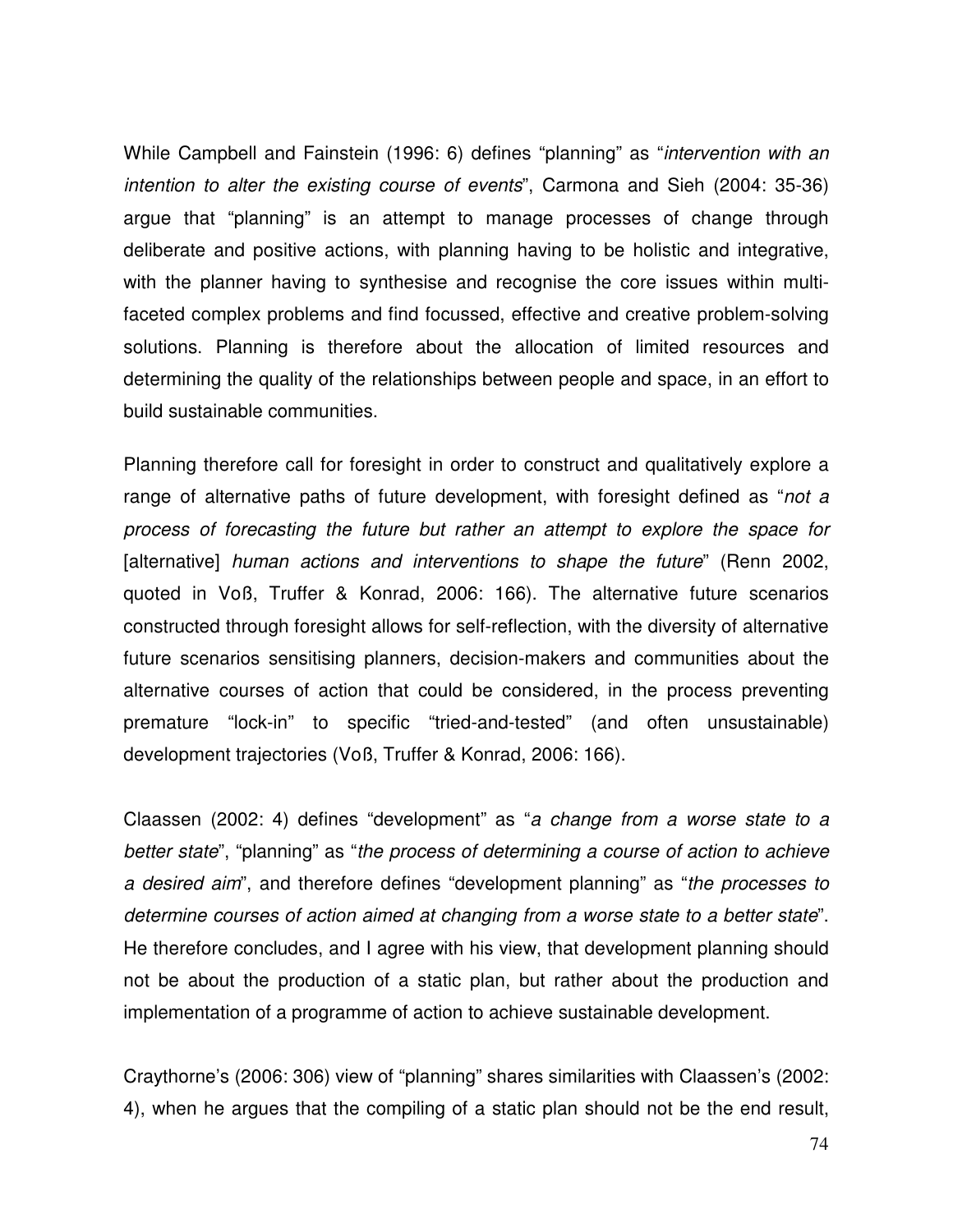but rather only a step towards the achievement of specific goals and objectives, with planning seen as a circular, as opposed to a linear process. Craythorne (2006: 139) further also considers the meaning of "development" and argues that while the Oxford Compact English Dictionary defines "development" as both a process and a stage of growth, it is important to also specifically consider for whom the development is intended, the location of the development being considered, and the subject community.

Considering the Constitutional obligation to promote "sustainable development" Judge Ngcobo in his ruling in the Constitutional Court case of **Fuel Retailers Association of Southern Africa v. Director-General Environmental Management, Department of Agriculture, Conservation and Environment, Mpumalanga Province & others (Case CCT 67/06) (2007)** refers the *Declaration on the Rights to Development* adopted by the United Nations' General Assembly Resolution 41/128 of 4 December 1986, which defines "development" as "*a comprehensive economic, social, cultural and political process, which aims at the constant improvement of the well-being of the entire population*" [emphasis added].

Lélé (1991: 141) defines "development" as "*a process of directed change*" and highlights that both the objectives of the process and the means of achieving the objectives must be considered. Planning is therefore a process of imagining alternative futures, determining a long-term vision of the desired future, setting goals and objectives, exploring alternatives, determining strategies and programmes to move towards the achievement of the vision, goals and objectives, and monitoring and evaluation in order to make adjustments over time (van Niekerk, van der Waldt & Jonker, 2001: 92-92; Stone, 2002; Carmona & Sieh, 2004: 35-36; Craythorne, 2006: 139 & 306).

To broadly define "development" and "planning" is therefore not good enough. Rather the specific South African context must be considered when the vision, goals, objectives, strategies and programmes for IDP are to be determined. In this regard, the following definition of "development" from the *White Paper on Environmental*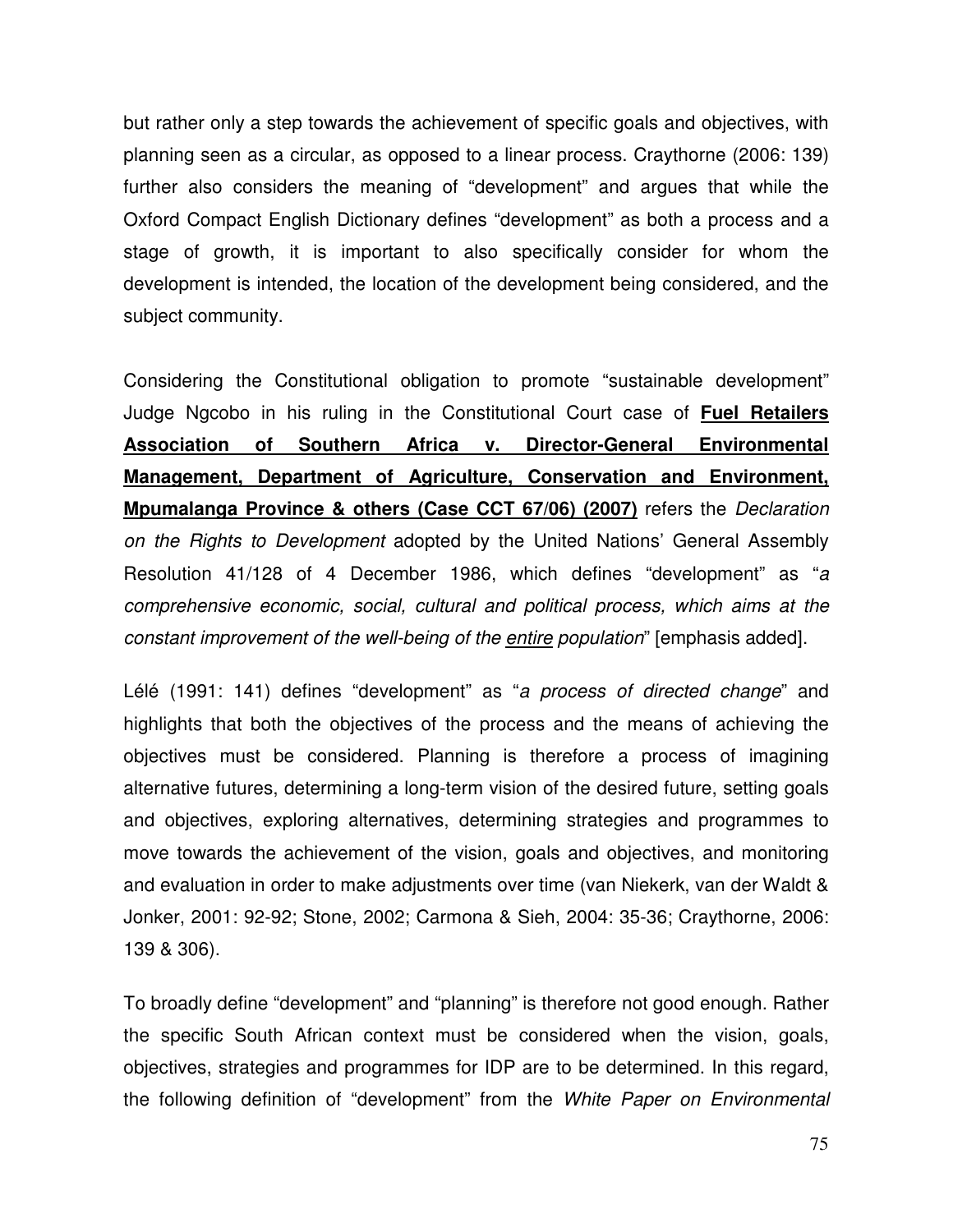*Management Policy* (DEAT, 1997) needs attention: "[A] *process for improving human well-being through a reallocation of resources that involves some modification of the environment. It addresses basic needs, equity and the redistribution of wealth. Its focus is on the quality of life rather than the quantity of economic activity."*

### **4.3. Integrated Development Planning – A new approach to planning**

Despite the miracle of political transformation in South Africa, with the first democratic elections held in 1994 and the subsequent establishment of a constitutional democracy, the majority of South Africans' quality of life remains poor; with joblessness, poverty, and unhealthy living conditions being a daily reality for many people (Coetzee, 2002: 1). The purpose of an IDP should therefore be to define and operationalise the "*objectives of non-racial democracy enshrined in the Constitution and the goal of entrenching equal opportunities for all*" (Parnell & Pieterse, 1998: 12) and therefore addressing the legacy of Apartheid, at the Local Government level.

With the growing realisation that sustainable development requires the holistic and integrated consideration of the biophysical, economic and social aspects of development (UNCED, 1992; CSD, 1995), integrated planning methodologies were increasing seen as a way of achieving sustainable development. In South Africa, Municipalities are seen as key agents in the development and transformation process in South Africa, with the Constitution giving Local Government a high level of legislative and executive autonomy, at least in theory (DPLG, 2002).

According to various authors, local level planning before IDP was mostly characterized by (Coetzee, 2002: 8; Oranje, Harrison, van Huyssteen & Meyer, 2000: 12):

- mainly serving the (perceived) needs of the privileged (white) members of society;
- primarily concerned with control of land use in order to ensure the desired spatial pattern of development;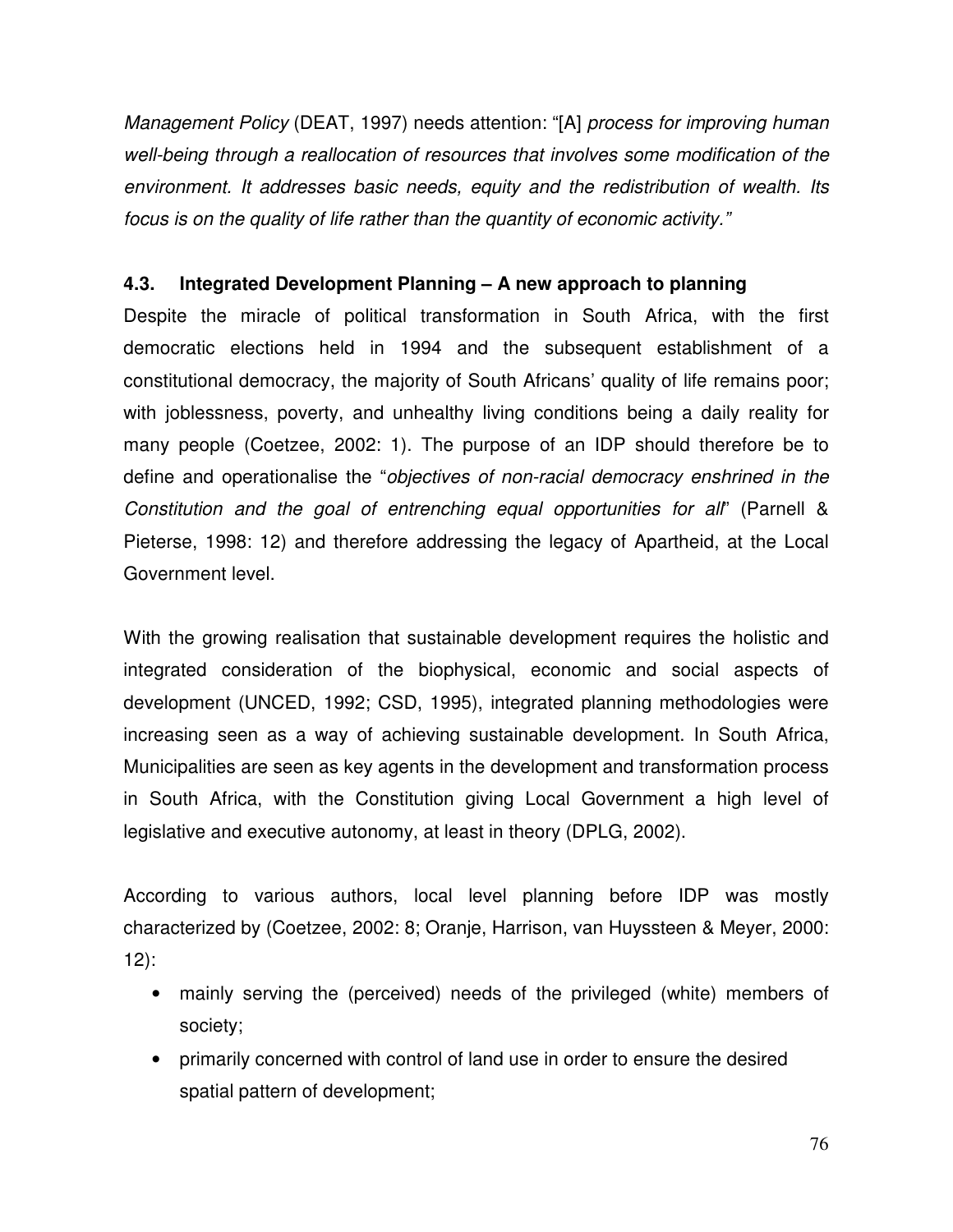- a top-down process with little opportunity for broad stakeholder and public participation ;
- a highly technical process undertaken by specialists;
- fragmented sector based planning with limited integration;
- a focus on infrastructural delivery programmes by the government with hardly any focus trying to facilitate private sector investment in development;
- a weak focus on implementation; and
- little regard for environmental, social and economic concerns.

From the above, it is clear that before the introduction of IDP, planning was strongly influenced by *Rational Comprehensive Planning* theory (Sandercock, 1998: 87-89). In the 1990s the transition to a democratic government together with the international call for (more) sustainable and a holistic approach to development following the first World Summit on Sustainable Development, resulted in extreme criticism against the planning undertaken during the Apartheid era, and the search for alternative ways of planning (Oranje *et al*, 2000: 12-13).

Shortly after the first democratic elections in South Africa in 1994, IDP therefore emerged as South Africa's new approach to planning, with IDP defined in 1995 as:

> *"a participatory planning process aimed at integrating sectoral strategies, in order to support the optimal allocation of scarce resources between sectors and geographic areas and across the population in a manner that promotes sustainable growth, equity and the empowerment of the poor and the marginalised"* (FEPD quoted in Coetzee, 2002: 8).

From this early definition of IDP and with the philosophy and strategy of IDP seen as the "*most ambitious process of positive social engineering in the history of South Africa*" (Davids, Theron & Maphunge, 2005: 133), it is clear that the original concept of IDP was strongly influenced by the *Political-economic Mobilization* approach to planning and more specifically *Advocacy Planning* (Sandercock, 1998: 89-94; Lawrence, 2000: 614-615). The *Political-economic Mobilization*, as with IDP, adopts a bottom-up approach and calls for direct and active political action by communities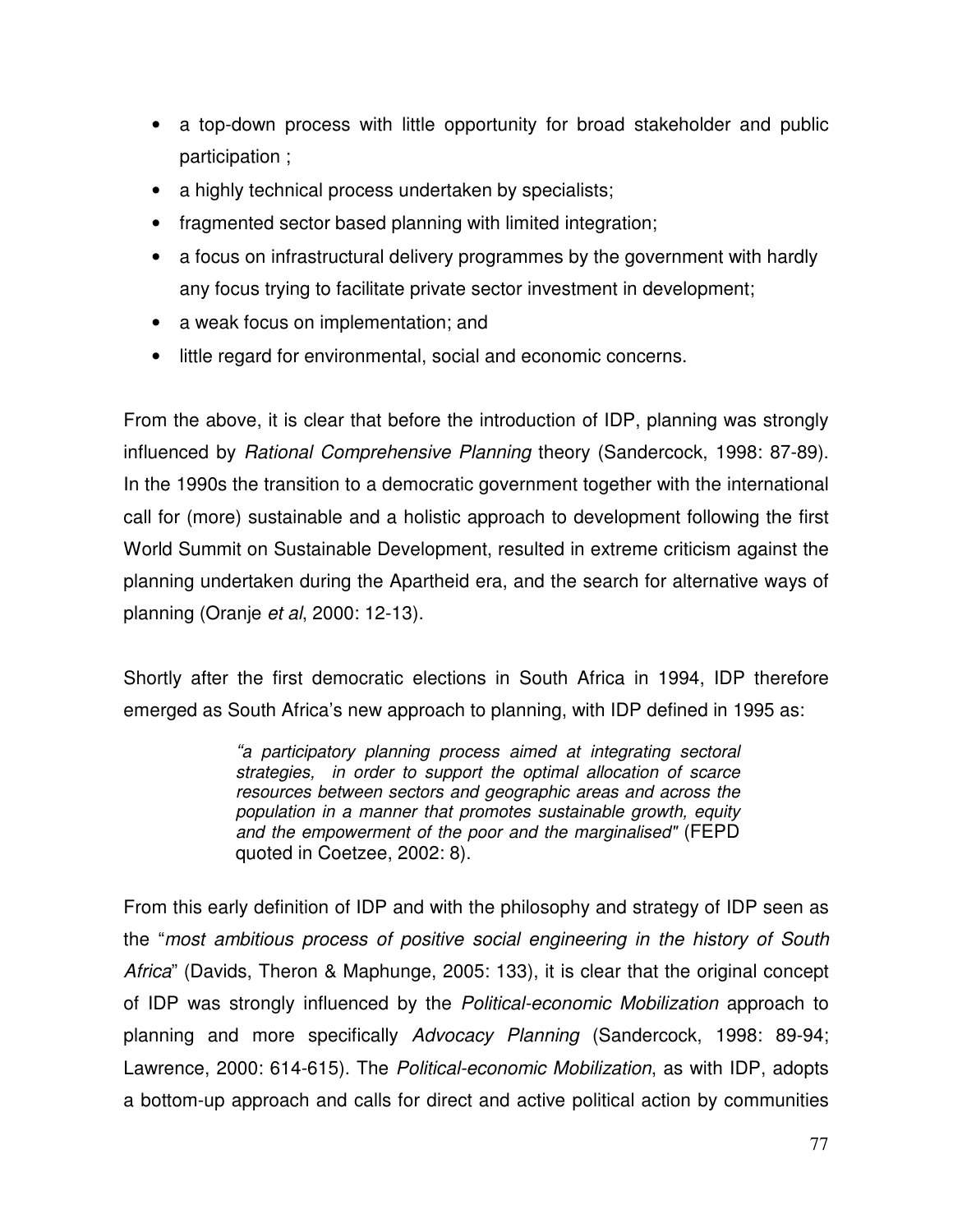in response to a critique of the past, with a particular focus on the need for structural change, community empowerment, and social, environmental and economic justice. *Advocacy Planning,* as a form of *Political-economic Mobilization,* and IDP both has a particular focus on the poor and the historical disenfranchised, and consequently on the need for socio-economic reform.

Through the process of IDP, Municipalities as the "hands and feet" of the reconstruction and development programme, had to integrate and align the efforts of government and its social partners to address the challenge of reconstruction, redistribution, reconciliation and sustainable growth, in order to address the legacy of Apartheid, and fundamentally transform the South African society (Cameron, 1999; The Presidency, 2005).

It is also significant to note that from the start it was made clear that the "developmental" path for which IDP had to plan for, had to be a "sustainable development" path, with the 1998 IDP Manual adopting the following definition of "sustainable development":

> *"Sustainable development is development that delivers basic social and economic services to all, without threatening the viability of the ecological and community systems upon which these services depend."*

It is also significant to note that the Planning Profession Act (Act No. 36 of 2002) (Republic of South Africa, 2002) defined "planner" as "*a person who exercises skills and competencies in initiating and managing change in the built and natural environment in order to further human development and environmental sustainability*" and established planning profession principles which included principles that state that planning must "*further human development and environmental sustainability*", must "*pursue and serve the interests of the public to benefit the present and future generations*", that the planner must be independent and act in an objective manner, and that the planning profession must "*promote environmentally responsible planning which will ensure sustainable development*".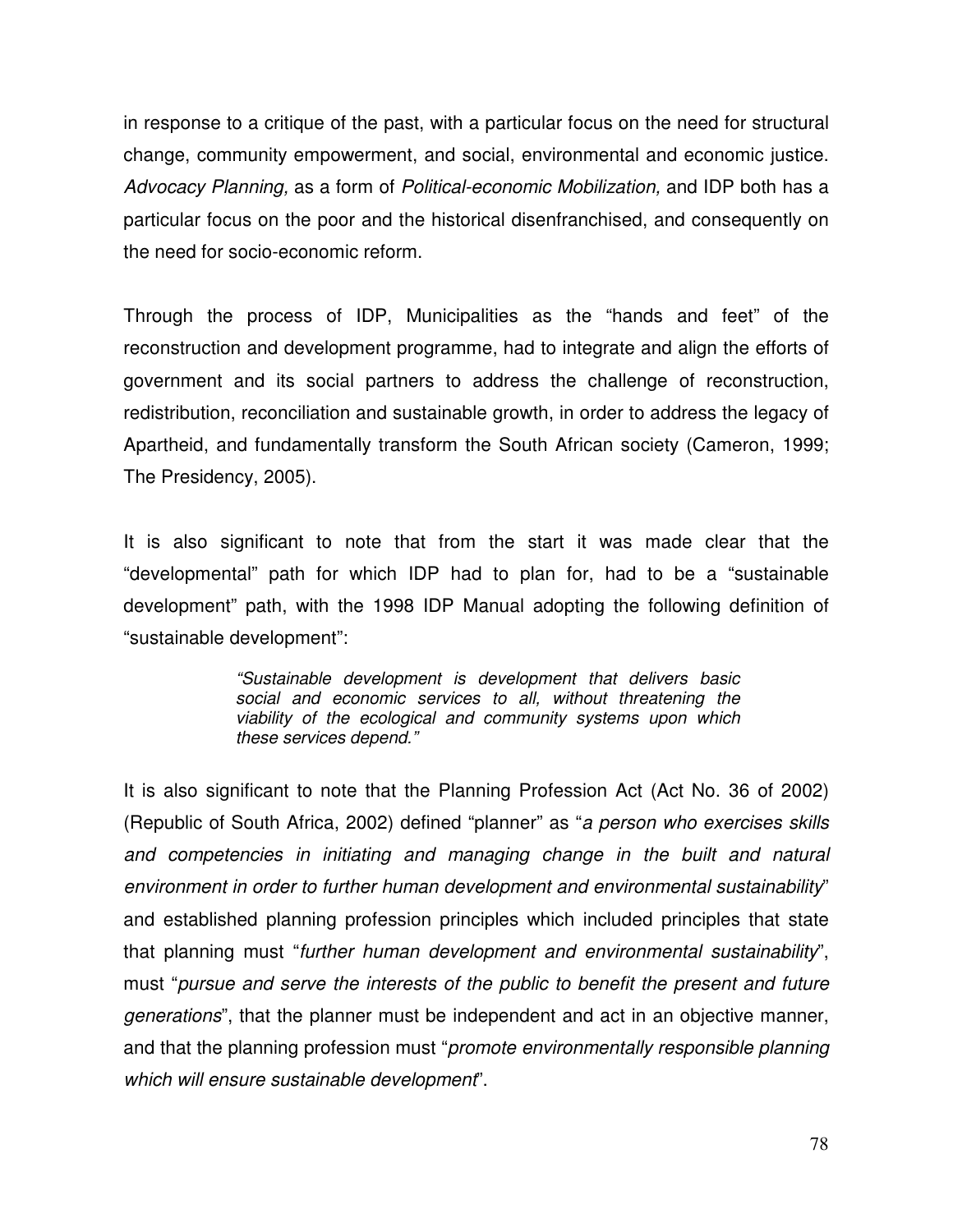According to the IDP Guide Pack (DPLG, 2001) one of the first steps in the IDP process is the formulation of a common vision for the municipality by all the residents and stakeholders. This vision must indicate the ideal situation the municipality would like to achieve; the vision being the desired future against which to evaluate and measure alternative courses of action. In this regard IDP can also be described as adopting a *Socio-ecological Idealism* approach, in that it utilises a holistic integrated socio-ecological vision of the municipality's desired future against which to explore alternative paths to take towards the desired future, while promoting a sense of community, collective action, and the public interest (Lawrence, 2000: 612-614).

One of the major criticisms against the *Rational Comprehensive* form of planning undertaken in South Africa before IDP, is that it did not integrate social, ecological and economic factors into planning, and failed to adequately consider the substantive objectives and context for planning. In response to this shortcoming, a "*Socioecological Idealism*" approach to planning promotes the reintegration of social and ecological factors into the planning process. The persuasive power of ideas is used to transform individuals, organisations and society, with holistic visions of a desired future against which to evaluate and measure the alternative courses of action (Lawrence, 2000: 612-614).

One of the other main reasons for the adoption of a *Socio-ecological Idealism* approach to planning was the need to address the communication gap between government and their planners on the one hand, and the communities on the other hand. Adopting a *Social-ecological Idealism* approach (Lawrence, 2000: 612-614) to IDP, planning is seen as a learning process where the different role players (government, planners and communities) all learn from each other through a process of dialogue.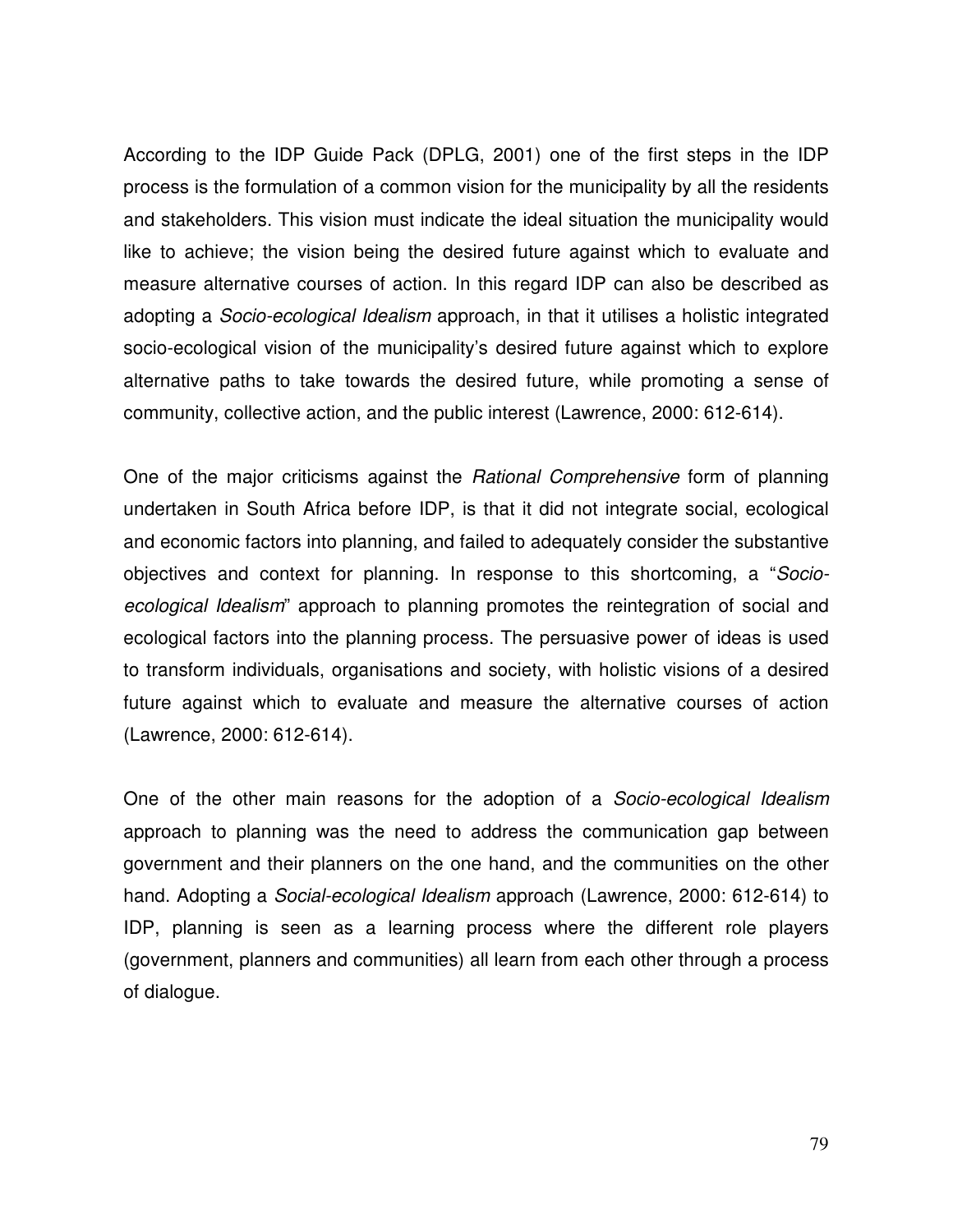According to Oranje *et al* (2000: 14-17) and the Decentralized Development Planning Task Team ("DDPTT") (2001) the approach taken by IDP methodology should be consultative and participatory, strategic, integrated, and implementation-oriented:

# **4.3.1 Consultative and Participatory Planning**

The processes of empowerment, improved integration and democratisation of planning (deep and deliberate democracy) are fundamental themes in the new approach to planning adopted post-Apartheid (Van Huyssteen, 2000: 4-5 & 10). With the foundations of a democracy based on the ability of democratically elected officebearers to deliberate and consult with the electorate on the issues that affect their daily lives, deliberation and consultation is vital to ensure that the true needs, wants, and desires or the people are identified and correctly prioritised (van Niekerk, van der Waldt & Jonker, 2001: 65-66 & 119).

The approach to IDP was therefore strongly influenced by the Reconstruction and Development Programme of South Africa and specifically its participatory and consultative approach of working with local communities to try and find sustainable solutions to addressing their needs and improving their quality of life (Visser, n.d.: 11- 13; Davids, Theron & Maphunge, 2005), with IDP having to follow participative and collaborative processes of "making connections" (Muller, 2006: 1027, 1032-1033 & 1046).

In theory, a consultative and participatory approach to planning is therefore followed based on the principle of "*inclusive and representative consultation and/or participation*" (DDPTT, 2001). During the planning process all the residents and stakeholders within a municipal area, together with representatives of the National and Provincial sphere of government should be consulted with. Due to the large number of people to be consulted with in certain municipal areas, the IDP Guide Pack (DPLG, 2001) proposes a participatory approach based on institutionalised participation where residents and stakeholders elect representatives to serve on a Representative Forum. Through this structured participation as well as specific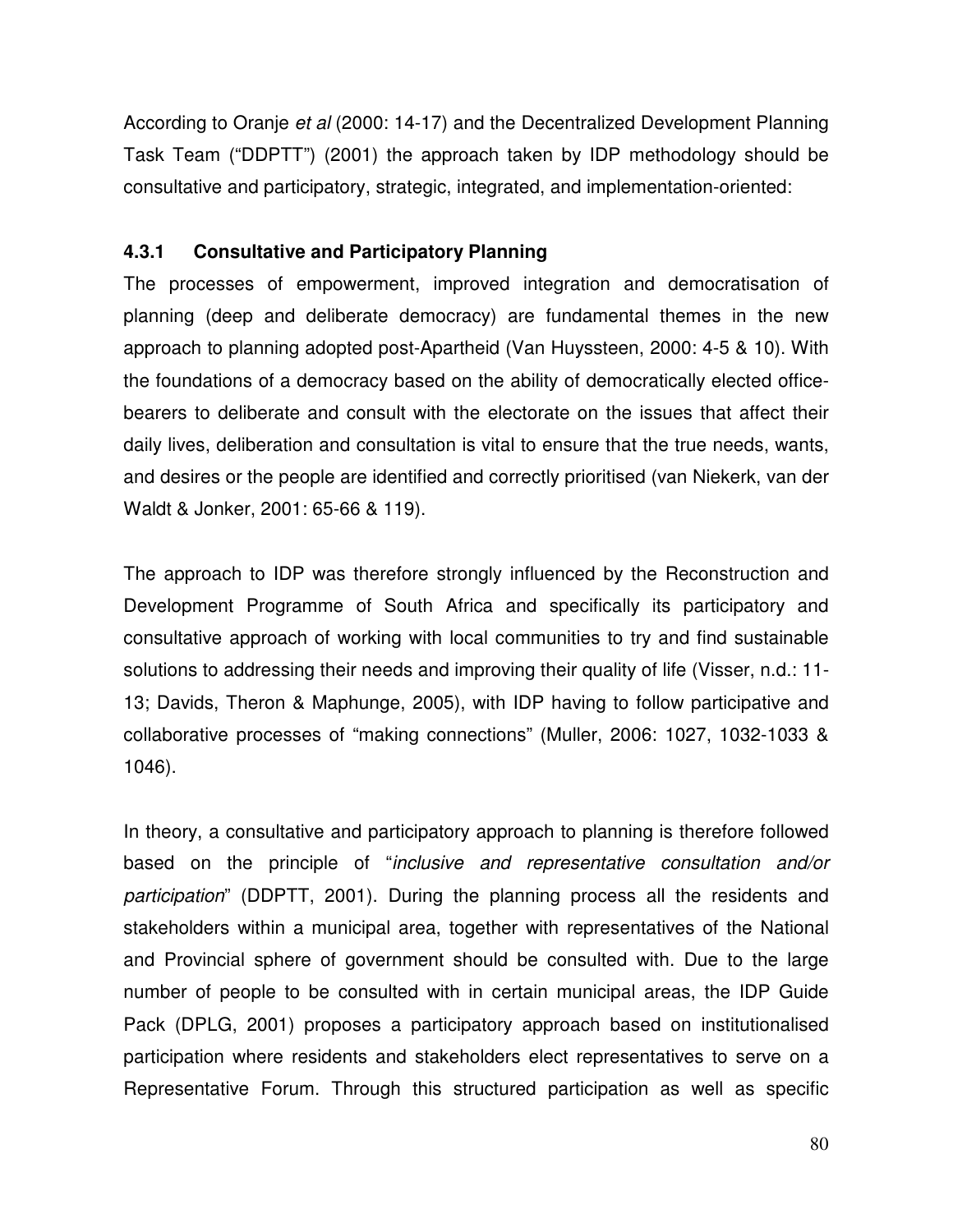opportunities for participation created during the planning process, public consultation happens during all the phases of the IDP process.

With its focus on collaborative visioning, communication and consensus building, with the public interest to be "jointly discovered and willed" (Lawrence, 2000: 617), it is therefore clear that the theory of the IDP methodology has also been influenced by the *Communications and Collaboration* approach to planning (Lawrence, 2000: 616- 617). As such, IDP also share the risk associated with *Communicative and Collaborative Planning* in that too much focus on process and consensus building could result in too little substance and inadequate outcomes. Considering the South African context of a young democracy and the associated urgent need for socioeconomic reform, the following "warning" from Lawrence (2000: 617) needs specific attention:

> "*The consensus of process participants is not always conducive to the achievement of social, economic, and ecological objectives or even minimum standards. Sometimes difficult decisions must be made - decisions that will not be supported by all stakeholders. The CC theory does not appear well adapted to overcoming resistance to change, to rectifying structural inequities, to addressing highly complex issues (the lowest common denominator may not be an appropriate response), or to considering large scale and long-term choices where not all affected parties (e.g., future generations) may be available*."

# **4.3.2 Strategic Planning**

With strategic planning methodology increasingly being used by the public sector to evaluate internal and external factors affecting their future, to determine the best use of limited resources, and to identify specific strategies for dealing with change (Rouse, Chandler & Arason, 1999: 3), IDP also adopt a strategic planning approach (DPLG, 2001). As a management tool, municipalities are supposed to use a strategic planning approach to obtain a broad view of its needs in order to develop a holistic and integrated plan for addressing these needs (Davids, Theron & Maphunge, 2005).

The strategic planning approach to be followed, consists of (Oranje *et al*, 2000: 14- 16; DPLG, 2001; DDPTT, 2001):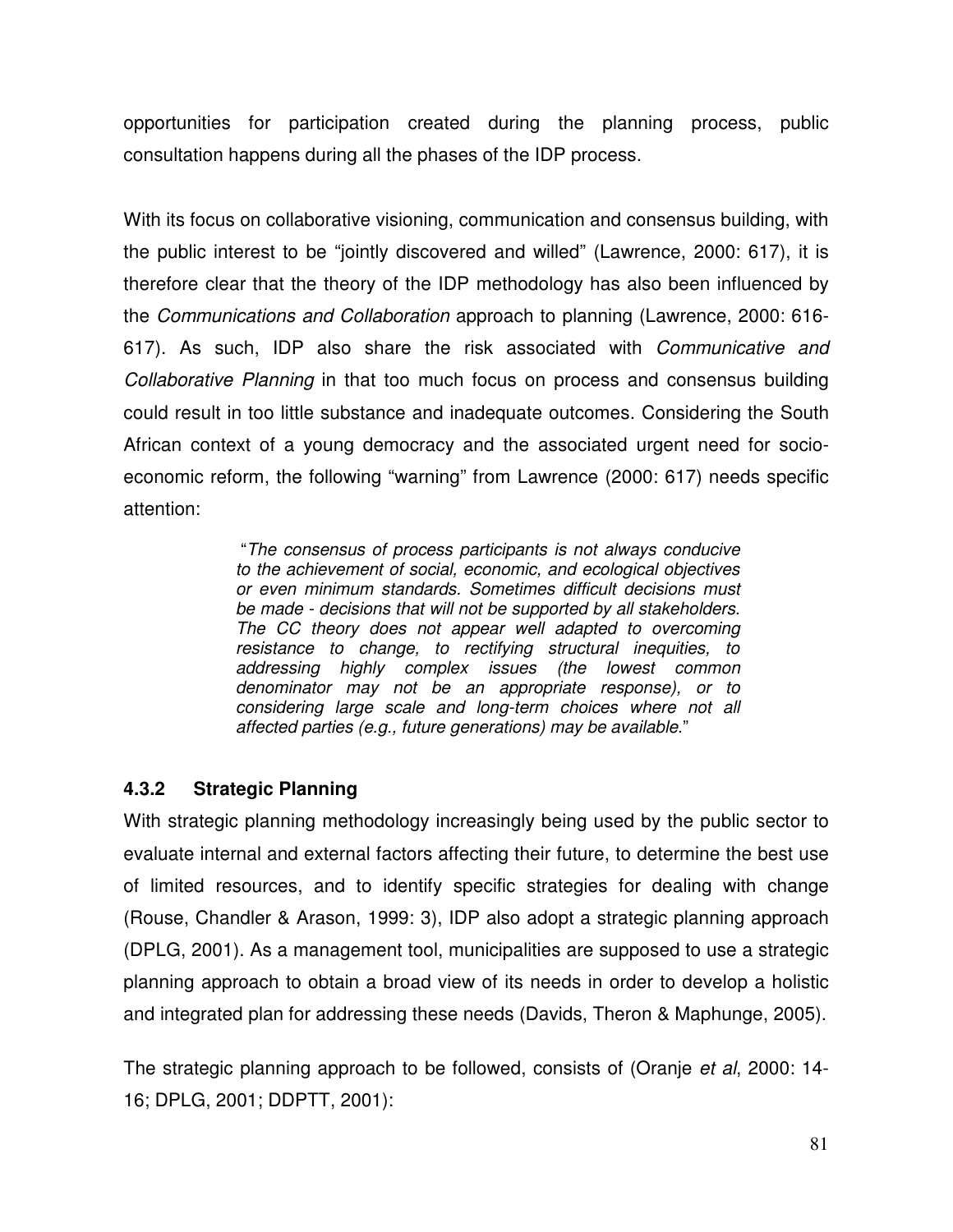- Prioritisation rather than trying to address all the issues identified in a comprehensive manner, the most important and urgent issues, that will have maximum impact, are identified and focussed on.
- Focussed analysis rather than collecting comprehensive information, analysis is focussed on the most crucial information.
- Relief and release rather than simply addressing symptoms (relief), root causes are also addressed (release), with an action-oriented and outcomesfocussed planning approach adopted.
- Constraints, resources and opportunities the status quo is analysed taking into account the constraints, existing resources and opportunities.
- Alternative strategic options rather than replicating preconceived options based on historic approaches adopted, new and innovative options are identified and analysed.
- Performance management a system is put in place to monitor outcomes against the targets and indicators set.

# **4.3.3 Integrated Planning**

NEMA and Agenda 21 (UNCED, 1992) both define sustainable development as "*development that requires the integration of social, economic and environmental factors into planning, implementation and decision-making so as to ensure that development serves present and future generations*". With regards to the need for an integrated approach to planning and the coordination of sectoral planning Agenda 21 (UNCED, 1992, section 10.1) specifically state:

> "*If, in the future, human requirements are to be met in a sustainable manner, it is now essential to resolve these conflicts and move towards more effective and efficient use of land and its natural resources. Integrated physical and land-use planning and management is an eminently practical way to achieve this. By examining all uses of land in an integrated manner, it makes it possible to minimize conflicts, to make the most efficient trade-offs and to link social and economic development with environmental protection and enhancement, thus helping to achieve the objectives of sustainable development*."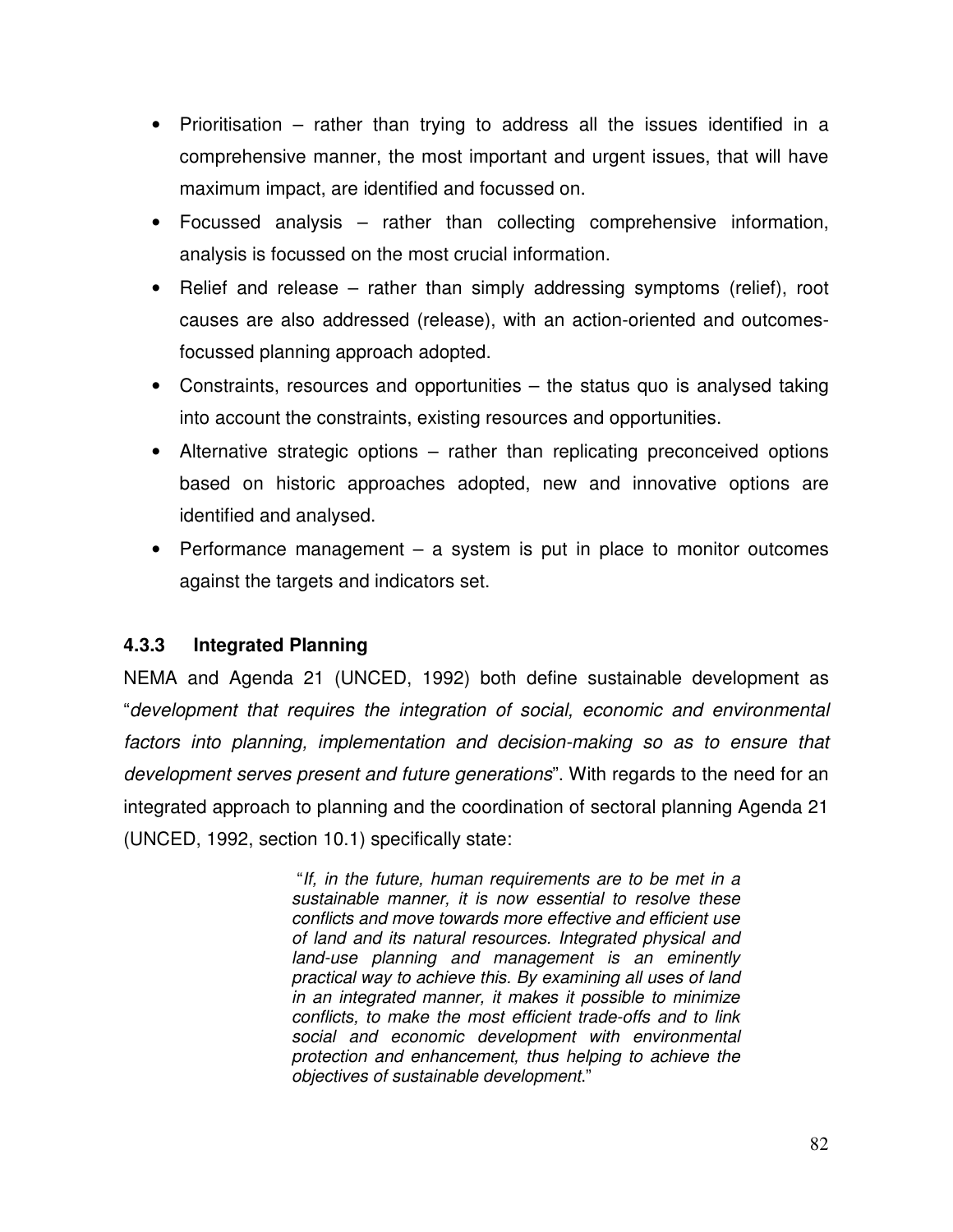Addressing the need for an integrated approach to the planning and management of land resources, a report of the Commission on Sustainable Development (CSD, 1995: 11) states that:

> "*The necessary holistic integrated approach to the optimization of sustainable land use can be briefly defined as an operational programme covering a defined area of land and its population which methodically identifies human and environmental needs, identifies the potential and options for change and improvement, lists and evaluates all relevant physical, social, economic and policy factors, and develops, in consultation with all stakeholders, the series of actions necessary to permit and facilitate agreed changes*."

In light of the above it is therefore encouraging that IDP adopts an integrated approach to planning, calling for holistic inter-sectoral engagement, alignment and integration on cross-cutting issues (DDPTT, 2001). Within the local sphere of government the IDP process requires local and district-level planning to inform each and be aligned. The process however also specifically requires the national and provincial spheres of government to engage with the municipalities on matters of mutual interest and align their intervention strategies and actions (DPLG, 2001).

# **4.3.4 Implementation Oriented Planning**

Too often the production of a plan tend to be considered as the end result, instead of realising that the production of the plan was just one of the steps necessary to achieve specific goals and objectives for an area (Craythorne, 2006: 306). In order for Municipalities to deliver on their developmental and service delivery mandates, IDP adopts an implementation oriented approach to planning, specifically providing for projects to be developed that are specific with regards to their qualitative and quantitative targets, time of implementation, location (linked to the SDF), budgetary needs and funding sources, and assignment of implementation tasks (DDPTT, 2001). An implementation oriented approach to planning also means that those agencies that will be responsible for implementation must actively participate during the planning process, in order to ensure that strategies, plans and programmes are realistic and will be timeously implemented (DPLG, 2001).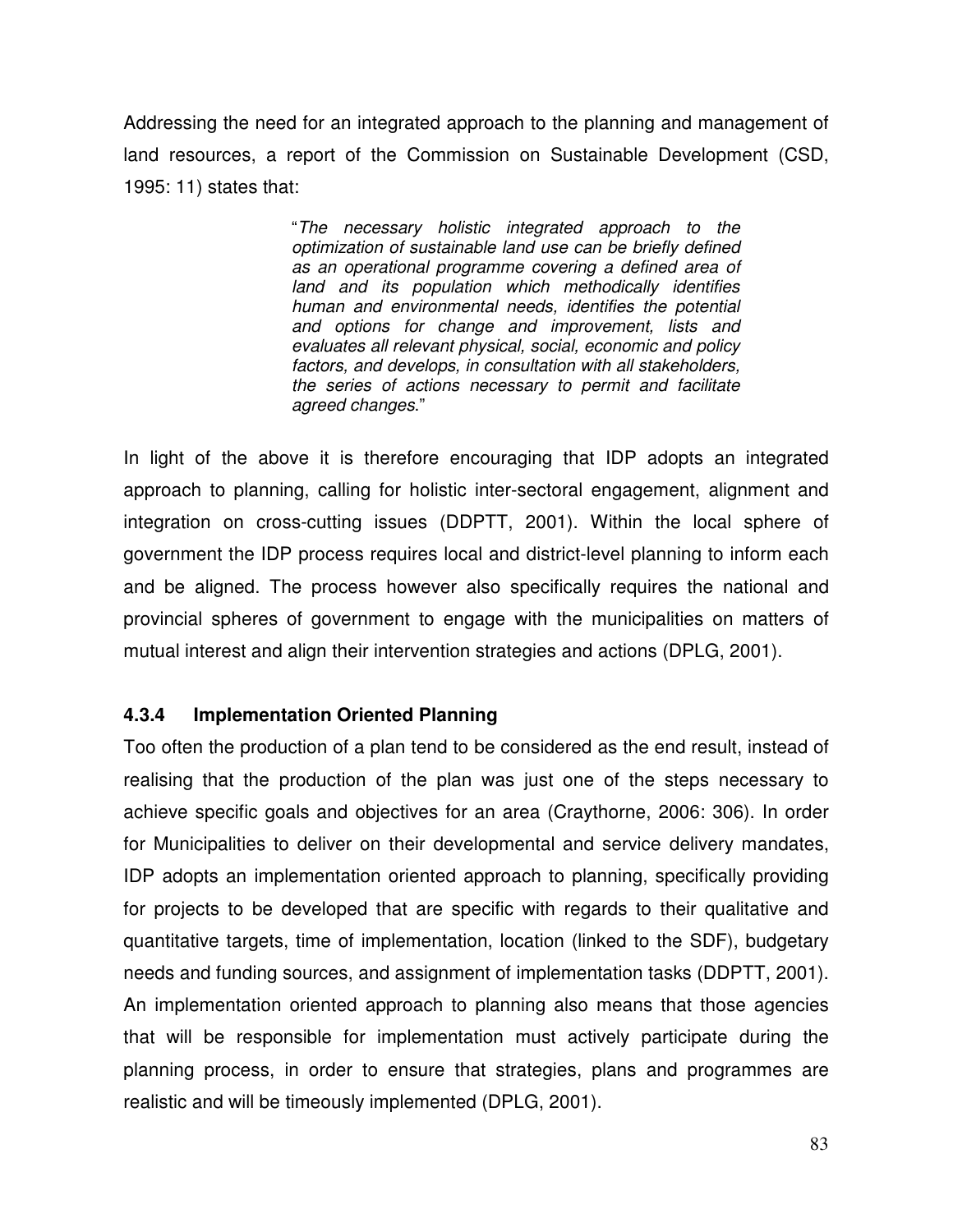In theory, the integration and alignment of the initiatives and programmes of the Municipality with the other social partners, and even the private sector, should result in all the different implementation instruments and mechanism being mobilised in a concerted effort to achieve the developmental targets for the area. In this regard the administration of the different regulatory instruments by all the organs of state should be guided by the applicable Municipal IDP (Claassen, 2002: 34 & 72) for the area under consideration. Implementation Oriented Planning also call for a developmental and land use management approach, as opposed to land use control approach, to be adopted in order to incentivise, facilitate and promote the desired development for a specific area (MALA, 2001; Craythorne, 2006: 184-185).

#### **4.4. Local Government Transition Act Second Amendment Act**

In 1996 the Local Government Transition Act (Act No. 203 of 1993) was amended with the promulgation of the Local Government Transition Act Second Amendment Act (Act No. 97 of 1996), which for the first time formally introduced "Integrated Development Planning" (Craythorne, 2006: 145). The Act defined an "Integrated Development Plan" as "*a plan aimed at the integrated development and management of the area of jurisdiction of the municipality concerned in terms of its powers and duties, and which has been compiled having regard to the general principles contained in Chapter 1 of the Development Facilitation Act, 1995 (Act No. 67 of 1995), and, where applicable, having regard to the subject matter of a land development objective contemplated in Chapter 4 of that Act*" (Republic of South Africa, 1996a).

The Act, however, only provided a very broad indication of what was required in terms of the substantive purpose and content requirements of an IDP, with very little detail also provided about the IDP process to be followed. Oranje *et al* (2000: 3), however, are of the opinion that the lack of a clear indication and detail in terms of what was required, was not a mistake, but rather a conscious decision to not be overly prescriptive and, thereby, allow for flexibility and innovation.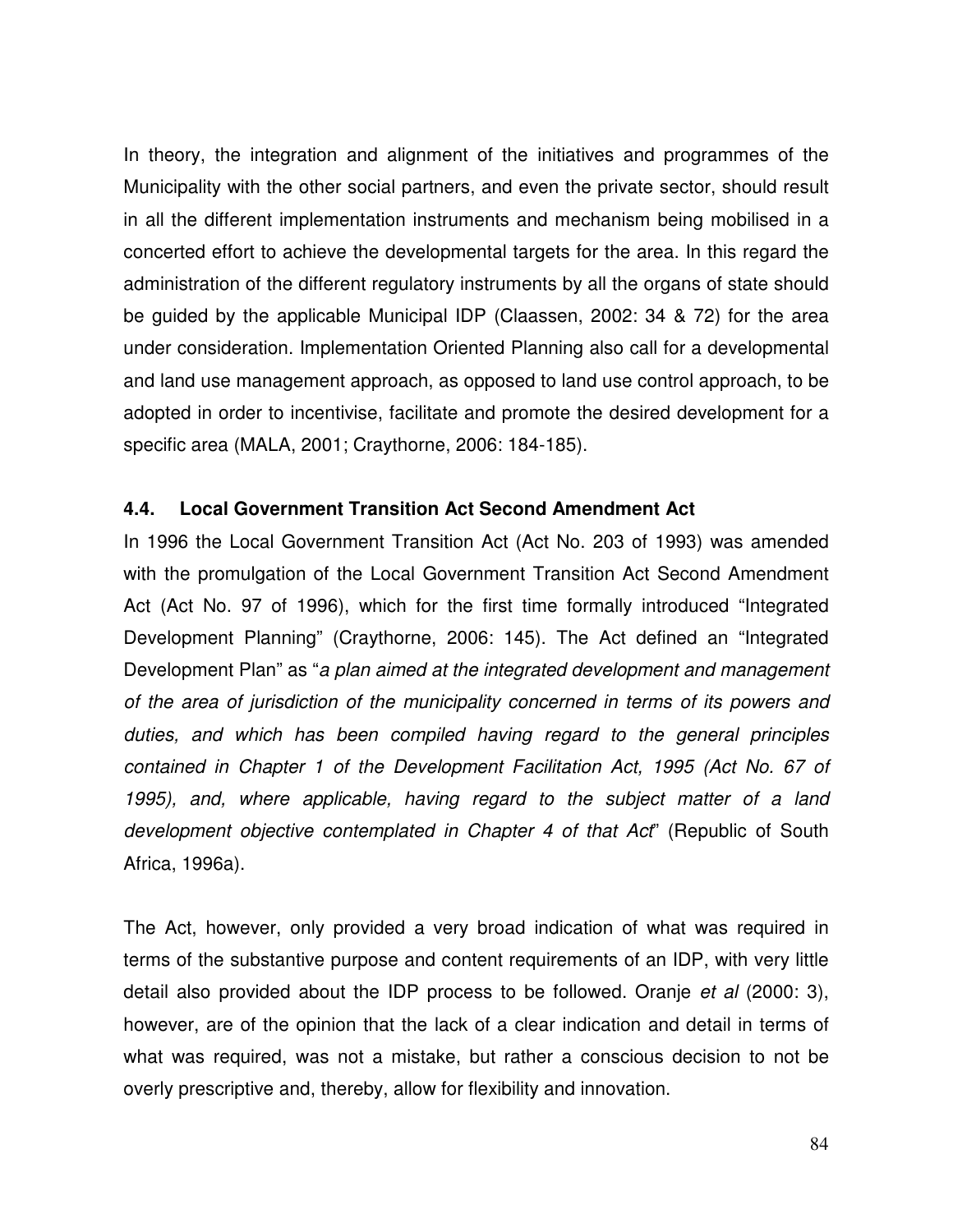#### **4.5. Municipal Systems Act**

It was, however, with the promulgation of the Local Government: Municipal Systems Act (Act No. 32 of 2000) ("MSA") on 20 November 2000 (GN No. R. 1187 in Government Gazette No. 21776 of 20 November 2000 refer) (Republic of South Africa, 2000) that the role of IDP was expanded and clarified, with IDP to be used as a framework to provide municipalities with an integrated, holistic, participatory and strategic plan to guide their work and their new developmental role (DEAT, 2002c). The Act made it clear that the intention was to "*build local government into an efficient, frontline development agency capable of integrating the activities of all spheres of government for the overall social and economic upliftment of communities in harmony with their local natural environment*".

Of significance is the fact that the MSA defined "development" as "*sustainable development and includes integrated social, economic, environmental, spatial, infrastructural, institutional, organisational and human resources upliftment of a community aimed at- (a) improving the quality of life of its members with specific reference to the poor and other disadvantaged sections of the community; and (b) ensuring that development serves present and future generations*". This definition largely mirrors the definition of sustainable development adopted in the Constitution and in NEMA, but more significantly, in terms of the MSA all development must therefore be sustainable development.

In terms of the MSA the council of a municipality has the duty to "*exercise the municipality's executive and legislative authority and use the resources of the municipality in the best interests of the local community*", with the municipal administrators to respond "*to the needs of the local community*". Significantly the municipality also has the duty to promote and undertake sustainable development in the municipality. Coupled with this duty are a further duty to "*promote a safe and healthy environment in the municipality*" and the duty to contribute to the progressive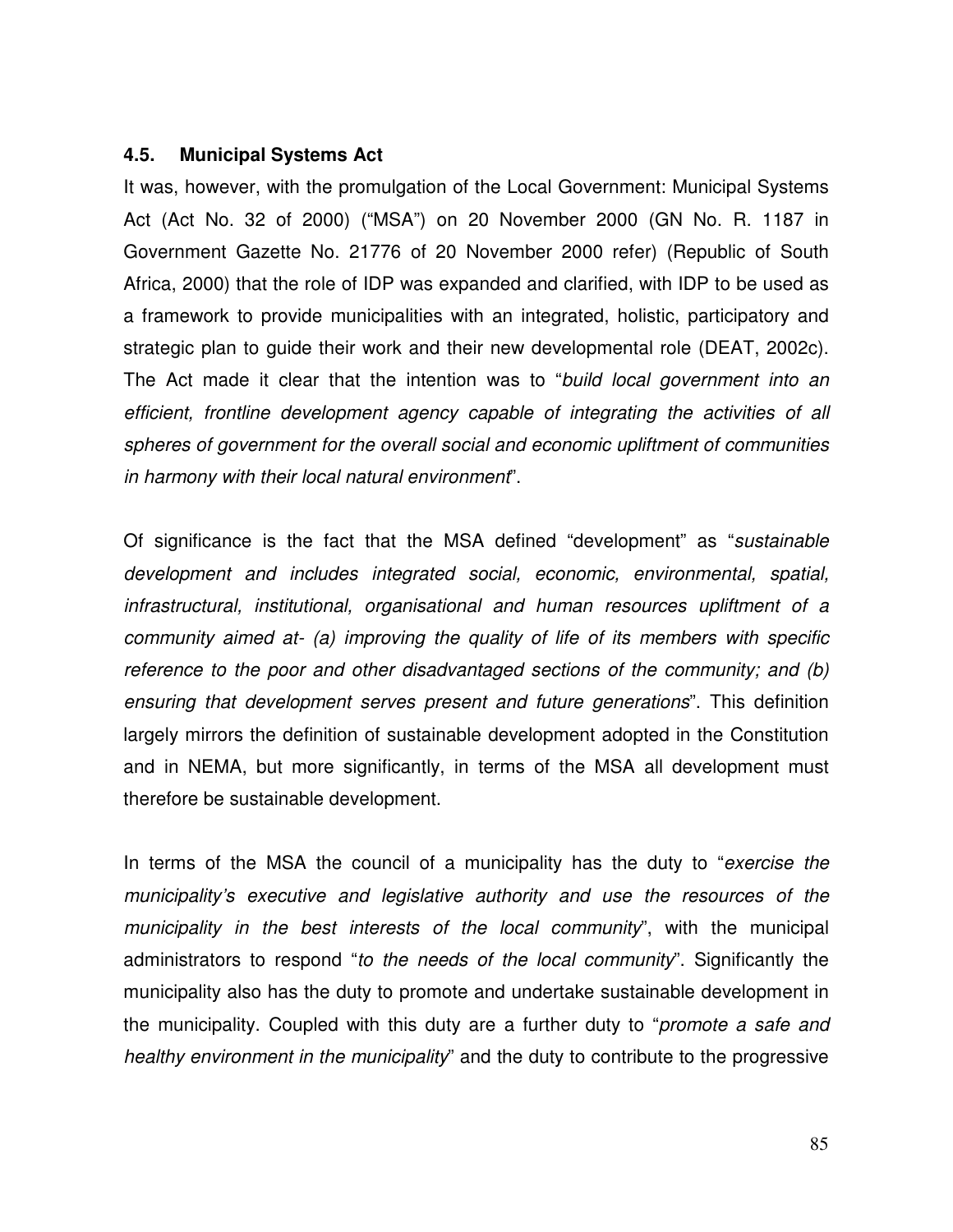realisation of the fundamental rights contained in the Constitution including the Environmental Right contained in section 24 of the Constitution.

In terms of the MSA the council of a municipality also has the duty to "*strive to ensure that municipal services are provided to the local community in a financially and environmentally sustainable manner*", with the MSA defining "environmentally sustainable" as "*in relation to the provision of a municipal service, means the provision of a municipal service in a manner aimed at ensuring that- (a) the risk of harm to the environment and to human health and safety is minimised to the extent reasonably possible under the circumstances; (b) the potential benefits to the environment and to human health and safety are maximised to the extent reasonably possible under the circumstances; and (c) legislation intended to protect the environment and human health and safety is complied with*". In this regard the need for demand management, sufficiency, conservation, sustainable alternative technologies and circular resource flow to be addressed by municipalities in terms of the provision of municipal services and the development of municipal infrastructure are crucial.

The MSA also makes it clear that "*a fundamental aspect of the new local government system is the active engagement of communities in the affairs of municipalities of which they are an integral part, and in particular in planning, service delivery and performance management*", with municipalities tasked with the duty to develop a "*culture of municipal governance that complements formal representative government with a system of participatory governance*" and to encourage the local community to "*participate in the preparation, implementation and review*" of the Municipal IDP.

The MSA also specifies that municipal planning must be "developmentally oriented" to ensure that municipalities achieve the objectives of local government, give effect to the developmental duties of municipalities and contribute to the progressive realisation of the fundamental rights contained in the Constitution. In the description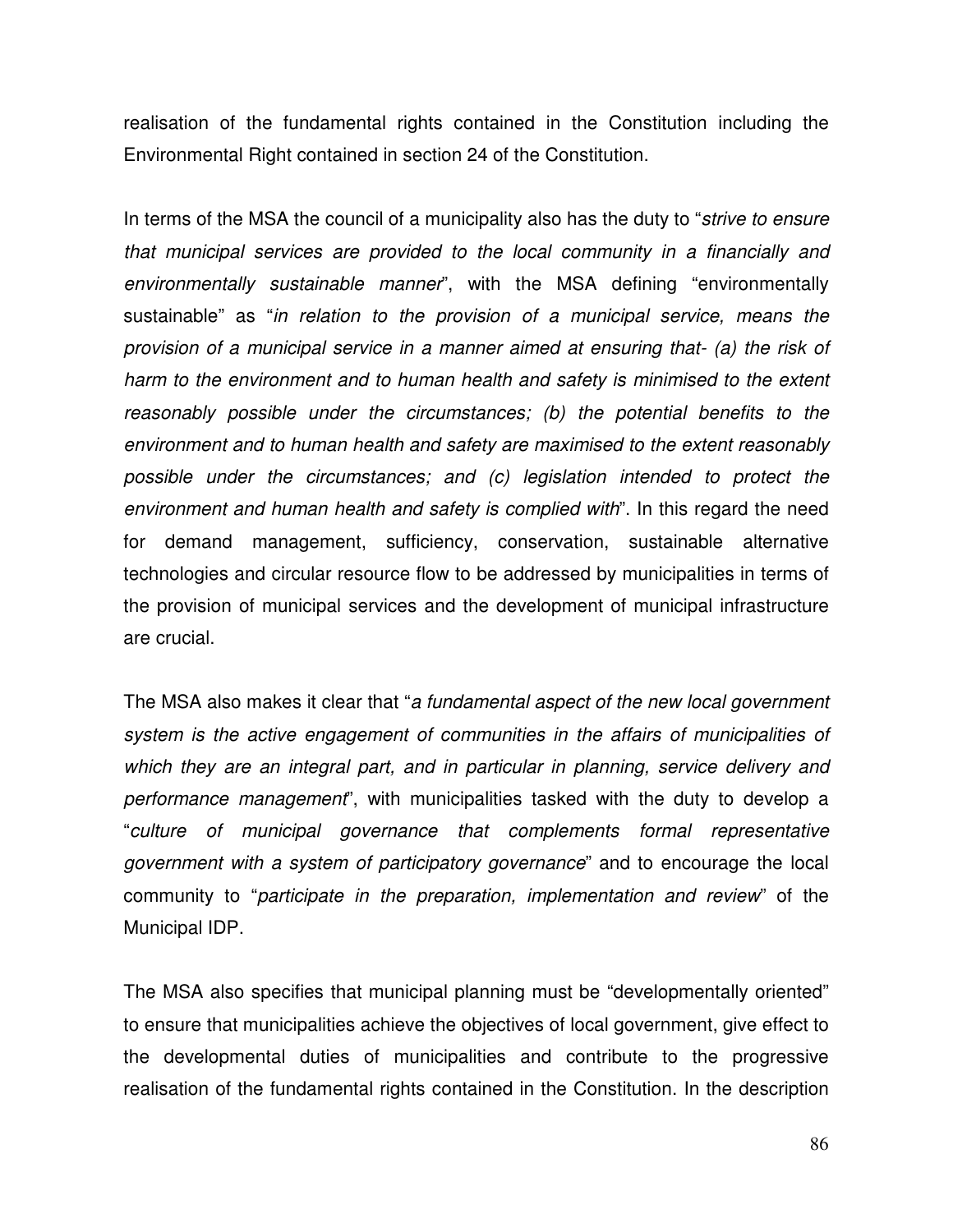of the objectives of "developmentally oriented" municipal planning the MSA also refers to the principles contained in the Development Facilitation Act (Act No. 67 of 1995) ("DFA"), which include the need to promote "*the establishment of viable communities*", the "*sustained protection of the environment*" and development that "*meet the basic needs of all citizens*", while discouraging urban sprawl, contributing to more compact towns and cities and the correction of the "*historically distorted spatial patterns of settlement*", and encouraging "*environmentally sustainable land development practices and processes*".

According to the MSA an IDP adopted by the municipal council is "*the principal strategic planning instrument which guides and informs all planning and development, and all decisions with regard to planning, management and development, in the municipality*", with the plan to consist of "*a single, inclusive, strategic plan for the* [sustainable] *development of the municipality*" which "*links, integrates and co-ordinates plans and takes into account proposals for the development of the municipality*", "*aligns the resources and capacity of the municipality with the implementation of the plan*" and "*is compatible with national and provincial development plans and planning requirements binding on the municipality*".

The MSA also specifies that a Municipality's IDP must reflect the municipality's "*vision for the long term* [sustainable] *development of the municipality*", [sustainable] "*development priorities and objectives*" and must include "*an assessment of the existing level of development in the municipality*", the municipality's "*local economic development aims*", "development strategies", "*a spatial development framework which must include the provision of basic guidelines for a land use management system for the municipality*" and "*key performance indicators and performance targets*".

#### **4.6. IDP Regulations**

On 24 August 2001 the Local Government: Municipal Planning and Performance Management Regulations ("IDP Regulations") were promulgated in terms of Chapter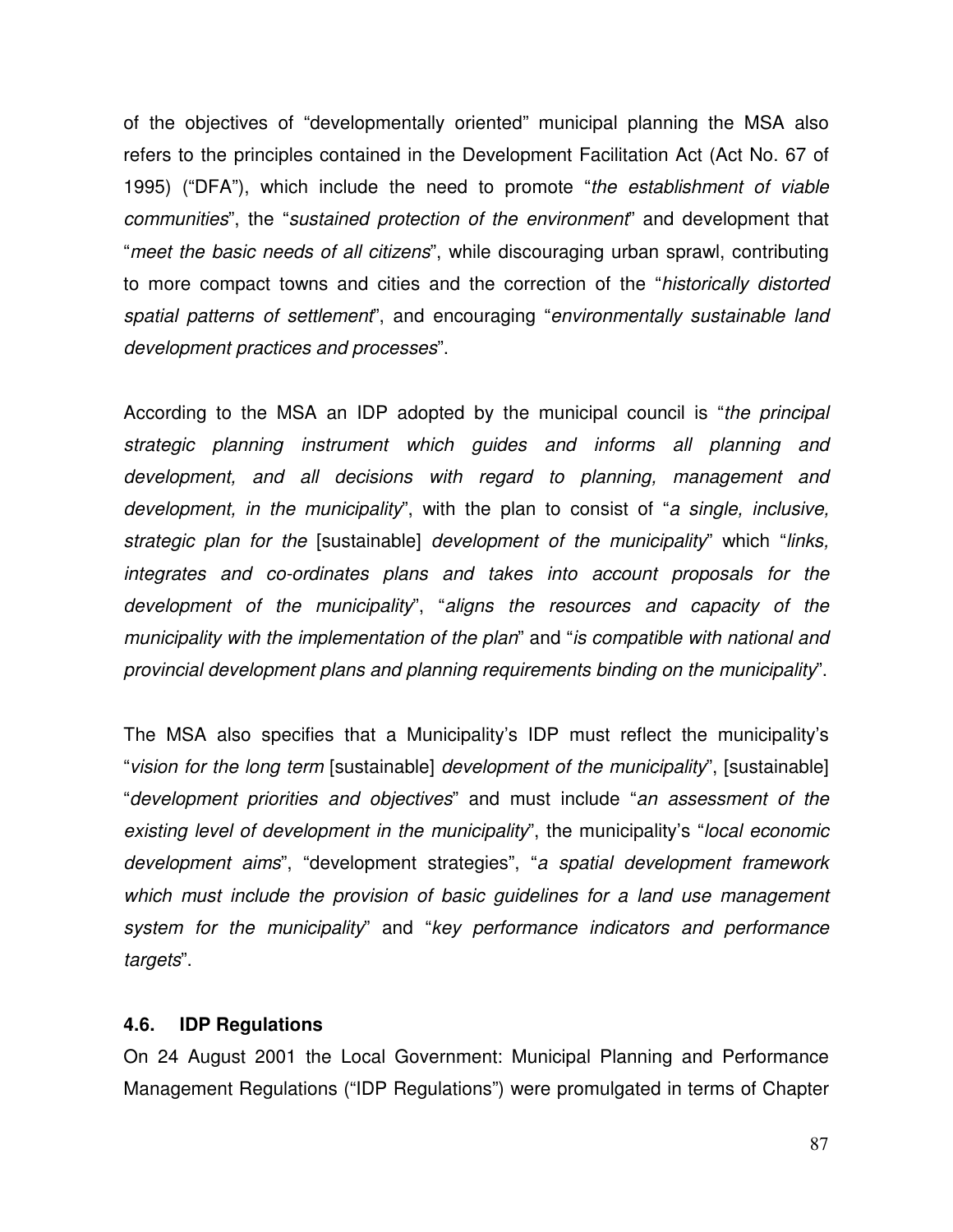12 of the MSA (GN No. R. 796 in Government Gazette No. 22605 of 24 August 2001 refer) (Republic of South Africa, 2001). The IDP Regulations provide further detail on what must be included in a municipality's IDP, with Regulation 2(4) specifying that:

> *"A spatial development framework reflected in a municipality's integrated development plan must –*

- *(a) give effect to the principles contained in Chapter 1 of the Development Facilitation Act, 1995 (Act No. 67 of 1995);*
- *(b) set out objectives that reflect the desired spatial form of the municipality;*
- *(c) contain strategies and policies regarding the manner in which to achieve the objectives referred to in paragraph (b), which strategies and policies must –*
	- *(i) indicate desired patterns of land use within the municipality;*
	- *(ii) address the spatial reconstruction of the municipality; and*
	- *(iii) provide strategic guidance in respect of the location and nature of development within the municipality;*
- *(d) set out basic guidelines for a land use management system in the municipality;*
- *(e) set out a capital investment framework for the municipality's development programs;*
- *(f) contain a strategic assessment of the environmental impact of the spatial development framework;*
- *(g) identify programs and projects for the development of land within the*
	- *municipality;*
- *(h) be aligned with the spatial development frameworks reflected in the integrated development plans of neighbouring municipalities; and*
- *(i) provide a visual representation of the desired spatial form of the municipality, which representation -*
	- *(i) must indicate where public and private land development and infrastructure investment should take place;*
	- *(ii) must indicate desired or undesired utilisation of space in a particular area;*
	- *(iii) may delineate the urban edge;*
	- *(iv) must identify areas where strategic intervention is required; and*
	- *(v) must indicate areas where priority spending is required.*"

Of significance is the requirement in terms of the IDP Regulations that the SDF, which forms an integral part of a Municipality's IDP, must contain a SEA, set out objectives that reflect the desired spatial form of and the desired patters of land use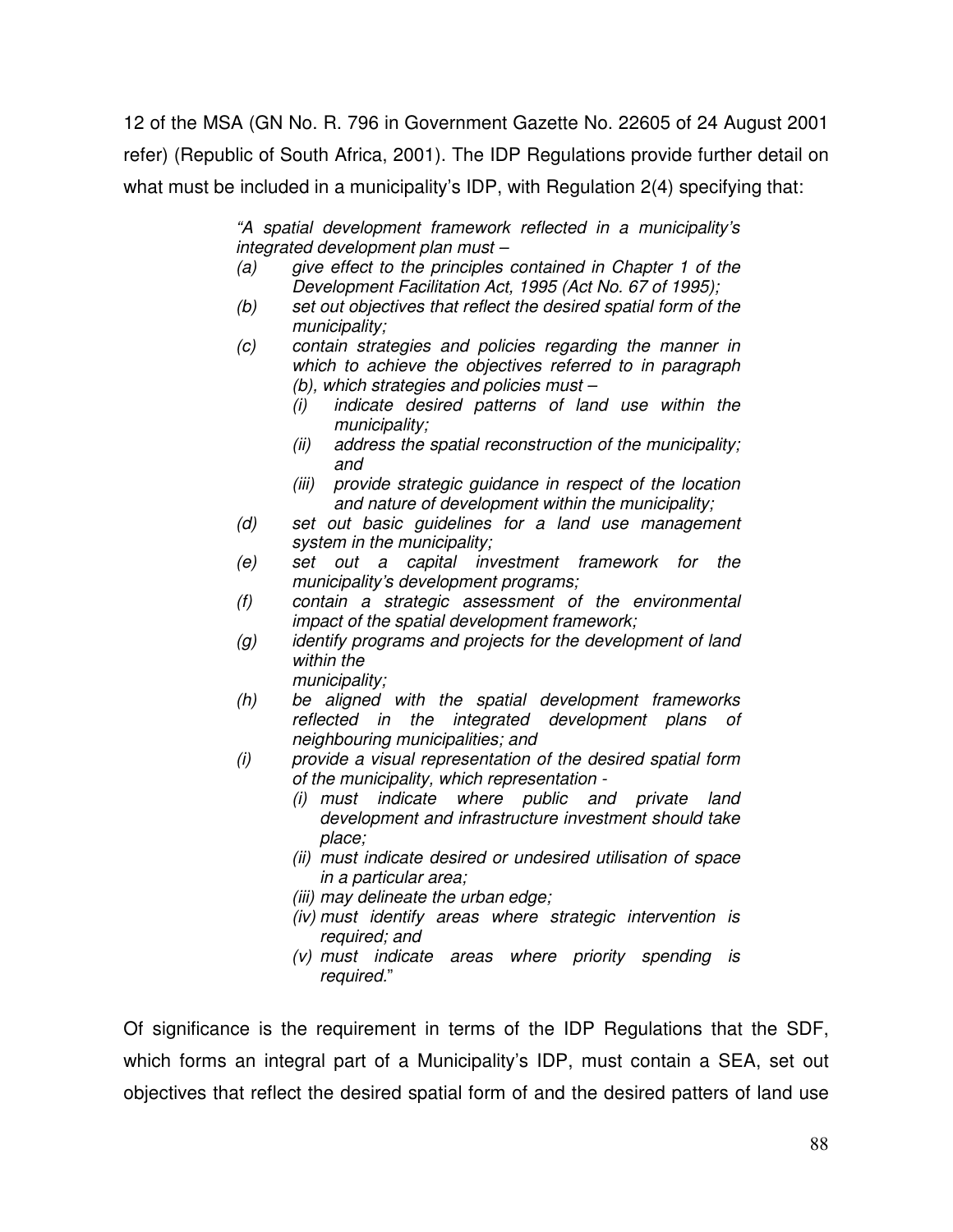within the municipality, and contain strategies, policies, programmes, actions plans and projects to achieve the objectives and implement the strategies. The IDP Regulations, however, fails to provide any further clarity on the exact requirements of the SEA or for the setting of the objectives that reflect the desired spatial form of and the desired patters of land use within the municipality, or the development of the strategies, policies, programmes, actions plans and projects to achieve the objectives and implement the strategies.

The principles contained in the earlier DFA (Republic of South Africa, 1995) do however provide some clarity when it highlights that some of the specific issues to address include the need to promote "*the establishment of viable communities*", the "*sustained protection of the environment*" and development that "*meet the basic needs of all citizens*", while discouraging urban sprawl, contributing to more compact towns and cities and the correction of the "*historically distorted spatial patterns of settlement*", and encouraging "*environmentally sustainable land development practices and processes*".

For further guidance on how to interpret and implement these specific requirements for SDFs, we again turn to the National Environmental Management Principles in term of NEMA, which serve as a "*guide for the interpretation, administration and implementation*" of NEMA, the NEMA EIA Regulations "*and any other law concerned with the protection or management of the environment*":

- Development planning must place people and their needs at the forefront of its concerns, and equitably serve their interests (section 2(2)).
- The desirable form and pattern of land use, is that form and pattern that are socially, environmentally and economically sustainable (section 2(3)).
- The development objectives, strategies, policies, programmes, actions plans and projects must "*anticipate and prevent, and where they cannot altogether prevent, minimise and remedy*" (section 2(4)(a)):
	- o "*negative impacts on the environment and on people's environmental rights*",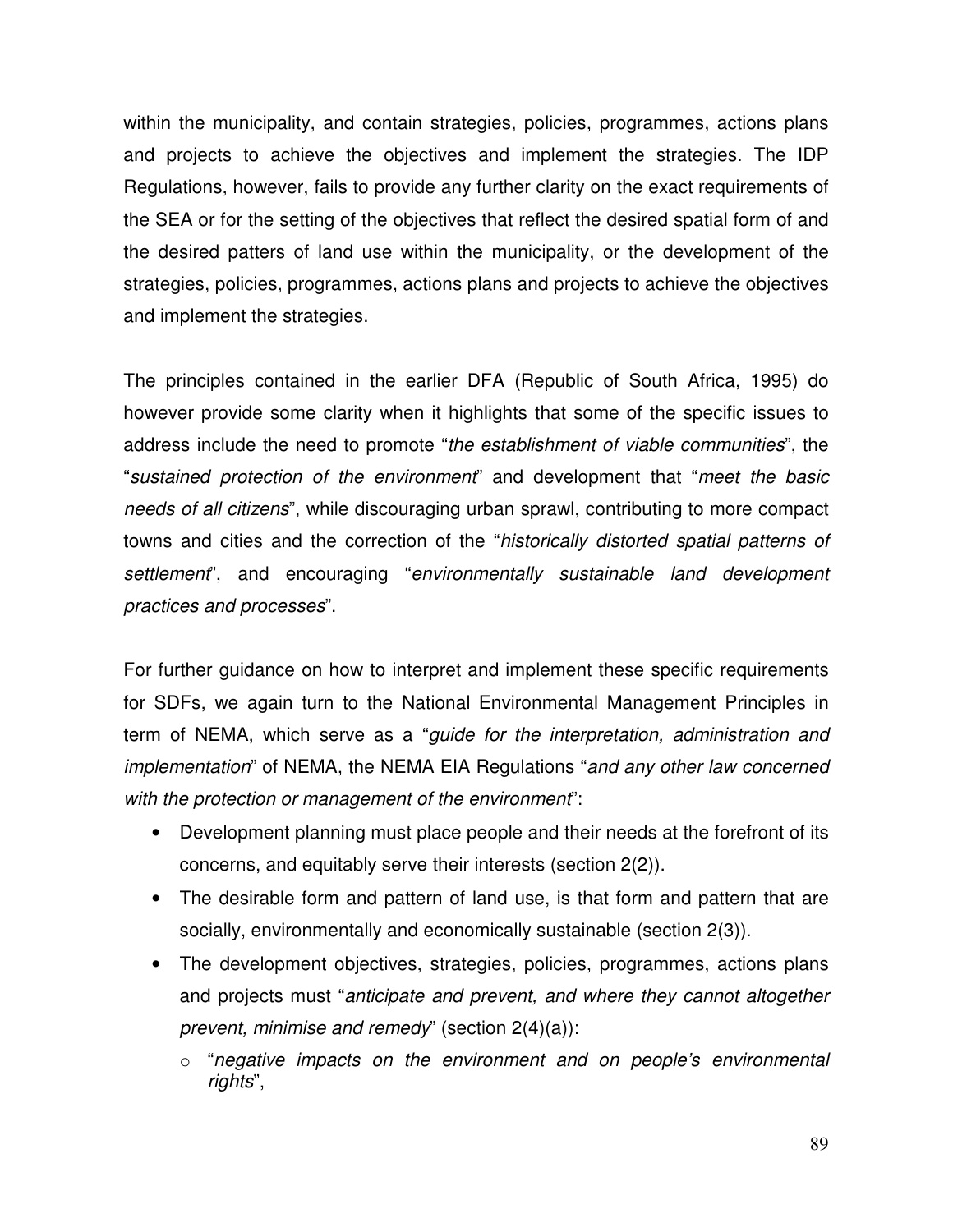- o "*the disturbance of ecosystems and loss of biological diversity*", "*pollution and degradation of the environment*", and
- o "*the disturbance of landscapes and sites that constitute the nation's cultural heritage*".
- The development objectives, strategies, policies, programmes, actions plans and projects must also be "*integrated, acknowledging that all elements of the environment are linked and interrelated, and it must take into account" "the interests, needs and values of all interested and affected parties*" *"the effects of decisions on all aspects of the environment and all people in the environment by pursuing the selection of"* "*the option that provides the most benefit or causes the least damage to the environment as a whole, at a cost acceptable to society, in the long term as well as in the short term*" (section 2(4)(b)) with *t*he environment to be "*held in public trust for the people, the beneficial use of environmental resources must serve the public interest and the environment must be protected as the people's common heritage*" (section  $2(4)(0)$ ).

With regard to the requirement that IDPs and SDFs must adhere to the National Environmental Management Principles it is also significant to note that section 16(4) of NEMA states that:

*"Each provincial government must ensure that-*

- *(a) the relevant provincial environmental implementation plan is complied with by each municipality within its province and for this purpose the provisions of subsections (2) and (3) must apply with the necessary changes; and*
- *(b) municipalities adhere to the relevant environmental implementation and management plans, and the principles contained in section 2 in the preparation of any policy, programme or plan, including the establishment of integrated development plans and land development objectives."*

# **4.7. SEA**

With a SEA being seen as both a key component and informant of a municipal IDP and SDF, and with the MSA and IDP Regulations not providing much clarity on the specific requirements for a SEA, this aspect requires additional attention.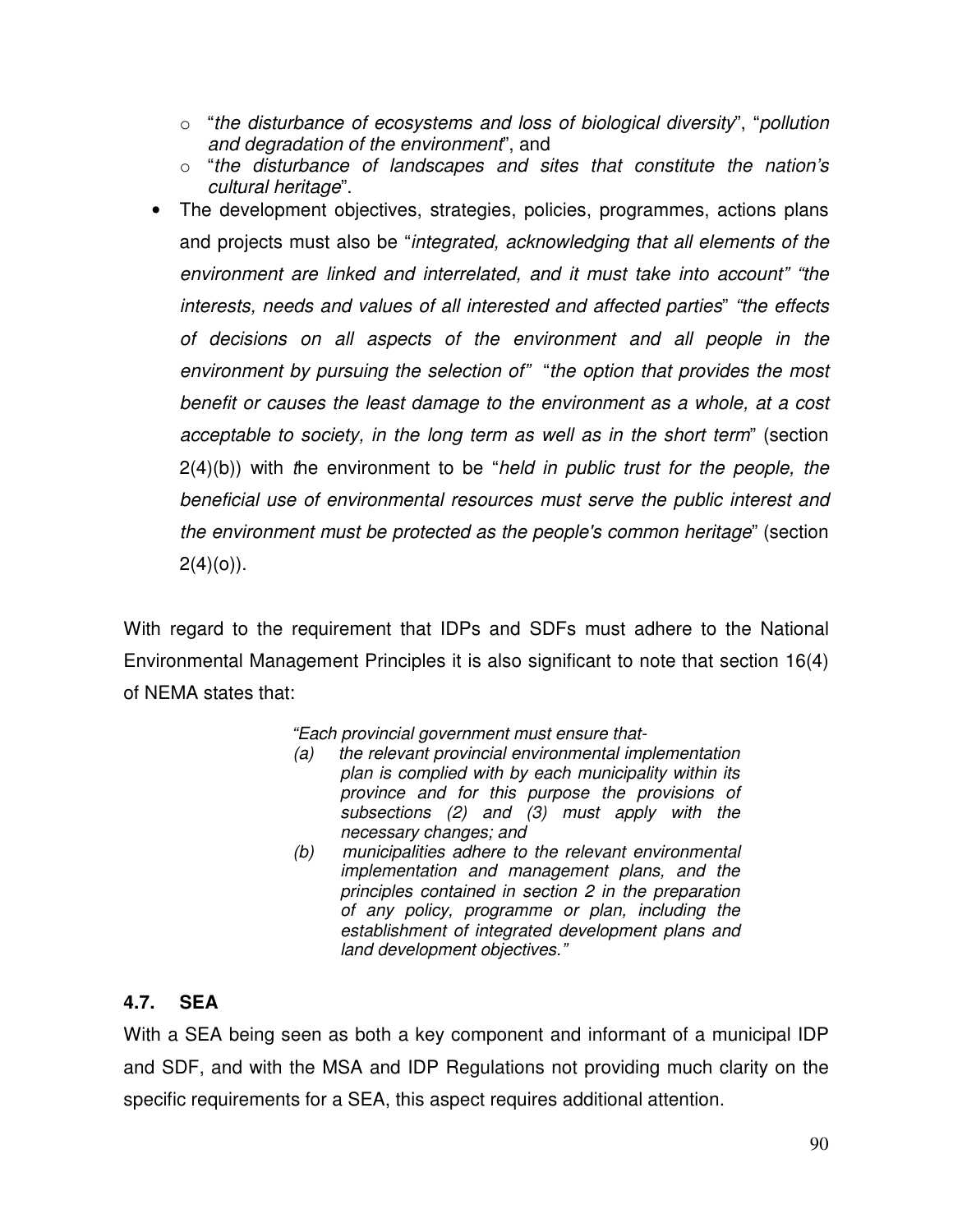While the wording in the IDP Regulations state that the SDF reflected in a Municipality's IDP must "*contain a strategic assessment of the environmental impact of the spatial development framework*", and might create the impression that the assessment is reactively done at the end of the SDF process as opposed to the assessment having to inform the SDF process, the requirement that the SDF must also, *inter alia*, "*give effect to the principles contained in Chapter 1 of the Development Facilitation Act, 1995 (Act No. 67 of 1995)*" and "*provide strategic guidance in respect of the location and nature of* [sustainable] *development within the municipality*" must also be considered.

As mentioned earlier, the principles contained in the DFA highlights that some of the specific issues to address include the need to promote "*the establishment of viable communities*", the "*sustained protection of the environment*" and encouraging "*environmentally sustainable land development practices and processes*". Without an SEA done early in the process to inform the SDF and its strategies, it will also be impossible for the SDF to "*provide strategic guidance in respect of the location and nature of* [sustainable] *development within the municipality*".

SEA was specifically developed in response to the shortcomings of reactive projectlevel EIA, as a more strategic approach to environmental assessment (Vanclay, 2004: 271-272; Patel, 2008: 371). Although South Africa has yet to legislate specific procedures for undertaking SEA, South Africa has adopted SEA as a complementary IEM assessment tool to EIA (DEAT, 2004b), with SEA being defined as:

> "*as a process of integrating the concept of sustainability into strategic decision-making*" (DEAT, 2000: 9) and

> "*a structured, proactive process to strengthen the role of environmental issues in strategic decision making*" (Tonk & Verheen (1998) quoted in DEAT, 2000: 9).

SEA calls for the consideration of both the environmental constraints and opportunities, with the policy/programme/plan/decision's impact on the environment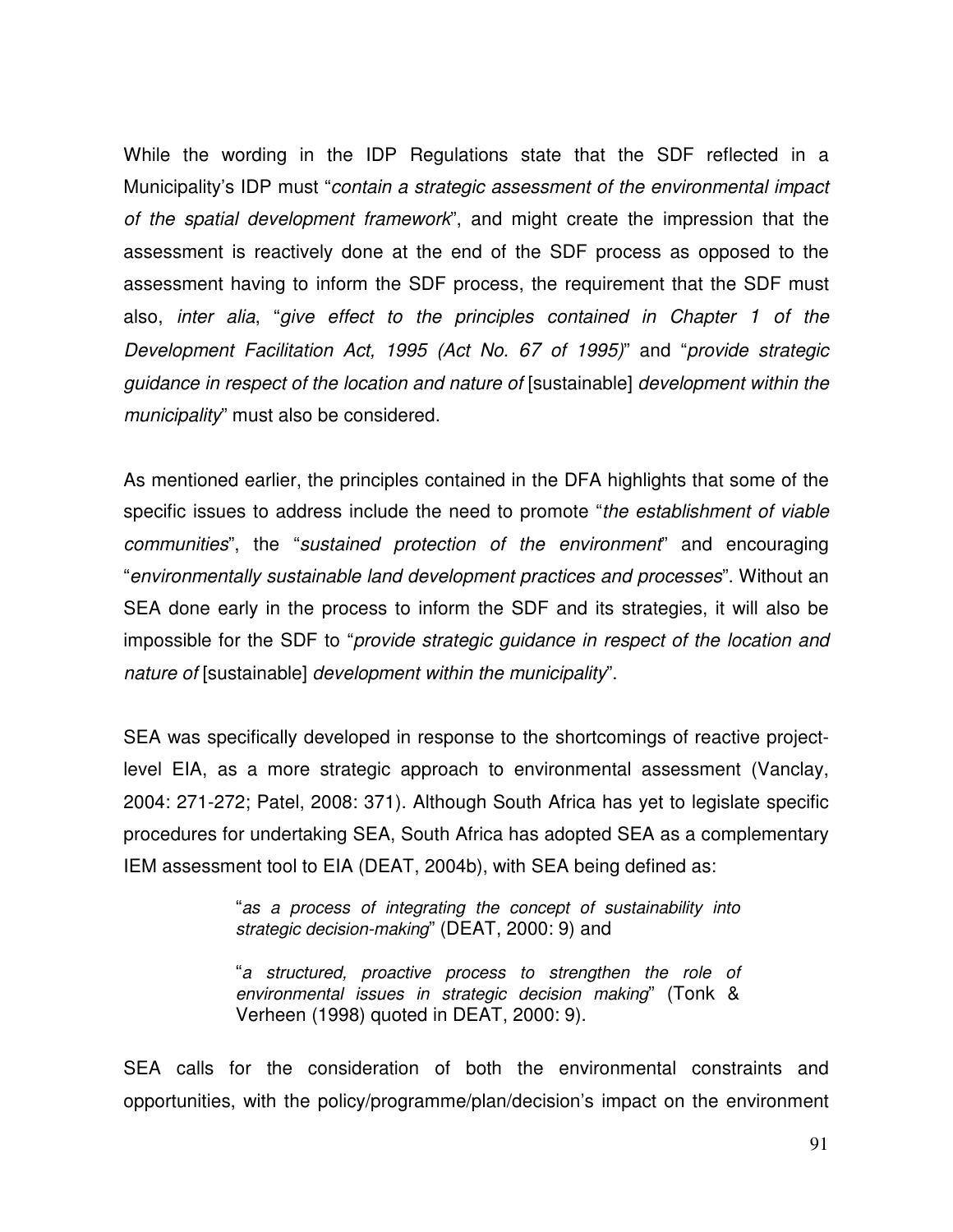and the environment's impact on the policy/programme/plan/decision to both be considered (DEAT, 2000). With SEA being better suited to address strategic issues, cumulative impacts, continues improvement, and fundamental alternatives; SEA provides a framework within which to formulate policies, programmes and plans, and make project-level EIA decisions (DEAT, 2004b; Retief, 2007: 86 & 89).

While in the year 2000 DEAT together with the Council for Science and Industrial Research ("CSIR") introduced the concept of and principles for SEA in South Africa with the publication of a *Guideline Document: Strategic Environmental Assessment in South Africa*, DEAT decided to provide further guidance on key elements of the SEA process and in 2007 published a *Strategic Environmental Assessment Guideline* (DEAT, 2007c). The 2007 guideline concluded that the fundamental elements of an effective SEA includes the formulation of a clear sustainable development vision, the defining of specific sustainability objectives and targets, and determining and applying limits of acceptable change against which to assess and evaluate strategic alternatives and possible outcomes. With the key elements of a SEA therefore to a large extent mirroring the elements of a SDF, it is clear why a SEA is a crucial component and vital informant of a SDF and an IDP.

The 2007 guideline distinguishes between three broad SEA approaches, namely an EIA-based model (which mimics project-level EIA), an integrated model (which aims to integrate SEA into policy or planning formulation processes) and a sustainability framework model (which is developed within a sustainability vision and objectives). While the guideline indicates that the integration model is seen as the most relevant model for use during the SDF and IDP process, I differ from this view. While I agree that the integration model might be the most readily accepted because it can easily be incorporated into the existing planning process, the integration model does not go far enough. The sustainability framework approach with its formulation of a sustainability vision, objectives, targets and indicators against which to assess the sustainability of different alternatives, is seen as the most appropriate SEA approach for use in a SDF and IDP process. The sustainability framework approach not only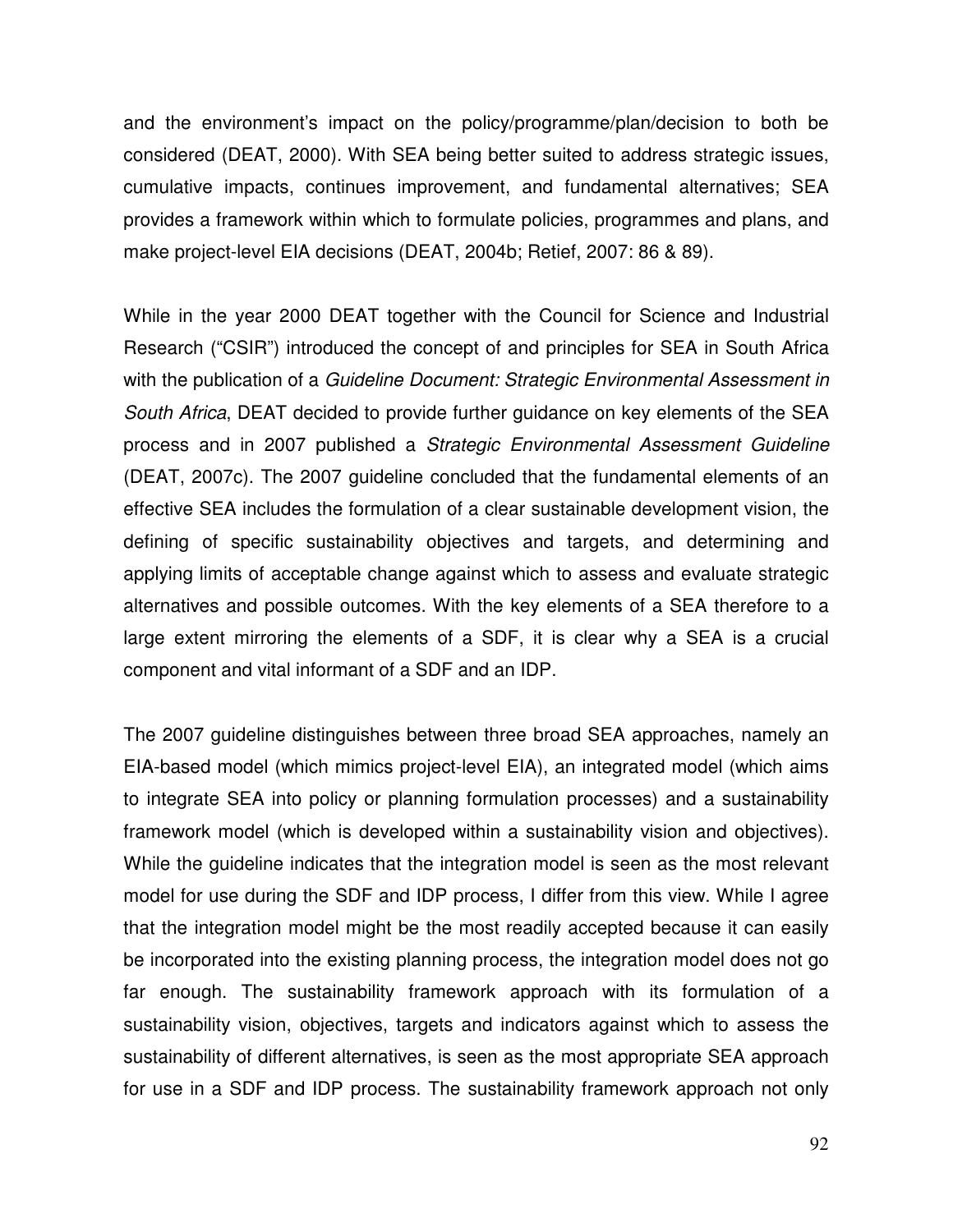integrates sustainability into the planning process as one of the aspects to consider, but establishes sustainability as the main consideration, with sustainability considerations fundamentally influencing the very vision and objectives – and therefore the outcomes – of the planning process.

Whereas the focus of project-level EIA too often is mainly on the constraints, problems and negative impacts to be overcome, solved and mitigated, the focus of SEA and IDP, while also focused on carrying-capacity restrictions, constraints, limits of acceptable change and solutions, are also on opportunities and alternative development paths and alternative programmes of action to achieve desired outcomes. Therefore, while EIA often only focus on that which is acceptable in order to survive, SEA and IDP are suppose to focus on that which is desirable in order to thrive.

#### **4.8. IDP Process**

While the MSA and the IDP Regulations are prescriptive with regards to the content requirements of an IDP and a SDF, the legislation is not very prescriptive on the actual IDP process to be followed. Section 29 of the MSA do, however, broadly provide for the process to allow for "*the local community to be consulted on its development needs and priorities*", for "*the local community to participate in*" and the "*organs of state*" and "*other role players*" to be "*consulted on*" "*the drafting of the integrated development plan*", and for alignment and consistency with the relevant District Municipality's Framework for IDP and "*all plans and planning requirements binding on the municipality in terms of national and provincial legislation*".

In 2001 the Department of Provincial and Local Government ("DPLG") published the *IDP Guideline Pack* (DPLG, 2001) consisting of an *General Overview* guide as well as the following 6 guides: *Guide I – General IDP guidelines*; *Guide II – Preparing for the IDP process*; *Guide III – IDP methodology*; *Guide IV – IDP Toolbox*; *Guide V – Sectoral and cross-cutting policy issues*; and *Guide VI – Implementation and Monitoring*.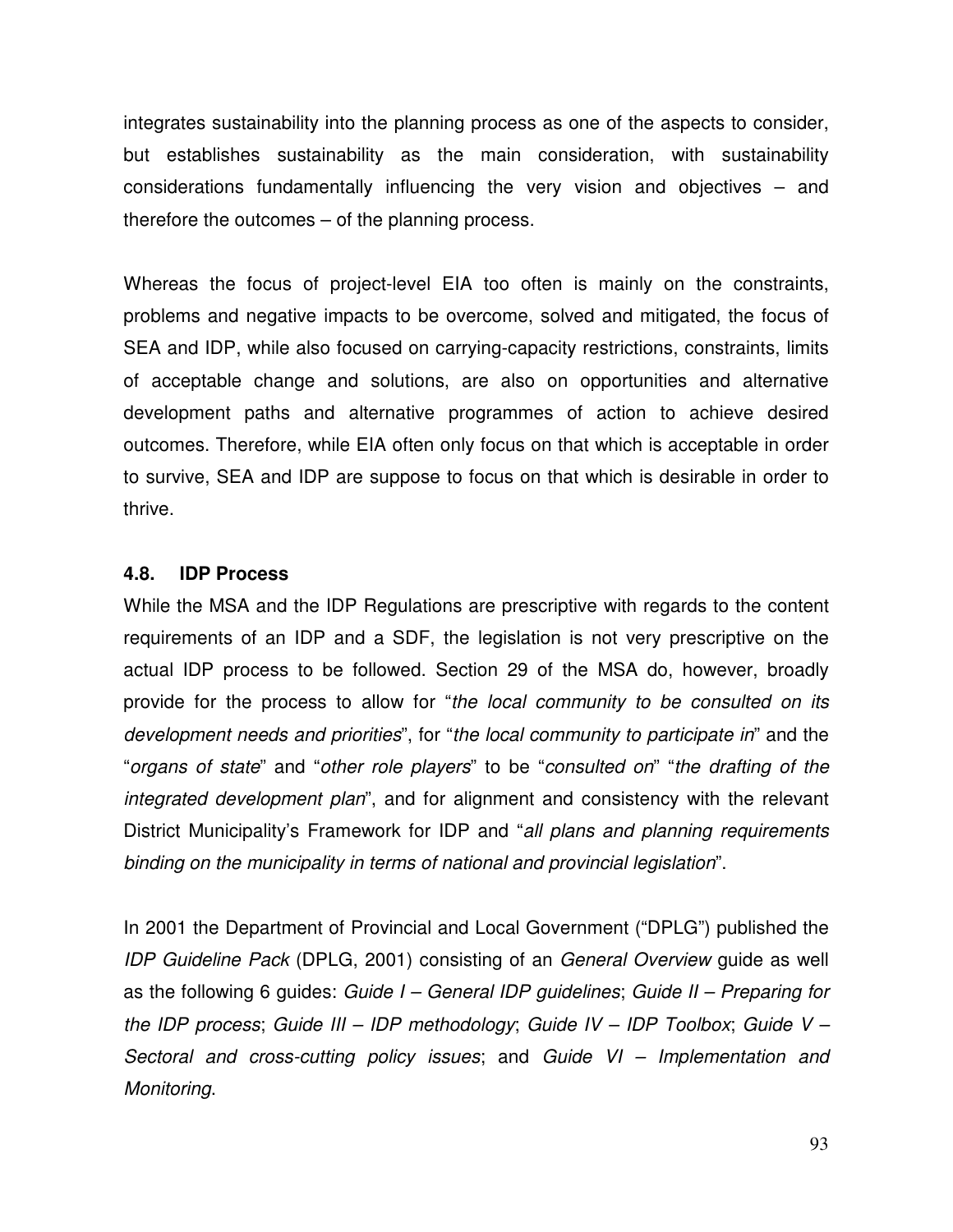In terms of the IDP process to be followed the following phases have been proposed as part of the IDP methodology (DPLG, 2001; DEAT, 2007c; Venter, 2007):

#### **4.8.1. Phase 0 - Preparation**

During this phase the different roles and responsibilities must be clarified and a process plan designed that must include stakeholder participation procedures. The relevant policies and legislation must also be identified and national and provincial stakeholders and departments engaged with in order to ensure alignment. During this phase a budget is also developed for the planning process. A SEA will be able to provide valuable input during this phase in terms of the time and space boundaries to consider, the planning and policy context to be considered, and input on issues of consistency with applicable legislation, policies, strategies, plans and programmes.

# **4.8.2. Phase 1 - Analysis**

During this phase the existing situation within the municipality must be analysed with a specific focused analysis of the "*development needs and priorities* "of the local community. The development needs and priorities must also be weighed based on importance and urgency. Development problems must be analysed in terms of their symptoms, causes, dynamics and alternatives for not only their mitigation and treatment, but also alternatives in terms of problem prevention and solution. Stakeholder and community participation are, therefore, critical in the analysis phase.

The 2001 guideline document on *Strengthening Sustainability in the Integrated Development Planning Process* (DEAT, 2001) DEAT together with the CSIR highlight that during the Analysis Phase the existing economic, social and biophysical resources should be analysed in terms of the resources either constraining or providing opportunities for development. They further highlight the need to consider how the maintenance and enhancement of these resources might be influenced and affected by alternative trends, institutions, policies, strategies, programmes and projects. A SEA will also be able to provide valuable information during this phase in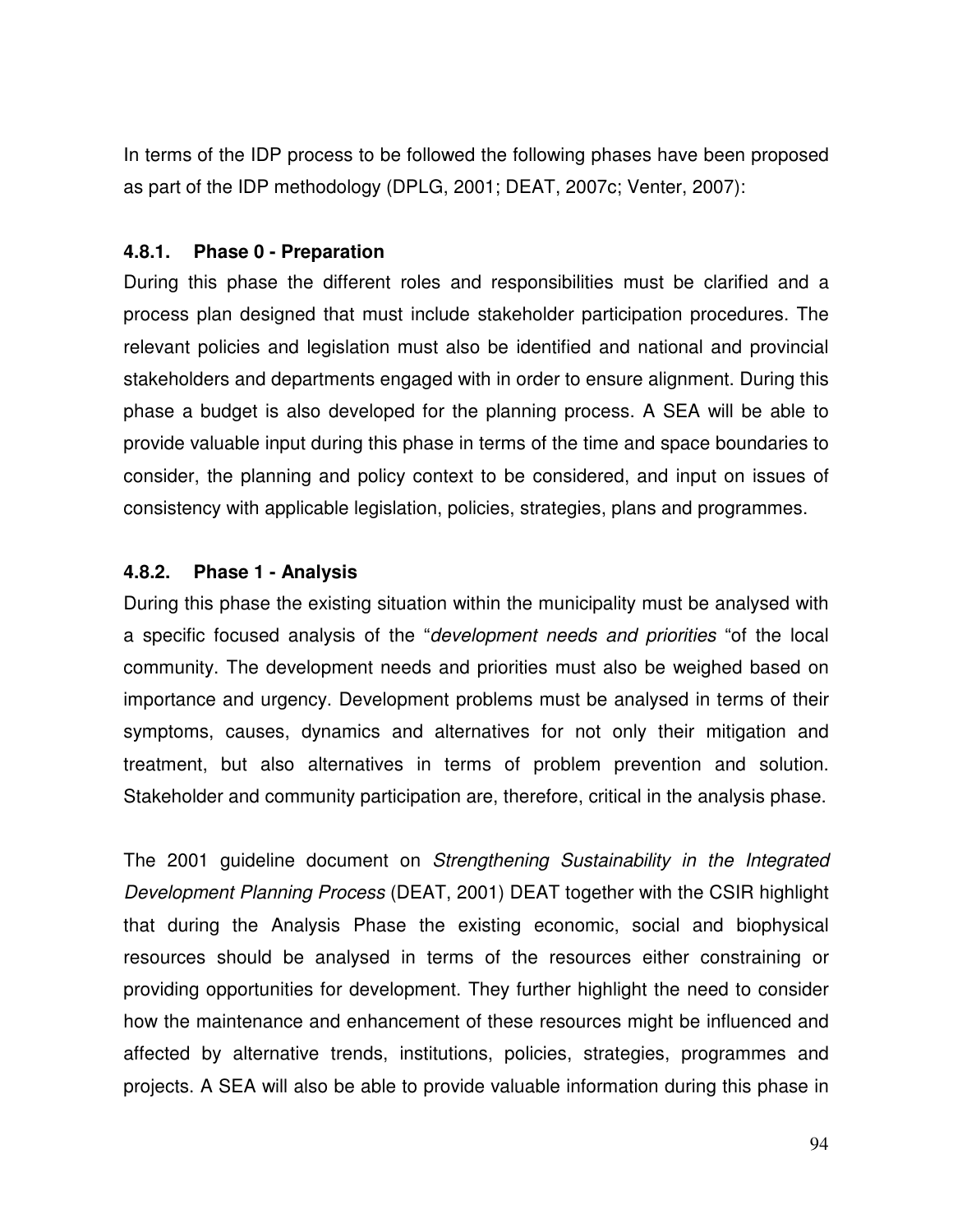terms of the environmental status quo, resource constraints and opportunities and limits of acceptable change.

#### **4.8.3. Phase 2 – Strategies**

Cognisant of the development needs and priorities of the local community and the constraints to and opportunities for development in the municipal area, the next step in the process is the identification and consideration of alternative options to meet the development needs of the local community and to address their development priorities and problems. Very importantly the alternatives must not just mitigate and treat symptoms, but must also address the causes, with alternatives to be explored and sought that will prevent and solve problems.

During this phase the sustainable development vision, objectives and targets of the municipality should also be formulated. While the *IDP Guide Pack* expresses the view that the vision should be "*the situation the municipality would find itself in once it has addressed the problems*" identified in the Analysis Phase, I differ from this view. In this regard, the approach adopted in the *IDP Guide Pack* is too reactive in nature with the main focus being on problems. As a planning methodology, IDP should be more pro-active and forward looking in approach, and while also focused on carryingcapacity restrictions, constraints, limits of acceptable change, must specifically also focus on opportunities and alternative development paths and alternative programmes of action to achieve desired outcomes – focusing on that which is desirable in order to thrive (i.e. to overcome problems in the long-term) and not only on what is acceptable in order to simply survive (i.e. temporary relief from problems).

Once the sustainable development vision, objectives and targets have been determined, the different opportunities and alternative development strategies to realise the vision, achieve the desired objectives and meet the targets, must be considered. The formulation of strategies calls for a strategic evaluation of the alternative options available and strategic decisions on the most appropriate and sustainable ways and means to move towards the realisation of the vision and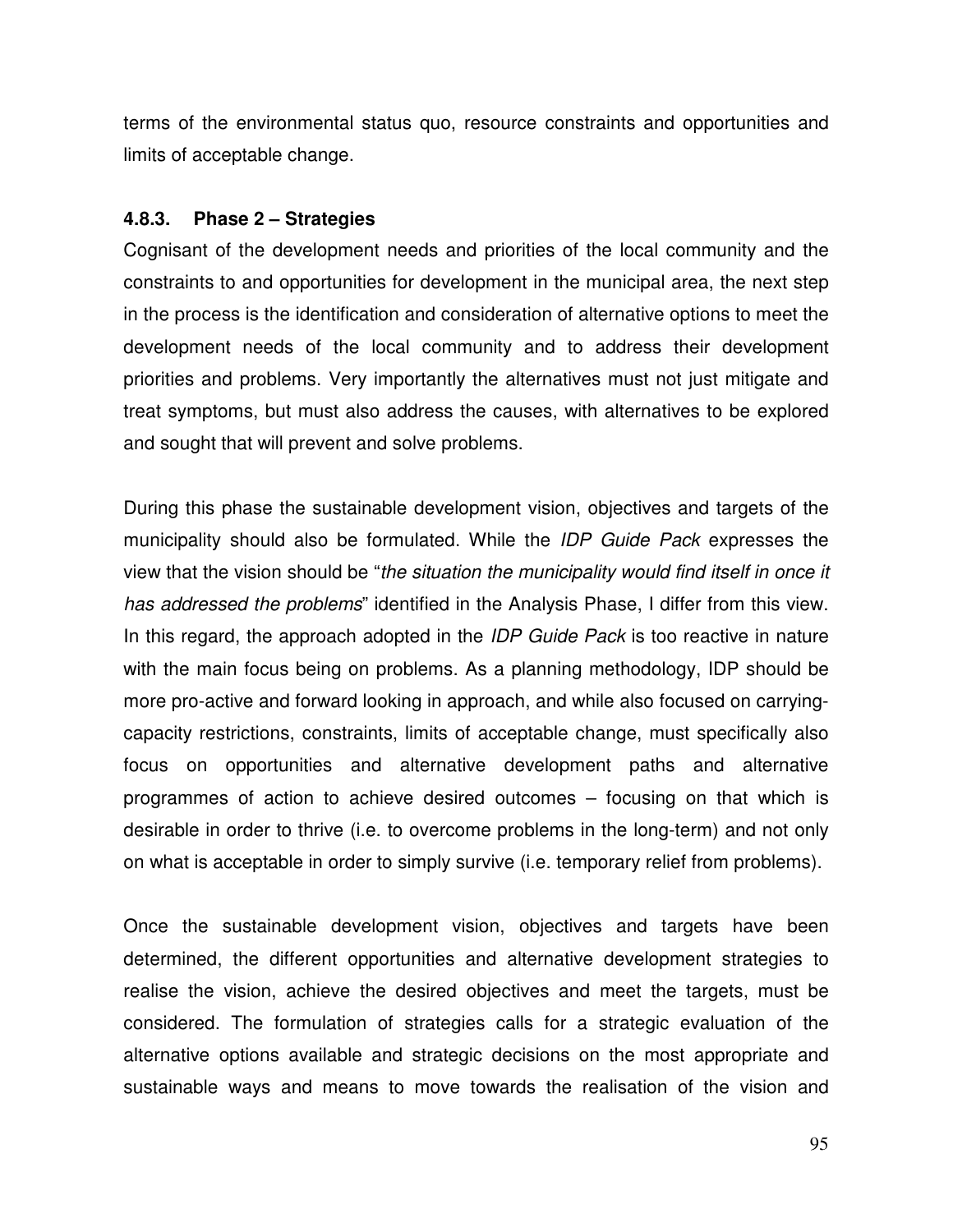achievement of the objectives and targets. Once the strategies have been decided the alternative programmes, projects and plans of action to give effect to the strategies must be assessed and formulated. Consequently, stakeholder and community participation are also critical during the strategies phase.

The 2001 guideline document on *Strengthening Sustainability in the Integrated Development Planning Process* highlights the need for the municipality's vision and objectives to consider the concept of sustainable development and specifically the reality of carrying capacity restrictions, limits of acceptable change and the challenge of intra- and intergenerational equity. The guideline document therefore calls for the objectives to be evaluated against an agreed set of sustainable development principles with the limits of acceptable change to be specifically considered. With the MSA defining all development as "sustainable development" and with the National Environmental Management Principles of NEMA being applicable to all municipalities and their IDP processes, the guideline's call for the concept of sustainable development to simply be considered and for the objectives to be evaluated against some other set of sustainable development principles still to be agreed, are considered to be ill informed and misleading.

Sustainability cannot simply to be integrated into the planning process as one of the aspects to consider. Sustainable development is the main consideration in terms of it being both the means to and the end that must be achieved. Sustainable development must therefore fundamentally influence the very vision and objectives – and therefore the outcomes – of the planning process. The National Environmental Management Principles of NEMA must guide the interpretation, administration and implementation of the MSA, IDP Regulations and the IDP and SDF processes.

I do, however, agree with the 2001 guideline document on *Strengthening Sustainability in the Integrated Development Planning Process* when it highlights the fundamental importance of considering alternative ends, ways and means, and the need for clear and appropriate sustainability criteria against which to comparatively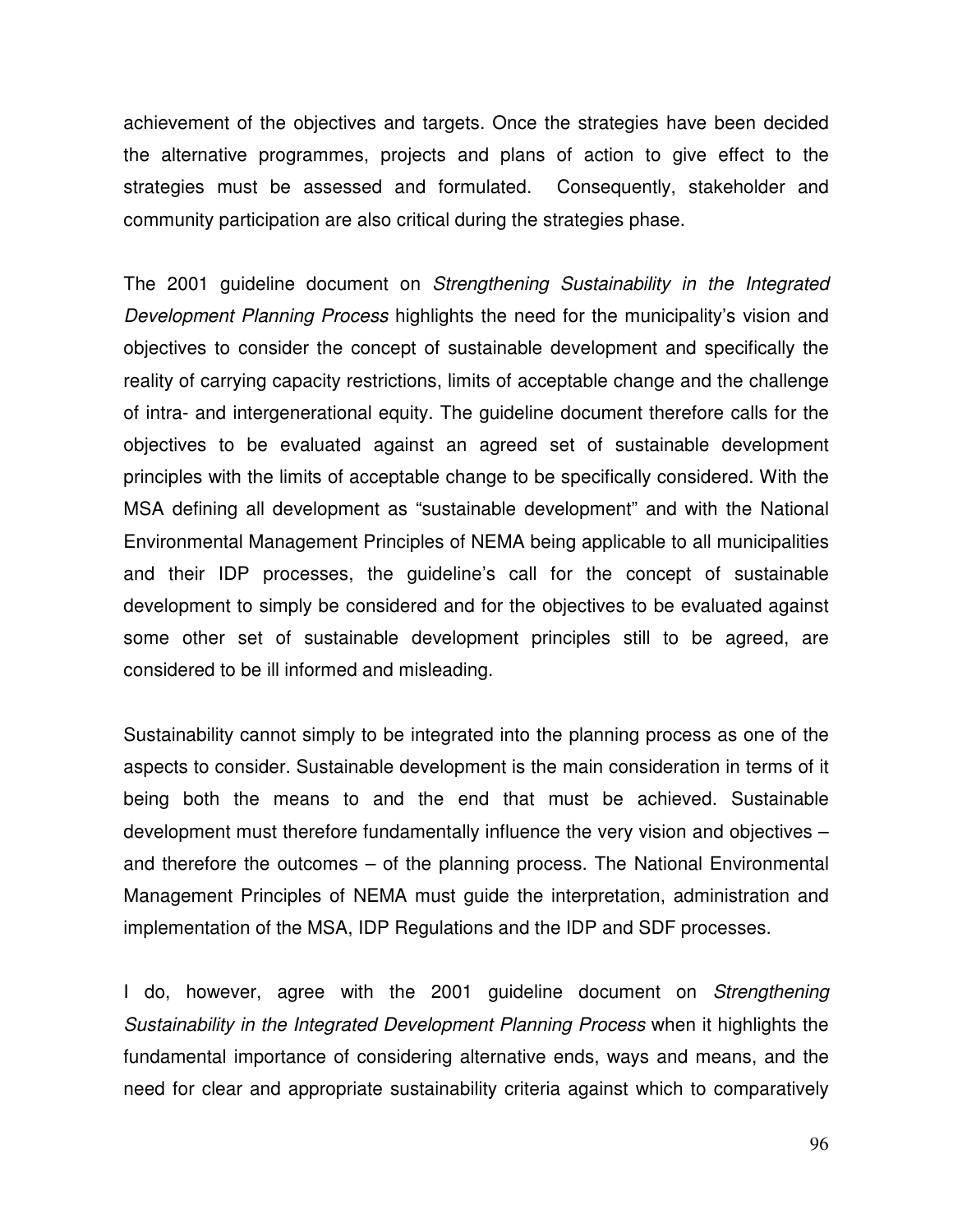assess the different alternatives, with a SEA to provide the required information in this regard.

#### **4.8.4. Phase 3 – Projects**

Once the strategies have been decided the alternative programmes, projects and plans of action to give effect to the strategies are assessed and formulated. Phase 3 specifically deals with the design and specification of the different implementation projects. Again the consideration of alternatives is a crucial aspect of this phase in that a number of different project designs and specifications might be available. During this phase the alternative projects whose design and specifications will best result in the implementation of the strategies, and the realisation of the vision and achievement of the objectives and targets, must be determined.

The *IDP Guide Pack* is also clear that the projects must have direct linkages with the development needs and priorities of the local community, with each project's target group, area, timeframes, costs, responsibilities and outcomes to be specified. Specific indicators to measure the performance of the project against the intended project outcomes and targets are also to be formulated. With alignment and complimentarity of the plans, programmes, projects and actions of the different organs of state being a key requirement, and with civil society and the private sector to become partners in the implementation and delivery process, stakeholder and community participation are also critical during the project phase.

The 2001 guideline document on *Strengthening Sustainability in the Integrated Development Planning Process* highlights the importance of formulating appropriate sustainability criteria against which to comparatively assess the different project alternatives, and for project indicators to specifically consider carrying capacity restriction and limits of acceptable change. The need for specific thresholds to be determined, that should act as triggers for corrective action when carrying capacity restrictions and limits of acceptable change are being approached is also highlighted.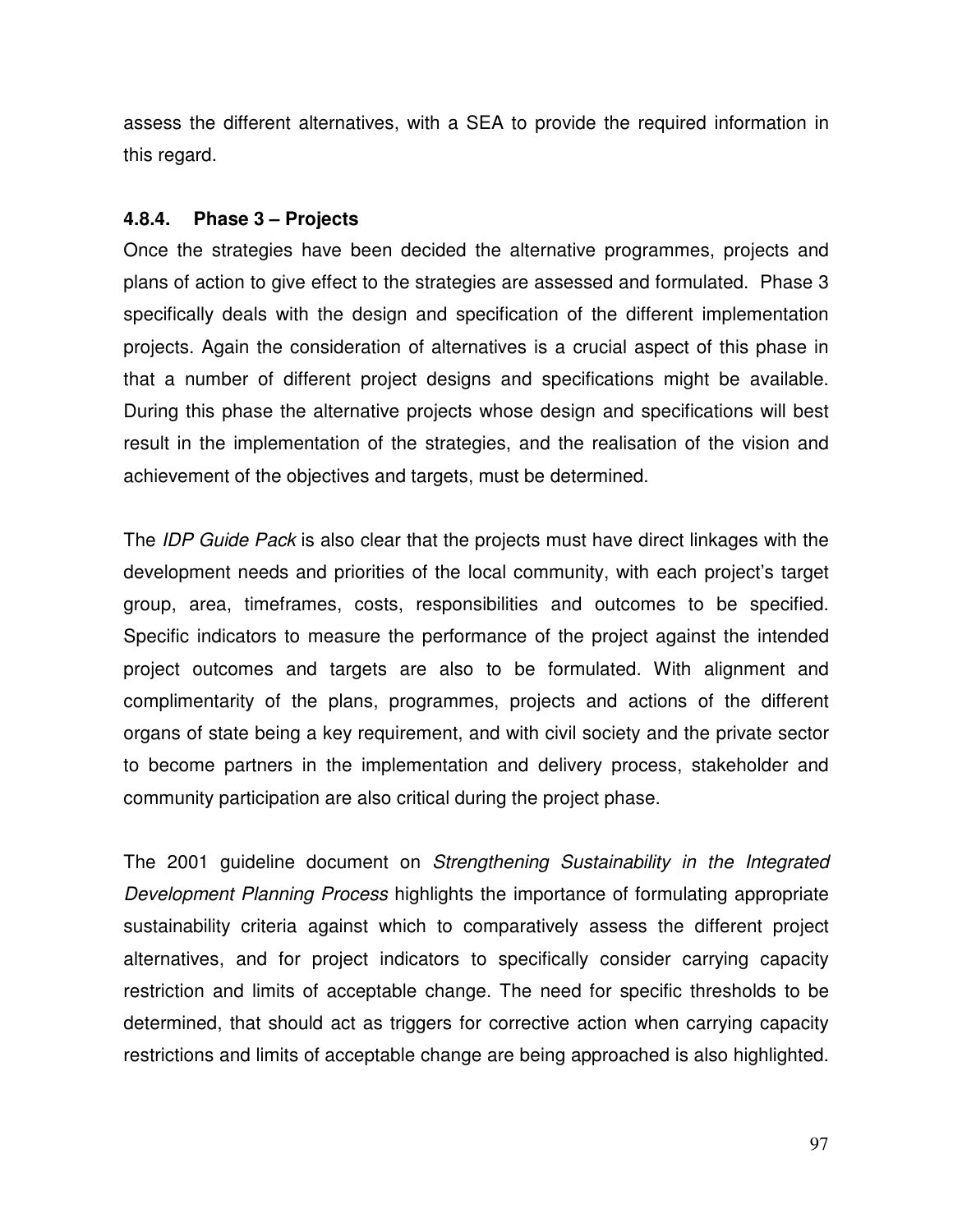The identification of environmental constraints and opportunities by a SEA should also play an important role in terms of informing the projects to be considered.

# **4.8.5. Phase 4 - Integration**

During the integration phase the different projects must be evaluated to ensure alignment with the sustainable development vision, objectives, targets and strategies of the municipality as well as with the other organs of state's plans, programmes and projects. During the integration phase projects are also checked for alignment with the municipality's resource framework and for adherence to the applicable legislative requirements, with projects to be harmonised to formulate integrated and consolidated implementation programmes.

Again the 2001 guideline document on *Strengthening Sustainability in the Integrated Development Planning Process* highlights the importance of formulating appropriate sustainability criteria against which to screen the different project alternatives. In this regard a SEA provides the sustainability criteria to be considered, allows for comparative assess of the impacts that alternative projects are likely to have, and assists with the formulation of mitigation and management measures that should be considered.

# **4.8.6. Phase 5 - Approval**

Once the analysis, strategies, projects and integration phases have been completed, the draft IDP must be submitted for consideration and approval to the municipal council. According to the *IDP Guide Pack* the council must ensure that the draft IDP adequately identified the priority issues and problems of the municipal area, that adequate strategies and projects have been formulated to address the problems, that all the legal requirements have been met, and must ensure that the public is afforded an opportunity to comment on the draft IDP.

While the MSA does not require the Member of the Provincial Executive Council ("MEC") for local government in the province to "approve" a Municipality's IDP, the MSA does provide for a copy of a Municipality's adopted IDP to be submitted to the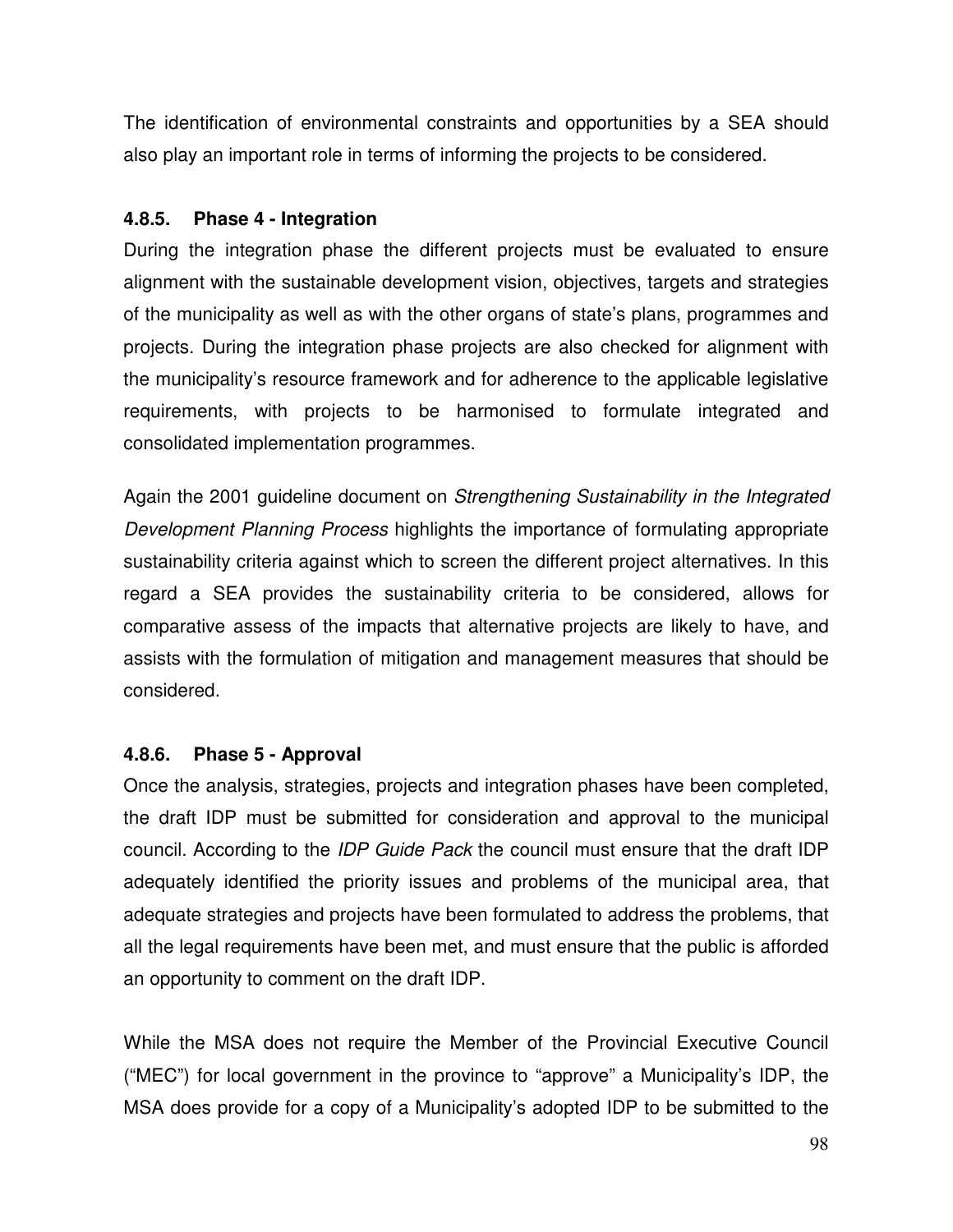MEC. The MEC may request the municipality to adjust the plan because it does not comply with the MSA, or if the plan does not align or is in conflict with any plans, programmes, strategies or projects of other organs of state or other affected municipalities. If the municipality objects to the adjustments proposed by the MEC, the MEC may refer the objection to an *ad hoc* committee who will decide on the objection. If the committee rejects the municipality's objection, the municipality must comply with the MEC's request.

#### **4.8.7. Annual Review**

Monitoring and performance evaluation is, however, crucial with insights gained to be used to revise relevant sections of the Plan where needed. In this regard, SEA and State of the Environment Reporting can both provide valuable information to the review process.

In light of the above discussion of the IDP process and all the different phases of the IDP methodology, it is clear that the consideration of alternatives is a fundamental consideration during every phase of the IDP process, and specifically during the formulation of the SDF and the undertaking of the required SEA. Very importantly, the alternatives must not just mitigate and treat symptoms, but must also address the causes, with alternatives to be explored that will prevent and solve problems.

## **4.9. IDP and Freedom**

IDP is therefore not about the production of a static "business-as-usual" plan, but rather about the exploration of alternatives and the formulation and implementation of a programme of action to achieve reconstruction, redistribution, reconciliation, and sustainable development, in order to fundamentally transform the South African society and improve the quality of life for all (Cameron, 1999; Claassen, 2002: 4; Craythorne, 2006: 306). In this regard I, however, want to reiterate that while specific sustainable development goals and objectives might be set, sustainable development is not simply another issue to be addressed or goal to be achieved, but rather the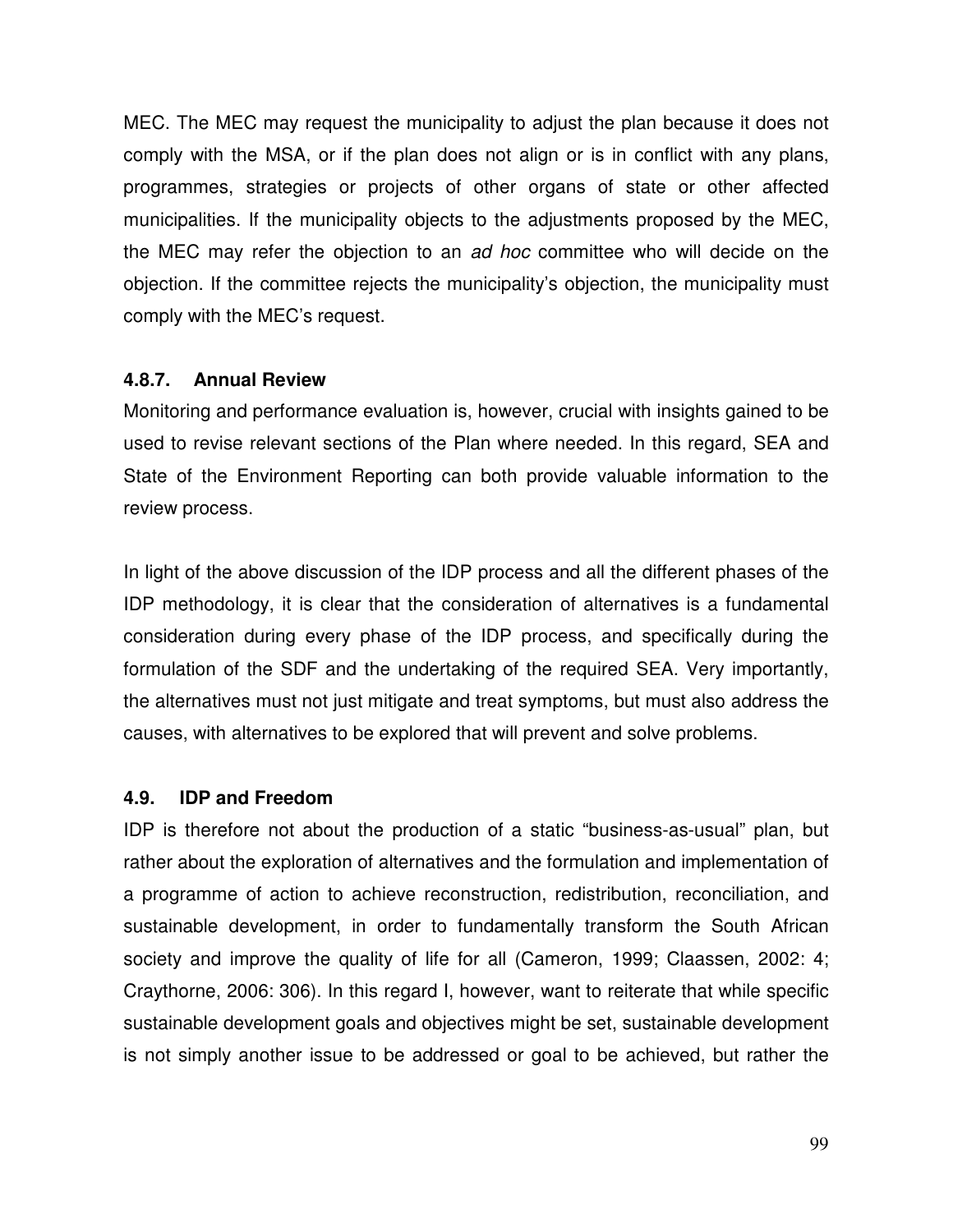process (the means) through which to explore alternatives ways to achieve all our goals and objectives now and in the future (Callway, 2005: 13).

> "*Despite the miracle of South Africa's political transformation, the majority of its rainbow people still face undesirable living conditions and have to contend with a wide range of development problems such as poverty and joblessness, unsafe and unhealthy living and working environments, crime and the scourge of HIV/Aids, to name a few*." (Coetzee, 2002: 1)

> *"Endemic and widespread poverty continues to disfigure the face of our country. It will always be impossible for us to say that we have fully restored the dignity of all our people as long as this situation persists..."* (Mbeki, 2004)

Considering the South African context and the specific goals and objectives to be achieved by development planning in South Africa, Amartya Sen's (2000) view of "development as freedom" is of specific relevance to South Africa. Sen argues that development is "*a process of expanding the real freedoms that people enjoy*" (2000: 3), with growth in GDP or per capita income simply being means to expanding the freedoms of (some members of) a society.

Sen argues that "[v]*iewing development in terms of expanding substantive freedoms directs attention to the ends that make development important, rather than merely to some of the means, that, inter alia, play a prominent part in the process*" (2000: 3). According to Sen, development should therefore address the removal of the main "sources of unfreedom". Poverty and a lack of resources to meet basic needs, inequality, the lack of opportunities and services, the lack of education, an unsafe and unhealthy environment and ecological degradation, are just some of the "sources of unfreedom" in post-Apartheid South Africa that IDP must address.

#### **4.10. Conclusion**

The consideration of alternatives is, therefore, seen as the "heart" and "soul" of both EIA and IDP. The consideration of alternatives, specifically during planning, shifts the focus from problems to solutions – focusing on what could and should be done to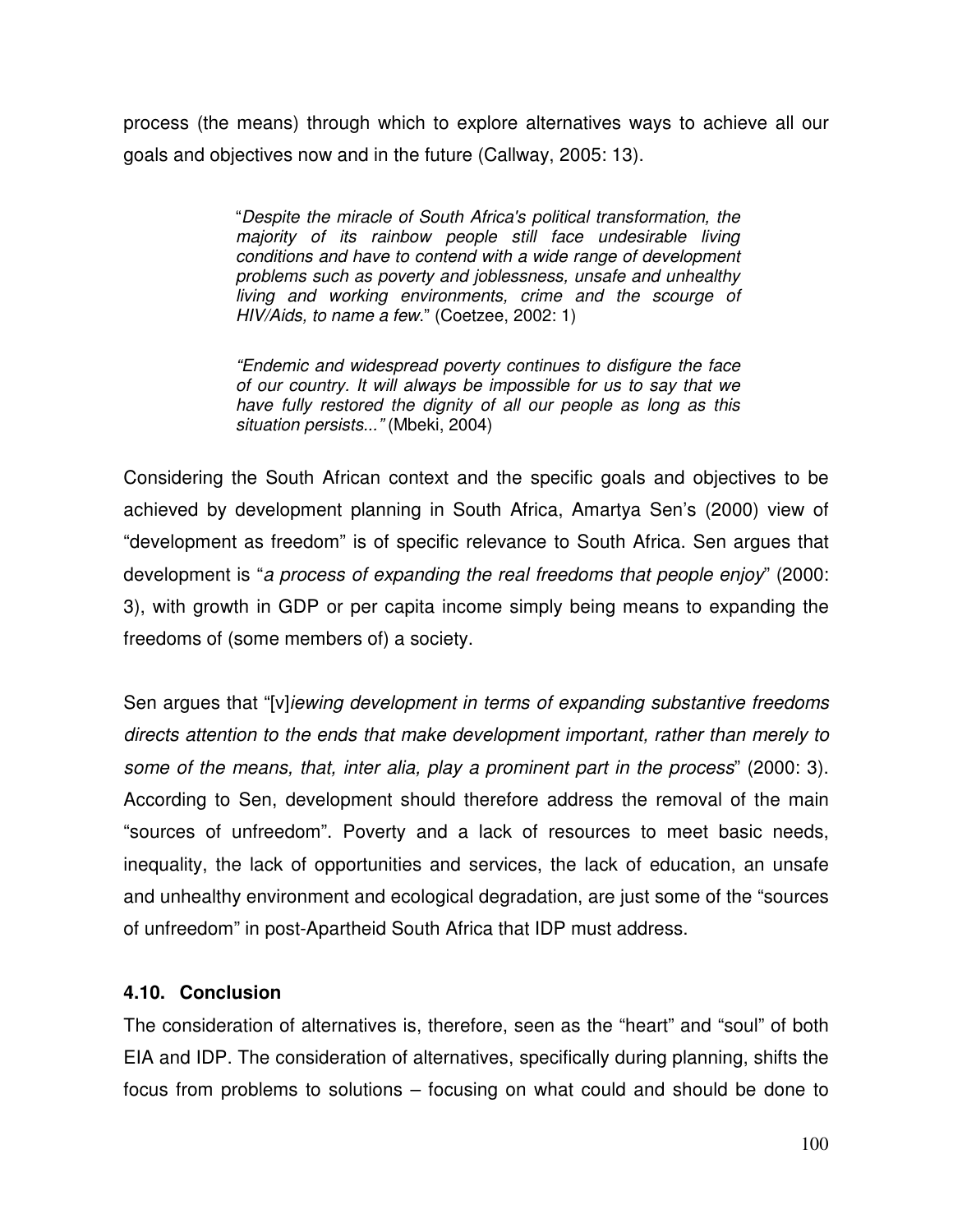achieve (or at least contribute most to the achievement of) the desired aim/goal for a specific area. EIA and IDP can never be, and was never supposed to be completely separate processes.

EIA and IDP are both about the exploration of alternative options in the pursuit of sustainable development. While EIA reactively and incrementally shape and generate development alternatives, IDP is about the pro-active consideration of fundamental alternatives and the formulation of a programme of action (consisting of a combination of the most sustainable alternatives) to achieve positive change – to achieve sustainable development.

Properly informed SEA-based IDPs and SDFs, refined by EMFs, should therefore provide the strategic context and decision-making framework for the consideration of need, desirability and alternatives; with the actual and potential socio-economic and ecological impacts of a specific proposal to be considered during the project-level EIA. Improved integration and convergence of planning and EIA considerations and practice is therefore paramount to the pursuit of sustainable development.

The true test of the effectiveness of policy and theory, however, lies in its implementation. While the theory, legislative and policy frameworks provides an indication of what should be considered and achieved, the actual practice of EIA and IDP, and specifically how EIA and IDP are considering fundamental alternatives in order to contribute to the process of social and ecological redress in South Africa, requires specific attention.

In Chapter 5 and 6, which follows, the findings of the literature review, theoretical analysis and policy analysis will, therefore, be used to generate the research questions for the undertaking of a content analysis and survey of a sample of EIAs and IDPs undertaken and produced in the Western Cape Province of South Africa. The analysis will critically analyse the policy implementation during the practice of EIA and IDP, and will specifically focus on the consideration of alternatives.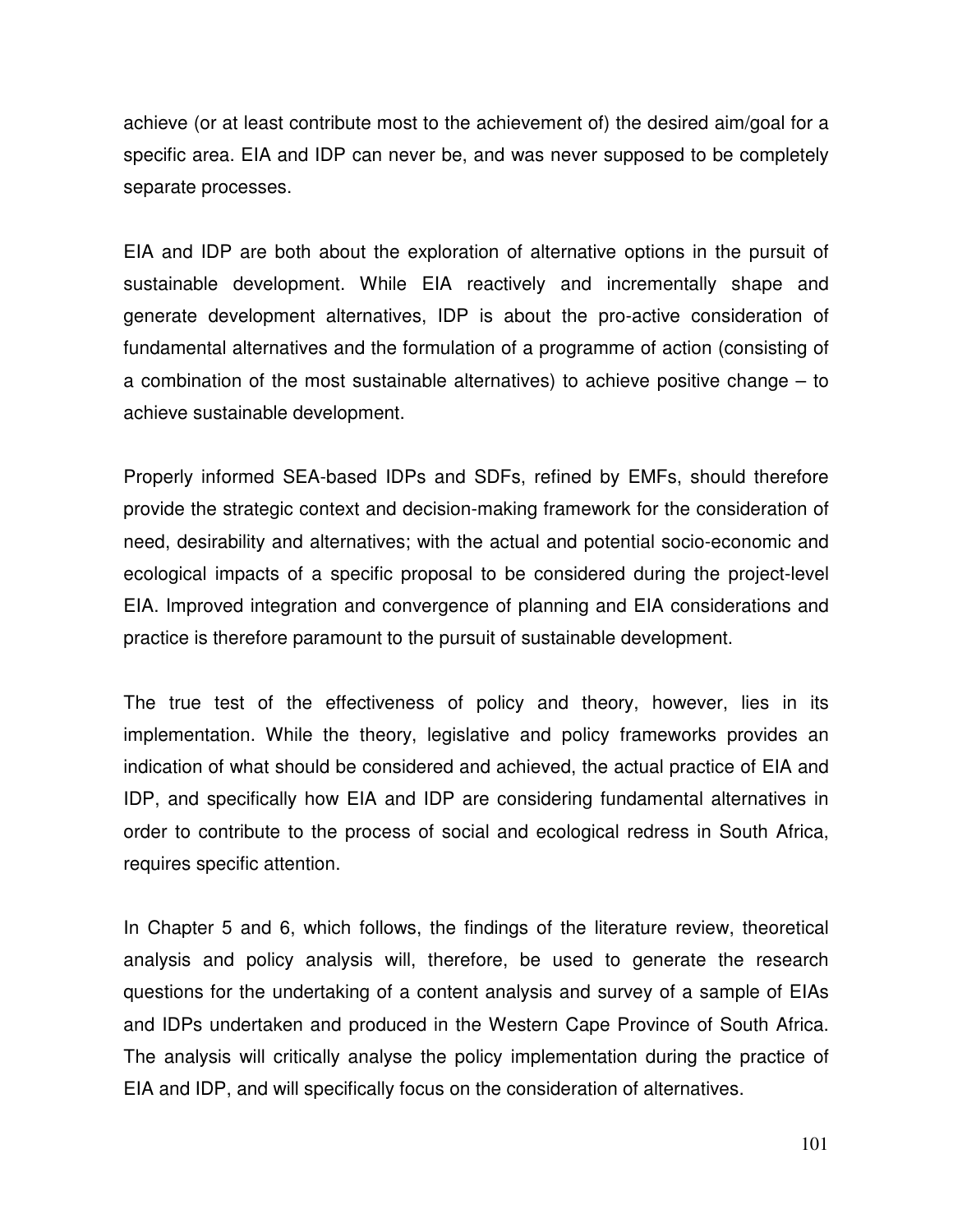# **CHAPTER 5. THE PRACTICE OF ENVIRONMENTAL IMPACT ASSESSMENT IN SOUTH AFRICA**

#### **5.1. Introduction**

The true test of the effectiveness of EIA theory, policy and legislation lies in its implementation. In this Chapter the findings of the literature review, theoretical analysis and policy analysis in the previous Chapters are used to generate the research questions for the undertaking of a content analysis and survey of a sample of EIAs undertaken in the Western Cape Province of South Africa.

The analysis critically considers the policy implementation during the practice of EIA in terms of the ECA EIA Regulations as well as the practice in terms of the NEMA EIA Regulations, and specifically critically reflects on the consideration of alternatives. The consideration of alternatives during the practice of EIA in terms of the NEMA EIA Regulations are also compared with the practice in terms of the ECA EIA Regulations, in order to reflect on how the practice have change with the implementation of the legislative reforms.

#### **5.2. Methodology and Research Questions**

Runhaar, Dieperink and Driessen (2006: 36) states that "[m]*ethods, in general terms, are ways to find answers to questions"*. While the search for answers is important, asking the right questions is, however, just as important (Courtney, Richardson & Paradice, 2004: 274; Kraft & Furlong, 2007: 109). With the South African legislation aligned with international best practice, I support the method used by both Lee (2000: 139-140) and Sandham and Pretorius (2008: 232-234) that assess the practice of EIA in terms of adherence to regulatory and procedural requirements. The *Lee-Colley Review Package* used by Lee (2000: 139-140), Simpson (2001: 86-87) and Sandham and Pretorius (2008: 232-234) evaluates the quality of EIAs in terms of how well a number of assessment tasks have been performed, with the package grouping the tasks hierarchically into sub-categories, categories and areas. With the package not specifically focussed on the evaluation of how well alternatives were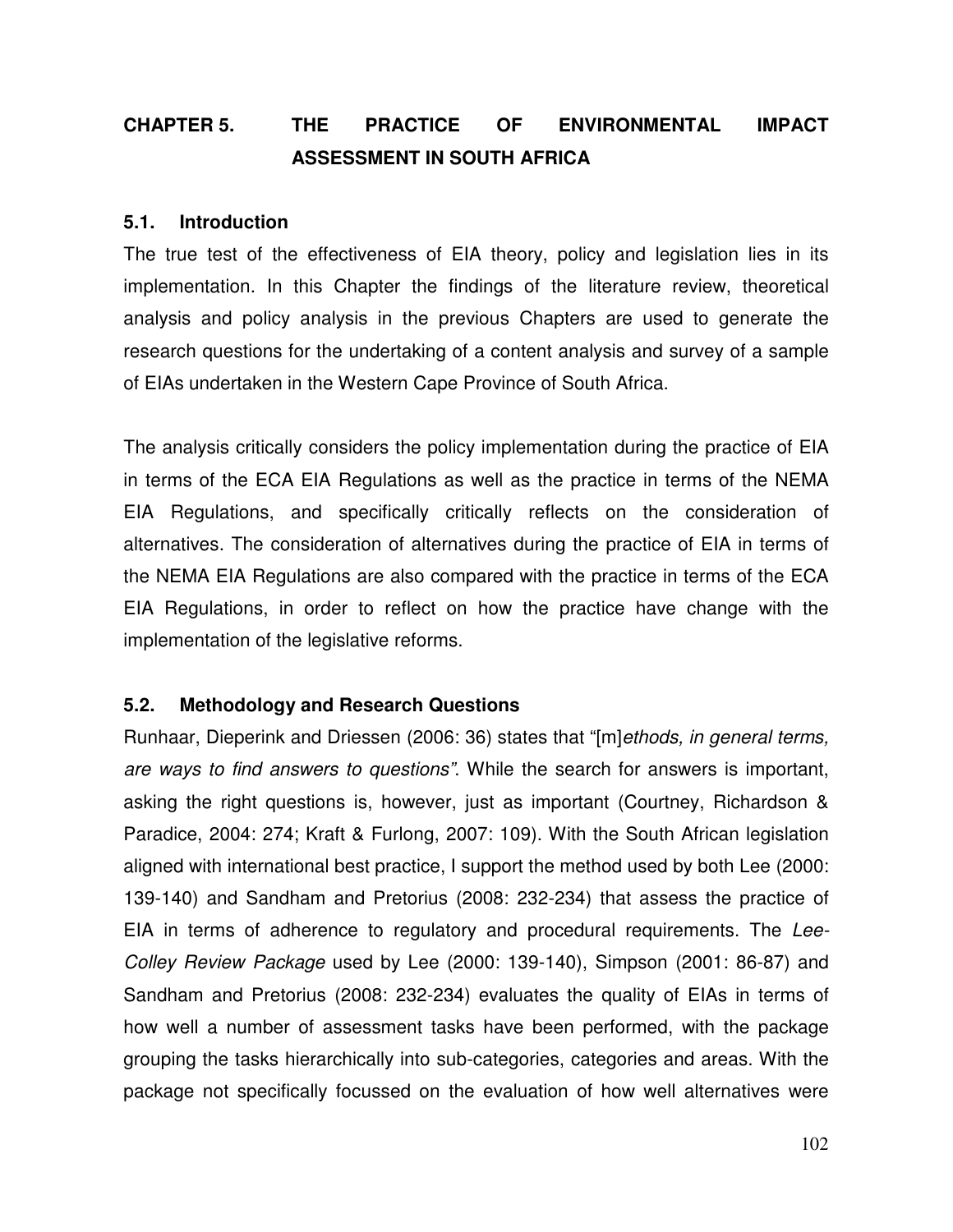considered during the EIA process, the consideration of alternatives in the review was not considered adequate for use in my analysis. Specifically in terms of the South African legislative and procedural requirements for the consideration of alternatives during EIA, their method of assessment of the consideration of alternative was considered not comprehensive enough in terms of its analysis of only:

- the methods used to identify alternatives;
- the range of alternatives considered;
- the number of feasible alternatives considered (the consideration of at least 2 alternatives regarded by them as sufficient);
- the consideration of the environmental implications of the different alternatives; and
- the reasons for the final choice of alternatives.

Based on the theory of EIA as well as the legislative and procedural requirements for the consideration of alternatives, the review package was therefore supplemented by also specifically considering:

- how alternatives were considering during the different stages of the EIA process and specifically the "depth" of consideration given to alternatives;
- the methods and criteria used to identify, screen, scope and comparatively assess alternatives, and specifically the consideration given to both environmental constraints and opportunities;
- the "general purpose and requirements of the activity" as well as "need and desirability";
- how public participation influenced the consideration of alternatives; and
- whether fundamental alternatives were generated and considered during the EIA process or whether the EIA process only "fine-tuned" the original development proposal.

From the findings of the literature review and theoretical analysis, together with the findings of the policy analysis in the previous Chapters, the following research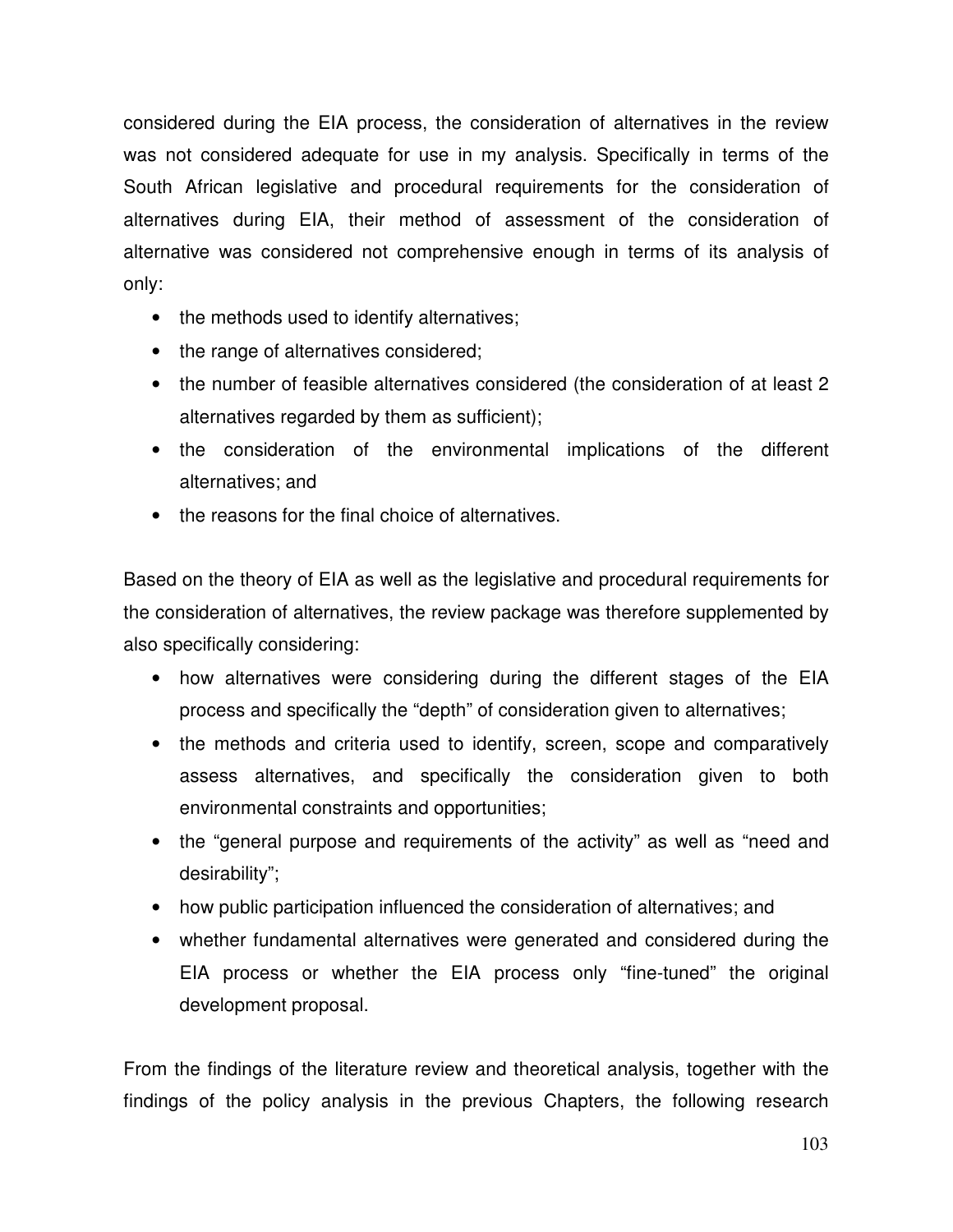questions were used for the content analysis and survey of a random sample of EIAs undertaken in the Western Cape Province of South Africa:

- Were alternatives considered?
- Was exemption granted from the requirement to consider alternatives?
- What types of alternatives were considered?
- Were alternatives adequately considered during the different stages of the process?
- What were the methods and criteria used to identify, screen, scope and comparatively assess alternatives?
- Was consideration given to the "general purpose and requirements of the activity"?
- Was "need and desirability" considered?
- What influence (if any) did the public participation/stakeholder engagement process have on the consideration of alternatives?
- Did the EIA result in the generation of fundamental alternatives or simply in modest "fine-tuning" of the original proposal?

## **5.3. Sampling**

An analysis of the DEA&DP's application database (a Microsoft Access "electronic register" containing application histories) found that in the Western Cape Province:

- approximately 5520 EIAs were finalised in terms of the ECA EIA Regulations between 5 September 1997 and 3 July 2008; and
- approximately 345 EIAs were finalised in terms of the NEMA EIA Regulations between 3 July 2006 and 3 July 2008.

Together with the 1489 EIAs that were withdrawn, this is a total of 7354 EIAs over a period of approximately 11 years and on average approximately 669 EIAs per year.

Of the 5520 EIAs completed in terms of ECA, approximately 4342 (~78%) resulted in environmental authorisation being issued, 1048 (~20%) resulted in the granting of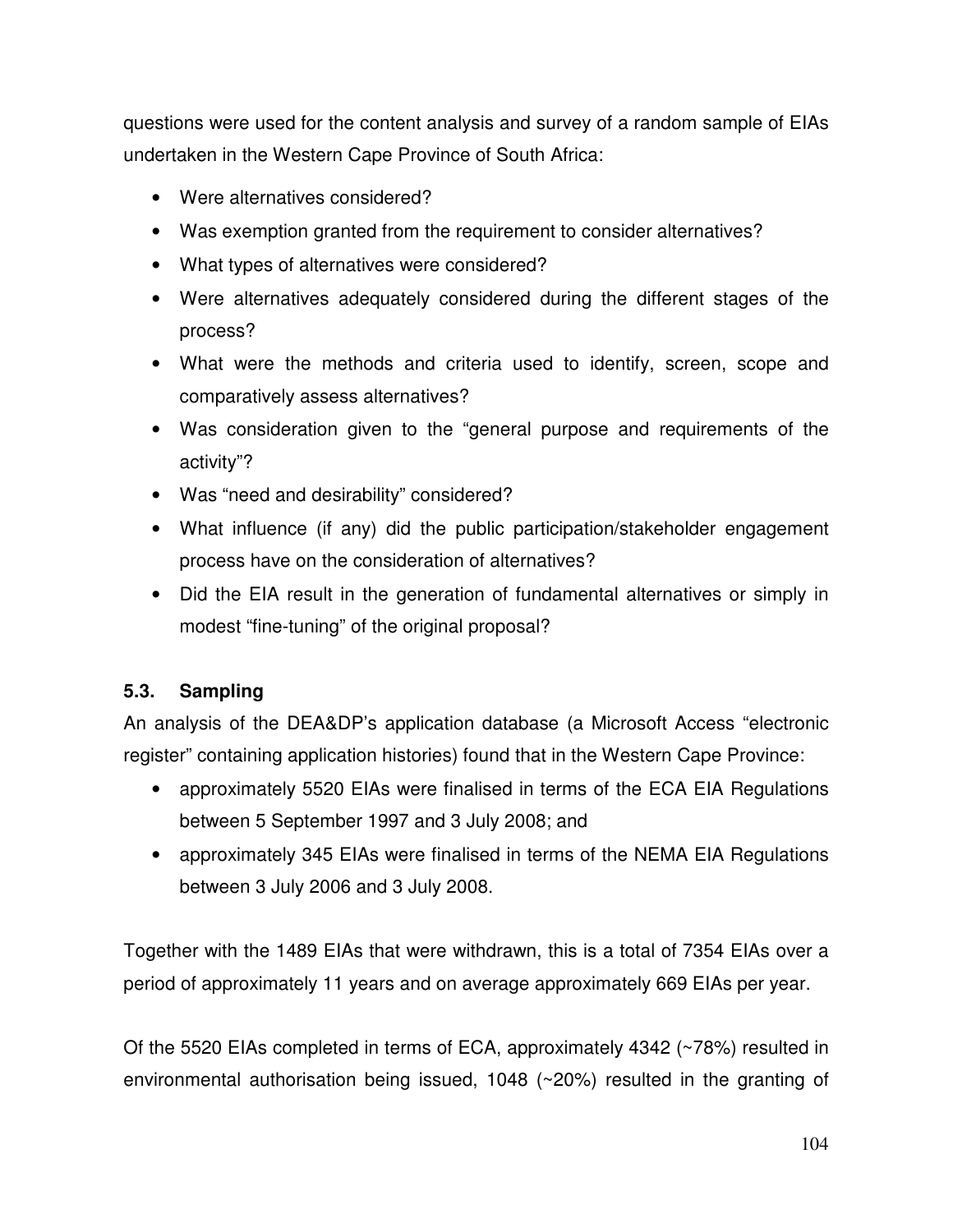exemption from having to obtain environmental authorisation, and 130 (~2%) resulted in environmental authorisation being refused. **Chart 1** below shows these results.



**Chart 1.** Outcome of the EIAs completed in terms of ECA.

All 345 EIAs completed in terms of NEMA (100%) resulted in environmental authorisation being issued.

It is, however, important to note that many EIAs are never completed due to environmental constraints and other fatal flaws discovered through the EIA, the applicant deciding to not proceed with the proposed development, or the application considered as withdrawn or lapsed due to long delays. While approximately 5520 EIAs were completed in terms of ECA, approximately 1281 (~20%) were withdrawn (see **Chart 2** below). In terms of NEMA approximately 345 EIAs were completed and approximately 208 (~40%) withdrawn (see **Chart 3** below).

The higher percentage of EIA "withdrawn" in terms of NEMA is largely the result of the NEMA EIA Regulations specifying that if an applicant for a period of six months fails to adhere to the requirements of the legislation (i.e. to undertake a specific step in the process or not submit outstanding information), the application automatically "lapses" (Regulation 77 of GN No. R. 385 refers).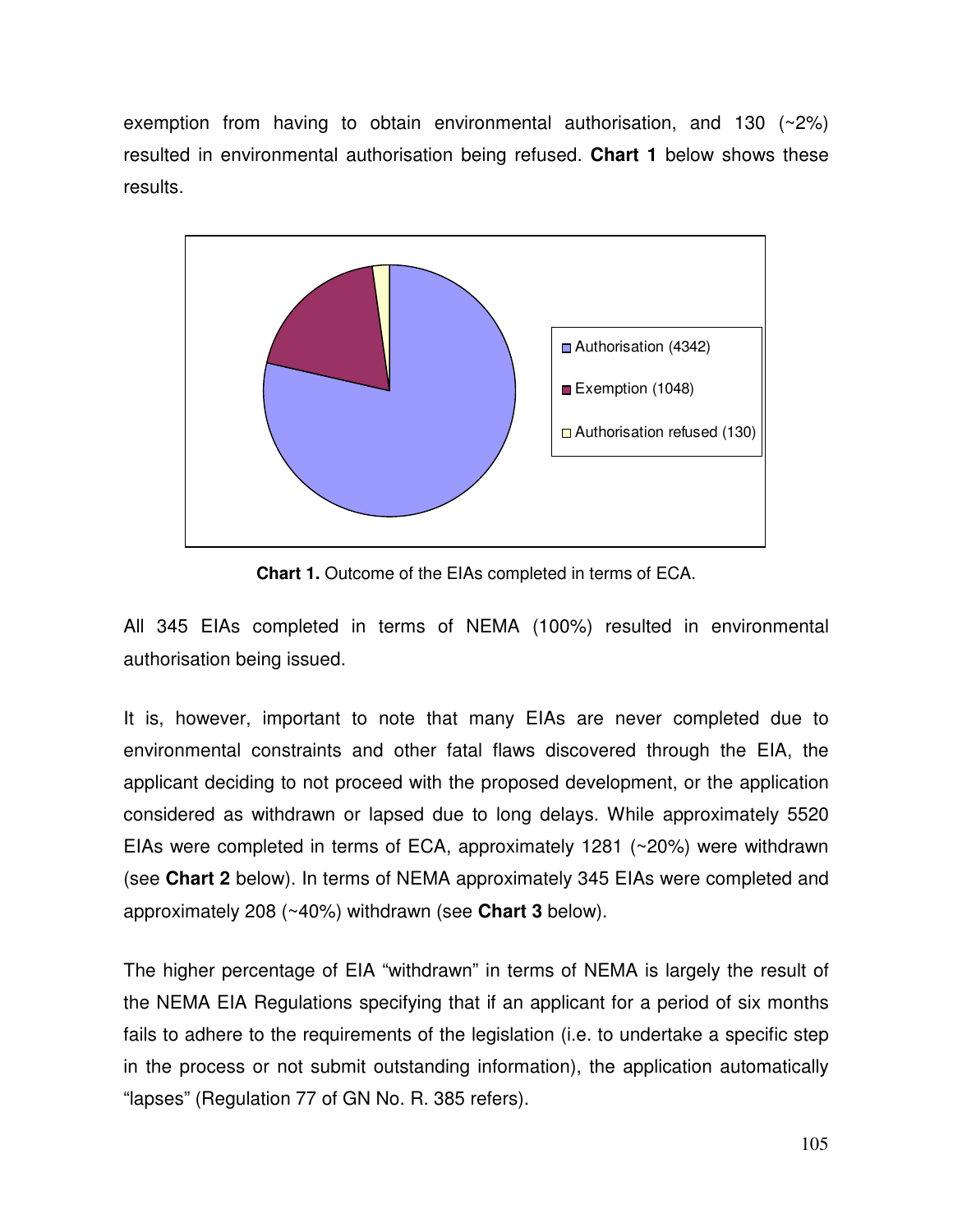

**Chart 2.** EIAs completed and withdrawn in terms of ECA.



**Chart 3.** EIAs completed and withdrawn/lapsed in terms of NEMA.

In order to gain a broad understanding of the actual practice of EIA in the Western Cape Province, the DEA&DP's application database was used to select a random sample of 300 EIAs undertaken in terms of the ECA EIA Regulations and 66 EIAs undertaken in terms of the NEMA EIA Regulations. This sample represents approximately 5% of the EIAs completed in terms of the ECA EIA Regulations and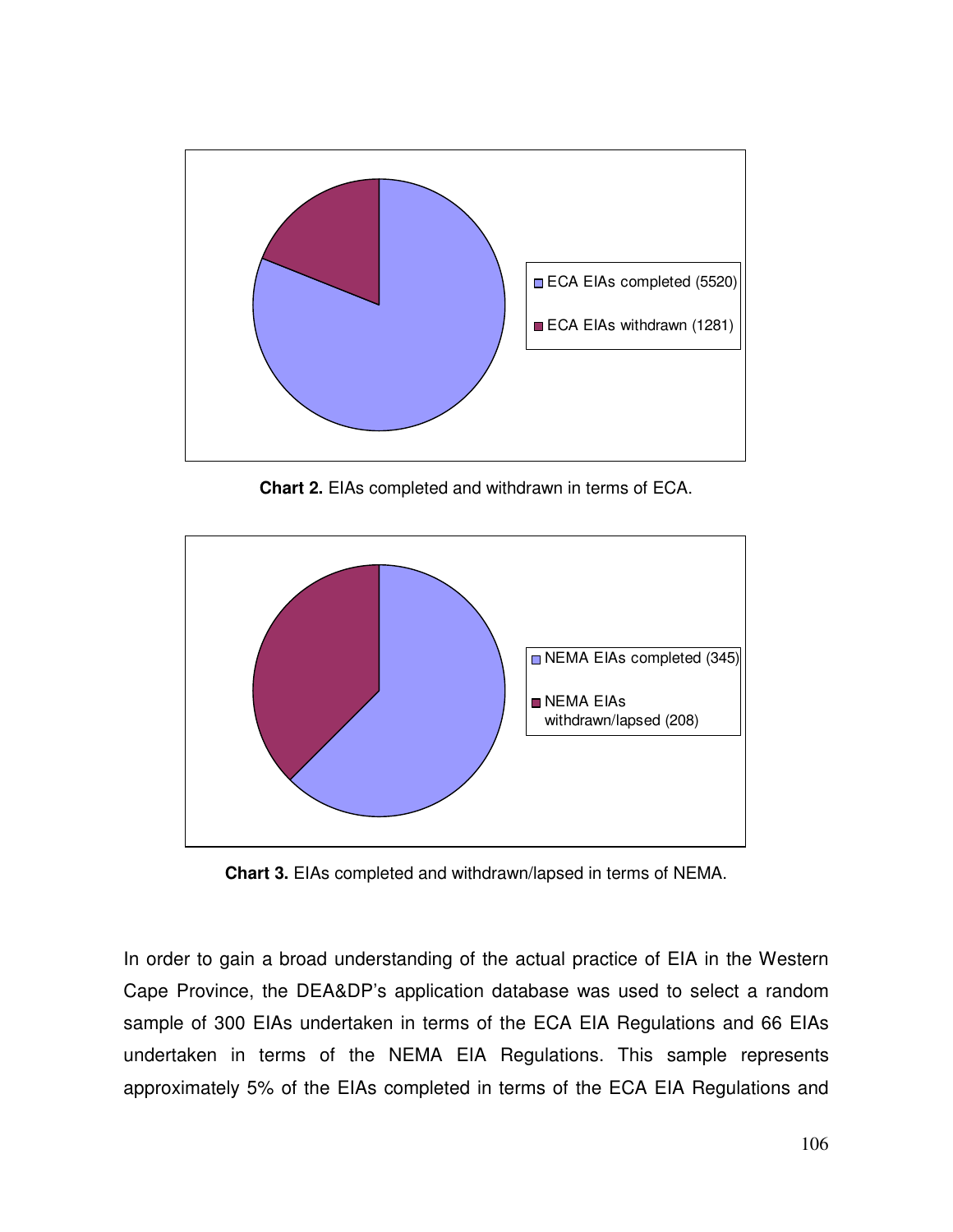20% of the EIAs completed in terms of the NEMA EIA Regulations. A larger sample of the EIAs completed in terms of the NEMA EIA Regulations was specifically analysed in order to gain a better understanding of EIA practice in terms of the latest legislative requirements.

## **5.4. Findings**

## **5.4.1. Types of Alternatives considered (if at all).**

The EIAs were analysed to determine whether alternatives were considered, and if so, which of the following types of alternatives were considered: activity, property/location, layout, design, technology, operational aspects, and the no-go option.



**Chart 4.** The consideration of alternatives during ECA EIAs.

Of the 300 ECA EIAs analysed, only 70 (~25%) considered alternatives (see **Chart 4** above), 16 ( $\sim$ 5%) considered the no-go option; 9 ( $\sim$ 5%) considered activity alternatives, 25 (~10%) considered property/site alternatives, 47 (~15%) considered layout alternatives, 39 (~15%) considered design alternatives, 5 (~2%) considered technology alternatives, and 4 (~1%) considered operational alternatives (see **Chart 5** below).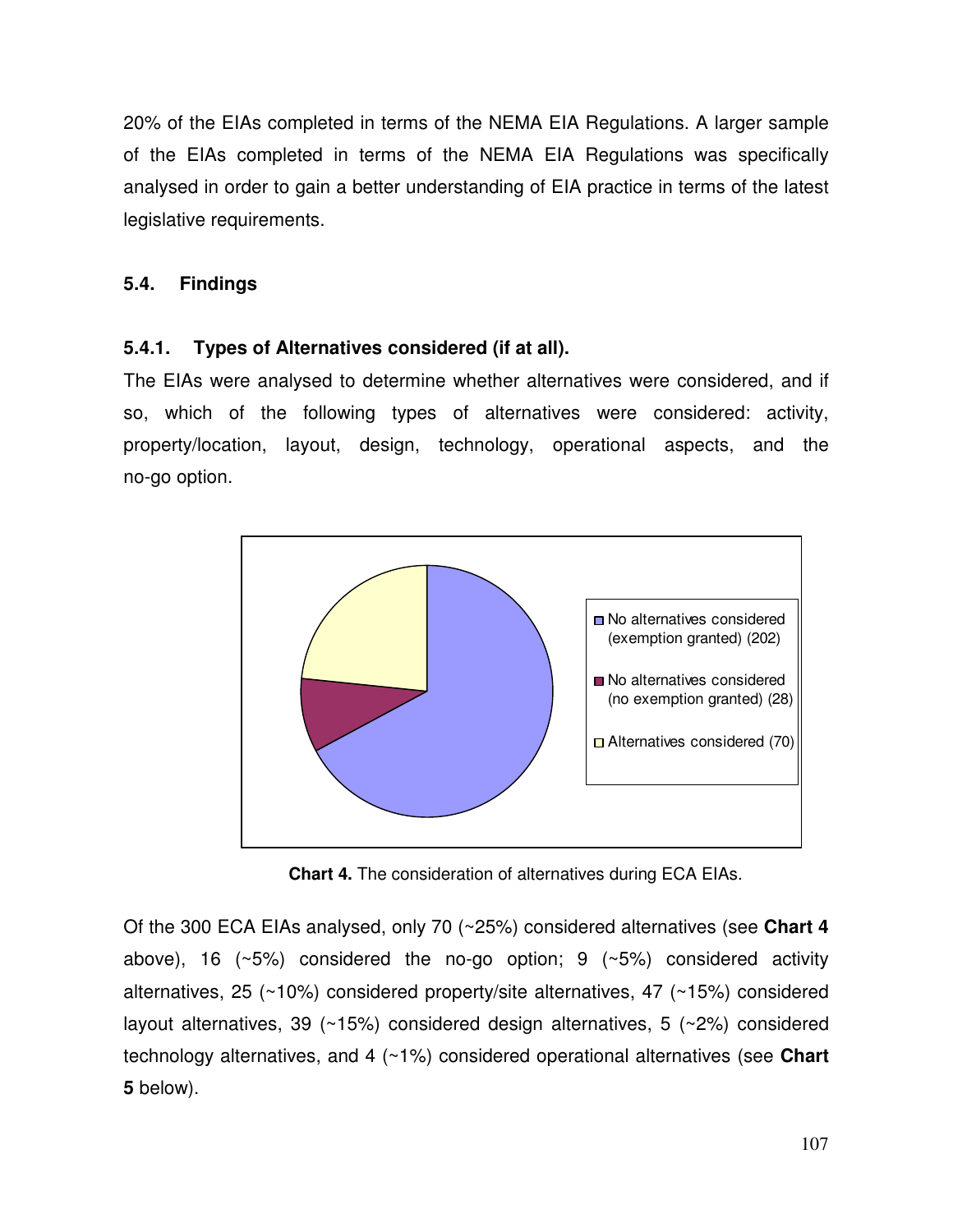

**Chart 5.** The types of alternatives considered during ECA EIAs.

Of the 66 NEMA EIAs analysed, 57 (~85%) considered alternatives (see **Chart 6** below), 57 (~85%) considered the no-go option; 8 (~10%) considered activity alternatives, 19 (~30%) considered property/site alternatives, 44 (~65%) considered layout alternatives, 37 (~55%) considered design alternatives, 16 (~25%) considered technology alternatives, and 3 (~5%) considered operational alternatives (see **Chart 7** below).



**Chart 6.** The consideration of alternatives during NEMA EIAs.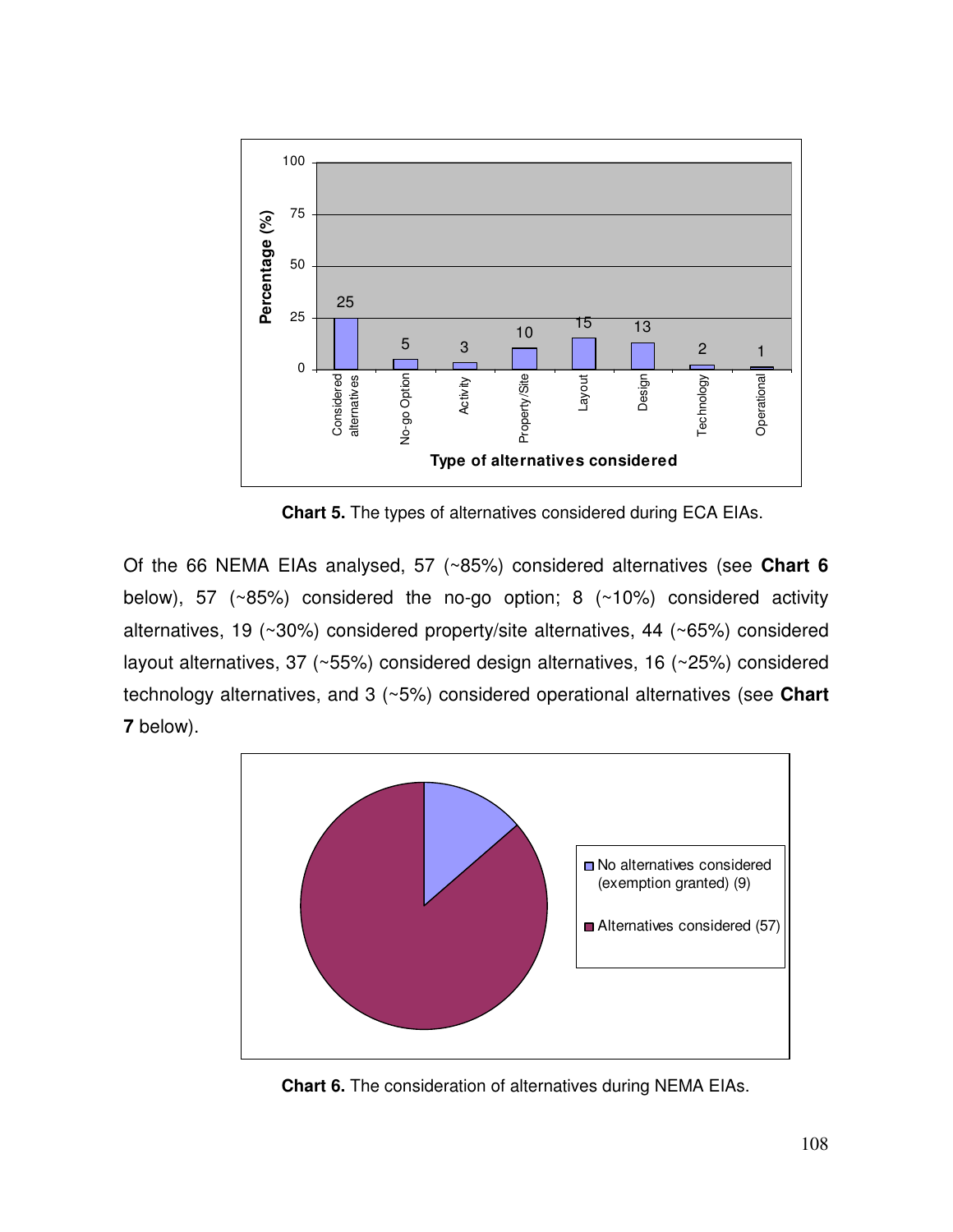

**Chart 7.** The types of alternatives considered during NEMA EIAs.

**Chart 8** below compares EIAs undertaken in terms of ECA with EIAs undertaken in terms of NEMA in terms of the consideration of alternatives.



**Chart 8.** The types of alternatives considered during ECA and NEMA EIAs.

From this chart it is clear that there is a significant increase (240%) in the percentage of NEMA EIAs that did consider alternatives when compared to the percentage of ECA EIAs that did consider alternatives, as well as a significant increase in terms of the consideration of the different types of alternatives. The consideration of the no-go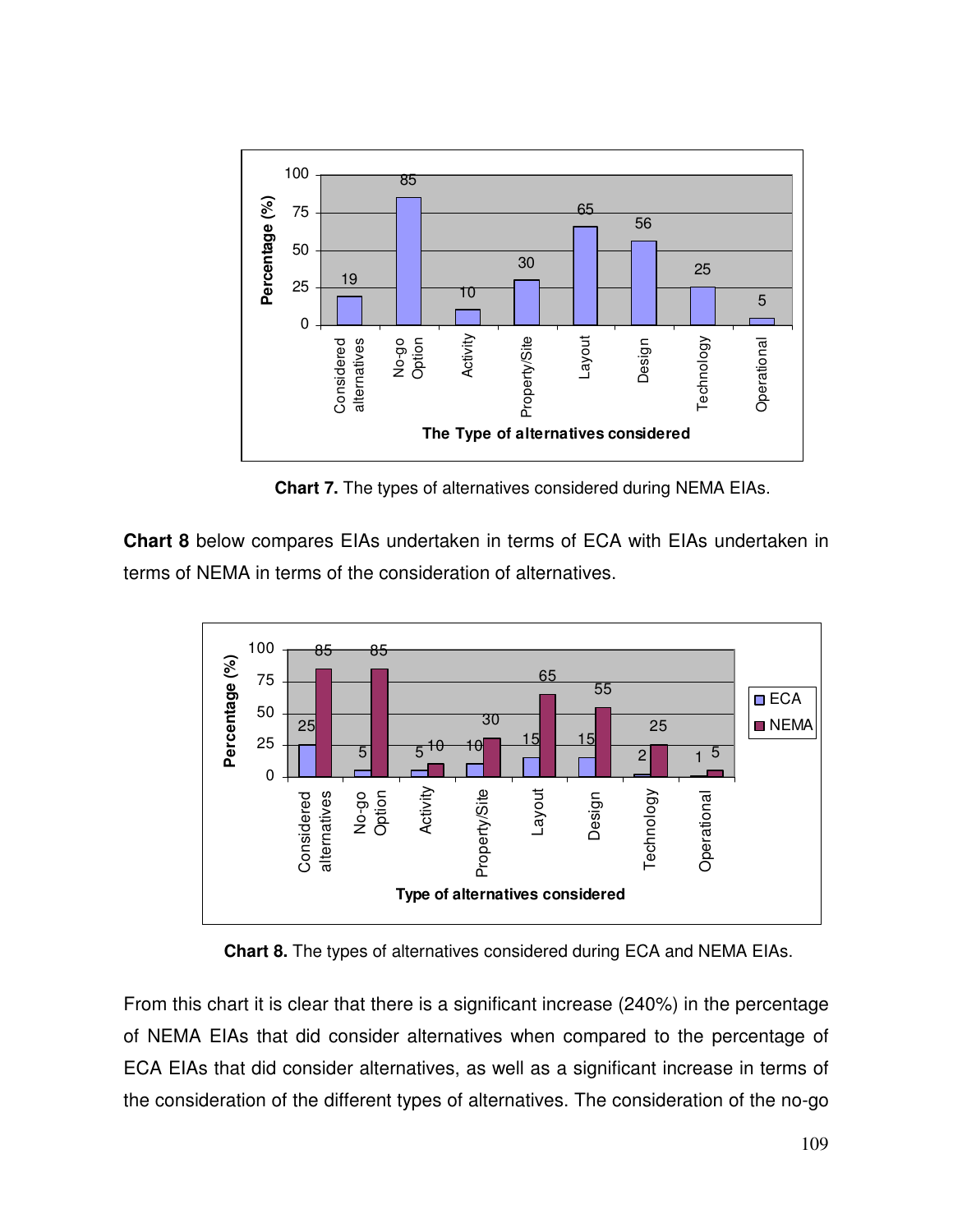option increased by ~1600%, activity alternatives by ~100%, property/site alternatives by ~200%, layout alternatives by ~330%, design alternatives by ~270%, technology alternatives by ~1150%, and the consideration of operational alternatives by  $~100\%$ .

The improved consideration of alternatives in terms of NEMA is a direct result of the specific requirements in terms of NEMA and NEMA EIA Regulations to consider alternatives, as well as the Western Cape Department of Environmental Affairs and Development Planning's *Guideline on Alternatives* (first edition – June 2006; second edition – September 2007) (DEA&DP, 2006; DEA&DP, 2007) which provided guidance on the legislative requirements for the consideration of alternatives. In this regard it is significant to note, that in spite of the specific requirements in terms of NEMA and the NEMA EIA Regulations to consider alternatives, the Department considered the majority of the EIA report to not adequately have considered alternatives, and therefore had to refer applicants and their Environmental Assessment Practitioners to the Department's *Guideline on Alternatives*, and request additional information on the consideration of alternative to be submitted. As the practitioners became more familiar with the new legislative provisions as well as the Department's requirements (and probably also as a result of additional guidance being given in the updated version of the guideline) the consideration of alternatives did improve. It is, however, a cause for concern that, while less exemptions from the requirement to consider alternatives were granted (~65% in terms of ECA), in ~15% of the EIA processes exemption were still granted.

While the very high increase in the consideration of the no-go option (~1600%) and technology alternatives (~1150) were due to better descriptions/reasons provided for why the development should go ahead and for the technology being considered, and other alternatives (e.g. layout and design) simply required better reporting on adjustments made to the development during the EIA process, it is, however, disappointing that while the consideration of the two fundamental alternatives,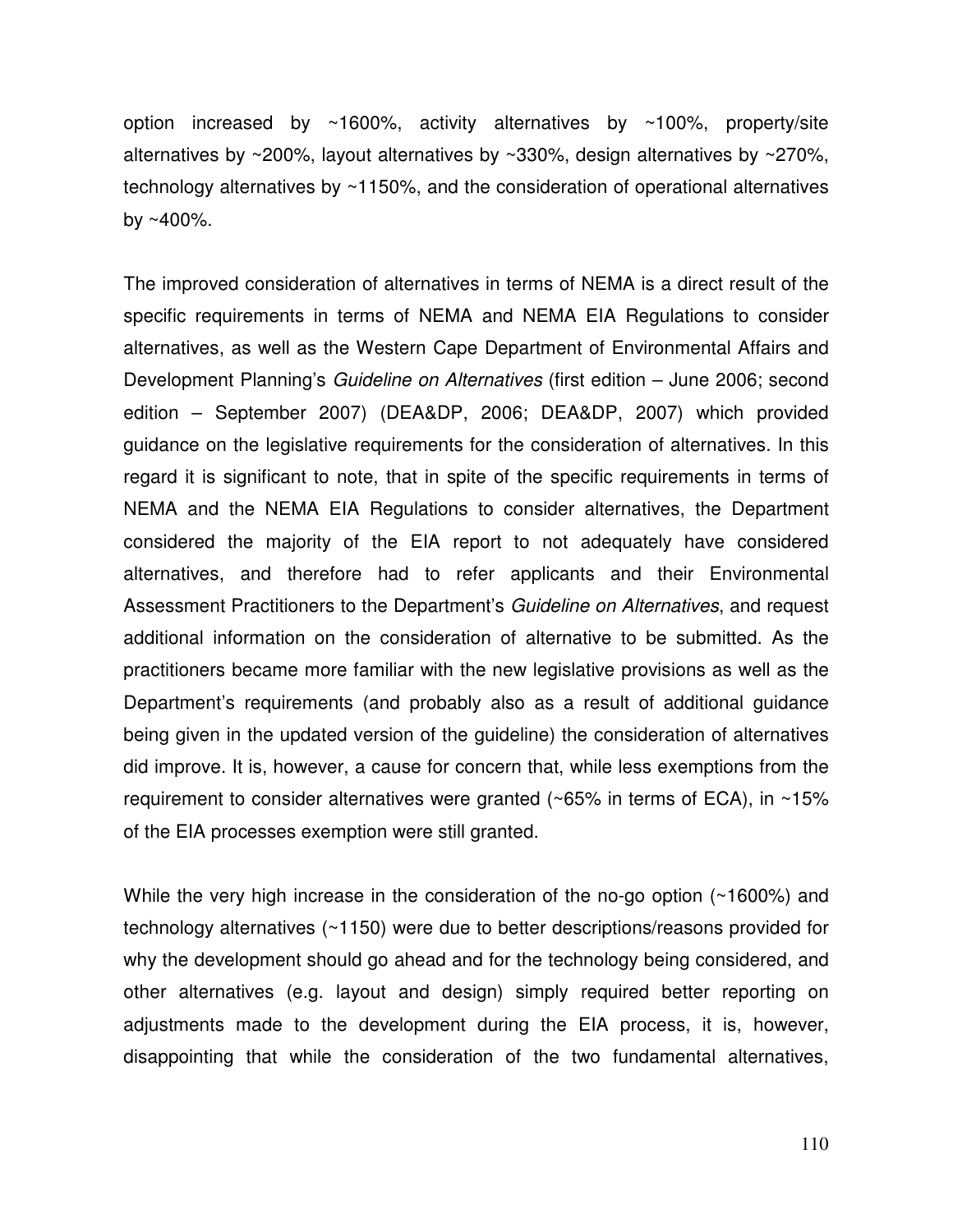namely activity and property/site alternatives, have improved, the consideration of these alternatives still remain relatively low at ~15% and ~35% respectively.

Even when considering the fact that 26 of the 66 (~40%) NEMA EIAs analysed entailed upgrading of existing facilities, for which the consideration of activity alternatives and property/site alternatives would therefore in many instances not be feasible or reasonable, it still means that the consideration of activity and property/site alternatives could have been ~300% and ~70% higher respectively.

In this regard it is interesting that, when comparing only the ECA and NEMA EIAs that did consider alternatives, the type of alternatives considered during ECA and NEMA EIAs did not really differ, except for the consideration of technology alternatives and the no-go option (see **Chart 9** below).



**Chart 9.** Comparison between ECA and NEMA EIAs that did consider alternatives in terms of the types of alternatives considered.

Of the 70 ECA EIA that did consider alternatives, 16 (~20%) considered the no-go option; 9 (~10%) considered activity alternatives, 25 (~35%) considered property/site alternatives, 47 (~65%) considered layout alternatives, 39 (~55%) considered design alternatives, 5 (~5%) considered technology alternatives, and 4 (~5%) considered operational alternatives. Of the 57 NEMA EIAs that did consider alternatives, 57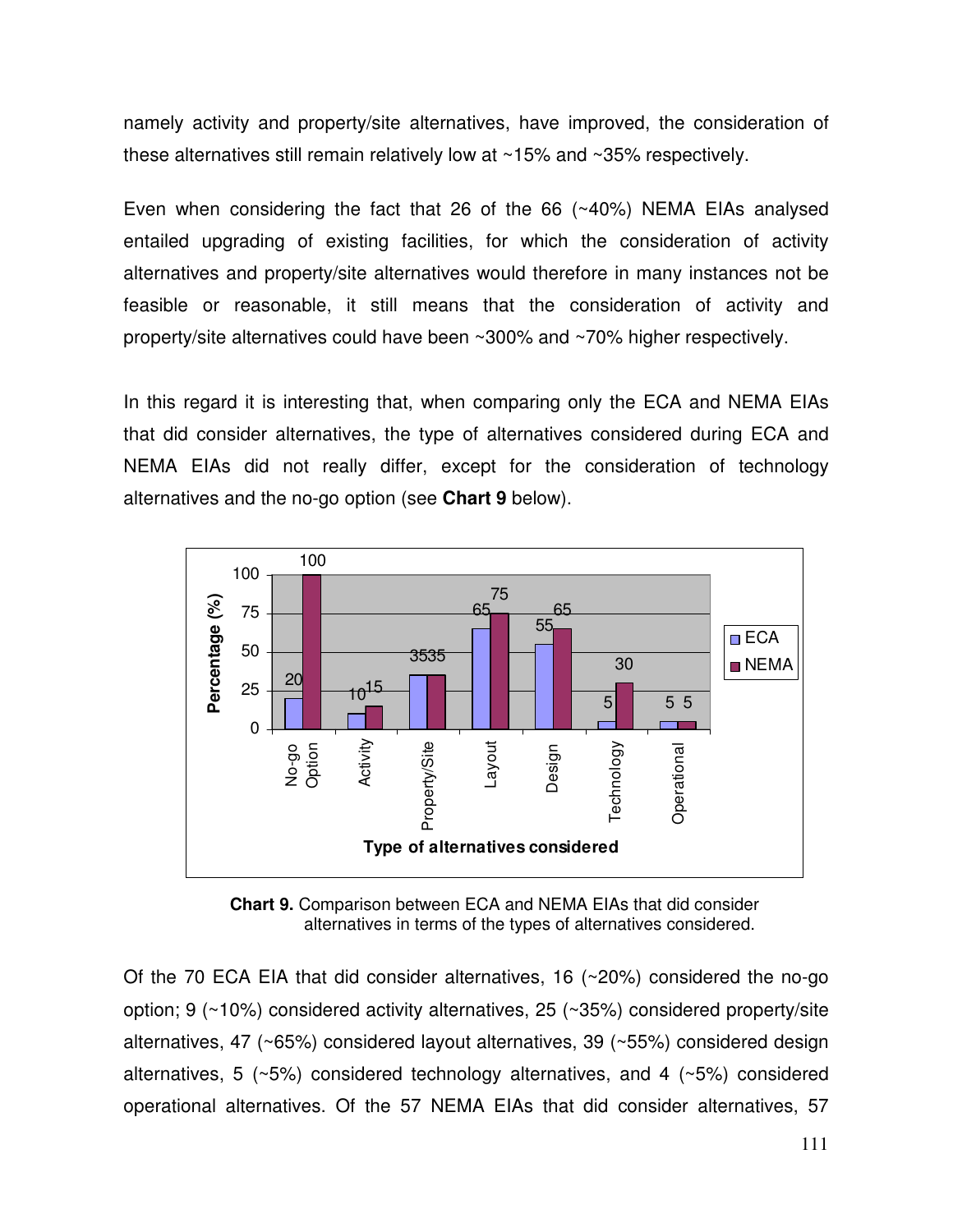(100%) considered the no-go option; 8 (~15%) considered activity alternatives, 19 (~35%) considered property/site alternatives, 44 (~75%) considered layout alternatives, 37 (~65%) considered design alternatives, 16 (~30%) considered technology alternatives, and 3 (~5%) considered operational alternatives.

## **5.4.2. Consideration of Alternatives during the different stages of the EIA process.**

While it is important to consider whether alternatives were considered or not, the "depth" of the consideration given to alternatives is, however, just as important. The EIAs were therefore also analysed in terms the different stages during which alternatives were considered, looking at whether or not alternatives were simply briefly "screened" prior to the EIA process or broadly "scoped" during the EIA process, or whether in fact alternatives were thoroughly assessed, with a comparative assessment of the alternatives undertaken during the EIA process.

"Pre-application screening" is defined as (DEAT, 2002b: 10):

*"(…) the process by which key environmental issues associated with a proposed development are anticipated at the earliest opportunity, and are considered as an integral part of pre-feasibility investigations. Here questions pertaining to the need for, and desirability of the proposal must be considered, and issues such as technology and location alternatives should be appraised at an appropriate level of detail. Significant environmental impacts also have to be anticipated, and mitigation options accommodated in initial development designs. It is a process that often takes the form of a preliminary evaluation (...)".*

"Scoping" is defined as (DEAT, 2002a:

*"The process of determining the spatial and temporal boundaries (i.e. extent) and key issues to be addressed in an environmental assessment. The main purpose of scoping is to focus the environmental assessment on a manageable number of important questions. Scoping should also ensure that only significant issues and reasonable alternatives are examined."*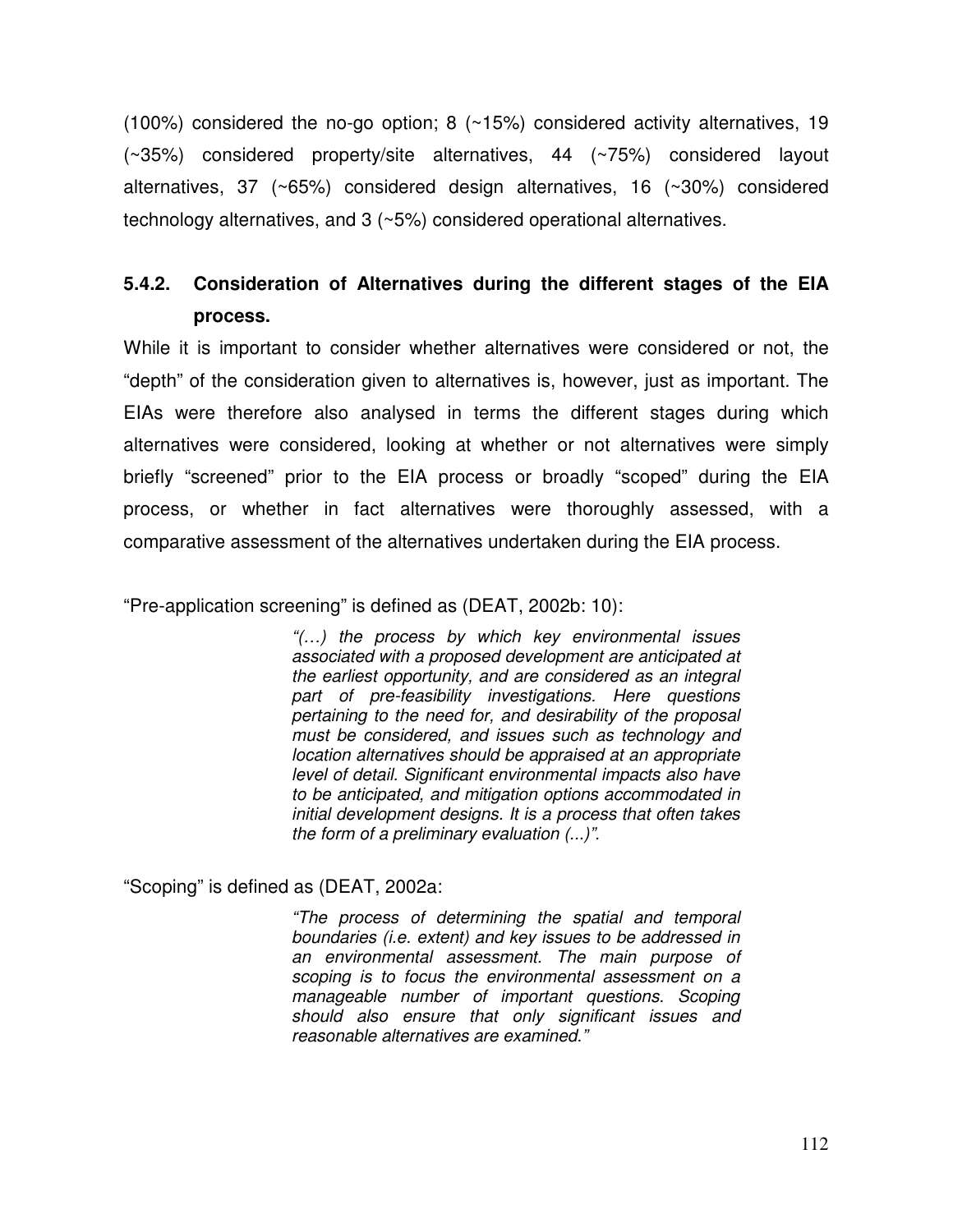With pre-application screening the alternatives are mostly considered by the applicant him/herself with interested and affected parties not participating in the screening process. The applicant simply "screens out" certain alternatives as being "unreasonable", and only includes what the applicant considers to be "reasonable" alternatives as part of the application. With scoping the alternatives are broadly considered by the applicant and Environmental Assessment Practitioner and interested and affected parties are afforded an opportunity to participate, with many alternatives "scoped out" as being "unreasonable", and only those alternatives considered "reasonable" taken forward into the EIA process for further consideration.

The results of the analysis of the "depth" of the consideration given to alternatives are shown in **Chart 10** and **Chart 11** below.



**Chart 10.** The "depth" of consideration given to alternatives during ECA EIAs.

While 70 of the 300 ECA EIAs analysed (~25%) considered alternatives, only 12 (representing ~15% of the 70 EIAs that did consider alternatives and ~4% of the 300 ECA EIAs analysed) did a comparative assessment of alternatives, while the remaining 58 (representing ~85% of the 70 EIAs that did consider alternatives and ~96% of the 300 ECA EIAs analysed) merely briefly "screened" or "scoped" alternatives.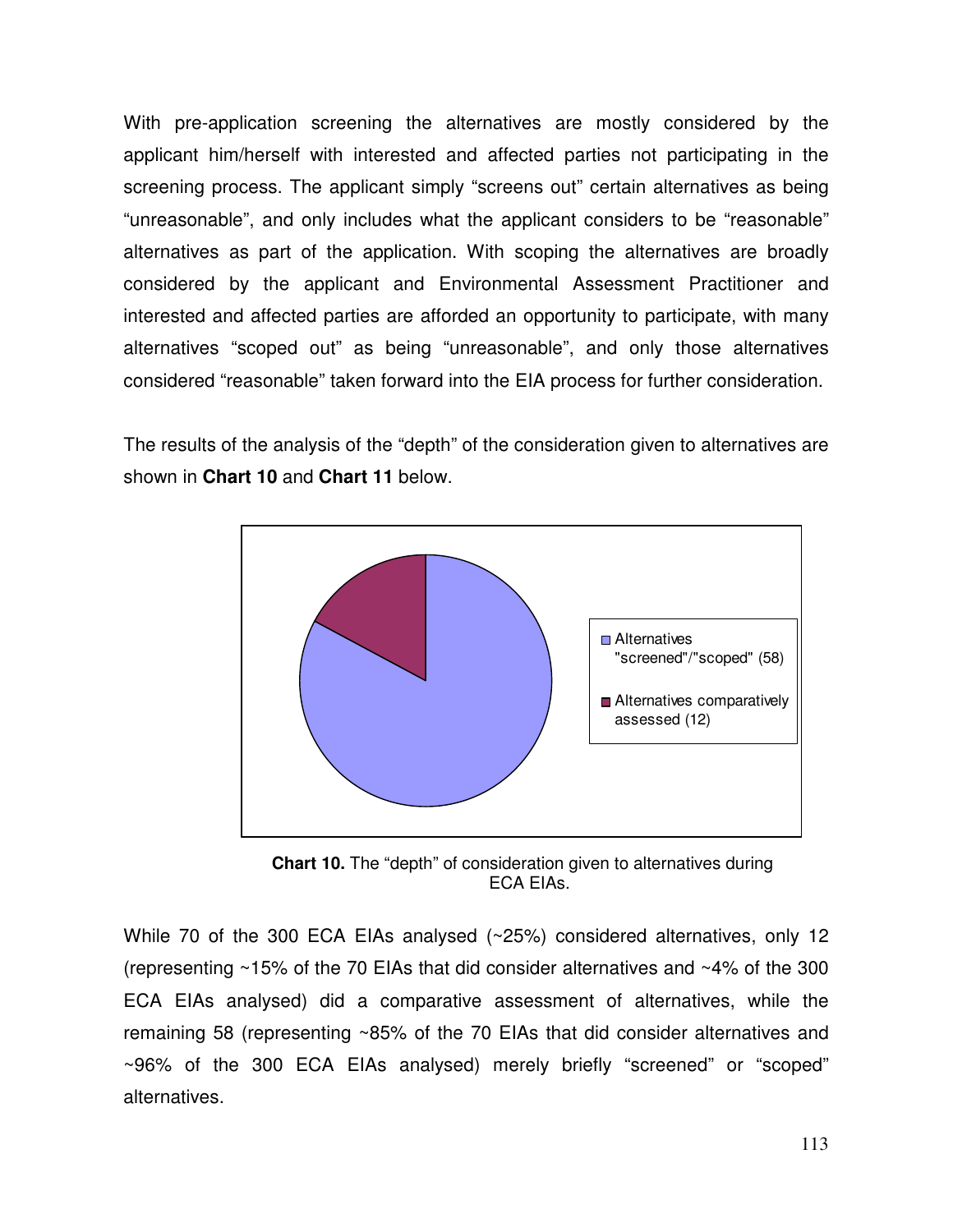

**Chart 11.** The "depth" of consideration given to alternatives during NEMA EIAs.

While 57 of the 66 NEMA EIAs analysed (~85%) considered alternatives, only 21 (representing ~35% of the 57 EIAs that did consider alternatives and ~30% of the 66 NEMA EIAs analysed) did a comparative assessment of alternatives. The remaining 36 (representing ~65% of the 57 EIAs that did consider alternatives and ~55% of the 66 NEMA EIAs analysed) merely briefly "screened" or "scoped" alternatives. Again considering the fact that 26 of the 66 (~40%) NEMA EIAs analysed entailed upgrading of existing facilities, for which the range of feasible or reasonable alternatives might be limited, it means that the number of EIAs that could reasonably have comparatively assessed alternatives could have been at least ~10% higher.

The "depth" of the consideration given to the no-go option was particularly poor, with most the EIAs that did consider the no-go option either using the existing poor land management practices as motivation why the proposed development, which will supposedly improve the management of the property, should be approved, or only considering the positive impacts associated with the proposed development that the no-go option will not be providing. In spite of the fact that the legislation specifically also refers to the no-go option as a mitigation measure and calls for the pursuit of the option that causes the most benefits and the least harm, the consideration of opportunity costs and the no-go option did not receive enough attention.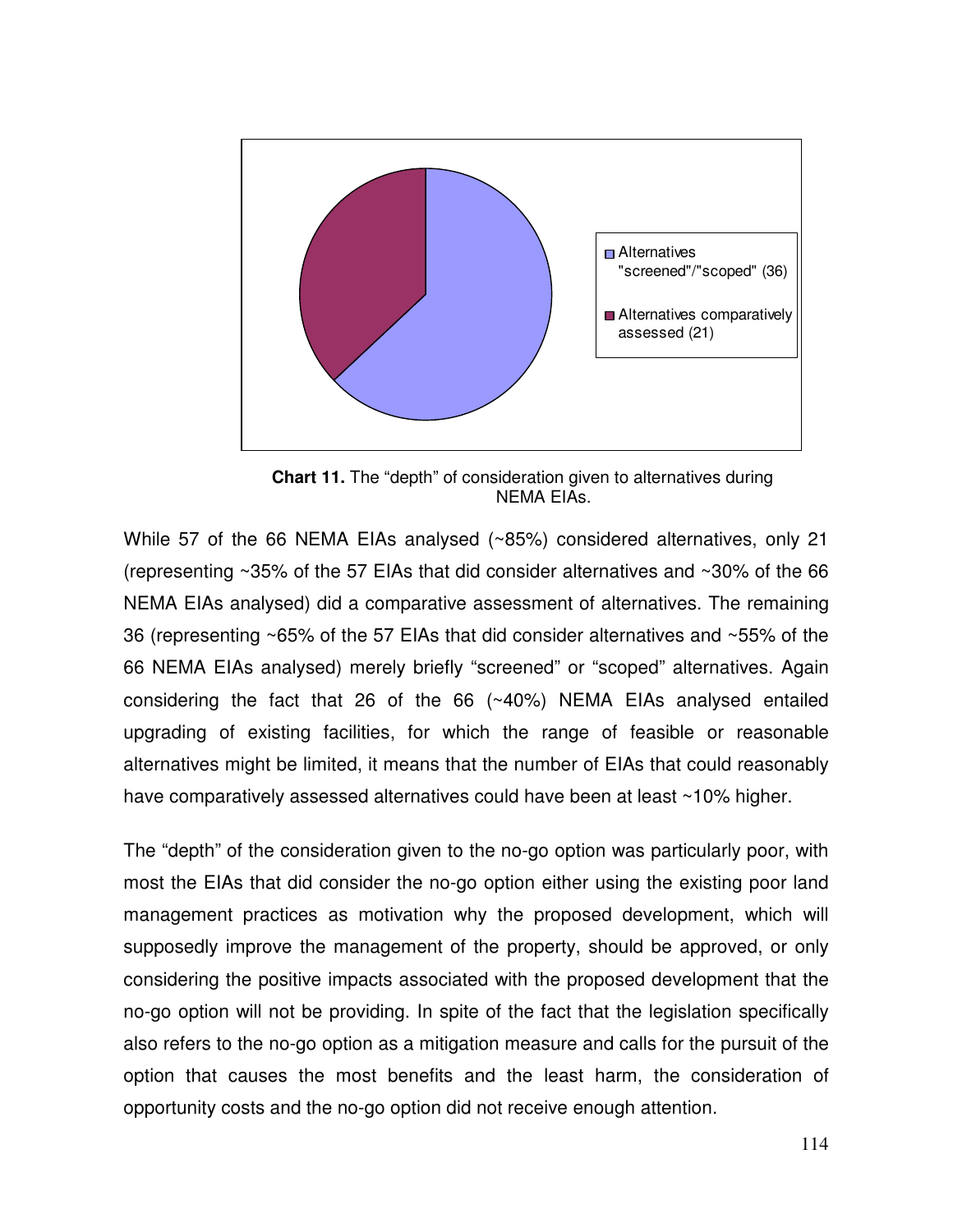# **5.4.3. Method and criteria used to identify, screen, scope and comparatively assess alternatives.**

While the legislation and guidelines call for a description of the method and criteria used to consider alternatives, most of the EIAs analysed, failed to specifically report on the method and criteria used. With the legislation requiring that the consideration of alternative "*must take into account the effects of decisions on all aspects of the environment and all people in the environment by pursuing the selection of the best practicable environmental option*", with the "*best practicable environmental option*" defined as "*the option that provides the most benefit or causes the least damage to the environment as a whole, at a cost acceptable to society, in the long term as well as in the short term*", the EIAs were, however, specifically analysed to determine whether ecological, social and economic factors were used to inform the consideration of alternatives. The results are shown in **Chart 12** and **Chart 13** below.



**Chart 12.** The criteria used during the consideration of alternatives during ECA EIAs.

While the analysis found that for both ECA and NEMA EIAs the criteria used were usually not clear, an analysis of the factors considered found that the biophysical, social and economic aspects were considered an almost equal percentage of times.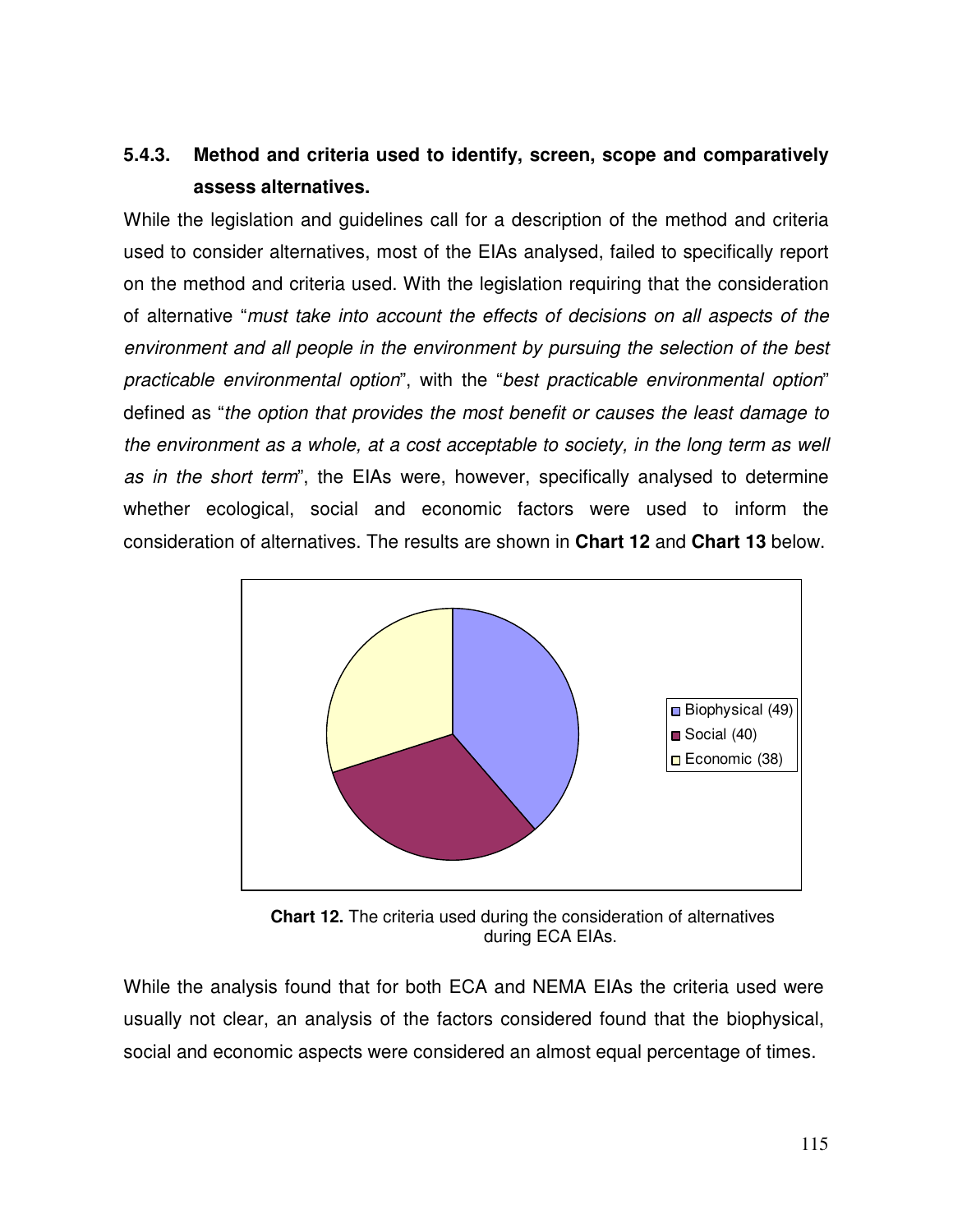

**Chart 13.** The criteria used during the consideration of alternatives during NEMA EIAs.

It is, however, important to note that while biophysical constraints and the need for impact mitigation informed the consideration of alternatives, and some motivation with regards to social and economic benefits (mostly in the form of job creation) were provided as reasons for the consideration of the no-go option not being preferred, hardly any of the EIAs adequately considered opportunity costs and the enhancement of benefits. Most of the EIAs only responded to constraints with impact mitigation measures. The results of the analysis of whether only constraints were considered, or both constraints and opportunities, are shown in **Chart 14** below.

It is very worrying that EIAs for the most part therefore seem to primarily be concerned with environmental constraints and impact mitigation, with opportunities only being considered during 13 of the ECA EIAs (representing ~20% of the 70 EIAs that did consider alternatives and ~5% of the 300 ECA EIAs analysed) and during 4 of the NEMA EIAs (representing ~7% of the 57 EIAs that did consider alternatives and ~5% of the 66 NEMA EIAs analysed). It would, therefore, seem that the main "criterion" for the consideration of alternatives, and indeed for granting environmental authorisation, is whether or not the negative impacts associated with the development, have been mitigated to "acceptable" levels.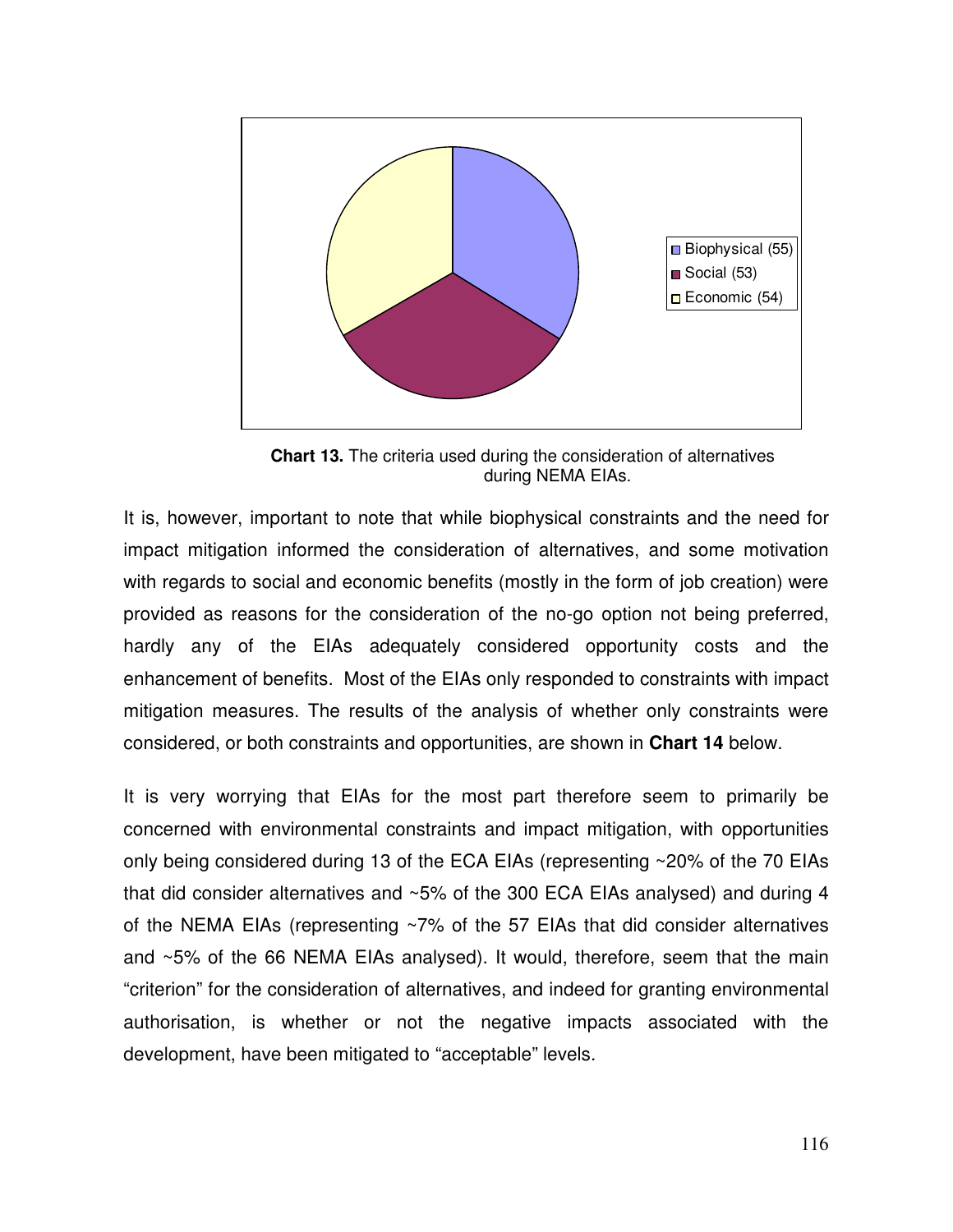

**Chart 14.** The consideration of constraints and opportunities during the consideration of alternatives during ECA and NEMA EIAs.

While most of the EIAs considered the "general purpose and requirements" of the development, this was mostly very narrowly defined/discussed, with very little information provided in this regard. The same was found in terms of the consideration of "need and desirability", where most of the EIAs broadly touched on "need and desirability", but mostly did so in terms of the "needs and desires" of the applicant; failing to adequately consider the strategic context and the "needs and desires" of the community as reflected in the planning documents for the area. The exception were the EIA applications submitted by Municipalities, which adequately (although briefly) discussed the broader societal needs and planning considerations, and EIAs for cellular communication infrastructure which always touched on the local community's need for improved cellular telephone reception.

## **5.4.4. Influence (if any) of public participation on the consideration of alternatives.**

The analysis of the influence of public participation on the consideration of alternatives during EIA processes, found that of the 300 ECA EIAs analysed only during 17 (representing ~25% of the 70 EIAs that did consider alternatives and ~5% of the 300 ECA EIAs analysed) were the consideration of alternatives influenced by the public participation process that was undertaken, while of the 66 NEMA EIAs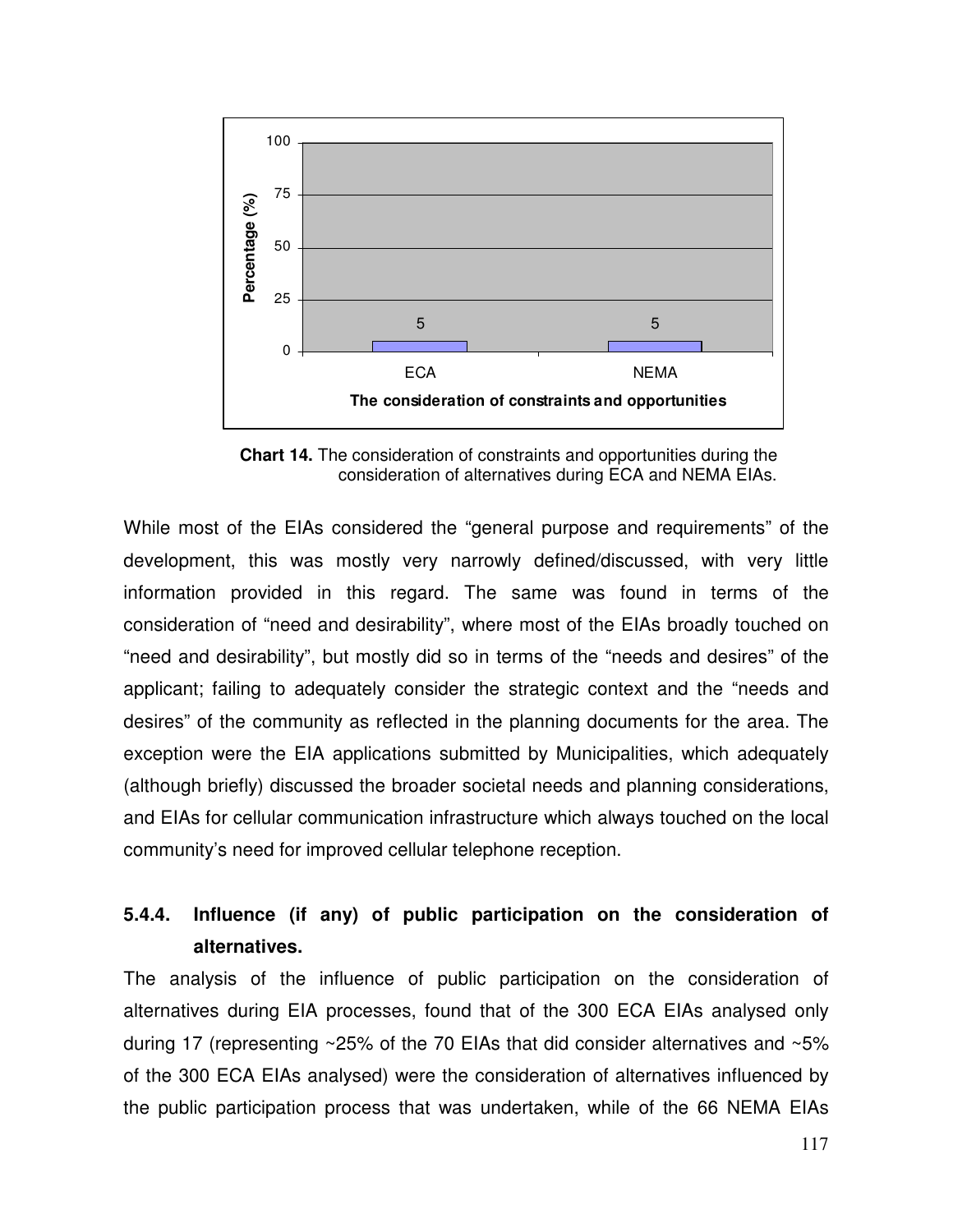analysed only during 18 (representing  $\sim$ 30% of the 57 EIAs that did consider alternatives and ~25% of the 66 NEMA EIAs analysed) were the consideration of alternatives influenced by the public participation process that was undertaken. These results are shown in **Chart 15** below.



**Chart 15.** The percentage of ECA and NEMA EIAs during which public participation influenced the consideration of alternatives.

It must, however, be noted that these low percentages are not the result of the comments of the public being ignored, but are rather indicative of the low level of participation by interested and affected parties during the public participation processes undertaken during EIAs.

## **5.4.5. Fundamental alternatives or "Fine-tuning"?**

While it was already stated above that for the most part the EIAs analysed primary addressed environmental constraints through the consideration of impact mitigation measures, the analysis specifically considered the influence that the EIA had in terms of what was originally proposal and what was in the end authorised. While ~5% and  $\sim$ 10% of the ECA EIAs respectively, and  $\sim$ 15% and  $\sim$ 35% of the NEMA EIAs respectively, "considered" the two fundamental alternatives, namely activity and property/site alternatives, it is a cause for concern that only 3 (~1%) of the ECA EIAs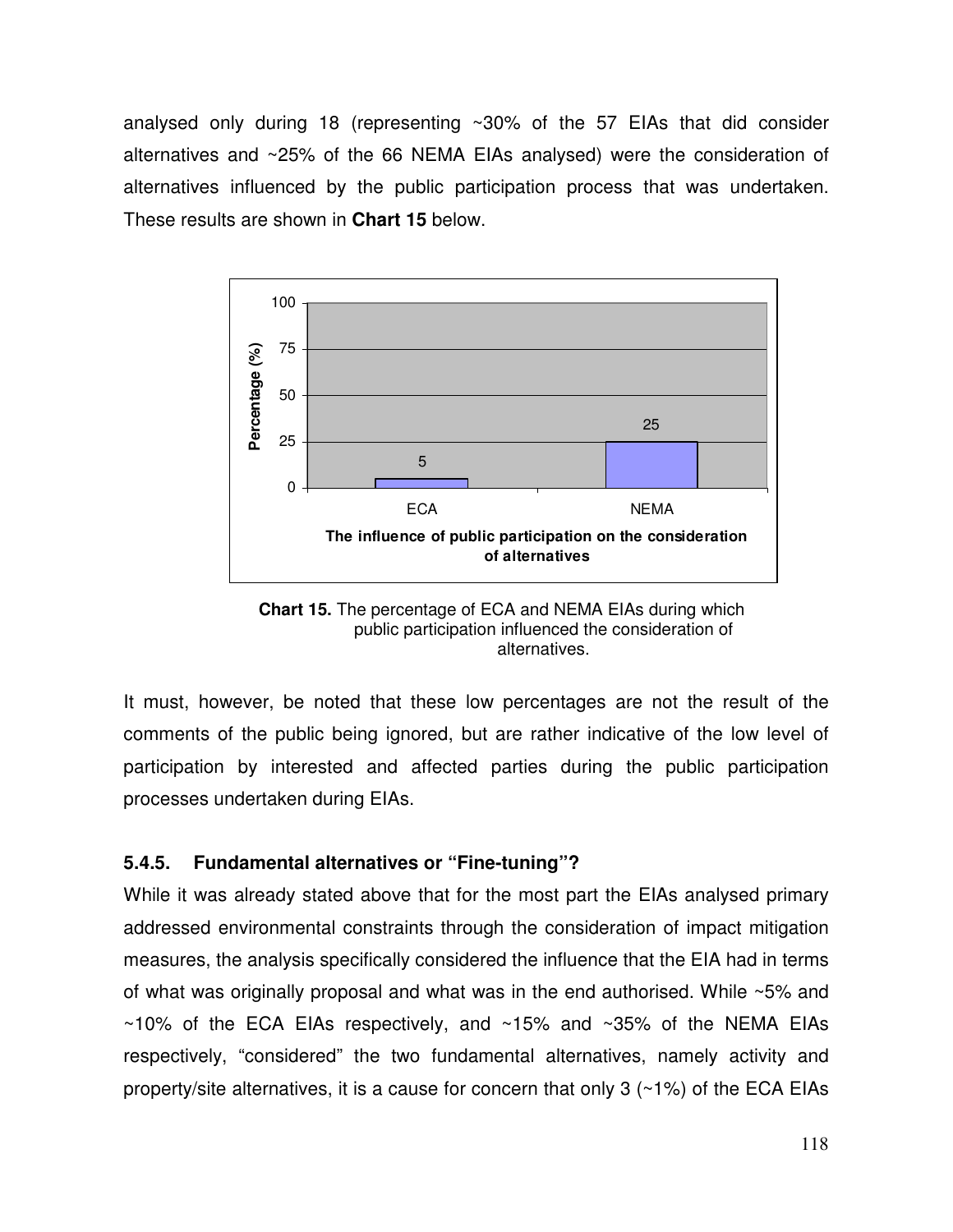and none of the NEMA EIAs were considered to have had a fundamental impact on the development that was the subject of the assessment and the application for environmental authorisation; the EIAs analysed for the most part only resulting in modest "fine-tuning" of the original proposed development.

This result is of even greater concern considering the finding that only approximately 2% of EIAs completed in the Western Cape resulted in environmental authorisation being refused. As already highlighted, however, it is important to note that many EIAs were never completed due to environmental constraints and other fatal flaws discovered through the EIA, the applicant deciding to not proceed with the proposed development, or the application considered as withdrawn or lapsed due to long delays. The approximately 1281 ECA EIA applications (~20%) that were withdrawn as well as the approximately 208 (~40%) NEMA EIA applications withdrawn (a total of 1489) should therefore also be considered when analysing the influence that EIAs are having on development applications. This specific aspect is an unexplored area that should be addressed in future analysis.

While it will, however, seem that EIAs for the most part are only resulting in modest "fine-tuning" of the original proposed development, it seems that many development projects were informed by feasibility and risk assessments prior to the submission of the EIA application or the undertaking of the EIA process (Lee-Wright, 1997). Cashmore (2004: 419) also refers to this practice and mentions the "*symbolic importance of EIA legislation*" as an "*alternative causal process*" that "*influence outcomes*", with the "*most substantial contemporary influence of EIA* [having] *been realised by raising stakeholder awareness about environmental issues and jarring consciousness*". In this regard the important role that policy documents, guidelines and planning frameworks play in terms of the provision of an indication of the decision-making framework/context and the likelihood outcomes of an application – providing at least some "predictability" of the investment risk.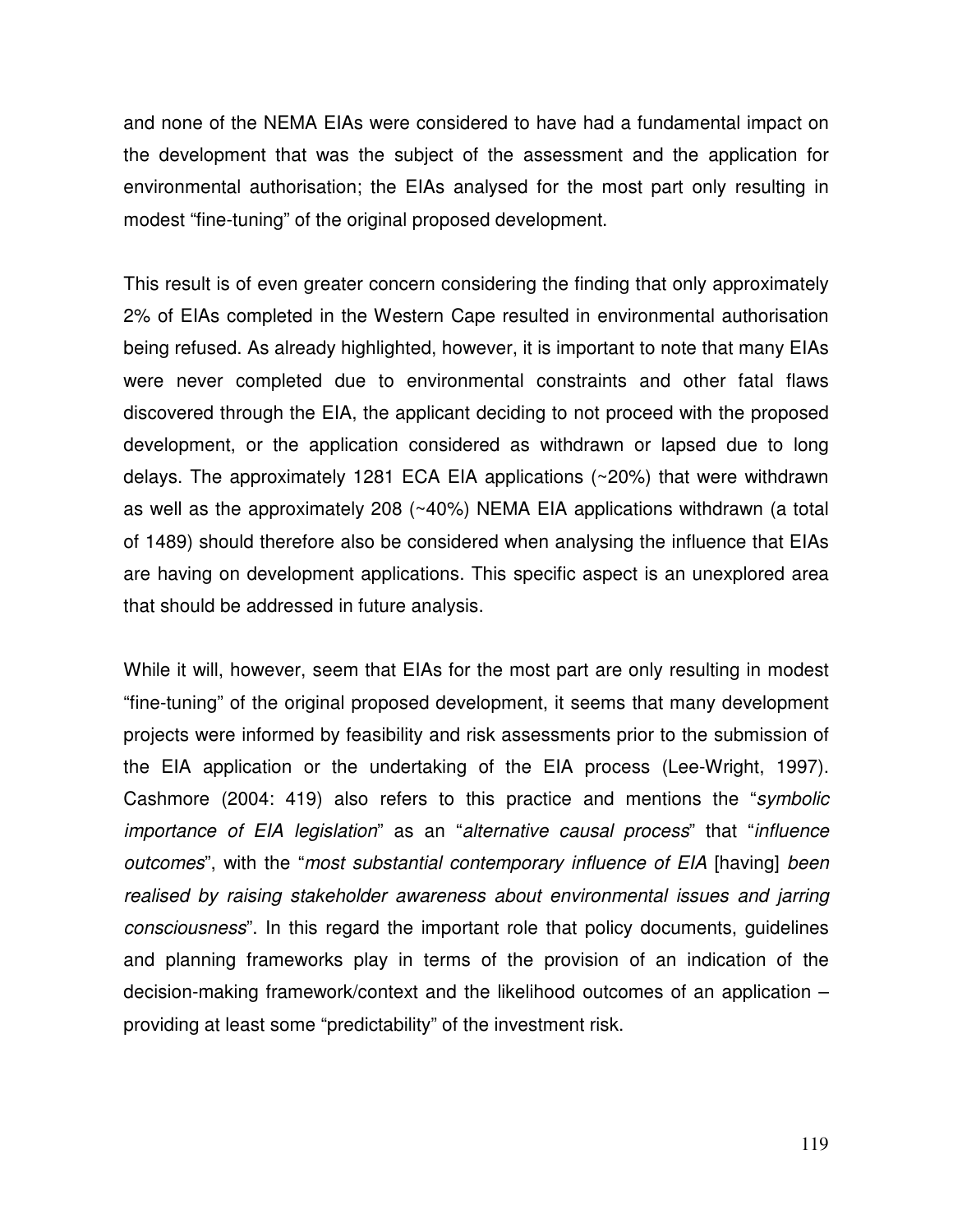#### **5.5. Conclusion**

While pre-EIA feasibility and risks assessments might be resulting in the need for only "modest fine-tuning" during the actual EIA, EIA decision-making and the achievement of sustainable development require a shift in focus from problems to solutions. The focus must shift to what could and should be done to achieve (or at least contribute most to the achievement of) the desired aim/goal for a specific area, rather than simply ensuring mere compliance with the procedural requirements and assessing the "acceptability" of the negative impacts associated with a predetermined business-as-usual development option, that might be unsustainable in the long-term. It is, therefore, unfortunate that the current practice of EIAs, and specifically the inadequate consideration of alternatives, seem to for the most part only be resulting in slightly less unsustainable development – not resulting in a fundamental change in the type and patterns of land use.

The importance of project-level mitigation cannot be ignored, especially when considering layout, technology, design and operational alternatives in order to limit the ecological footprint of developments. The "*tyranny of small decisions*" (Bill Odum quoted in Beatley & Manning, 1997: 7), the risk of "*steady erosion through incremental changes*" (Dewar, 2007: 3) and "*death by a thousand cuts*" (anon), however, highlight the need to also consider the strategic context, broader societal needs and the public interest. In order to pro-actively and more effectively consider fundamental alternatives, trade-offs, opportunity costs, carrying capacity restrictions, ecological limits, and cumulative impacts, EIAs must be considered within the context to be provided by the sustainable development vision, goals and objectives to be formulated in, and the desired spatial form and pattern of land use to be reflected in an area's IDP and SDF.

In Chapter 6, which follows, the findings of the literature review and theoretical analysis, together with the findings of the policy analysis will, therefore, be used to generate the research questions for the undertaking of a content analysis and survey of a sample of IDPs produced in the Western Cape Province of South Africa.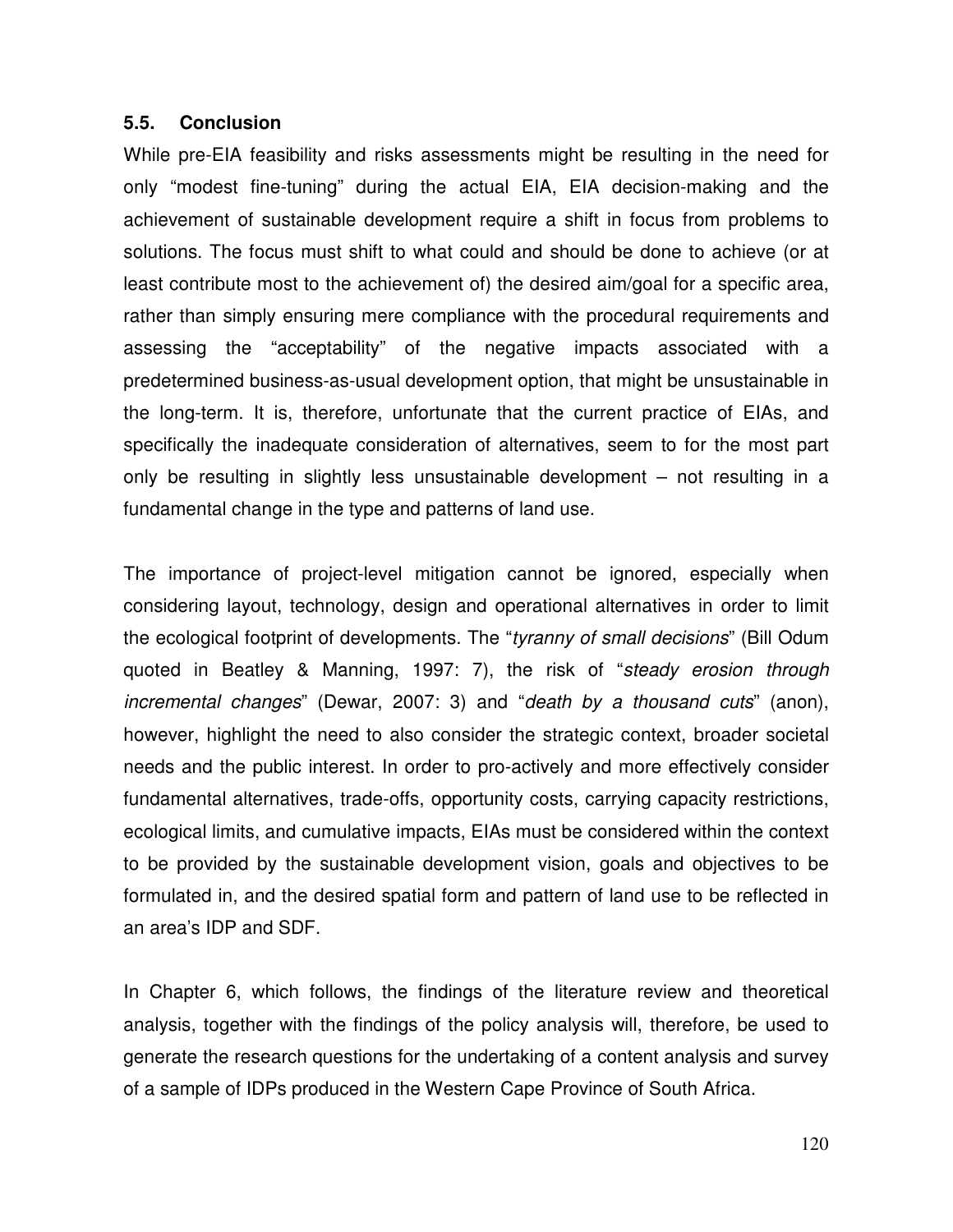## **CHAPTER 6. THE PRACTICE OF INTEGRATED DEVELOPMENT PLANNING IN SOUTH AFRICA**

### **6.1. Introduction**

As with EIA theory, policy and legislation, the true test of the effectiveness of IDP theory, policy and legislation lies in its implementation. In this Chapter the findings of the literature review, theoretical analysis and policy analysis in the previous Chapters are, therefore, used to generate the research questions for the undertaking of a content analysis and survey of a sample of IDPs produced in the Western Cape Province of South Africa. The analysis critically considers the policy implementation during the practice of IDP in terms of the legislative requirements, and specifically critically reflects on the consideration of alternatives.

### **6.2. Methodology and Research Questions**

An analysis of IDPs is not a simple task and in this regard I agree with Harrison (2008: 322) when he states that "[a] *simple analysis of pre-defined intentions against actual outcomes is not possible, as integrated development planning is a complex, ongoing, interactional process in which capacities for decision-making, joint action and coordinated implementation are built over time, and in which there are multiple intervening variables*", and when he quotes from Innes and Booher (2002: 10) that "*most planning issues involves wicked problems embedded in systems that are characterized by fragmentation, uncertainty and complexity*". Therefore, the analysis of the IDPs and SDFs is more a qualitative-descriptive analysis than a quantitativedescriptive analysis.

It is, further, acknowledged that the analysis of quality in planning is also complex. Having considered Garvin's (1987) eight dimensions of (product) quality (performance, features, reliability, conformance, durability, serviceability, aesthetics, and perceived quality) and Parasuraman, Zeithamal and Berry's (1985) five conceptual dimensions of service quality, Carmona and Sieh (2004:35-36) conclude that planning must be: "*efficient in decision-making*"; "*equitable in processes and*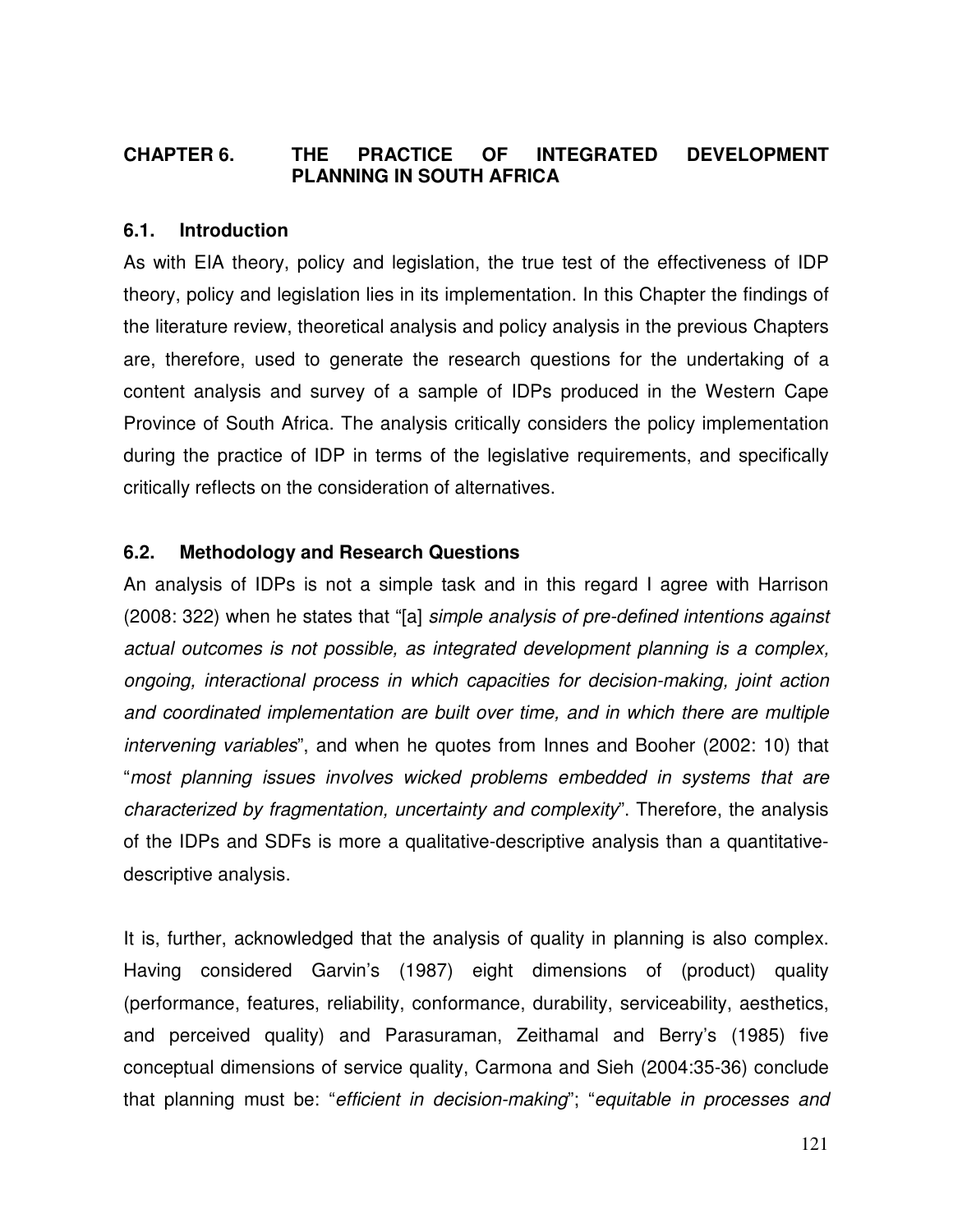*outcomes*"; "*capable of providing co-ordinated policy responses to complex problems"*; "*sensitive to change, not least to market and social context*"; "*capable of delivering predictable high-quality outcomes*"; "*ethical and accountable*"; "*visionary*"; and "*effective at delivering change*".

I agree with Carmona and Sieh (2004: 20) that "*judgements about quality will always need to be made in the context of something*" and that the "*conception of quality by implication rules out the possibility of measuring quality without first understanding to what it relates*". Carmona and Sieh's (2004: 167) further concludes that "*the most fundamental measure, therefore, of whether local government performance measures* (…) *can help to deliver better quality outcomes, as well as more efficient processes, is the extent to which it addresses sustainable development*" and that "*the only true measure of success of a planning system is in its contribution to the delivery of sustainable development*".

The reality of limitations to our decision-making models, gaps in knowledge, uncertainty, flawed assumptions and distortions that are associated with all decisionmaking (Clayton & Radcliffe, 1996: 12-13 & 16-20; Cilliers, 1998: 112; Cilliers, 2000a: 24; Cilliers, 2000b: 9-10) are acknowledged. Further acknowledged is the reality of the wicked, complex, immense, urgent and real challenges to be addressed by IDP (and EIA) in South Africa. The need for fundamental alternatives, that will lead to drastic and urgent change for the better, are, however, just as real.

Considering the complexity and uncertainty associated with IDP, most of the first generations of IDPs struggled to move beyond mere lip service and political spin when it came to social and ecological reform of the municipalities. The IDPs of many of the municipalities did not even contain the minimum components/contents in terms of the relevant legislative requirements and guideline documents (such as a SDF, SEA, Environmental Guidelines, Spatial Reconstruction Strategy, and a Land Use Management System) (Harrison, Todes & Watson, 2008: 170).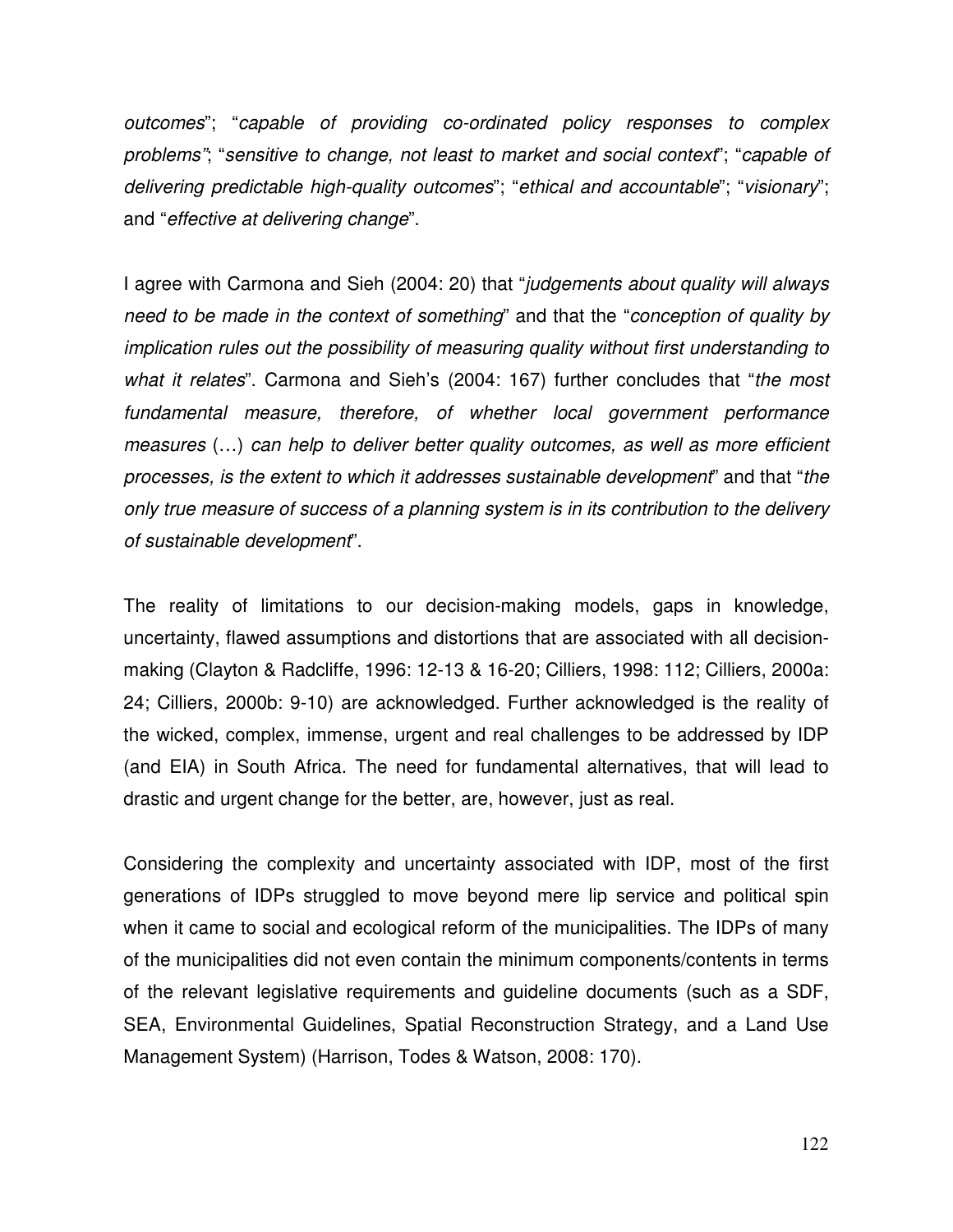In addition, it seems as if IDP, which was also influenced by the *Rational Comprehensive* approach to planning, have largely duplicated the planning undertaken during the Apartheid era; sharing many of its flaws (Coetzee, 2002: 1; Oranje *et al*, 2000: 12; Harrison *et al*, 2008: 167; Robinson, 2008), including:

- perpetuating the Apartheid pattern of land use resulting in benefits mostly for the privileged members of the community (white and new black elite);
- primarily being concerned with control of land use;
- a highly technical process undertaken by specialists;
- limited public participation provided for and not enough emphasis placed on empowerment of communities;
- fragmented sector-based planning with limited integration;
- focused on infrastructural delivery programmes by the government with hardly any focus trying to facilitate private sector investment in development;
- weak focus on implementation; and
- in spite of the best intentions, little impact on environmental, social and economic concerns.

IDP was, however, legislated twelve years ago and the minimum content requirements must at least now be starting to fall into place. The analysis of the sample of IDPs and SDFs therefore considered the minimum content requirements for IDPs and SDFs in terms of the MSA and IDP Regulations, as well as the policy agenda of South Africa; with a specific focus on how sustainable development and the need for alternatives were considered.

From the findings of the literature review and theoretical analysis together with the findings of the policy analysis in the previous Chapters, the following research questions were, therefore, used for the undertaking of the content analysis and survey of a sample of IDPs produced in the Western Cape Province of South Africa:

• Were environmental constraints and causal factors as well as environmental assets and opportunities considered?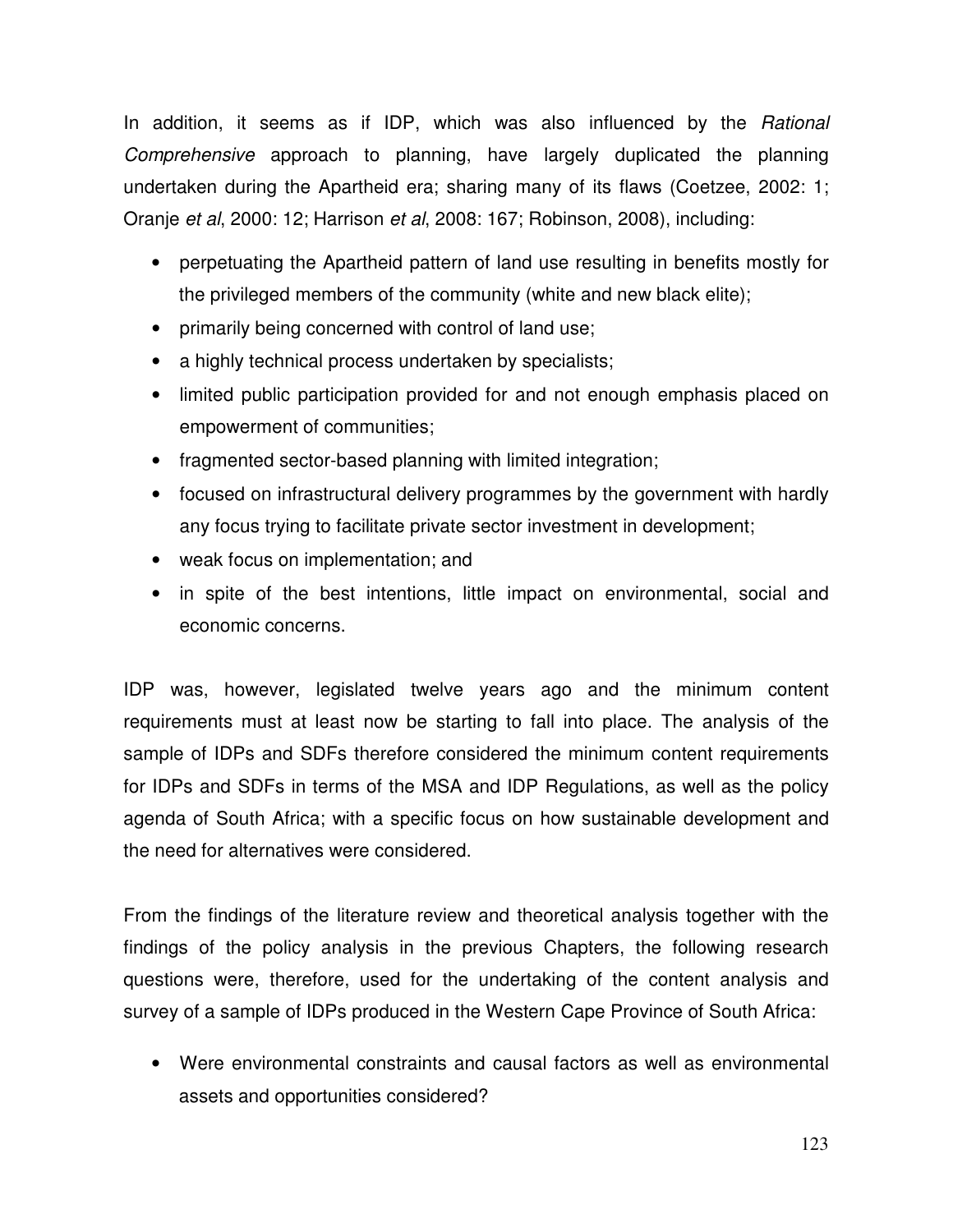- Was consideration given to broader societal needs as well as the needs of tomorrow (intra- and inter-generational considerations)?
- Was the main focus on short-term relief or long-term release? (Was basic services the predominant focus (relief) or job creation (release), or was there a balanced focus?)
- Was consideration given to the need for decoupling economic growth and poverty eradication from rising levels of natural resource use and waste per capita over time, through the consideration of sustainable alternatives?
- Was poverty or over consumption, or both addressed?
- Were resource demand management, efficiency and conservation, as well as alternative sustainable technologies and designs in terms of municipal infrastructure development and service delivery considered?
- Were development priorities, objectives, strategies, programmes, targets and indicators to address environmental and sustainability issues, and exploring alternatives to address these, formulated?
- Did the IDP include a SDF?
- Was the SDF informed by a SEA?
- Did the SDF set out objectives that reflect the desired spatial form of the municipality and contains strategies and policies to achieve these objectives?
- Did the SDF indicate desired patterns of land use?
- Did the SDF address the spatial reconstruction of the municipality?
- Did the SDF provide strategic guidance in respect of the location and nature of development?
- Did the SDF sets out basic guidelines for a land use management system?
- Did the SDF indicate where land development and infrastructure investment should take place, desired or undesired utilisation of space in a particular area, areas where strategic intervention and priority spending is required?
- Did the SDF specifically address transformation of the historically distorted spatial patterns of settlement?
- Did the IDP show integration and alignment with National and Provincial Policies, Programmes, Frameworks & Strategies?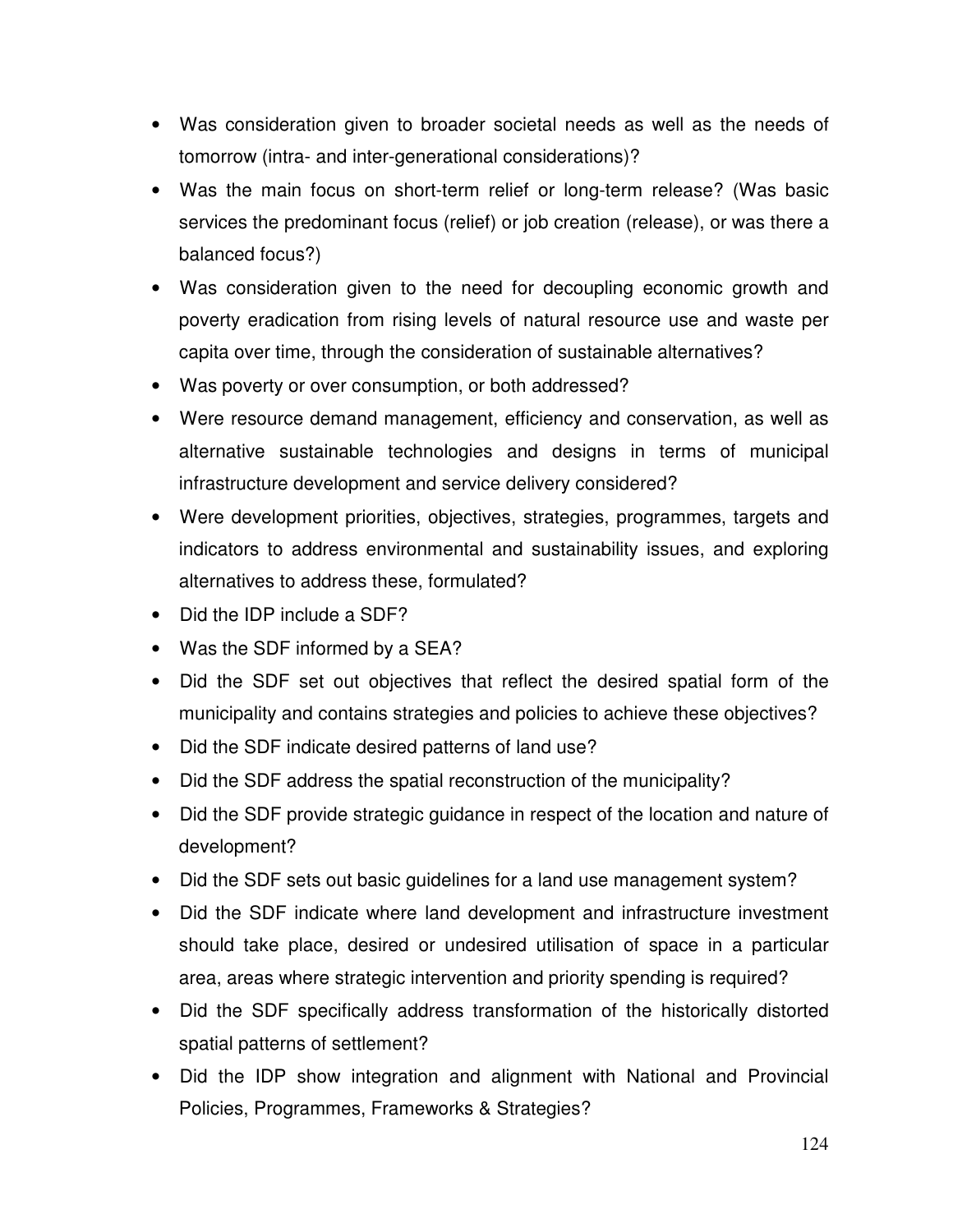- Was the IDP influenced by public participation?
- Did the IDP adopt a "business-as-usual" (*laissez-faire*) approach or did it show a move towards more sustainable alternatives and business-unusual/reform (i.e. provided guidance and coherence regarding the required developmental and redistributive form and outcomes)?

## **6.3. Sampling**

The local sphere of government in the Western Cape Province of South Africa consists of 1 Metropolitan Area, 5 District Municipalities and 24 Local Municipalities, namely:

City of Cape Town Metropolitan Area

West Coast District Municipality Matizikama Municipality Cederberg Municipality Bergrivier Municipality Swartland Municipality

Cape Winelands District Municipality Witzenberg Municipality Drakenstein Municipality Stellenbosch Municipality Breede Valley Municipality Breede River / Winelands Municipality

Overberg District Municipality Theewaterskloof Municipality Overstrand Municipality Cape Agulhas Municipality Swellendam Municipality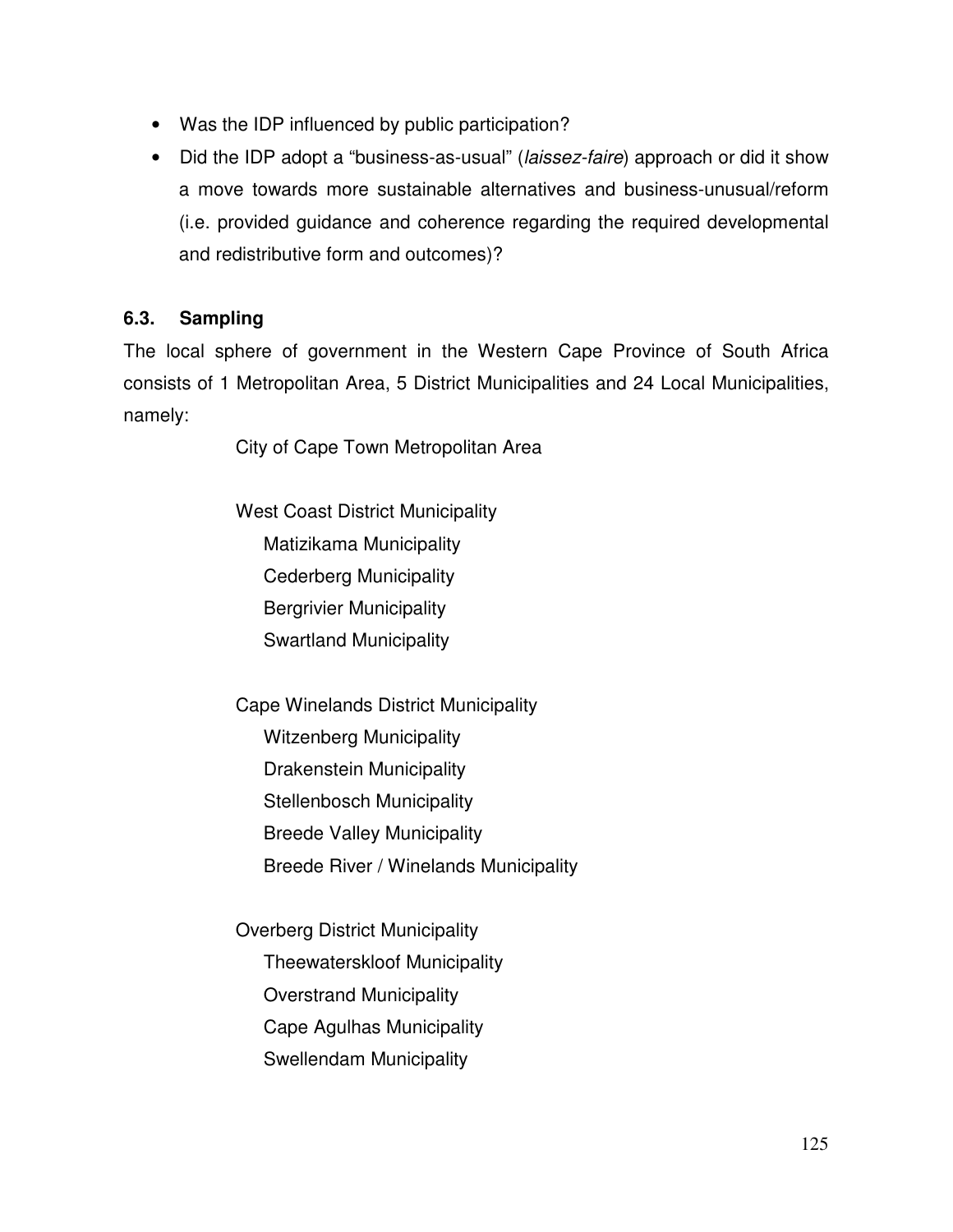Eden District Municipality Kannaland Municipality Langeberg Municipality Mossel Bay Municipality George Municipality Oudtshoorn Municipality Plettenberg Bay Municipality Knysna Municipality

Central Karoo District Municipality Laingsburg Municipality Prince Albert Municipality Beaufort West Municipality

In order to gain a broad understanding of the actual practice of IDP in the Western Cape Province, the most recently available IDP of the only Metropolitan Area in the Western Cape, all the District Municipalities and one Local Municipality per District were analysed (representing 100% of the District Municipalities and the Metropolitan Area, and 20% of the Local Municipalities).

The sample, therefore, consisted of the IDPs of the following municipalities for the period 2006/2007 – 2010/2011:

> City of Cape Town Metropolitan Area West Coast District Municipality and Bergrivier Municipality Cape Winelands District Municipality and Drakenstein Municipality Overberg District Municipality and Theewaterskloof Municipality Eden District Municipality and George Municipality Central Karoo District Municipality and Beaufort West Municipality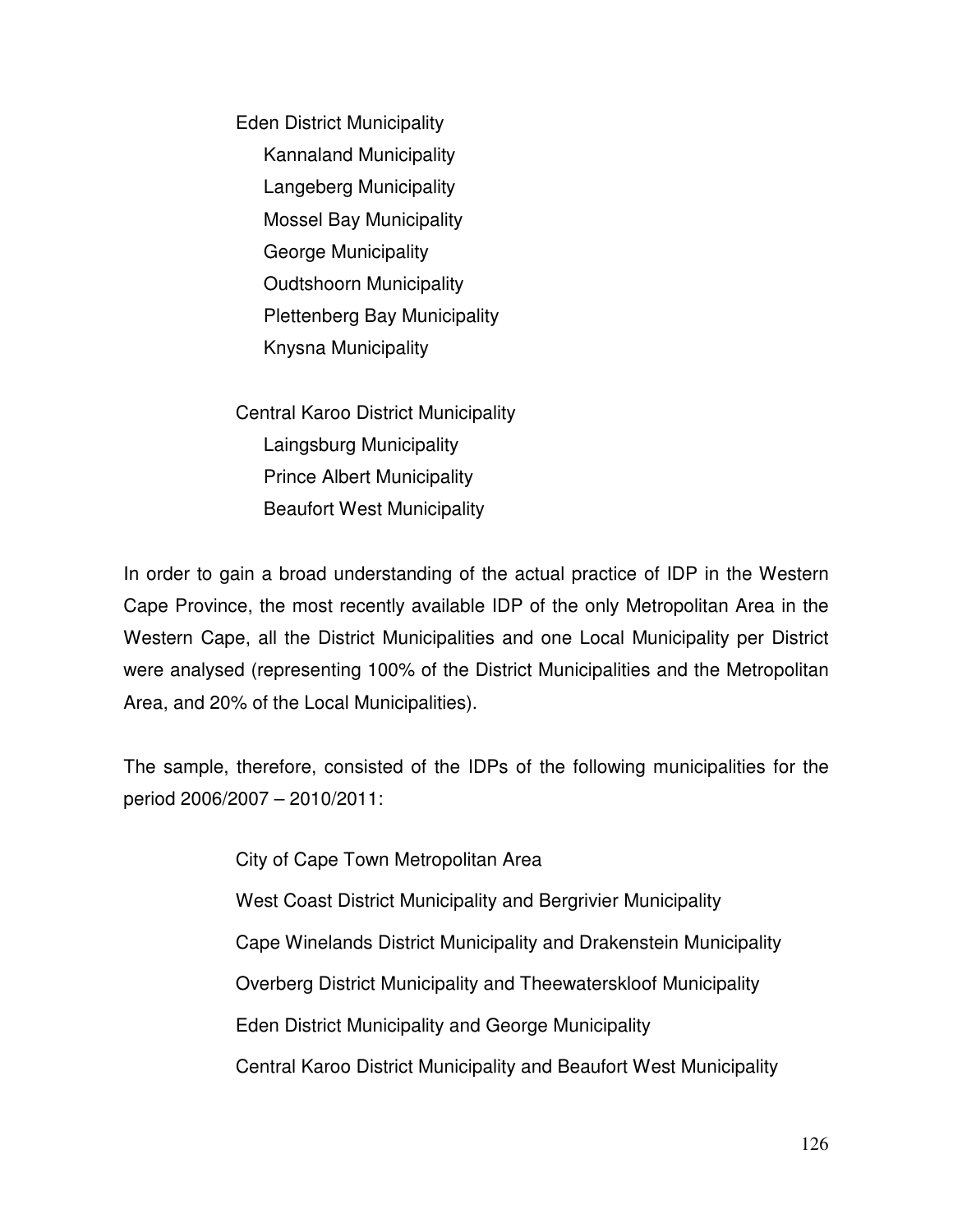#### **6.4. Findings**

#### **6.4.1. Environmental Constraints, Causal Factors, Assets and Opportunities.**

With the reality of carrying capacity restrictions, limits of acceptable change, and ecological thresholds, and considering the fact that IDPs with their SDFs and SEAs are best suited to address these issues, it is alarming that most of the IDPs failed to adequately consider environmental constraints and causal factors, assets and opportunities. Even if an IDP did briefly and broadly consider these aspects, it usually failed to adequately translate these into objectives, strategies, programmes, projects, targets and indicators.

While many of the SDFs produced considered these aspects, the IDPs for the most part failed to adequately integrate the contents/findings of the SDF into the IDP. While all the Municipalities either had produced of were in the process of producing a SDF, which is a vast improvement on the first generations of IDPs where SDFs for the most part did not exist, most of the SDFs were either outdated or inadequate.

While water was a specific environmental constraint mentioned by most municipalities, some of the municipalities merely considered the provision of water to be a budgetary constraint, in that not enough capital was available for the engineering and infrastructure required to supply the water to communities; failing to adequately consider the sustainability of the water source.

While electricity supply were also mentioned by some of the municipalities as a constraint, it was clear that most municipalities considered this as merely a temporary electricity supply problem that could be addressed by capital interventions by Eskom, and infrastructure development by municipalities in terms of distribution. While many of the municipalities briefly mentioned the need to consider alternative sources of energy, most failed to translate these into actual objectives, strategies, programmes and projects.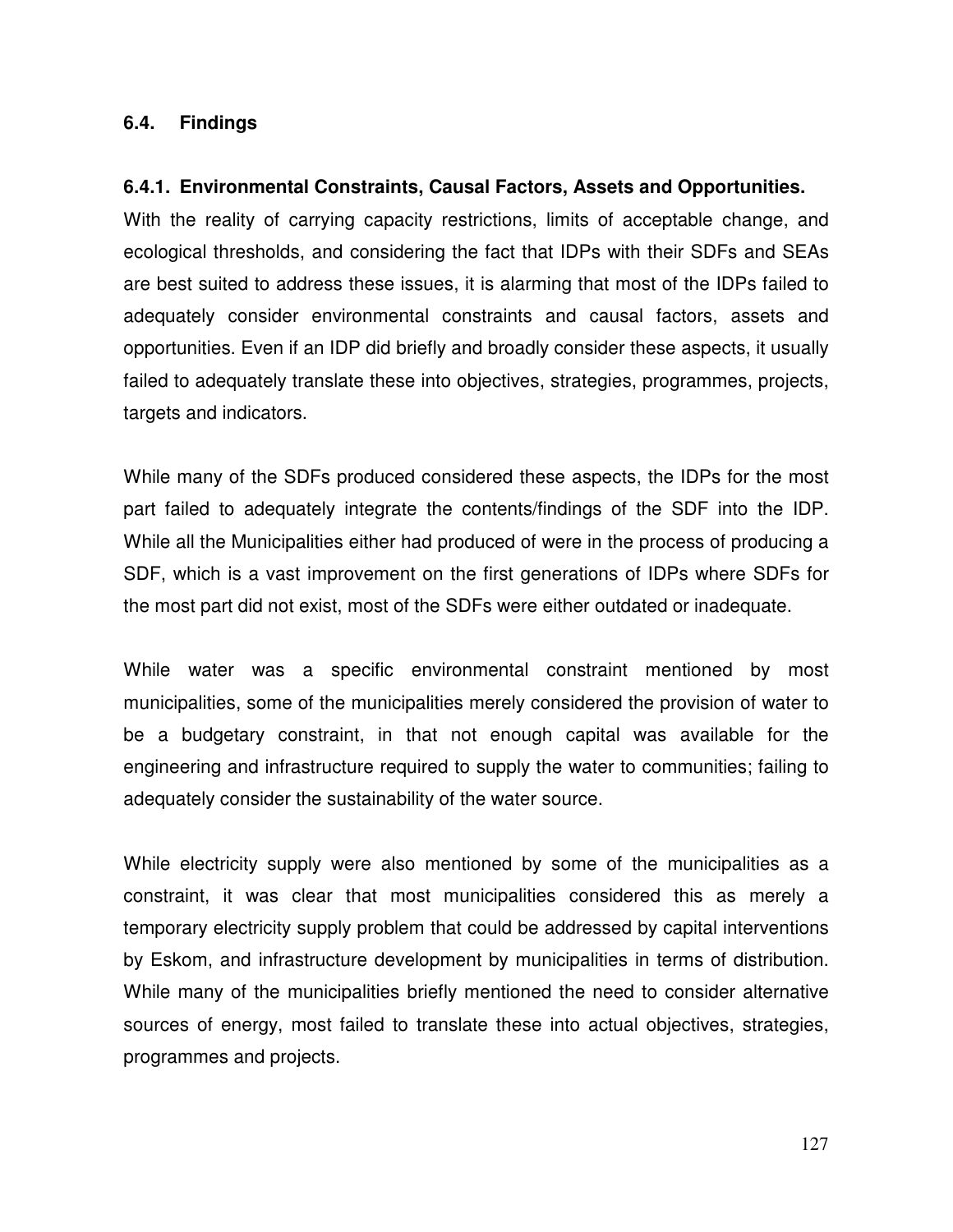While almost all the municipalities mentioned sewage treatment, waste management and housing backlogs as areas that needed attention, most failed to consider the natural resource constraints associated with these aspects in terms of the availability of water for water-born sewage, building materials, embedded energy and carbon in terms of construction, energy and water wastage in terms of inefficient design and operation, and the assimilative capacity of waste sinks. Again the issues were mostly considered from an engineering point of view, with municipalities maintaining that (conventional unsustainable) engineering solutions would be readily available if the necessary capital could be secured.

While many of the municipalities briefly mentioned the opportunities associated with environmental attributes, these were mostly considered in the context of attracting tourists, investment and skilled labour, as opposed to also considering the opportunities associated with ecosystem services and sustainable technologies being used as alternatives to conventional unsustainable practices (for example managing the water catchment in order to ensure a clean and sustainable supply of water, rather than having to pipe in and treat water from an unsustainable source).

#### **6.4.2. Intragenerational and Intergenerational Needs.**

While all the municipalities strived to consider and address intragenerational needs, and some specifically mentioned the need to address the wrongs of the past, it would seem as if many of the municipalities for the most part are still perpetuating the Apartheid pattern of land use. Not only are municipalities failing to adequately address urban restructuring in an effort to integrate historically racially segregate communities and neighbourhoods, the planning of new neighbourhoods and patterns of land use also seem to, for the most part, be duplicating the Apartheid pattern of land use. Although it is, however, acknowledged that this is an ongoing challenge that cannot be addressed and resolved in the short-term, the basic steps of determining areas for priority intervention, delineating an urban edge, doing a vacant land audit, and drafting a densification strategy should at least have been put in place as the first steps towards an urban restructuring programme for each municipality.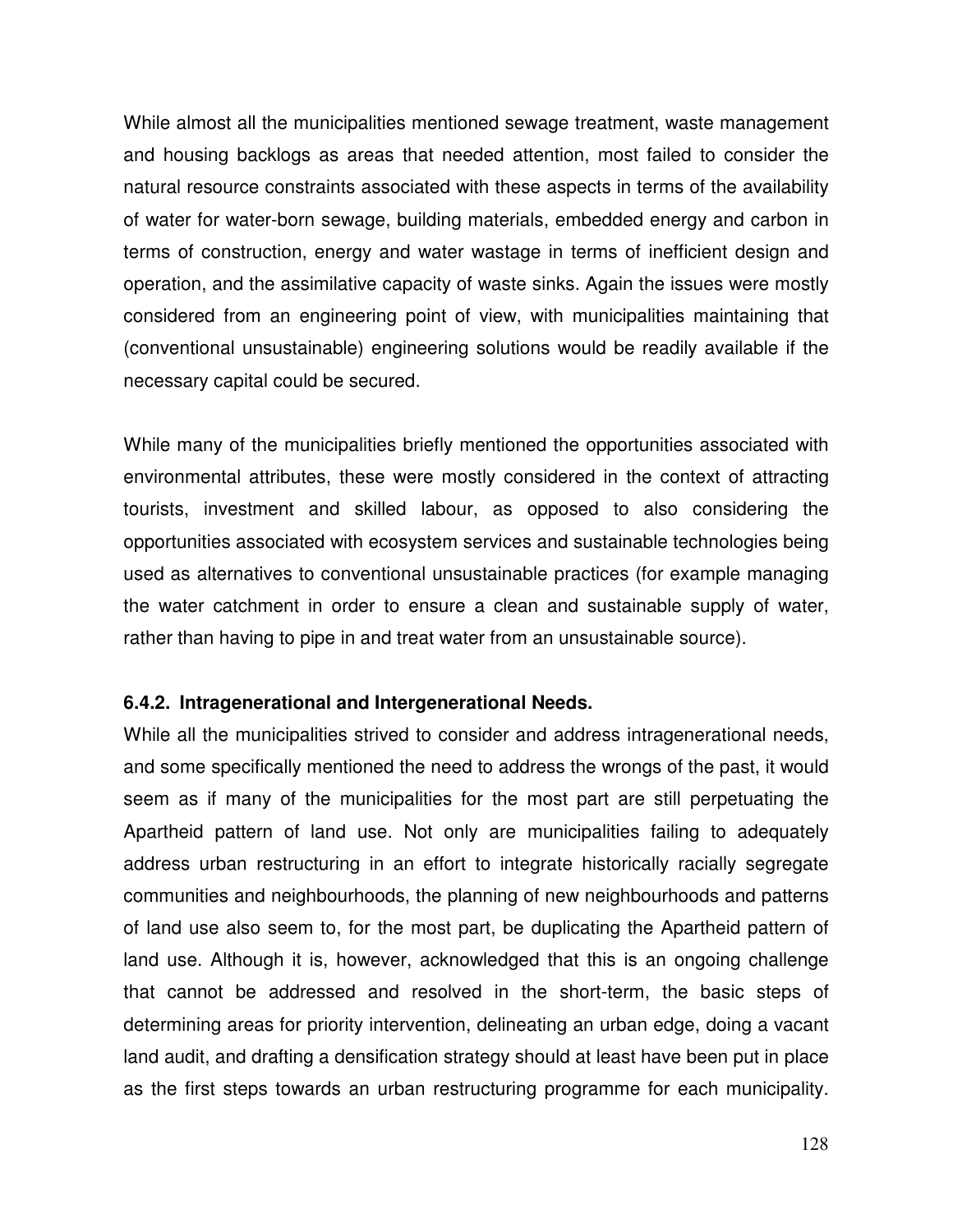Most of the municipalities failed to move beyond the mere mention of the need to address spatial restructuring.

For the most part it would seem as if "Local Economic Development" initiatives were being planned for the poor (the second economy), while conventional mainstream economic opportunities (the first economy) were considered for the rest of the municipal area (and the old pockets of affluence). Very few efforts were made to holistically consider the economic opportunities for the entire municipal area (integrating the first and second economies or at least ensuring complimentarily and synergy between the first and second economy). Some of the municipalities also made it clear that with the infrastructure backlogs inherited from the Apartheid era, their main focus was the provision of basic services and infrastructure, whereafter, sometime in the future, they will start looking at the opportunities that they believe will flow from the provision of basis services.

While all the municipalities (some of them very briefly) mentioned the need for sustainable development and thus intergenerational equity, it is alarming that almost a third of the municipalities set no specific sustainable development objectives, strategies, programmes, targets or indicators, with just more than a third of the municipalities only broadly referring to sustainable development objectives, while one referred to sustainability in its SDF, but failed to adequately integrate the sustainability issues from the SDF into the IDP.

While some municipalities specifically stated that it is not a municipal function to create jobs, all the municipalities at least are striving to create an environment that will result in jobs being created, with many municipalities focussing on labour intensive basic service infrastructure development projects.

It would therefore seem that for the most part municipalities are battling just to provide relief to the current generation in the form of the provision of basic services, not having the resources, capacity or proper understanding of their responsibilities to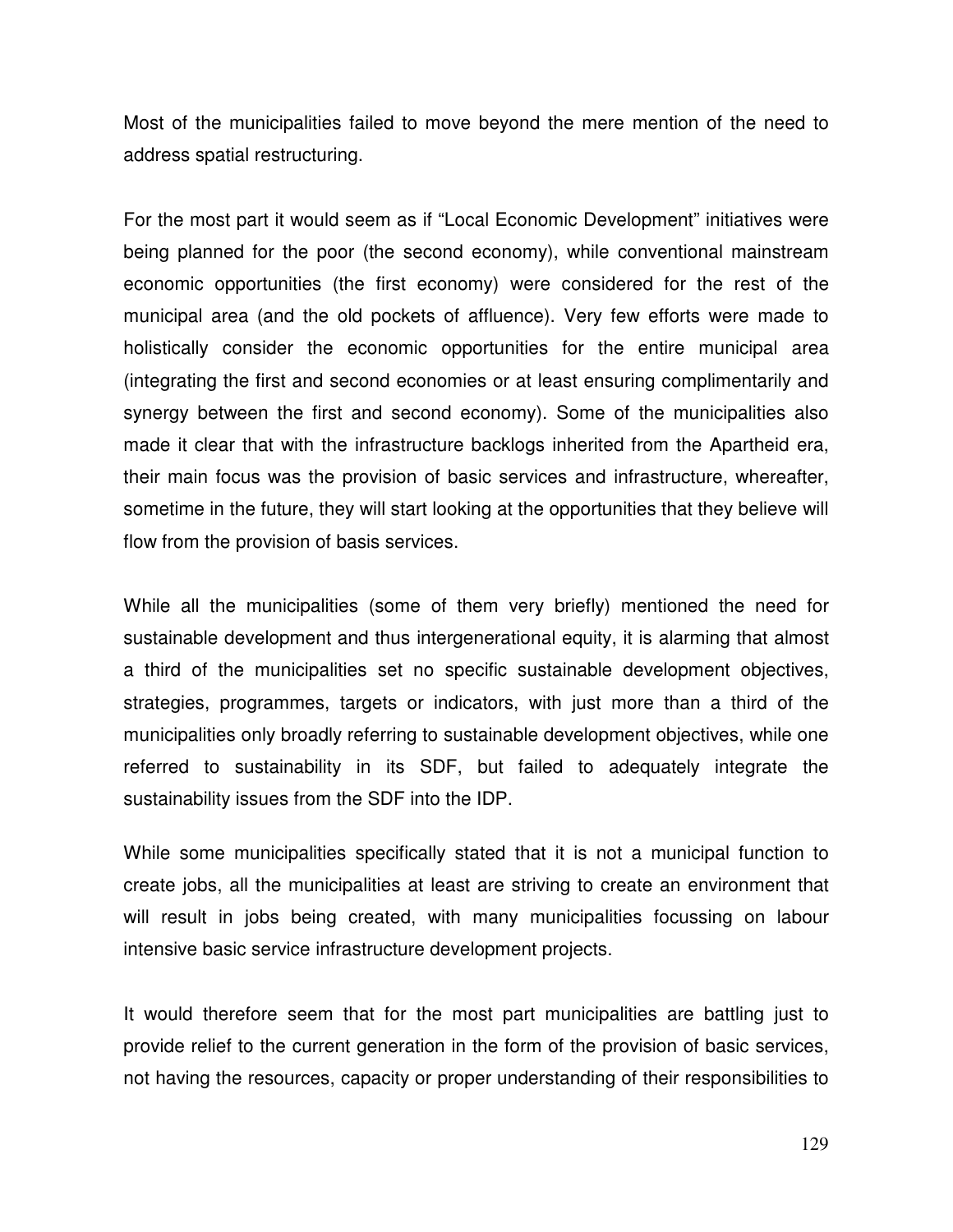also properly start working on long-term release for both current and future generations.

# **6.4.3. Decoupling economic growth and poverty eradication from rising level of natural resource use and waste per capita over time through the consideration of alternatives, while addressing both poverty and over consumption.**

While the "development as growth" model has resulted in economic efficiencies and growing economies, this have mainly resulted in unequal distributional consequences with the rich and powerful not simply benefiting more than the poor (the rich getting richer, while the poor is not benefiting), but that the benefits to the rich have come at a cost to the poor (the poor getting poorer) and to the environment (Ocampo, 2002: 394). The poor with their lack of economic resources are often directly dependent on the (free) ecological resources provide by the ecological commons, and are therefore the most vulnerable when the ecological commons are deteriorated due to overconsumption.

While poverty was specifically mentioned by all the municipalities, some of them having done a very good analysis of the causal factors and nature of poverty, the issue of over consumption, although briefly mentioned by one of the municipalities, was not adequately addressed by any of the municipalities.

Considering the fundamental importance of infrastructure development, service provision and resource use to the sustainability of human settlements, and the crucial need to decouple economic growth and poverty eradication from rising levels of natural resource use and waste generation, it is alarming that none of the municipalities adequately address this aspect or even started to consider alternatives that will change linear resource flows through human settlements to circular resource flows. In this regard, even the basics, like waste recycling, have not been adequately addressed by most municipalities.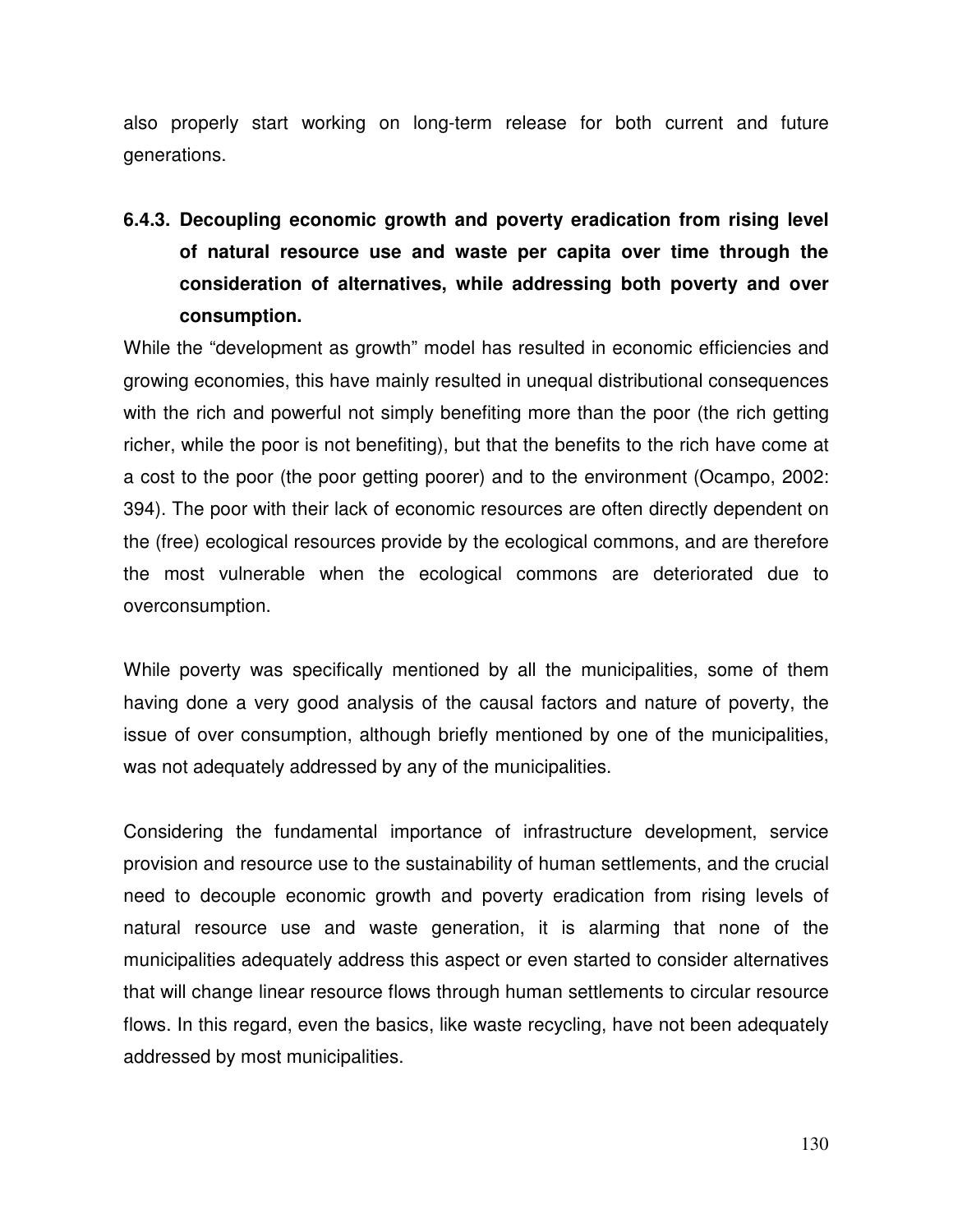## **6.4.4. Resource Demand Management, Conservation, Circular Resource Flow, Alternative Technologies and Footprint Reduction.**

With public investments in infrastructure development positively impacting on growth in the economy and poverty eradication through the triggering and stimulation of private sector economic investments, and the provision of a foundation for social development (Swilling, 2006: 1), investment in urban infrastructure forms a key component of the South African government's economic growth and social development policy. Conventional infrastructure construction, operation and maintenance, however, tend to be resource hungry and environmentally harmful (Graham, 2003: 41, 59, 61 & 69; Swilling, 2008: 81-87).

While many of the municipalities briefly mentioned the need to explore alternatives in terms of energy and water sources, most of the municipalities failed to adequately (or even at all) consider demand management, conservation, resource flow and alternative technologies. As already stated, while all the municipalities mentioned sewerage treatment, waste management and housing backlogs as areas that needed attention, most failed to consider the natural resource constraints associated with these aspects. Again these issues were mostly considered from an engineering point of view, with the Municipalities maintaining that (conventional unsustainable) engineering solutions would be readily available if the necessary capital could be secured. Considering the fundamental importance of infrastructure development, service provision and resource use to the long-term sustainability of human settlements, it is alarming that all the municipalities failed to adequately consider alternatives to change linear resource flows through human settlements to circular resource flows in an effort to improve resource efficiencies and conservation, and reduce ecological footprints.

#### **6.4.5. Spatial Development Frameworks and SEAs**

While the first generations of Integrated Developments Plans for the most part did not contain a SDF, all the Municipalities analysed either had produced or were in the process of producing a SDF. Although this is a vast improvement, it is a cause for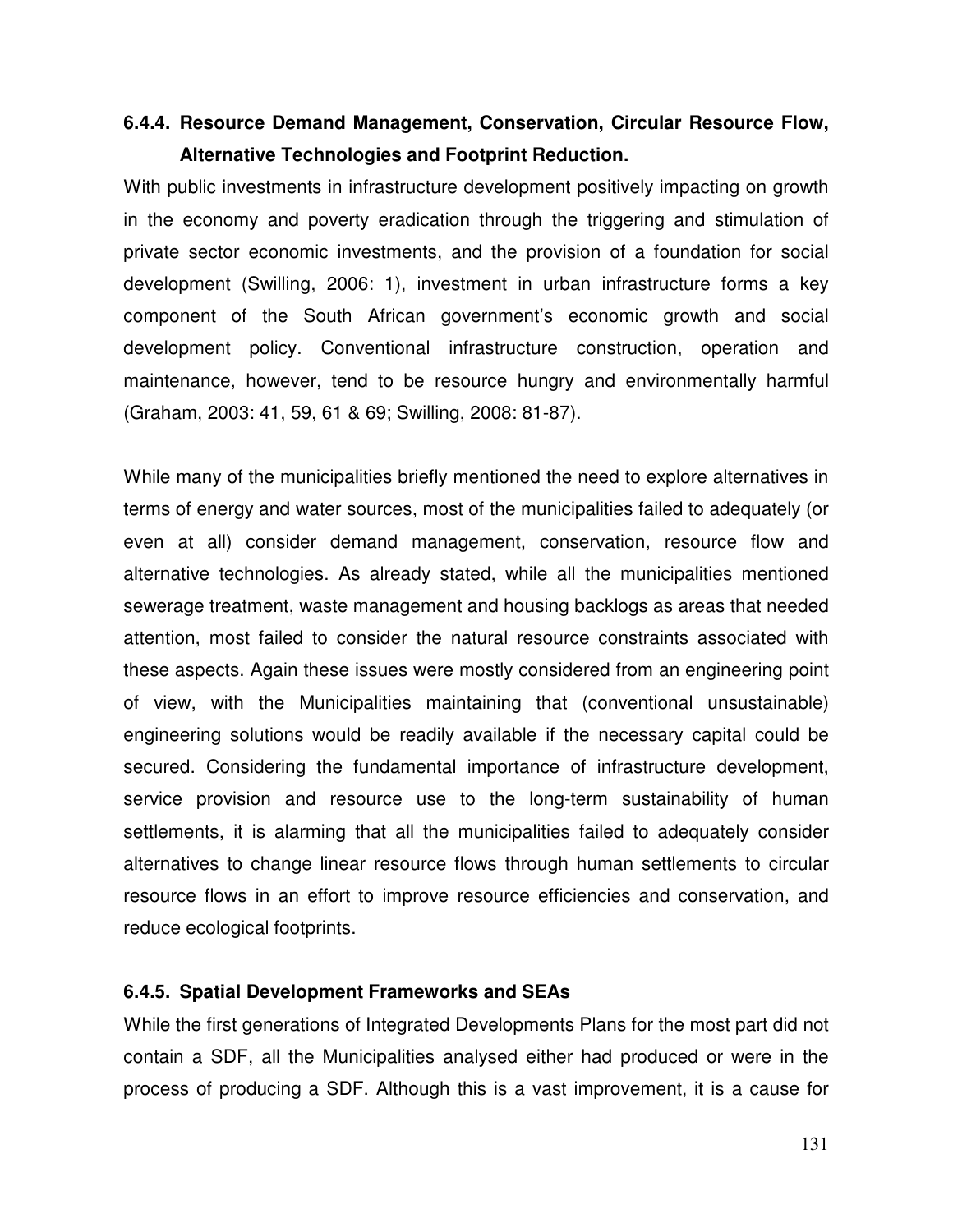concern that most of the SDFs were either outdated or inadequate, with many of the SDFs not adequately integrated into or informing or being informed by the IDP. It is, however, hoped that with time, as the SDFs are improved and better integrated into the IDPs, the improved SDFs will lead to vastly improved IDPs.

While most of the first generation of IDPs did not contain a SDF, none of the first IDPs produced were informed by a SEA (Muller, 2006). It was therefore encouraging to find that more than half of the IDPs and SDFs were either informed by a SEA or to be informed by a SEA that was busy reaching completion. While the SEAs varied greatly in terms of the level of detail they contained and the adequacy with which they addressed issues, some being very good and others being very basic, it was again a cause for concern that the SEA for the most part were not adequately integrated into the IDP or SDF.

While some of the IDPs and SDFs contained detailed objectives, strategies and guidelines with regard to the desired spatial form and patterns of land use, most of the municipalities failed to adequate address this crucial aspect, only making broad policy statements which they failed to adequately integrate into the IDP. One of the municipalities, however, stood out in that it addressed this requirement in great detail and was spatially explicit with regards to the desired spatial form and pattern and the opportunities available to the municipality.

While some of the municipalities specifically mentioned the need to address the wrongs of the past and the Apartheid structure of their towns, it would seem as if many of the municipalities for the most part are still perpetuating the Apartheid pattern of land use – failing to move beyond the mere mention of the need to address restructuring. With the spatial reconstruction of municipalities being one of the main objectives of IDP, this is a cause for concern that the municipalities did not make better use of the opportunities that came with South Africa's political and planning transformation and were more innovative, creative and bold in terms of exploring the alternatives and opportunities available to address the spatial reconstruction of the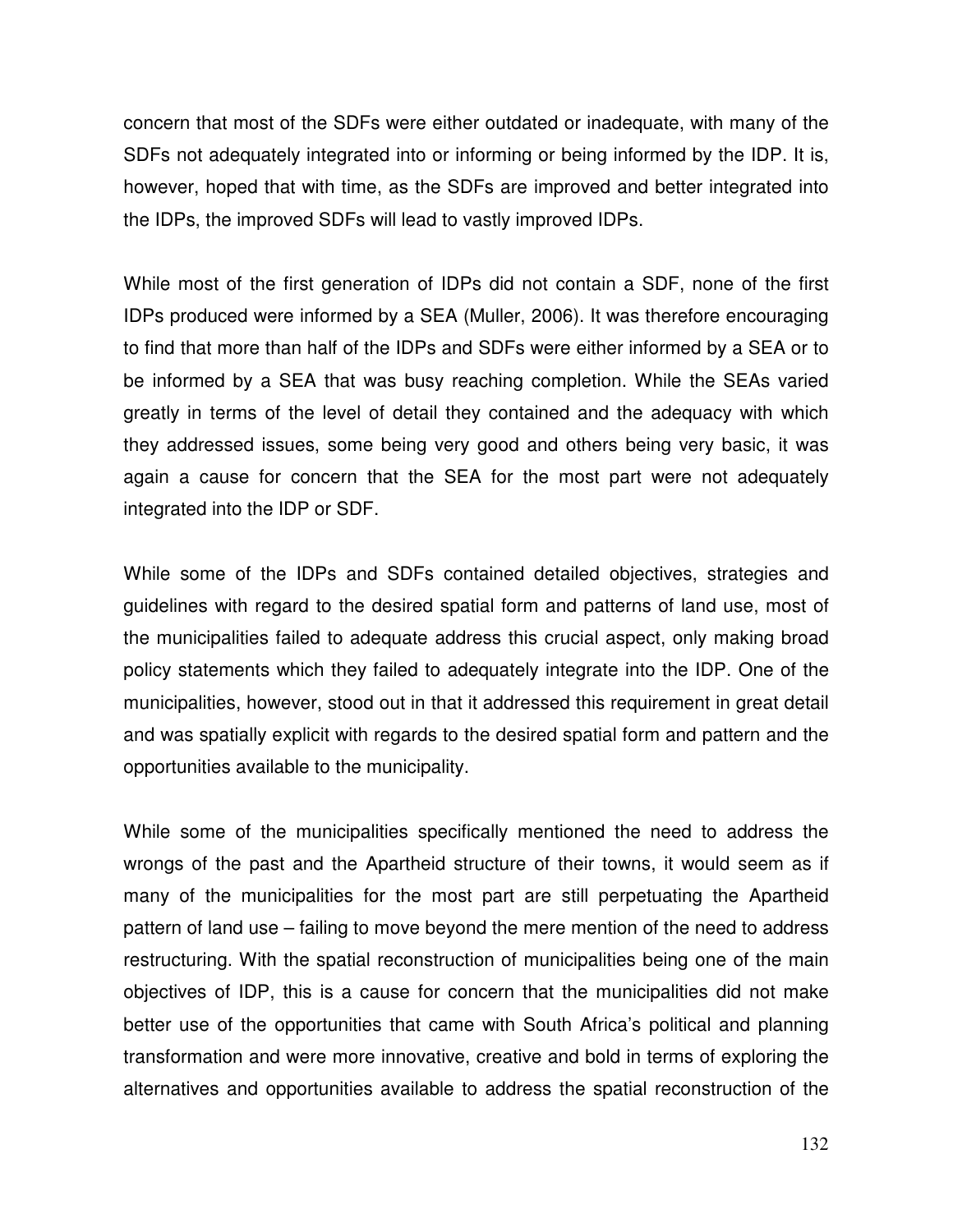municipality in terms of both social and ecological reform. In this regard Harrison (2002: 1) states that:

> *"A workable system of planning has emerged from the traumas and uncertainties of South Africa's political transition. However, a rare opportunity for truly experimental and creative forms of planning may have been lost as a new planning dogma took shape relatively early in the transition process. The new 'truths' of planning relate partly to the 'new urbanist' agenda internationally and partly to ideas incubated in South African schools of planning and management during the 1980s. There is much of value in the new 'truths'. The problem however is the extent to which the new orthodoxy has closed debate and limited experimentalism without first opening the field to a real diversity of positions and possibilities."*

In terms of providing strategic guidance in respect of the location and nature of development, desired or undesired utilisation of space in a particular area, indicating where land development and infrastructure investment should take place and where strategic intervention and priority spending is required, some of the municipalities did manage to consider the needs of specific areas, but mainly concentrated on basic needs in terms of infrastructure and housing backlogs – therefore only considering short-term relief.

# **6.4.6. Integration and Alignment with the Policies, Programmes, Frameworks and Strategies of neighbouring municipalities and those of National and Provincial Departments and Role-players.**

While most of the IDPs made broad mention of the *National Spatial Development Perspective* (The Presidency, 2006), the *Western Cape Provincial Spatial Development Framework* (DEA&DP, 2005), the *Growth Potential of Towns in the Western Cape* (DEA&DP, 2004), and supported the need to direct resources to functional areas with high economic opportunity and high social need, many of the municipalities failed to illustrate the implementation of this approach in their IDPs and SDFs. It would seem as if the main reason for this finding is the historic backlogs that are still to be addressed. It would seem that only once the backlog have been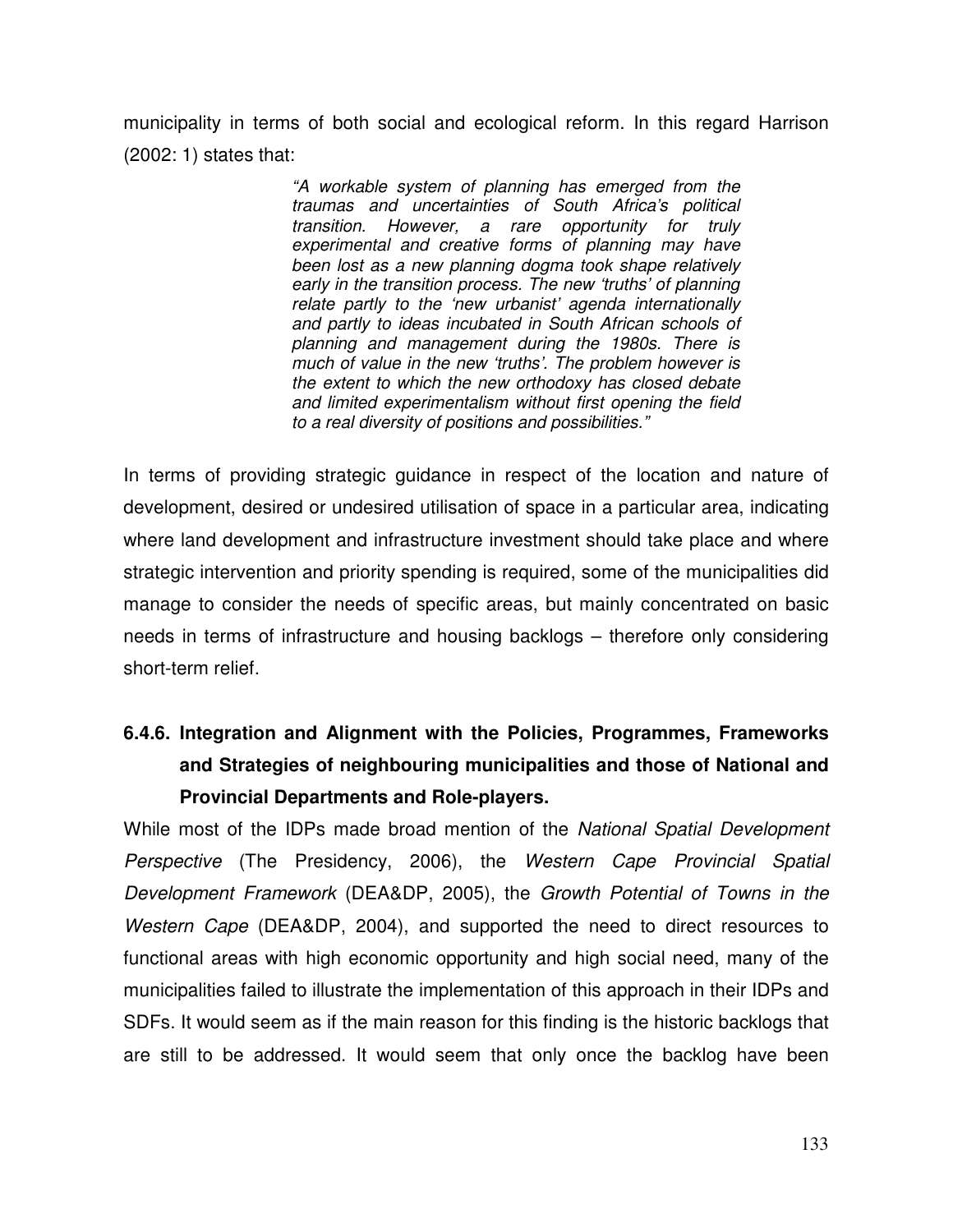addressed will new fixed investment be directed to areas of high economic opportunity, while social investment will be channelled to areas of high social need.

While many of the municipalities broadly mention strategic programmes, strategies and initiatives of other stakeholders and role-players, only a few of the municipalities seem to actually be aligning with these initiatives and partnering with these stakeholders in terms of joint or supported initiatives.

It is furthermore clear that although many of the municipalities have a number of different sectoral strategies and programmes (e.g. Local Economic Development Strategy, Environmental Programme, Services Master Plan, etcetera), the quality of the integration and alignment of these strategies and programmes within the IDPs remain poor.

## **6.4.7. The Influence of Public Participation**

While it was difficult to adequately analyse the influence that public participation had on the IDP processes and contents of the Plans and SDFs, it would seem as if formal and structured community engagements informed all the IDPs. It is, however, clear that empowerment of communities to actively and effectively participate in IDP, in order to ensure that communities take ownership of the IDP as well as take collective responsibility for contributing to and becoming a partner in the solutions to many of their own needs, necessitates further attention. In this regard, public participation is seen as both a procedural requirement as well as an end in itself. With many people battling to survive and being desperate for urgent improvements in their daily lives, it is understandable that engagements with communities are dominated by calls for basic service provision, housing and job creation.

## **6.5. Conclusion: "Business-as-usual" or "Business-unusual"?**

With many municipalities battling to just cope with ever increasing basic service provision backlogs and very high and persistent levels of poverty and joblessness, it would seem as if municipalities are sticking to what they believe to be the "tried-and-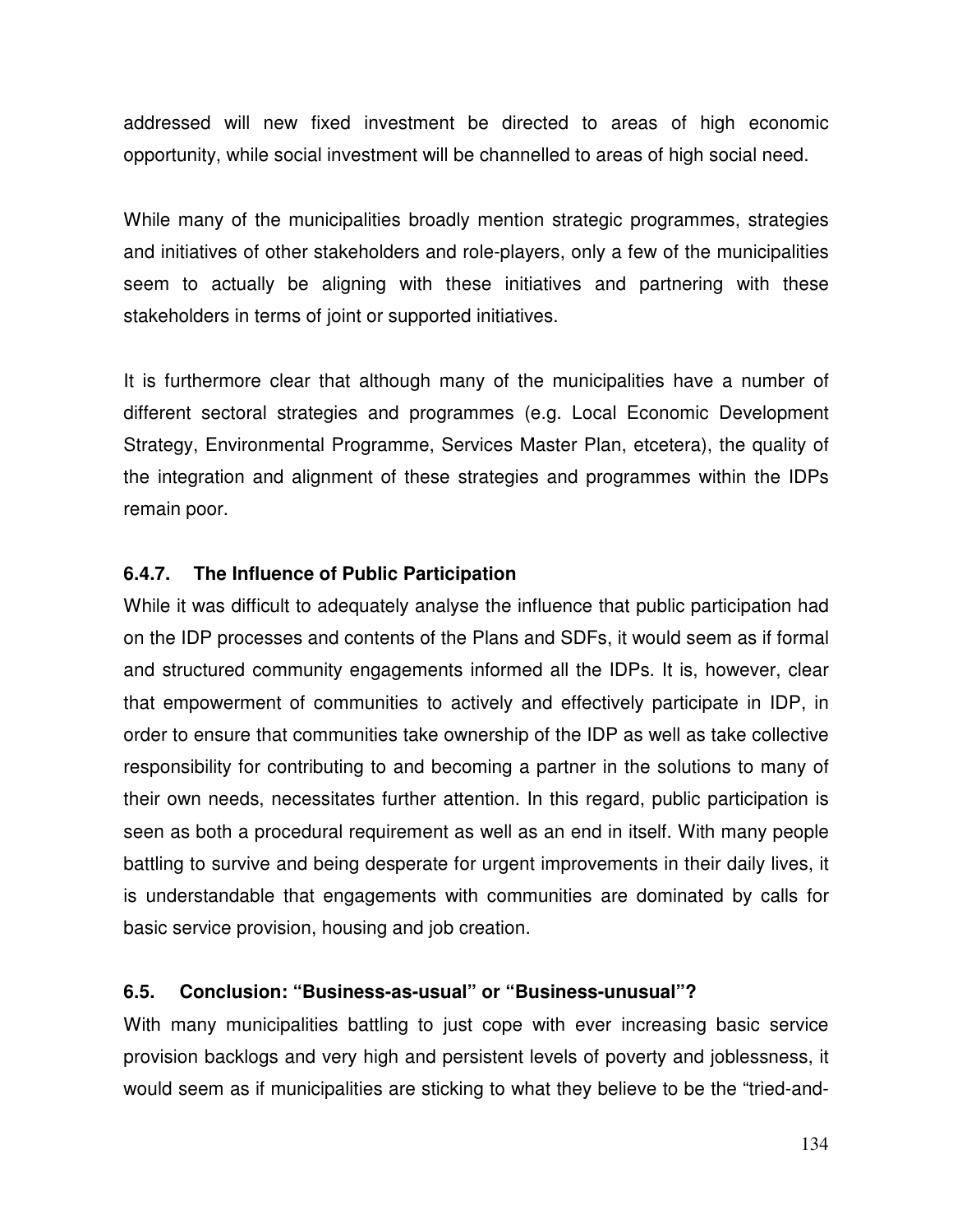tested" development models and patterns. In their desperate efforts to attract (any) development (any development), it would seem as if for the most part the current practice of IDP is also perpetuating the conventional, unsustainable and inequitable business-as-usual development practices and patterns of the past. Consequently Municipalities fail to be "developmental" insofar as IDPs and SDFs are supposed to give strategic guidance to, and steer, a process of social, economic and ecological reform.

As mentioned earlier in this Chapter, it is, however, acknowledged that the challenges to be addressed by IDP (and EIA) in South Africa are indeed "wicked", complex, and immense, and while there is a need for fundamental alternatives that will lead to drastic and urgent change for the better, it must be realised that IDP is a complex and ongoing process. While the current practice of IDP therefore requires drastic improvement in terms of the eventual substantive outcomes to be achieved, great progress has been made when compared to the earlier generations of IDPs.

Business-as-usual will, however, not result in the "*most ambitious process of positive social engineering in the history of South Africa*" (Davids et al, 2005: 133) or result in an adequate response to the challenge of reconstruction, redistribution, reconciliation and sustainable growth, in order to urgently address the legacy of Apartheid, and fundamentally transform the South African society by delivering "*basic social and economic services to all, without threatening the viability of the ecological and community systems upon which these services depend*". It is, therefore, unfortunate that based on the current practice of IDP, and specifically the inadequate consideration of alternatives, it would seem as if the long-term outcome of IDP will be only slightly less unsustainable development – not resulting in a fundamental change in the type and patterns of land use.

In Chapter 7, which follows, possible solutions to overcoming the constraints and shortcomings in the consideration of alternatives during the practice of EIA and IDP in South Africa are considered.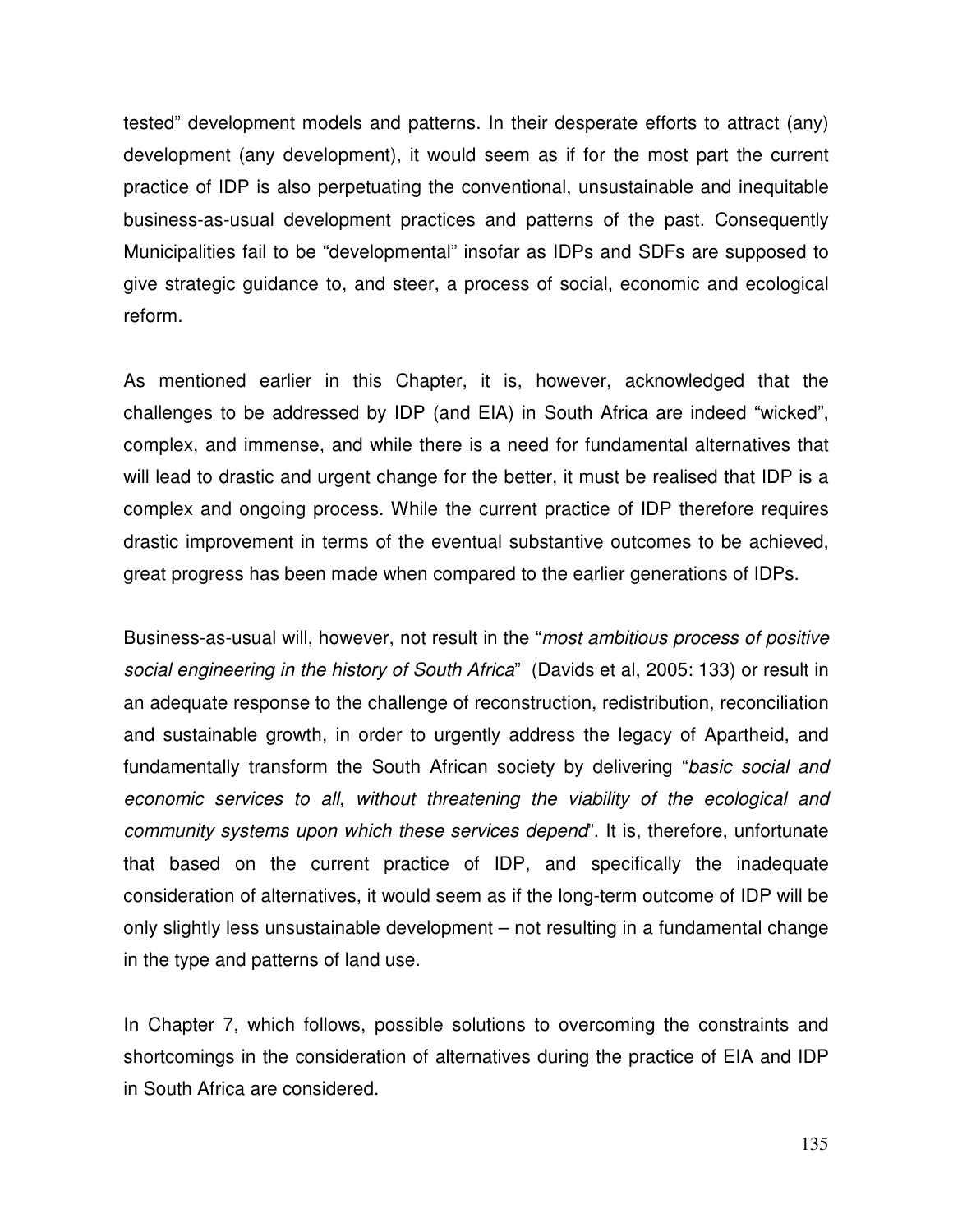## **CHAPTER 7. CONCLUSION AND RECOMMENDATIONS**

#### **7.1. Introduction**

This Chapter concludes and considers possible solutions to overcoming the constraints and shortcomings in the consideration of alternatives during the practice of EIA and IDP in South Africa; considering both what can and should be done within the existing legislative framework, as well as how the legislative framework should be reformed to ensure the better consideration of alternatives – and thereby the improved achievement of sustainable development in South Africa.

#### **7.2. A dream deferred**

Considering the findings of the analyses in Chapters 5 and 6 it would seem as if the practice of EIA and IDP in South Africa, as in the rest of the world, are only resulting in the modest fine-tuning of development patterns and processes with the unsustainable and socially unjust development patterns of land use of the past (business-as-usual) being perpetuated. Having been an active contributor to the practice of EIA and IDP for more than ten years, these findings are a bitter pill for me to swallow.

While the current practice of EIA and IDP might be resulting in some short-term relief, in the long-term it will, however, not deliver on the promise of positive change and a better life for all. The short-term benefits being realised mainly by only a few, are coming at a great long-term cost to society at large, especially the poor, and to the environment. The "*most ambitious process of positive social engineering in the history of South Africa*" (Davids *et al*, 2005: 133) as well as the achievement of reconstruction, redistribution, reconciliation and sustainable growth are being delayed. The legacy of Apartheid and the need to fundamentally transform the South African society by delivering "*basic social and economic services to all, without threatening the viability of the ecological and community systems upon which these services depend*" are therefore not being adequately addressed – resulting in "a dream deferred" for all South Africans.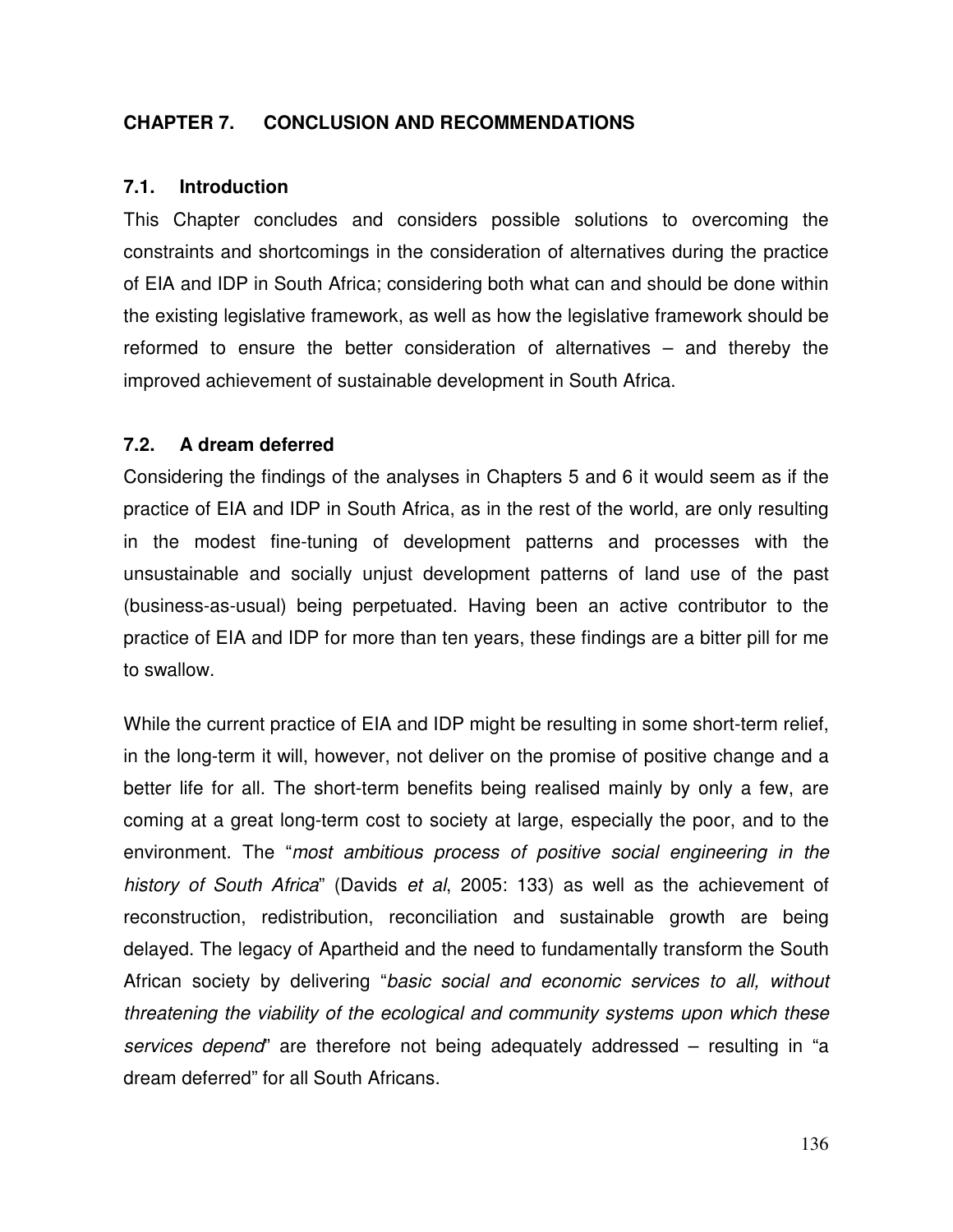# **7.3. Complexity and Uncertainty**

The harshness of the reality of these findings are also amplified when considering that this is the case in spite of South Africa having some of the most progressive environmental and planning legislation in the world (Devenish, 1999: 33; Cock & Fig, 2001; Oelofse, C., Scott, Oelofse, G. & Houghton, 2006: 75; Swatuk, 2006; Wayne Visser, n.d.), the strong political push for positive change, as well as a foundation of four decades of international sustainable development thinking and practice from which to learn and on which to build. It is, however, acknowledged that the challenges to be address by EIA and IDP in South Africa are complex and "wicked", and that the pursuit of solutions is therefore also a complex and ongoing process. As stated earlier, the need for fundamental alternatives that will lead to drastic and urgent change for the better are, however, just as real.

While grappling with the possible reasons for these shortcomings and in the search for possible solutions, I came across an argument/explanation by Voß and Kemp (2006: 3), which touched on and resonated many of my own thoughts as I was analysing the EIAs and IDPs and being confronted with the findings. As such, I want to provide the following quote from Voß and Kemp (2006: 3):

"*Disappointment abounds in public discourse about sustainability*. Many say that *the outcome of sustainability strategies has been meagre compared to the outpouring of rhetoric regarding the concept towards the end of the last century. The long-standing definition of the Brundtland Commission – 'development that meets the need of the present without compromising the ability of future generations to meet their own needs' – is accepted everywhere as a general normative orientation* (…)*, as is the criterion for a good society of equal consideration for ecological, economic and social development goals* (…). *But when it comes to practical implementation, the concept seems to dissolve into rhetoric that masks familiar conflicts over concepts, goals and instruments that for decades have dominated societal action in problem areas such as energy, transport, agriculture and housing. A widespread attitude is that the concept of sustainability adds nothing new for the treatment of practical problems. It is said that the concept waters down the new parameter of political decision making introduced by the concept of ecological carrying capacity* (…). *The organisational and technological arrangements of modern society are said to be reproduced with all their ambivalences under the banner of sustainability* (…). *The vague label diffuses concrete challenges and presents a veil behind which*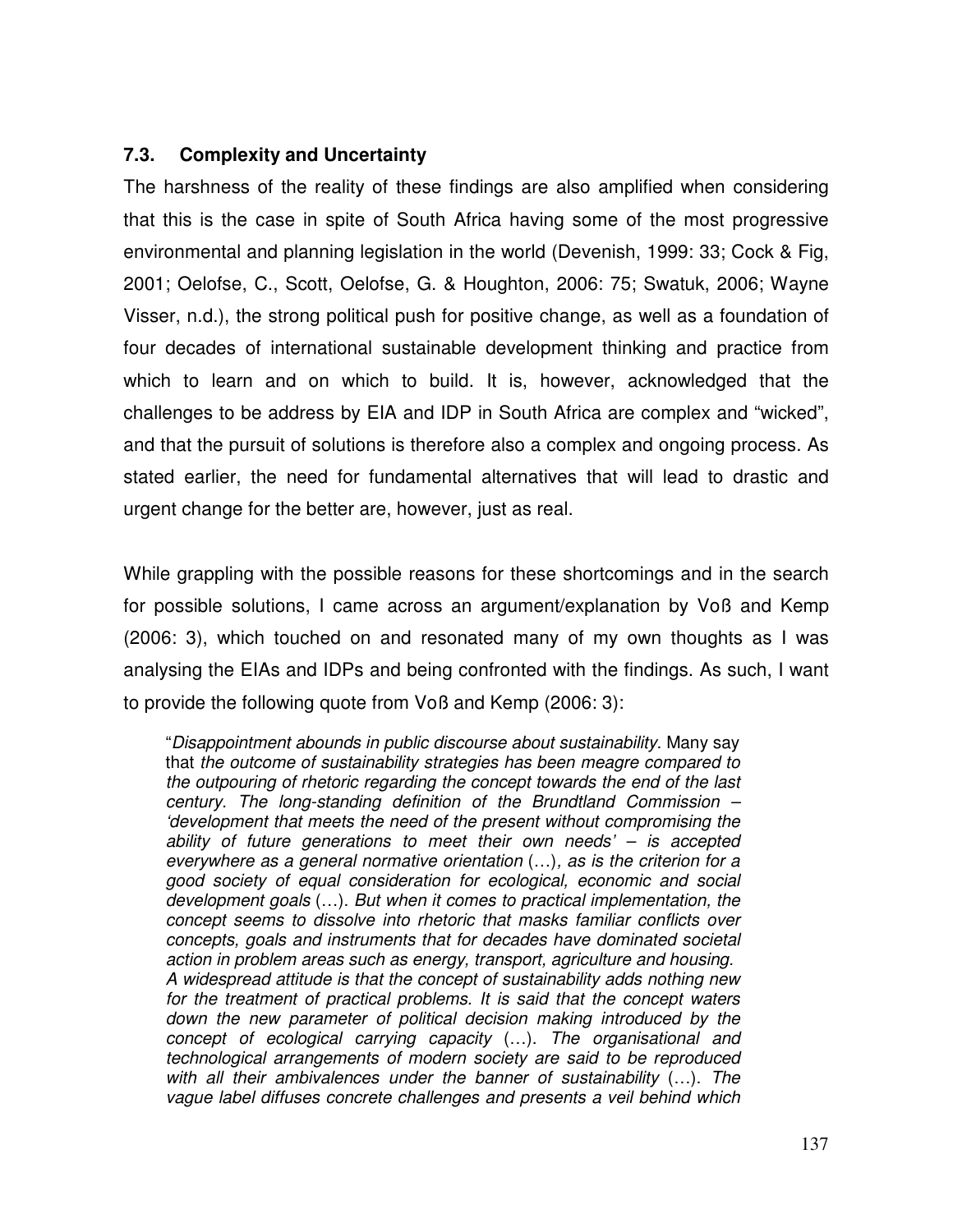*particular interest groups can evade responsibilities and commitments that they had previously been urged into through public pressure and political struggle. For many, sustainability appears at best an empty phrase and at worst a Trojan horse for the redefinition of the public interest by a powerful few.*

I, however, agree with Voß and Kemp (2006: 3-4) when they take a different standpoint and argue that:

"[T]*he multi-dimensional and dynamic concept of sustainability* (…) *has fundamental implications for the governance of modern society. The systematic and long-term nature of social, economic and ecological development brings complexity and uncertainty to the fore as key issues for sustainability. Sustainability cannot be translated into a blueprint or a defined end state from which criteria can be derived and unambiguous decisions taken to get there. Instead, it should be understood as a specific kind of problem framing that emphasises the interconnectedness of different problems and scales, as well as the long-term and indirect effects of actions that result from it.* (…) *The concept of sustainability has brought with it recognition of the limits of rigid analysis and the inadequacy of policy approaches that aim at planning and achieving predetermined outcomes. From this perspective, sustainable development is more about the organisation of processes that about particular outcomes. It is about the modes of problem treatment and the types of strategies that are applied to search for solutions and bring about more robust paths of social and technological development."*

At the centre of the pursuit of sustainable development is therefore the "*search for solutions*" to "wicked problems", with the consideration of alternatives seen as the "heart and soul" of this search for solutions. A transdisciplinary search for alternatives is therefore required, with the assumptions (and promises) that comes with each alternative to be adequately explored and the real impacts and consequences associated with each alternative to be unveiled, unmasked and discovered. The assumptions, uncertainties and gaps in knowledge, often hidden unintended consequences, trade-offs, carrying capacity restrictions, opportunity costs and distributional consequences should be adequately considered and assessed in the search for the alternative that will result in the simultaneous achievement (or at least contribute most to the achievement) of the multiple interconnected goals and challenges to be addressed in the ongoing pursuit of sustainable development.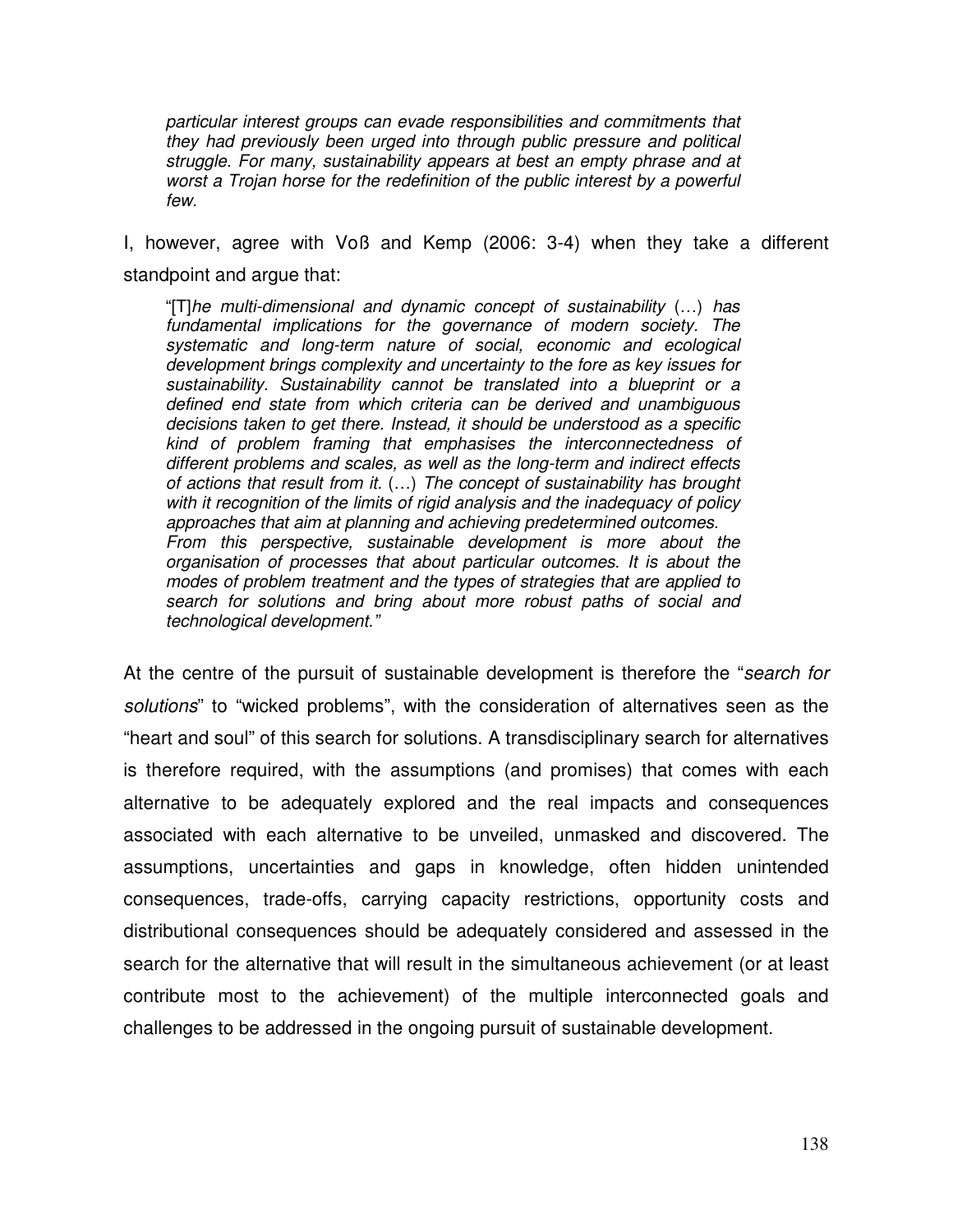The most sustainable alternative has to hit a number of interwoven targets simultaneously. The sustainable alternative will result in the maximum positive impact, the smallest negative impact, equitable impact distribution, environmental justice and the maintenance of ecological integrity and environmental quality. In this regard sustainable development is seen as a process of exploring alternatives in order to gain insight and learn.

The consideration of alternatives shifts the focus from problems to solutions. Rather than asking the (wrong) questions regarding how much negative impact is "safe" and "acceptable", the questions should rather be how little impact is possible and what are the multiple short- and long-term benefits that could and should be realised. Both the alternative means as well as alternative goals are to be considered as broadly as possible, with the most important question being "What are the alternatives?"

#### **7.4. "Developmental" EIA and IDP**

Being "solutions-driven" means that both EIA and IDP practice should be more "developmental" in approach. EIA practice should shift from the mere consideration of constraints, impact mitigation and problems, to a "developmental" process focussed on opportunities and finding sustainable alternatives and solutions. EMFs should, therefore, also be "solutions-driven" and "developmental" in approach, in order to provide an effective framework for the search for solutions during projectlevel EIAs.

A "developmental" approach to IDP means that IDP should not be about the production of a static plan, but rather about the production and implementation of a programme of action to achieve sustainable development. "Development-oriented" does, however, not imply the blind promotion and support of any and all development. In contrast "developmental" IDP specifically calls for IDP to provide a clear framework for and direct the "*most ambitious process of positive social engineering in the history of South Africa*" (Davids *et al*, 2005: 133). IDP should integrate and align the efforts of government and its social partners to address the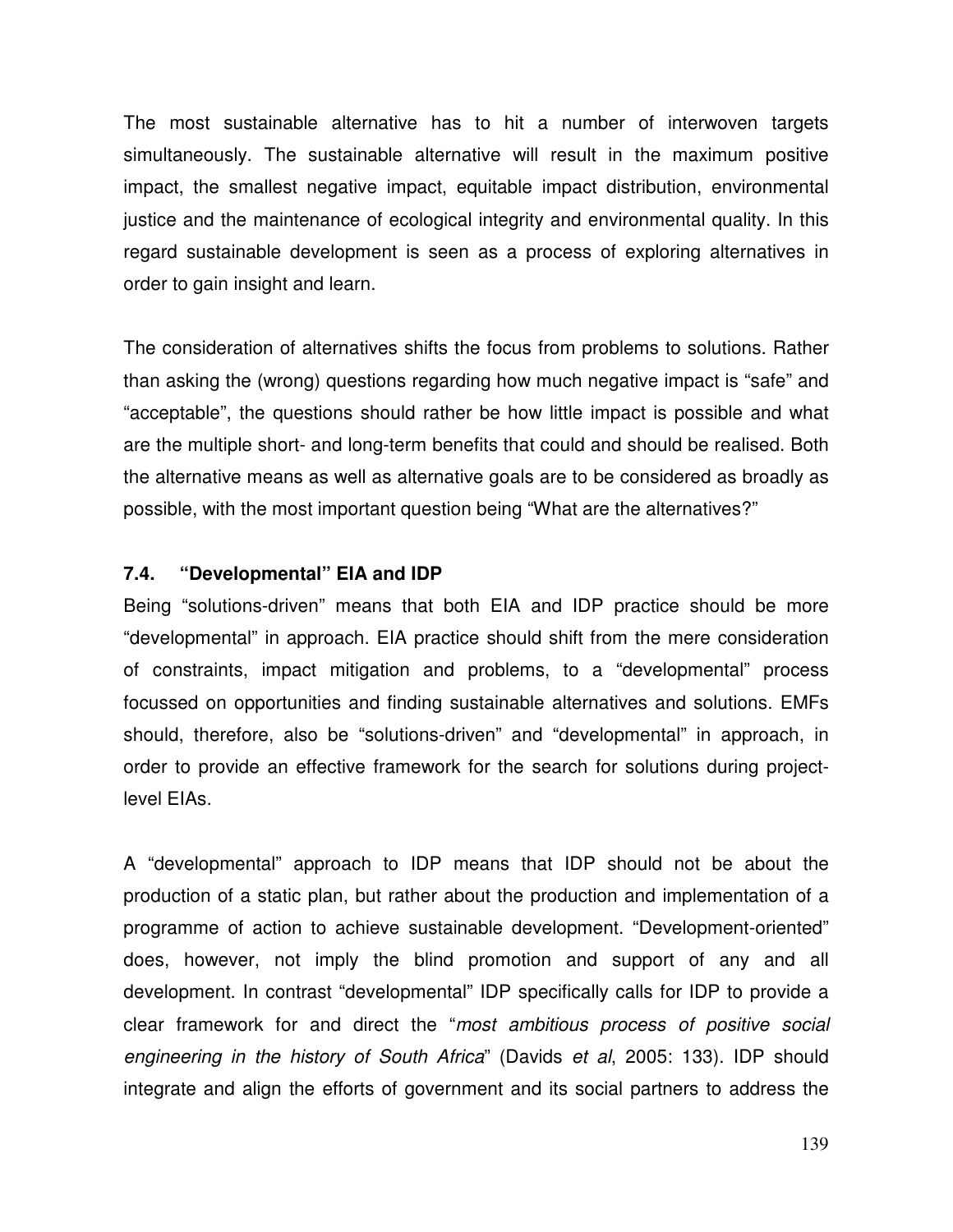challenge of reconstruction, redistribution, reconciliation and sustainable growth, in order to address the legacy of Apartheid and fundamentally transform the South African society and deliver "*basic social and economic services to all, without threatening the viability of the ecological and community systems upon which these services depend*".

Financial viability, previously often the only or at least the main consideration, should be considered within the context of justifiable economic development, measured against the broader societal short-term and long-term needs. While the financial viability considerations of the private developer might therefore indicate if a development is "do-able", the "need and desirability" will be determined by consideration of the broader community's needs and interests as reflected in the IDP, SDF and EMF for the area, and as determined by the EIA.

In this regard, it is also important to note that while the importance of job creation and economic growth for South Africa cannot be denied, the Constitution calls for *justifiable* economic development. In his consideration of the Constitutional imperative for development to be *justifiable*, Judge Ngcobo in his ruling in the Constitutional Court case of **Fuel Retailers Association of Southern Africa v. Director-General Environmental Management, Department of Agriculture, Conservation and Environment, Mpumalanga Province & others (Case CCT 67/06) (2007)** states that:

> "*What section 24 requires, and what NEMA gives effect to, is that socio-economic development must be justifiable in the light of the need to protect the environment. The Constitution and environmental legislation introduce a new criterion for considering future developments. Pure economic factors are no longer decisive. The need for development must now be determined by its impact on the environment, sustainable development and social and economic interests. The duty of environmental authorities is to integrate these factors into decision-making and make decisions that are informed by these considerations. This process requires a decision-maker to consider the impact of the proposed development on the environment and socio-economic conditions*."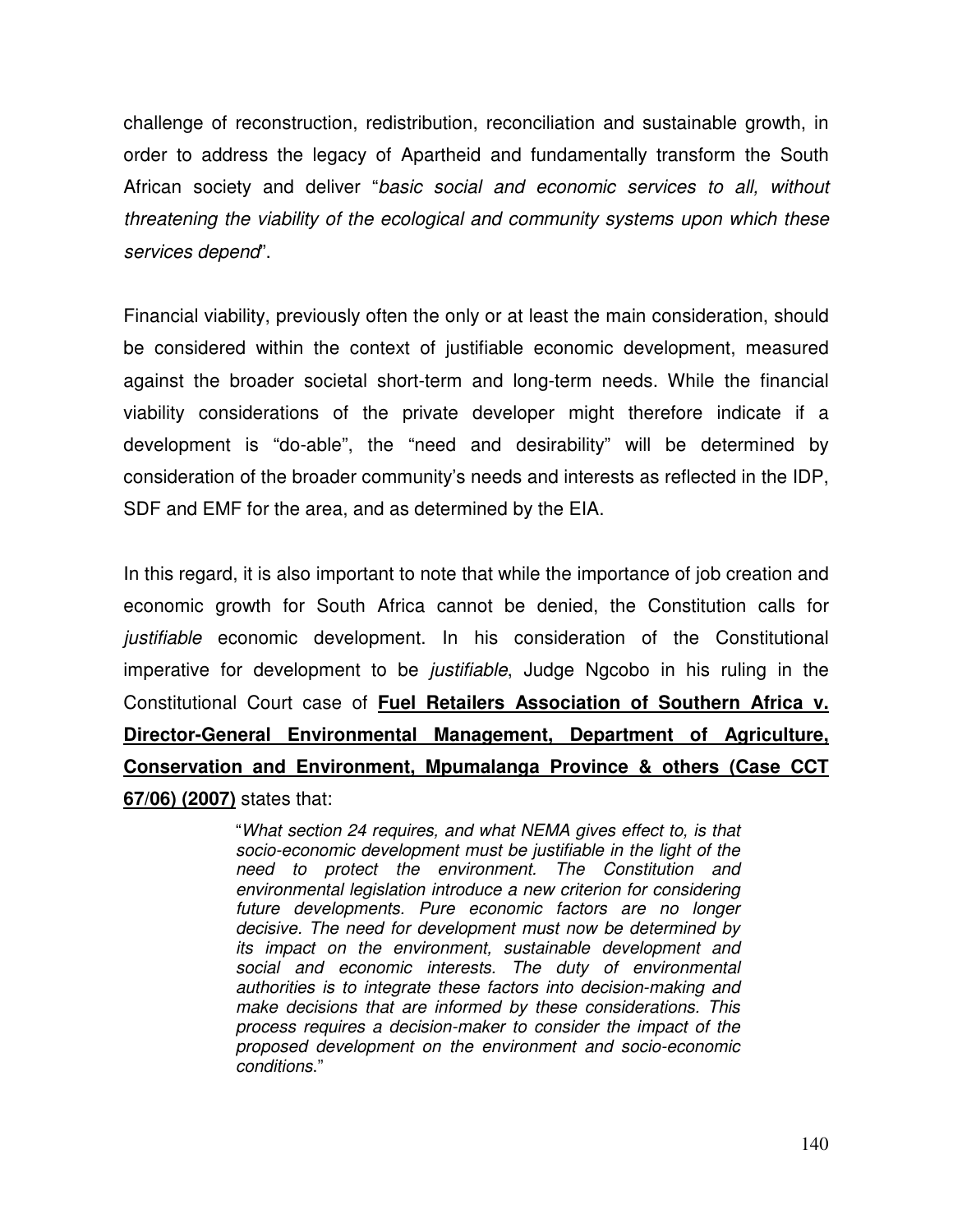EIA and IDP should therefore consider the specific needs of the broader community, together with the distributional consequences of the alternative under consideration in order to determine whether or not the development alternative is "justified", will contribute to environmental justice and social justice and is the "best practicable environmental option" – in other words to ensure that the development alternative is socially, economically and environmentally sustainable.

Considering the important role the state should play, urgent attention should, however, also be given to the recruitment, development and retention of adequate human resource capacity within the organs of state. In this regard Evans (1995: 71) states that:

> *"Plans for state involvement that assume that the supply of bureaucracy will naturally increase to meet demand are utopian. Without stringent attention to selectivity, overwhelmed bureaucracies deteriorate into development impediments or pools of patrimonial self-interest.* (…) *Developmental strategies must be concerned with conserving state capacity even more than conserving fiscal or natural resources."*

#### **7.5. Integration, Alignment and Coherence.**

The consideration of alternatives is seen as the "heart" and "soul" of both EIA and IDP. In order to overcome the "*tyranny of small decisions*" (Bill Odum quoted in Beatley & Manning, 1997: 7), the risk of "*steady erosion through incremental changes*" (Dewar, 2007: 3) and "*death by a thousand cuts*" (ancient Chinese saying), EIA and IDP can never be, and was never supposed to be completely separate processes. While EIA reactively and incrementally shape and generate development alternatives, IDP is suppose to pro-actively consider fundamental alternatives and formulate a programme of action, consisting of a combination of the most sustainable alternatives, to achieve positive change – to achieve sustainable development.

In order to pro-actively and more effectively consider fundamental alternatives, tradeoffs, opportunity costs, carrying capacity restrictions, ecological limits, and cumulative impacts, EIAs must be considered within the context to be provided by the sustainable development vision, goals and objectives to be formulated in, and the desired spatial form and pattern of land use reflected in an area's IDP and SDF.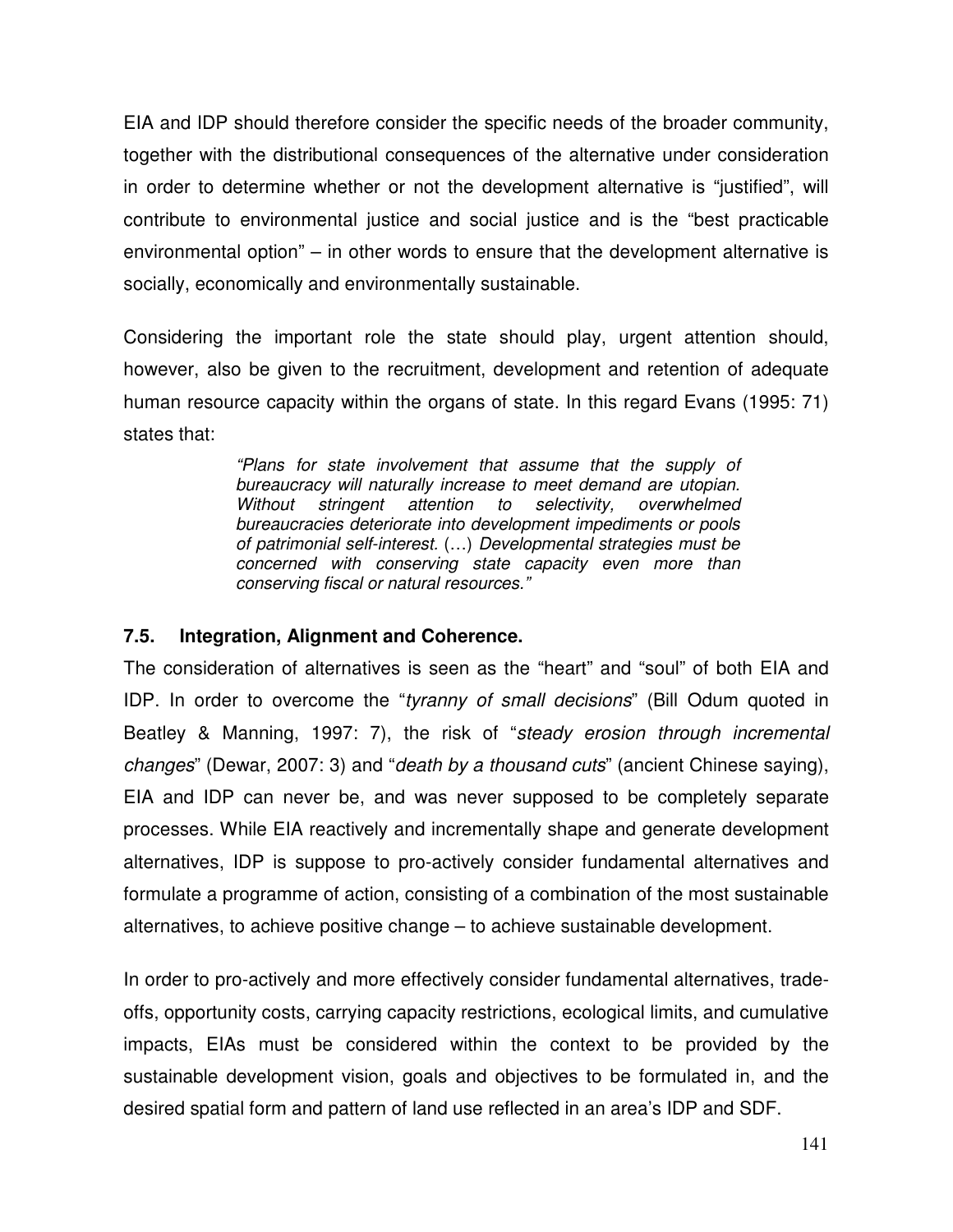Properly informed SEA-based IDPs and SDFs, refined by EMFs, should therefore provide the strategic context and decision-making framework for the consideration of need, desirability and alternatives; with the actual and potential socio-economic and ecological impacts of a specific proposal to be considered during the project-level EIA, project-level EIAs in turn providing "feedback" to the planning processes to ensure reflexivity and continued improvement. The improved integration and convergence of IDP and EIA decision-making methodologies and practice are therefore paramount to the adequate consideration of alternatives and the pursuit of sustainable development in South Africa.

The complex challenge of having to balance the economic, social and environmental needs of all South Africans, means that there should be cooperation, alignment and harmonization between the different spheres of government. The alignment and harmonisation processes should also be systematic and structured (as appose to *ad hoc*), and robust enough to facilitate integrated and coordinated action – with decisive and positive impact on the vision, goals, objectives and actions of government being the measure of effective alignment and harmonisation. Through the harmonisation and alignment, the actions of government can become decisive and focussed, while enabling government to consider the different trade-offs and strategic choices when deciding how best to utilise its limited resources for maximum economic and social effect (maximising efficiency, equity and sustainability) (The Presidency, 2004).

The confusion currently caused by all the different, and often conflicting, National, Provincial and Local Government policies, strategies, programmes, plans and frameworks is also largely caused by a lack of alignment between the plans and frameworks. The improved integration, alignment and coherence between the practice of EIA and IDP as well as between the policies, strategies, programmes and agendas of the three spheres of government should therefore be a specific area of focus.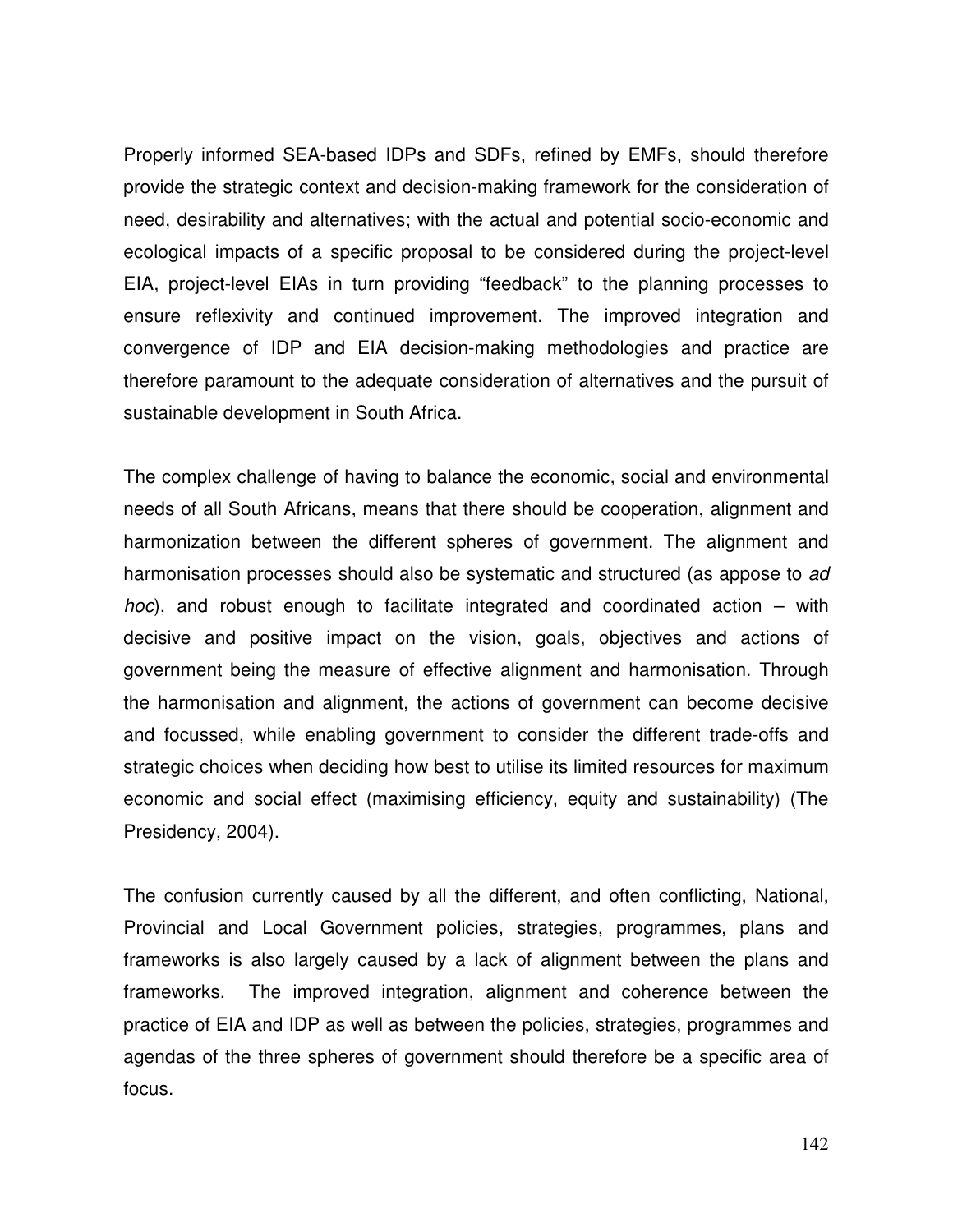In this regard the District Municipality IDP Co-ordinating Forums (on which all the relevant government departments as well as the relevant district and local level municipalities should serve) should play a facilitative and co-ordinating role. These forums should have a specific programme of action, with one of the specific areas of focus to be integration, alignment and coherence. In this regard, specific targets must be set and responsibilities allocated, with the different spheres of government holding each other accountable for the progress made.

MEC for local government in the province, and his delegated officials, which the MSA specifically tasked with the responsibility to ensure that IDPs and SDFs align with the plans, programmes, strategies or projects of other organs of state or other affected municipalities, should also play a much more active role in the ongoing engagements between the organs of state around issues of alignment. The MEC should also appoint *ad hoc* committees (as provided for in the MSA) to decide on issues of nonalignment in order to avoid the current situation where IDPs are "adopted" by Municipal Councils, yet remain in conflict with the plans, programmes, strategies or projects of other organs of state or other affected municipalities.

#### **7.6. Ecological Constraints, Causal Factors, Opportunities and Solutions.**

To overcome the problem of cumulative change the strategic context of the development and decision should be considered in order to better consider cumulative impacts and strategic consequences. In response to the reality of ecological constraints and carrying capacity restrictions, the drafting of a SDF and the undertaking of an SEA should not only follow the formulation of an IDP. IDPs should also be informed by SDFs that in turn should be informed by proper SEAs.

The sustainable development framework model with its formulation of a sustainability vision, objectives, targets and indicators against which to assess the sustainability of different alternatives, is seen as the most appropriate SEA approach for use in a SDF and IDP process, in that it not only integrates sustainability into the planning process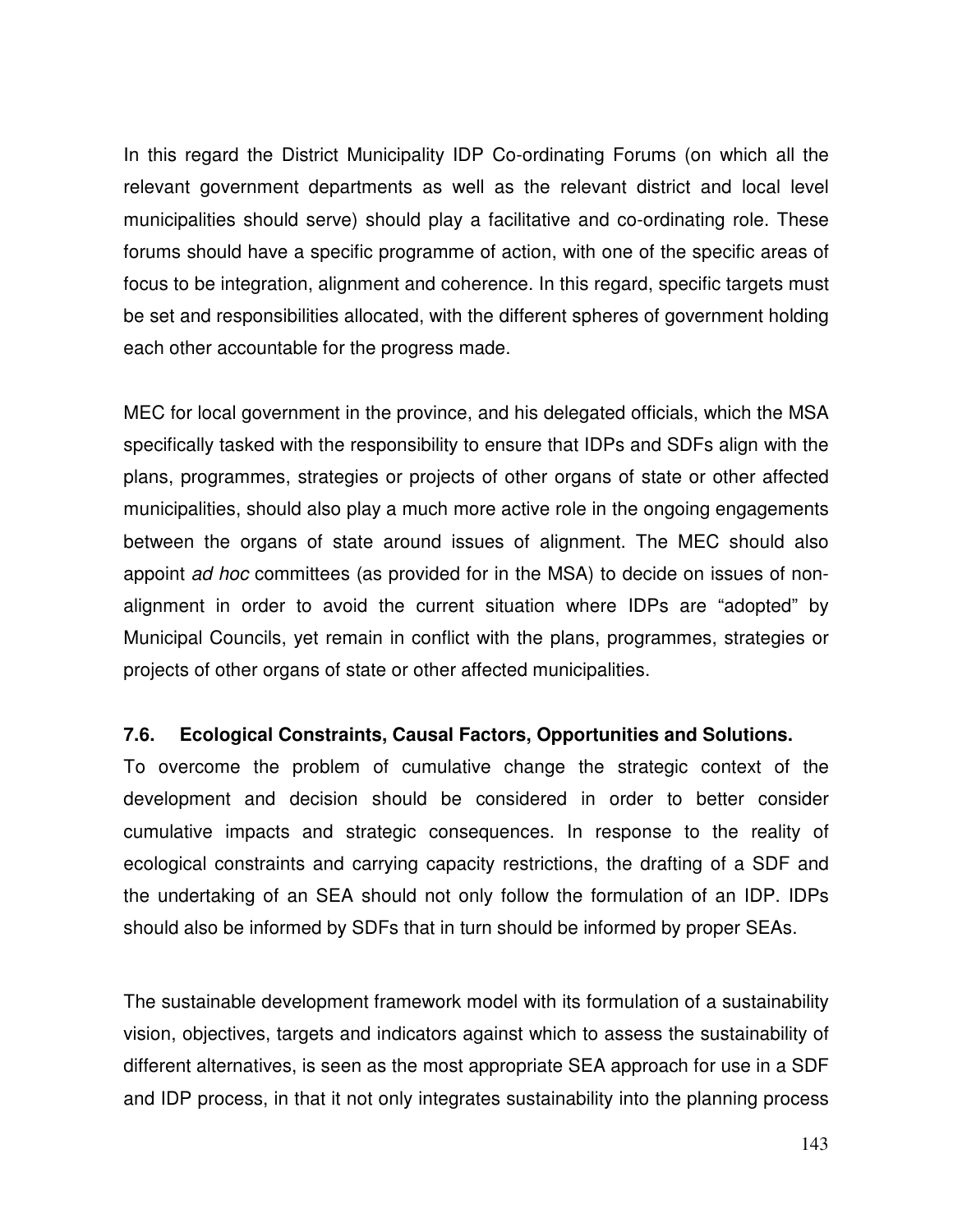as one of the aspects to consider, but establishes sustainability as the consideration and fundamentally influences the very vision and objectives – and therefore the outcomes – of the planning process. Whereas the focus of project-level EIA too often is mainly on the constraints, problems and negative impacts to be overcome, solved and mitigated, the focus of SEA and IDP, while also focused on ecological constraints and carrying capacity restrictions, should also be on opportunities and alternative development paths and alternative programmes of action to achieve desired outcomes and on solutions to the causal factors.

Again it must be stressed that sustainable development is not just about what cannot happen, but about a programme of action that will result in positive change. In this regard there is a need for IDPs and SDFs to become more visionary and creative in their search for alternatives that will deliver the required positive change, and for SDFs to be more spatially explicit in this regard.

# **7.7. Resource Demand Management, Conservation, Circular Resource Flow, Alternative Technologies and Footprint Reduction.**

When planning or deciding on land use proposals, the construction of municipal infrastructure and the delivery of municipal services, IDPs and EIA should specifically consider alternatives that will lead to a reduction in the total consumption of inputs, increases in the efficiency of throughputs, and transformation of all waste outputs into productive inputs, in order to reduce the ecological footprints of development and change linear resource flows to a circular resource flow. In this regard the specific recommendations dealt with in section 2.9 of this dissertation should be addressed in the transition to a more sustainable society.

# **7.8. Environmental Management Frameworks and SEA**

While IDPs that are properly informed by SDFs, that in turn are properly informed by SEAs, will provide a strategic framework for project-level EIA decisions, EMFs should specifically be formulated to further contribute to overcoming the problem of cumulative change. Clear legislative linkages should therefore be established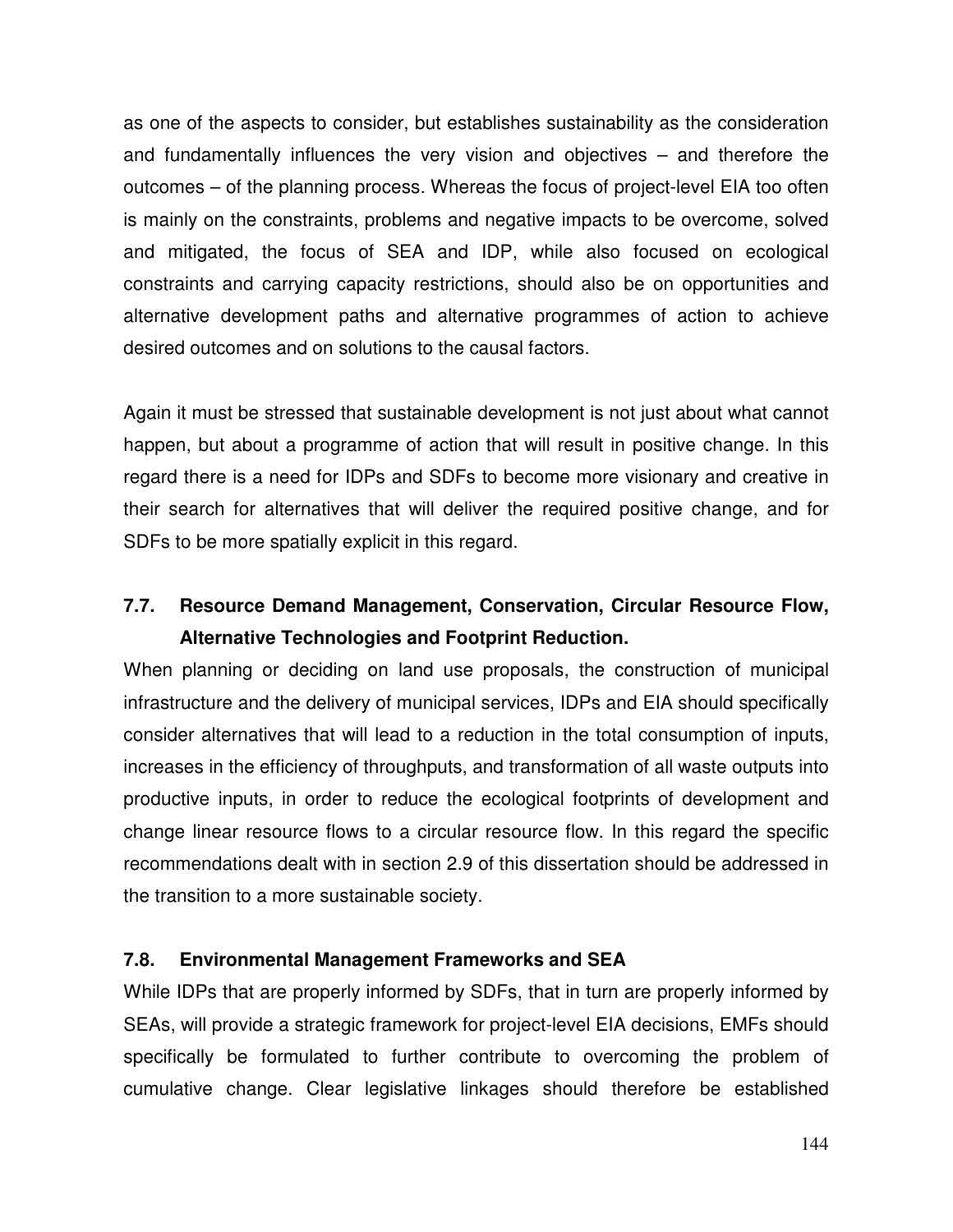between SDFs and EMF, with provision made for SDFs to be refined through the adoption of EMF within the SDF area, and *visa versa*, with provisions for SDFs to be adopted as spatial and environmental planning tools that can fulfil the same function as EMF in terms of a providing detailed framework for project-level EIA decisionmaking.

In this regard it is also crucial that SEA be formally legislated, with the procedural requirements to be specified, in both planning and environmental legislation as a vital informant to all planning and environmental processes. As already mentioned, the drafting of a SDF and the undertaking of an SEA should not only follow the formulation of an IDP; IDPs should also be informed by SDFs that in turn should be informed by proper SEAs.

# **7.9. Types of Alternatives**

If a project-level EIA development proposal can show that the proposal is in line with the (properly informed) IDP, SDFs and EMFs for the area in terms of the type of activity being proposed, the proposed location and the timing of the project, then there should be no need for the authorities to insist that further activity and property/site alternatives to be considered as part of the EIA process. The EIA can then focus on project-level mitigation in terms of considering layout, technology, design and operational alternatives in order to limit the ecological footprint of developments and possible alternative to enhance project benefits. In this regard the legislation should be amended to only allow for exemption from having to considered activity and property/site alternatives if these are in line with the approved IDP, SDF and EMF for the area.

With the ecological footprint of a development, however, mostly extending beyond the direct physical footprint of the development, in terms of its embedded and operational energy requirements, its production of waste and its impact on the need for the transportation of both people and goods, the consideration of operational, technology and design alternatives should receive much more attention in EIAs. The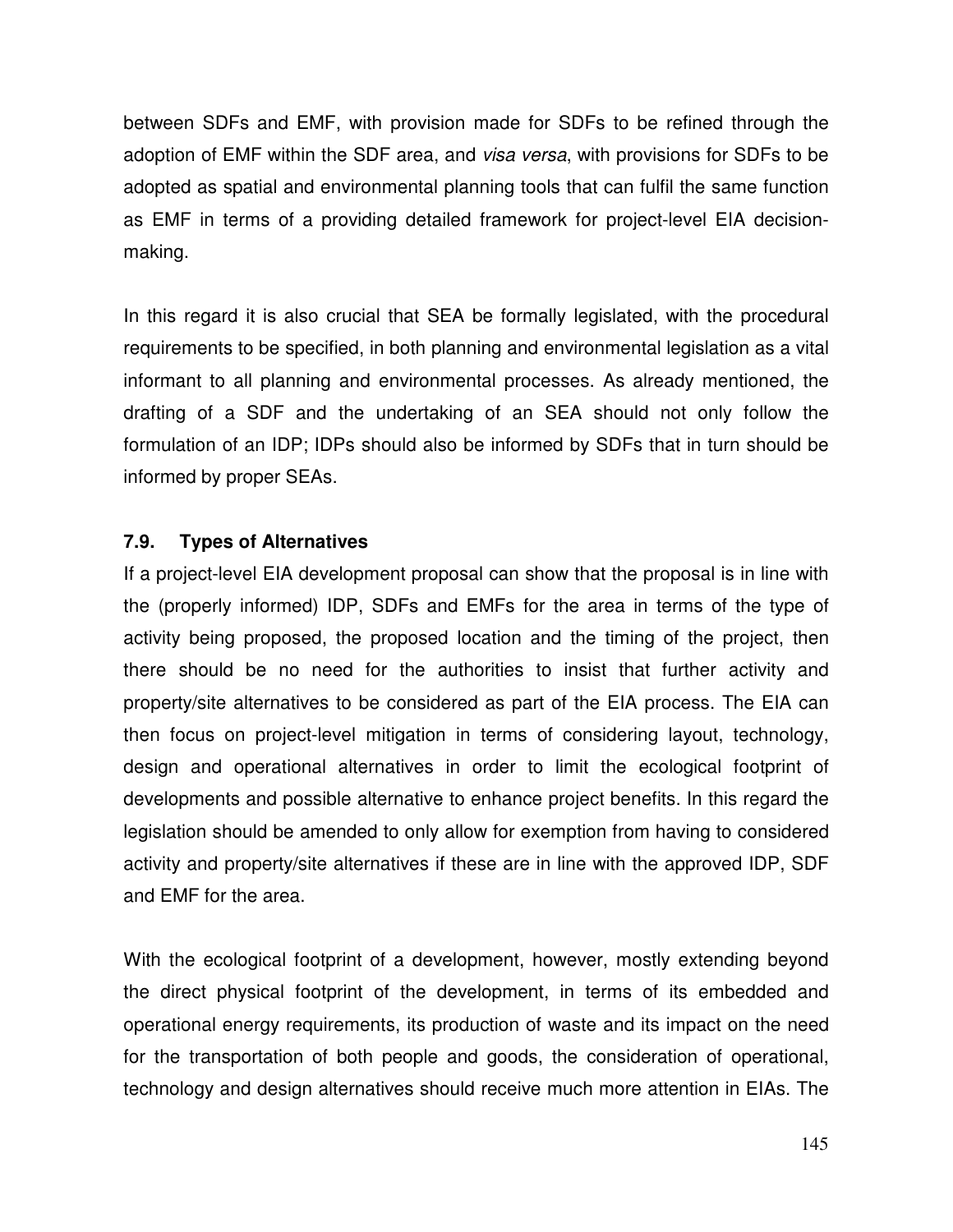development of norms and standards to promote best practice together with the ongoing research to ensure continuous improvement should also be ensured.

# **7.10. Methods and criteria used to identify, screen, scope and comparatively assess alternatives.**

It is, however, vital that for both IDPs and, even more so for, EIAs the specific method and criteria used to indentify, screen, scope and comparatively assess alternatives are specifically provided, with the criteria to be specifically informed by the framework provided by the IDP, SDF and EMF for the area.

The level of assessment should also receive attention. To simply provide a brief description of the "consideration" given to alternatives pre-EIA is not adequate. An adequate comparative assessment of alternatives should be undertaken with a specific focus on eliminating and mitigating negative impacts and enhancing positive impacts.

The specific and direct link between the consideration of need and desirability and the consideration of alternatives should also be much more explicitly stated in the legislation, with the consideration of need and desirability to be elevated as one of the specific criteria to be considered by the authority when deciding on an application and an Environmental Assessment Practitioner when undertaking an EIA. The legislation should also be amended to specify the specific issues to be considered and questions to be answered when considering need and desirability, with the draft set of questions referred to in section 3.8 of this dissertation to be used as a starting point in this regard.

The definition of "alternative", in relation to a proposed activity or land use, should also be amended in the EIA legislation (NEMA and the EIA Regulations promulgated in terms of NEMA) to refer to "any other possible course of action" that will "provide the most benefit" and "cause the least damage to the environment as a whole, at a cost acceptable to society, in the short-term and long-term," measured against the option of not proceeding, and against the desired spatial pattern and sustainable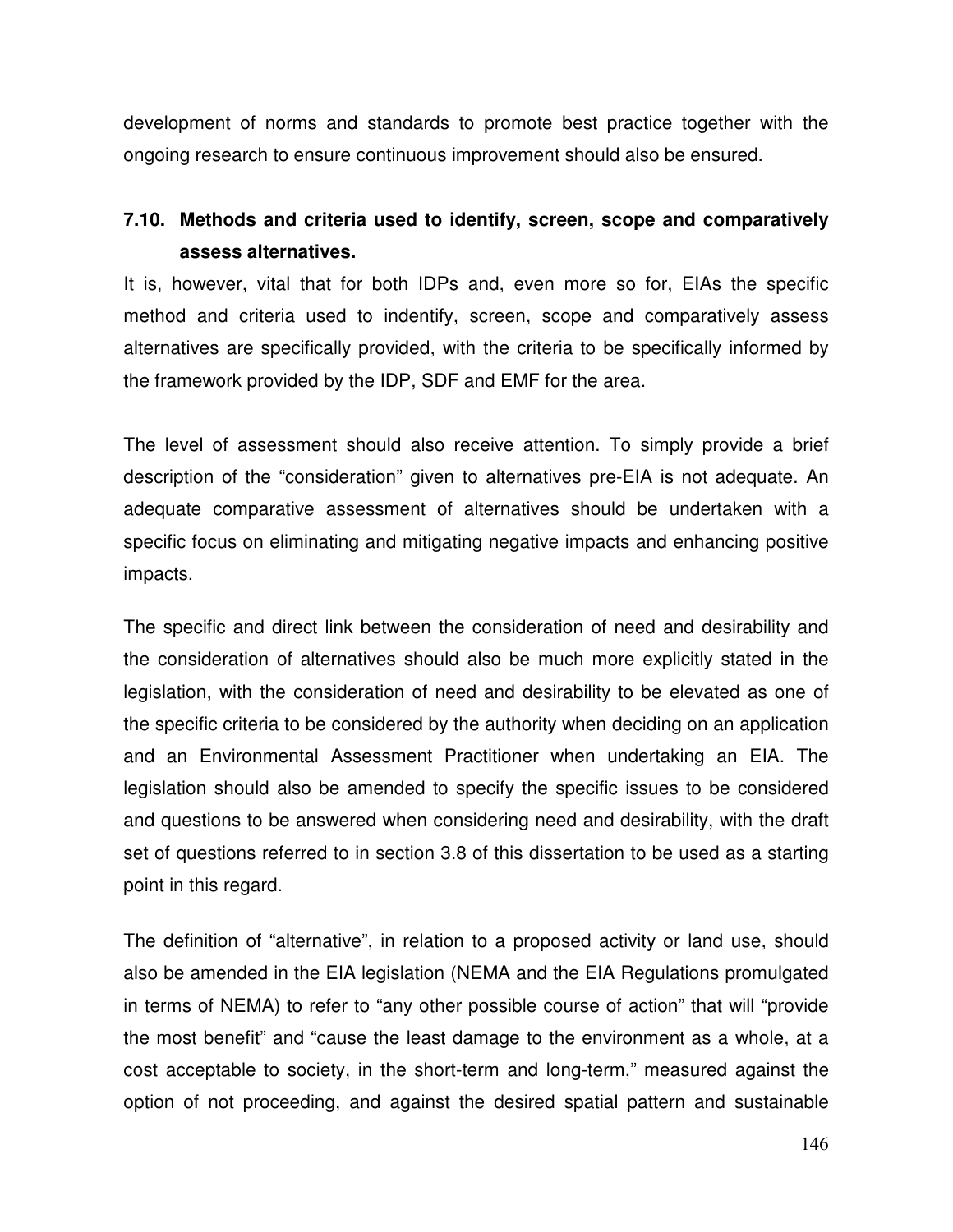development goals for the specific area; and may include alternatives to  $-$  (a) the property on which or location where it is proposed to undertake the activity or land use; (b) the type of activity or land use to be undertaken; (c) the design, layout and scale of the activity or land use; (d) the technology to be used; (e) the timing and phasing of the activity or land use; and (f) the operational aspects of the activity or land use.

## **7.11. Deliberative Democracy: A strong state and a strong civil society.**

*"You can never have a revolution in order to establish a democracy. You must have a democracy in order to have a revolution*." (G.K. Chesterton quoted in Barber, 1972: 99)

*"What is right, or even what a right is, cannot in itself determine political judgement. Rights themselves are both constantly being redefined and reinterpreted and dependent for their normative force on the engagement and commitment of an active citizen body*." (Barber, 1996: 364)

The need and desirability of a development should be measured against the sustainable development vision, goals and objectives democratically formulated in, and the desired spatial form and pattern of land use reflected in the area's IDP and SDF. Communities should therefore realise the importance of EIAs and IDPs in the shaping of their futures and daily lives, and responsibly and actively engage in the deliberative democratic process of IDP and in the public participation processes of project-level EIAs. Communities should take ownership of the IDP, hold the state accountable, and take collective responsibility for contributing to and becoming a partner in the search for solutions to many of their own needs.

A strong democratic developmental state held accountable by a strong civil society and strong democratic institutions is therefore required. In addiiton, the *democratic* developmental state must be characterised by "*inclusive* embeddeness", meaning that "*the social basis and range of accountability goes beyond a narrow band of elites to embrace broader sections of society*" (White 1998, quoted in Edigheji, 2005: 14).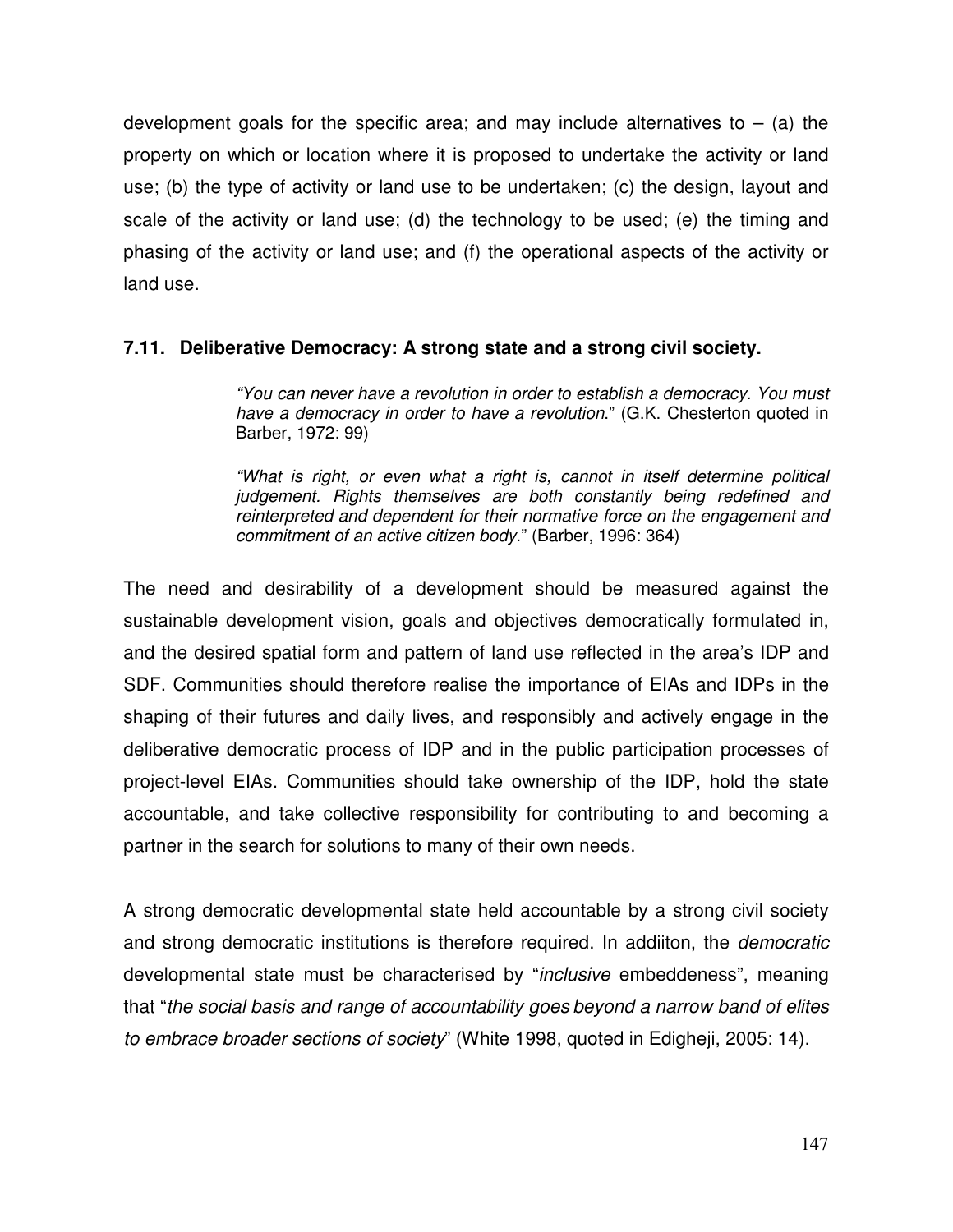## **7.12. Professionalism, Independence, Objectivity and Accountability.**

While it is acknowledged that political decision-making is not always a strictly rational process, and both professional and political decision-making have their legitimate place, there should be a clear distinction made between professional decisionmaking and political decision-making (i.e. between decisions made by politicians and decisions made by government administrators/officials) (Connelly and Richardson, 2005: 395). While a political decision-maker's "terms of reference" might not extend beyond that of the politician's constituency nor beyond the next election, the "terms of reference" of the professional decision-making process (for both planning and EIA) is usually more extensive in terms of spatial and temporal boundaries. The professional decision-maker must consider broader societal interests and long-term ecological needs. Whereas the professional decision-making process is also (supposed to be) rational, comprehensive, transparent and inclusive, allowing for public participation; political decisions are not necessarily transparent and inclusive, nor strictly rational.

Both the NEMA EIA Regulations and the Planning Profession Act requires of environmental assessment practitioners and planners to be independent and act in an objective manner, and to serve the interest of the public to benefit present and future generations. While it is acknowledged that all decision-making has political dimensions, practitioners and planners should account for the environmental and spatial logic of their work and the professionalism, objectivity and ethics reflected in their work; and in this regard will have to answer to their peers, the authorities and the public. Politicians should also ensure that they act responsibly in terms of how they deliver on their political promises and serve the developmental needs of the public, and will have to answer to the electorate. In this regard, the preamble of the Code of Conduct for Municipal Councillors contained in the MSA state that:

> *"Councillors are elected to represent local communities on municipal councils, to ensure that municipalities have structured mechanisms of accountability to local communities, and to meet the priority needs of communities by providing services equitably, effectively and sustainably within the means of the municipality. In fulfilling this role councillors must be accountable to local communities and report back at least quarterly to constituencies on council matters, including the performance of the municipality in terms of established indicators."*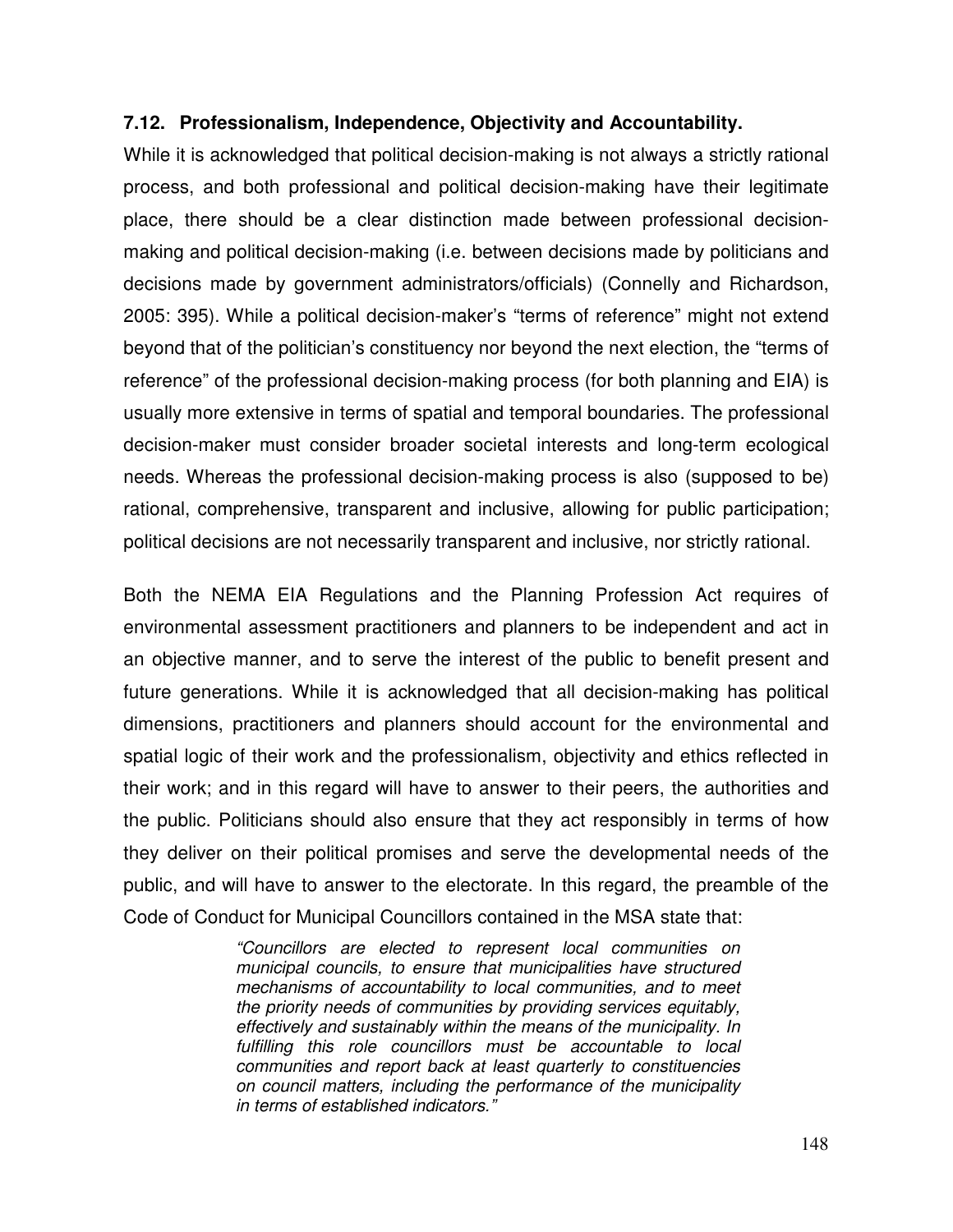# **7.13. Conclusion: Bold Decisions that will lead to Urgent and Fundamental Change for All South Africans.**

While the challenges to be addressed by EIA and IDP in South Africa are complex and "wicked", and the pursuit of sustainable development solutions is therefore also a complex and ongoing process, the need for fundamental alternatives that will lead to drastic and urgent change for the better are, however, just as real. The urgency and importance of the sustainable development challenge for South Africa, calls for bold decisions and the search for sustainable alternatives that will deliver urgent and fundamental change for all South Africans. The practice of EIA and IDP should be driven by these realities and reflect the need for urgent and fundamental change.

While the proper consideration of alternatives during IDP will therefore determine the desirable destination and draw the map of how to get there, the proper consideration of alternatives during project-level EIAs will ensure that we stay the course by finding the alternatives that will take us closer to our desired destination, while also providing feedback to IDPs and allowing for an adaptive management and learning approach.

The proper consideration of alternatives during both EIA and IDP is seen as vital to the shift from mere "fine-tuning" to delivering on and implementing the "*most ambitious process of positive social engineering in the history of South Africa"* (Davids *et al*, 2005: 133) to address the challenge of reconstruction, redistribution, reconciliation and sustainable growth, in order to address the legacy of Apartheid and deliver "*basic social and economic services to all, without threatening the viability of the ecological and community systems upon which these services depend*" – fundamentally transforming the South African society and the daily lives of all South Africans in the short- and long-term.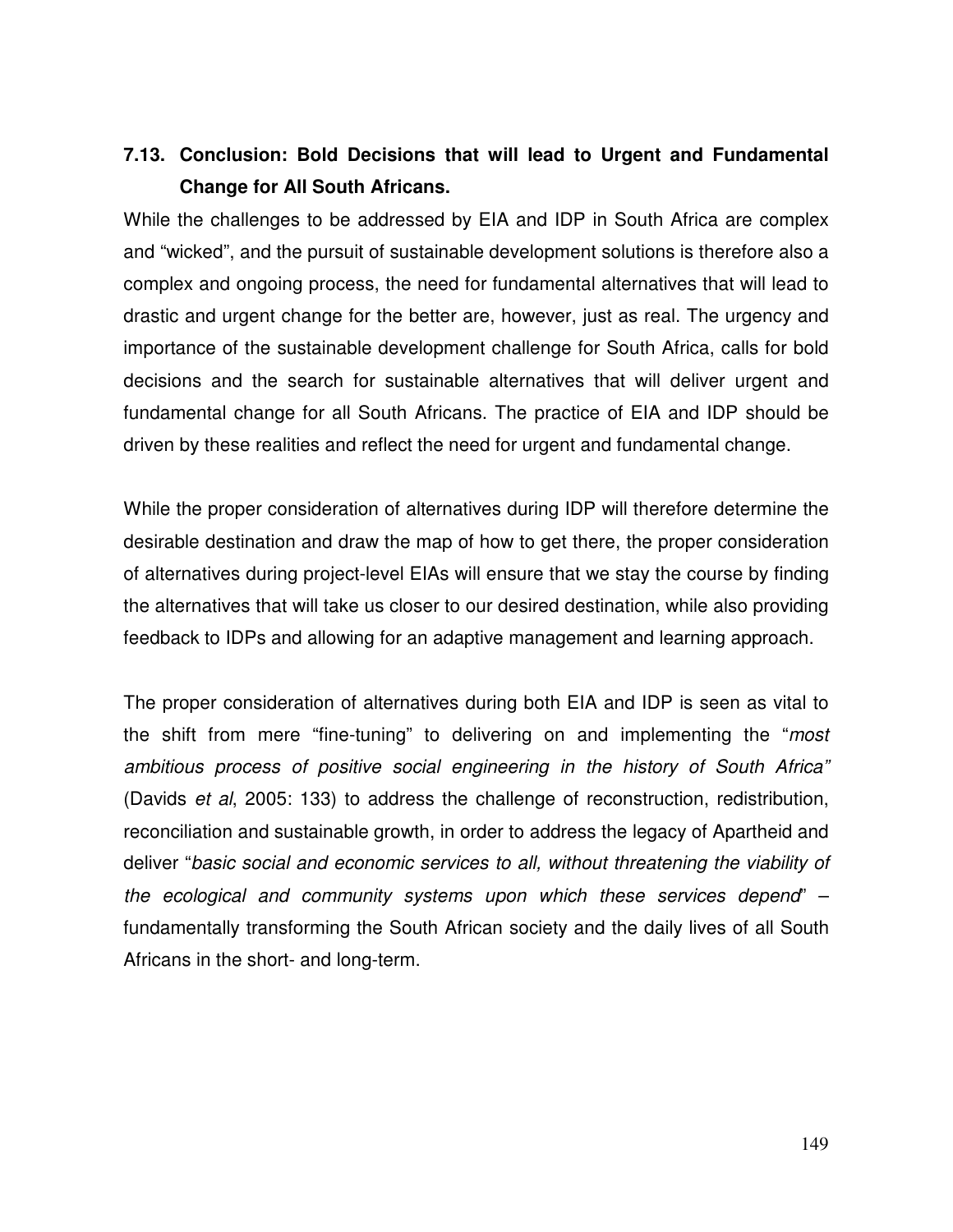## **BIBLIOGRAPHY**

#### Literature

Adelzadeh, A. (2007) Halving Poverty and Unemployment in South Africa: Choices for the next ten years, in: Asghar Adelzadeh, Charles Meth & Mohammed Jahed (2007) **Pro-Poor Economic Growth Models for South Africa**. Oxfam Great Britain, pp.1-59.

Alshuwaikhat, H.M. (2005) Strategic environmental assessment can help solve environmental impact assessment failures in developing countries, in: **Environmental Impact Assessment Review**, vol. 25, no. 4, pp.307-317.

Arms, K. (1994) **Environmental Science**. 2nd ed. Orlando: Saunders College Publishing.

Barber, B.R. (1972) **Superman and Common Men: Freedom, Anarchy and the Revolution**. Middlesex/Victoria: Penguin Books.

Barber, B.R. (1996) Foundationalism and Democracy, Chapter 20 in: Seyla Benhabib (ed) (1996) **Democracy and Difference: Contesting the Boundaries of the Political**. Princeton: Princeton University Press, pp.348-359.

Beatley, T. & Manning, K. (1997) **The Ecology of Place: Planning for Environment, Economy, and Community**. Washington, D.C., Island Press.

Bhorat, H. & Kanbur, R. (2006) Introduction: Poverty and well-being: An Overview of data, outcomes and policy, in: Haroon Bhorat & Ravi Kanbur (eds) (2006) **Poverty and Policy in Post-Apartheid South Africa**. HSRC Press, pp.1-17.

Blaikie, N. (2000) **Designing Social Research: The Logic of Anticipation**. Cambridge: Polity Press in association with Blackwell Publishing Ltd.

Blignaut, J.N. & de Wit, M.P. (2004) The economics of the environment, Chapter 3 in: James N. Blignaut & Martin P. de Wit (eds) (2004) **Sustainable Options. Economic development lessons from applied environmental resource economics in South Africa**. Cape Town: UCT Press, pp.53-81.

Bodibe, O. (2007) Economic policy in the era of liberation: ANC economic transformation policy proposals, Chapter 8 in: Omano Edigheji (ed) (2007) Rethinking South Africa's Developing Path: Reflections on the ANC's Policy Conference Discussion Documents, in: Special Edition of **Policy: Issues & actors**, vol. 20, no. 10, pp.75-80.

Bond, P. (2002) **Local Economic Development Debates in South Africa**. Municipal Services Project Occasional Paper Series Number 6, IDRC.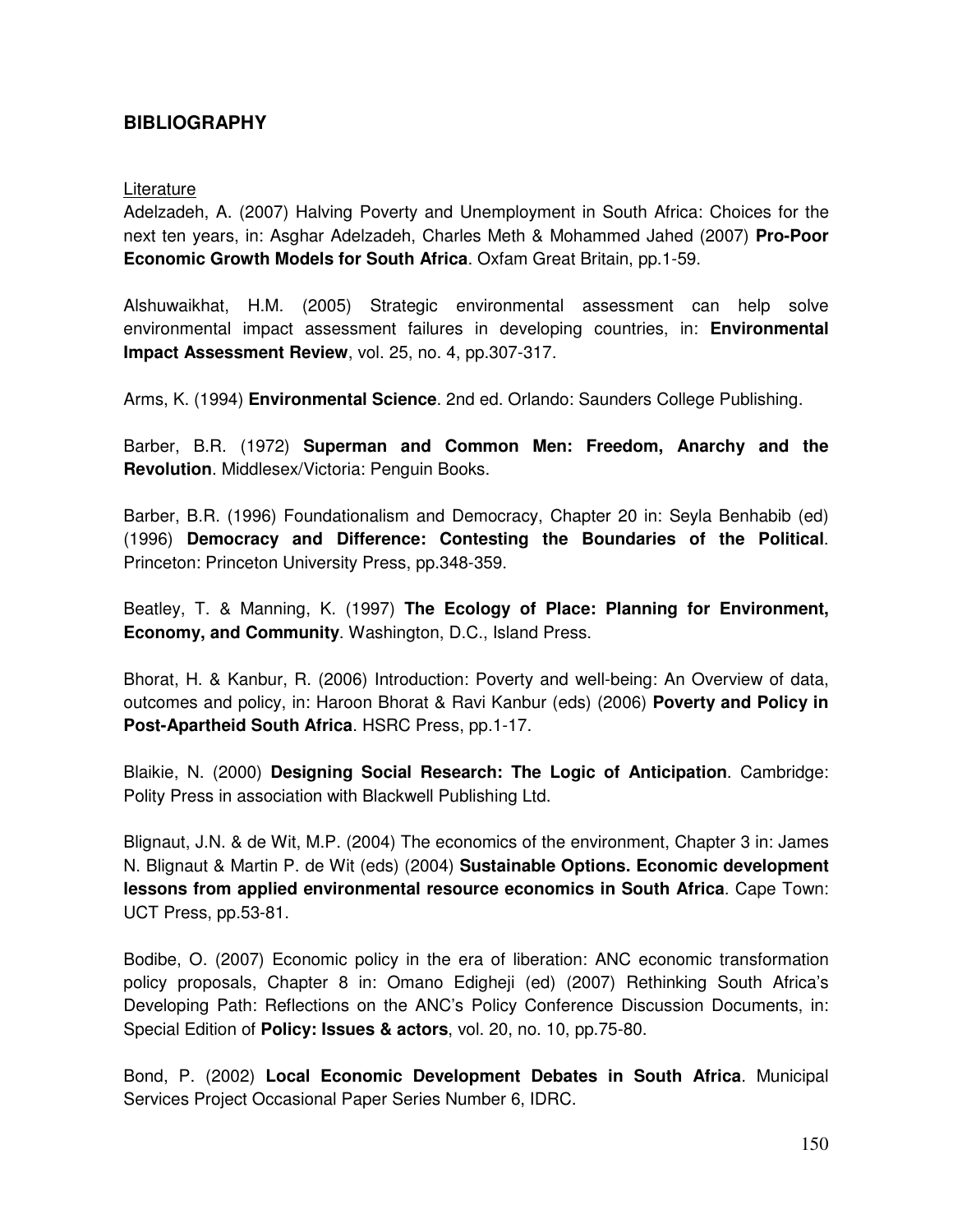Bowles, S. & Gintis, H. (2008) Power, in: S.N. Durlauf & L.E. Blume (eds) (forthcoming). **The New Palgrave Encyclopedia of Economics**, MacMillan.

Brown, L., Flavin, C. & Postel, S. (1991) **Saving the Planet: How to Shape an Environmentally Sustainable Global Economy**. New York: Worldwatch Institute.

Bruhn-Tysk, S. & Eklund, M. (2002) Environmental impact assessment—a tool for sustainable development? A case study of biofuelled energy plants in Sweden, in: **Environmental Impact Assessment Review**, vol. 22, no. 2, New York: Elsevier Science Inc, pp.129-144.

Bulleid, P. (1997) Assessing the Need for EIA, Chapter 1 in: Joe Weston (ed) (1997) **Planning and Environmental Impact Assessment in Practice**. Essex: Pearson Education Limited, pp.26-41.

Caldwell, L.K. (1988) Environmental Impact Analysis (EIA): Origins, Evolution, and Future Directions, in: **Policy Study Review**, vol. 8, no. 1, August 1988, pp.75-83.

Callway, R. (2005) Introduction: Setting the Scene, Chapter 1 in: Georgina Ayre & Rosalie Callway (eds) (2005) **Governance for Sustainable Development: A Foundation for the Future**. London: Earthscan Publications Ltd, pp.3-13.

Cameron, R. (1999) **Democratisation of South African Local Government: A tale of three cities**. Pretoria: J.L. van Schaik Publishers.

Campbell, S. & Fainstein, S. (1996) Introduction: The Structure and Debates of Planning Theory, Chapter 1 in: Scott Campbell & Susan Fainstein (eds) **Readings in Planning Theory.** Malden/Oxford: Blackwell Publishing Inc/Ltd, pp.1-14.

Carmona, M. & Sieh, L. (2004) **Measuring Quality in Planning: Managing the Performance Process**. Oxon/New York: Spon Press.

Carson, R. (1970) **Silent Spring**. Middlesex: Penguin Books Limited. First published in 1962 by Houghton Mifflin.

Cashmore, M. (2004) The role of science in environmental impact assessment: process and procedure versus purpose in the development of theory, in: **Environmental Impact Assessment Review**, vol. 24, no. 4, New York: Elsevier Science Inc, pp.403-426.

Cashmore, M., Gwilliam, R., Morgan, R., Cobb, D. & Bond, A. (2004) The interminable issue of effectiveness: substantive purposes, outcomes, and research challenges in the advancement of environmental impact assessment theory, in: **Impact Assessment and Project Appraisal**, vol. 22, no. 4, December 2004, pp.295-310.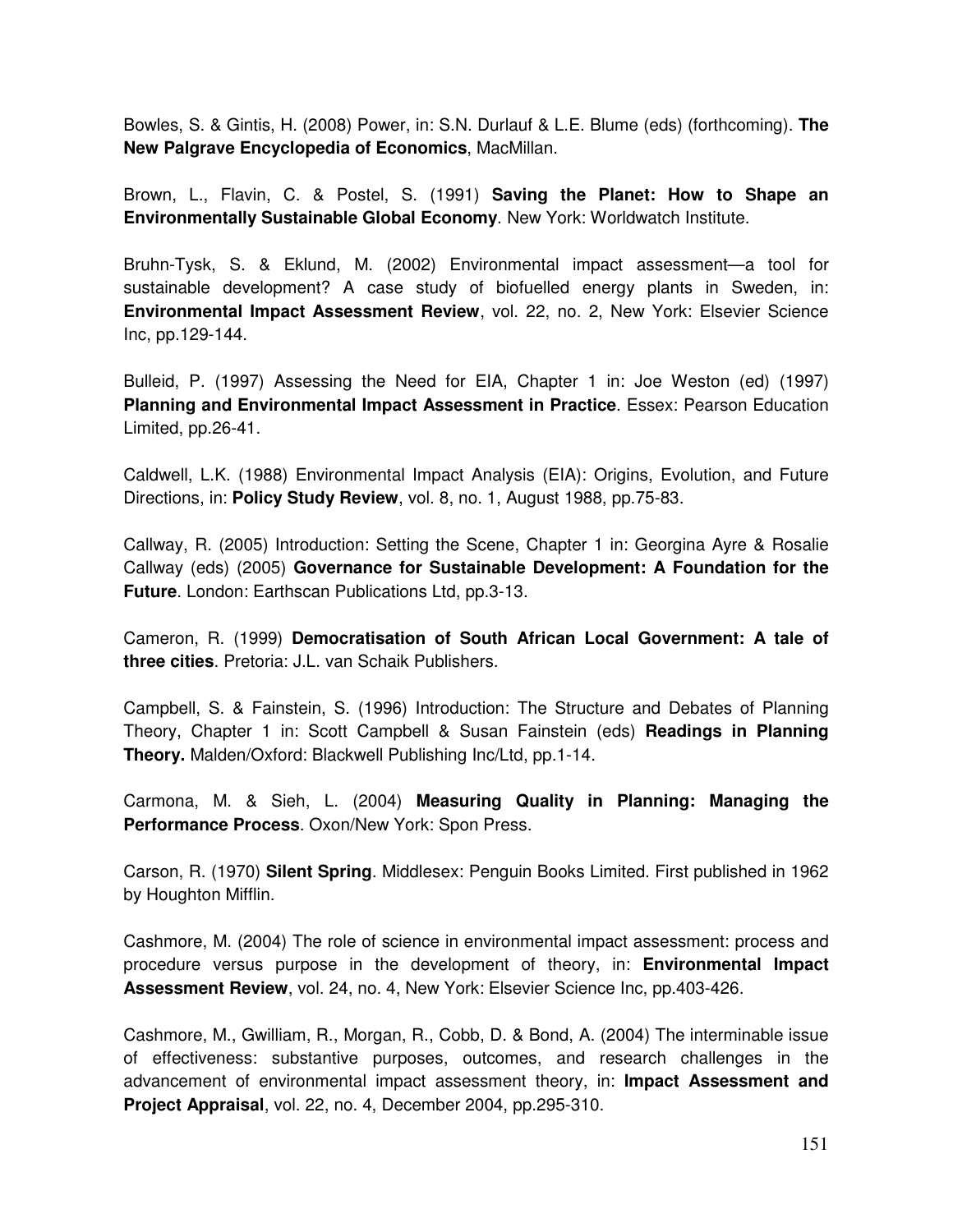Chang, H. (2002) Kicking Away the Ladder: How the Economic and Intellectual Histories of Capitalism Have Been Re-Written to Justify Neo-Liberal Capitalism, in: **Post-Autistic Economics Review**, no. 15, article no. 3, 4 September 2002 [Internet]. Available from: <http://www.paecon.net/PAEtexts/Chang1.htm> [Accessed 30 May 2008].

Cilliers, P. (1998) **Complexity and Postmodernism: Understanding Complex Systems**. New York: Routledge.

Cilliers, P. (2000a) What can we learn from a theory of complexity? In: **Emergence**, 2(1), p.23-33.

Cilliers, P. (2000b) Knowledge, Complexity and Understanding, in: **Emergence**, 2(4), p.7-13.

Cilliers, P. (2003) Complexity, Ethics and Justice, in: **Humanistiek**, 19, p.19-25.

Claassen, P.E. (2002) **The Role of Environmental Management (Spatial Planning, Development Planning & Conservation of the Natural Environment) in Promoting Sustainable Development in South Africa**. School for Public Management and Planning, University of Stellenbosch.

Cock, J. & Fig, D. (2001) The impact of globalisation on environmental politics in South Africa, 1990 – 2002, in: **African Sociological Review**, vol. 5, no. 2, 14 pages.

Craythorne, D.L. (2006) **Municipal Administration: The Handbook**. Sixth Edition. Cape Town: Juta & Company Ltd.

Clayton, A. & Radcliffe, N. (1996) **Sustainability: A systems approach**. London: Earthscan Publications Ltd.

Cock, J. (2007) **The War Against Ourselves: Nature, Power and Justice**. Johannesburg: Wits University Press.

Coetzee, M. (2002) **Local Pathway to Sustainable Development in South Africa: Summary Document on the IDP-LA21 Relationship**. Pretoria: South African Government Printers. Published and disseminated at the 2002 World Summit.

Cohen, P. (2007) In Economics Departments, a Growing Will to Debate Fundamental Assumptions, in: **The New York Times**, 11 July 2007 [Internet]. Available from: <http://www.nytimes.com/2007/07/11/education/11economics.html> [Accessed 17 October 2007].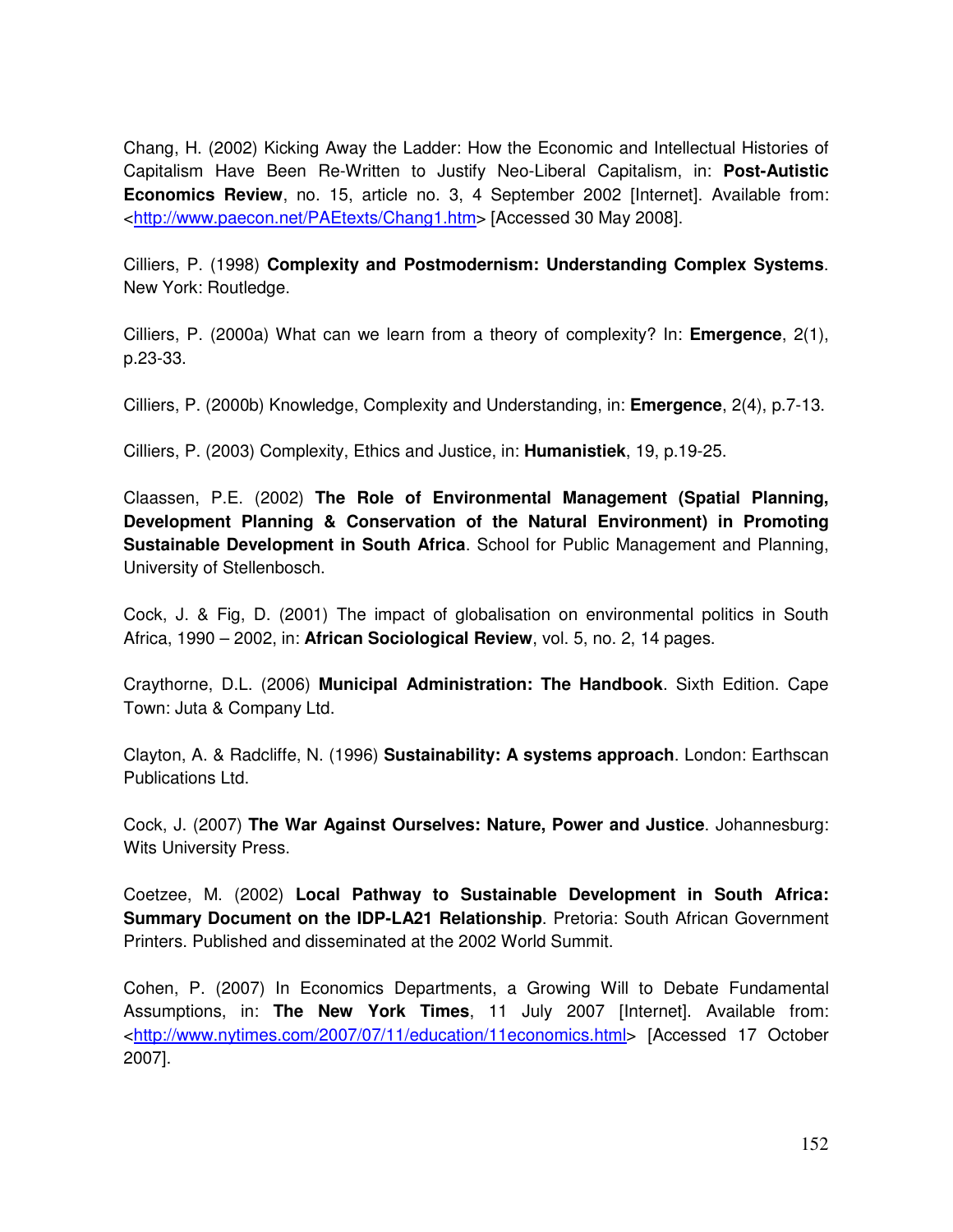Connelly, S. & Richardson, T. (2005) Value-driven SEA: time for an environmental justice perspective?, in: **Environmental Impact Assessment Review**, vol. 25, no. 4, New York: Elsevier Science Inc, pp.391-409.

Couclelis, H. (2005) "Where has the future gone?'' Rethinking the role of integrated land-use models in spatial planning, in: **Environment and Planning A**, vol. 37, pp.1353-1371.

Courtney, J.F., Richardson, S. & Paradice, D. (2004) Decision support systems for ecosystems management: a Singerian approach to urban infrastructure decision-making, Chapter 13 in: M.A. Quaddus & M.A.B. Siddique (eds) (2004) **Handbook of Sustainable Development Planning: Studies in Modelling and Decision Support**. Cheltenham: Edward Elgar Publishing Limited, pp.271-288.

Cowlard, K. (2002) **Decision-making in Geography: a handbook of method and practice.** Second Edition. London: Hodder & Stoughton.

CSD (1995) Integrated Approach to the Planning and Management of Land Resources; In: **Review of Sectoral Clusters, Second Phase: Land, Desertification, Forests and Biodiversity**. United Nations Economic and Social Council, Commission on Sustainable Development **Example 1** [Internet]. Available **Available** from: <http://www.un.org/esa/documents/ecosoc/cn17/1995/ecn171995-2.htm> [Accessed 18 August 2001].

Cullinan, C. (2002) **Wild Law: Governing people for Earth**. Cape Town: Siber Ink CC.

Davids, I., Theron, F. & Maphunye, K.J. (2005) **Participatory Development in South Africa: A Development Management Perspective**. Pretoria: Van Schaik Publishers.

De Bono, E. (1985) **de Bono's Thinking Course**. London and New York: Facts on File Publications Inc.

Devenish, G.E. (1999) **A commentary on the South African Bill of Rights**. Durban: Butterworths Publishing (Pty) Ltd.

Dewar, D. (2007) Environmental and Heritage Impact Assessments and Spatial Planning: A Critique. Paper presented at the **IAIAsa'07 regional southern African conference**.

Diamond, R. (2006) **Collapse: How Societies Choose to Fail or Survive**. London: Penguin Books Ltd. First published in 2005 in the United States of America by Viking Penguin.

Dresner, S. (2002) **The Principles of sustainability**. London: Earthscan Publication Ltd, pp.63-74.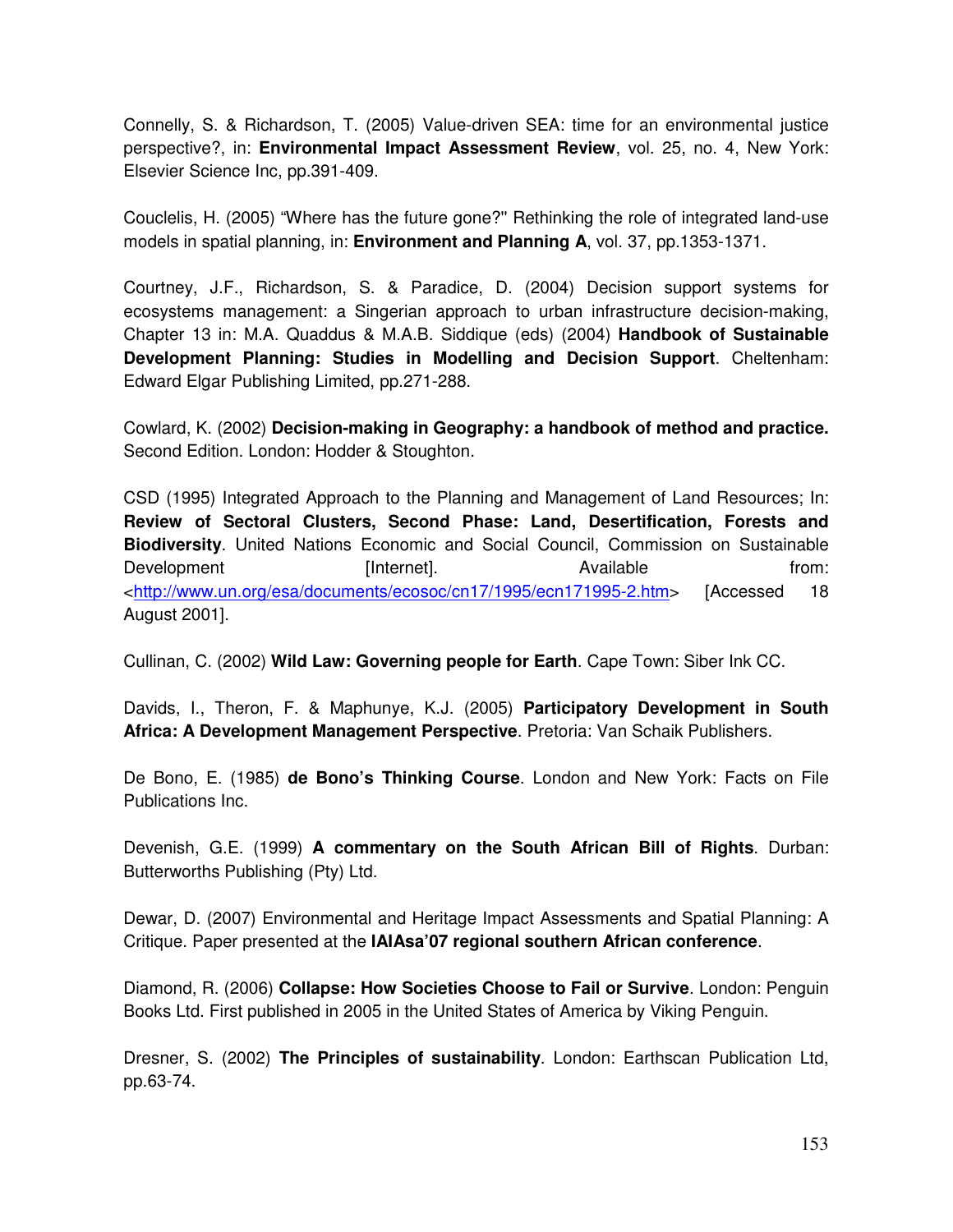Duinker, P.N. & Greig, L.A. (2007) Scenario analysis in environmental impact assessment: Improving explorations of the future, in: **Environmental Impact Assessment Review**, vol. 27, no. 3, pp.206-219.

Du Toit, A. (2004) **Forgotten by the highway: Globalisation, adverse incorporation and chronic poverty in a commercial farming district of South Africa**. Chronic Poverty Reseach Centre. PLAAS Chronic poverty and development policy series no. 4. CPRC Working Paper 49.

Easterbrook, G. (2004) **The Progress Paradox: How Life Gets Better While People Feel Worse**. New York: Random House.

Edigheji, O. (2005) **A Democratic Developmental State in Africa?** A concept paper. Research Report 105. CPS 'State Series'. Johannesburg: Centre for Policy Studies (CPS), pp.1-22.

Edigheji, O. (2007) Rethinking South Africa's Developing Path, Chapter 1 in: Omano Edigheji (ed) (2007) Rethinking South Africa's Developing Path: Reflections on the ANC's Policy Conference Discussion Documents, in: Special Edition of **Policy: Issues & actors**, vol. 20, no. 10, pp.10-22.

Edney, J. (2005) Greed (Part 1), in: **Post-Autistic Economics Review**, no. 31, article no. 2, 16 May 2005 [Internet]. Available from: <http://www.paecon.net/PAEReview/issue31/Edney31.htm> [Accessed 30 May 2008].

Elkington, J. (2004) Enter the Triple Bottom Line, Chapter 1 in: Adrian Henriques & Julie Richardson (eds) (2004) **The Triple Bottom Line, does it all add up?: assessing the sustainability of business and CSR**. London: Earthscan Publications Ltd, pp.1-16.

Evans, P. (1995) States, Chapter 3 in: Peter Evans (1995) **Embedded Autonomy: States and Industrial Transformation**. New Jersey: Princeton University Press, pp.43-73.

Evans, P. (2007) Expanding Human Capabilities as a Strategy of Economic Transformation: A 21<sup>st</sup> Century Agenda for the Developmental State, Chapter 6 in: Omano Edigheji (ed) (2007) Rethinking South Africa's Developing Path: Reflections on the ANC's Policy Conference Discussion Documents, in: Special Edition of **Policy: Issues & actors**, vol. 20, no. 10, pp.56-61.

Fakir, E. (2007) Strategy and Tactics: What of Ideology and Who are the Motive Forces?, Chapter 2 in: Omano Edigheji (ed) (2007) Rethinking South Africa's Developing Path: Reflections on the ANC's Policy Conference Discussion Documents, in: Special Edition of **Policy: Issues & actors**, vol. 20, no. 10, pp.23-31.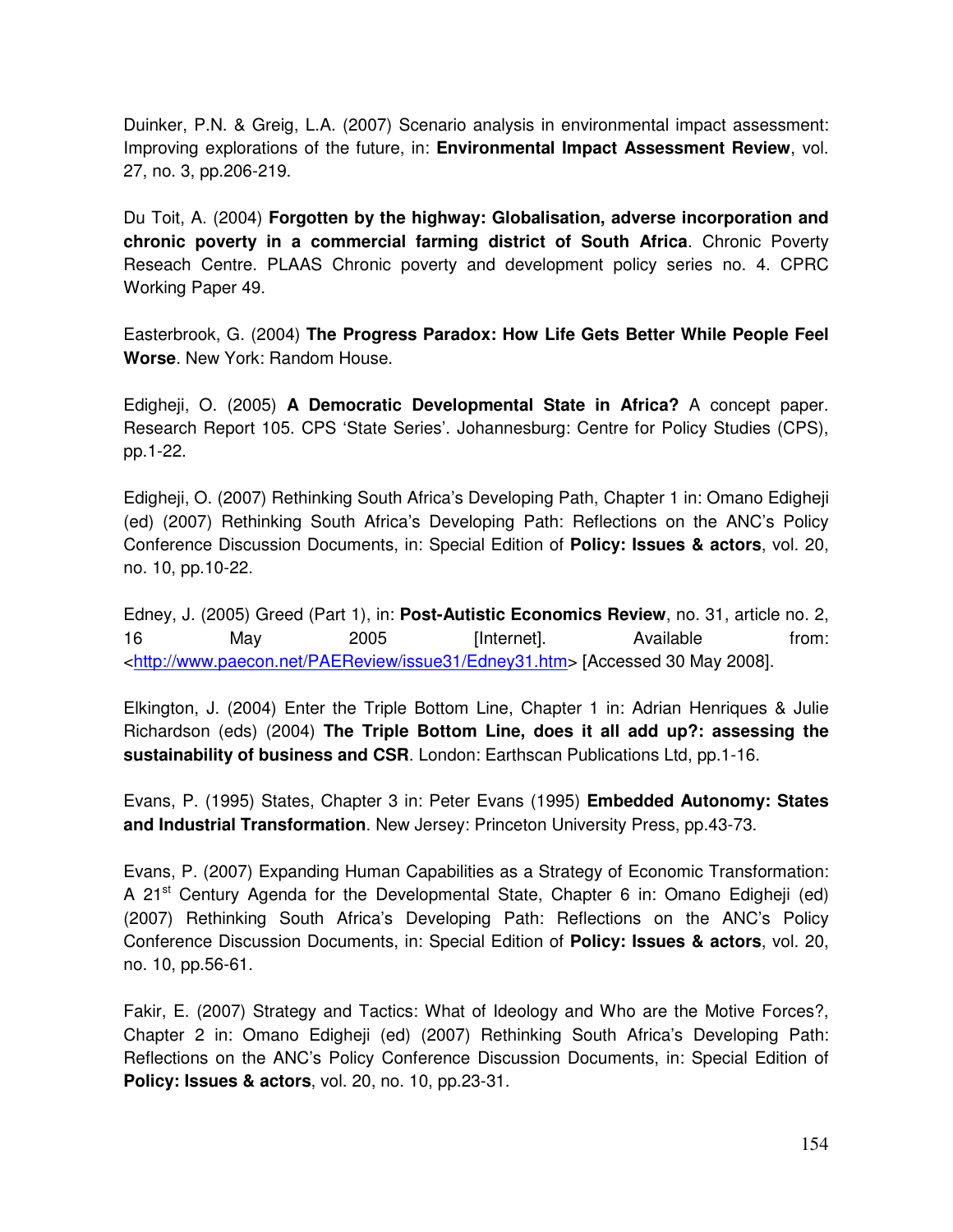Gallopin, G. (2003) **A systems approach to sustainability and sustainable development**. Chile: United Nations Publication.

Garvin, D. (1987) Competing on the eight dimensions of quality, in: Harvard Business Review, November-December, pp.101-109, quoted in: Carmona, M. & Sieh, L. (2004) **Measuring Quality in Planning: Managing the Performance Process**. Oxon/New York: Spon Press.

George, C. (1999) Testing for Sustainable Development through Environmental Assessment, in: **Environmental Impact Assessment Review**, vol. 19, no. 2, New York: Elsevier Science Inc, pp.175-200.

Girardet, H. (1999) Sustainable Cities: A Contradiction in Terms?, Chapter 19 in Satterthwaite, David, editor (1999): **The Earthscan Reader in Sustainable Cities**. London: Earthscan Publications Ltd, pp.413-425.

Goldsmith, E., Allen, R., Allaby, M., Davoll, J. & Lawrence, S. (1972) **Blueprint for Survival**. Published by the enditors of *The Ecologist*. New York: Signet/The New American Library, Inc.

Gouldson, A. & Roberts, P. (2000) Integrating environment and economy: The evolution of theory, policy and practice, Chapter 1 in: Andrew Gouldson & Peter Roberts (eds) (2001) **Integrating Environment and Economy: Strategies for local and regional government**. London/New York: Routledge, pp.3-21.

Graham, P. (2003) **Building Ecology: First Principles for a Sustainable Built Environment**. Victoria: Blackwell Science Ltd.

Hardin, G. (1968) The Tragedy of the Commons. Science, Vol. 162, No. 3858 (December 1968), 1243-48. American Association for the Advancement of Science. Quoted in: VanDeVeer, D. & Pierce, C. (2003) **The Environmental Ethics and Policy Book**. 3rd ed. Toronto: Wadsworth/Thomson Learning, pp.364-372.

Harrison, P. (2002) Subverting Orthodoxy: A Re-look at the "Truths" of Post-Apartheid Planning. Paper presented at the **SAPI Planning Africa 2002 Conference**, September 2002, pp.1027-1079.

Harrison, P. (2008) The Origins of Outcomes of South Africa's Integrated Development Plans, Chapter 14 in: Mirjam van Donk, Mark Swilling, Edgar Pieterse and Susan Parnell (eds) (2008) **Consolidating Developmental Local Government: Lessons from the South African Experience**. Cape Town: UCT Press, pp.321-337.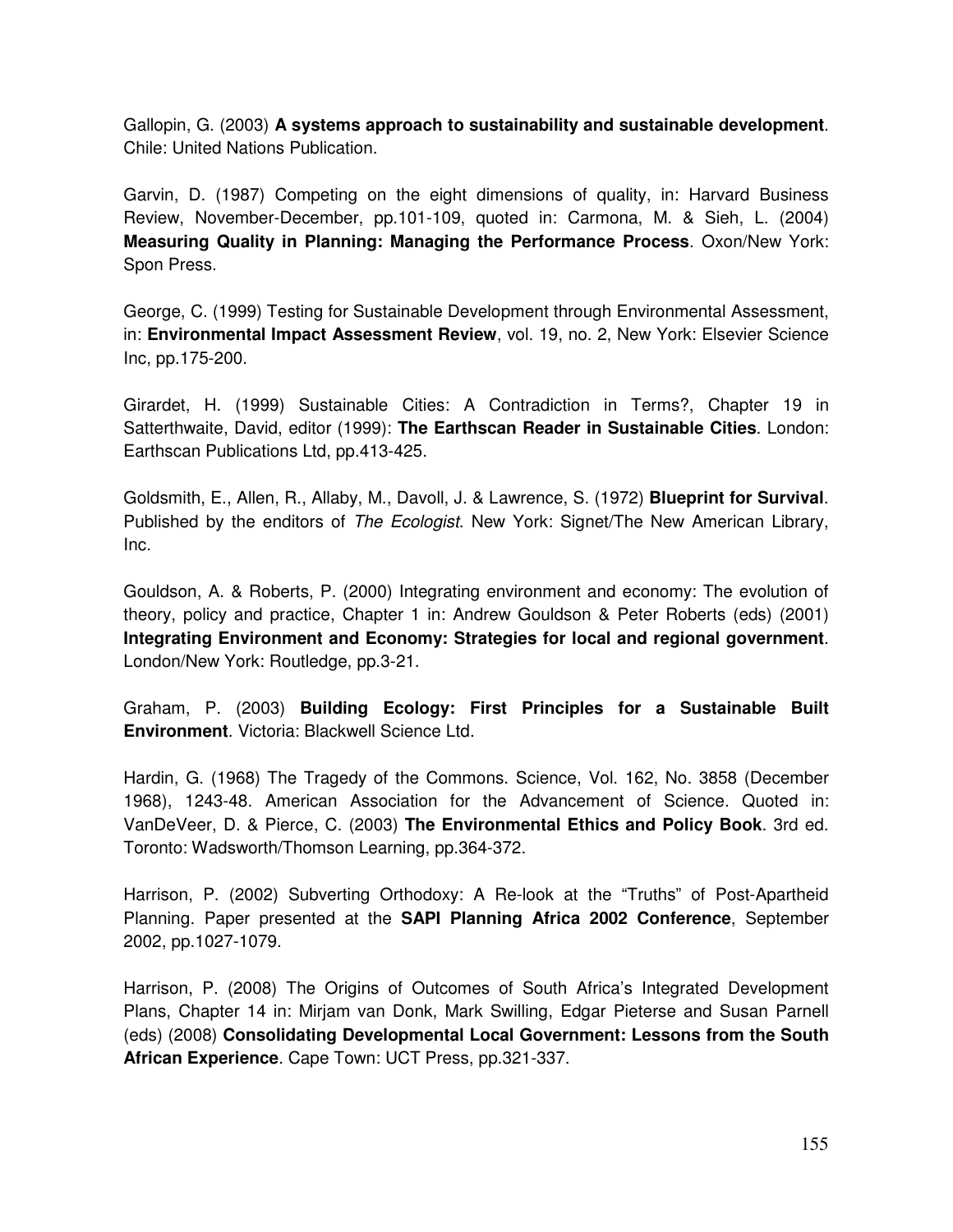Harrison, P., Todes, A. & Watson, V. (2008) **Planning and Transformation: Learning from the Post-Apartheid Experience**. Abingdon: Routledge.

Haughton, G. & Counsell, D. (2004) **Regions, Spatial Strategies and Sustainable Development**. London: Routledge.

Heller, M.A. (1998) The tragedy of the anticommons: property in the transition from Marx to markets. Harvard Law Review, vol. 1113, p.621-688. Quoted in: Mukhija, V. (2005) Collective Action and Property Rights: A Planner's Critical Look at the Dogma of Private Property, in: **International Journal of Urban and Regional Research**, vol. 29, no. 4, December 2005, pp. 972-983.

Henning, E., Gravett, S. & van Rensburg, W. (2005) **Finding your way in Academic Writing**. Second Edition. Pretoria: Van Schaik Publishers.

Hilding-Rydevik, T. & Bjarnadóttir, H. (2007) Context awareness and sensitivity in SEA implementation, in: **Environmental Impact Assessment Review**, vol. 27, no. 7, New York: Elsevier Science Inc, pp.666-684.

Hussen, A.M. (2000) **Principles of Environmental Economics: Economics, Ecology and Public Policy**. London: Routledge.

IAIAsa (2007) **Proceedings of the IAIAsa'07 regional southern African conference** [Internet]. Available from: <http://www.iaia.co.za/Conference 2007> [Accessed 12 January 2008].

Innes, J. & Booher, D.E. (2000) Indicators for Sustainable Communities: A Strategy Building on Complexity Theory and Distributed Intelligence, in: **Planning Theory and Practice**, vol. 1, no. 2, pp.173-186.

Innes, J. & Booher, D.E. (2002) The impact of collaborative planning on governance capacity. Paper presented at the Annual Conference of the Collegiate Schools of Planning, Baltimore, 21-24 November, quoted in: Harrison, P. (2008) The Origins of Outcomes of South Africa's Integrated Development Plans, Chapter 14 in: Mirjam van Donk, Mark Swilling, Edgar Pieterse and Susan Parnell (eds) (2008) **Consolidating Developmental Local Government: Lessons from the South African Experience**. Cape Town: UCT Press, pp.321-337.

Jaffe, M.S. (2004) Can Capital Improvements Programs Protect Environmental Quality?, in: **Planning & Environmental Law**, Jun 2004; vol. 56, no. 6; ABI/INFORM Trade & Industry, pp.3-7.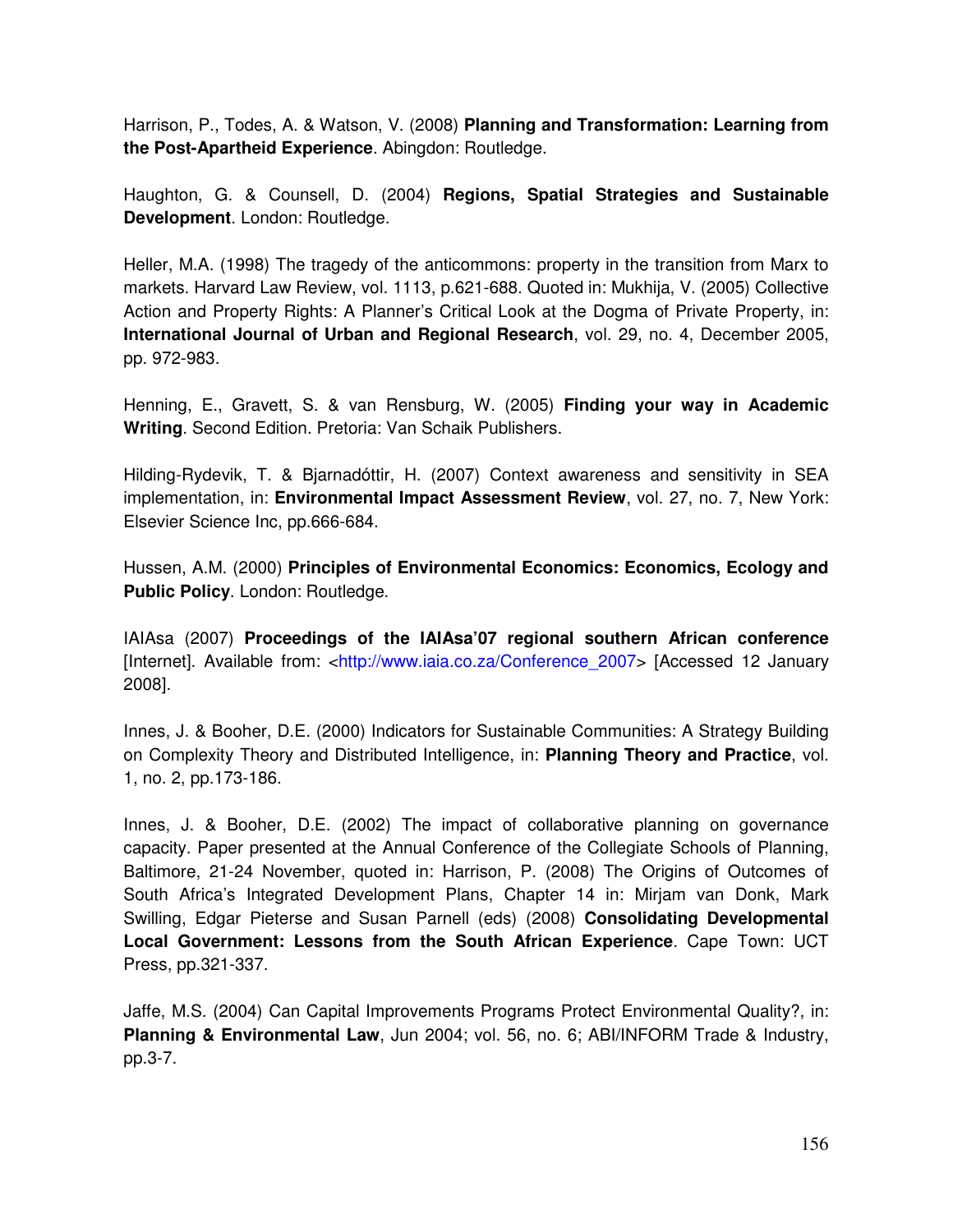Jessop, B. (2001) Capitalism, the Regulation Approach, and Critical Realism, in: A. Brown, S. Fleetwood & J. Roberts (eds) (2001). **Critical Realism and Marxism**, London: Routledge.

Johnson, D.L. (n.d.) **Beyond Managing Growth: Managing Planning's Relationship with People.** Growing Smart<sup>SM</sup> Working Paper [Internet]. Available form: <http://www.planning.org/casey/pdf/JOHNSON.PDF> [Accessed 18 May 2008].

Jomo, K.S. (2005) Economic Reform For Whom? Beyond The Washington Consensus, in: **Post-Autistic Economics Review**, no. 35, article no. 2, 5 December 2005 [Internet]. Available from: <http://www.paecon.net/PAEReview/issue35/Jomo35.htm> [Accessed 30 May 2008].

Kanbur, R. (2001) **Economic Policy, Distribution and Poverty: The Nature of Disagreements**. Cornell University.

Kast, F. & Rosenzweig, J. (1972) General Systems Theory: Applications for Organization and Management, Chapter 28 in: Gerald Midgley (editor) (2003). **Systems Thinking. Volume 2: Systems Theories and Modelling**, London: SAGE Publications Ltd, p.157-174.

Keegan, W. (1993) **The Spectre of Capitalism: The Future of the World Economy After the Fall of Communism**. London: Vintage Books.

Keyes, R. (2006) The quote verifier: Who Said What, Where, and When. St. Martin's Press [Internet]. Available from: <http://www.volokh.com/posts/1177998093.shtml> [Accessed 11 May 2008].

Khan, F. (n.d.) **The Principals of Developmental Local Government**. Research papers for the White Paper on Local Government. Cluster 2: A developmental role for local government [Internet]. Available from: http://www.dplg.gov.za [Accessed 11 October 2008].

King, L. & McCarthy, D. (2005) Introduction: Environmental Problems Require Social Solutions, in: Leslie King and Deborah McCarthy (eds) (2005) **Environmental Sociology: From Analysis to Action**. Lanham: Rowman & Littlefield Publishers, Inc, pp.xi-xxx.

Knight, C. (2004) **Miracles of Hope: Surviving and Thriving in the 21 st Century.** Cape Town: White Rock Publishers.

Knoepfel, P., Larrue, C., Varone, F. & Hill, M. (2007) **Public Policy Analysis**. Bristol: The Policy Press.

Kraft, M.E. & Furlong, S.R. (2007) **Public Policy: Politics, Analysis, and Alternatives**. Washington, DC: CQ Press.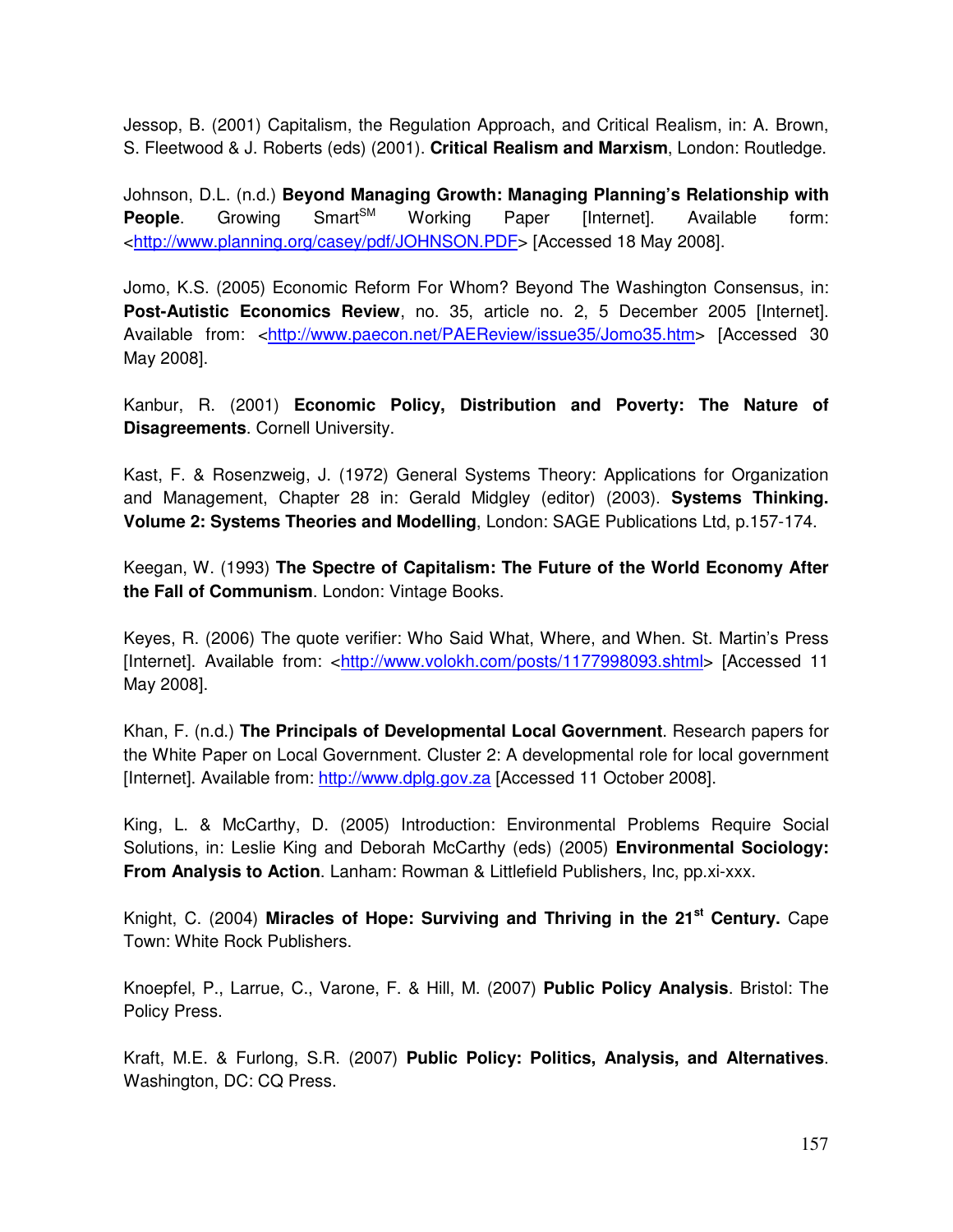Lance, N.M. & Saulsbury, J.W. (1998) Defining the No-Action Alternative for National Environmental Policy Act Analyses of Continuing Actions, in: **Environmental Impact Assessment Review**, vol. 18, no. 1, New York: Elsevier Science Inc, pp.15-37.

Lawrence, D.P. (2000) Planning theories and environmental impact assessment, in: **Environmental Impact Assessment Review**, vol. 20, no. 6, New York: Elsevier Science Inc, pp.607-625.

Lee, N. (2000) Reviewing the Quality of Environmental Assessments, Chapter 8 in: Norman Lee & Clive George (eds) (2000) **Environmental Assessment in Developing and Transitional Countries: Principles, Methods and Practice**. Chichester: John Wiley & Sons Ltd, pp.137-148.

Lee, N. & George, C. (eds) (2000) **Environmental Assessment in Developing and Transitional Countries: Principles, Methods and Practice**. Chichester: John Wiley & Sons Ltd.

Lee-Wright, M. (1997) Taking Charge of the Environmental Team, Chapter 2 in: Joe Weston (ed) (1997) **Planning and Environmental Impact Assessment in Practice**. Essex: Pearson Education Limited, pp.42-59.

Legum, M. (2002) **It doesn't have to be Like This! A New Economy for South Africa and the World**. Kenilworth: Ampersand Press.

Lélé, S.M. (1991) Sustainable Development: Critical Review, in: World Development, vol. 19, no. 6, June, pp.607-621, Chapter 7 in: Jessie Poon, Kenneth Button & Peter Nijkamp (eds) (2006) **Classics in Planning 1: Social Planning**. Cheltenham/Northampton: Edward Elgar Publishing, pp.139-153.

Lemass, S. (n.d.) A rising tide lifts all boats, in: **Wikipedia** [Internet]. Available from: <http://en.wikipedia.org/wiki/A\_rising\_tide\_lifts\_all\_boats> [Accessed 17 October 2007].

Lund, H. & Hvelplund, F. (1997) Does Environmental Impact Assessment Really Support Technological Change? Analyzing Alternatives to Coal-Fired Power Stations in Denmark, in: **Environmental Impact Assessment Review**, vol. 17, no. 5, New York: Elsevier Science Inc, pp.357-370.

Mair, V.H. (n.d.) **danger + opportunity crisis: How a misunderstanding about Chinese characters has led many astray**. Department of East Asian Languages and Civilizations, University of Pennsylvania, Philadelphia [Internet]. Available from: < http://www.pinyin.info/chinese/crisis.html > [Accessed 24 February 2008].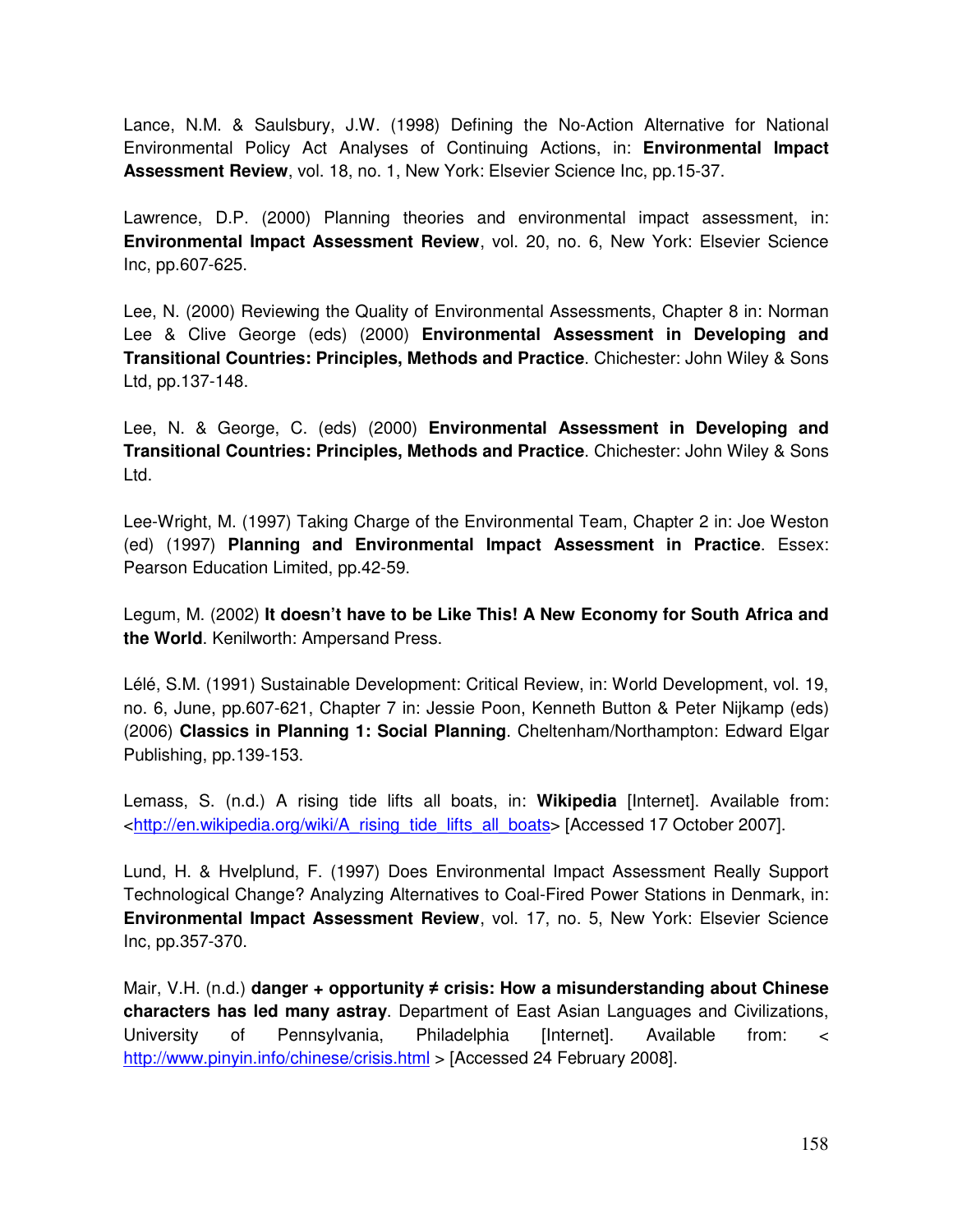Malthus, T.R. (1803) An Essay on the Principle of Population. Quoted in: VanDeVeer, D. & Pierce, C. (2003) **The Environmental Ethics and Policy Book**. 3rd ed. Toronto: Wadsworth/Thomson Learning, pp.397-401.

Marriott, A (2004) **What should be the balance of emphasis in South African cities between economic programmes focussed on poverty reduction and those aimed at building globally competitive economic environments?** (unpublished student paper)

Marx, K. & Engels, F. (1848) The Communist Manifesto. Translated by Samuel Moore in 1888 and published in 1967. London: Penguin. Quoted in: Monbiot, G. (2004) **The Age of Consent: A Manifesto for a New World Order**. London: Harper Perennial.

Maxwell, S. & Conway, T. (2000) New Approaches to Planning. **Operations Evaluation Department Working Paper Series**, no. 14, Summer 2000. Washington, D.C.: The World Bank.

Mbeki, T. (2004) **Address by the President of South Africa, Thabo Mbeki, on the Occasion of his Inauguration and the 10 th Anniversary of Freedom**. Union Buildings, Pretoria, 27 April 2004 [Internet]. Available from: <http://www.anc.org.za> [Accessed 5 September 2007].

Mbeki, T. (2008) **State of the Nation Address of the President of South Africa.** 8 February 2008 [Internet]. Available from: <http://www.anc.org.za> [Accessed 24 February 2008].

McCold, L.N. & Saulsbury, J.W. (1998) Defining the No-Action Alternative for National Environmental Policy Act Analysis of Continuing Actions, in: **Environmental Impact Assessment Review**, vol. 18, New York: Elsevier Science Inc, pp.15-37.

McDonald, G.T. & Brown, L. (1995) Going Beyond Environmental Impact Assessment: Environmental Input to Planning and Design, in: **Environmental Impact Assessment Review**, vol. 15, New York: Elsevier Science Inc, pp.483-495.

Meadows, D.H., Meadows, D.L., Randers, J. & Behrens, W.W. III. (1974) **The Limits to Growth: A report for the Club of Rome's project on the predicament of mankind**. London: Pan Books Ltd. First published in Great Britain in 1972.

Mebratu, D. (1998) Sustainability and sustainable development: Historical and conceptual review, in: **Environmental Impact Assessment Review**, vol. 18, no. 6, New York: Elsevier Science Inc, pp.493-520.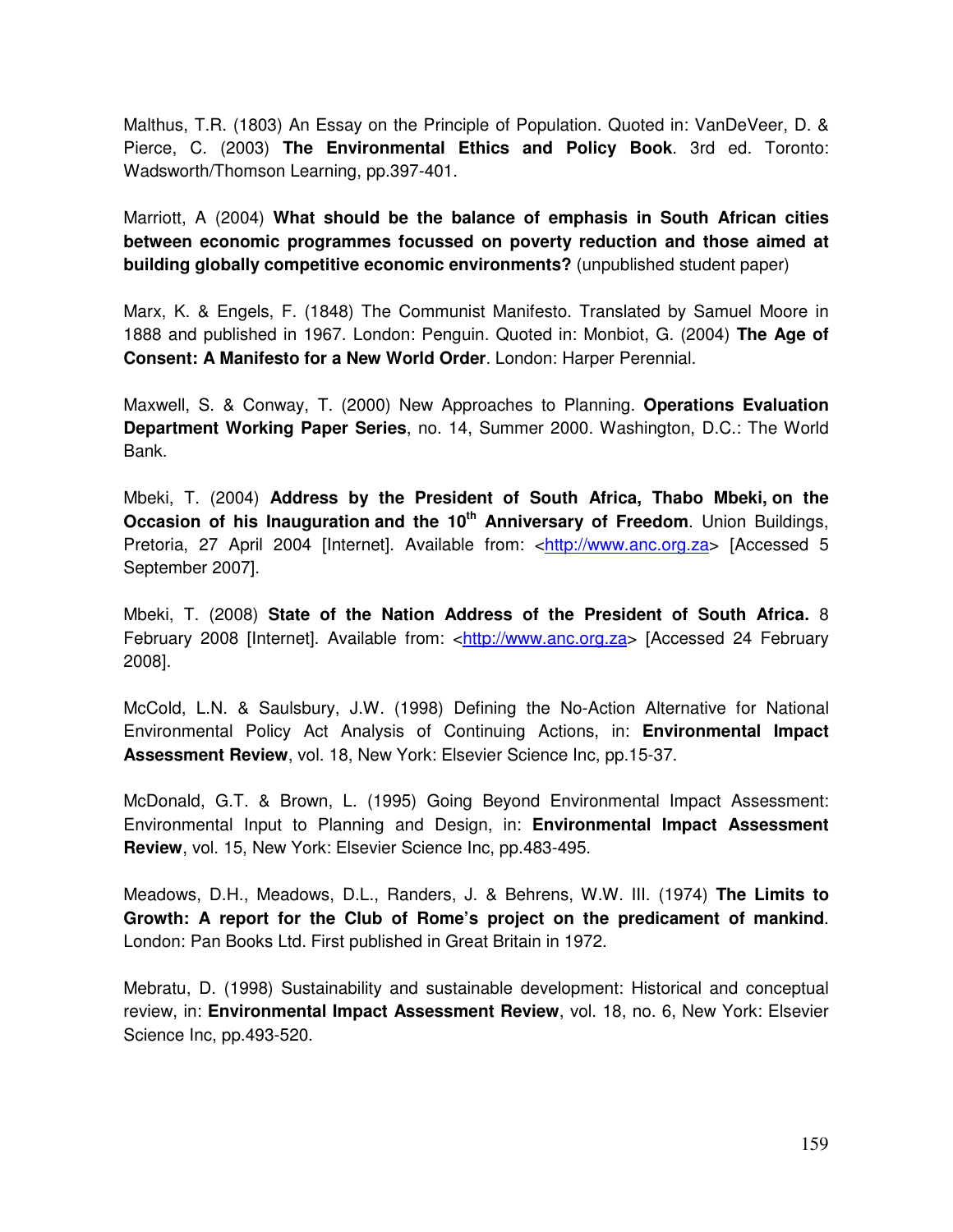Meth, C. (2007) What is Pro Poor Growth? What are some of the things that hinder its achievement in South Africa?, in: **Pro-Poor Economic Growth Models for South Africa**. Oxfam Great Britain, pp.60-132.

Mkandawire, T. (2001) **Social Policy in a Developing Context**. Social Policy and Development Programme Paper No. 07. Switzerland: United Nations Research Institute for Social Development.

Moffatt, I. (2004) Hierarchical, dynamic modelling and sustainable development, Chapter 2 in: M.A. Quaddus & M.A.B. Siddique (eds) (2004) **Handbook of Sustainable Development Planning: Studies in Modelling and Decision Support**. Cheltenham: Edward Elgar Publishing Limited, pp.13-28.

Monbiot, G. (1994) The Tragedy of Enclosure. Quoted in: VanDeVeer, D. & Pierce, C. (2003) **The Environmental Ethics and Policy Book**. 3rd ed. Toronto: Wadsworth/Thomson Learning, pp.373-374.

Monbiot, G. (2004) **The Age of Consent: A Manifesto for a New World Order**. London: Harper Perennial.

Moriarty, M.F. (1997) **Writing Science through Critical Thinking**. Sudbury: Jones and Bartlett Publishers.

Morrison-Saunders, A. & Fischer, T.B. (2006) What is Wrong with EIA and SEA Anyway? A Sceptic's Perspective on Sustainability Assessment, in: **Journal of Environmental Assessment Policy and Management**, vol. 8, no. 1, March 2006, pp.19-39.

Mouton, J. (2001) **How to succeed in your Master's and Doctoral Studies: A South African Guide and Resource Book**. Eight Impression, 2005. Pretoria: Van Schaik Publishers.

Muller, A. (2006) Sustainability and Sustainable Development as the Making of Connections: Lessons for Integrated Development Planning in South Africa. Paper presented at the **SAPI Planning Africa 2006 Conference**, March 2006, pp.1027-1079.

Neuendorf, K.A. (2002) **The Content Analysis Guidebook.** Thousand Oaks: Sage Publications Inc.

Noble, B.F. (2000) Strengthening EIA through Adaptive Management: A Systems Perspective, in: **Environmental Impact Assessment Review**, vol. 20, no. 1, New York: Elsevier Science Inc, pp.97-111.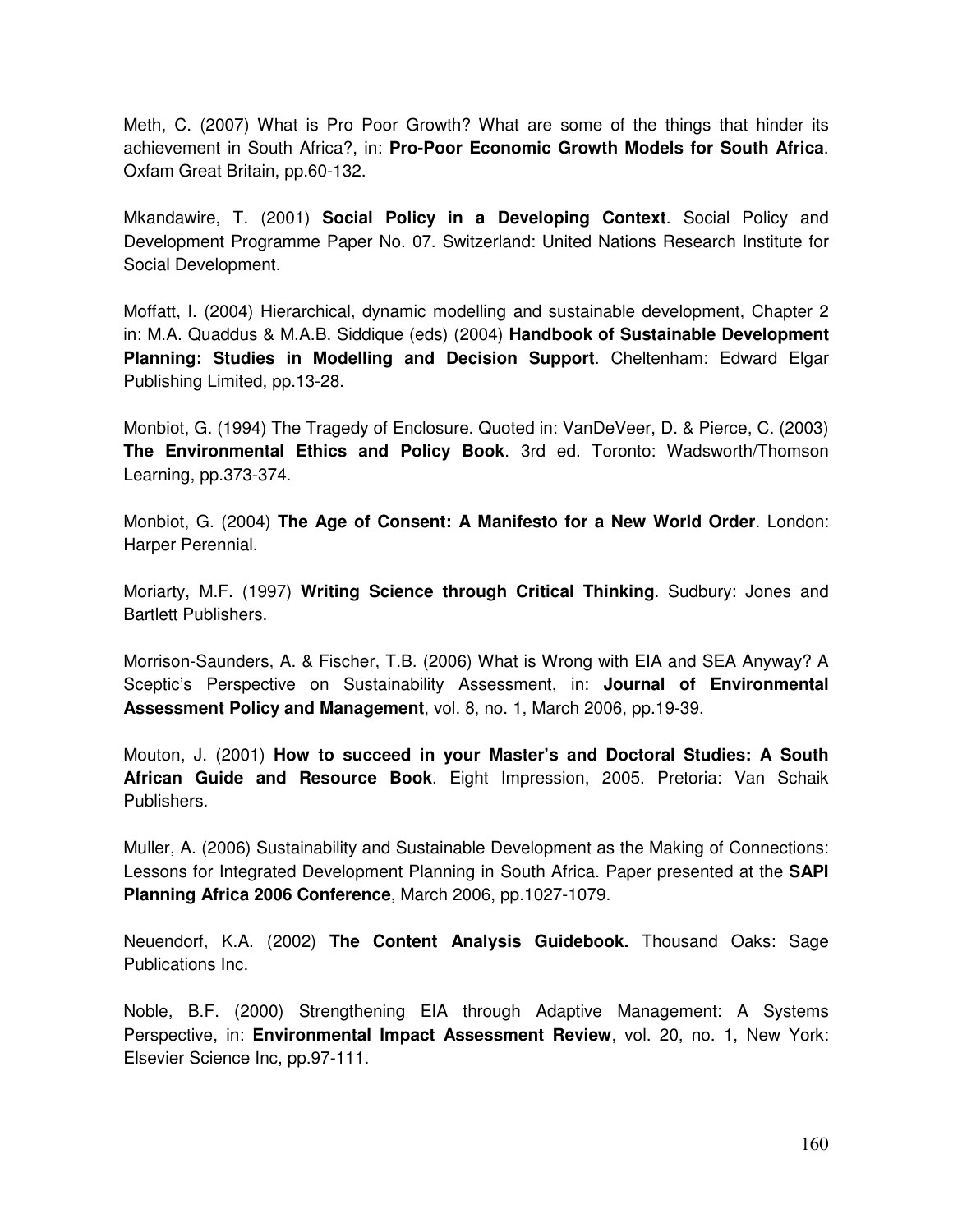Nooteboom, S. (2007) Impact assessment procedures for sustainable development: A complexity theory perspective, in: **Environmental Impact Assessment Review**, vol. 27, no. 7, New York: Elsevier Science Inc, pp.645-665.

Ngcobo, J. (2007) **Fuel Retailers Association of Southern Africa v. Director-General Environmental Management, Department of Agriculture, Conservation and Environment, Mpumalanga Province & others (Case CCT 67/06) (2007)**.

O'Brien, M. (2000) **Making Better Environmental Decisions: An Alternative to Risk Assessment.** London: Environmental Research Foundation.

Ocampo, J.A. (2002) Rethinking the development agenda, in: **Cambridge Journal of Economics**, vol. 26, pp. 393-407.

Oelofse, C., Scott, D. Oelofse, G. & Houghton, J. (2006) Shifts within Ecological Modernization in South Africa: Deliberation, Innovation and Institutional Opportunities, in: **Local Environment**, vol. 11, no. 1, pp.61-78.

Oranje, M., Harrison, P., van Huyssteen, E. & Meyer, E. (2000) **A Policy Paper on Integrated Development Planning**. Final Draft. The Department of Provincial and Local Government, Republic of South Africa.

Parnell, S. & Pieterse, E. (1998) **Developmental Local Government: The Second Wave of Post-Apartheid Urban Reconstruction**. Dark Roast Occasional Paper Series No. 1. Cape Town: Isandla Institute.

Parasuraman, A., Zeithamal, V. and Berry, L. (1985) A conceptual model of service quality and its implications for future research, in: Journal Of Marketing, vol. 49, p.48, quoted in: Carmona, M. & Sieh, L. (2004) **Measuring Quality in Planning: Managing the Performance Process**. Oxon/New York: Spon Press.

Patel, Z. (2008) Tools and Trade-offs in Environmental Decision making, Chapter 16 in: Mirjam van Donk, Mark Swilling, Edgar Pieterse and Susan Parnell (eds) (2008) **Consolidating Developmental Local Government: Lessons from the South African Experience**. Cape Town: UCT Press, pp.357-375.

Pezzoli, K. (1996) **Sustainable Development: A Transdisciplinary Overview of the Literature**. Paper presented at the Joint International Congress of the Association of Collegiate Schools of Planning (ACSP) and the Association of the European Schools of Planning, July 25-28, 1996 in Toronto, Canada.

Pieterse, E. (2004) Recasting Urban Integration and Fragmentation in Post-Apartheid South Africa, in: **Development Update**, vol. 5, no. 1, April 2004, pp.81-104.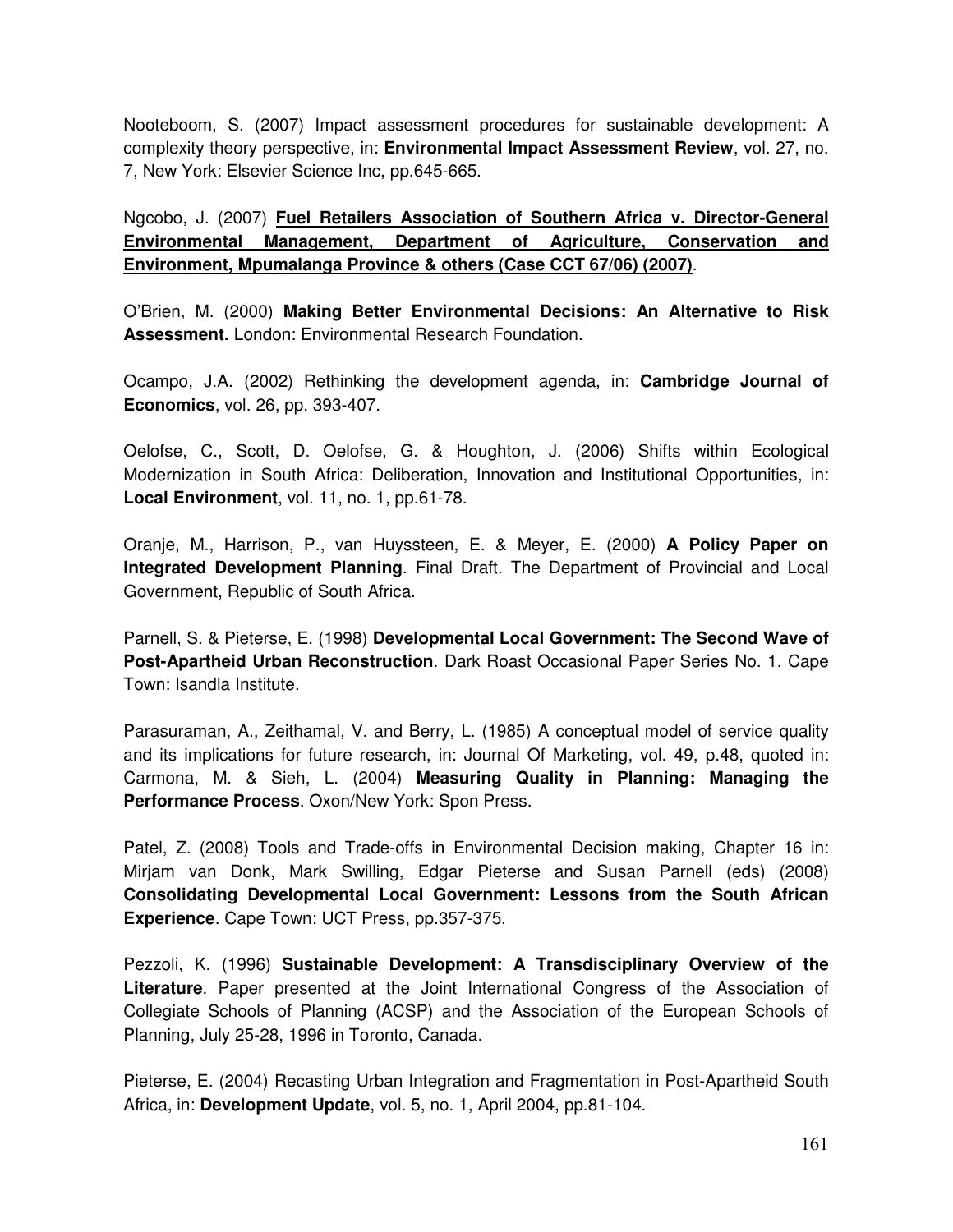Pillay, D. (2007) The 'Social Pact": A Thin Conception of Democratic Participation, Chapter 10 in: Omano Edigheji (ed) (2007) Rethinking South Africa's Developing Path: Reflections on the ANC's Policy Conference Discussion Documents, in: Special Edition of **Policy: Issues & actors**, vol. 20, no. 10, pp.86-92.

Porritt, J. (1984) **Seeing Green: The Politics of Ecology Explained**. Oxford: Basil Blackwell Ltd.

Porritt, J. (2005) **Capitalism as if the World Matters**. London: Earthscan Publications Ltd.

Portney, K. (2001) **Taking Sustainable Cities Seriously: A Comparative Analysis of Twenty-Three U.S. Cities**. Paper presented to 2001 Meeting of the American Political Science Association, August 30 – September 2, San Francisco, California [Internet]. Available from: <www.urbanecology.washington.edu/.../classes/spring2004/portney-takingsustainability-seriously-in-cities.pdf> [Accessed 12 September 2006].

Ray, J.L. (1995) **Global Politics**. Sixth Edition. Boston, Florida State University/Houghton Mifflin Company.

Rees, W. (1996) Revisiting Carrying Capacity: Area-Based Indicators of Sustainability, in **Population and Environment**, vol. 17, no. 3, January 1996 [Internet]. Available from: <http://dieoff.org/page110.htm> [Accessed 7 June 2006].

Renn, O. (2002) Foresight and multi-level governance. Paper presented at the conference "Role of Foresight in the Selection of Research Policy Priorities" organised by IPTS Seville, quoted in Voß, J., Truffer, B. & Konrad, K. (2006) Sustainability foresight: reflexive governance in the transformation of utility systems, Chapter 7 in: Jan-Peter Voß, Dierk Bauknecht & René Kemp (eds) (2006) **Reflexive Governance for Sustainable Development**. Cheltenham/Northampton: Edward Elgar Publishing, pp.162-188.

Retief, F. (2007) A performance evaluation of strategic environmental assessment (SEA) processes within the South African context, in: **Environmental Impact Assessment Review**, vol. 27, no. 1, New York: Elsevier Science Inc, pp.84-100.

Richardson, J. (2004) Accounting for Sustainability: Measuring Quantities or Enhancing Qualities?, Chapter 4 in: Adrian Henriques & Julie Richardson (eds) (2004) **The Triple Bottom Line, does it all add up?: assessing the sustainability of business and CSR**. London: Earthscan Publications Ltd, pp.34-44.

Rittel, H. & Webber, M. (1973) Dilemmas on a General Theory of Planning, in: **Policy Science**, vol. 4, Amsterdam: Elsevier Scientific Publishing Company, pp. 155-169.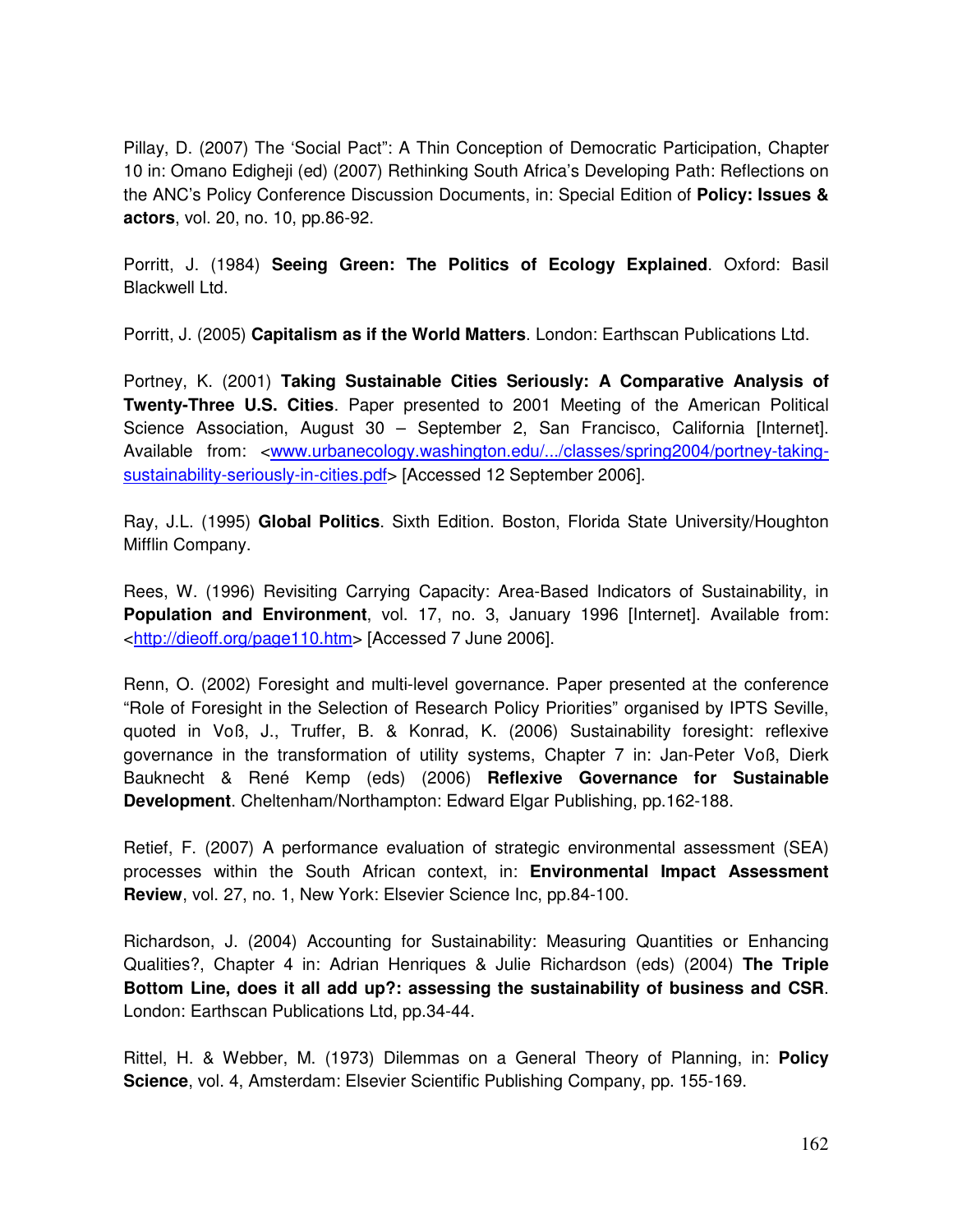Robinson, J. (2008) Continuities and Discontinuities in South African Local Government, Chapter 2 in: Mirjam van Donk, Mark Swilling, Edgar Pieterse and Susan Parnell (eds) (2008) **Consolidating Developmental Local Government: Lessons from the South African Experience**. Cape Town: UCT Press, pp.27-49.

Rossouw, N., Davies, S., Fonrtuin, H., Rapholo, B., de Wit, M. (2003) South Africa. In: Peter Tarr (compiler) (2003) **Environmental impact assessment in southern Africa**. Windhoek: South African Institute for Environmental Assessment (SAIEA), pp.201-225.

Rouse, D., Chandler, T.M., & Arason, J. (1999) **The 21 st Century Comprehensive Plan**; paper presented at the American Planning Association National Planning Conference, 1999 [Internet]. Available from: <http://www.asu.edu/caed/proceedings99/ROUSE/ROUSE.HTM> [Accessed 2 May 2006].

Runhaar, H., Dieperink, C. & Driessen, P. (2006) Policy analysis for sustainable development: The toolbox for the environmental social scientist, in: **International Journal of Sustainability in Higher Education**, vol. 7, no. 1, Emerald Group Publishing Limited, pp. 34-56.

Sachs, M. (2007) The End of the History is Over, Chapter 3 in: Omano Edigheji (ed) (2007) Rethinking South Africa's Developing Path: Reflections on the ANC's Policy Conference Discussion Documents, in: Special Edition of **Policy: Issues & actors**, vol. 20, no. 10, pp.32-42.

Sachs, W. & Agrawal, H. eds. (2002) **The Jo'burg Memo. Fairness in a Fragile World**. Memorandum for the World Summit on Sustainable Development. World Summit Papers. Special Edition. Berlin: Heinrich Böll Foundation.

Sainath, P. (2006) What Exactly is "Development"?, in: **Post-Autistic Economics Review**, no. 38, article no. 6, 1 July 2006 [Internet]. Available from: <http://www.paecon.net/PAEReview/issue38/Sainath38.htm> [Accessed 30 May 2008].

Sandercock, L. (1998) The Difference that Theory makes, Chapter 4 in: Sandercock, Leonie (1998) **Towards Cosmopolis: Planning for Multi-Cultural Cities**. Chichester/New York/Weinheim/Brisbane/Singapore/Toronto: John Wiley & Sons, pp.85-104.

Sandham, L.A. & Pretorius, H.M. (2008) A review of EIA report quality in the North West province of South Africa, in: **Environmental Impact Assessment Review**, vol. 28, May-June, New York: Elsevier Science Inc, pp.229-240.

Schumacher, E.F. (1974) **Small is Beautiful: A Study of Economics as if People Mattered.** London: Sphere Books Ltd. First published in 1973 by Blond and Briggs Ltd.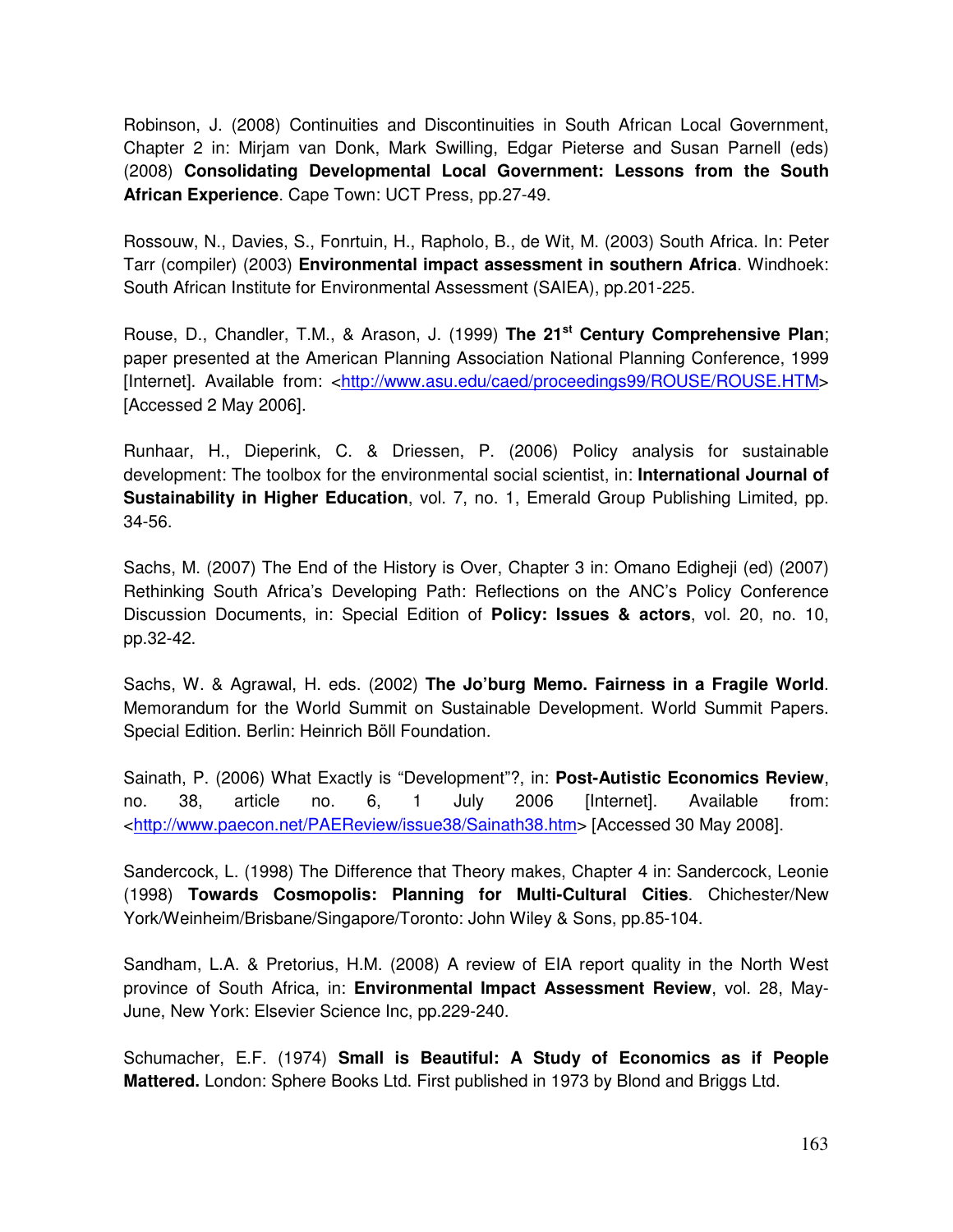Sen, A. (2000) **Development as Freedom**. New York, Anchor Books. First published in 1999.

Shearer, A.W. (2005) Approaching scenario-based studies: three perceptions about the future and considerations for landscape planning, in: **Environment and Planning B: Planning and Design**, vol. 32, Great Britain: Pion, pp.67-87.

Simpson, J. (2001) Developing a review package to assess the quality of EA reports of Local Authority structure and local plans in the UK, in: **Environmental Impact Assessment Review**, vol. 21, no. 1, New York: Elsevier Science Inc, pp.83-95.

Smith, M.D. (2007) A review of recent NEPA alternatives analysis case law, in: **Environmental Impact Assessment Review**, vol. 27, no. 2, New York: Elsevier Science Inc, pp.126-144.

**South African Concise Oxford Dictionary** (2002) Cape Town: Oxford University Press Southern Africa.

Steinemann, A. (2001) Improving Alternatives for Environmental Impact Assessment, in: **Environmental Impact Assessment Review**, vol. 21, no. 1, New York: Elsevier Science Inc, pp.3-21.

Stiglitz, J.E. (2002) **Globalization and Its Discontents**. London: Allen Lane The Penguin Press, pp.1-22.

Stone, D. (2002) **Policy Paradox: The Art of Political Decision Making**. Revised Edition. New York/London: W.W. Norton & Company.

Swatuk, L.A. (2006) Environmental Issues and Prospects for Southern African Regional Cooperation, in: **Monograph No 4: People Poverty and Peace, Human Security in Southern Africa, May 1996**, [Internet]. Available from: <http://www.iss.co.za/Pubs/Monographs/No4/Swatuk.html> [Accessed 12 October 2008].

Swilling, M. (2006) Sustainability and infrastructure planning in South Africa: a Cape Town case study, in: **Environment and Urbanization**, vol. 18, no. 1, London/Thousand Oaks/New Delhi: SAGE Publications, pp.23-50.

Swilling, M. (2008) Local Government and the Politics of Sustainability, Chapter 4 in: Mirjam van Donk, Mark Swilling, Edgar Pieterse and Susan Parnell (eds) (2008) **Consolidating Developmental Local Government: Lessons from the South African Experience**. Cape Town: UCT Press, pp.77-107.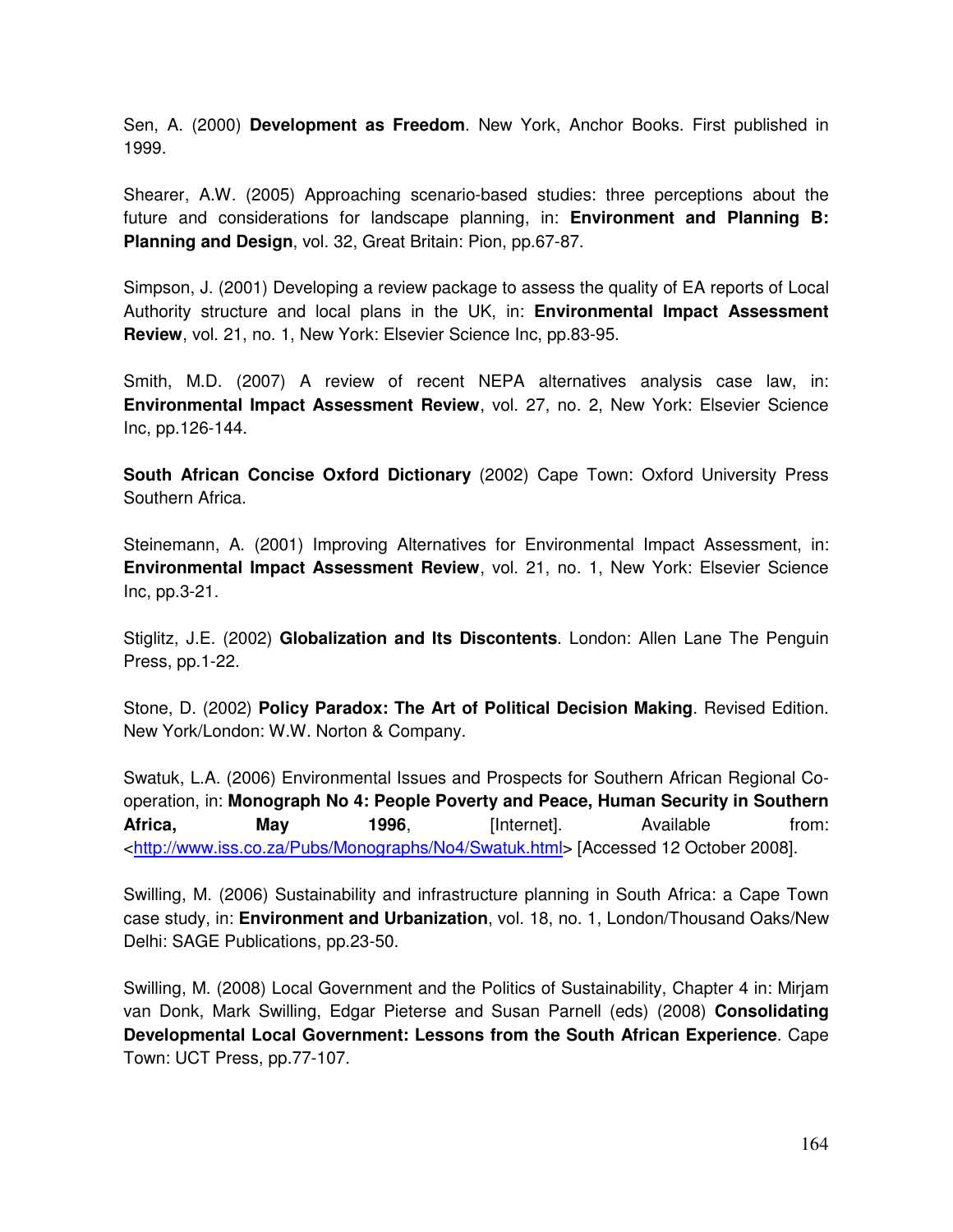Swilling, M., Davids, R., Ward, W., Wetmore, S., Jackson, N., Paschke, S., Moosa, S. & Khan, F. (2005) **Cape Town 2025: A City of Sustainable Neighbourhoods**. Paper presented at the conference on 'Cape Town 2025', June, 2005, Isandla Institute, Cape Town, South Africa.

Ten Kate, K., Bishop, J., & Bayon, R. (2004) **Biodiversity offsets: Views, experience, and the business case**. London: IUCN, Gland, Switzerland and Cambridge, UK and Insight Investment.

The Worldwatch Institute (2006) **State of the World 2006: A Worldwatch Institute Report on Progress Towards a Sustainable Society. Special Focus: China and India**. New York: W.W. Norton & Company Inc.

Theron, J. (2007) When will the real dialogue begin?, Chapter 26 in: Omano Edigheji (ed) (2007) Rethinking South Africa's Developing Path: Reflections on the ANC's Policy Conference Discussion Documents, in: Special Edition of **Policy: Issues & actors**, vol. 20, no. 10, pp.190-192.

Tickner, J.A. & Geiser, K. (2004) The precautionary principle stimulus for solutions- and alternatives-based environmental policy, in: **Environmental Impact Assessment Review**, vol. 24, no. 7-8, New York: Elsevier Science Inc, pp.801-824.

Tillman, A. (2000) Significance of Decision-making for LCA Methodology, in: **Environmental Impact Assessment Review**, vol. 20, no. 1, New York: Elsevier Science Inc, pp.113-123.

Tisdell, C. (2004) Sustainability: can it be achieved? Is economics the bottom line? Chapter 4 in: M.A. Quaddus & M.A.B. Siddique (eds) (2004) **Handbook of Sustainable Development Planning: Studies in Modelling and Decision Support**. Cheltenham: Edward Elgar Publishing Limited, pp.60-74.

UNCED (1992) **Agenda 21: Chapter 10 – Integrated Approach to the Planning and Management of Land Resources**. United Nations Department of Economic and Social Affairs, United Nations Conference on Environment and Development, [Internet]. Available from: <http://www.un.org/esa/sustdev/documents/agenda21/english/agenda21chapter10.htm> [Accessed 18 August 2001].

UN-HABITAT. (2004) **Urban Land For All**. United Nations Human Settlements Programme (UN-HABITAT) [Internet]. Available from: <http://www.unhabitat.org> [Accessed 1 September 2006].

Valve, H. (1998) Frame Conflicts and the Formulation of Alternatives: Environmental Assessment of an Infrastructure Plan, in: **Environmental Impact Assessment Review**, vol. 19, no. 2, New York: Elsevier Science Inc, pp.125-142.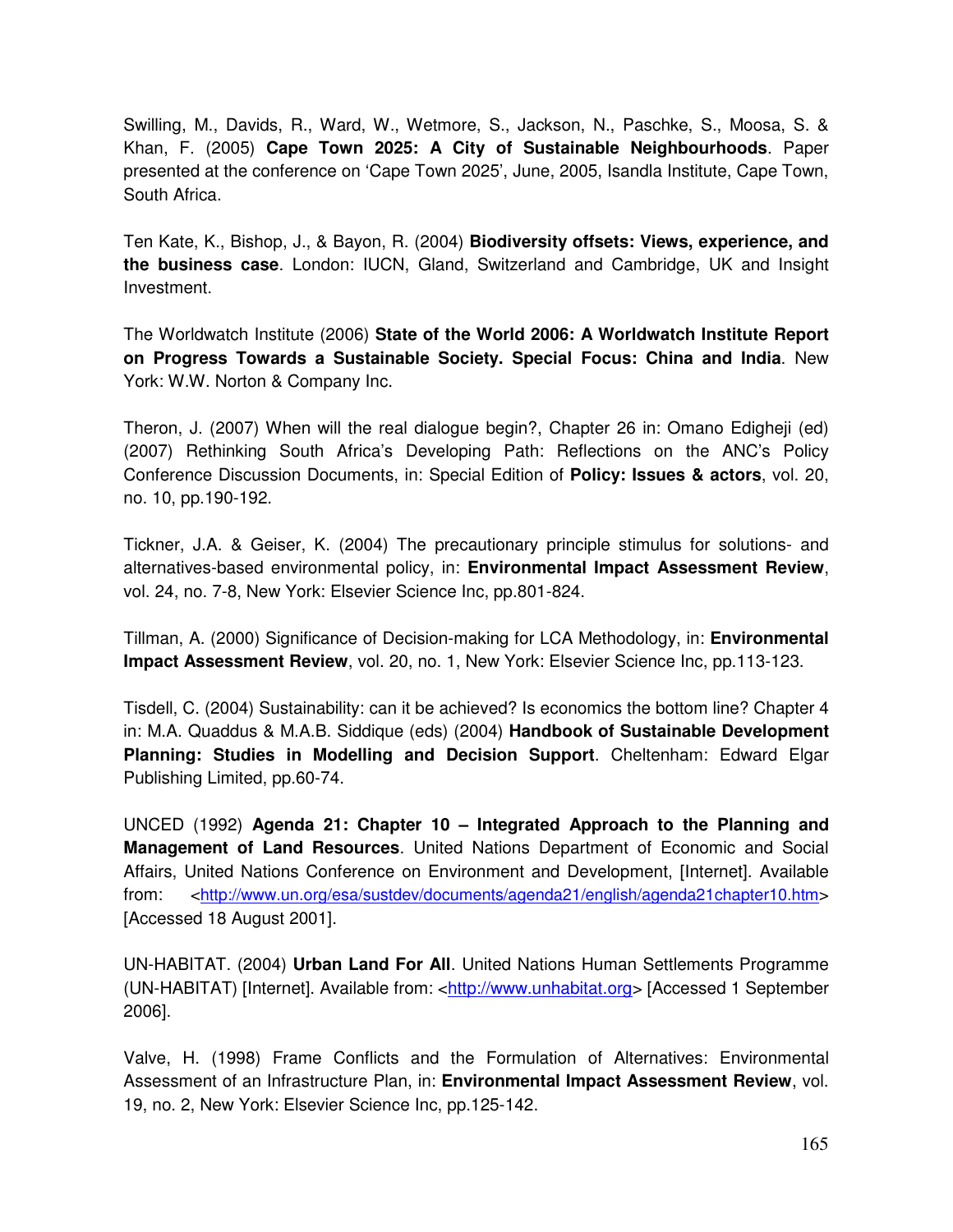Vanclay, F. (2004) The Triple Bottom Line and Impact Assessment: How do TBL, EIA, SIA, SEA and EMS relate to each other?, in: **Journal of Environmental Assessment Policy and Management**, vol. 6, no. 3, September, p.265-288.

VanDeVeer, D. & Pierce, C. (2003) **The Environmental Ethics and Policy Book**. 3rd ed. Toronto: Wadsworth/Thomson Learning, pp.364-372.

Van Huyssteen, E. (2000) **Interdependence of Plots, Processes and Partners: A case study of Integrated Development Planning and local governance in South Africa**. Draft Copy of a paper presented at the Planning Research Conference, 2000, London, [Internet]. Available from: <http://www.up.ac.za/academic/townplan/Plot processes partners.pdf> [Accessed 16 May 2006].

van Niekerk, D., van der Waldt, G. & Jonker, A. (2001) **Governance, Politics, and Policy in South Africa**. Cape Town: Oxford University Press.

van Schalkwyk, R. (1998) **One Miracle Is Not Enough**. Sandown: Bellwether Publishers.

Veitch, R. & Arkkelin, D. (1995) **Environmental Psychology: An Interdisciplinary Perspective**. Upper Saddle River, New Jersey: Prentice-Hall, Inc.

Venter, A. (2007) Integrated development planning as an approach to sustainable development, Chapter 6 in: Gerrit van der Waldt (editor) (2007) **Municipal Management: Serving the People**. Cape Town: Juta & Company Ltd, pp.93-107.

Visser, G. (n.d.) **Social Justice, Integrated Development Planning and Post Apartheid Urban Reconstruction**, **Example 1** [Internet]. Available from: <http://www.lse.ac.uk/collections/geographyAndEnvironment/research/Researchpapers/rp63.pdf> [Accessed 16 May 2006].

Visser, W. (n.d.) **Sustainable Development: A Scorecard of Progress and Pitfalls**, [Internet]. Available from: <http://www.enviropaedia.com/topic/default.php?topic\_id=256> [Accessed 12 October 2008].

Visser, W. & Sunter, C. (2002) **Beyond Reasonable Greed: Why Sustainable Business is a Much Better Idea!** Cape Town: Human & Rousseau and Tafelberg.

Voß, J. & Kemp, R. (2006) Sustainability and reflexive governance: introduction, Chapter 1 in: Jan-Peter Voß, Dierk Bauknecht & René Kemp (eds) (2006) **Reflexive Governance for Sustainable Development**. Cheltenham: Edward Elgar Publishing Limited, pp.3-28.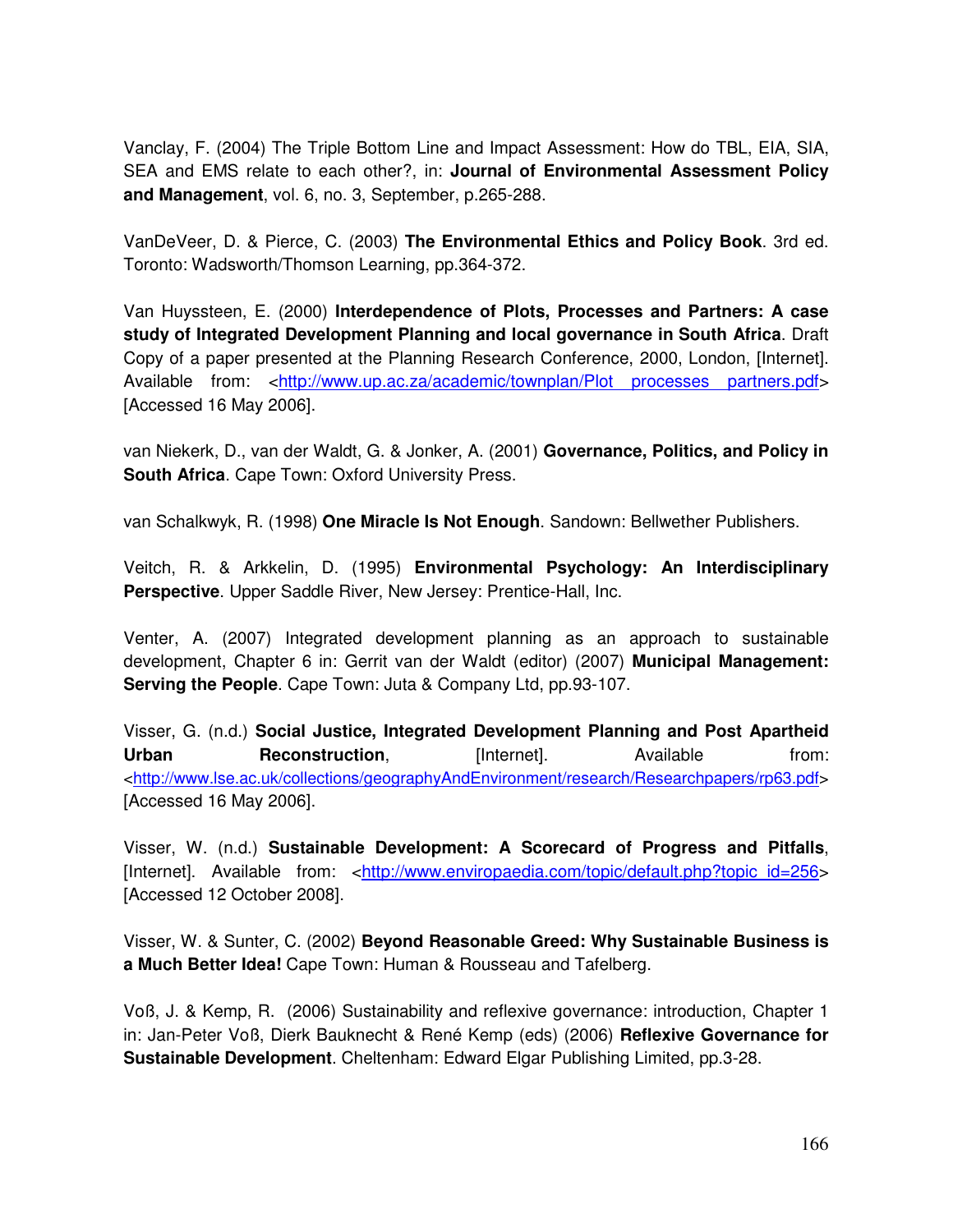Wackernagel, M. & Rees, W. (2004) Footprints and Sustainability, Chapter 2 in: Mathis Wackernagel & William Rees (2004) **Our Ecological Footprint: Reducing Human Impact on the Earth**. Gabriola: New Society, pp.31-60.

Wesson, J. (1997) Lessons from EIA in Practice, Chapter 9 in: Joe Weston (ed) (1997) **Planning and Environmental Impact Assessment in Practice**. Essex: Pearson Education Limited, pp.180-200.

White, G. (1998) Constructing a Democratic Developmental State, in: Robinson, M. & White, G. (eds) (1998) The Democratic Developmental State: Political and Institutional Design. Oxford: Oxford University Press, p.28, in: Edigheji, O. (2005) **A Democratic Developmental State in Africa?** A concept paper. Research Report 105. CPS 'State Series'. Johannesburg: Centre for Policy Studies (CPS), pp.1-22.

White, R. (1994) **The Sustainable City – Illusion or Necessity?** Paper presented at Regional Conference of the International Geographical Union, August 22-24, Prague [Internet]. Available from: <http://www.utoronto.ca/env/papers/whiter/c\_prague-paper.html> [Accessed 12 September 2006].

Xiangô, W. & Clarke, K.C. (2003) The use of scenarios in land-use planning, in: **Environment and Planning B: Planning and Design**, vol. 30, Great Britain: Pion, pp.885- 909.

#### Legislation, Policies and Guidelines

DDPTT (2001) **The Principles of Integrated Development Planning and Assessment of the Process 2001/2002**. Decentralized Development Planning Task Team (DDPTT). Pretoria: South African Government Printers.

DEA&DP (2004) **Growth Potential of Towns in the Western Cape**. Western Cape Department of Environmental Affairs and Development Planning (DEA&DP), Republic of South Africa.

DEA&DP (2005) **Western Cape Provincial Spatial Development Framework**. Western Cape Department of Environmental Affairs and Development Planning (DEA&DP), Republic of South Africa.

DEA&DP (2006) **Guideline on Alternatives**. NEMA Environmental Impact Asssessment Regulations Guideline and Information Document Series. June 2006. Western Cape Department of Environmental Affairs and Development Planning (DEA&DP), Republic of South Africa.

DEA&DP (2007) **Guideline on Alternatives**. NEMA Environmental Impact Asssessment Regulations Guideline and Information Document Series. September 2007. Western Cape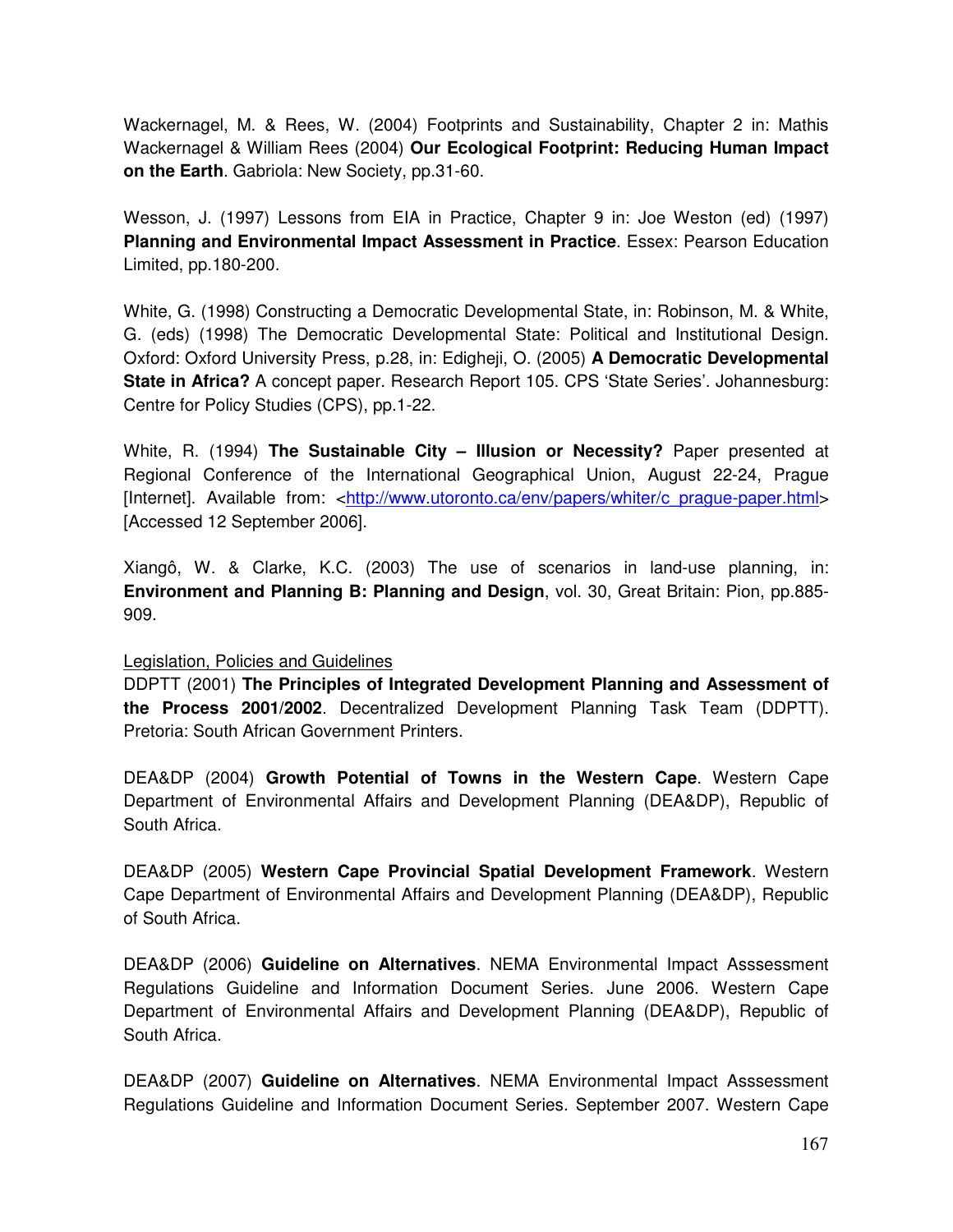Department of Environmental Affairs and Development Planning (DEA&DP), Republic of South Africa.

DEA&DP & WCPDC (2005) **Towards a Sustainable Development Implementation Plan for the Western Cape**. Department of Environmental Affairs and Development Planning (DEA&DP) together with the Western Cape Provincial Development Council (WCPDC), Republic of South Africa [Internet]. Available from: <http://www.capegateway.gov.za/eadp> [Accessed 23 May 2006].

DEAT (1997) **White Paper on Environmental Management Policy**. Department of Environmental Affairs and Tourism (DEAT), Republic of South Africa.

DEAT (1998) **Guideline Document: EIA Regulations – Implementation of Section 21, 22 and 26 of the Environment Conservation Act.** Department of Environmental Affairs and Tourism (DEAT), Republic of South Africa.

DEAT (2000) **Guideline Document: Strategic Environmental Assessment in South Africa**. Department of Environmental Affairs and Tourism (DEAT) together with the Council for Science and Industrial Research (CSIR), Republic of South Africa. (ISBN 0621299251)

DEAT (2001) **Strengthening Sustainability in the Integrated Development Planning Process**. Department of Environmental Affairs and Tourism (DEAT) together with the Council for Science and Industrial Research (CSIR), Republic of South Africa.

DEAT (2002a) **Scoping, Integrated Environmental Management, Information Series 2**. Department of Environmental Affairs and Tourism (DEAT), Republic of South Africa.

DEAT (2002b) **Screening, Integrated Environmental Management, Information Series 1**. Department of Environmental Affairs and Tourism (DEAT), Republic of South Africa.

DEAT (2002c) **Strengthening Sustainability in the Integrated Development Planning Process**. National Framework Document. Final Draft. Department of Environmental Affairs and Tourism (DEAT), Republic of South Africa.

DEAT (2004a) **Overview of Integrated Environmental Management, Integrated Environmental Management, Information Series 0**. Department of Environmental Affairs and Tourism (DEAT), Republic of South Africa.

DEAT (2004b) **Strategic Environmental Assessment, Integrated Environmental Management, Information Series 10**. Department of Environmental Affairs and Tourism (DEAT), Republic of South Africa.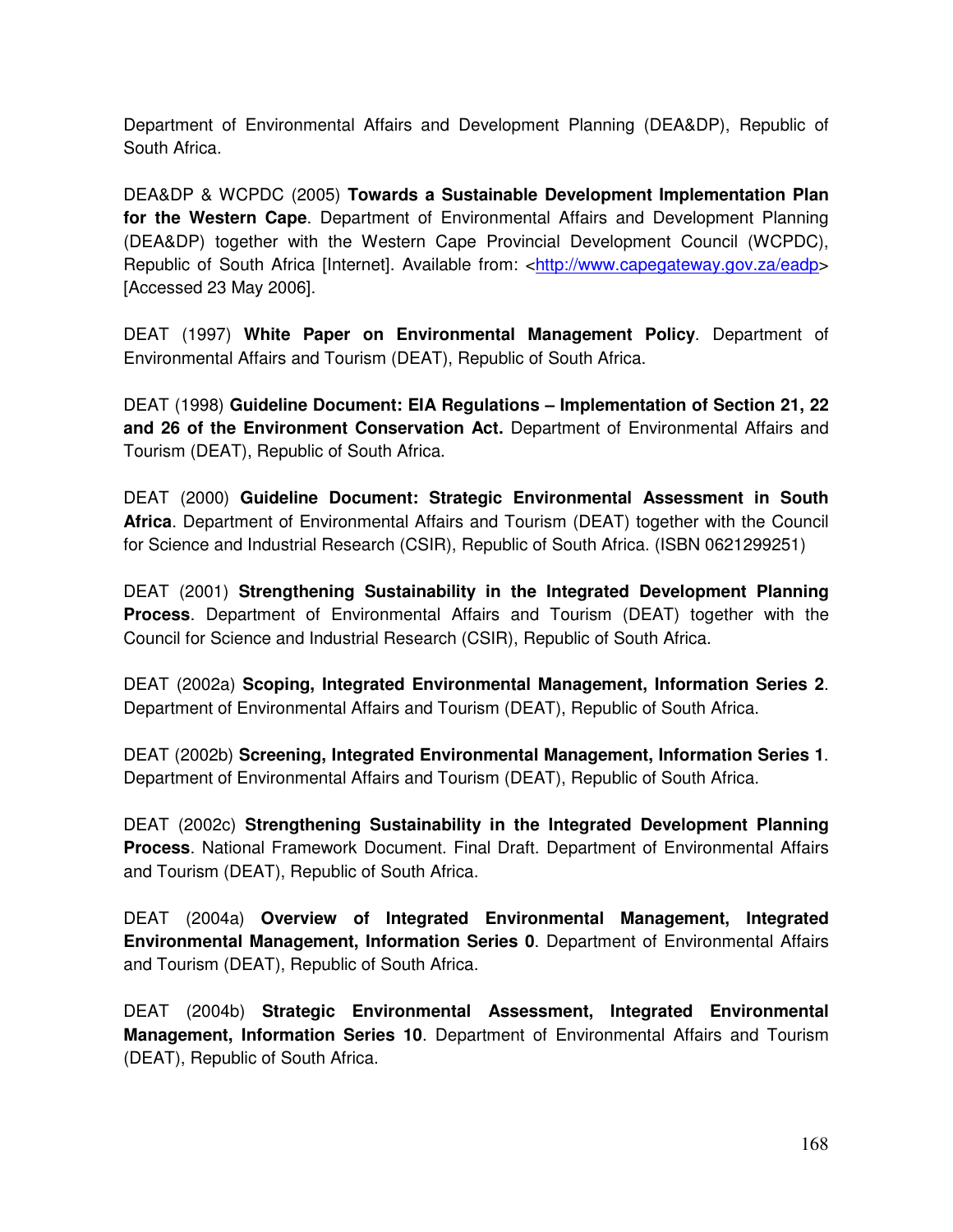DEAT (2004c) **Criteria for determining Alternatives in EIA, Information Series 11**. Department of Environmental Affairs and Tourism (DEAT), Republic of South Africa.

DEAT (2006a) **Guideline 5: Assessment of Alternatives and Impacts in support of Environmental Impact Assessment Regulations, 2006**. Intregrated Environmental Management Guideline Series. June 2006. Department of Environmental Affairs and Tourism (DEAT), Republic of South Africa.

DEAT (2006b) **South Africa Environment Outlook. A report on the state of the environment**. Executive summary and key findings. Pretoria: Department of Environmental Affairs and Tourism (DEAT) [Internet]. Available from: <http://www.environment.gov.za> [Accessed 25 August 2007].

DEAT (2007a) **NEMA Environmental Impact Assessment Regulations Guideline and Information Document Series: Guideline on Alternatives**. Department of Environmental Affairs and Tourism (DEAT), Republic of South Africa.

DEAT (2007b) **People – Planet – Prosperity: A National Framework for Sustainable Development in South Africa**. Department of Environmental Affairs and Tourism (DEAT), Republic of South Africa.

DEAT (2007c) **Strategic Environmental Assessment Guideline, Integrated Environmental Guideline Series 4**. Department of Environmental Affairs and Tourism (DEAT), Republic of South Africa.

DPLG (2001) **IDP Guide Pack**. Department of Provincial and Local Government (DPLG), Republic of South Africa.

DPLG (2002) **The Intergovernmental System in South Africa**. Department of Provincial and Local Government (DPLG), Republic of South Africa.

MALA (2001) **Wise Land Use: White Paper on Spatial Planning and Land Use Management**. Ministry of Agriculture and Land Affairs (MALA), Republic of South Africa.

Republic of South Africa (1989) **Environment Conservation Act, 1989 (Act No. 73 of 1989)**. Department of Environmental Affairs and Tourism (DEAT), Republic of South Africa.

Republic of South Africa (1995) **Development Facilitation Act (Act No. 67 of 1995)**. The Presidency, Republic of South Africa.

Republic of South Africa (1996a) **Local Government Transition Act Second Amendment Act (Act No. 97 of 1996)**. Department of Provincial and Local Government (DPLG), Republic of South Africa.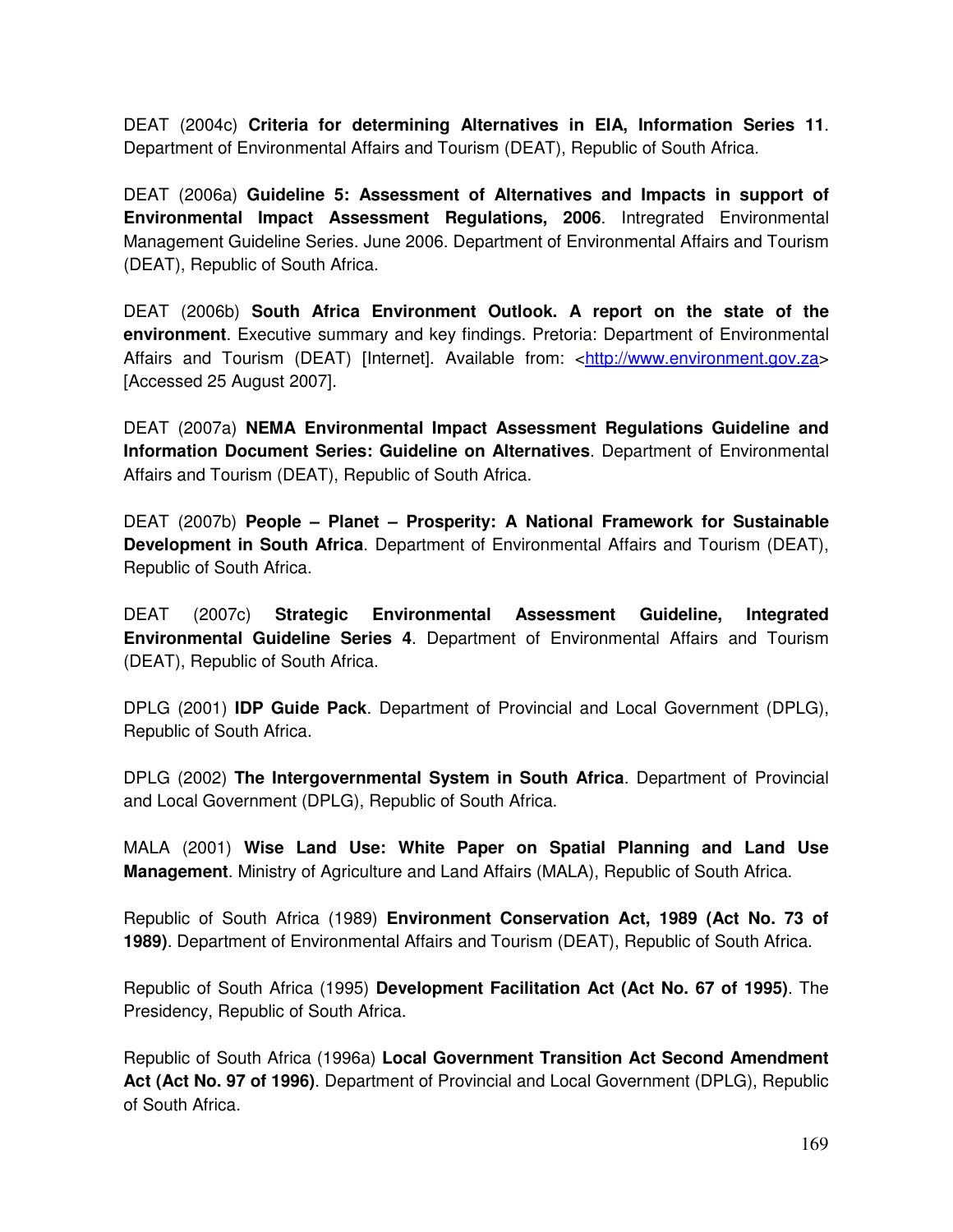Republic of South Africa (1996b) **The Constitution of the Republic of South African, 1996**. The Presidency, Republic of South Africa.

Republic of South Africa (1998) **The National Environmental Management Act, 1998 (Act No. 107 of 1998)**. Department of Environmental Affairs and Tourism (DEAT), Republic of South Africa.

Republic of South Africa (2000) **Local Government: Municipal Systems Act, 2000 (Act No. 32 of 2000)**. Department of Provincial and Local Government (DPLG), Republic of South Africa.

Republic of South Africa (2001) **Local Government: Municipal Planning and Performance Management Regulations**. Department of Provincial and Local Government (DPLG), Republic of South Africa.

Republic of South Africa (2002) **Planning Profession Act (Act No. 36 of 2002)**. Republic of South Africa.

The Presidency (2004) **Harmonising and Aligning: The National Spatial Development Perspective, Provincial Growth and Development Strategies and Municipal Integrated Development Plans.** Policy and Advisory Services, The Presidency, Republic of South Africa.

The Presidency (2005) **Accelerated and Shared Growth Initiative for South Africa (AsgiSA)**. The Presidency, Republic of South Africa.

The Presidency (2006) **National Spatial Development Perspective**. Updated Version, June 2006. Policy Co-Ordination and Advisory Services, The Presidency, Republic of South Africa.

The Presidency (2008) **Towards a Fifteen Year Review**. Policy Co-Ordination and Advisory Services, The Presidency. Republic of South Africa.

Municipal Integrated Development Plans

Beaufort West Municipality (2007) **Beaufort West Integrated Development Plan 2007 – 2011**.

Bergrivier Municipality (2007) **Bergrivier Integrated Development Plan 2006 – 2011**.

Cape Winelands District Municipality (2007) **Cape Winelands District Municipality Integrated Development Plan 2007 – 2011**.